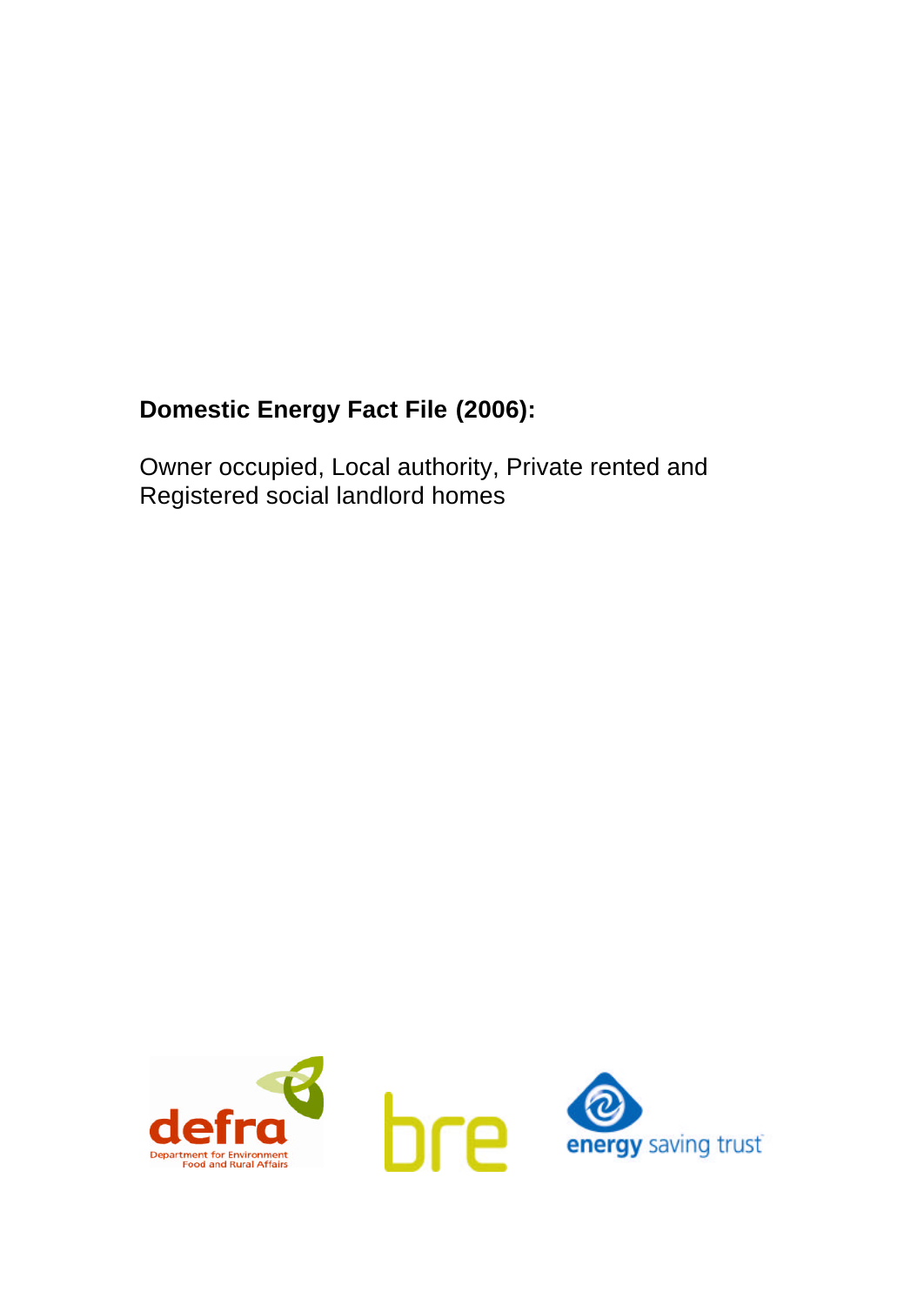## **Domestic Energy Fact File (2006):**

Owner occupied, Local authority, Private rented and Registered social landlord homes

### **J I Utley and L D Shorrock**

### **Acknowledgements**

This Domestic energy fact file has been prepared by BRE with the support of the Sustainable Energy Policy Division of the Department for Environment, Food and Rural Affairs (Defra) through a contract managed by the Energy Saving Trust. Some parts of the work mentioned in the report have also relied on support from Defra's Global Atmosphere Division, particularly that relating to carbon emissions. Work under Defra's Market Transformation Programme has also been important for improving the estimates of heating system efficiencies used in BREHOMES and in this report.

The Department of Trade and Industry and the Environmental Change Institute both provided information that was important for the analyses underlying the figures presented in many of the tables.

The continuing development and maintenance of the BREHOMES model was essential to much of the information presented in this report and the assistance of Hugh Bown with this task is gratefully acknowledged.

*This publication is Crown Copyright. For any further information please contact environment@bre.co.uk*

© Crown Copyright. 2006.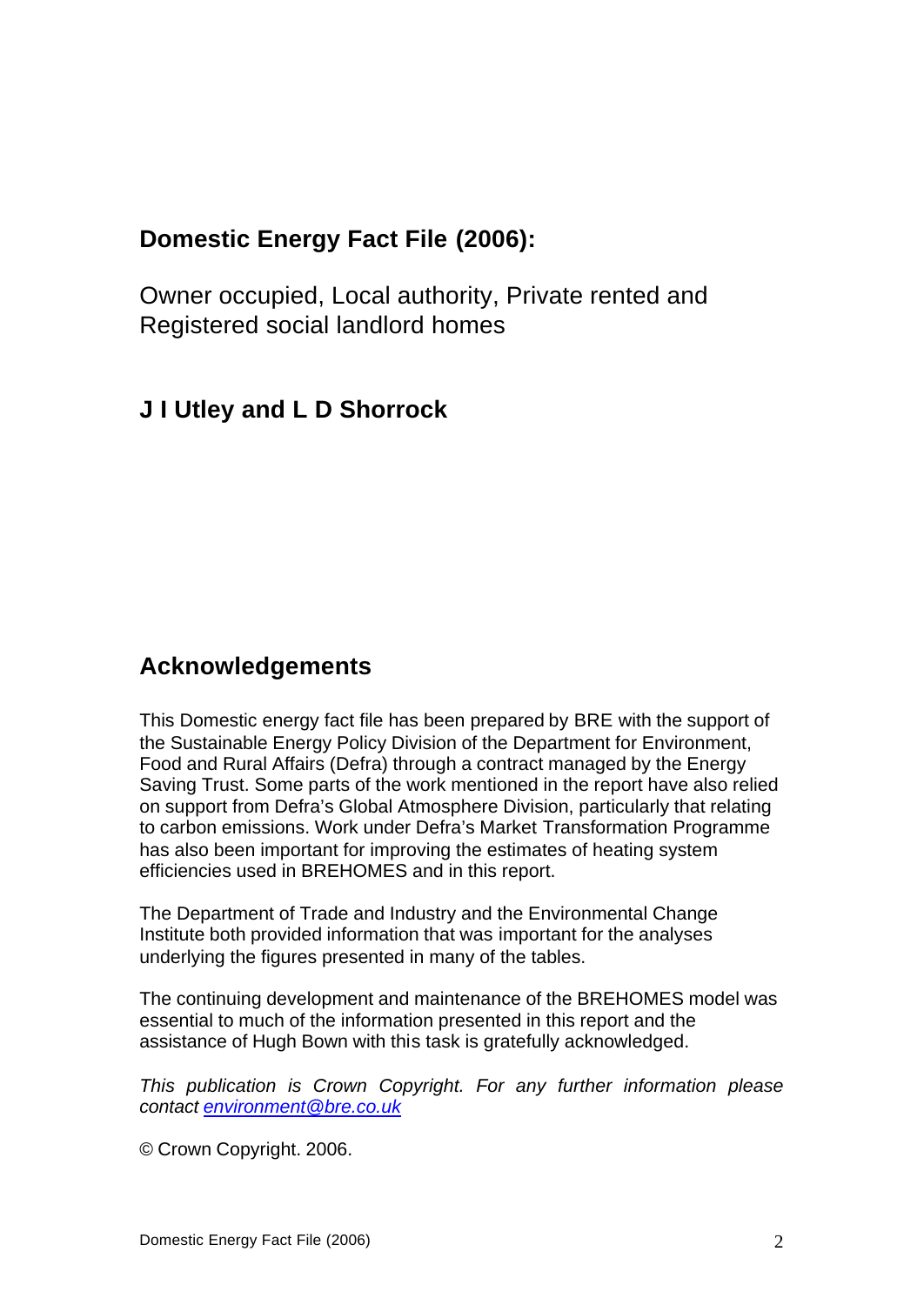## **Contents**

| Introduction                                                                                                                                                                        | page<br>4  |  |
|-------------------------------------------------------------------------------------------------------------------------------------------------------------------------------------|------------|--|
| Household expenditure on fuel, light and power                                                                                                                                      | 5          |  |
| Households and household size                                                                                                                                                       | 9          |  |
| Age of the housing stock                                                                                                                                                            | 10         |  |
| House types                                                                                                                                                                         | 15         |  |
| Regional distribution of housing stock                                                                                                                                              | 22         |  |
| Loft insulation                                                                                                                                                                     | 24         |  |
| Cavity wall insulation                                                                                                                                                              | 28         |  |
| Double glazing                                                                                                                                                                      | 32         |  |
| Draught proofing                                                                                                                                                                    | 36         |  |
| Hot water tank insulation                                                                                                                                                           | 40         |  |
| Insulation ownership                                                                                                                                                                | 44         |  |
| Domestic energy consumption and external temperature                                                                                                                                | 48         |  |
| <b>Heat loss</b>                                                                                                                                                                    | 50         |  |
| Central heating ownership                                                                                                                                                           | 51         |  |
| <b>Heating Appliances</b>                                                                                                                                                           | 52         |  |
| <b>Standards of Comfort</b>                                                                                                                                                         | 60         |  |
| Energy consumption by end use                                                                                                                                                       | 61         |  |
| Energy consumption by fuel                                                                                                                                                          | 66         |  |
| Carbon emission                                                                                                                                                                     | 70         |  |
| References                                                                                                                                                                          | 75         |  |
| Appendix 1 - tables                                                                                                                                                                 | 76         |  |
| Appendix 2 – 95% confidence intervals for the ownership<br>of energy efficiency measures<br>Appendix 3 - An analysis of the historical changes to housing<br>stock carbon emissions | 149<br>154 |  |
|                                                                                                                                                                                     |            |  |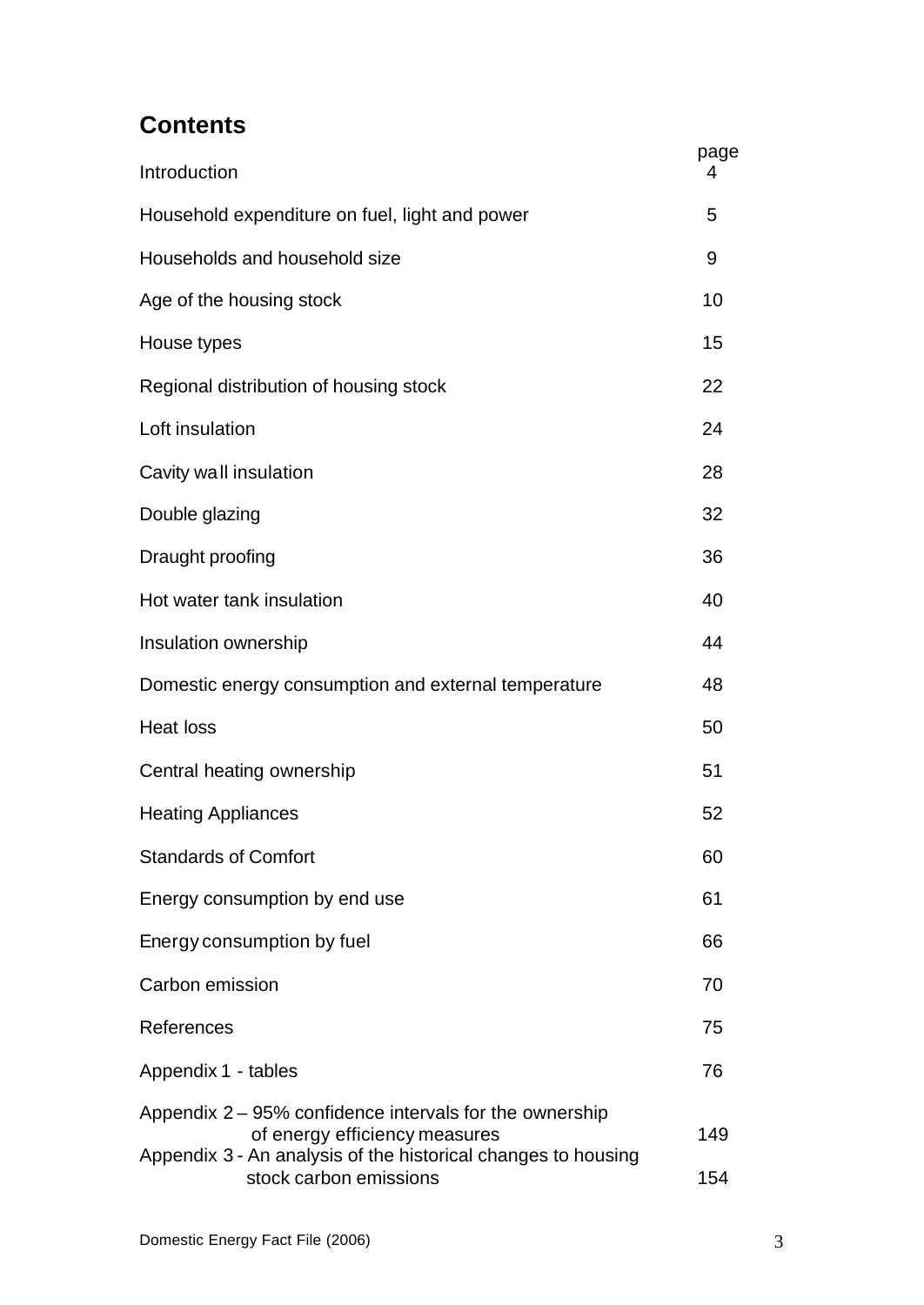#### **Introduction**

This report provides information on trends relating to energy use and energy efficiency in homes in Great Britain. The information is broken down by different tenures – owner occupied, local authority, private rented and registered social landlord (RSL). The tables, graphs and charts are equivalent to those in the Domestic energy fact file 2003 (1) which covers all tenures. This report updates and replaces the four tenure based Domestic energy fact files (2,3,4,5) produced in 2000.

As far as possible the information is consistent with that in the main Domestic energy fact file 2003. However in some cases the numbers for the individual tenures do not add up to the totals. This may be due to rounding of figures or in earlier years data for individual tenures has been taken from electronic files whereas totals may have been taken from paper files. Any tables for which scaling of numbers is involved can also lead to small differences. Scaling at individual tenure level and adding up the numbers does not necessarily give the same result as scaling at the entire stock level.

Data is presented for individual tenures and comparisons made between tenures. All tables are shown in appendix 1. Where data is available figures are presented from 1970 to 2004. In some cases data is not available for the earlier years. The information presented is intended to show long term trends. Differences in individual years should be treated with caution. They may be a reflection of statistical variation between survey samples rather than a significant difference. Appendix 2 discusses the 95% confidence limit associated with the energy efficiency measures.

For the private rented and RSL sectors the sample sizes are quite small and variations due to survey samples need to be borne in mind. Before the mid 1980s data on private rented and RSL dwellings was not available separately. Note also that the precise date from which the separation can be made between private rented and RSL dwellings depends on the topic under consideration. Where appropriate, charts have been split at this point to avoid inconsistencies.

This report deals mainly with the differences between the tenures. Additional information is available on the total GB stock in the main Domestic energy fact file 2003. Where tables that are in the main fact file have not been included it is because information is not available at the tenure based level, is common to all tenures, or it does not make sense to attempt to present information at the tenure level.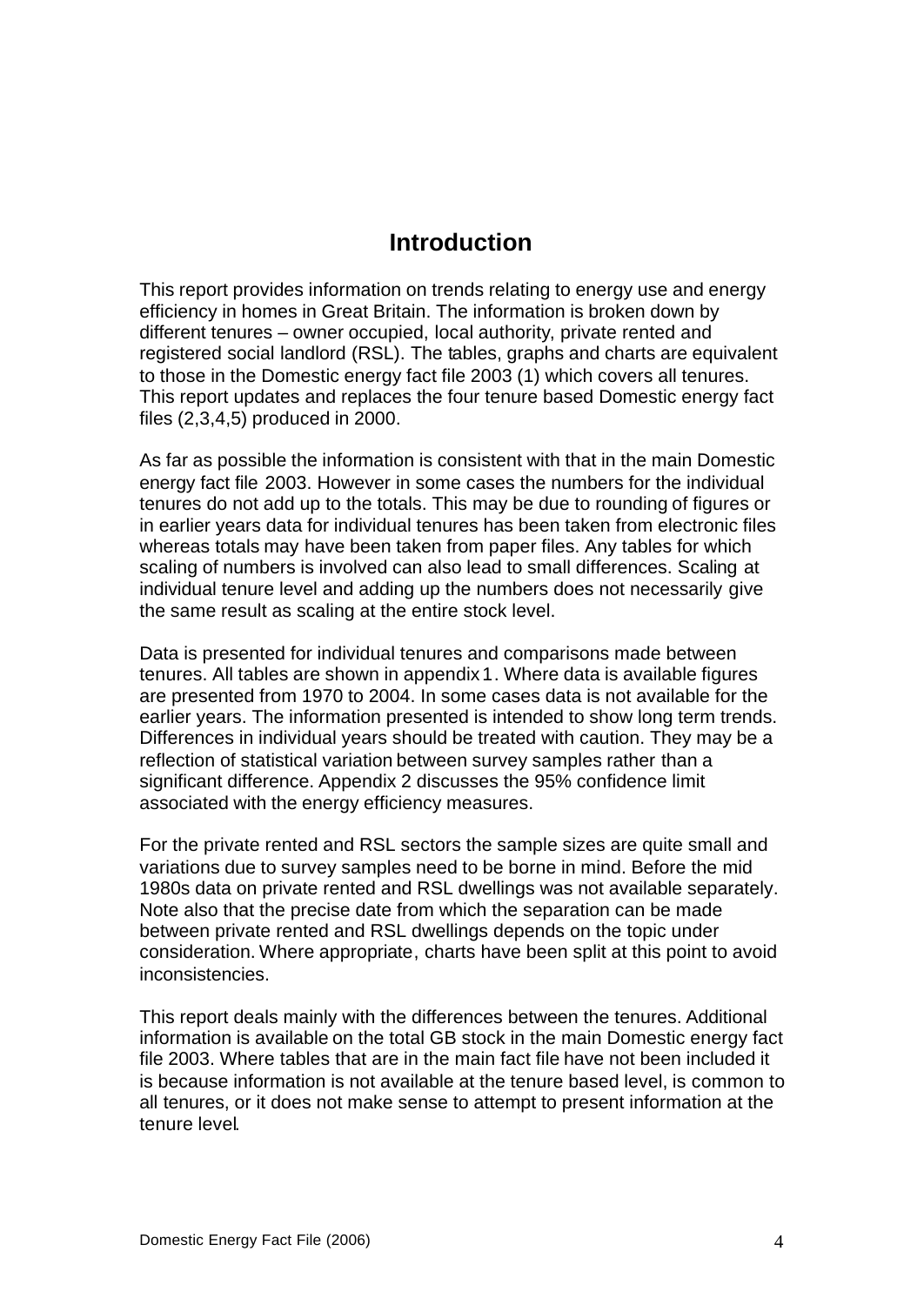### **Household expenditure on fuel, light and power**

Figure 1 shows weekly expenditure across all tenures in 2003 prices (figures for 2004 are not yet available). The figures for expenditure are for the UK and come from the Family Expenditure Survey, known in recent years as the Expenditure and Food Survey. All other figures in this report are for GB. Expenditure on all goods is rising slowly whereas expenditure on fuel, light and power is more variable with a slight downward trend over the last 10 years.





Figures 2, 3, 4 and 5 show the same information for the individual tenures. RSL dwellings show the most obvious downward trend in expenditure on fuel, light and power. In 1986 £15.52 per week was spent on fuel, light and power whereas by 2003 this had dropped to £8.29 per week. This contrasts with owner occupied dwellings where expenditure on fuel, light and power had dropped from £20.88 per week to £13.45 per week between 1986 and 2003. Total weekly expenditure on all goods in RSL dwellings is much lower than in owner occupied dwellings. In 1986 average weekly expenditure in RSL dwellings was £179.70 compared to £403.45 in owner occupied dwellings. By 2003 total weekly expenditure in RSL dwellings had increased to £234.71 whereas that in owner occupied dwellings had increased to £509.53.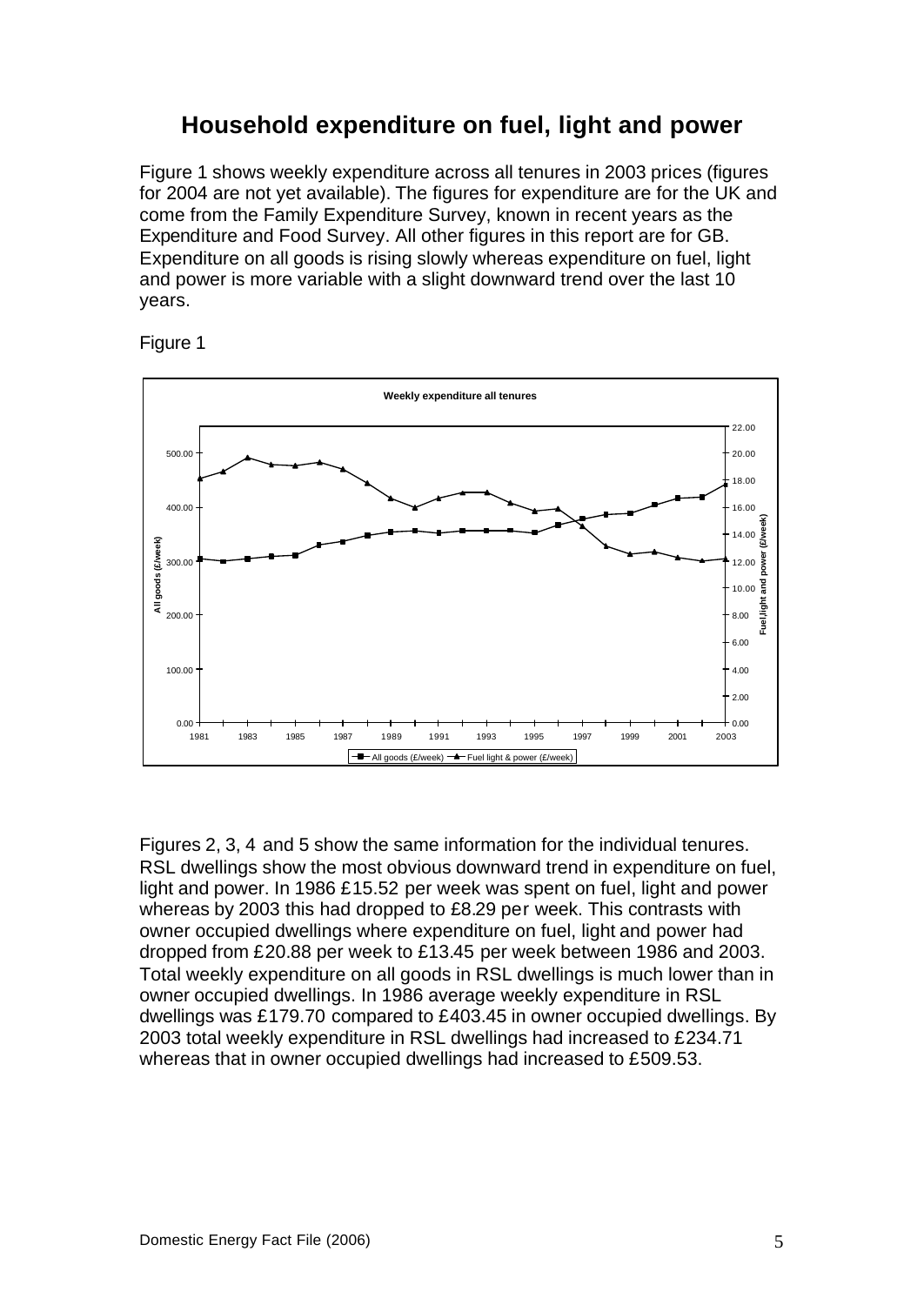



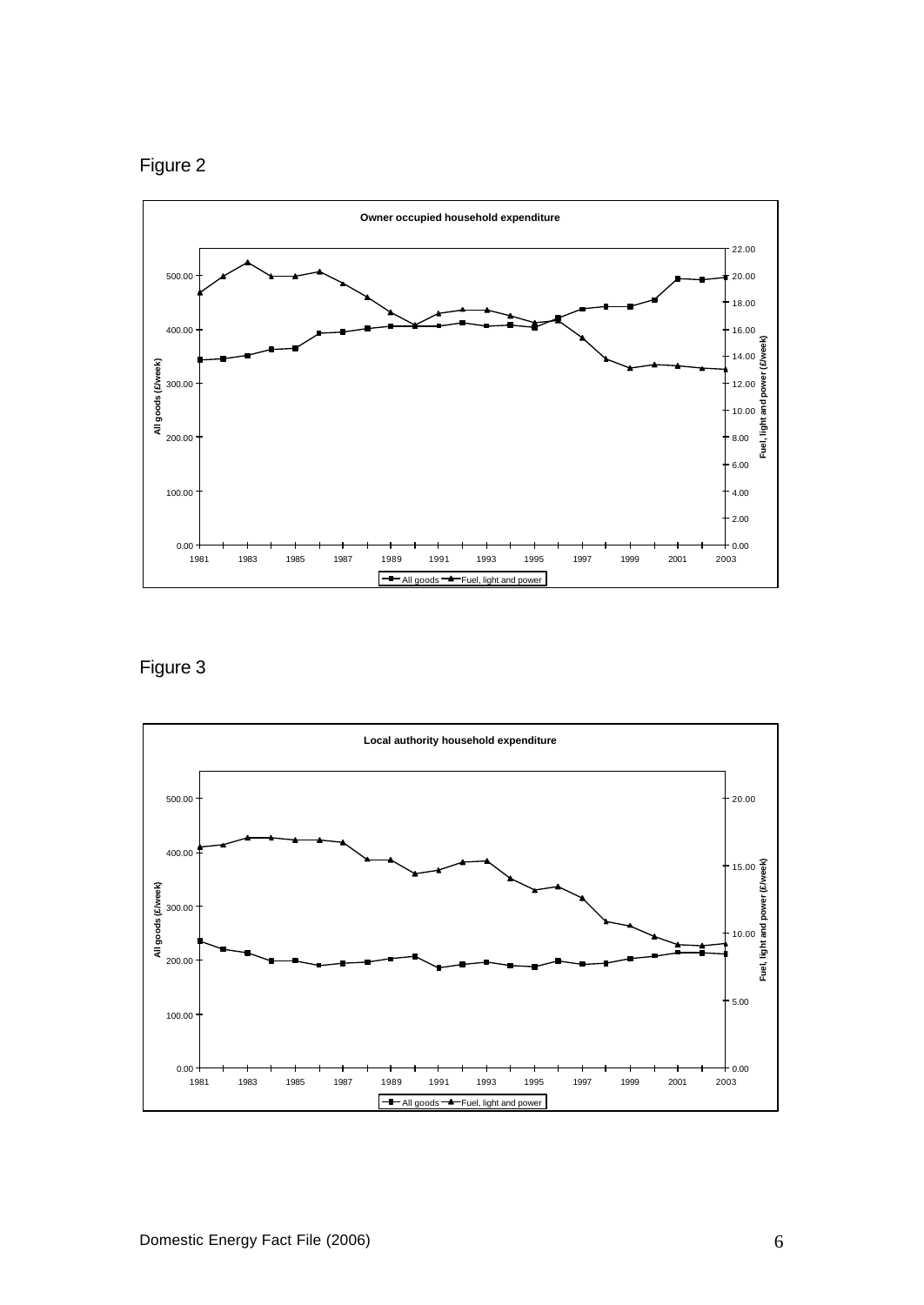



The figures shown for the years 1981 to 1985 are for private rented and RSL sectors combined.

Figure 5



Figure 6 shows the percentage of total expenditure that is spent on fuel, light and power by each tenure. In all tenures the percentage spent has fallen over the last 10 years. RSL and local authority households spend a higher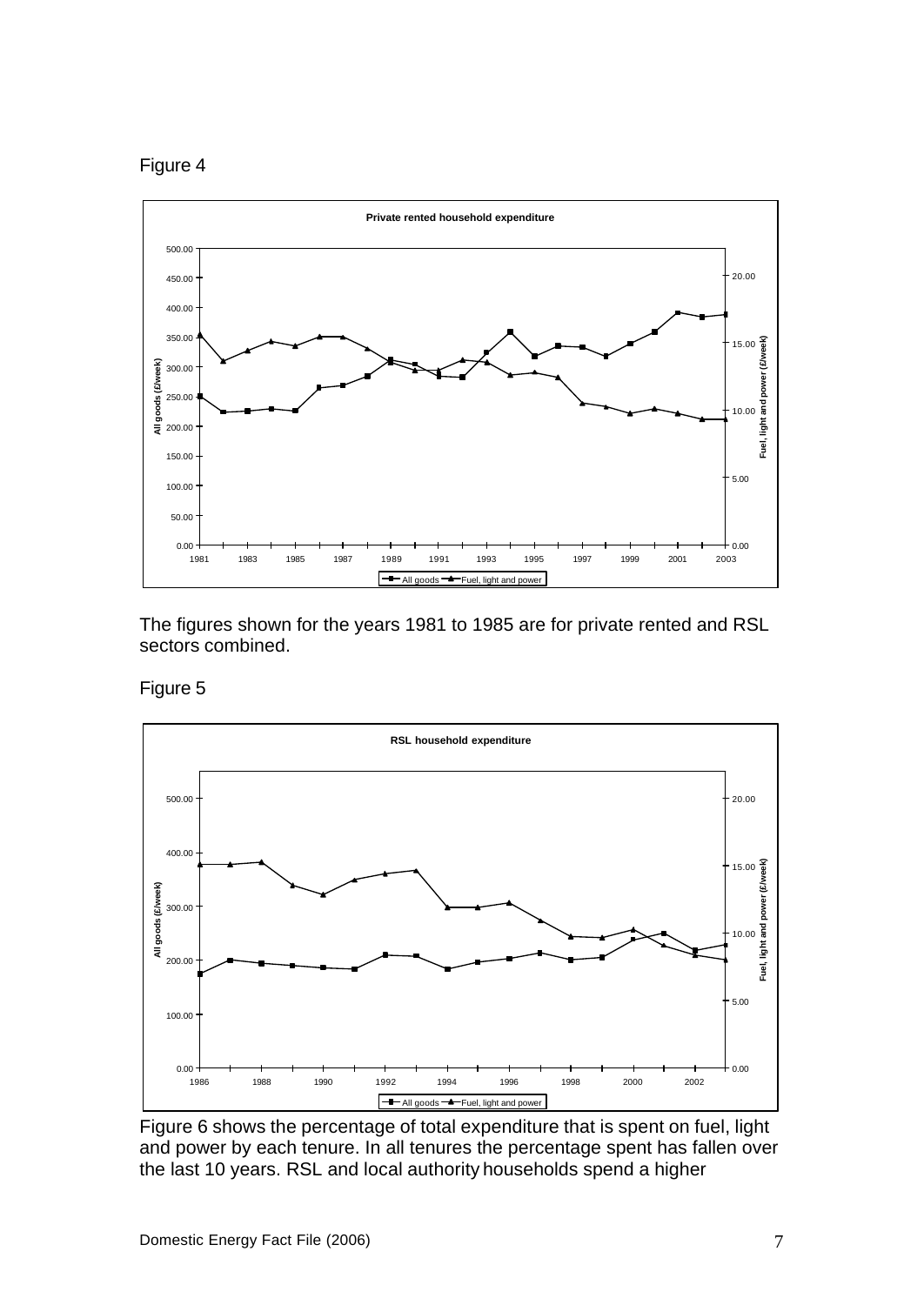percentage than owner occupied and private rented households. In 2003 local authority households spent 4.4% of total expenditure on fuel, light and power while private rented households spent only 2.4% of total expenditure on fuel, light and power.



Figure 6

Tables 1-6 give the data relating to the charts on expenditure.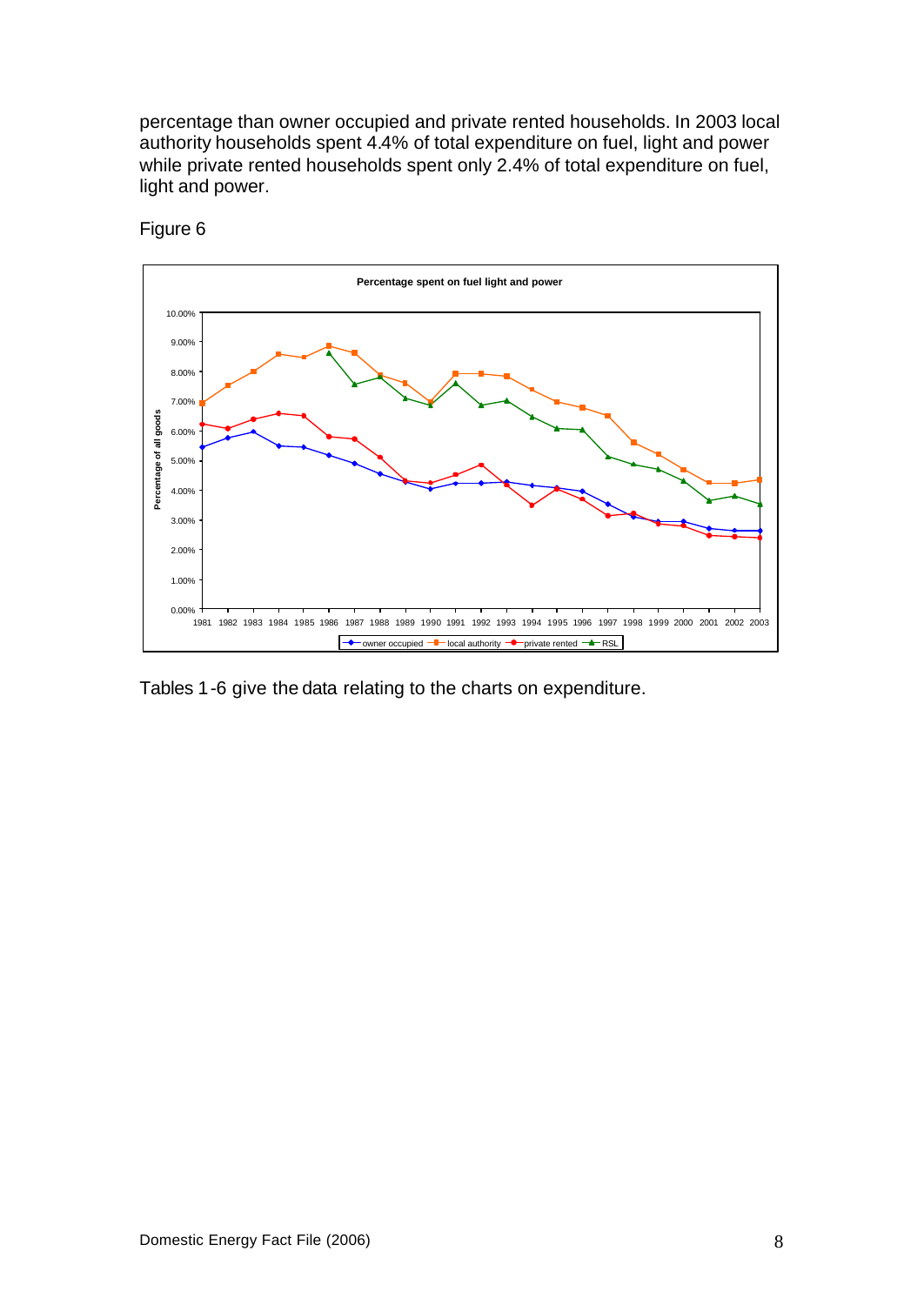### **Households and household size**

Figure 7 shows the number of households in each tenure. Table 7 also shows mean household size although figures for the individual tenures are not available beyond 1996. 2001 household numbers are based on the 2001 census. This shows an apparent drop in household numbers. Numbers before 2001 are subject to updating. Figures for 2003 and 2004 are based on projections. These totals figures are taken from the ODPM web site. The tenure figures are derived from the GfK data and scaled to the ODPM total households.



Figure 7

1981 is the first year in which figures for RSL dwellings are available. Before this, RSL dwellings are included with private rented dwellings. In the last two years shown there are potentially some anomalies in the classification of private rented and RSL dwellings.

The main changes in the stock are a decrease in local authority households and an increase in RSL households. In 1981 33.6% of households were local authority and 2.3% were RSL. By 2004 only 14.4% were local authority and RSL households had increased to 10.3%.

Mean household sizes are available until 1996 but the individual tenure figures since then are not available. The mean household size in 1996 varies from 2.54 people per household in owner occupied homes to 2.14 people per household in private rented households. In owner occupied households it has decreased from 2.93 people per household in 1973 to 2.54 people per household in 1996. Over all tenures it has fallen from 2.83 people per household in 1973 to 2.33 in 2001.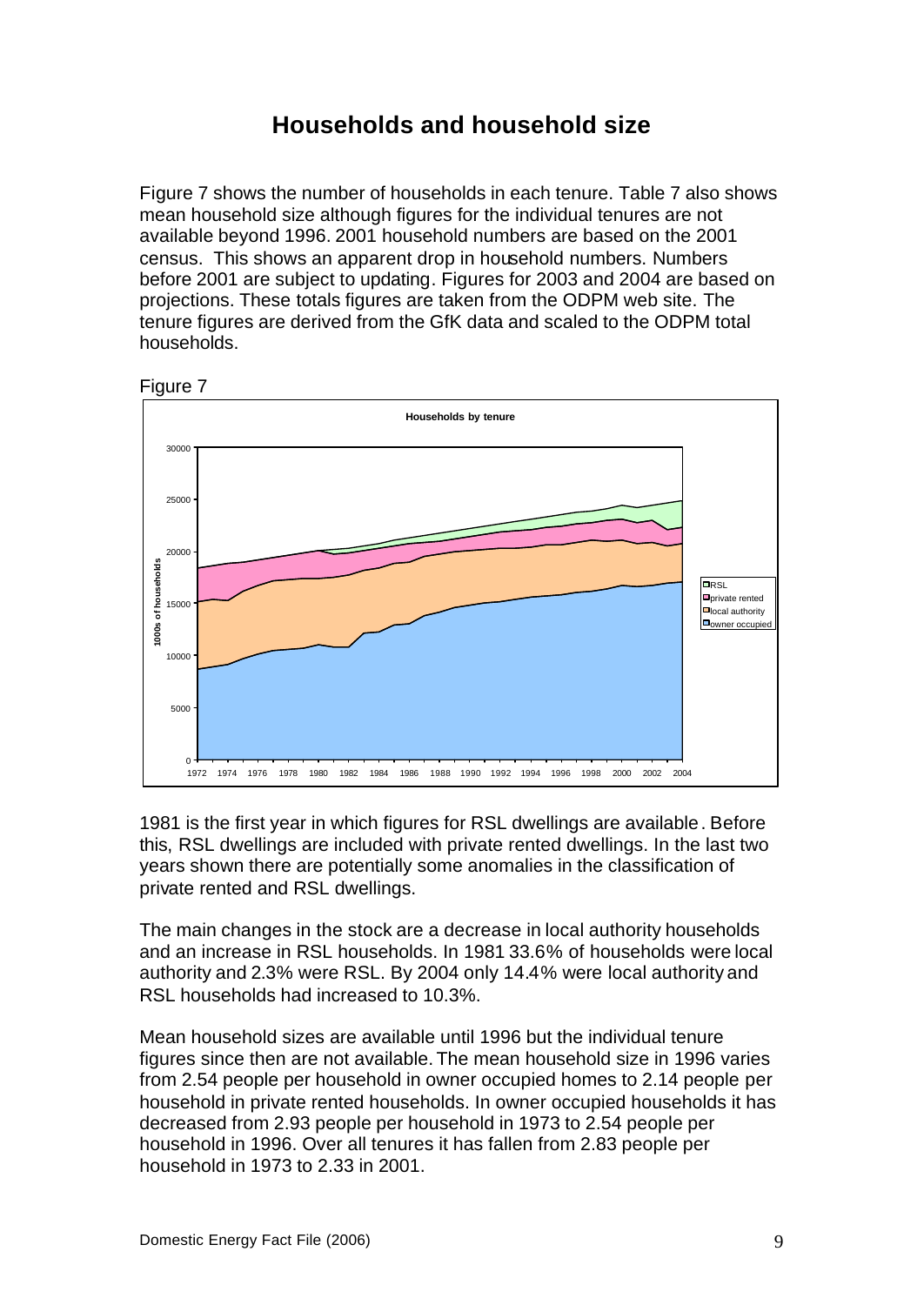## **Age of the housing stock**

Figure 8 shows the age distribution for the housing stock. More recent dwellings will have been built with higher levels of insulation whereas the older stock has had insulation added to achieve improved heat loss levels. The increase in stock is due to new dwellings being built and conversions. This is set against a decrease due to demolitions. Data is not available for demolitions in individual age categories but it can be assumed that the small changes in the older age categories mean that the demolitions are almost balanced by an increase in stock due to division of larger dwellings into flats. For example in 1987 12% of pre 1918 dwellings are flats but by 2004 flats account for 18% of the pre 1918 stock.



Figure 8

Figure 8 shows there is still a large number of dwellings that were built before 1918.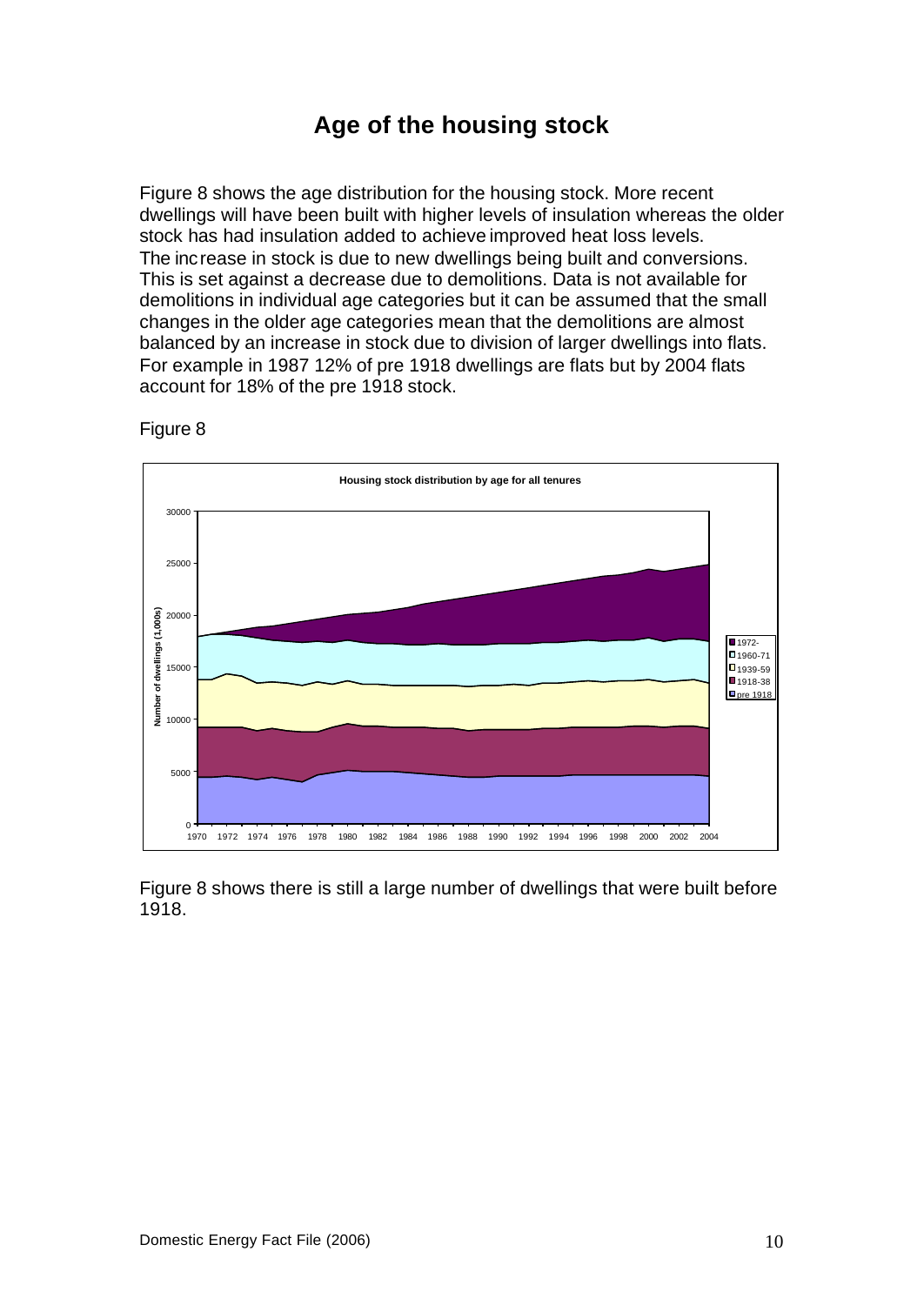

Figure 9 shows the even distribution of owner occupied homes in the different age categories. The growth in the post 1972 homes indicates an increase in insulation levels. This is particularly true of post 1976 homes when energy conservation measures were included in the Building Regulations.

Figure 10



Figure 10 shows the number of local authority homes declining. The pre 1918 dwellings have remained very similar in number but there has been a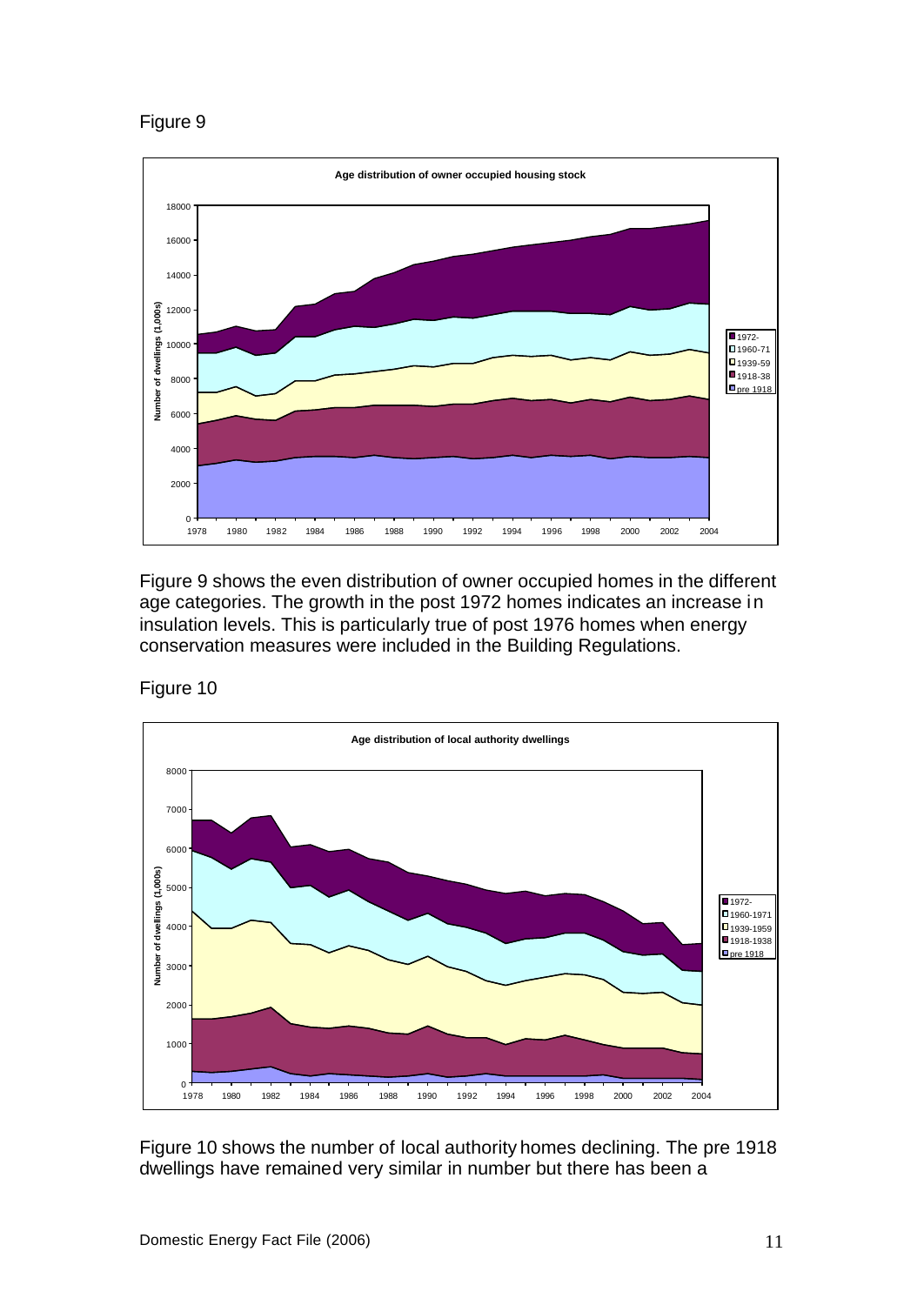decrease particularly in the 1939-59 and 1960-71 categories. This is due to the Right to Buy for local authority tenants moving them in to the owner occupied sector and the transfer of large numbers of local authority properties to registered social landlords.



Figure 11

Figure 11 shows the combined private rented and RSL sectors before 1987. This sector has a large number of pre 1918 dwellings which are likely to be less energy efficient.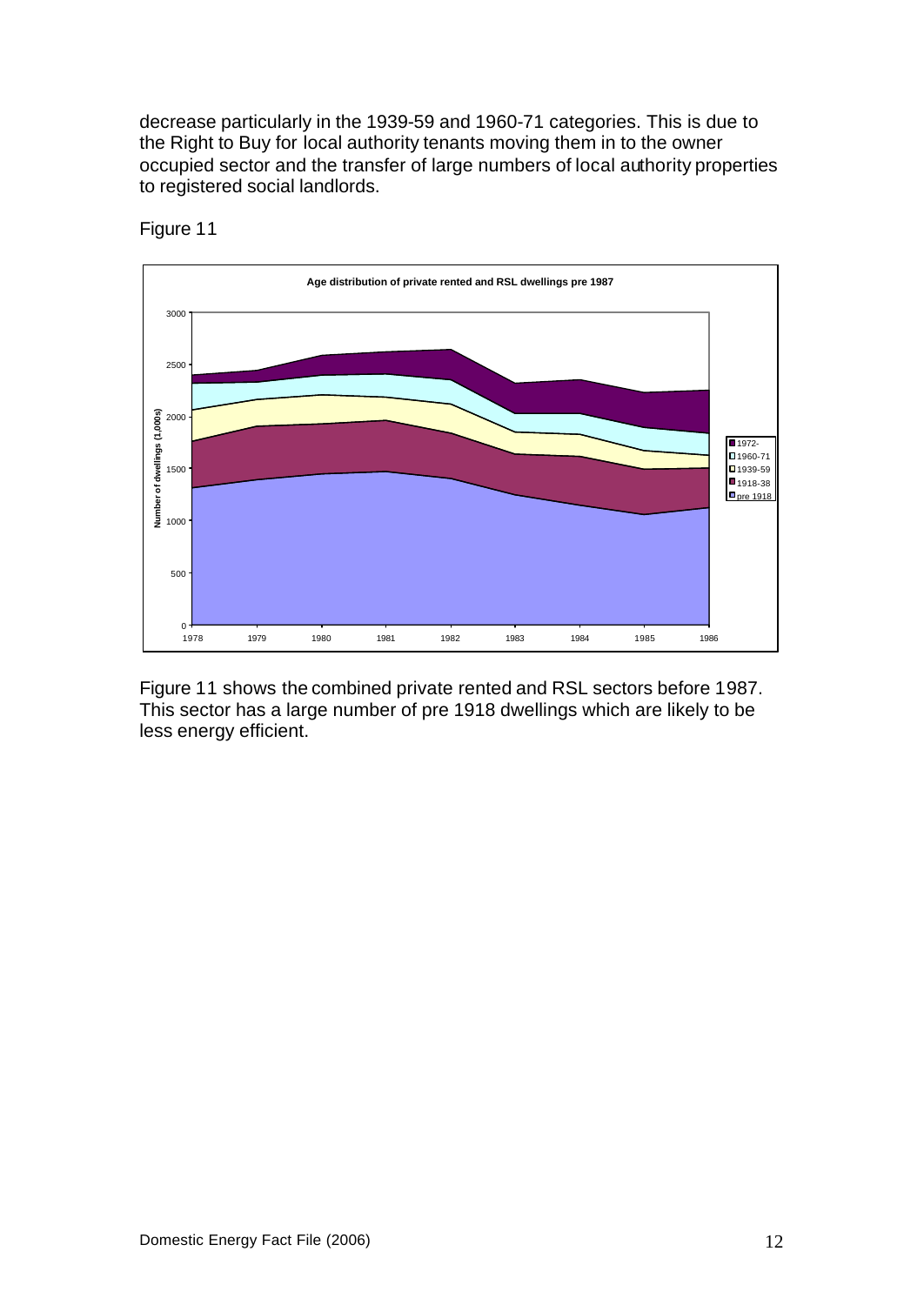Figure 12 shows the private rented sector since 1987.



Figure 12





Figure 13 shows the RSL sector. As mentioned before this sector is not clearly identified before 1987. It can be seen by looking at figures 11, 12 and 13 that most of the pre 1918 homes in figure 11 are in the private rented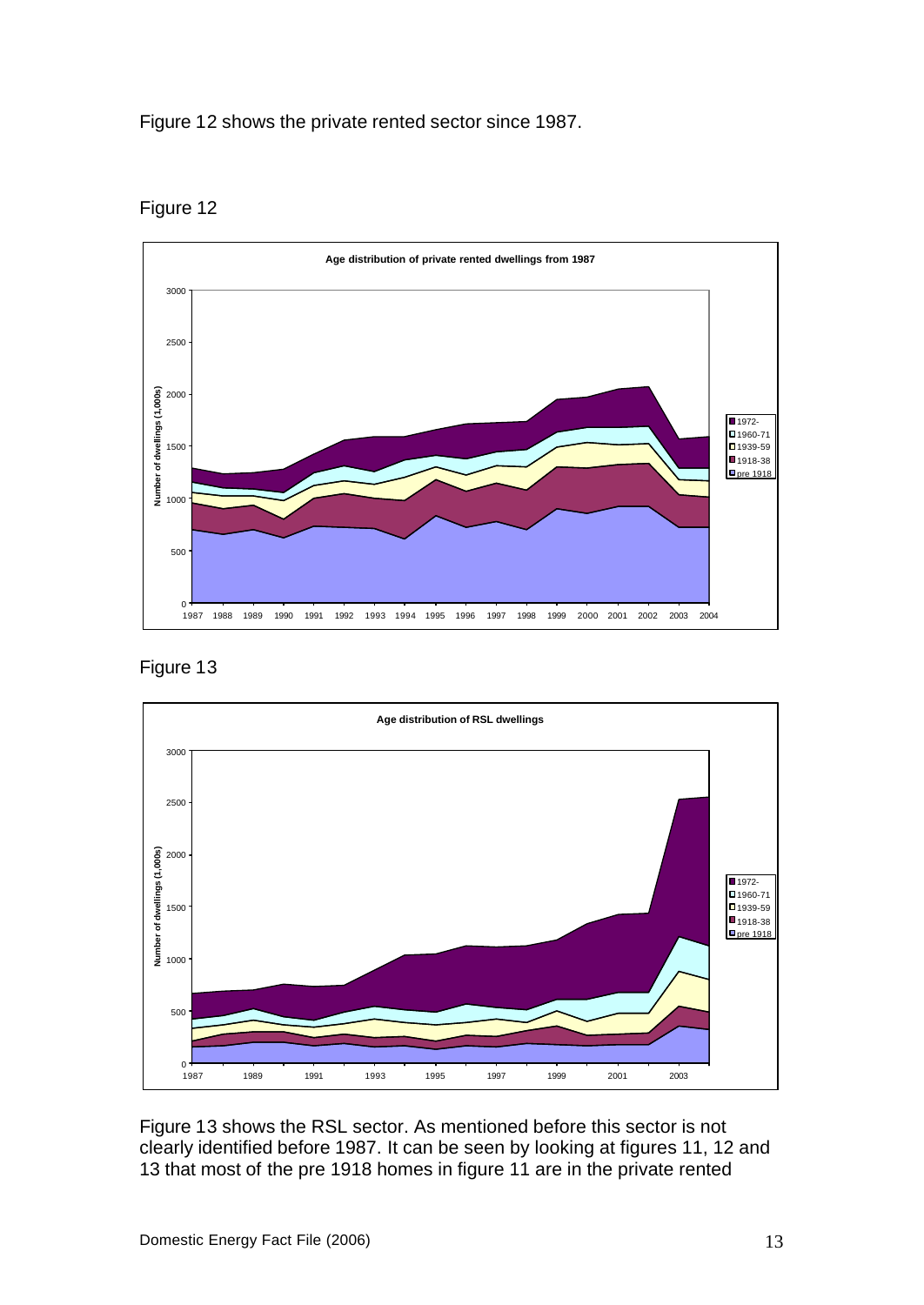sector. The RSL sector has a fairly small number of pre 1918 homes and a high proportion of 1972- homes which means it has a higher than average energy efficiency. Figure 13 also shows the recent increase in RSL stock due to transfers from the council and private rented sectors, although, the large increase after 2002 is almost certainly due to classification problems, which are being investigated.

Data for the age distribution charts is available in tables 8-12.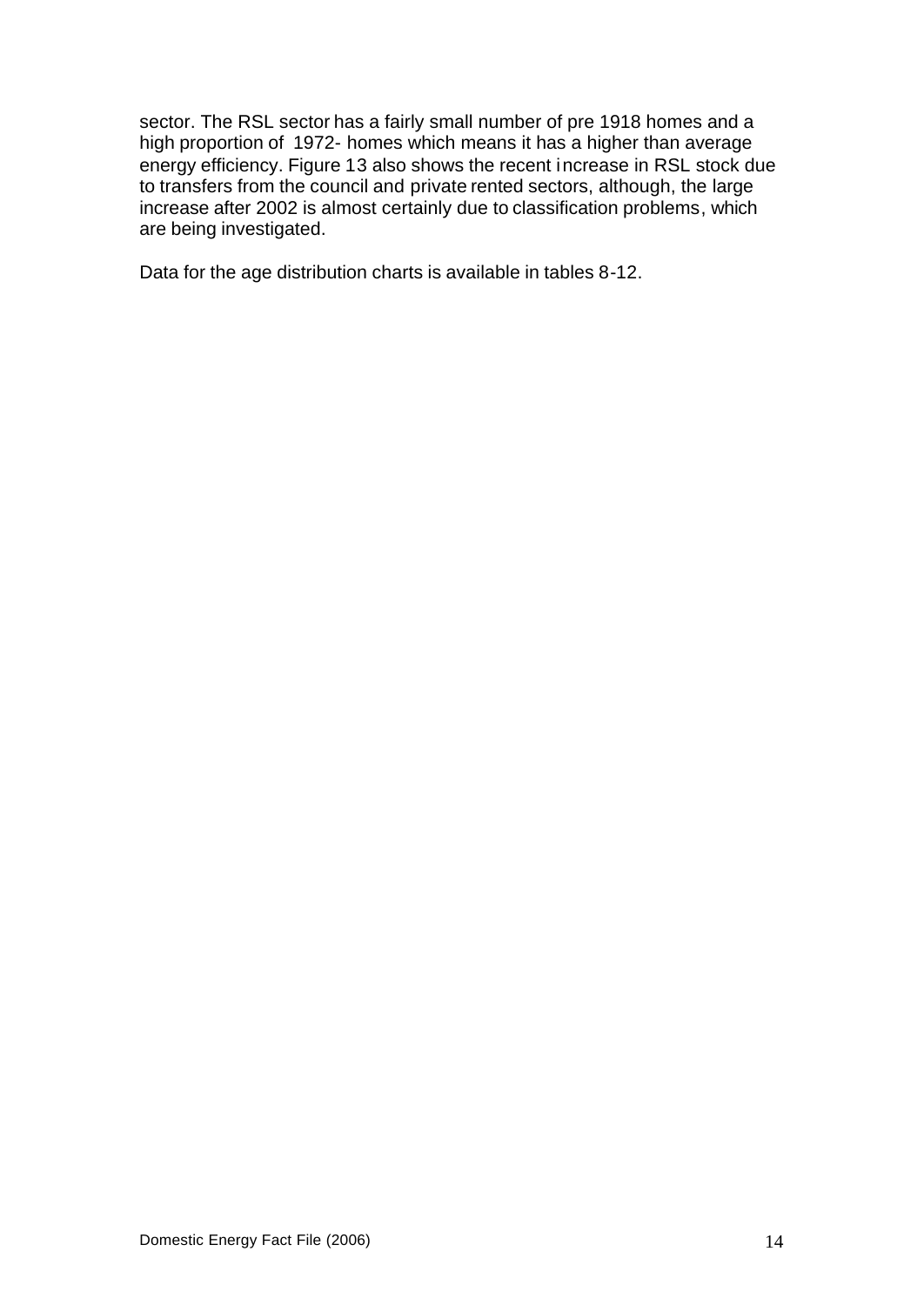## **House types**

Figure 14 shows the distribution of the housing stock by dwelling type.





Numbers of semi detached and terraced houses have increased by 18% and 19% respectively since 1970 but the number of flats and detached houses has increased by 36% and 52%.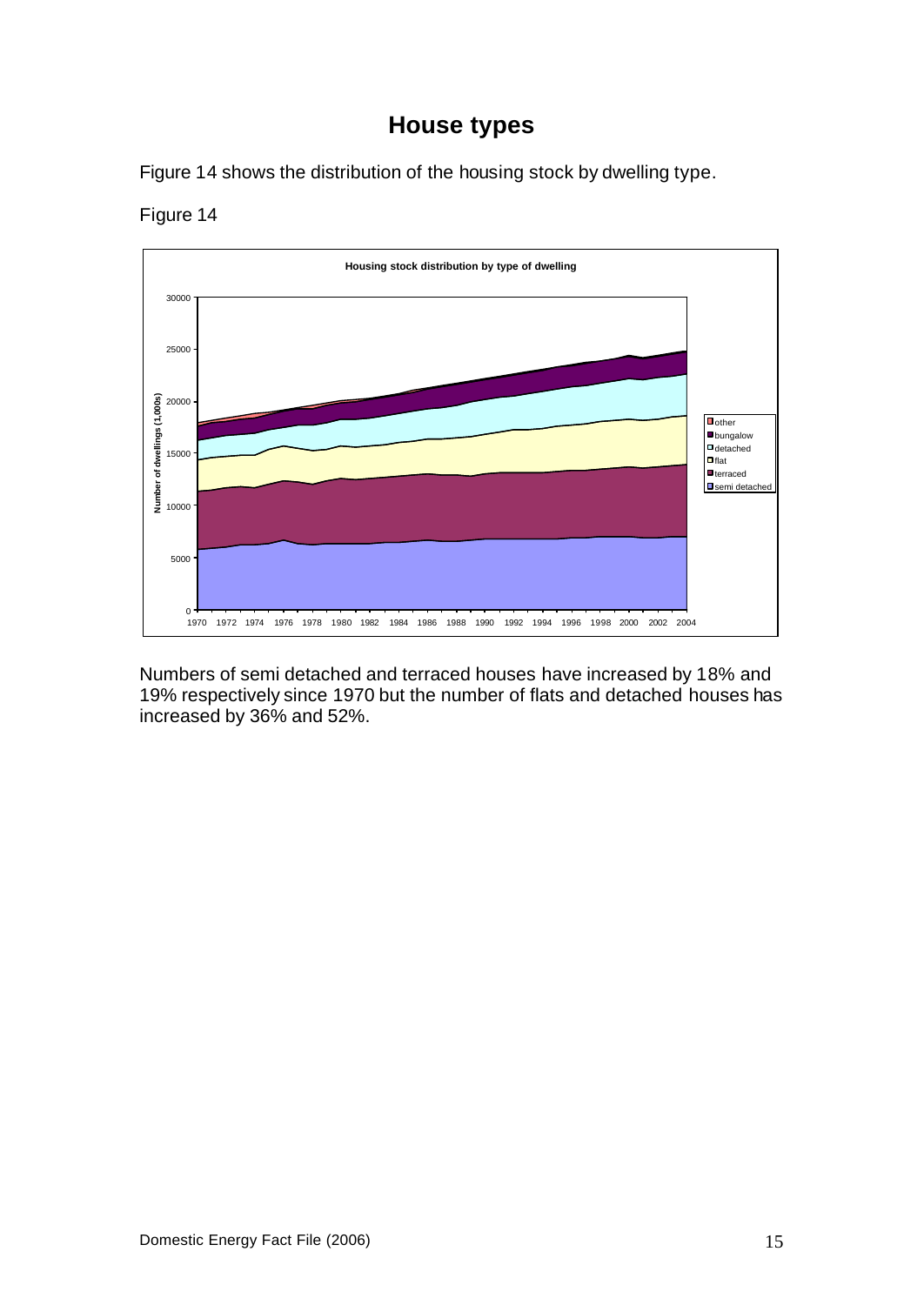Figure 15 shows the distribution of house types for owner occupied dwellings.





For owner occupied households the number of semi detached and terraced houses has increased by 28% and 40% and the number of flats and detached houses by 67% and 56% since 1976.

Figure 16 shows the distribution of local authority households.



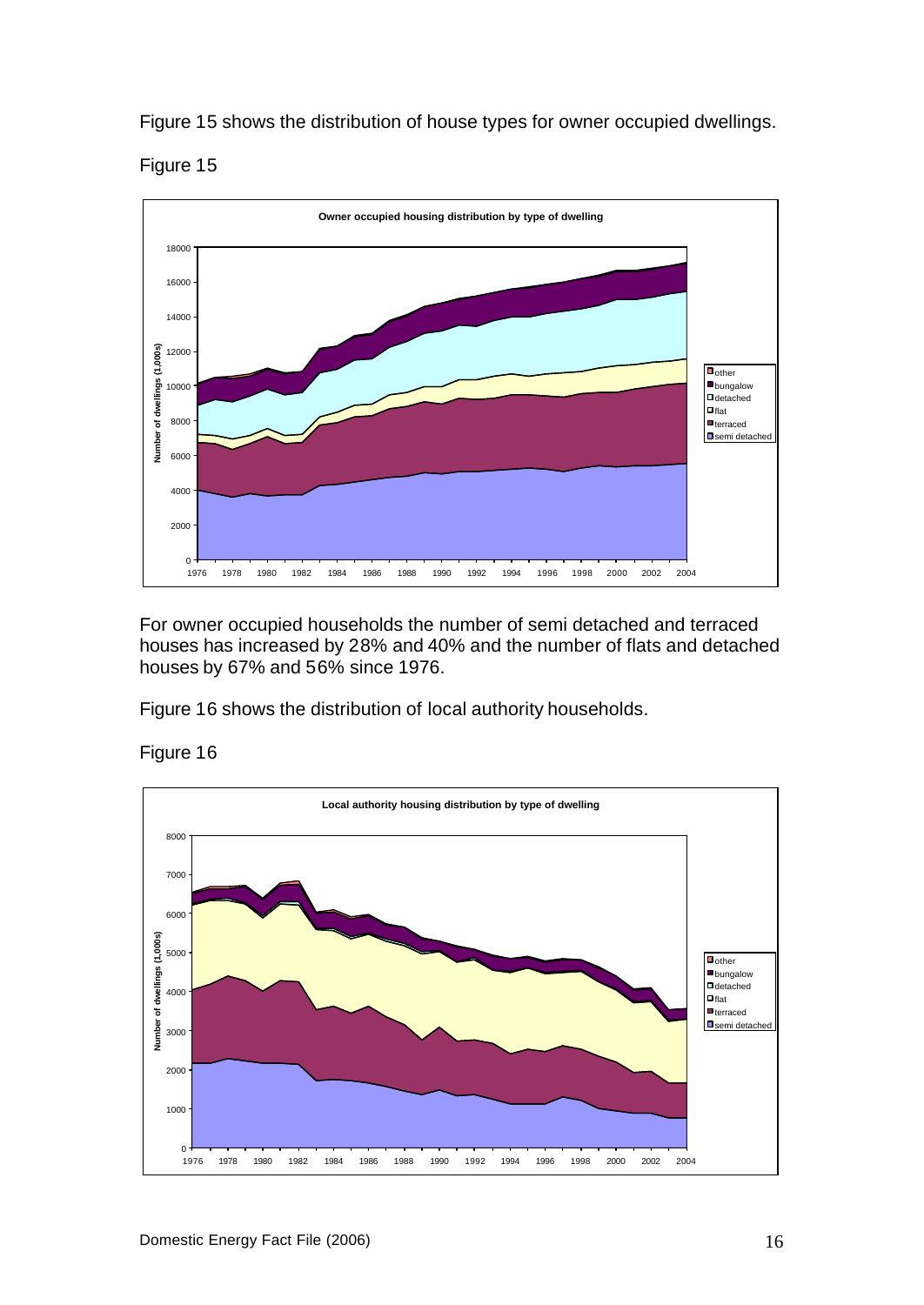In the local authority sector all categories are decreasing except for bungalows which are a small percentage of the total.

Figure 17 shows private rented and RSL dwellings pre 1987



Figure 17





Figure 18 shows the distribution of private rented dwellings by type since 1987.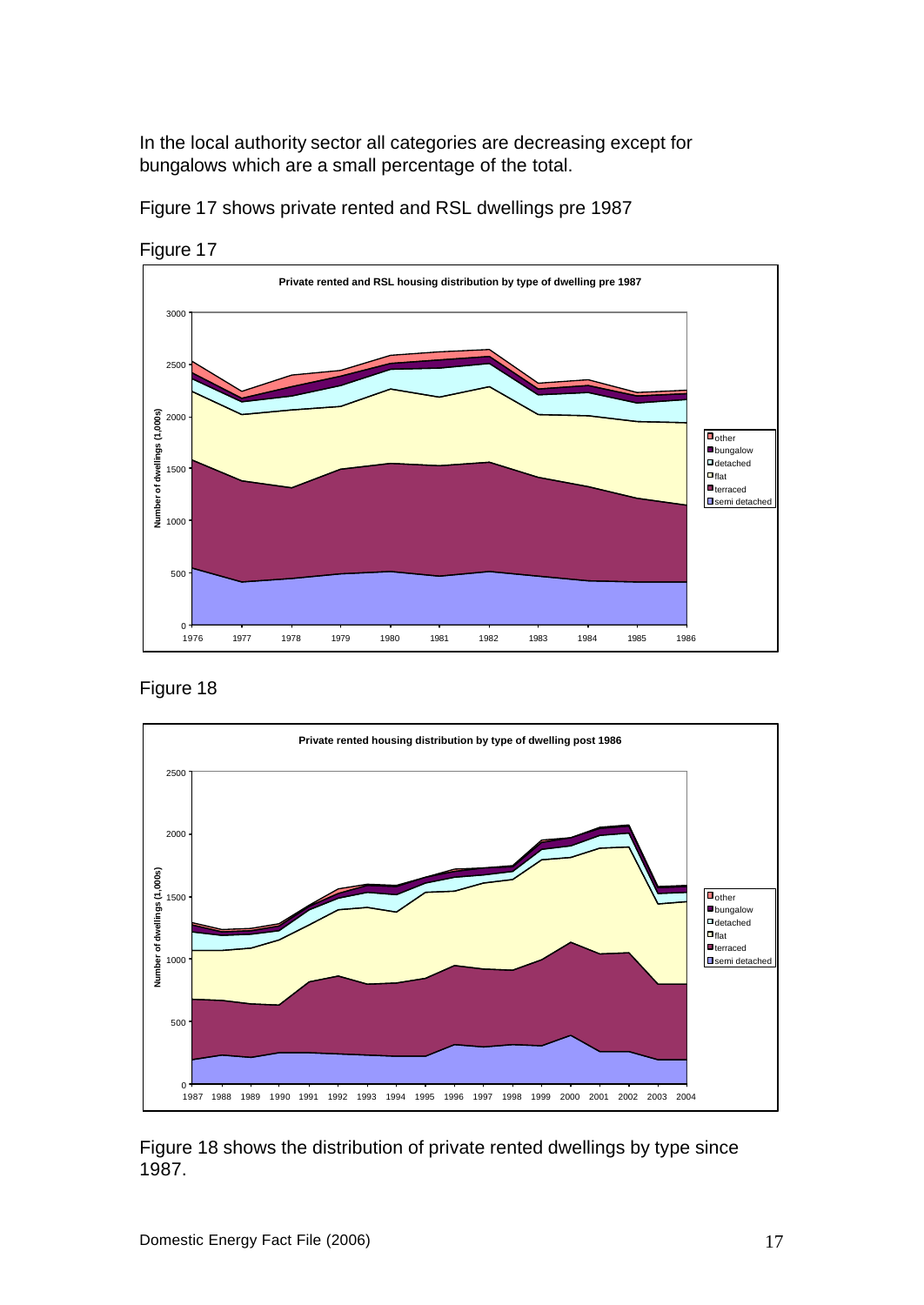Until 1987 private rented and RSL figures were not available separately. Since then flats and terraced houses in the private rented sector have increased by 41% and 20%.

Figure 19 shows the same information for RSL dwellings.



Figure 19

All dwelling types have been increasing but with detached houses increasing at a slower rate.

The large increase after 2002 is almost certainly due to classification problems which are currently under review.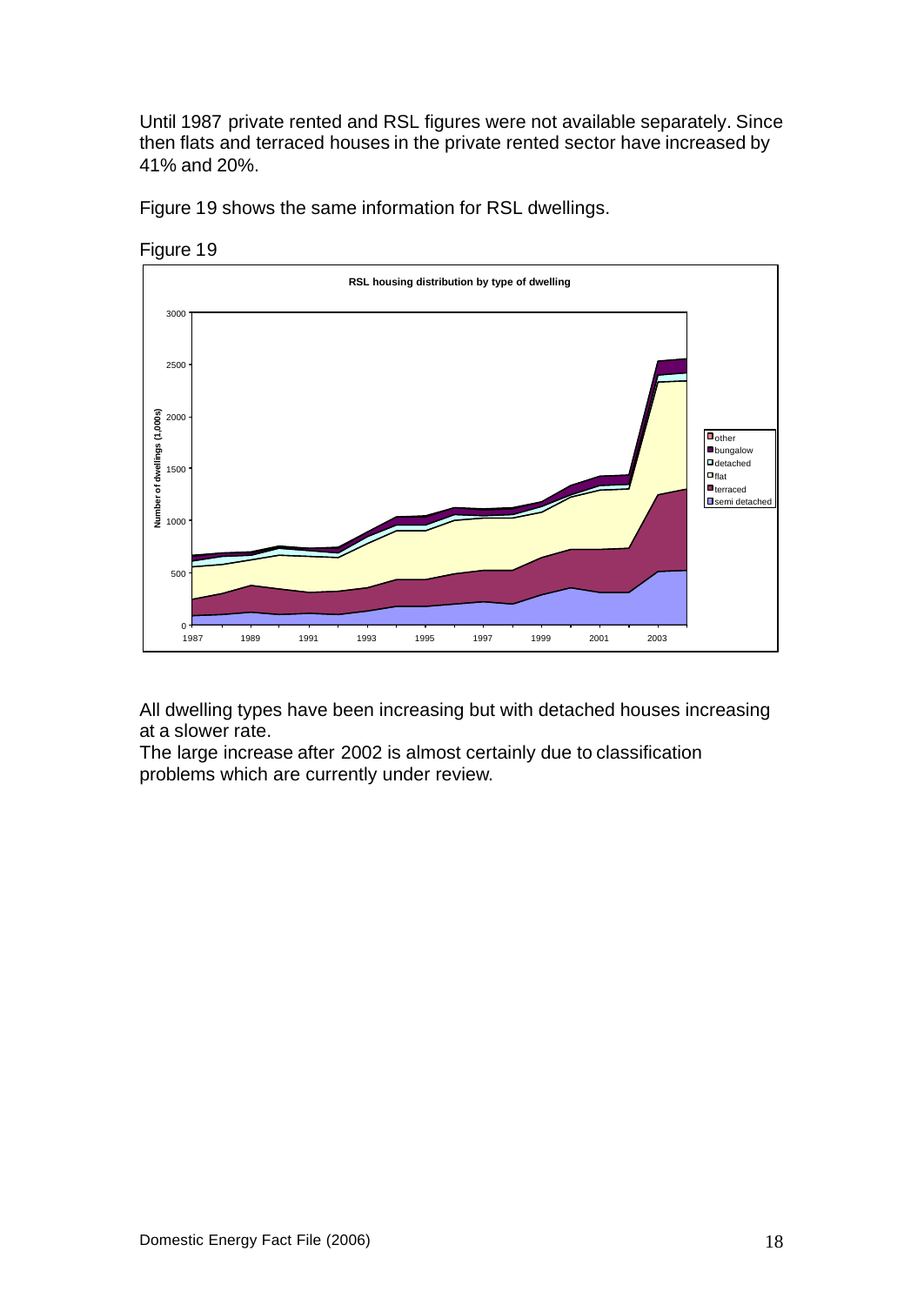

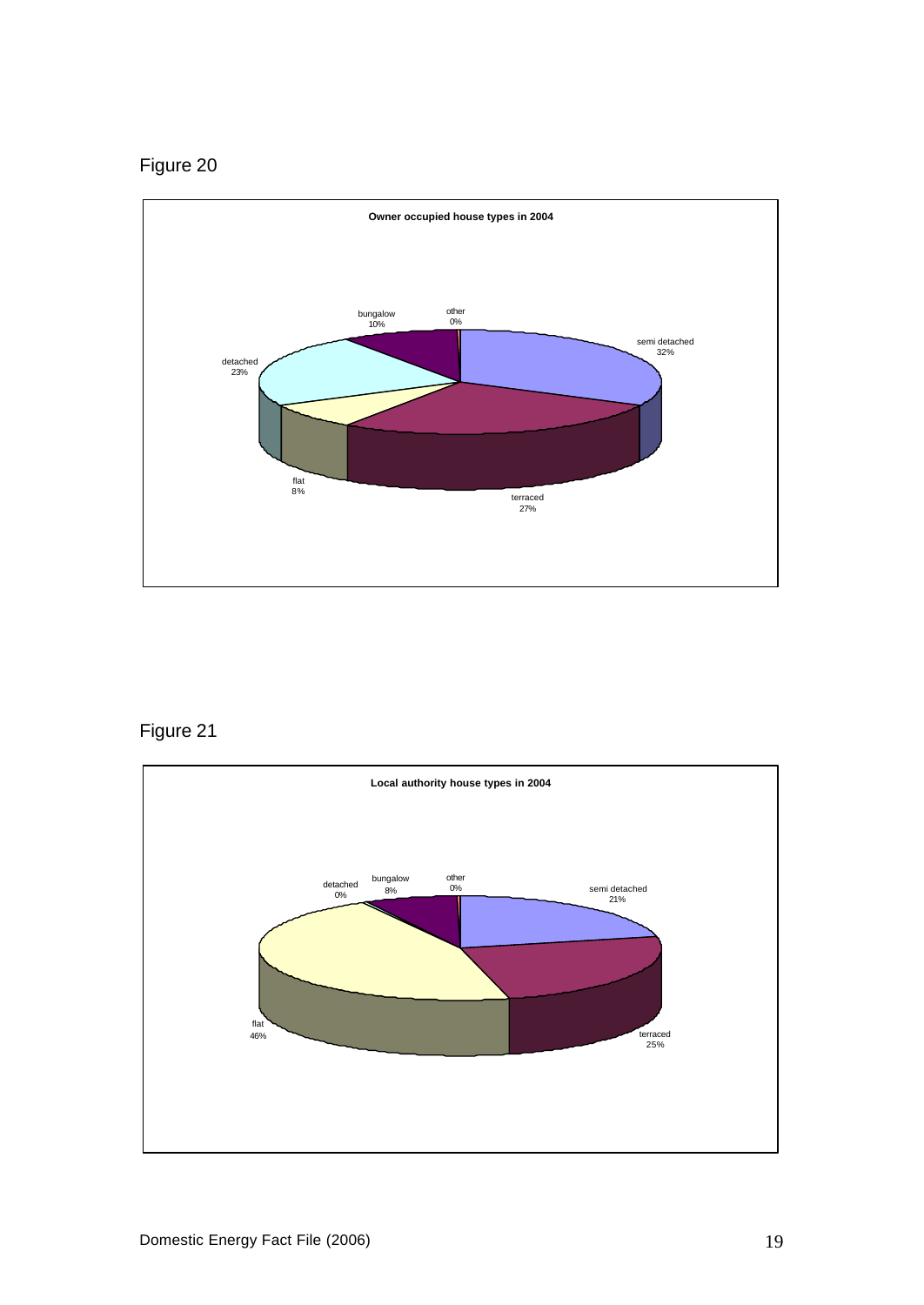Figures 20 and 21 show the percentage of each dwelling type in the owner occupied and local authority sectors in 2004. There is a noticeably lower percentage of detached houses in the local authority sector, 0.2% compared to 23% and a much greater percentage of flats, 46% in the local authority sector compared to 8% in the owner occupied sector. In general there will be a greater heat loss from detached houses than flats due to the larger external area.





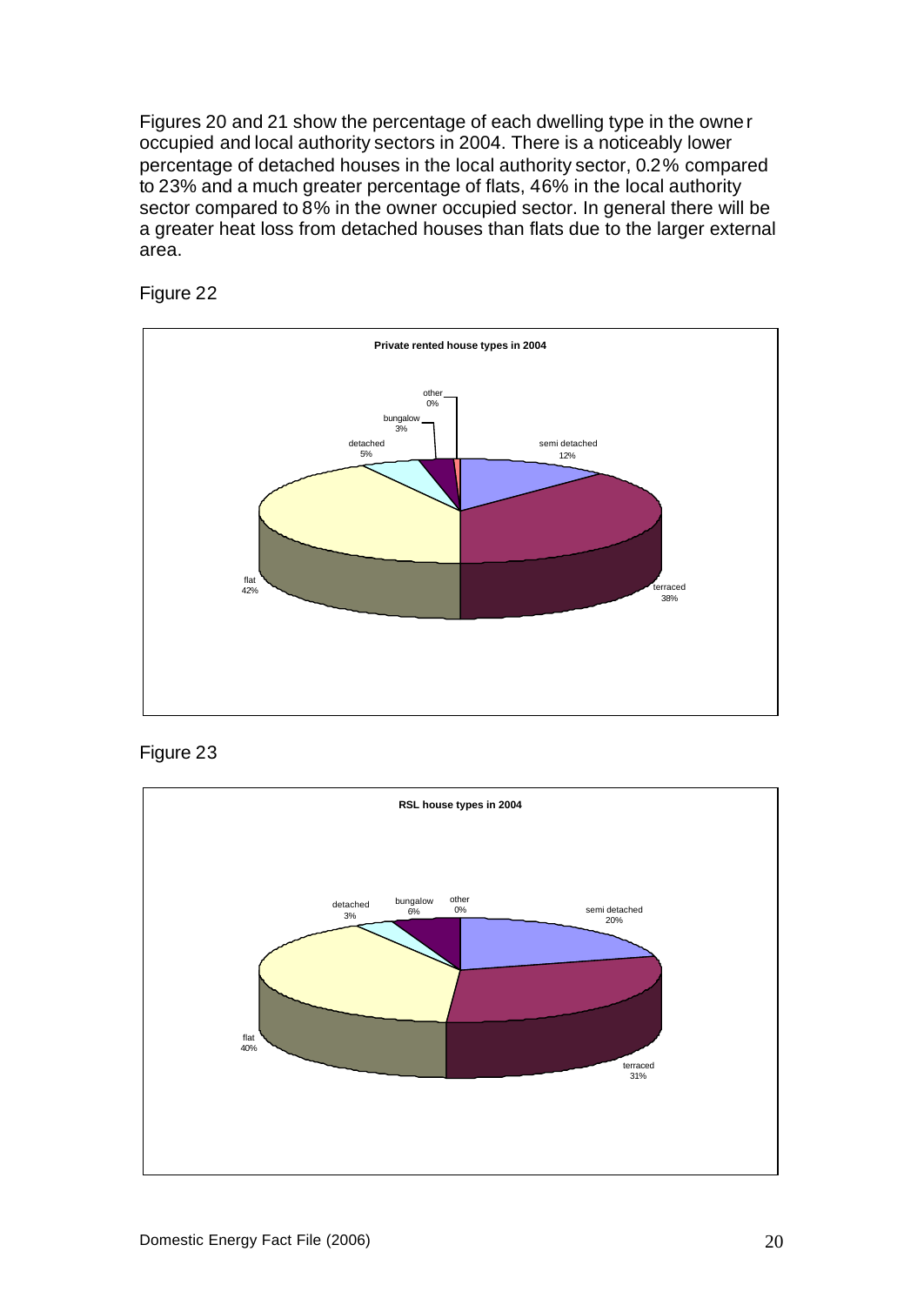Figures 22 and 23 show the percentage of each dwelling type in the private rented and RSL sectors in 2004. In the private rented sector approximately 38% of dwellings are terraced and 42% are flats. The RSL sector has a similar percentage of flats but a lower percentage of terraced houses and a higher percentage of semi detached dwellings.

The data for these figures can be found in tables 13-17.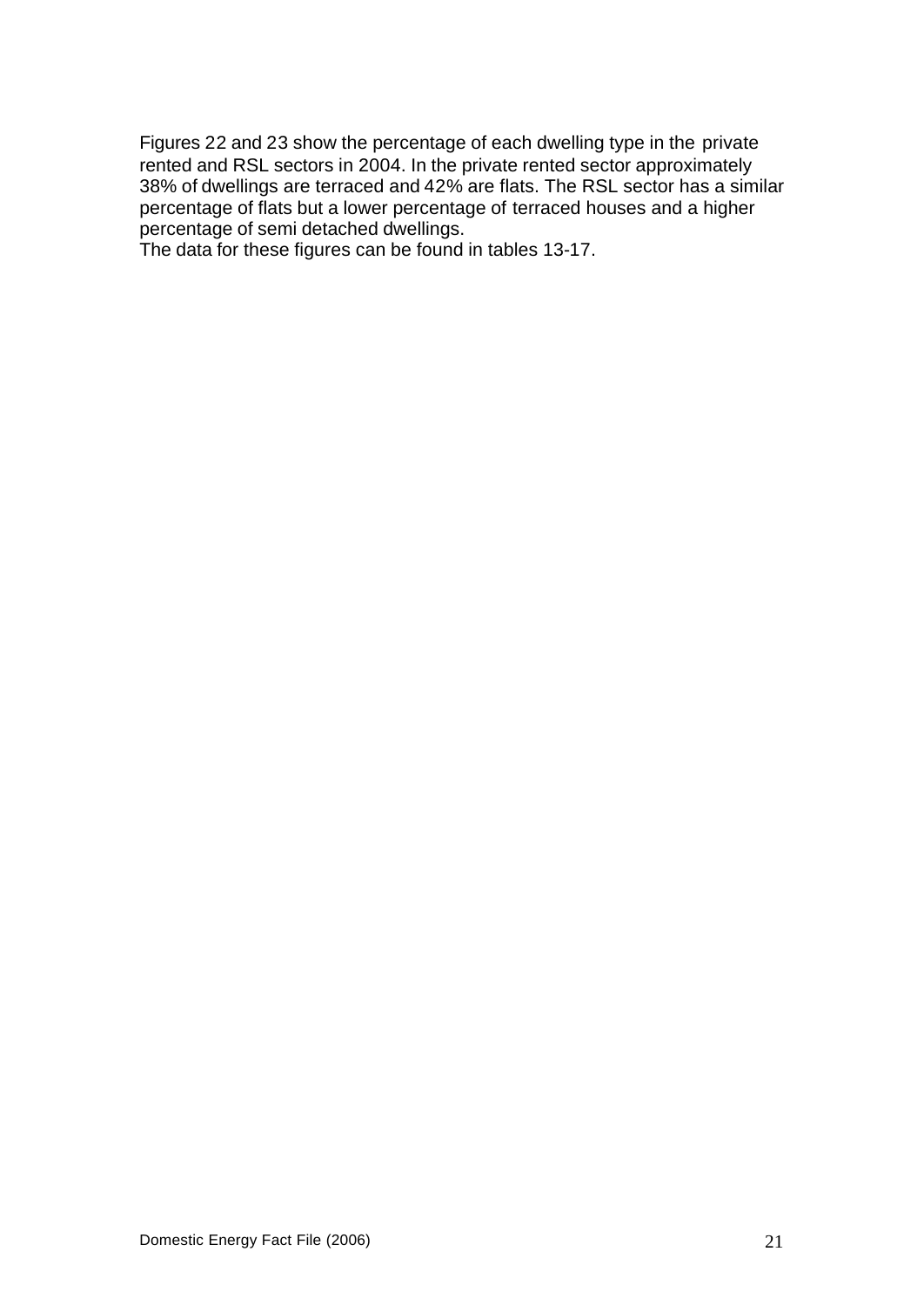# **Regional distribution of housing stock**

Figure 24 shows the regional distribution of the housing stock in 2004.

#### Figure 24



As might be expected the highest percentage of dwellings are in the South East.

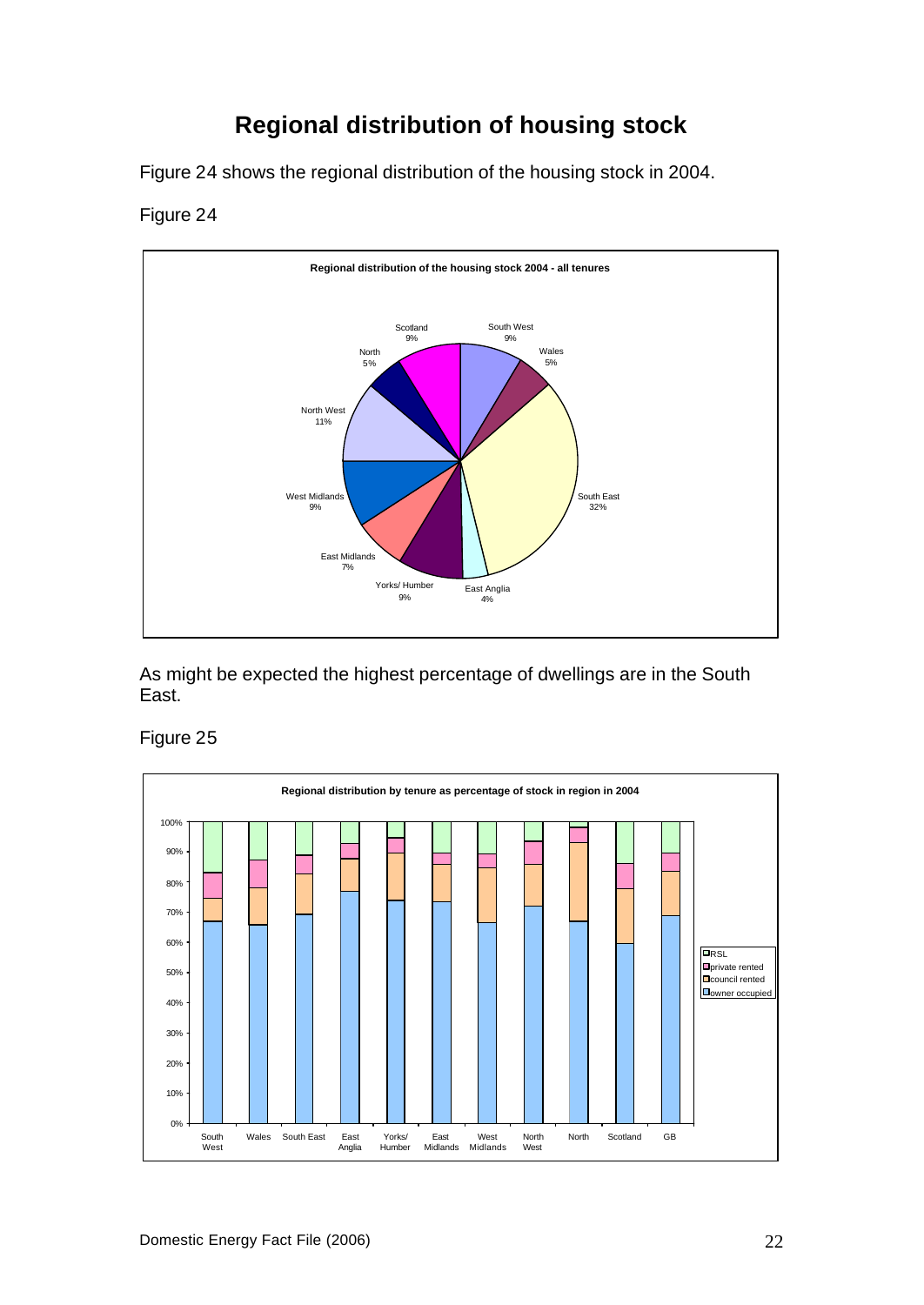Figure 25 shows the percentage of each tenure in each region and compares it with the GB split. The owner occupied sector is the largest in all regions. The South West has the highest percentage of RSL dwellings and the North the smallest.



Figure 26

Figure 26 shows how each of the tenures divides by region.

The South East has the highest percentage of dwellings in each of the tenures. There are 34% of RSL dwellings in the South East compared to 30% of local authority dwellings.

There are only 8% of owner occupied dwellings in Scotland compared with 11% or 12% for other tenures.

Sample sizes particularly for RSL dwellings are small and differences will occur because of this.

The tables 18-22 show the regional data for the housing stock from 1977 to 2004 except for RSL dwellings where data is only available from 1987.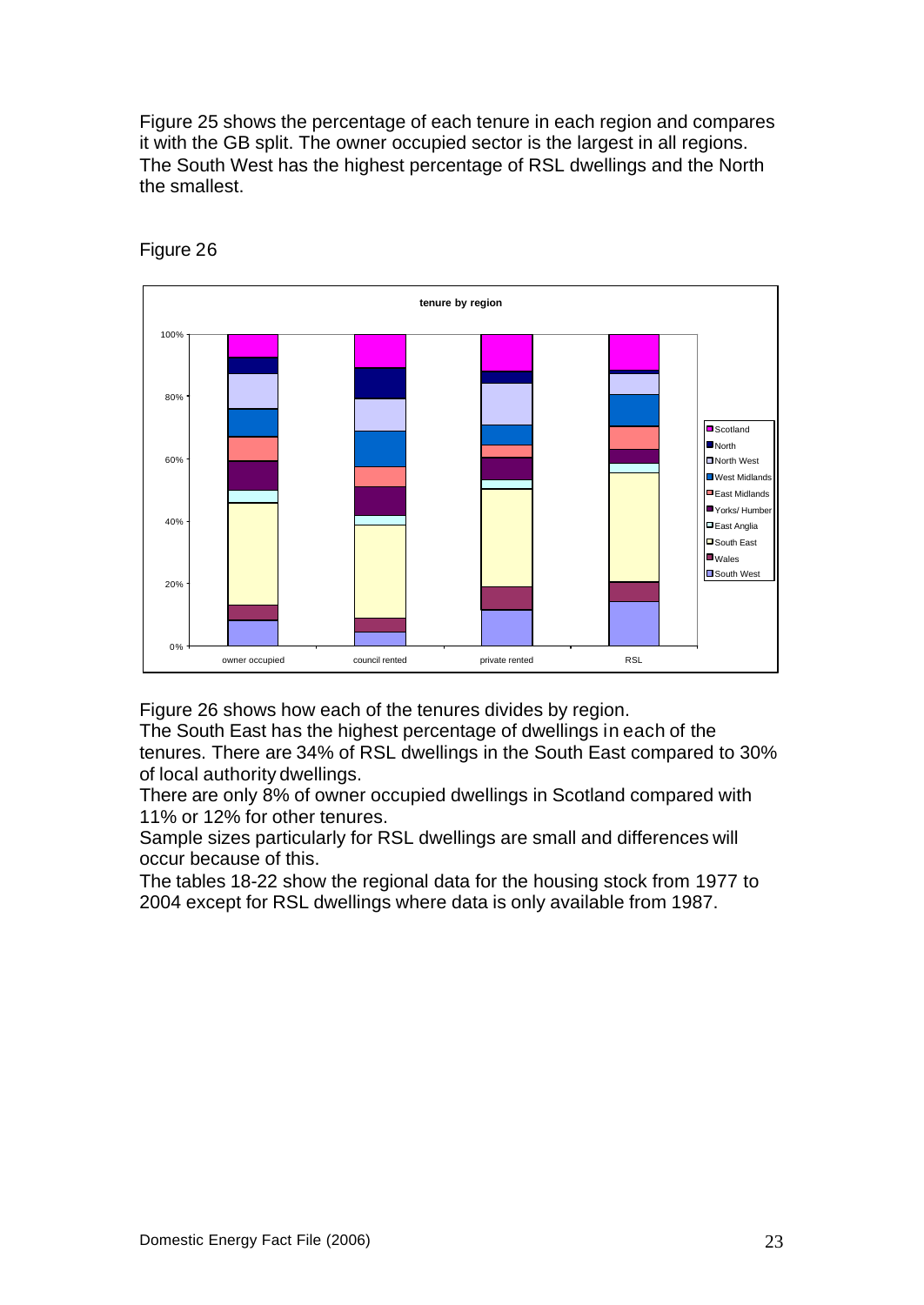## **Loft insulation**

Figure 27 shows the overall ownership of loft insulation. The percentage of those with accessible lofts with loft insulation has increased from 42% to 94% between 1974 and 2004. The depth of insulation has also been increasing and 57% had 4" or more of loft insulation in 2004.





The following five figures 28-32 show the loft insulation levels for different tenures with figure 30 showing private rented and RSL dwellings combined until 1986 and then private rented and RSL separate from 1987 in figures 31 and 32.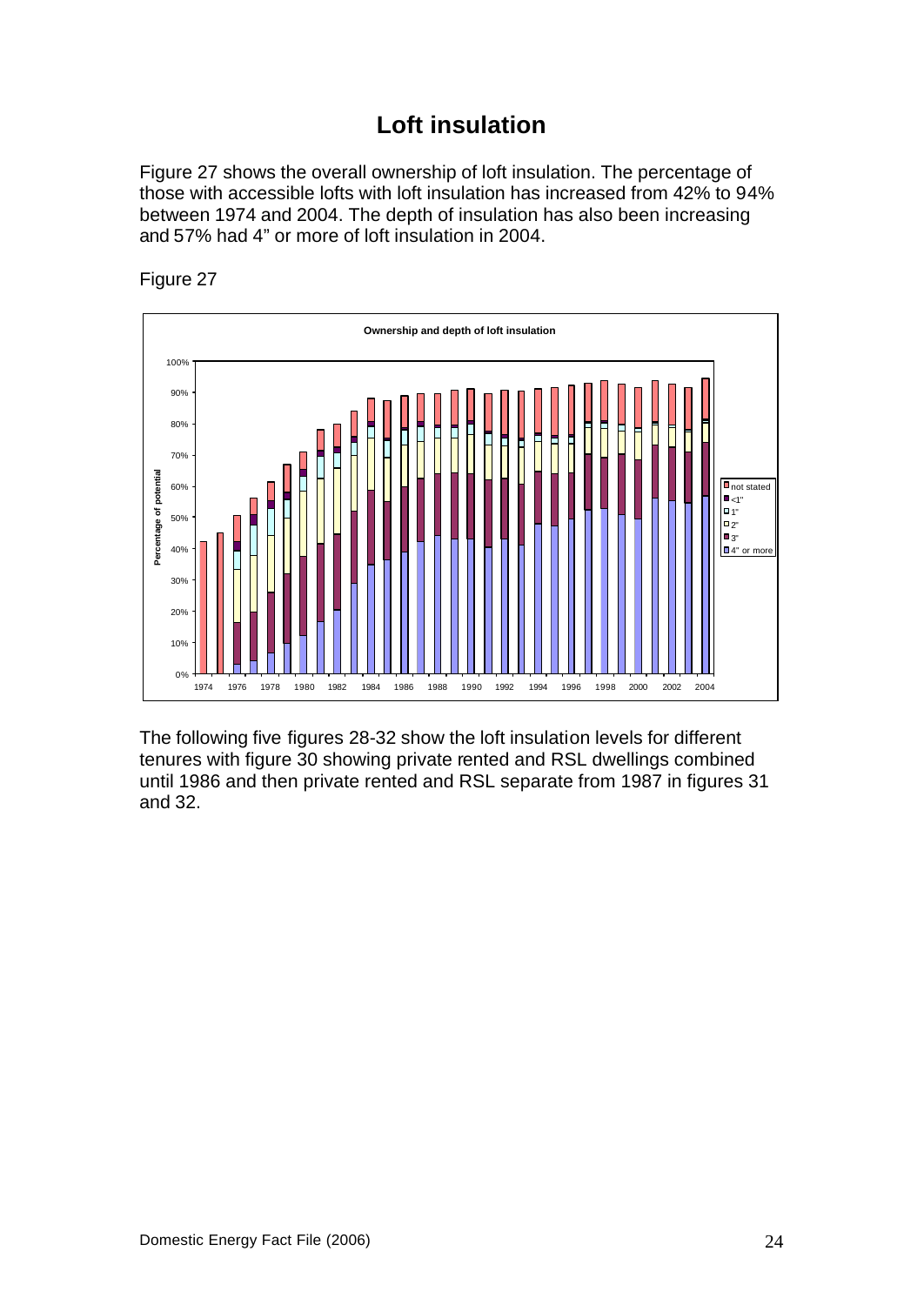



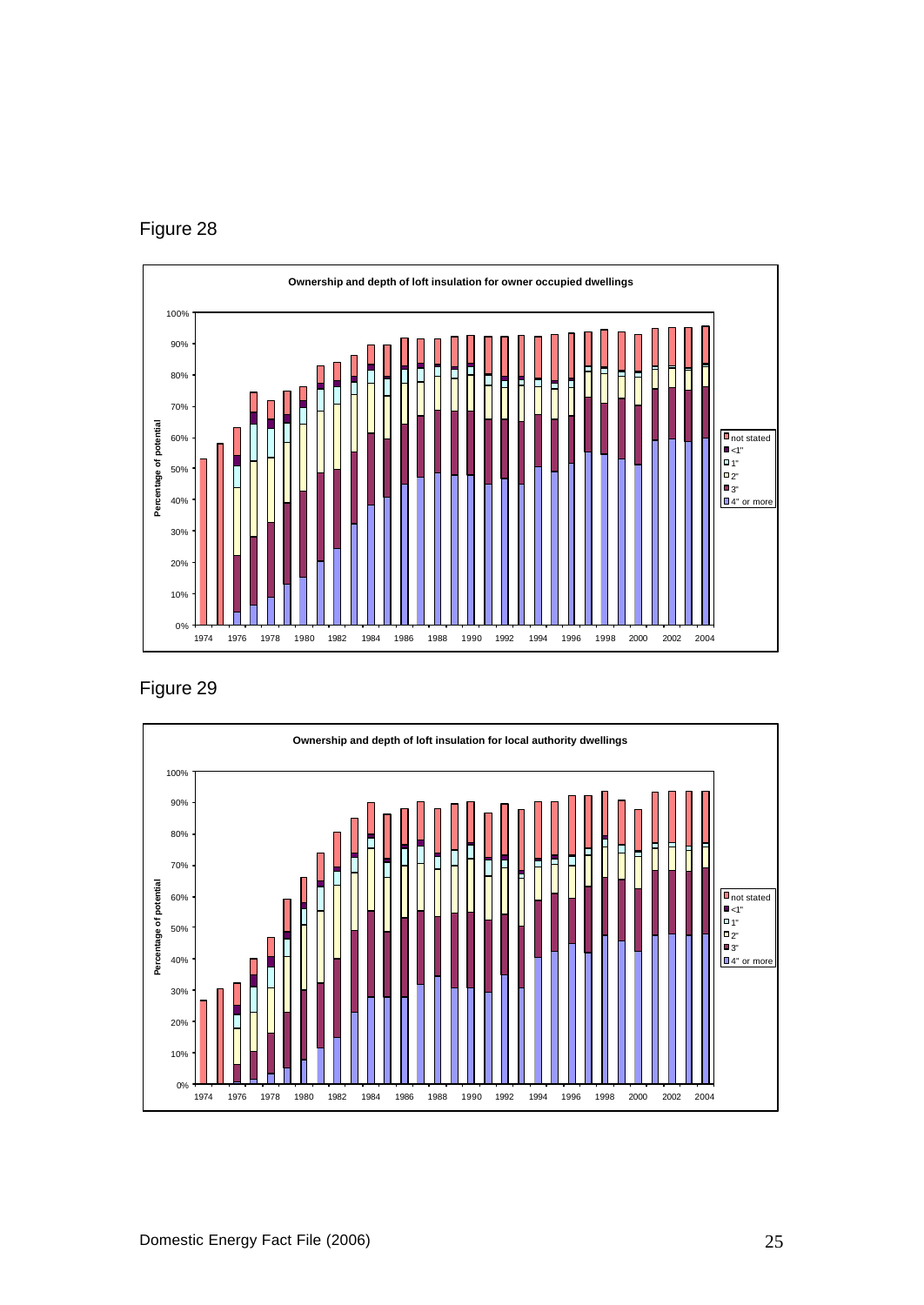



Figure 30 shows private rented and RSL dwellings combined between 1974 and 1986 as data is not available for the individual categories until 1987.





Figure 31 shows private rented dwellings from 1987 to 2004.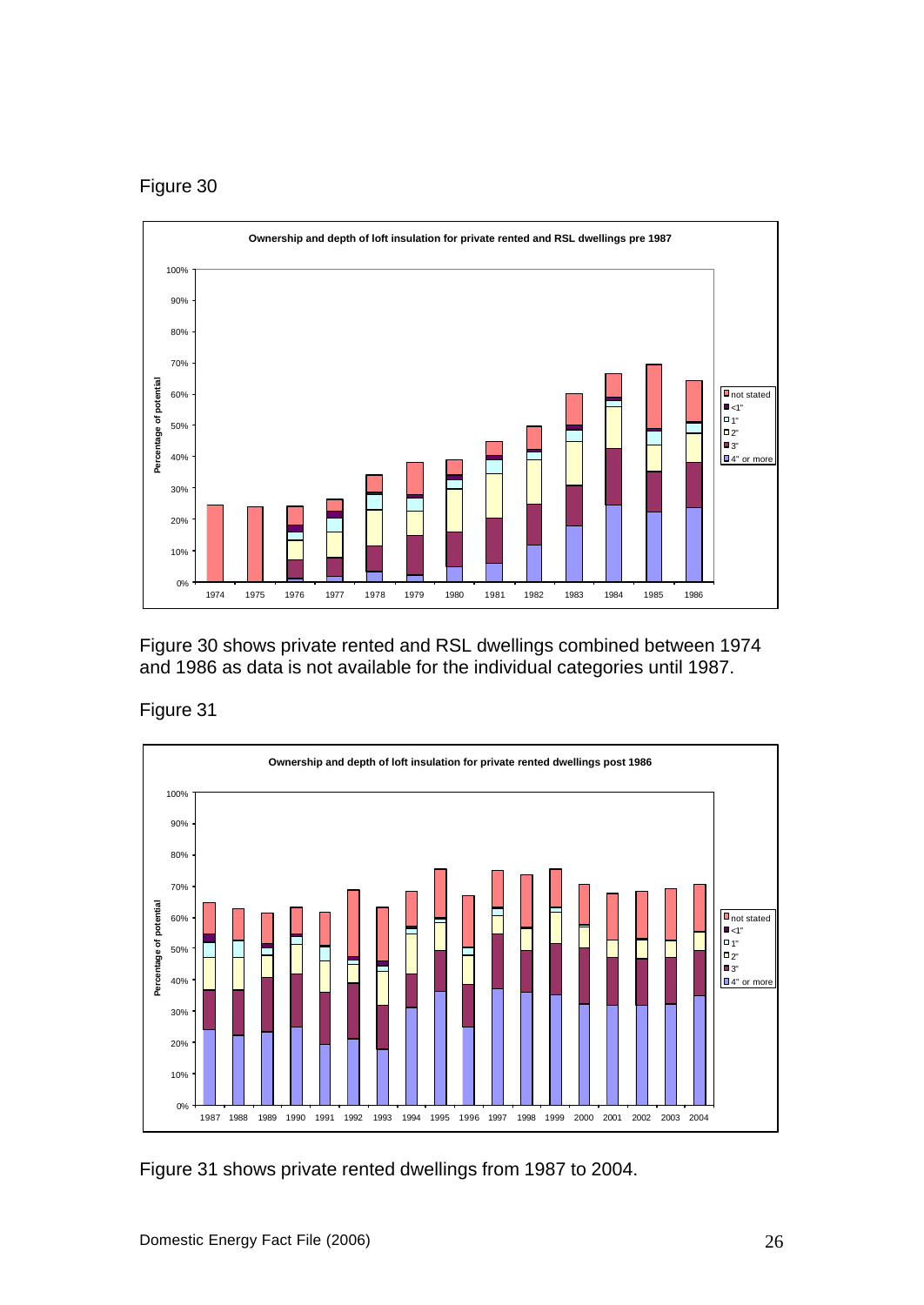

The following discussion relates to homes with access to the loft. Data is not available for RSL homes separately until 1987. In 1987 79% of RSL homes had loft insulation. This increased to 94% by 2004. The percentage of owner occupied homes with some loft insulation in 2004 was 95%. Although owner occupied and RSL dwellings had a similar percentage with loft insulation the owner occupied dwellings were better insulated with 60% of owner occupied homes having 4" or more of insulation whereas only 51% of RSL homes had 4" or more of insulation. Local authority and Private rented homes were slightly less well insulated with only 48% and 34.8% respectively having 4" or more of insulation.

Data for the above figures is in tables 23-27. This also includes a breakdown of the 4" or more category into 4", 5" and 6" or more where data is available. In 2004 19% of dwellings had 6" or more of loft insulation. RSL dwellings had the highest percentage (21%) with 6" or more of insulation followed by owner occupied dwellings (20%), local authority (16%) and private rented (9%). General trends can be seen in the above figures but year on year variations should be treated with caution especially in tenures with low sample sizes. Appendix 2 contains examples of the 95% confidence intervals of loft insulation ownership in different tenures.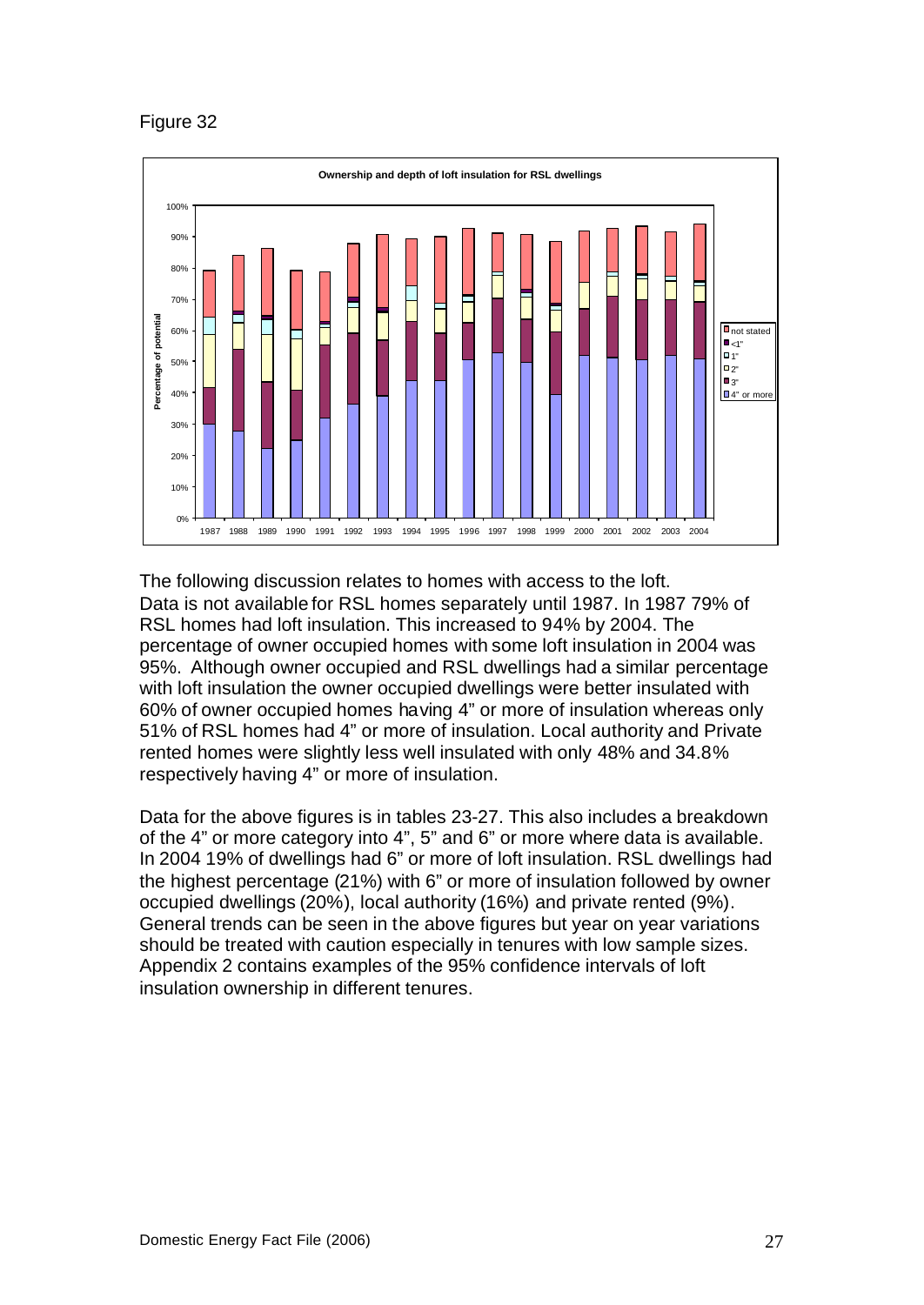## **Cavity wall insulation**

Figure 33 shows the ownership of cavity wall insulation.





Cavity wall insulation ownership has increased from 2% of cavity wall dwellings in 1974 to 37% in 2004.

Figures 34-37 show the cavity wall insulation ownership in the different tenures.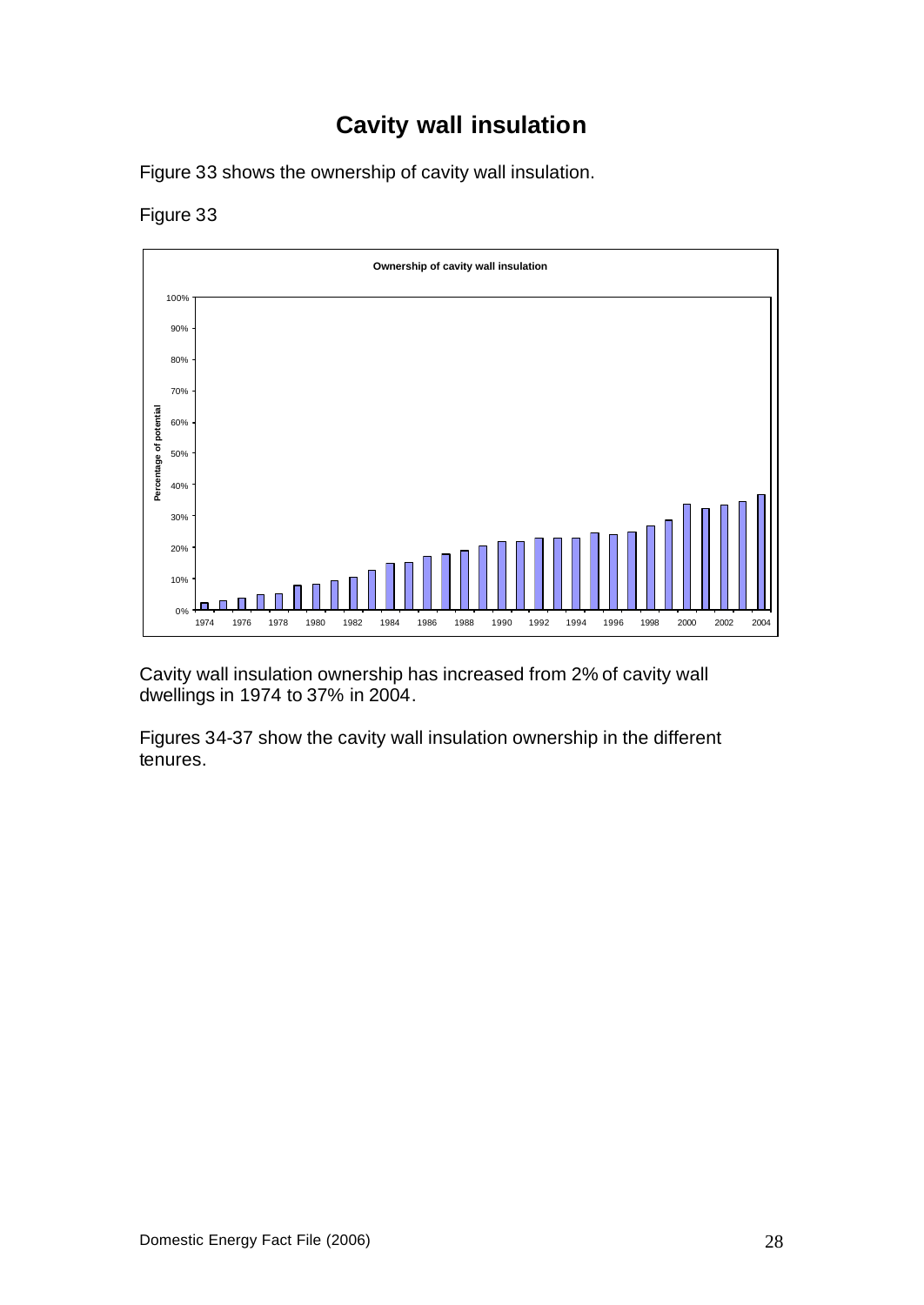Figure 34



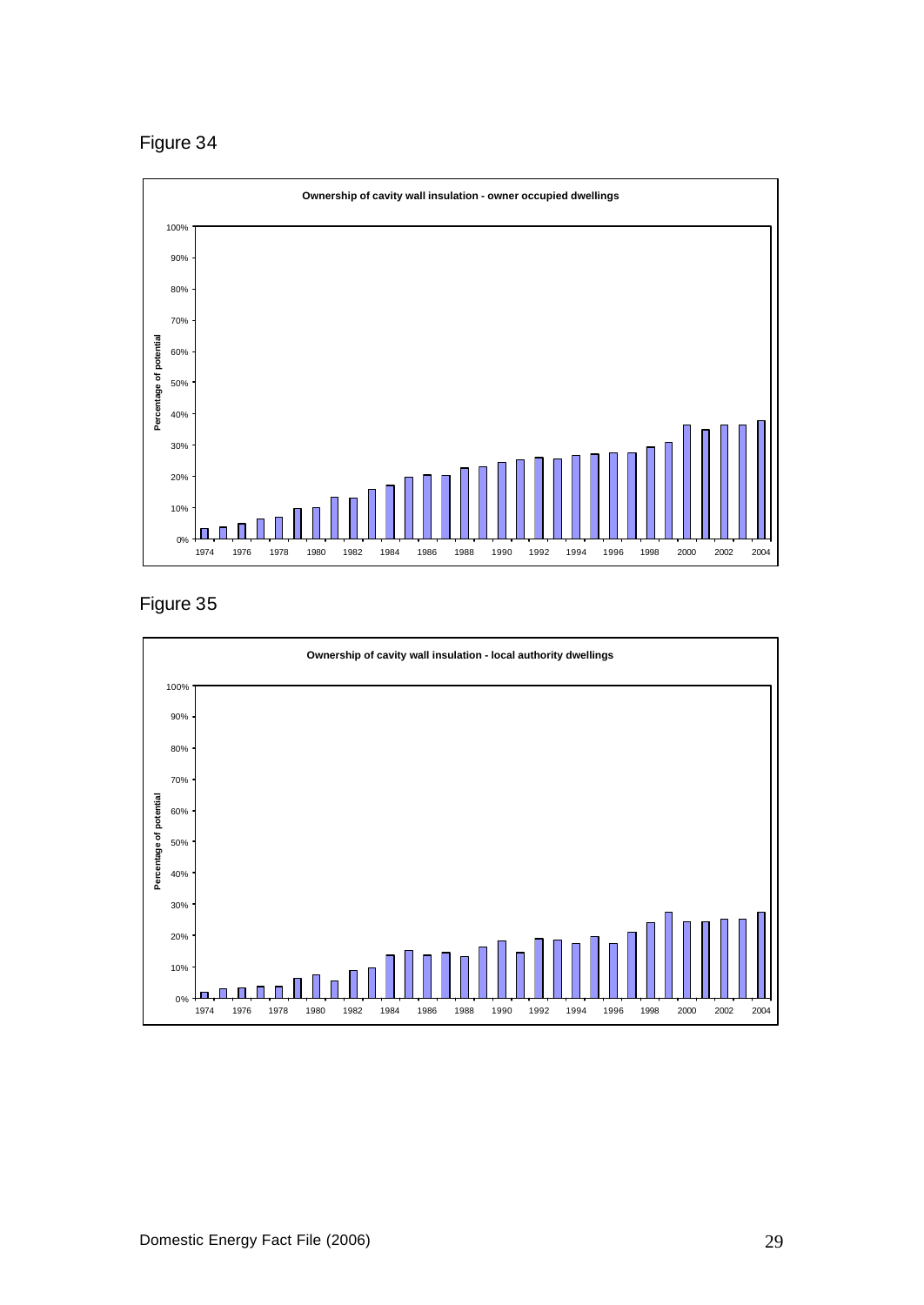Figure 36



Figure 36 shows private rented and RSL dwellings combined until 1987. As can be seen there were very few cavities insulated in either sector before this date. After 1986 private rented dwellings are shown in Figure 36 and RSL dwellings in Figure 37.

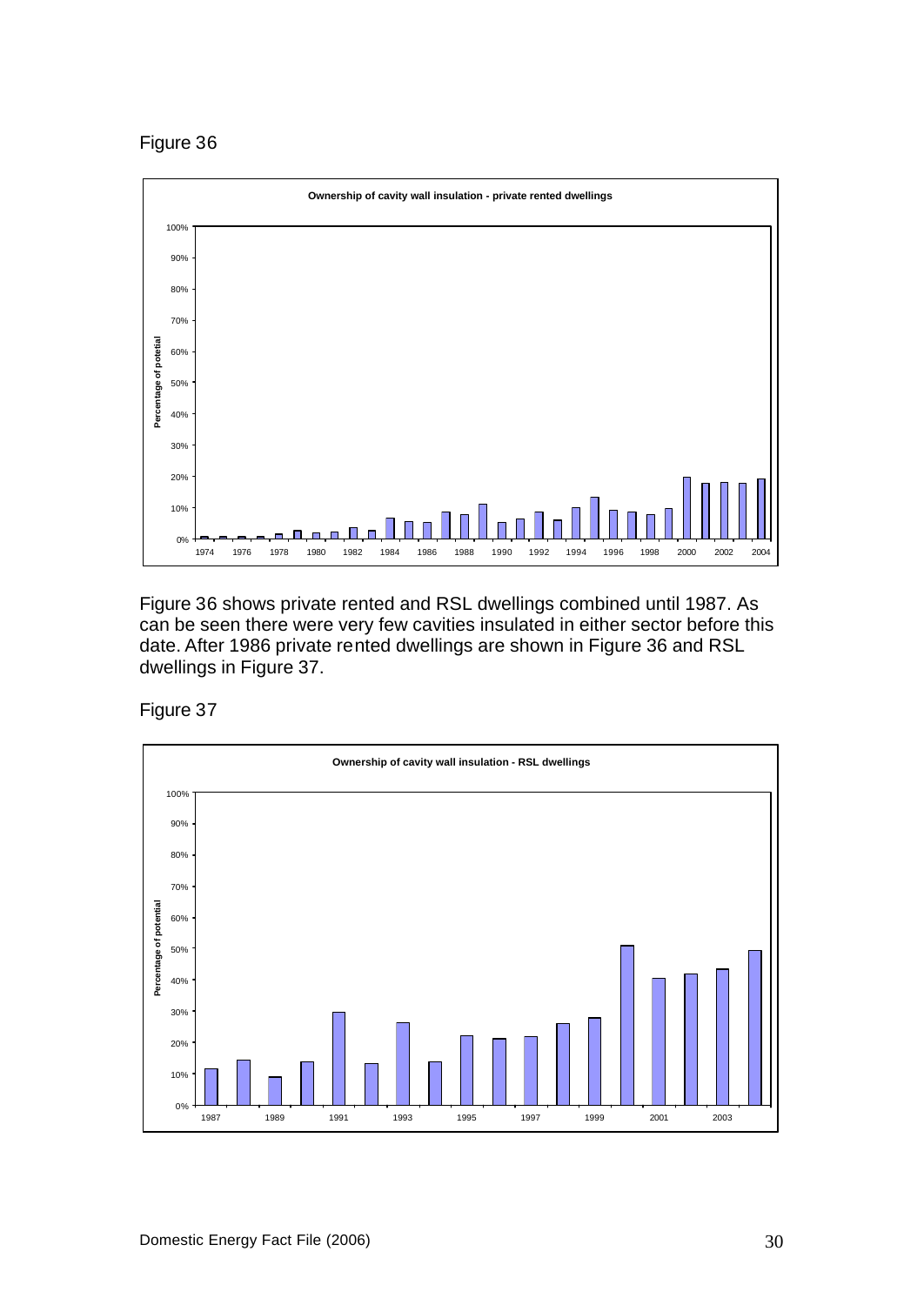The RSL sector has the highest percentage of insulated cavity wall dwellings with 49% in 2004. This has risen from 11% in 1987. The private rented sector has the lowest percentage with 19% but this has increased from a low of 0.7% in 1974 for the combined private rented and RSL stock. The local authority sector has 27% of cavity wall dwellings insulated in 2004 while owner occupiers had more with 38% of cavity wall dwellings insulated. The local authority sector had only 2% insulated in 1974 while the owner occupied sector had slightly more (3%).

| Tenure             | No. not filled<br>(1,000s) | No. unknown<br>if filled<br>(1,000s) | % not filled | % not known<br>if filled |
|--------------------|----------------------------|--------------------------------------|--------------|--------------------------|
| Owner<br>occupied  | 6450                       | 1183                                 | 52.4%        | 9.6%                     |
| Local<br>authority | 1858                       | 254                                  | 63.9%        | 8.7%                     |
| Private<br>rented  | 538                        | 82                                   | 70.1%        | 10.7%                    |
| <b>RSL</b>         | 860                        | 194                                  | 41.3%        | 9.3%                     |
| All tenures        | 9707                       | 1712                                 | 53.7%        | 9.5%                     |

Table A Unfilled cavities in 2004

Table A shows the number of unfilled cavities in each tenure. It also shows the number of dwellings where it is not known if the cavities are insulated. It is likely that at least some of these are already insulated, although the evidence presented in Appendix 2 suggests that very few of them actually are insulated.

Appendix 2 shows the 95% confidence interval for the ownership of cavity wall insulation in each tenure. It also contains a worked example for cavity wall insulation confidence limits in all tenures.

The data for these figures is in Tables 28-32.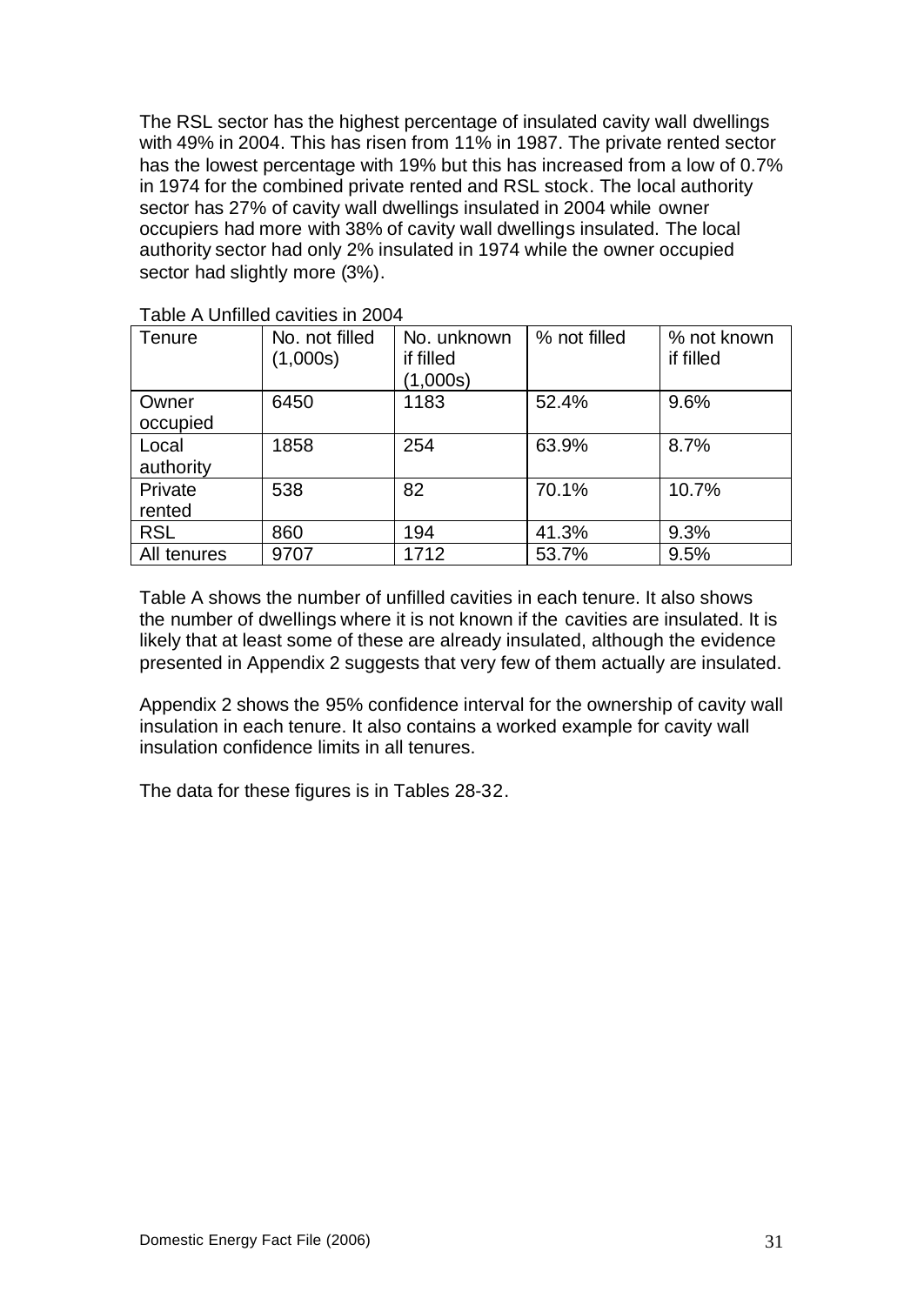## **Double glazing**

Figure 38 shows the ownership of double glazing. This has increased from 8% of dwellings in 1974 to 83% in 2004 which have some double glazing. 43% of dwellings in 2004 have 80% or more of the rooms double glazed.





Figures 39-43 show double glazing ownership in the individual tenures.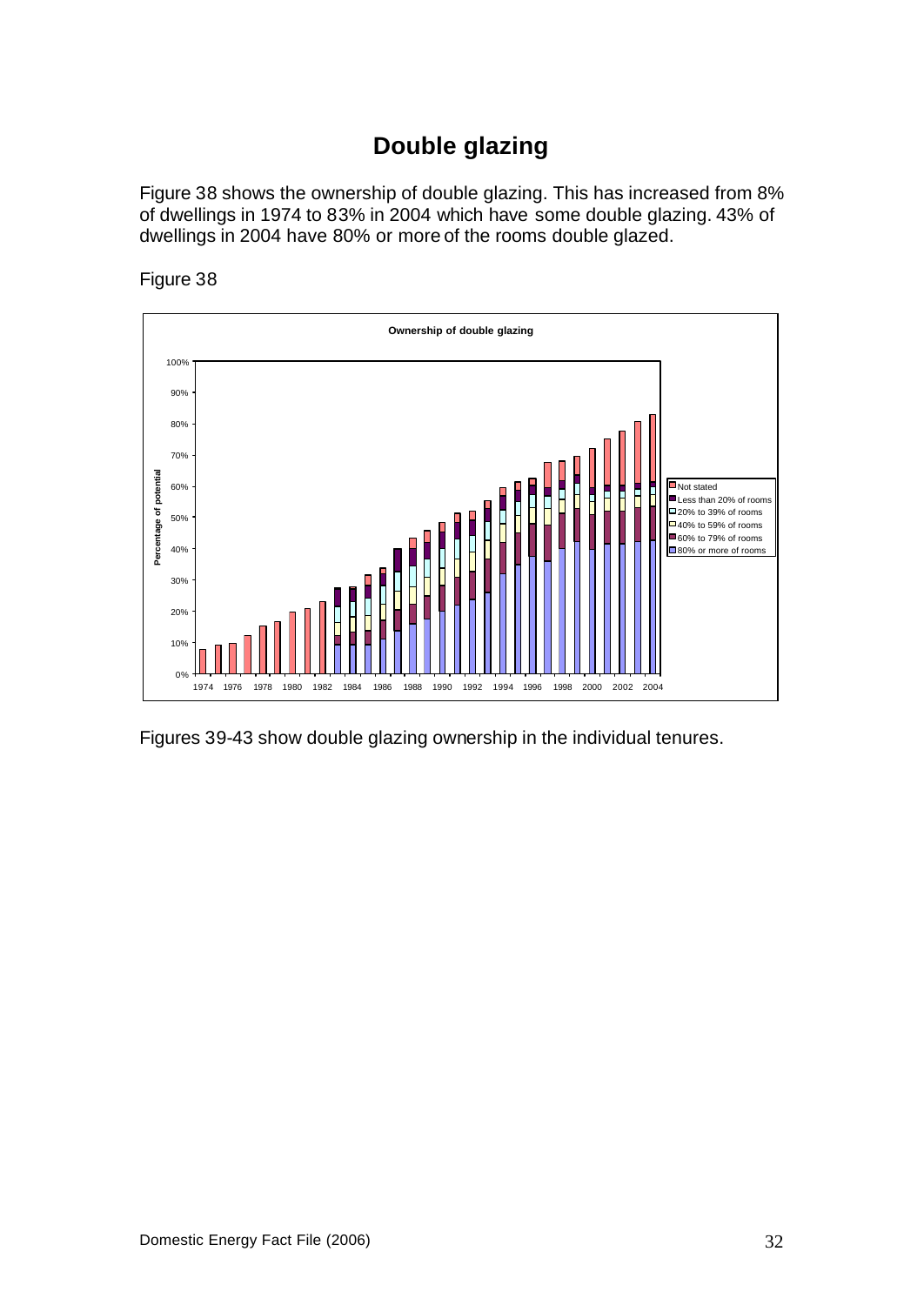Figure 39



Figure 40

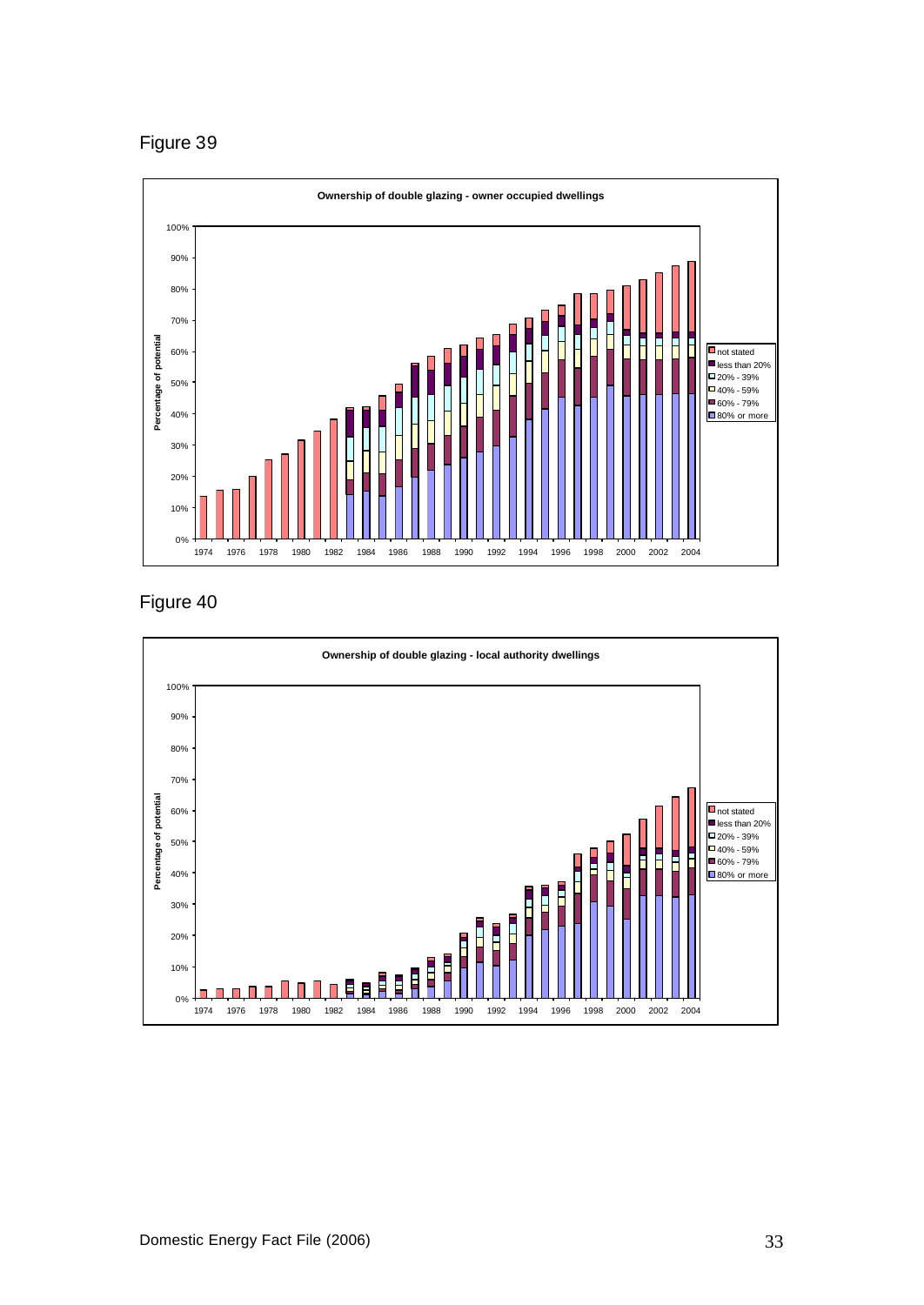Figure 41



Figure 41 shows the ownership of double glazing in the combined private rented and RSL stock between 1974 and 1986.





Figure 42 shows the ownership of double glazing in private rented dwellings between 1987 and 2004.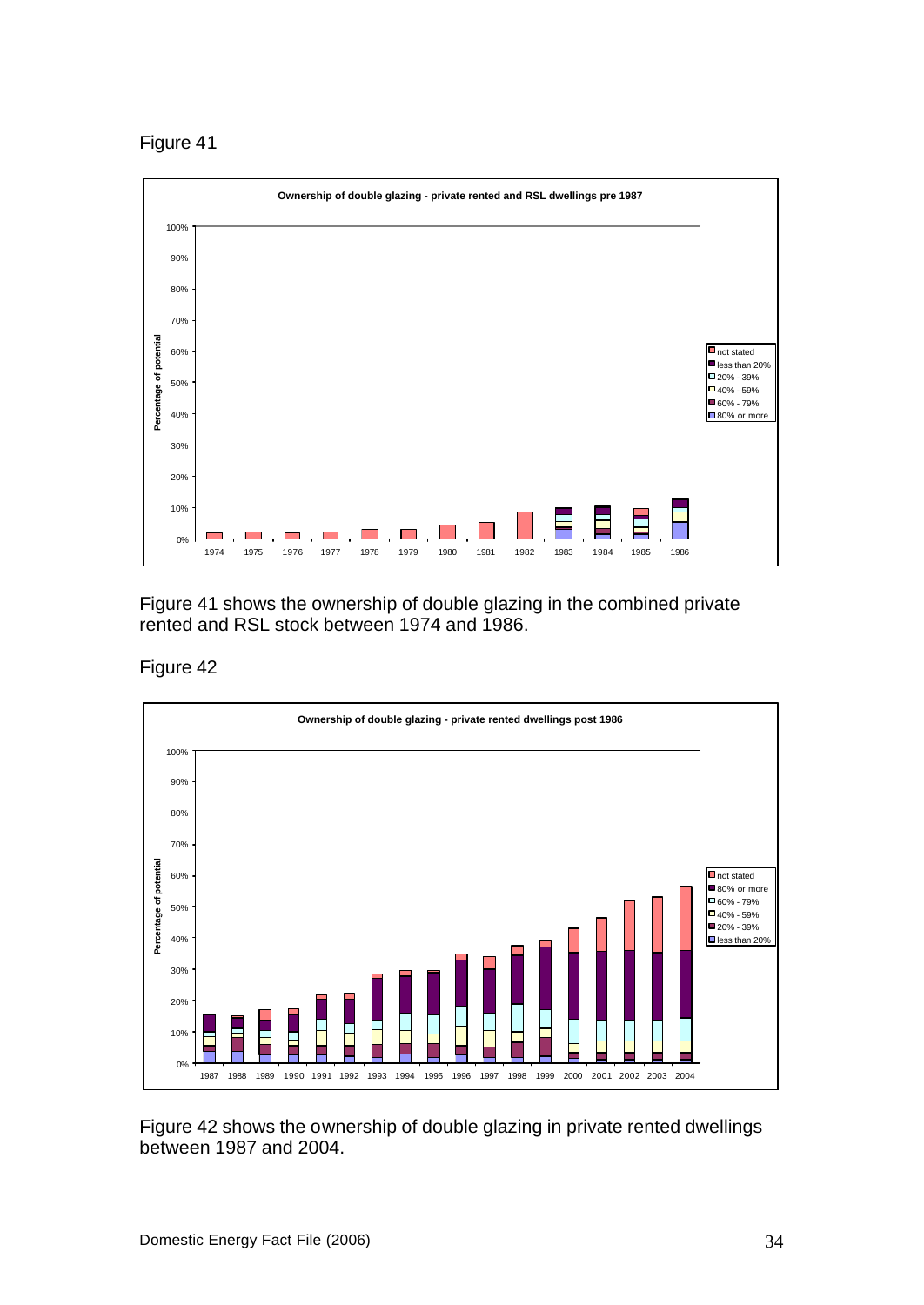

There is considerable variation in the tenures between the percentage with any double glazing. Owner occupiers are the most likely to have double glazing with 89% having some double glazing. 81% of RSL dwellings have some double glazing. Local authority and private rented dwellings are less likely to be double glazed with 67% and 56% respectively having some double glazing. The percentage of those with 80% or more of rooms double glazed has been rising and in 2004 47% of owner occupied homes, 44% of RSL dwellings, 33% of local authority dwellings and 22% of private rented dwellings had 80% or more of their rooms double glazed.

Appendix 2 shows the 95% confidence interval for double glazing in each tenure.

Tables 33-37 show the data for these figures.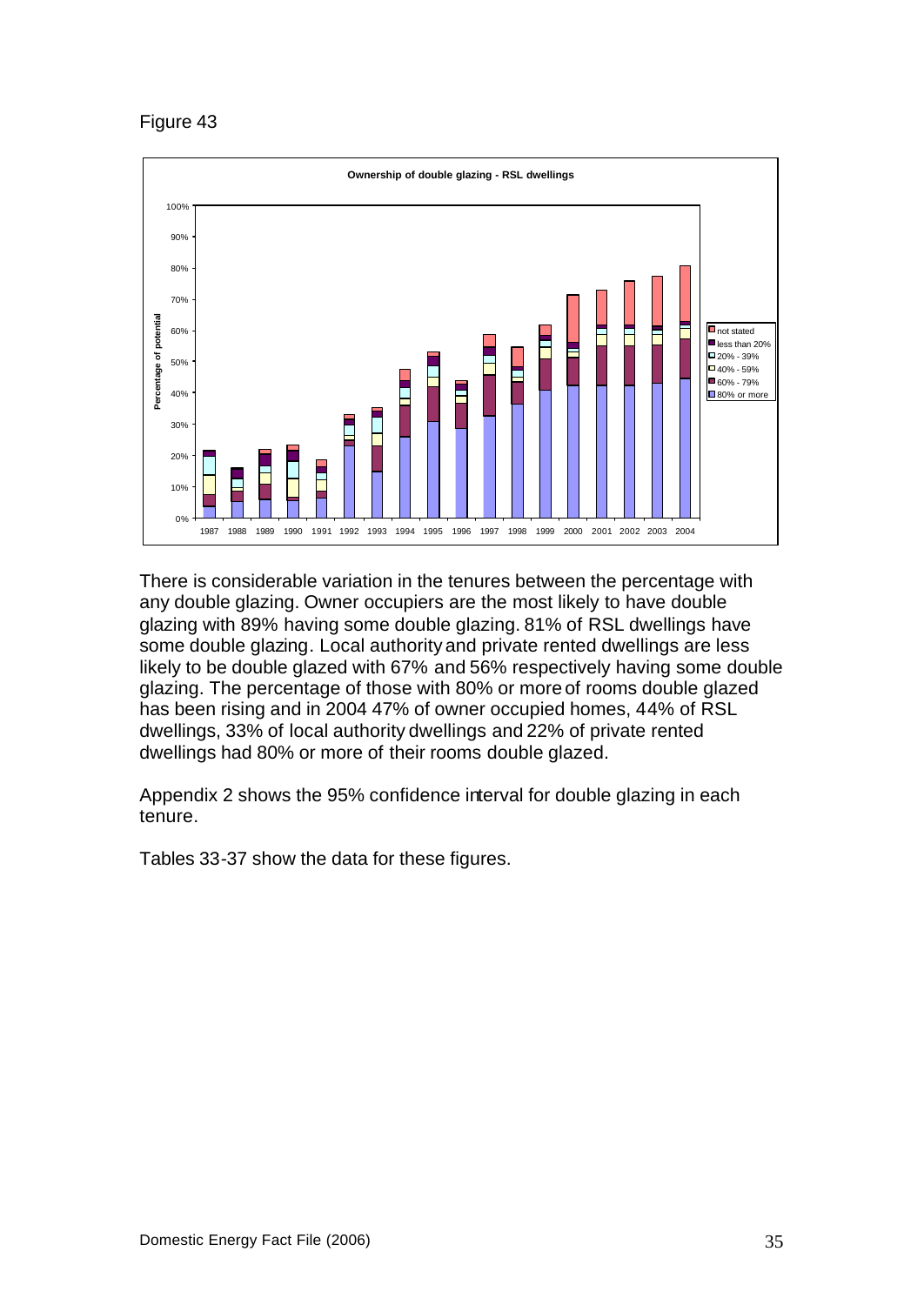# **Draught proofing**

Figure 44 shows the ownership of draught proofing. This includes those with double glazing since double glazing usually includes seals which make draught stripping unnecessary.





The percentage of homes with draught proofing has increased from 49% in 1983 to 86% in 2004. At the same time the percentage of double glazing has increased from 28% to 83%.

Figures 45-48 show the ownership of draught proofing in the individual tenures.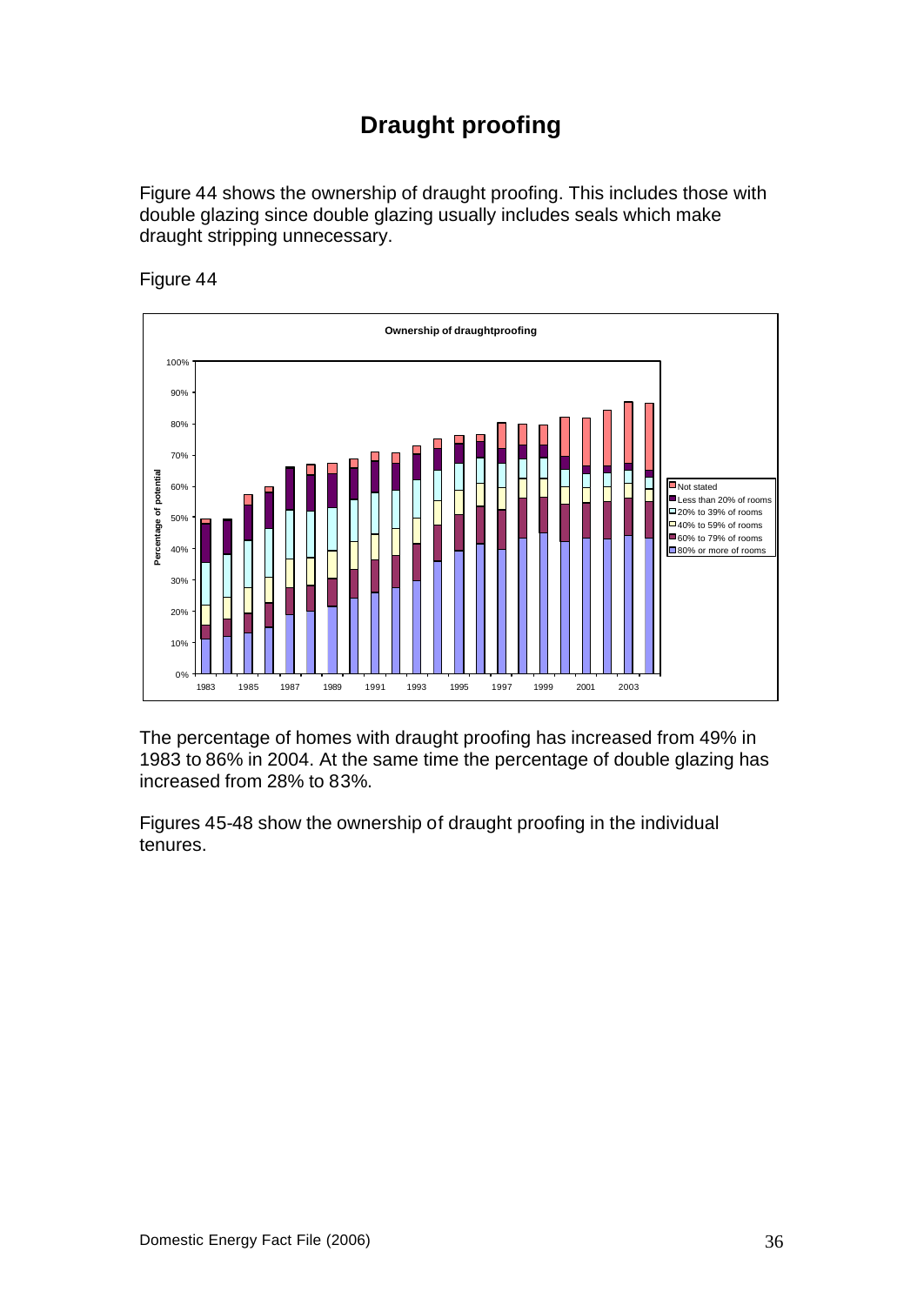





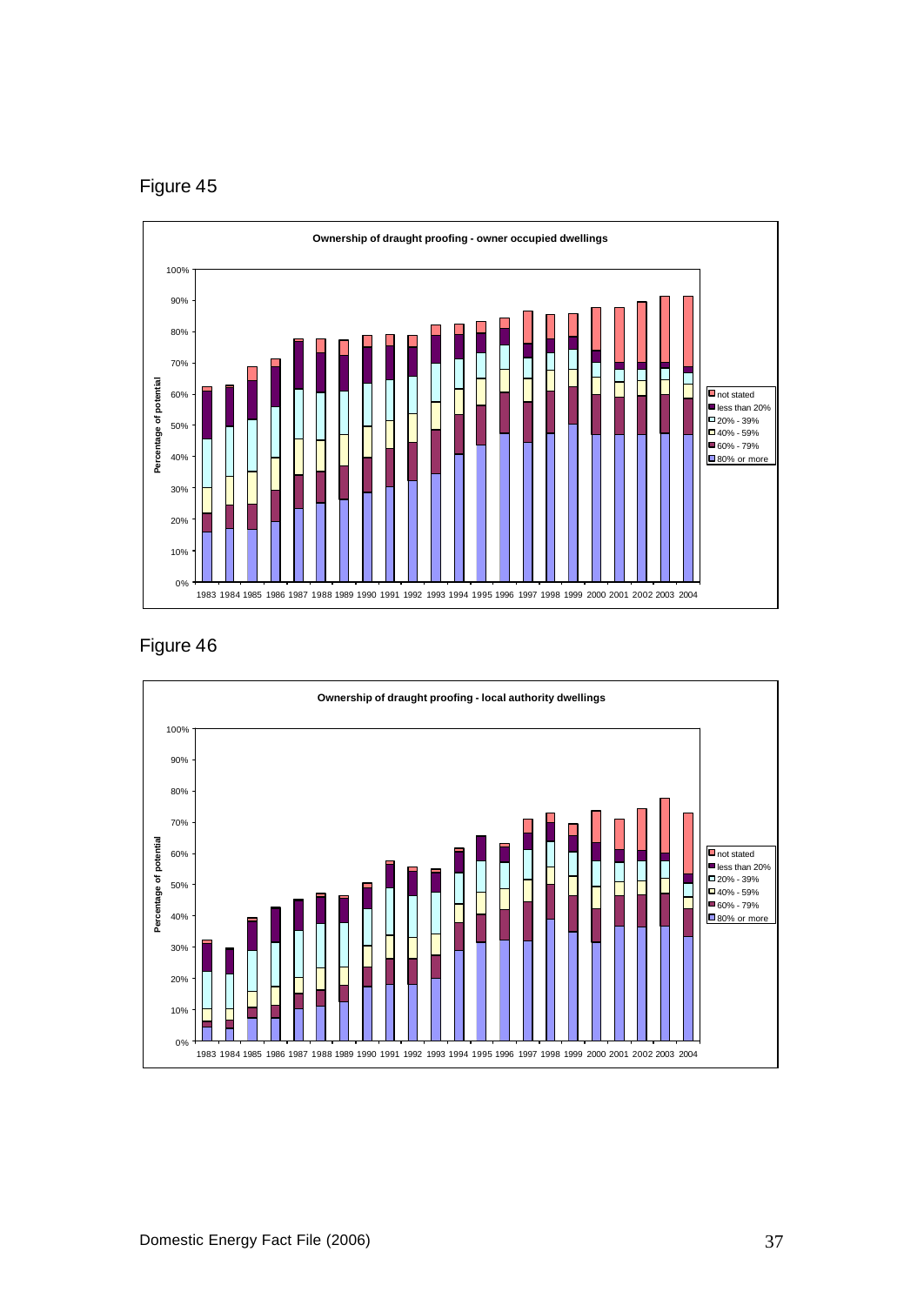



The four years before 1987 include RSL dwellings as separate data is not available for this sector for these years.

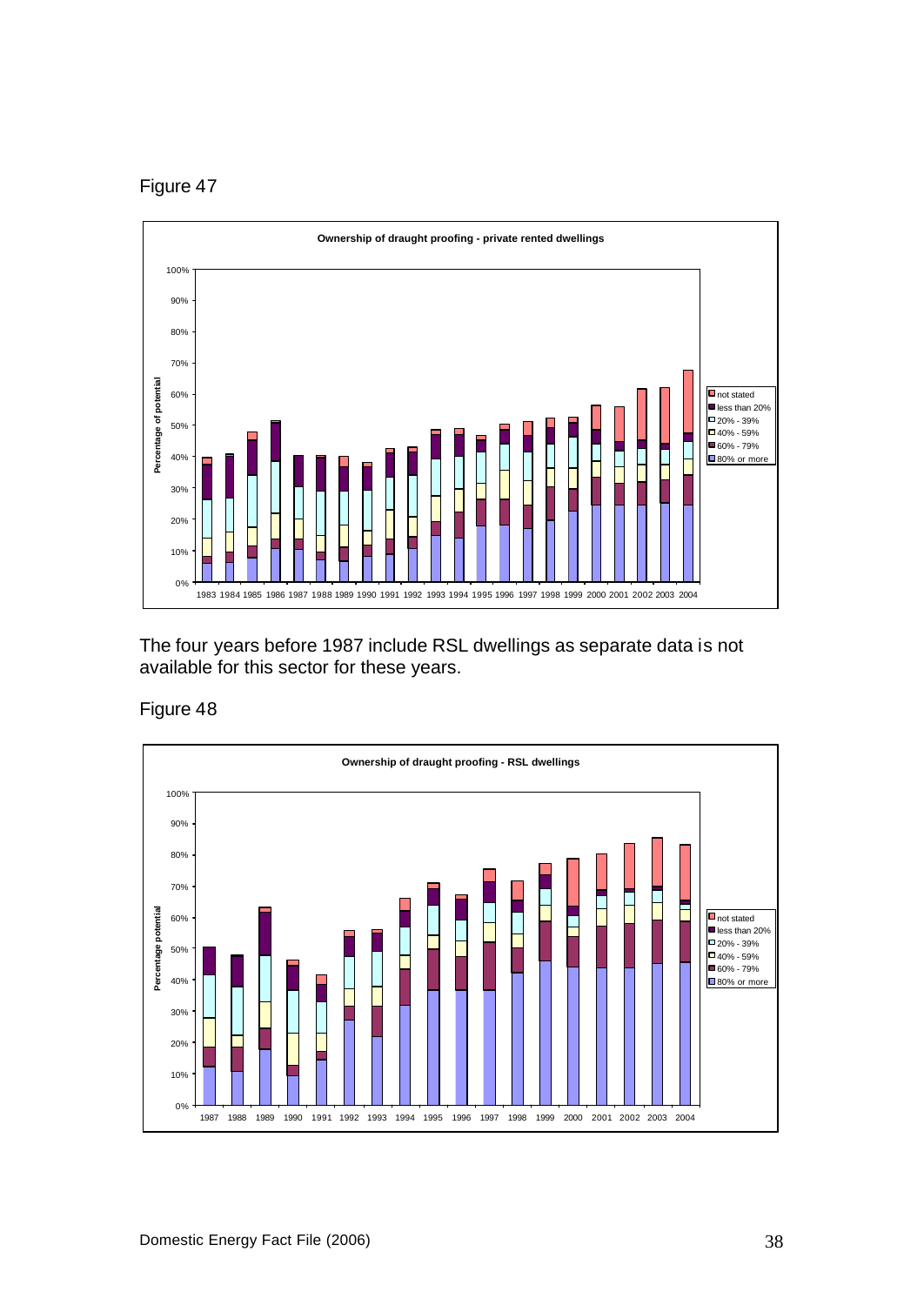Over 70% of dwellings are draught proofed in all tenures except the private rented sector. In this sector only 67% have any draught proofing. This is also the sector with the lowest percentage of double glazing (56%). In the owner occupied sector 92% of dwellings have draught proofing.

Over a third of dwellings have 80% or more of rooms with draught proofing except in the private rented sector. This ranges from 47% for owner occupied dwellings to 34% for local authority dwellings. Only 25% of private rented dwellings have 80% or more of the rooms draught proofed.

Appendix 2 shows the 95% confidence interval for draught proofing ownership in each tenure.

The data for these charts is given in tables 38-42.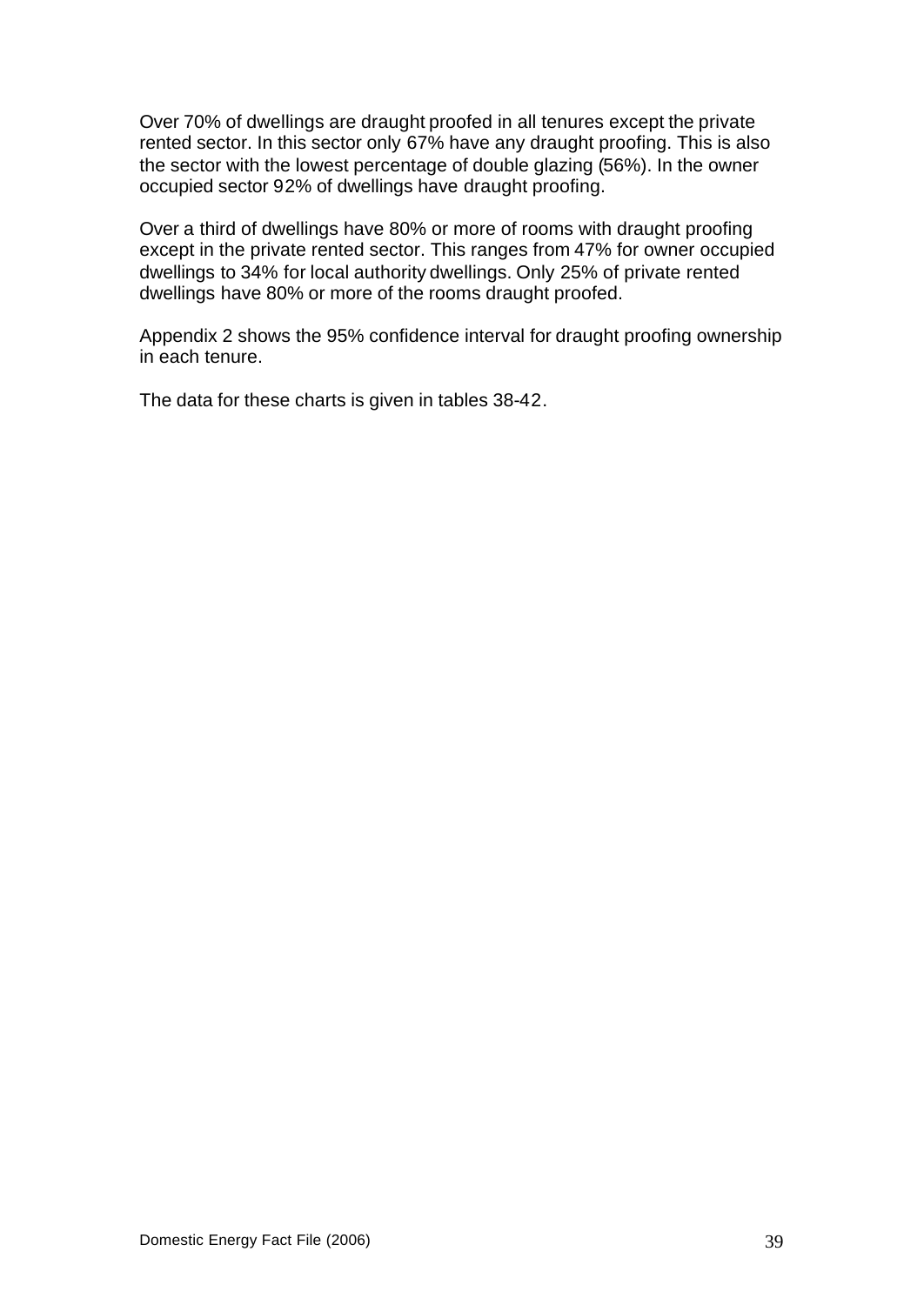## **Hot water tank insulation**

Figure 49 shows the ownership and depth of hot water tank insulation. Many hot water tanks now have factory bonded insulation which is considered for the purposes of the statistics to be the equivalent of a 3" jacket.





Ownership of hot water tank insulation has increased from 74% in 1976 to 95% in 2004. In 1976 18% had 3" or more of insulation. By 2004 this had increased to 73%.

Although ownership of hot water tank insulation is increasing amongst those who have hot water tanks, ownership of hot water tanks is decreasing due to the increasing use of instantaneous water heaters. This is particularly due to the increase in combi boilers. More details on this trend can be found in the Domestic energy fact file 2003 (1).

Figures 50-54 show the ownership by tenure of hot water tank insulation.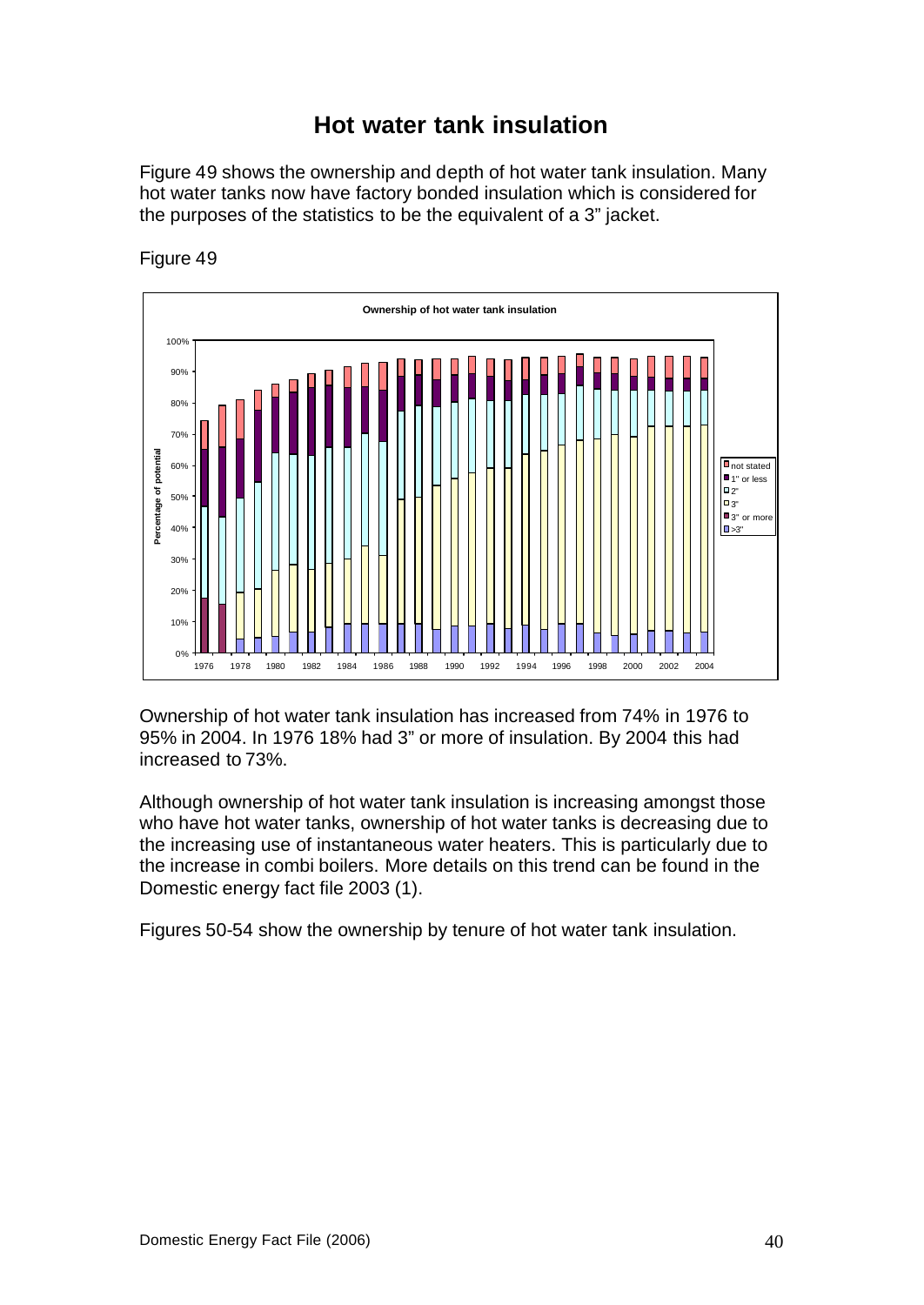



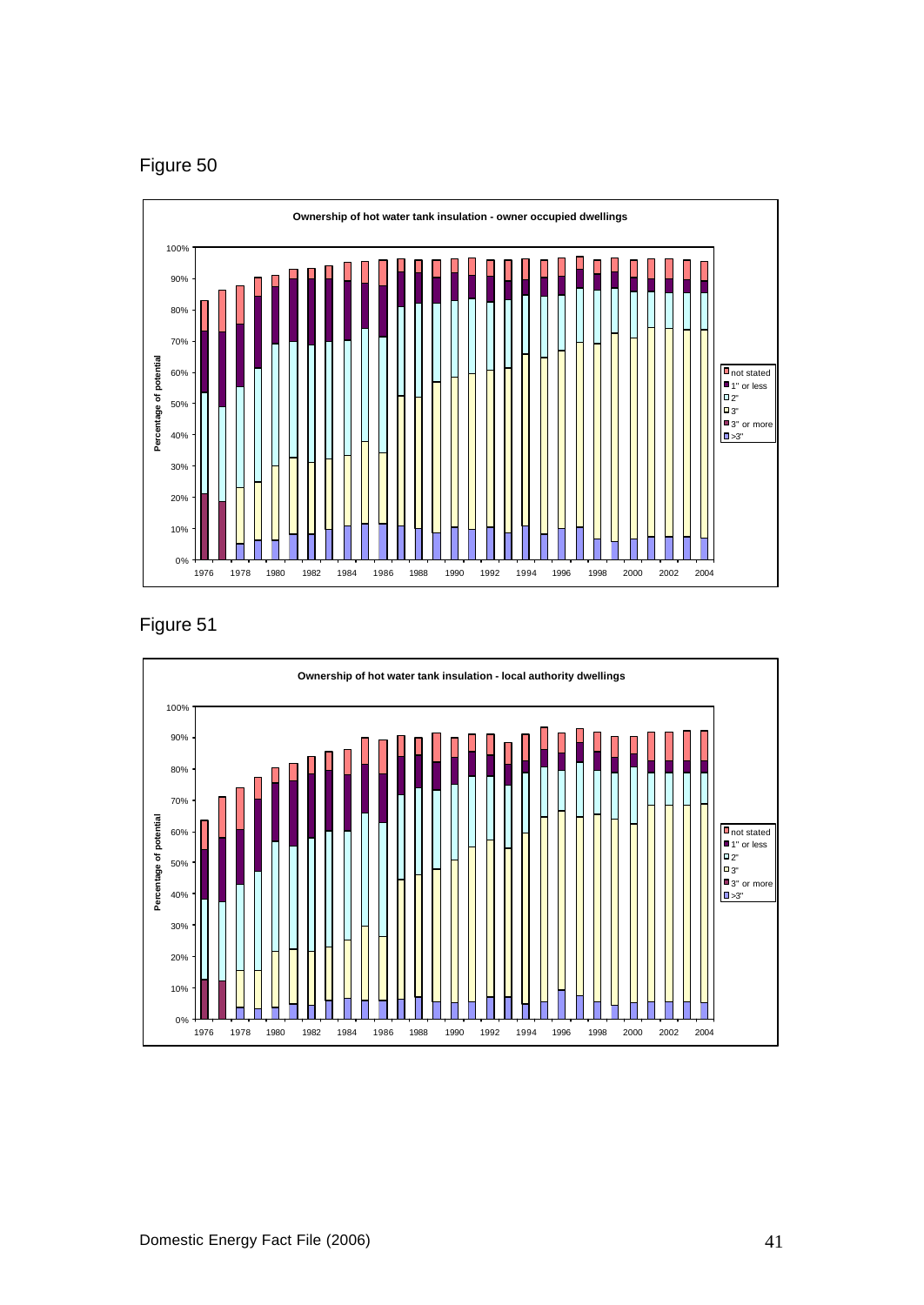

Figure 52 shows the ownership of hot water tank insulation in the combined private rented and RSL sectors between 1976 and 1986.

### Figure 53



Figure 53 shows the ownership of hot water tank insulation in private rented dwellings between 1987 and 2004.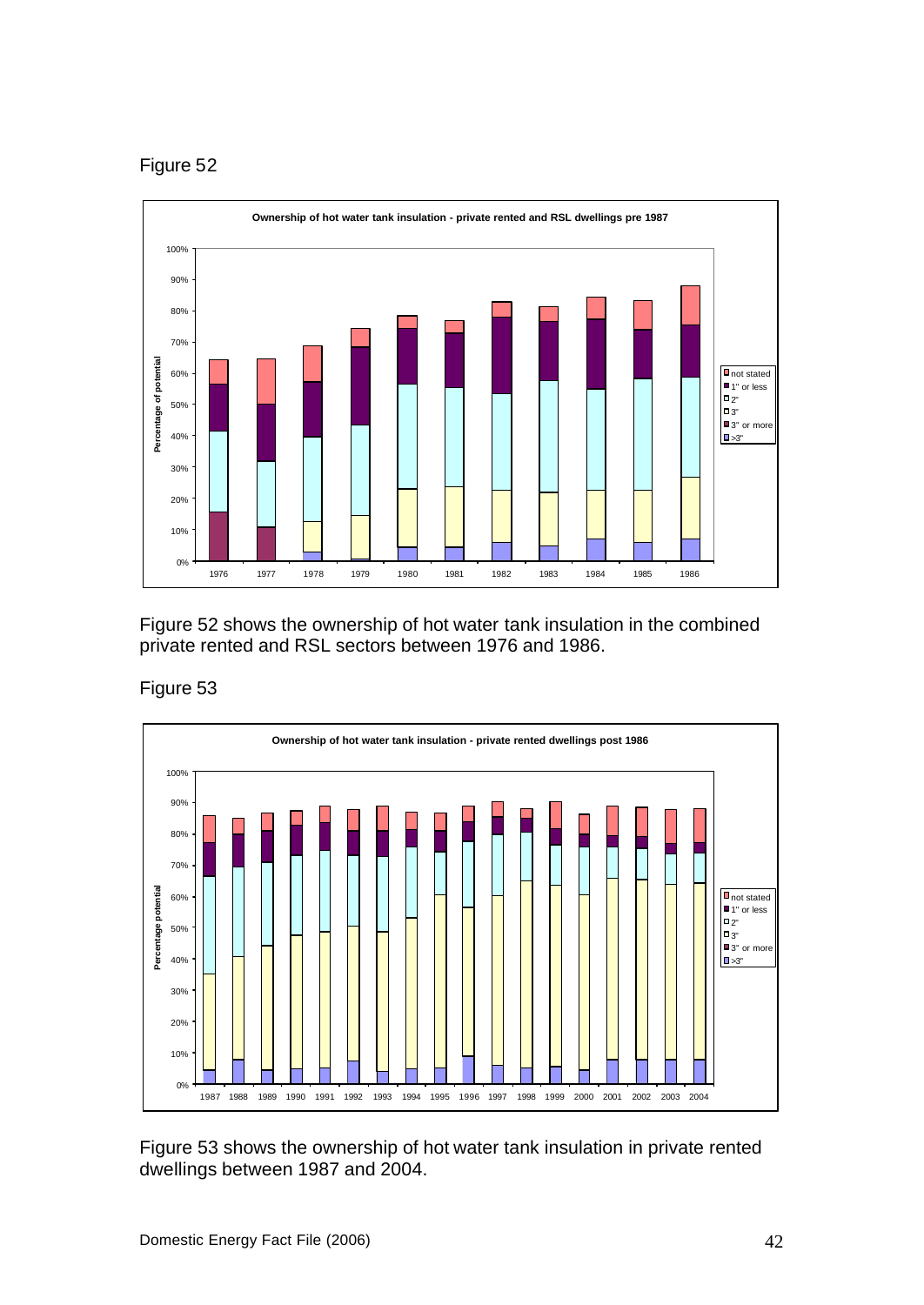

Over 95% of both owner occupied dwellings and RSL dwellings have hot water tank insulation in 2004. The small sample size of the RSL dwellings leads to fluctuations in the general trend. 96% of owner occupied dwellings have hot water tank insulation and 74% have 3" or more in 2004. In all sectors the percentage with 3" or more has been increasing and in 2004 is 74% for owner occupied, 69% for local authority, 64% for pri vate rented and 76% for RSL dwellings.

Appendix 2 shows the 95% confidence interval for hot water tank insulation ownership in each tenure.

Tables 43-47 give the breakdown by depth and ownership of hot water tank insulation.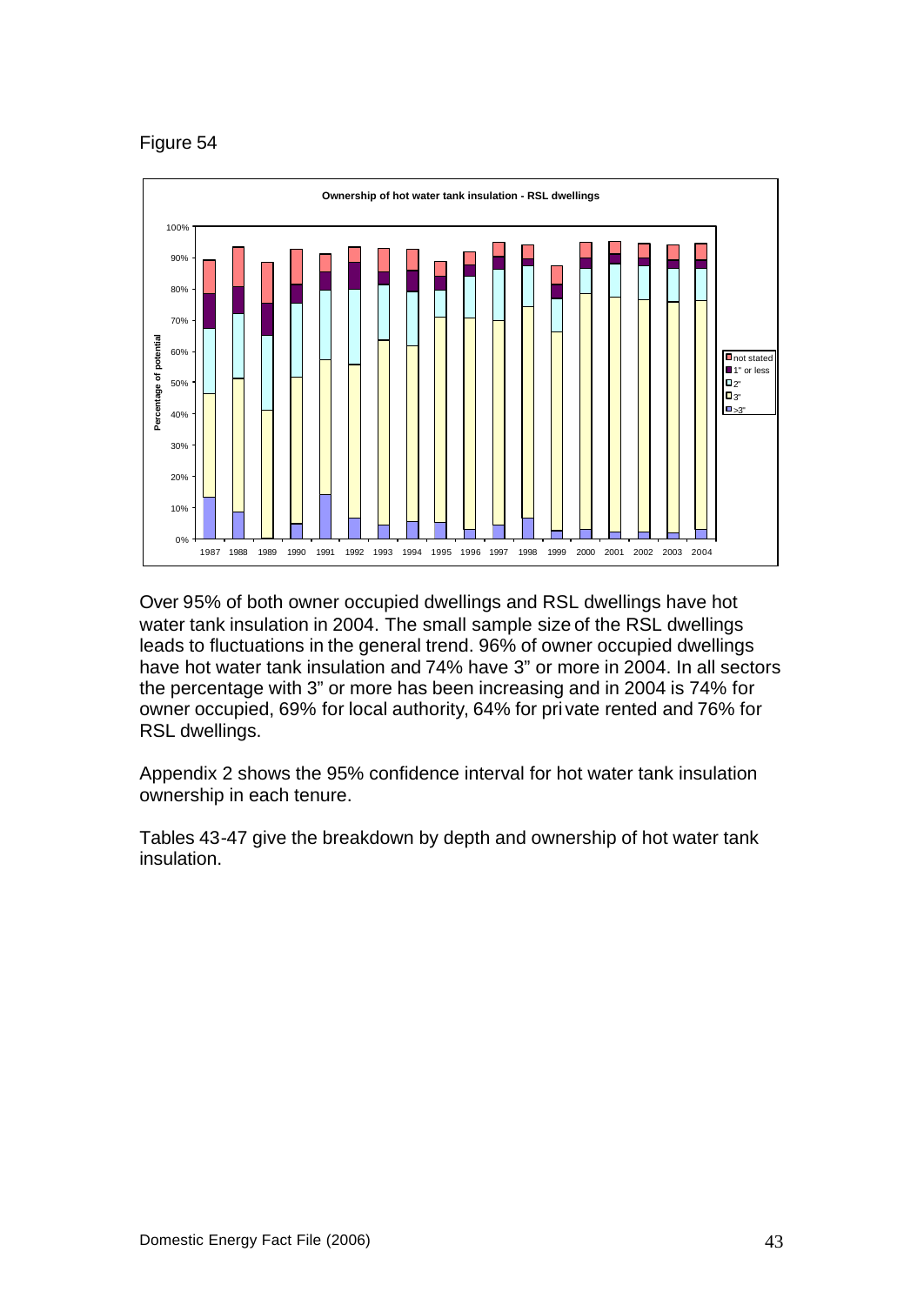### **Insulation ownership**

Figure 55 shows the percentages of those with full and no insulation. Dwellings are defined to be fully insulated if they have 4" or more of loft insulation where there is a loft, cavity wall insulation if there is a cavity wall and 80% or more of rooms double glazed. Those dwellings which do not have a loft or cavity wall or both are considered to be fully insulated as long as they have the other insulation measures mentioned above.

Dwellings are defined as having no insulation if they do not have any double glazing, have no loft insulation if there is a loft and no cavity wall insulation where there is a cavity.

"No cavity wall insulation" includes all those that do not positively identify ownership of this measure (i.e. the "not known" cases are taken as being not insulated)



Figure 55

Figure 55 shows that the percentage with full insulation has increased from 3.4% in 1987 to 15.7% in 2004. At the same time the percentage of those with no insulation has fallen from 18.5% to 7.9%.

Figures 56-59 show the breakdown by tenure for full and no insulation.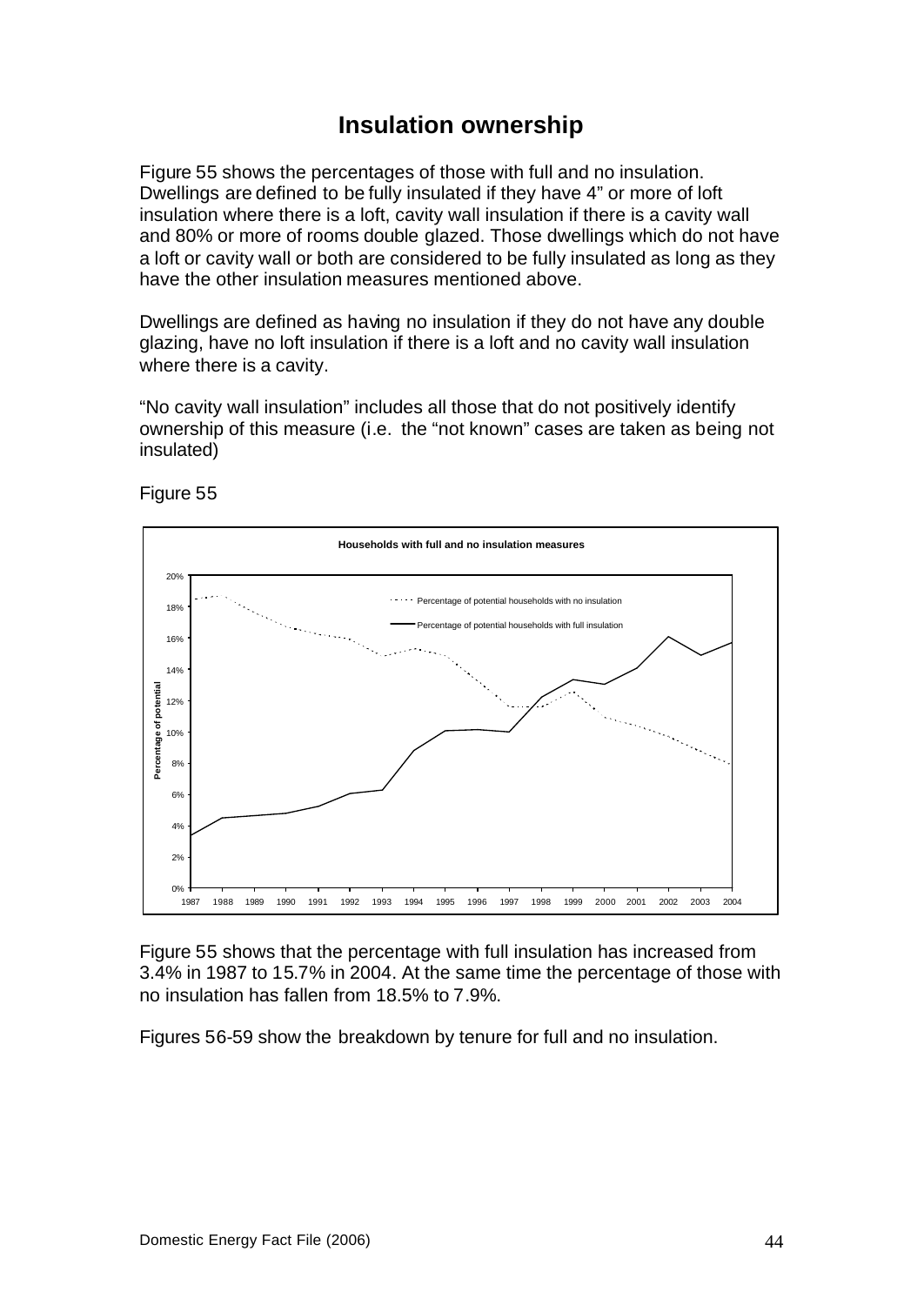



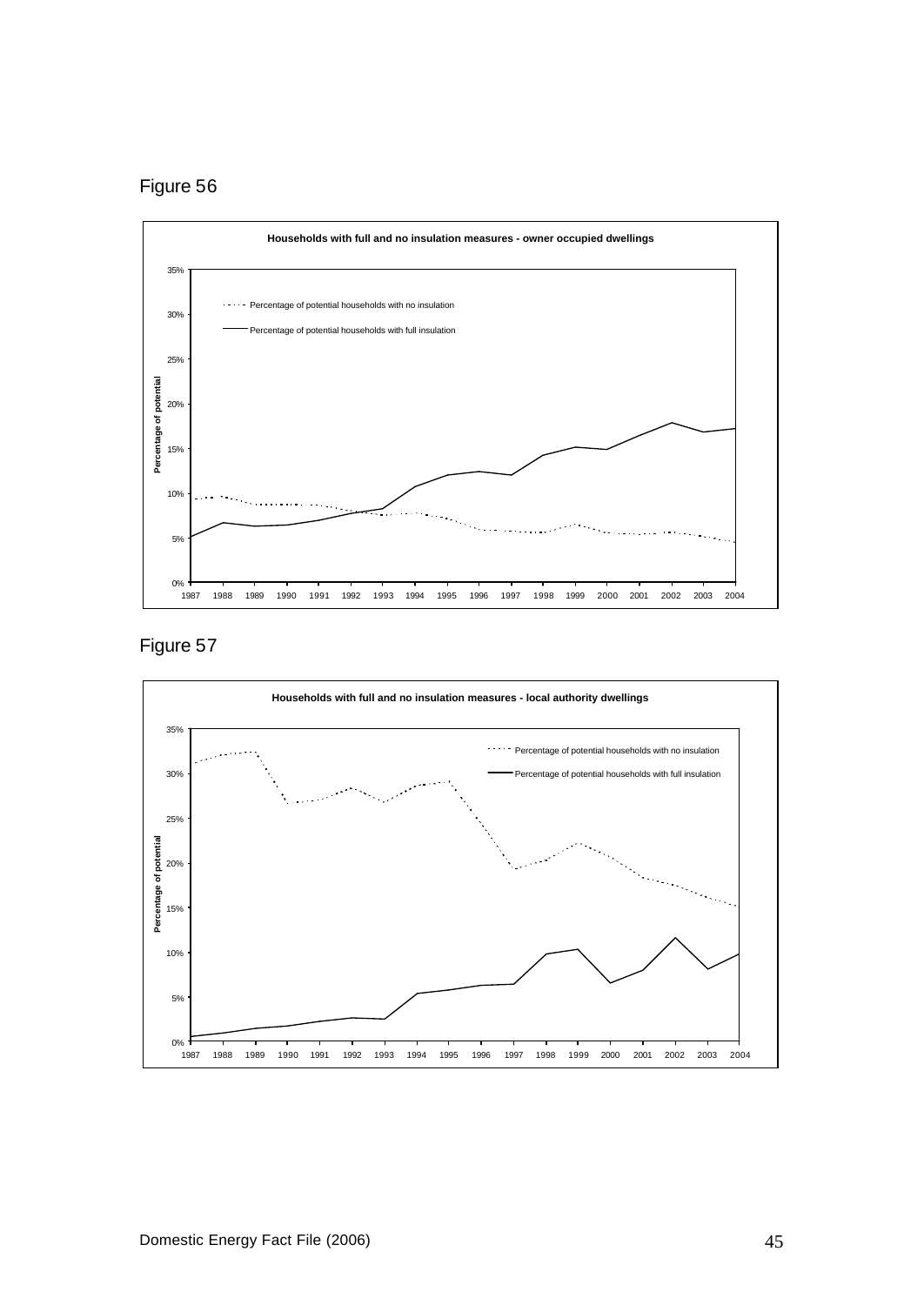





For each tenure the percentage of dwellings with full insulation is increasing while the percentage with no insulation is decreasing. Private rented dwellings are the least likely to have full insulation with only 5.8% having full insulation compared with local authority 9.8%, RSL 19.8% and owner occupied 17.2%. The private rented sector is also the one with the highest percentage of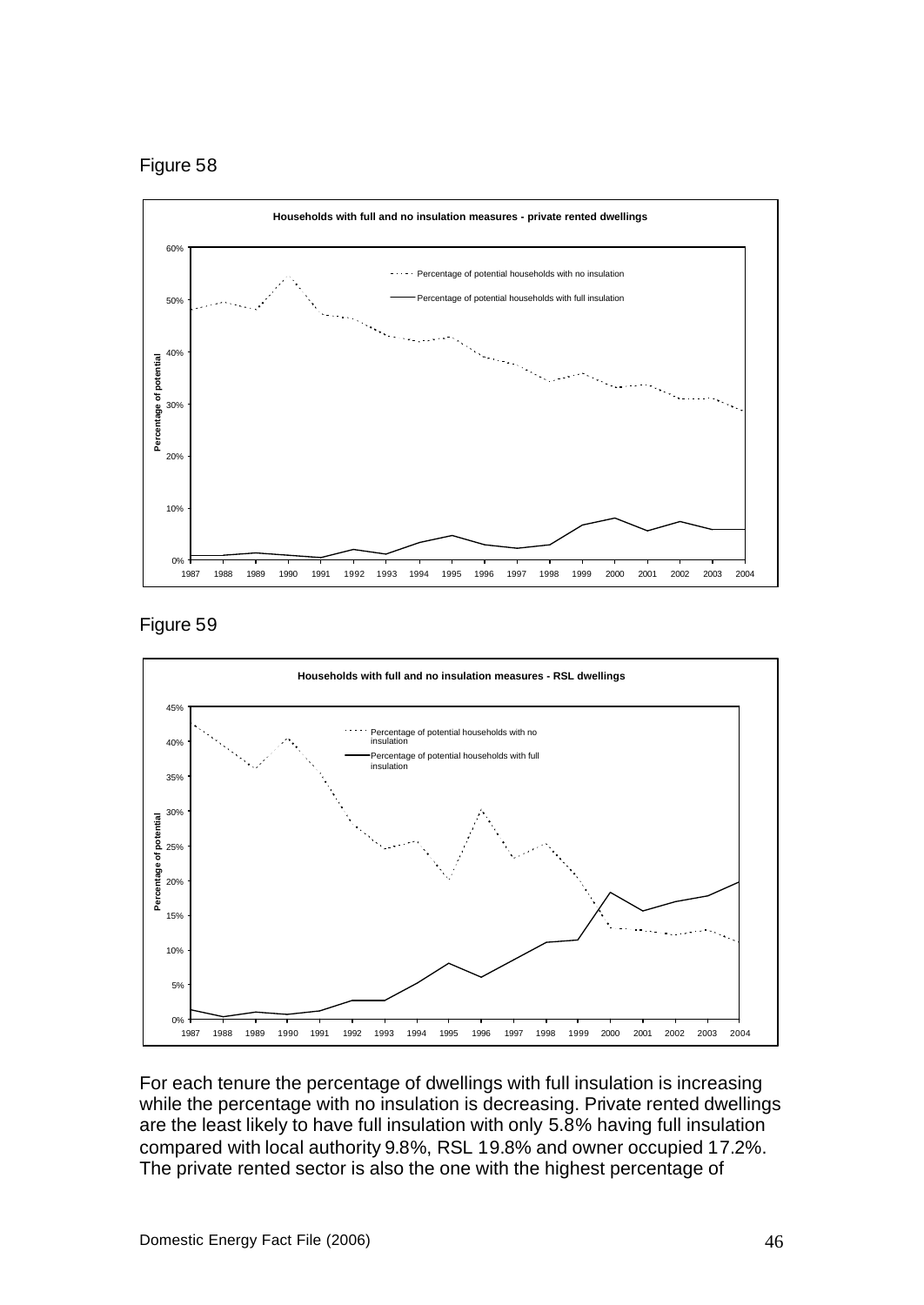dwellings that have no insulation. 28.5% of private rented dwellings have no insulation compared with 15.1% for local authority, 11.0% for RSL and 4.5% for owner occupied.

All new dwellings need full insulation to meet the Building Regulations so the numbers with full insulation will continue to increase.

Appendix 2 gives the 95% confidence intervals for ownership of full and no insulation in each of the tenures.

Data for the above charts is in tables 48-52.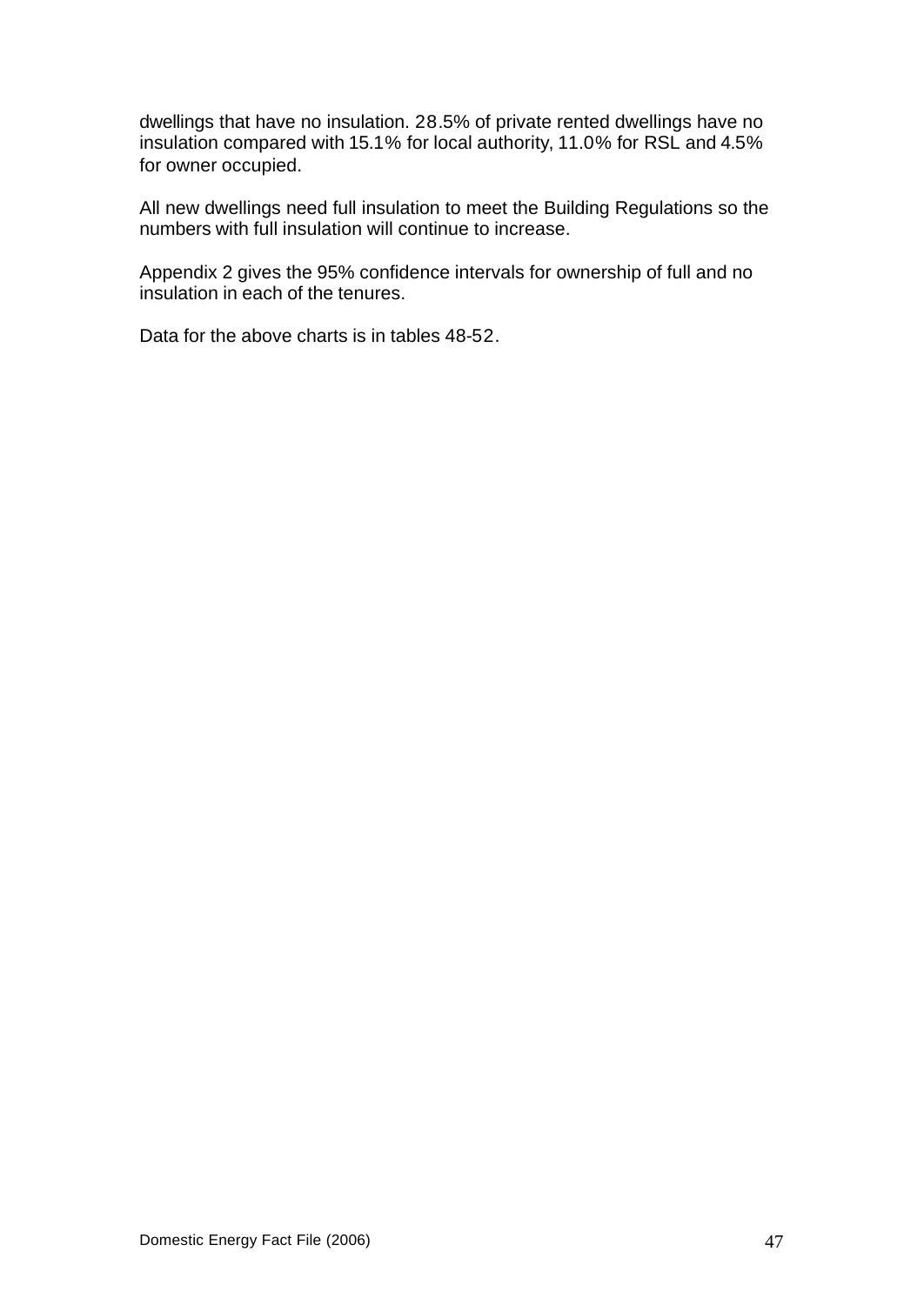## **Domestic energy consumption and external temperature**

Figure 60 shows the delivered energy in the domestic sector for all tenures compared with the average external temperature.

#### Figure 60



As might be expected colder temperatures generally lead to higher energy use. This can be most easily seen in the period of 1985 to 1987 and in 1996.

Figure 61 shows the average delivered energy per household for each of the tenures and for all households.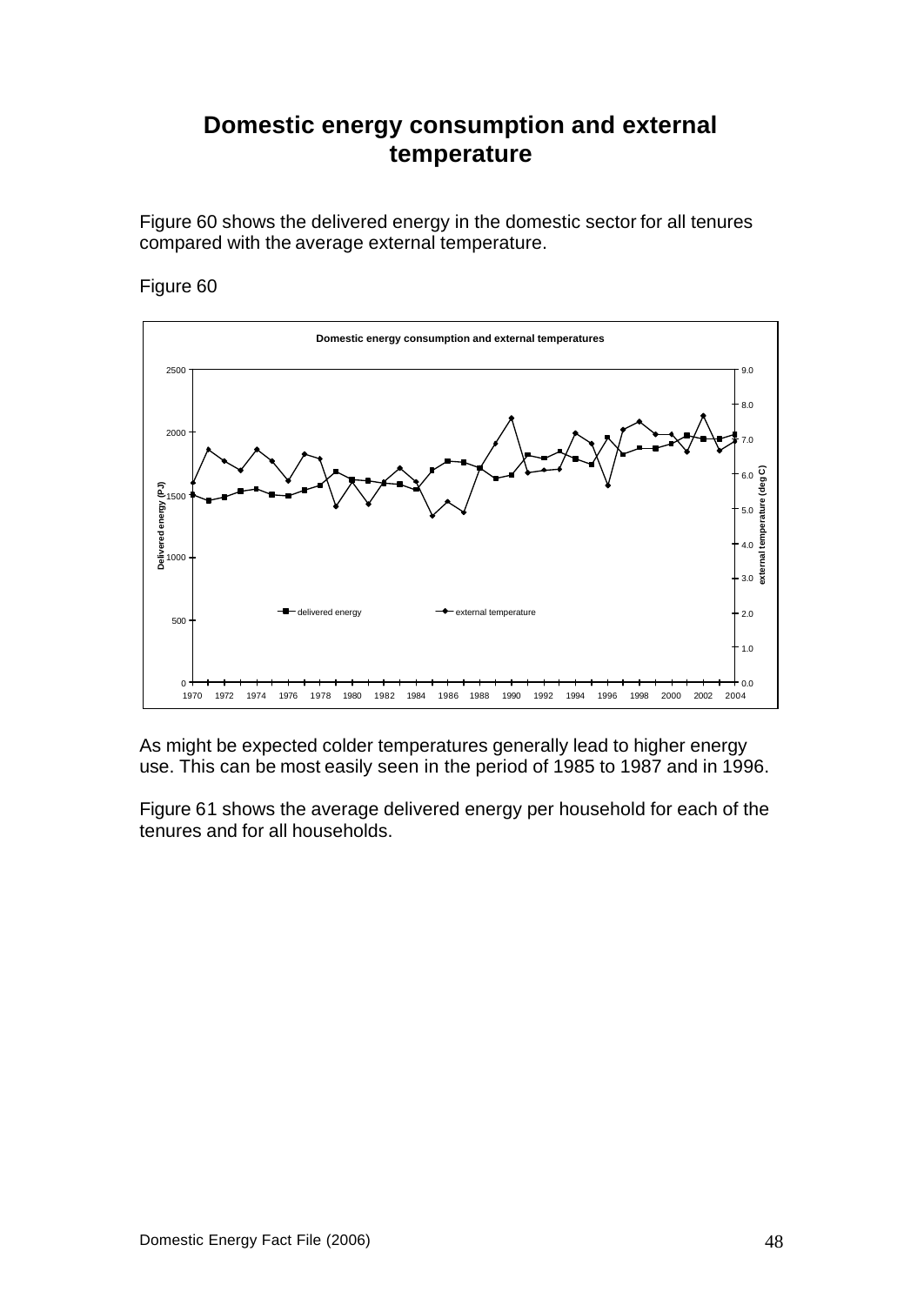

It can be seen from this that the overall consumption per household has remained fairly consistent. This implies that improvements to dwelling heat losses due to insulation, and improvements to efficiencies, have effectively been balancing out increases due to the higher levels of service that are being demanded (e.g. higher internal temperatures, higher ownership of appliances) such that energy use overall has risen roughly in line with the increasing numbers of dwellings. The following sections discuss these topics in more detail.

The owner occupied tenure follows a similar pattern to the total with the average energy consumption per household having dropped from 93.6 GJ in 1970 to 90.2 GJ in 2004. This is much higher than the local authority and private rented sectors where the delivered energy per household is 60.8GJ and 58.1GJ in 2004.

The figures shown for private rented dwellings for the years 1970 to 1985 are for private rented and RSL sectors combined. As can be seen in figure 61 the average energy use in these two sectors is closely matched in 1986 and it is only in recent years that the trend in RSL dwellings has been for lower energy consumption than private rented dwellings. RSL households in 2004 have an average energy consumption of 50.4 GJ which is lower than any other sector.

Table 53 shows the data used for these figures.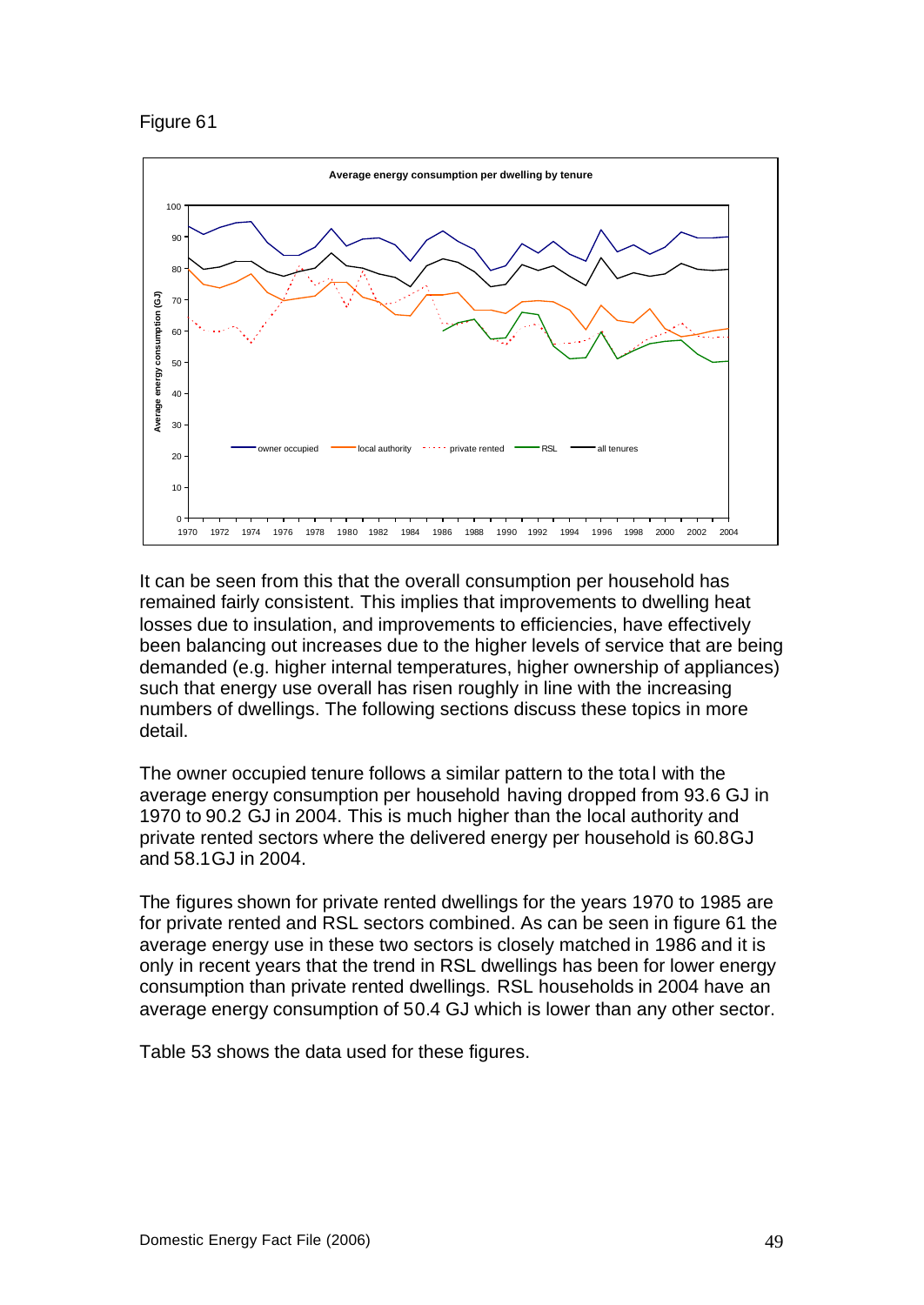## **Heat loss**

Figure 62 shows the average heat loss per dwelling for all tenures individually and for the overall stock. Note that the separate figures for RSL homes and Private rented homes prior to 1987 have been estimated from the known combined heat loss, coupled with the known difference between the separate heat losses in later years.





\* Prior to 1981 includes RSL

In all tenures the average heat loss is decreasing. This is due to better insulation. Owner occupied dwellings have the highest heat loss. This can be explained by the mix of dwelling types. The owner occupied sector has the highest proportion of detached houses (22%) and the lowest proportion of flats (10%) in all the sectors. One factor affecting heat loss is the outside surface area which is greatest for a detached house and least for a flat. Homes built to current Building Regulation standards will have lower heat losses than older homes. This accounts for the higher heat losses in private rented homes where a larger proportion of the stock is pre 1918 dwellings.

Comparing figures 61 and 62 shows that although the heat loss of the average dwelling in each sector is decreasing the energy consumption is not. This is because some of the energy saved in lower heat losses from the dwelling is being used to achieve greater comfort and higher temperatures within the dwelling.

Table 54 shows the data used for Figure 62.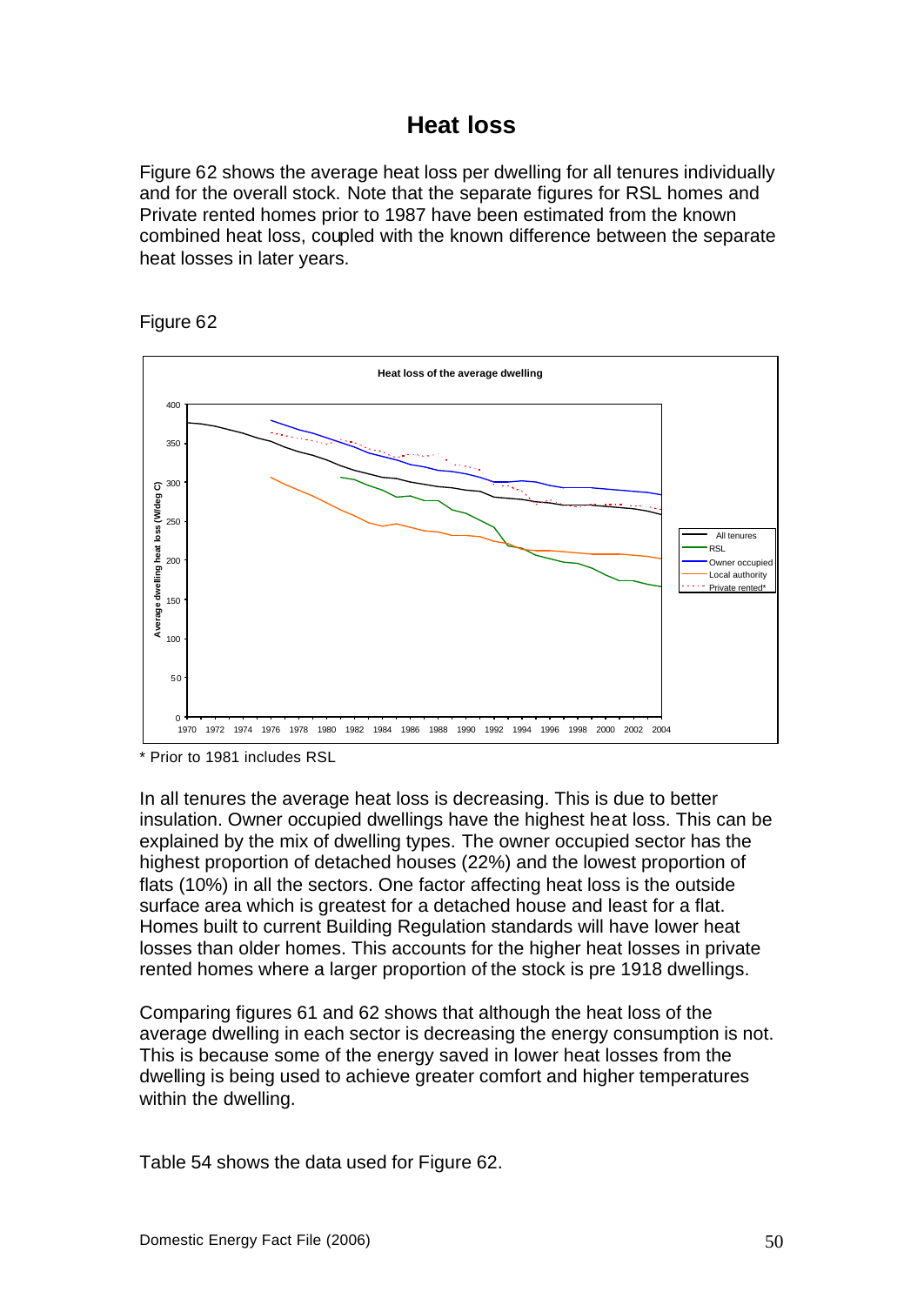## **Central heating ownership**

Figure 63 shows the percentage of households with central heating for each tenure.



Figure 63

In the years 1977 to 1985 RSL dwellings are included with the private rented sector. The percentage of dwellings with central heating has been increasing for each tenure. It is now above or close to 90% for all tenures except private rented dwellings. In 2004 the percentages with central heating were 93% for owner occupied, 96% for RSL , 88% for local authority and 75% for private rented. This compares with 92% over all tenures.

Appendix 2 shows the 95% confidence interval for centrally heated homes in each tenure.

Table 55 shows the number of centrally heated homes in each tenure as well as non centrally heated and total households.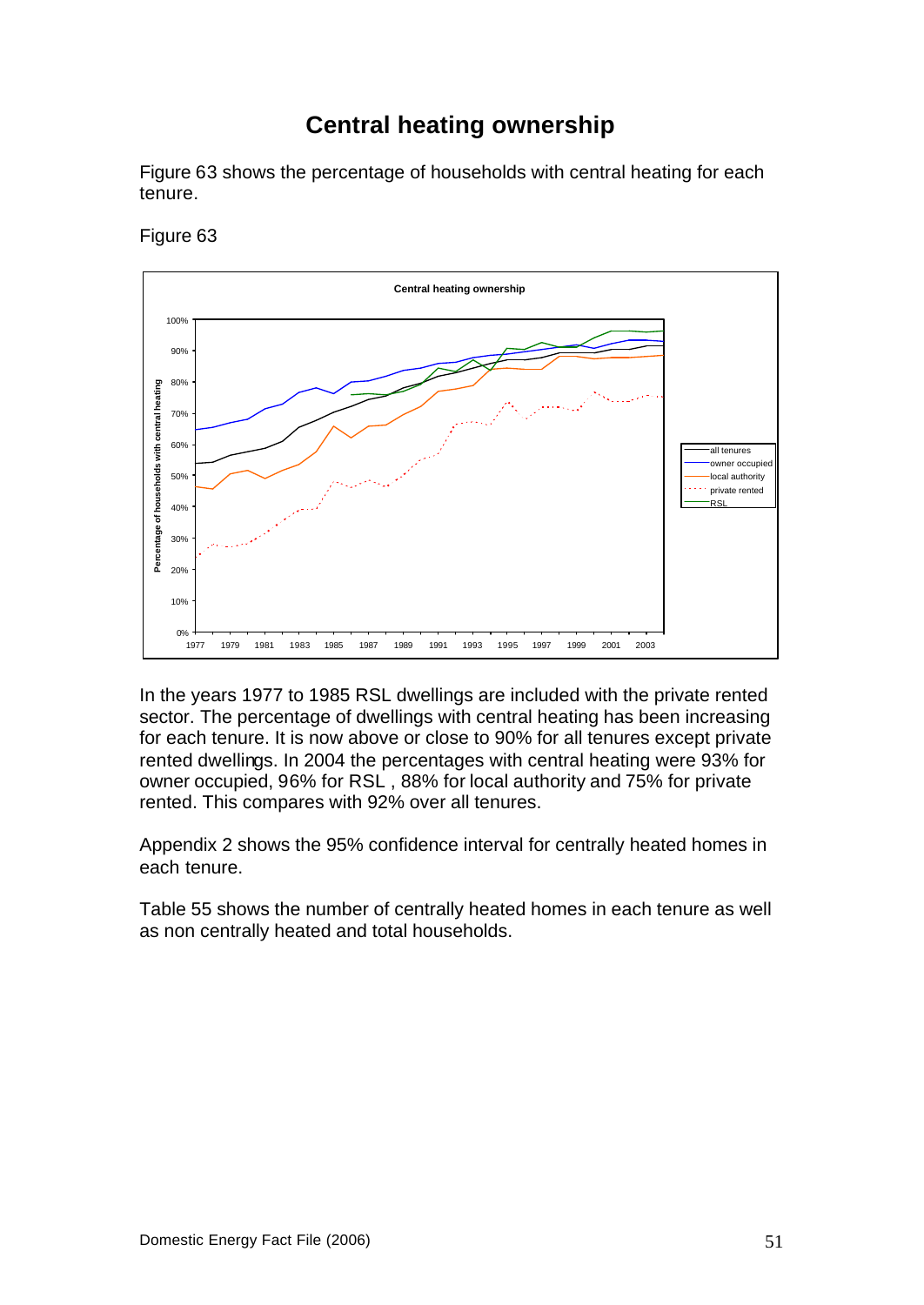# **Heating Appliances**

Figure 64 shows the main form of heating in centrally heated homes.

### Figure 64



This shows that the main increase in central heating has been in gas heated homes. This has risen from 10% of homes heated by gas central heating in 1970 to 77% in 2004. At the same time solid fuel central heating has dropped from 9% with solid fuel central heating in 1970 to 1% in 2004.

Figures 65-69 show the same information for each tenure.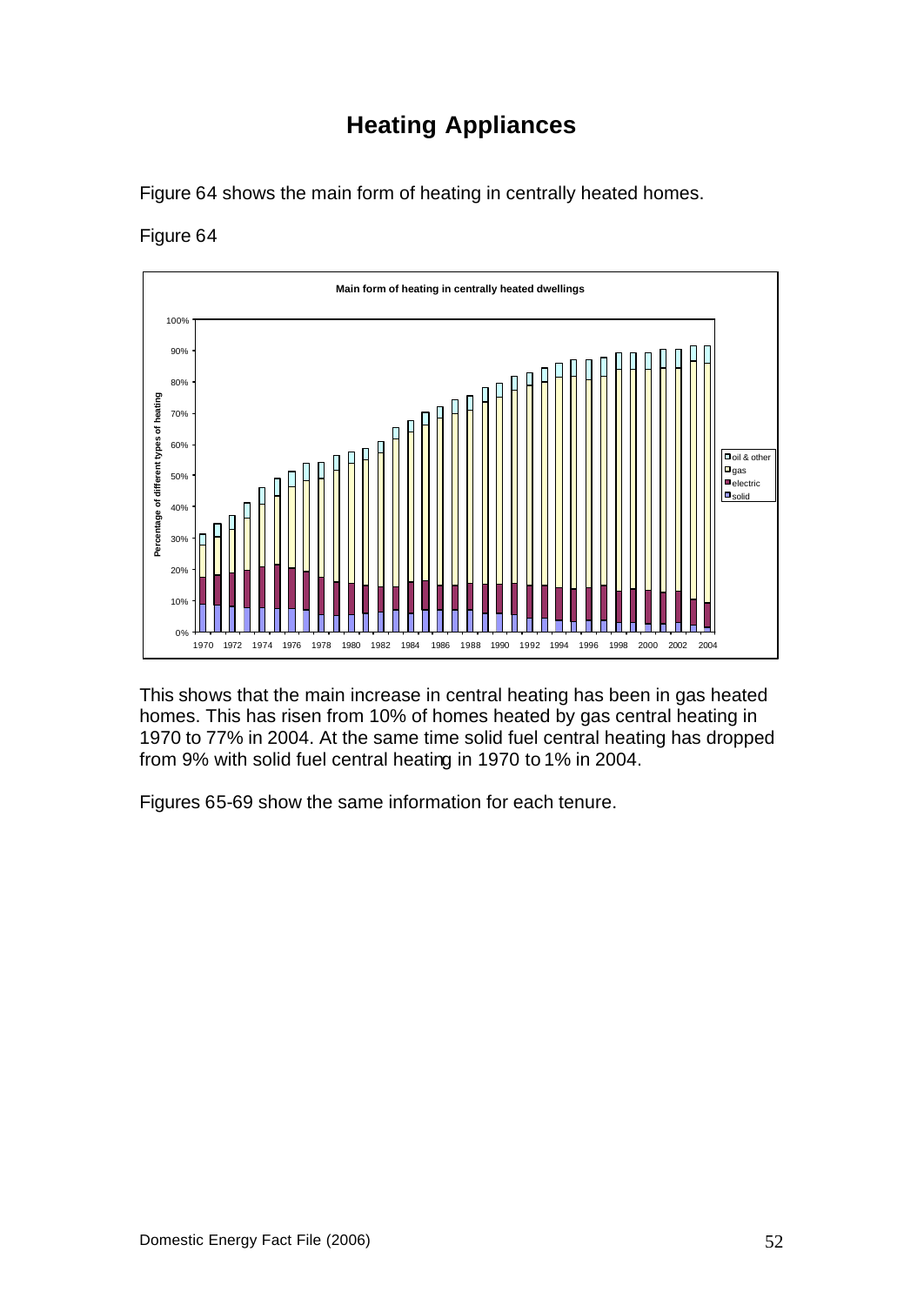

Figure 66

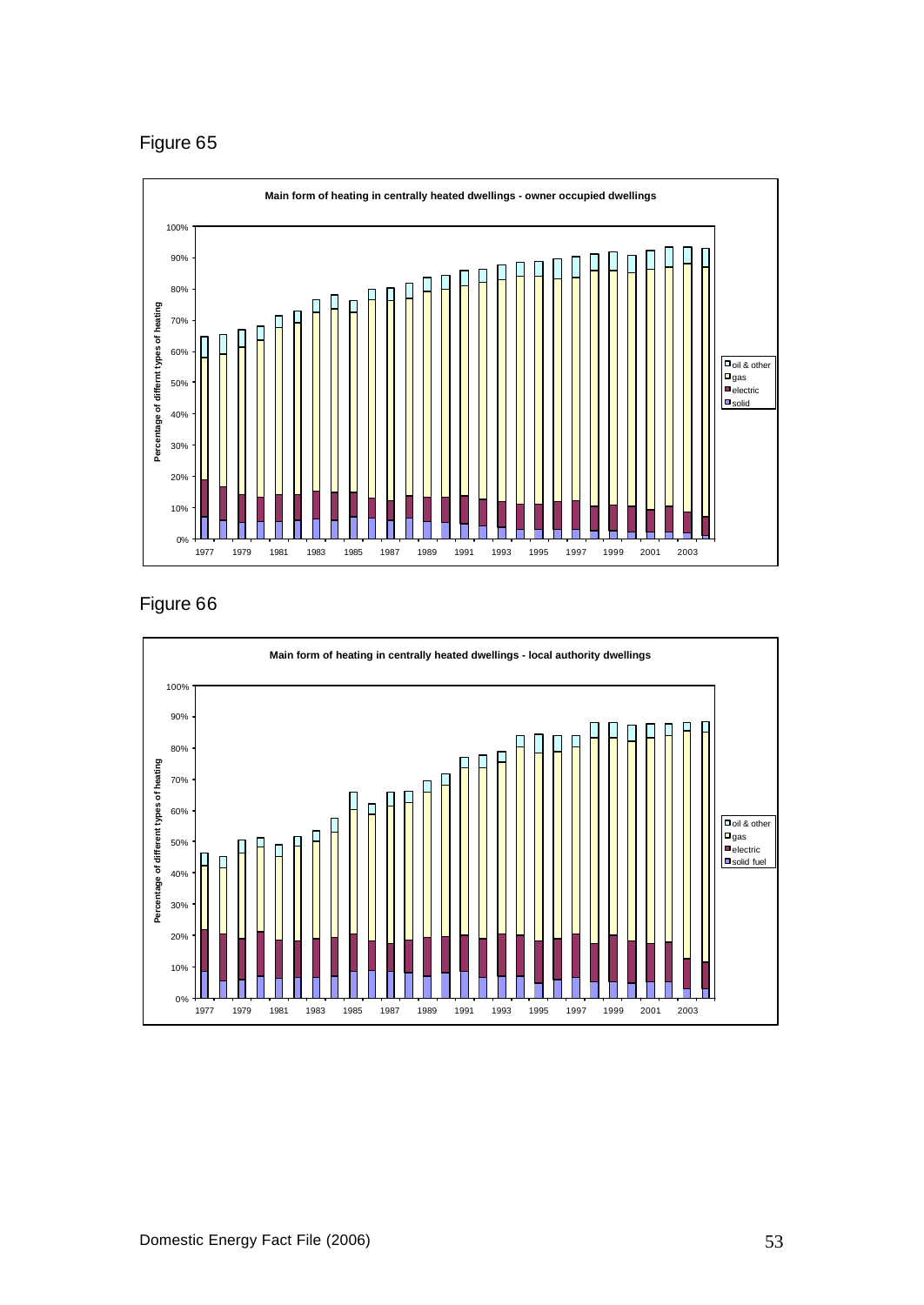

Figure 67 shows private rented and RSL sectors combined for the years 1977 to 1985.

#### Figure 68



Figure 68 shows the main form of central heating for private rented dwellings post 1985.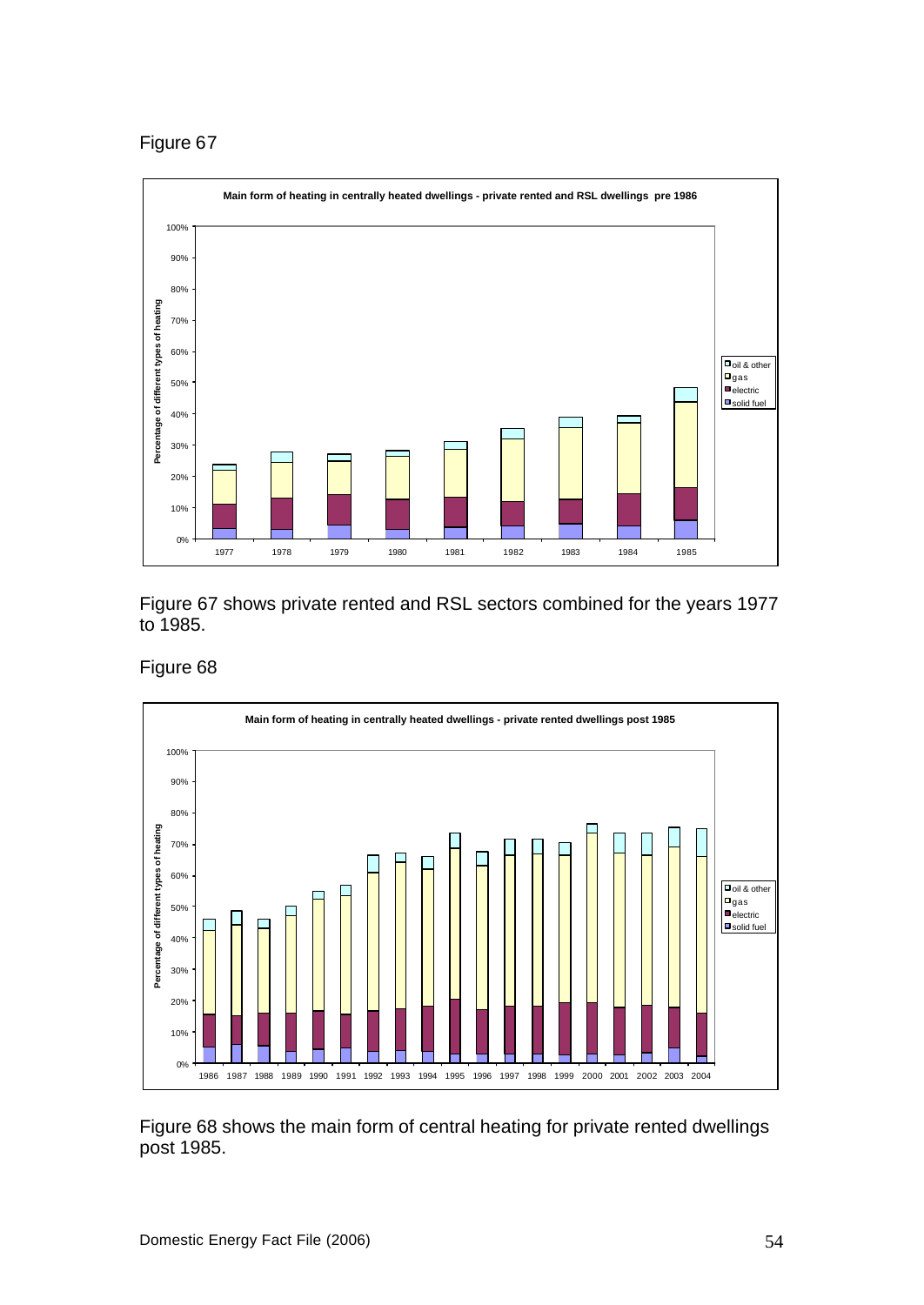

In each tenure the percentage with gas central heating has increased. In 2004 80% of owner occupied dwellings, 74% of local authority dwellings, 50% of private rented dwellings and 75% of RSL dwellings had gas central heating. In the owner occupied sector there was a decline in dwellings with solid fuel central heating from 7% to 1%. In local authority dwellings the decline was from 9% to 3%. In the private rented sector there has been an increase in the percentage of all types of central heating except solid fuel which has remained about the same. In the RSL sector data is only available from 1986 but in this time solid fuel central heating has decreased from 8% to 1% and oil & other central heating has decreased from 9% to 3%.

The data for figures 64-69 is in tables 56-60.

Figure 70 shows the different types of non central heating for all tenures.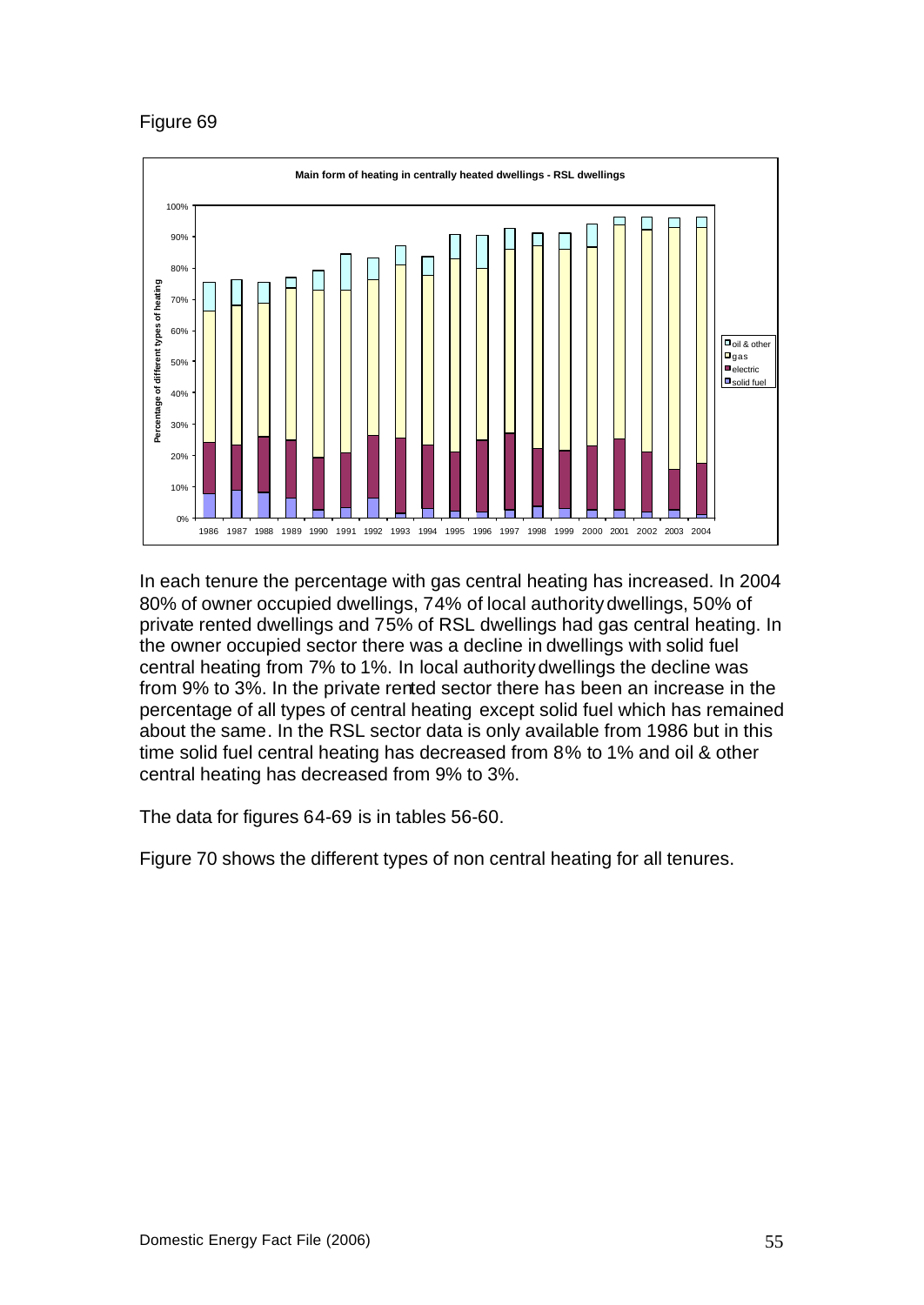

The percentage of households without central heating has reduced rapidly from 69% in 1970 to 8% in 2004. Half of those who do not have central heating use gas as their main form of heating.

Figures 71-75 show the heating systems of those without central heating by individual tenure.



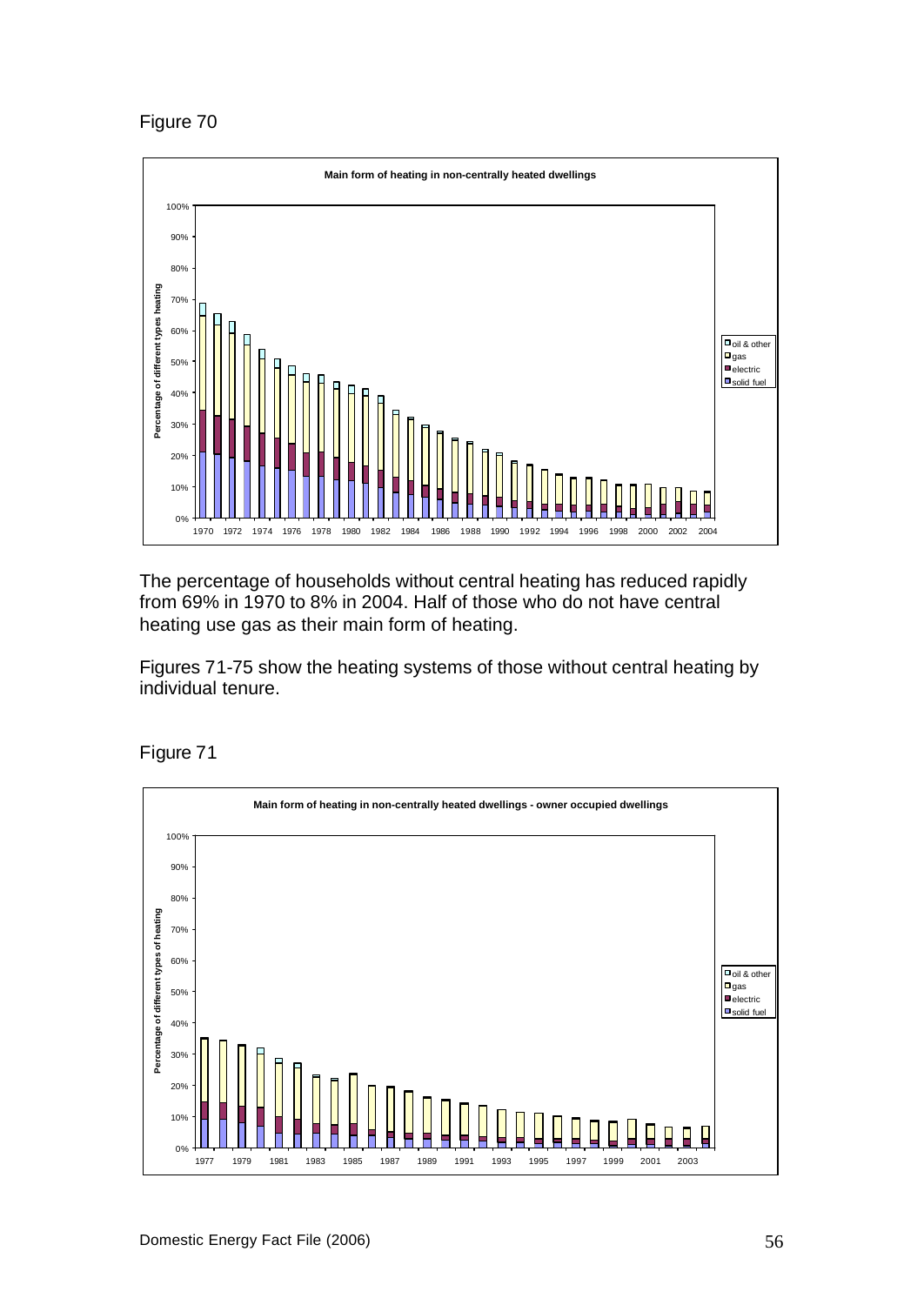Figure 72





Figure 73 shows the main form of non central heating in the combined private rented and RSL sector between 1977 and 1985.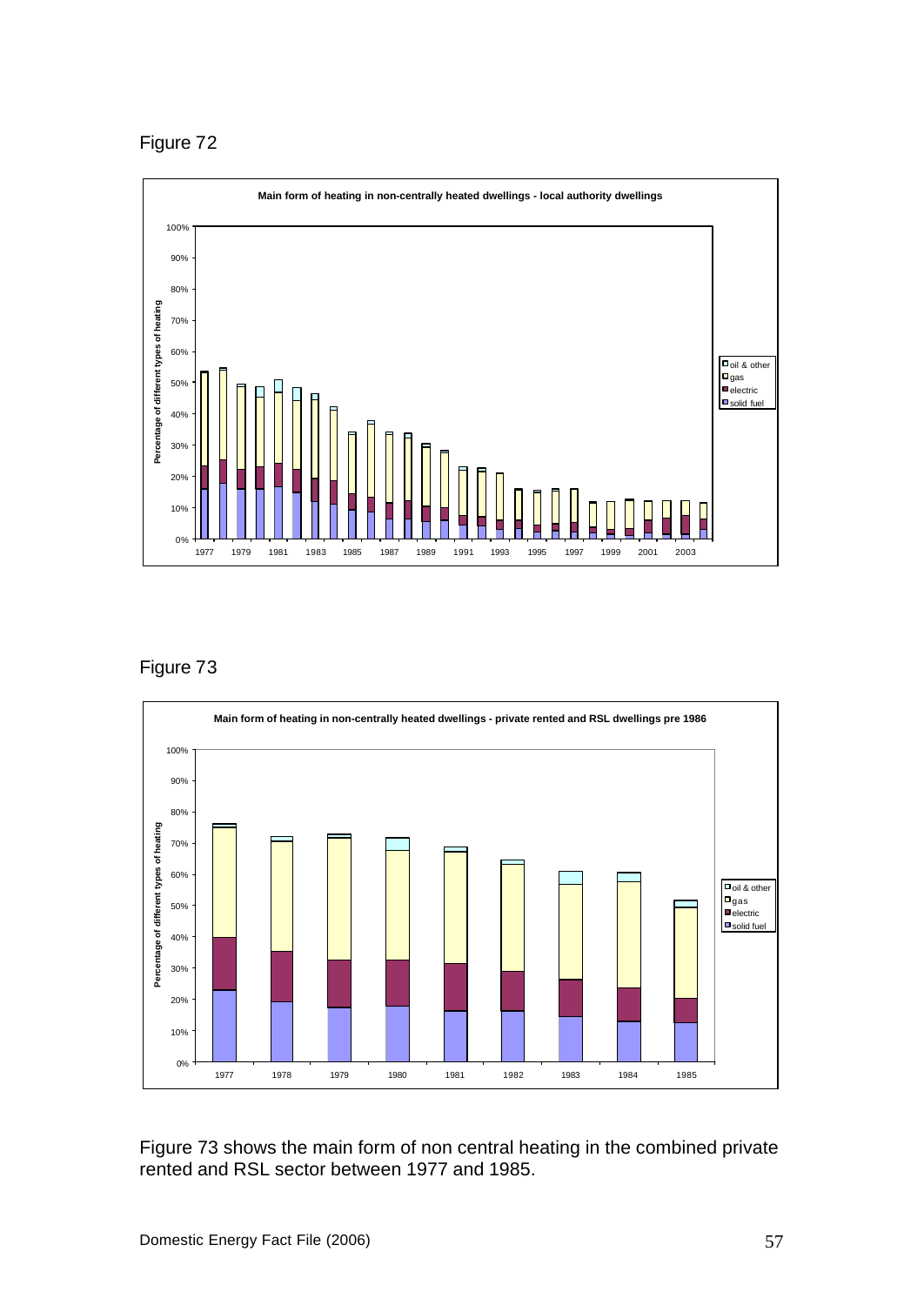

Figure 74 shows the main form of heating in non centrally heated dwellings in the private rented sector post 1985.

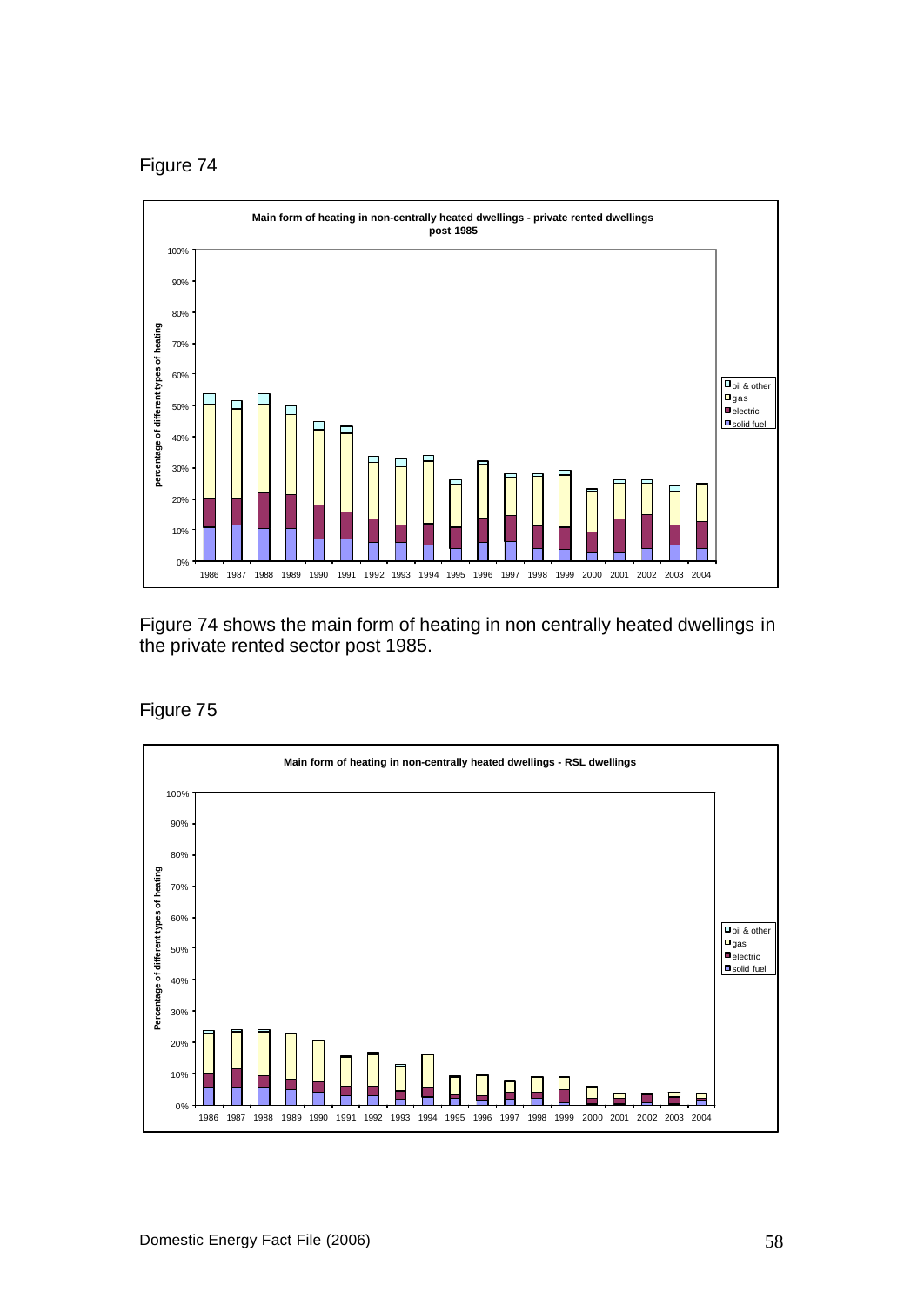Tables 61-65 give details of non-central heating systems.

Figure 76 shows the weighted average space heating efficiencies for each tenure individually and for the whole stock.



Figure 76

In Figure 76 private rented and RSL sectors are combined for the years 1977 to 1985.

For each tenure and for the whole stock average efficiencies are increasing. This is partly attributable to the increase in central heating in each tenure. Slight decreases in recent years are due to statistical variations rather than a change in trends.

Table 66 shows the weighted space heating efficiencies for each tenure for centrally and non- centrally heated homes.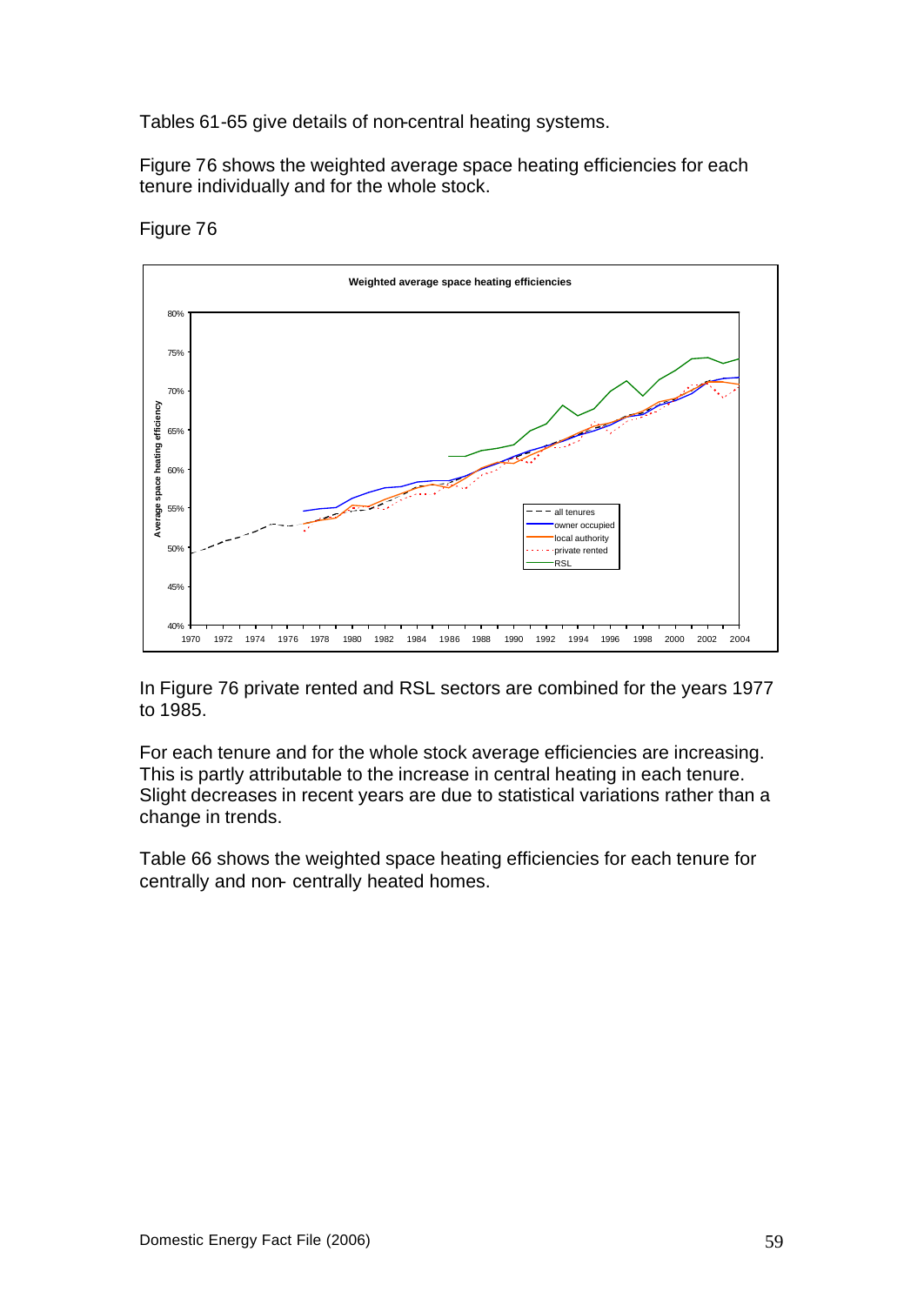## **Standards of Comfort**

Figure 77 shows an estimate of the mean internal temperature for each tenure together with the average winter external temperature.



Figure 77

Owner occupied, local authority and RSL dwellings have similar internal temperatures with private rented dwellings slightly cooler. A general upward trend in internal temperatures can be seen for all tenures. These figures are obtained by assuming temperatures in central and non centrally heated homes are the same as for the whole stock. They are based on updated values for the data used in the Domestic energy fact file 2003. The proportion of centrally heated homes in each tenure is then used to calculate an internal temperature for individual tenures.

Table 67 shows the percentage of centrally heated dwellings and the internal temperature for each tenure.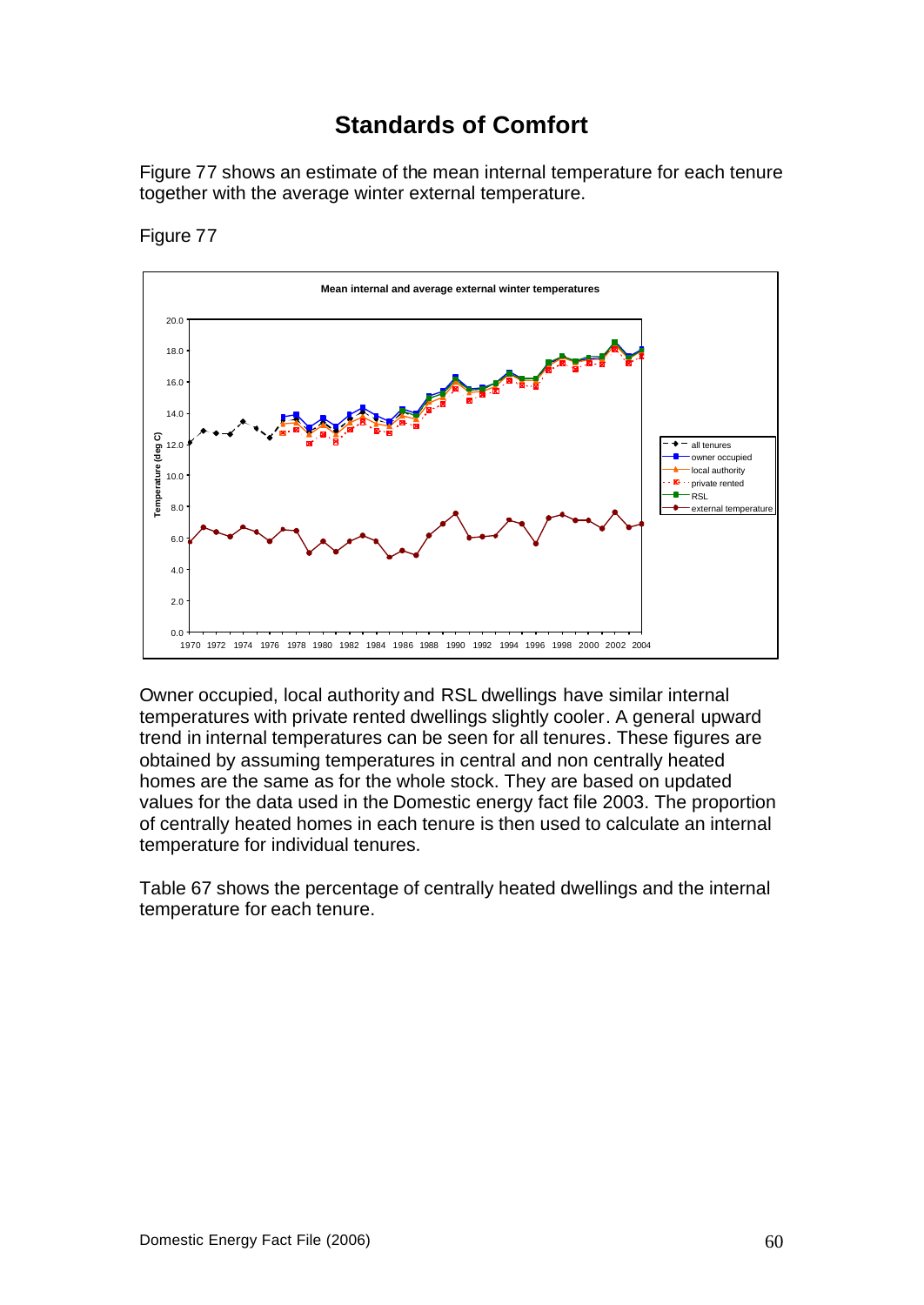## **Energy consumption by end use**

Figure 78 shows energy consumption by end use for the entire housing stock (i.e. all tenures and all dwellings).





This shows the energy consumption for space heating, water heating, cooking and lights and appliances for the total stock. All end uses consume more energy in 2004 than in 1970 except cooking. Cooking is defined as use of oven and main hob. Other appliances such as microwaves which are used for cooking are included in the lights and appliances category. Increased energy efficiency has held the increase in energy consumption at a lower level. However increasing numbers of households makes an increase in energy consumption inevitable unless greater efficiencies for heating systems are achieved and the growth in use of appliances is matched by the reduction in energy needed to power them.

Figure 79 shows the energy by end use per household for the total stock. Figures for the individual tenures are worked out by using the same proportions for each end use as in the total stock. Figures 80-84 show the breakdowns for the individual tenures on a per household basis allowing comparisons to be made between the sectors.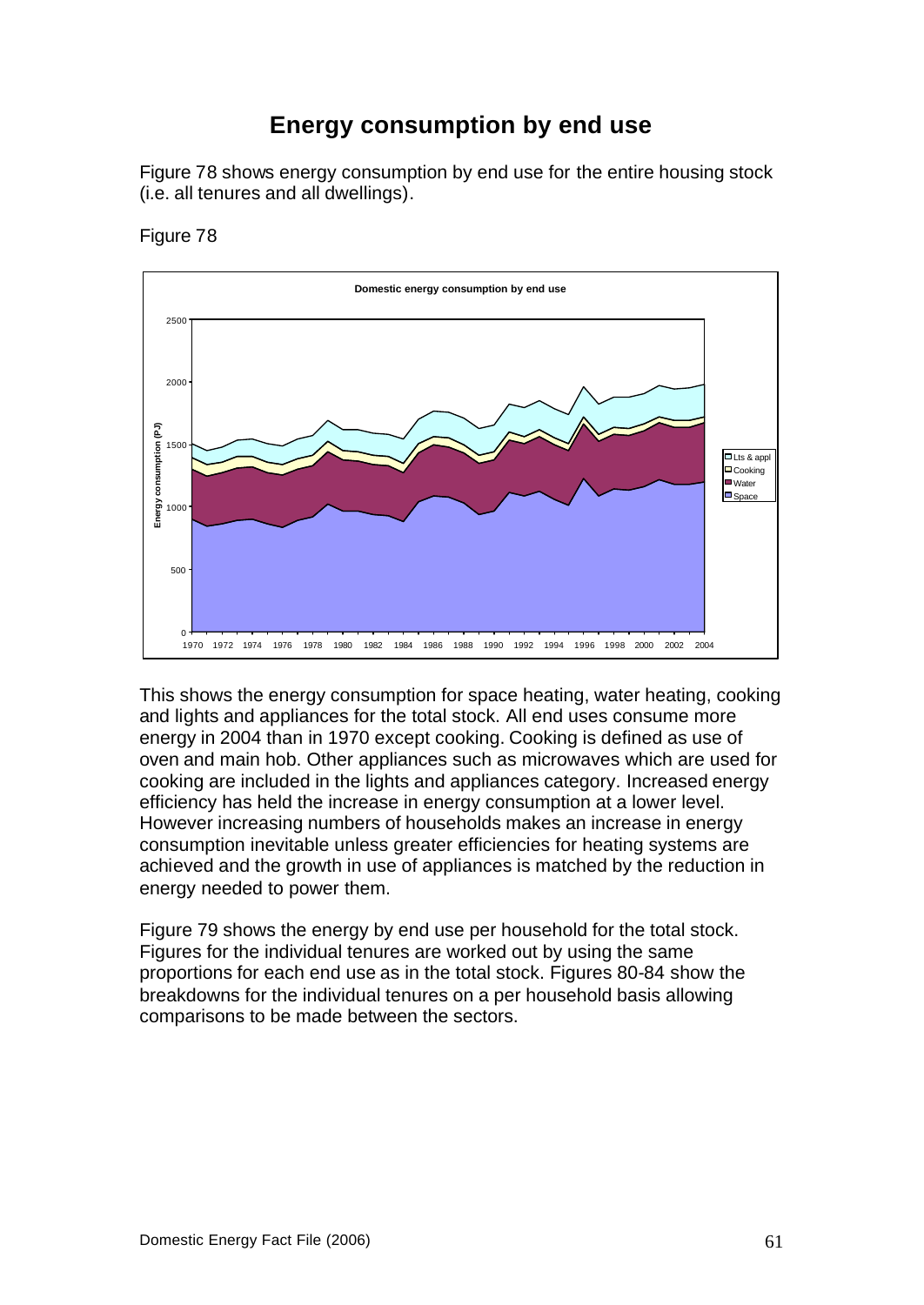





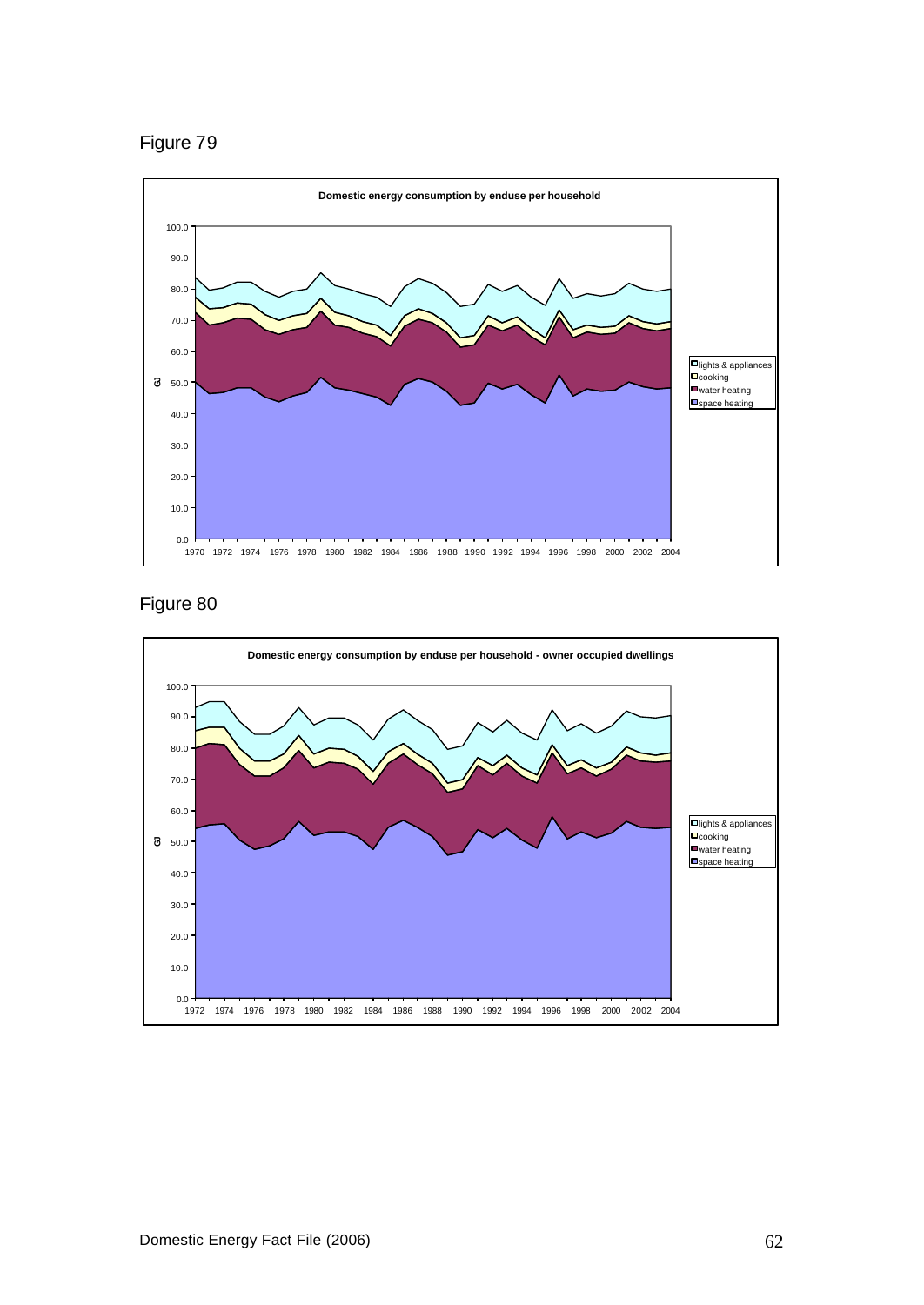



Figure 82



Figure 82 shows the energy consumption by end use of the combined private rented and RSL sectors pre 1986.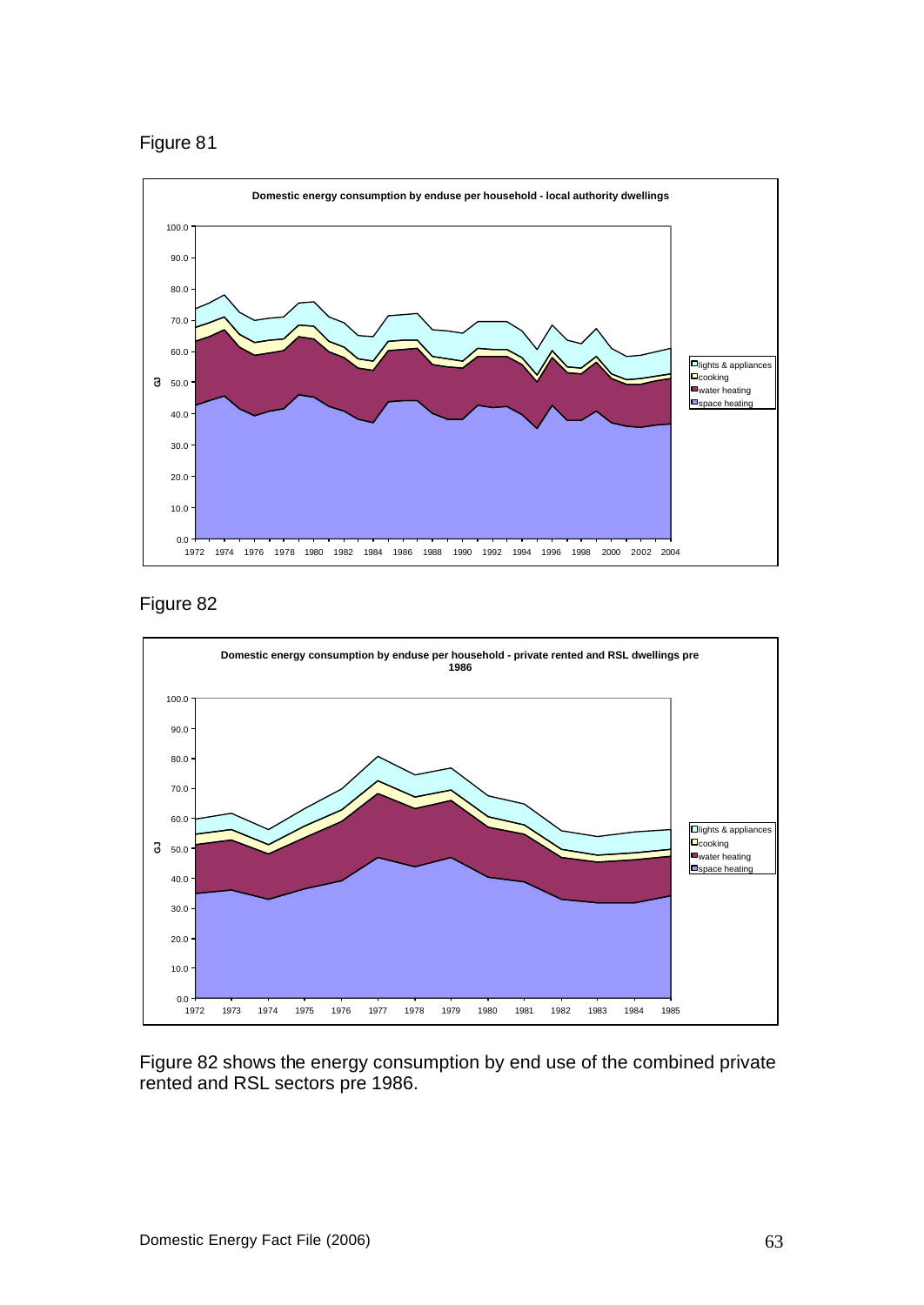

Figure 83 shows the energy consumption by end use post 1985.



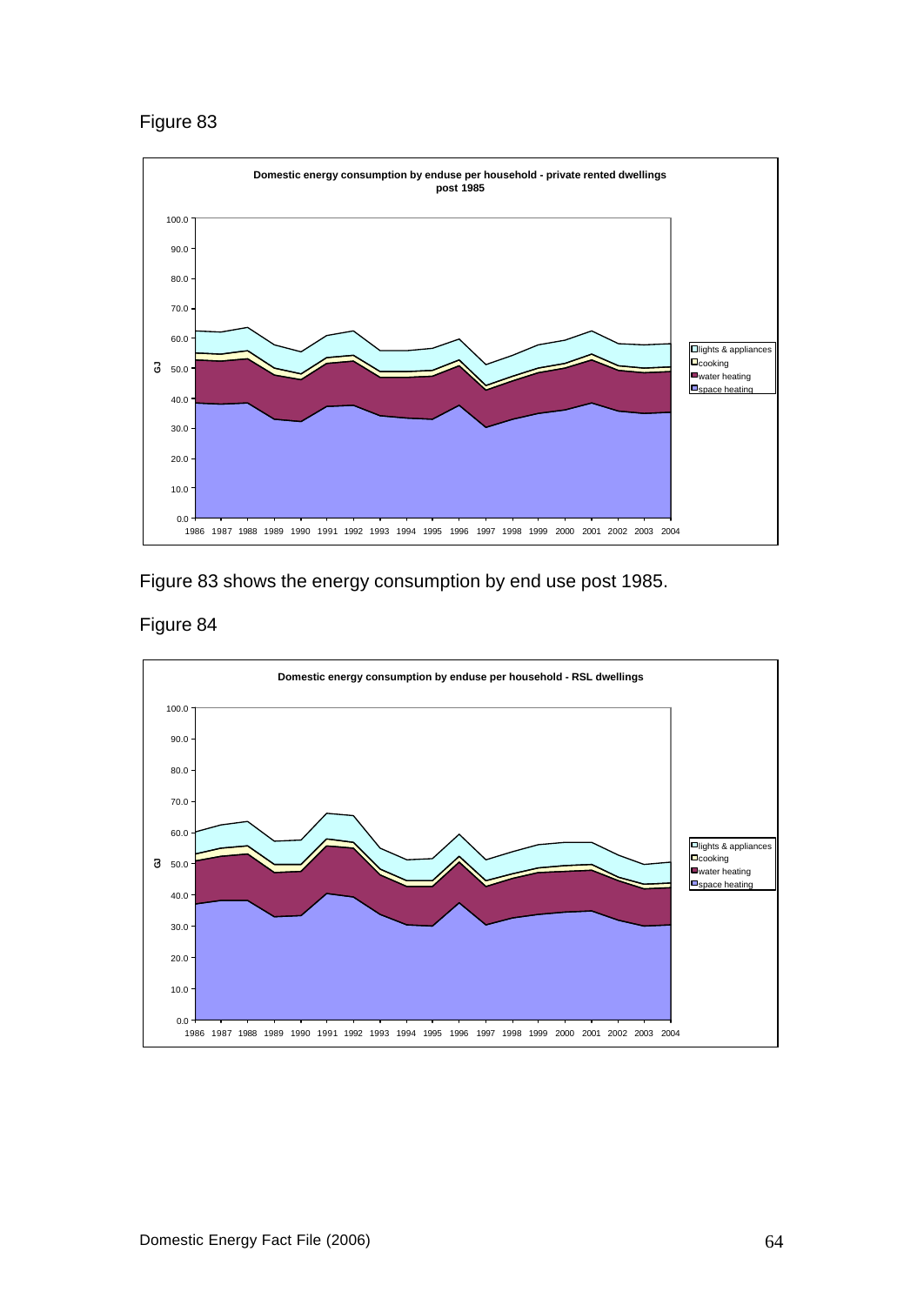Figure 79 shows that the energy consumption per household has remained fairly steady throughout the period 1970 -2004. Local authority, private rented and RSL dwellings are showing a possible downward trend but it has to be borne in mind that sample sizes particularly for RSL dwellings are small and fluctuations are to be expected. Looking at the data for all tenures the energy consumption per household in 2004 is only slightly lower than in 1970.

Tables 68-72 show the data for end use in the different tenures.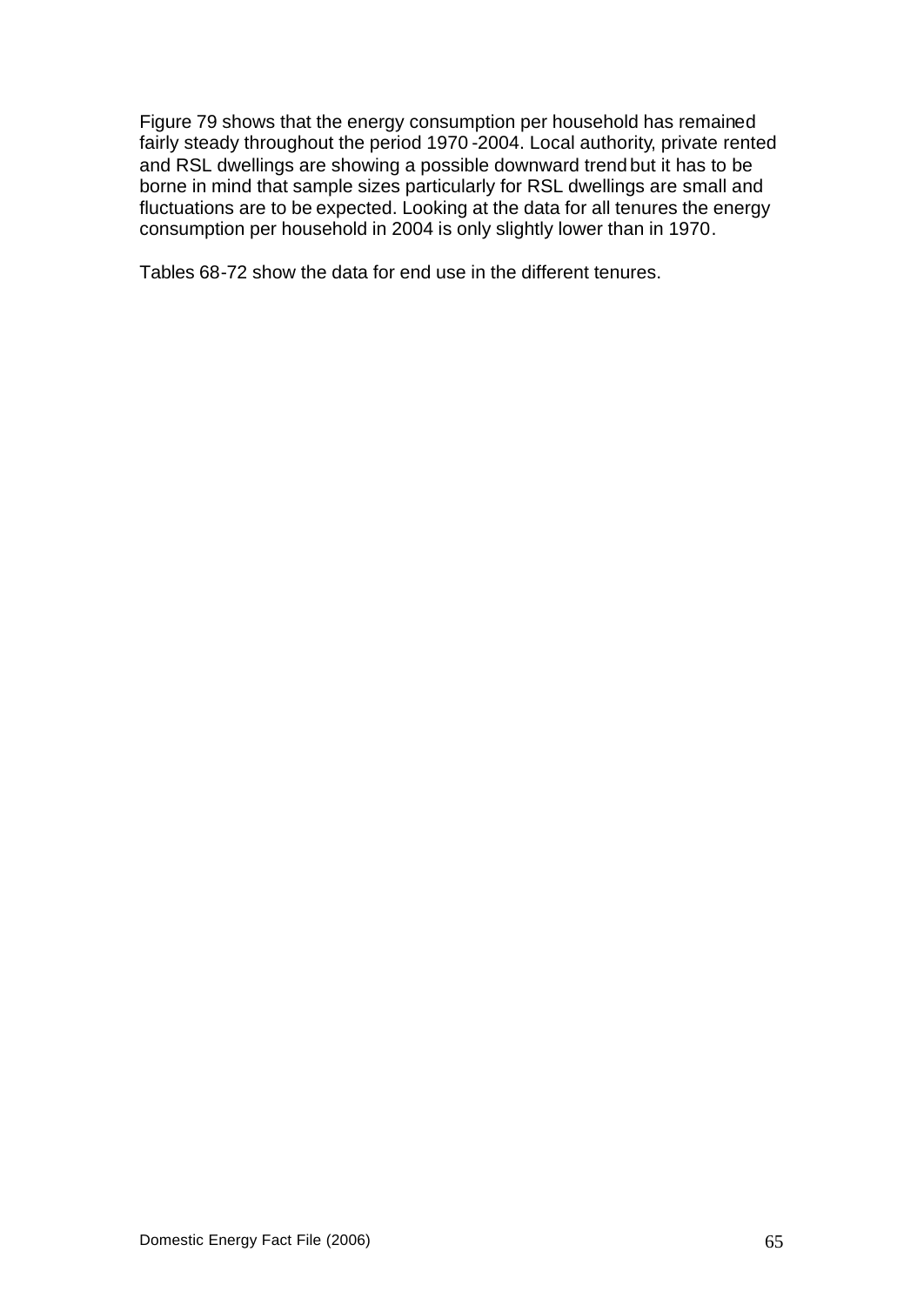# **Energy consumption by fuel**

Figure 85 shows the energy consumption of each fuel.

### Figure 85



This shows that the use of solid fuel is declining while that of gas is increasing. Overall energy usage is also increasing.

Figure 86 shows the energy consumption by fuel per household for all tenures and figures 87-91 show the energy consumption by fuel per household for the individual tenures.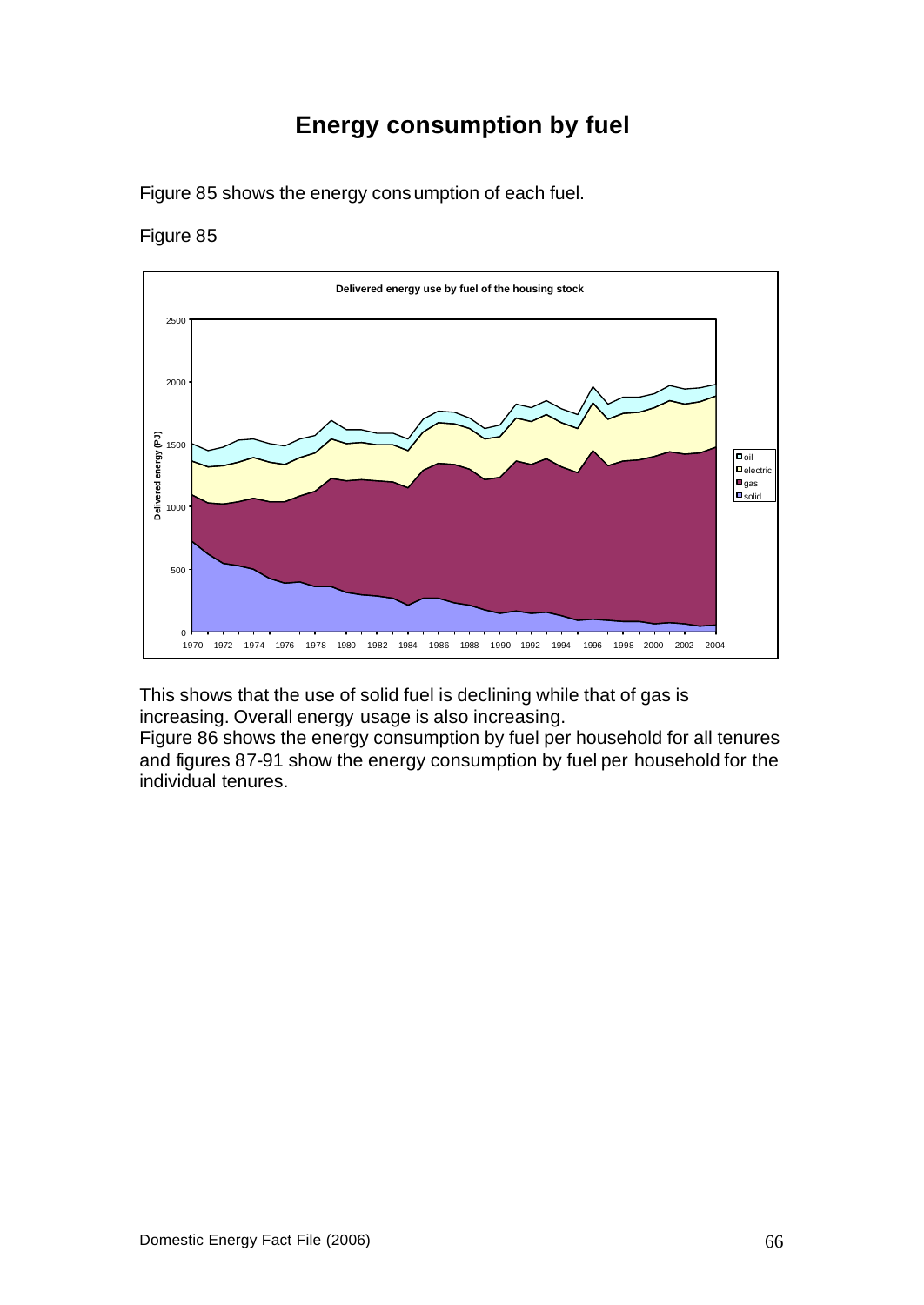



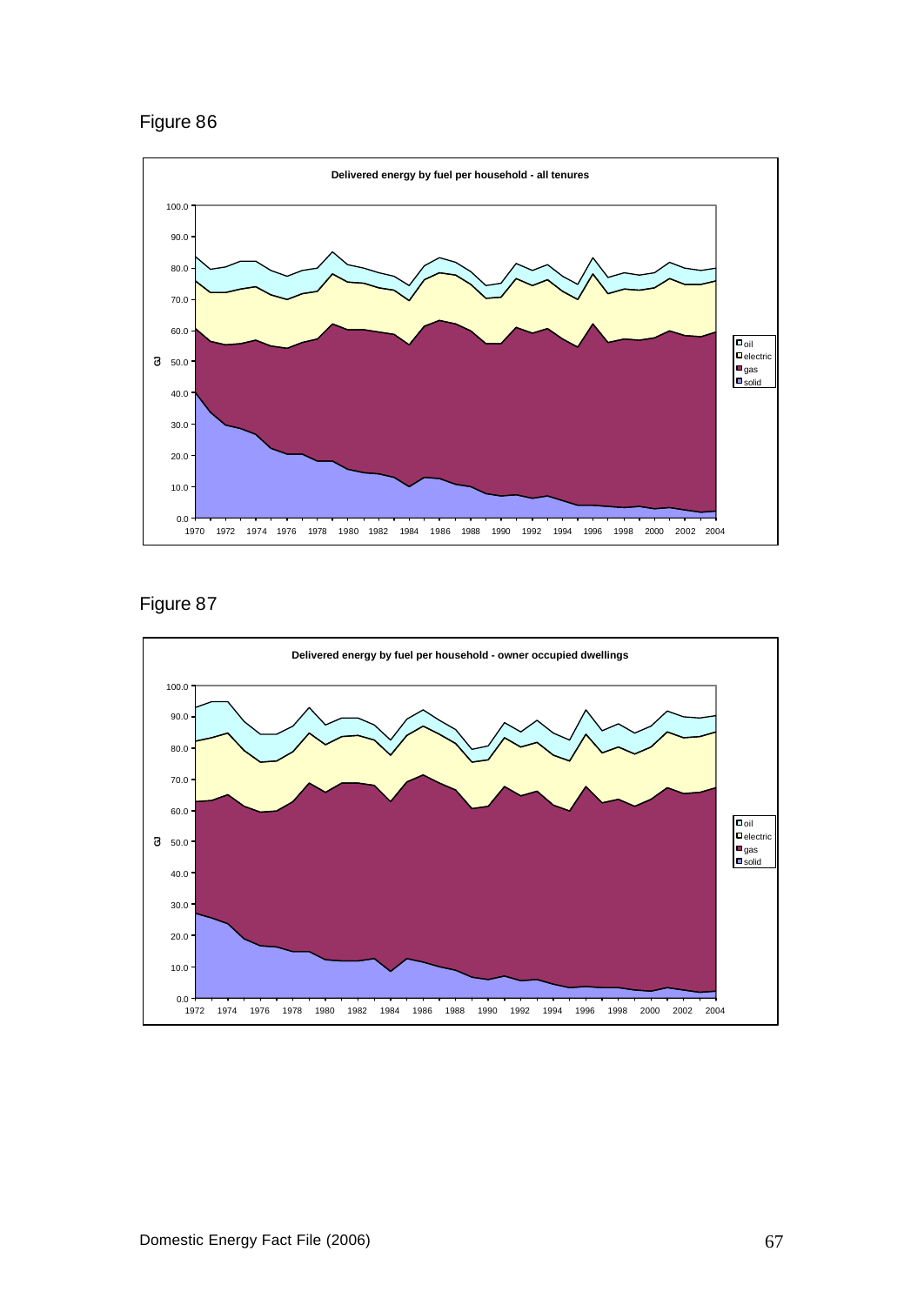





Figure 89 shows the delivered energy by fuel per household for the combined private rented and RSL sectors pre 1986.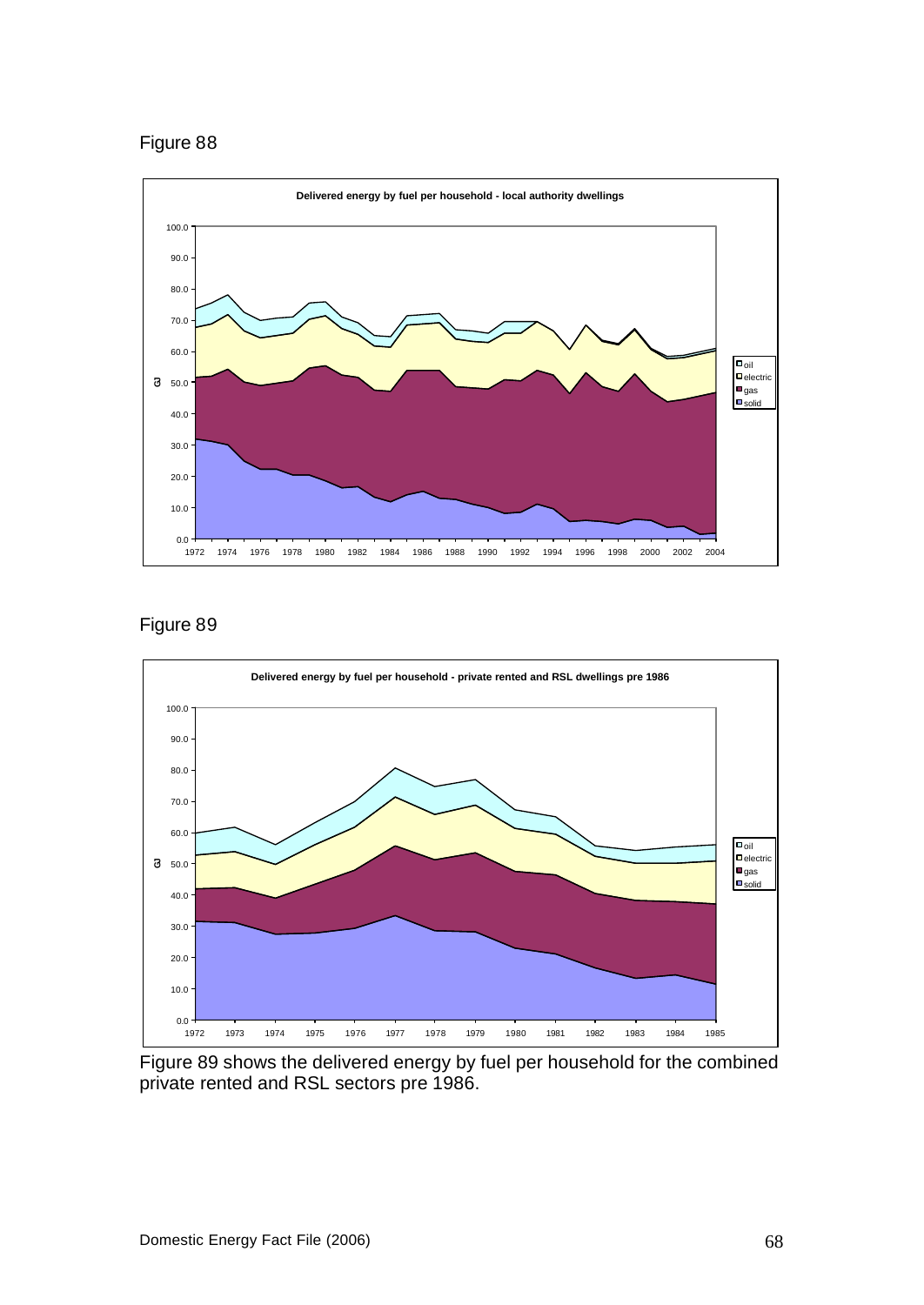

Figure 90 shows the delivered energy by fuel per household for the private rented sector post 1985.

Figure 91



The individual tenures show similar increases in gas consumption and decreases in the use of solid fuel.

RSL and local authority dwellings also show a decrease in oil usage.

Tables 73-77 show the data used for these figures.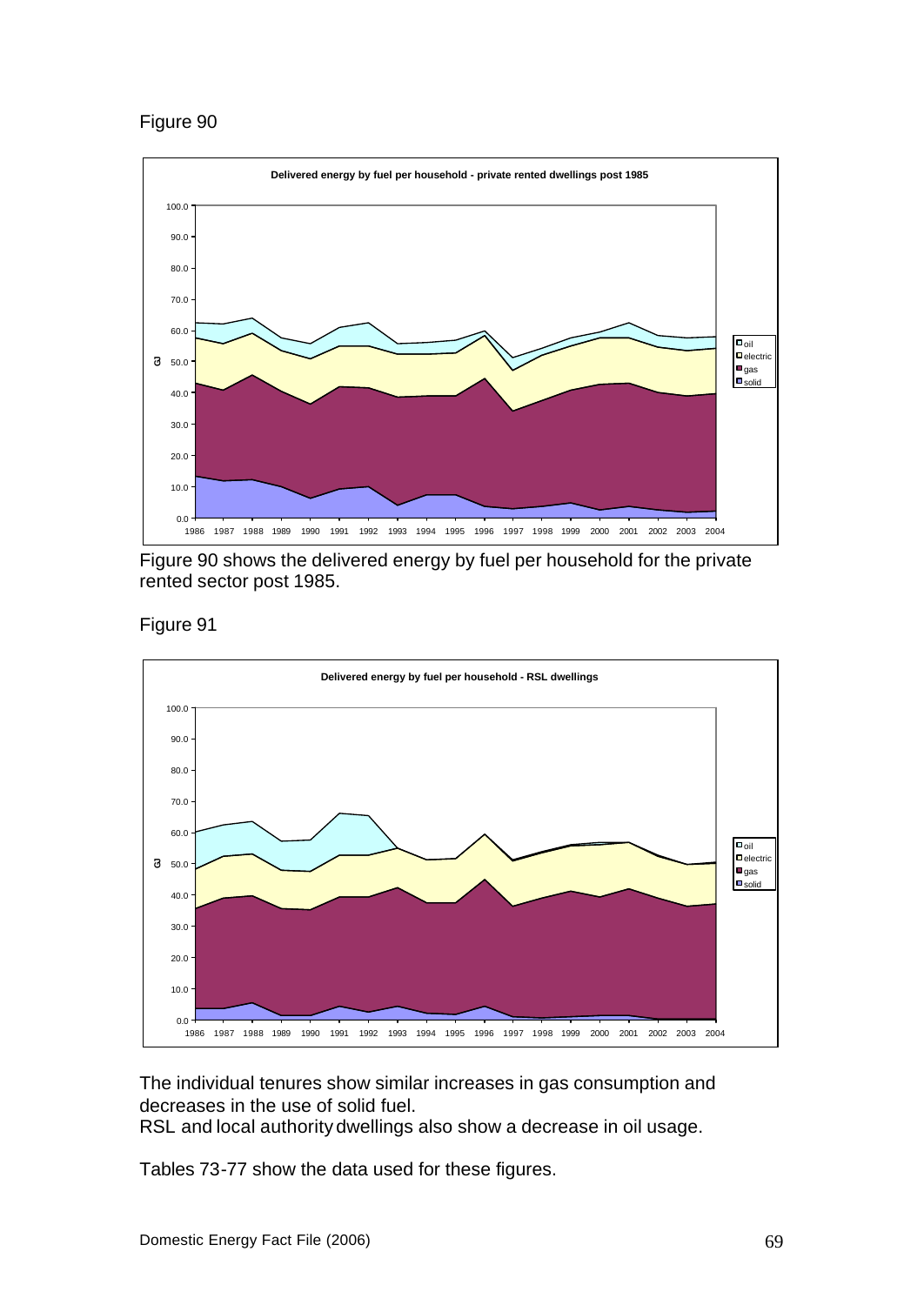## **Carbon emission**

Figure 92 shows the carbon emission related to each fuel for all tenures.



Figure 92

Carbon emissions have reduced by 24% between 1970 and 2004. In particular emissions from solid fuel have reduced by 93%. In the same period emissions from gas have more than doubled.

A detailed decomposition analysis for the period between 1970 and 2001 has been undertaken (6). This indicates that the reduction in carbon emissions can be explained by (a) increases due to household growth and rising levels of service, outweighed by (b) reductions related to improved thermal insulation, improved heating efficiency, changes in electricity generation, the changing fuel mix and variations in external temperatures.

The results of this analysis indicate that without the energy efficiency improvements that have been introduced since 1970 carbon emissions would have increased. Another conclusion was that continued reductions to carbon emissions would be more difficult to achieve in the first decade of the 21st century unless efforts to accelerate energy efficiency improvements were significantly stepped up from the rates seen in the nineties. The rise in emissions observed since 2000 seems to bear out this conclusion. Appendix 3 presents more details of this analysis.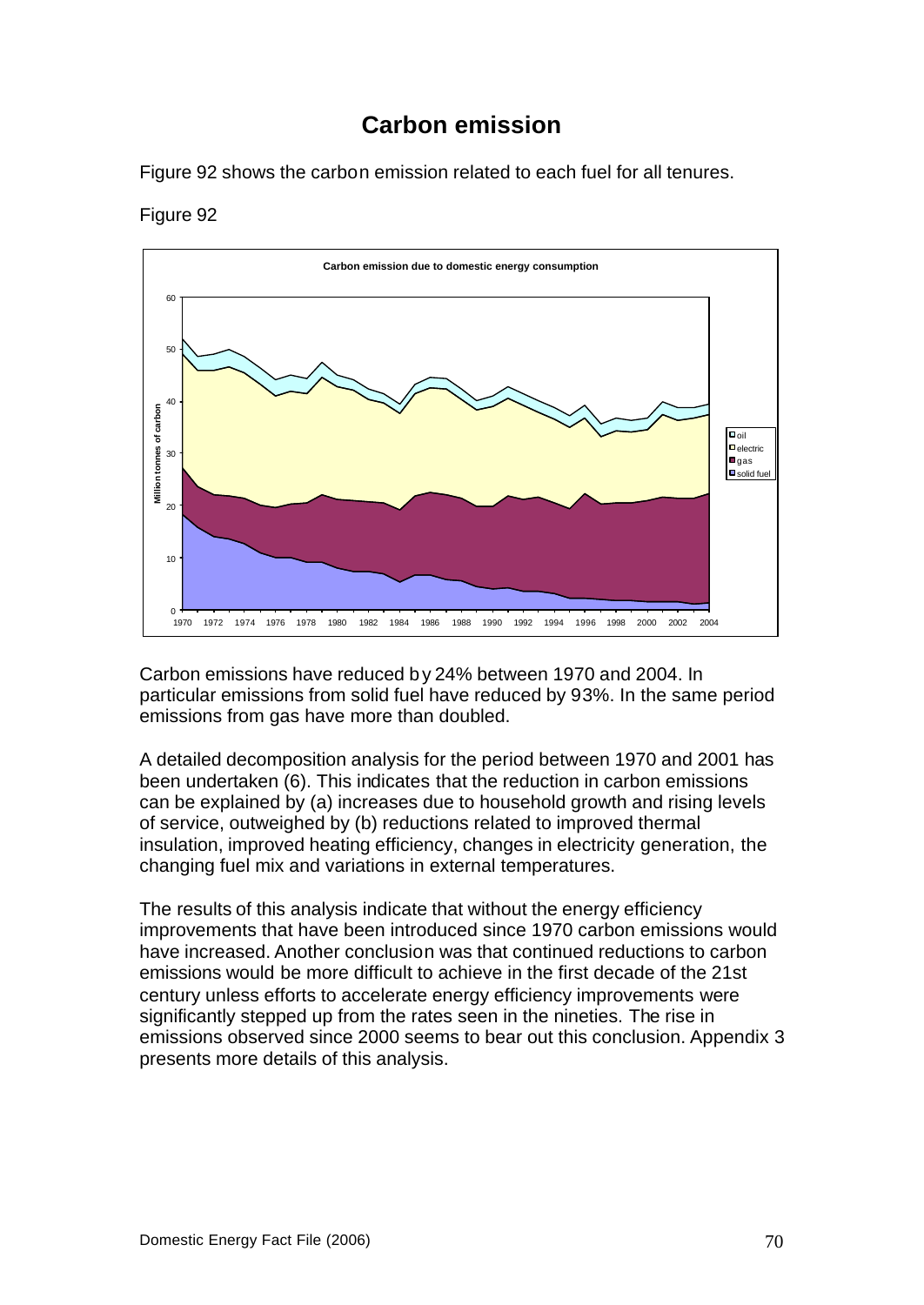Figure 93 shows the carbon emissions per household for each fuel for all tenures and figures 94-98 show the carbon emissions per household in the individual tenures.





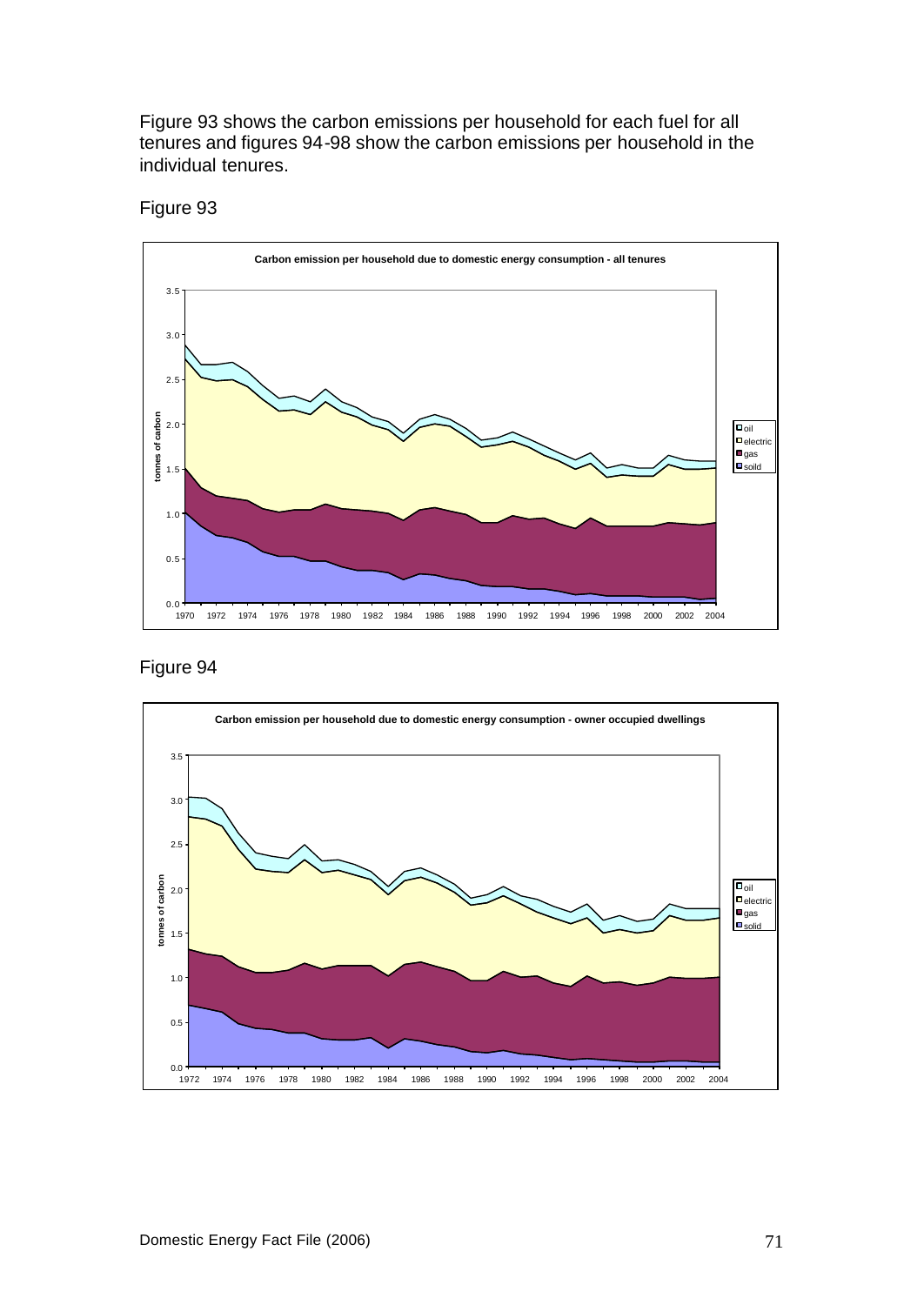



Figure 96 shows the carbon emissions by fuel for the combined private rented and RSL sectors for pre 1986.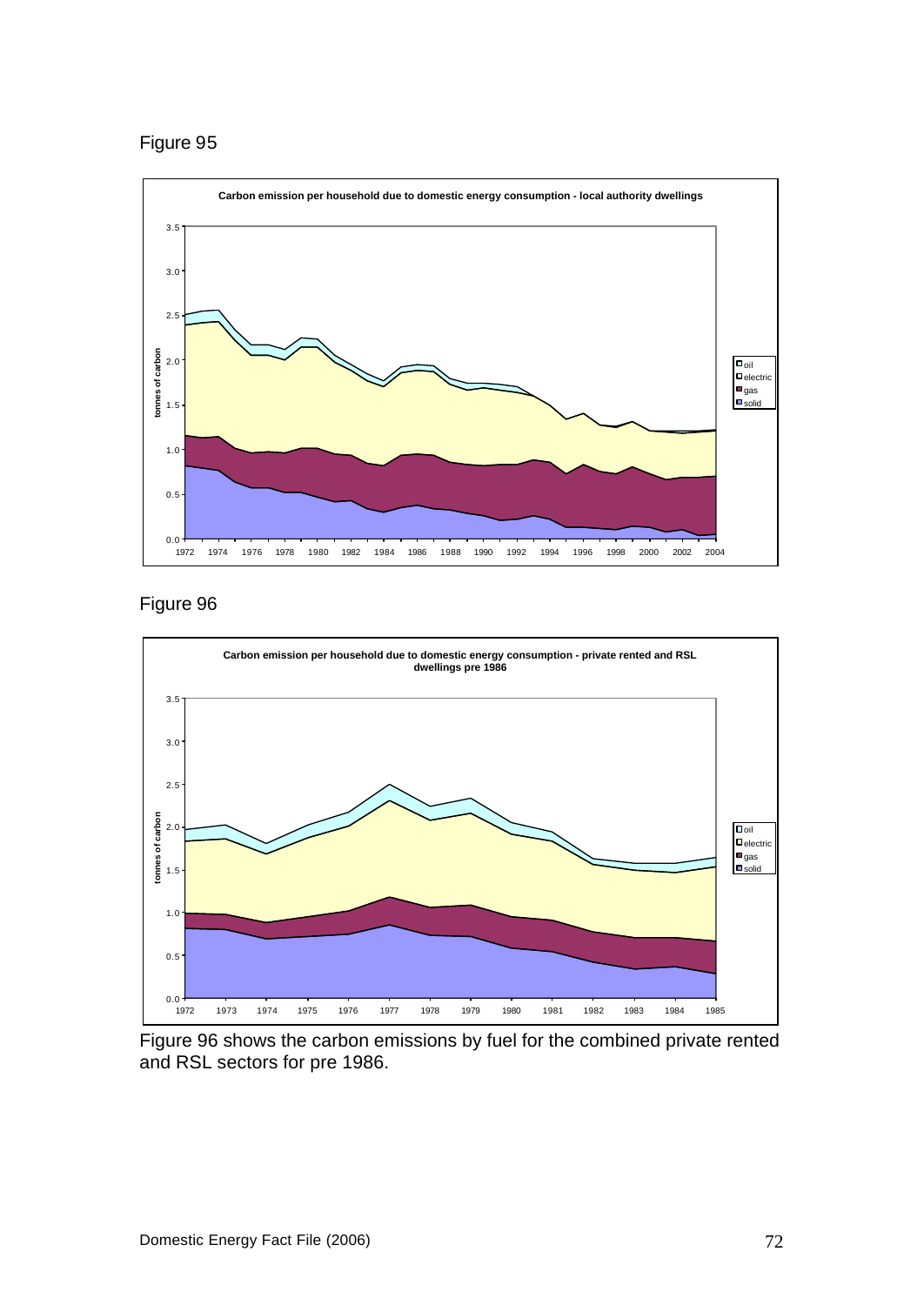## Figure 97



Figure 97 shows the carbon emissions by fuel per household in the private rented sector post 1985.

Figure 98

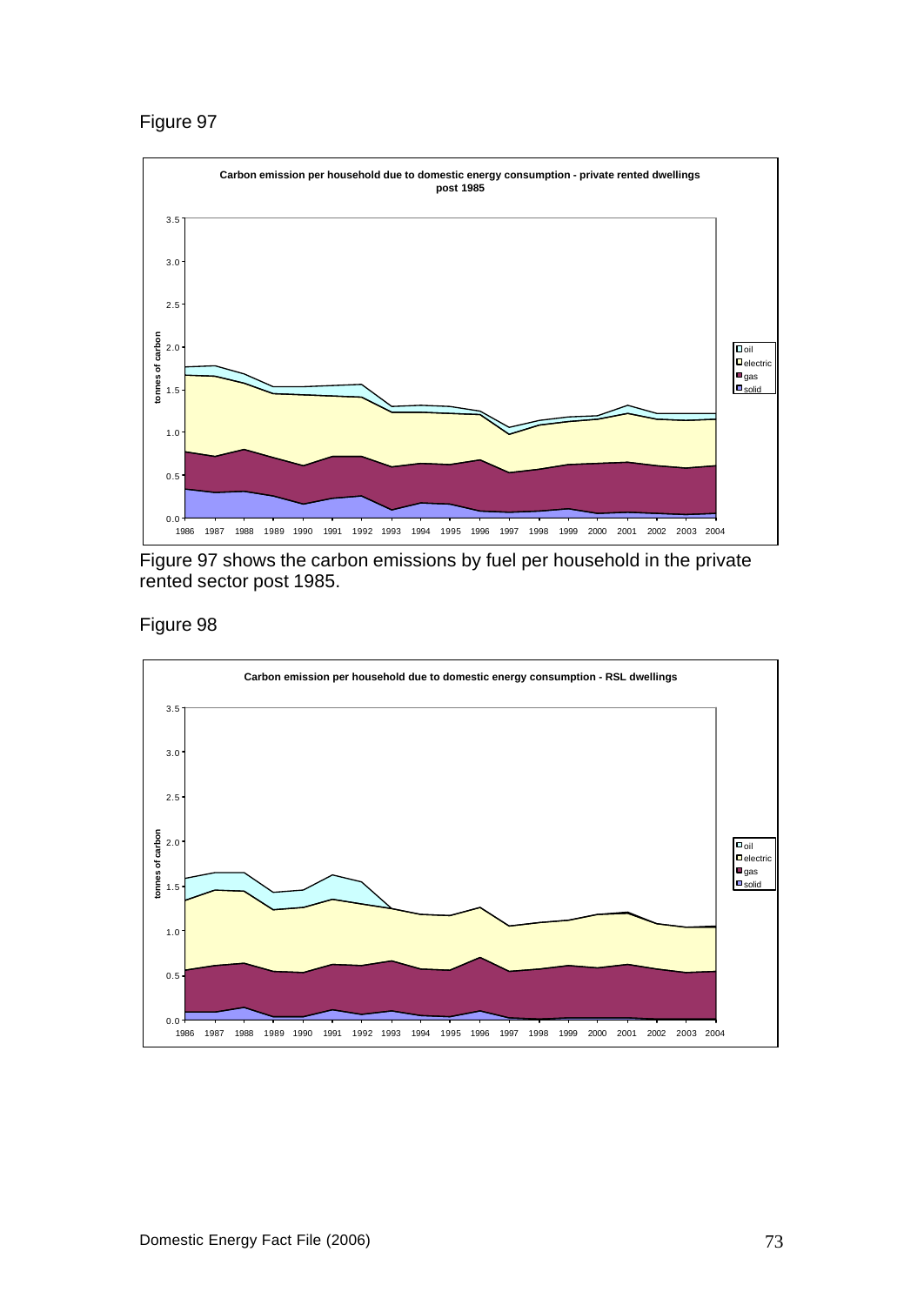Carbon emissions in each sector have fallen since 1970. The emissions for owner occupied homes are higher than for the other tenures. RSL homes have the lowest carbon emissions. If figure 93 is compared with figure 86 it is possible to see that while carbon emissions per household are decreasing energy consumption per household is not. This is possible if fuel switching is taking place so that more gas and less solid fuel is being used but is limited in its effectiveness if energy consumption does not decrease as well (see Appendix 3 for more detail on the actual effect of fuel switching).

Tables 78-82 give the data for these figures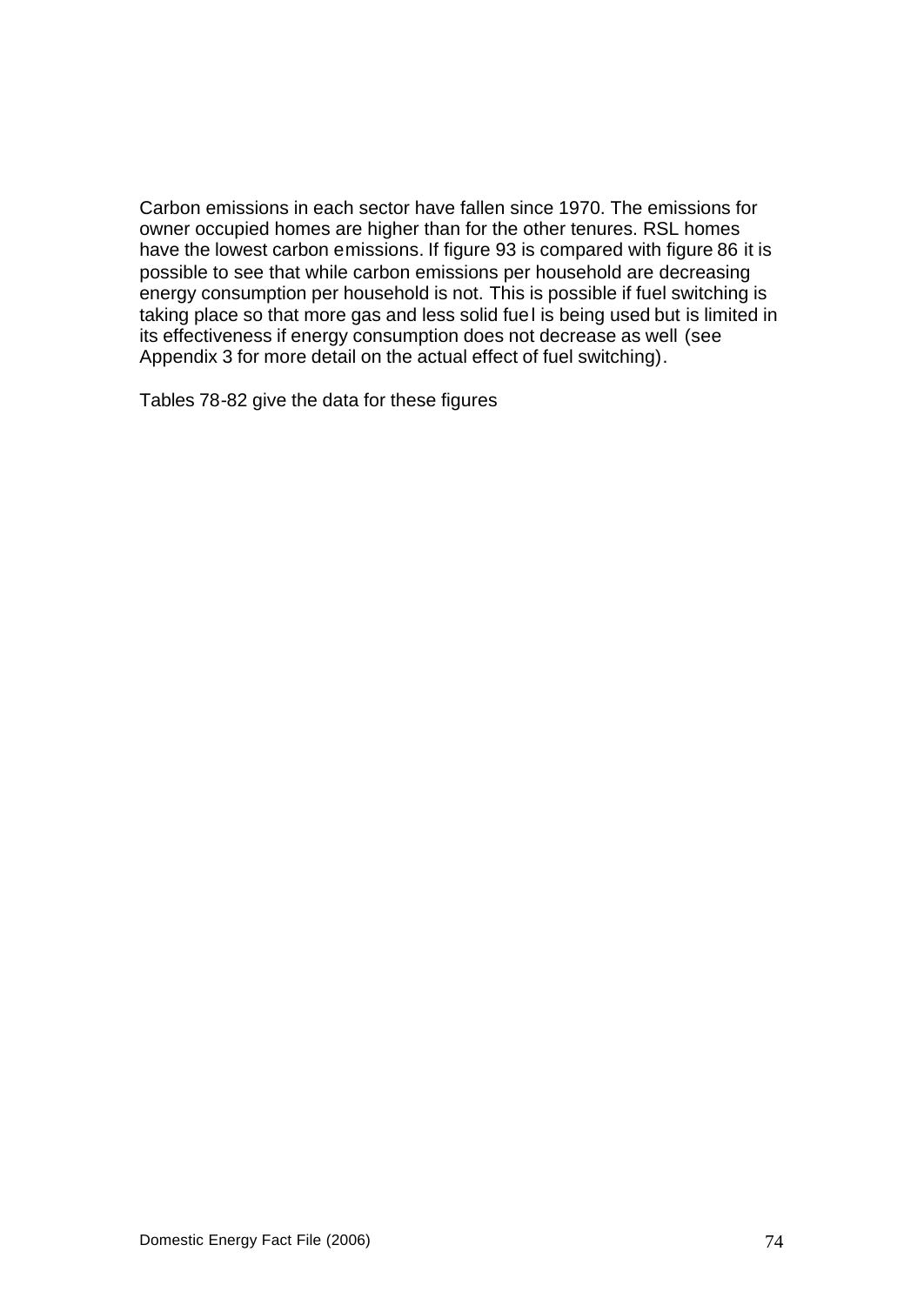## References

- 1. Domestic energy fact file 2003. L D Shorrock and J I Utley. BRE Report BR457 2003
- 2. Domestic energy fact file : Owner occupied homes. G A Waters, I Kempson, and L D Shorrock. BRE Report BR 408 2000
- 3. Domestic energy fact file: Local authority homes. G A Walters, I Kempson and L D Shorrock BRE Report BR 409 2000
- 4. Domestic energy fact file: Private rented homes. G A Walters, I Kempson and L D Shorrock. BRE Report BR 410 2000
- 5. Domestic energy fact file: Registered social landlord (RSL) homes. G A Walters, I Kempson and L D Shorrock BRE report BR 411 2000.
- 6. A detailed analysis of the historical role of energy efficiency in reducing carbon emissions from the UK housing stock. L D Shorrock. Proceedings of ECEEE Summer Study. June 2003. (Available at http://www.bre.co.uk/housing/page.jsp?id=396)

In addition a number of sources have been referred to in compiling this report. The relevant sources are quoted below individual tables. Some tables simply quote their source as BREHOMES. For these tables a fuller explanation of the derivation of the figures can be obtained from the text accompanying the equivalent tables in the main Domestic energy fact file (1). For other tables, the relevant sources are listed below. In most cases several editions of these sources have been consulted.

*GfK Home Audit*. GfK Marketing Services Ltd. Home heating and insulation ownership reports. Produced annually.

*Digest of United Kingdom Energy Statistics*. Department of Trade and Industry. Published annually.

*Family Expenditure Survey*. Office of National Statistics. Published annually, recently replaced by *Expenditure and Food Survey*. Office for National Statistics.

Also the following web sites have been consulted to obtain some information:

www.statistics.gov.uk

www.defra.gov.uk

www.dti.gov.uk/energy

www.housing.odpm.gov.uk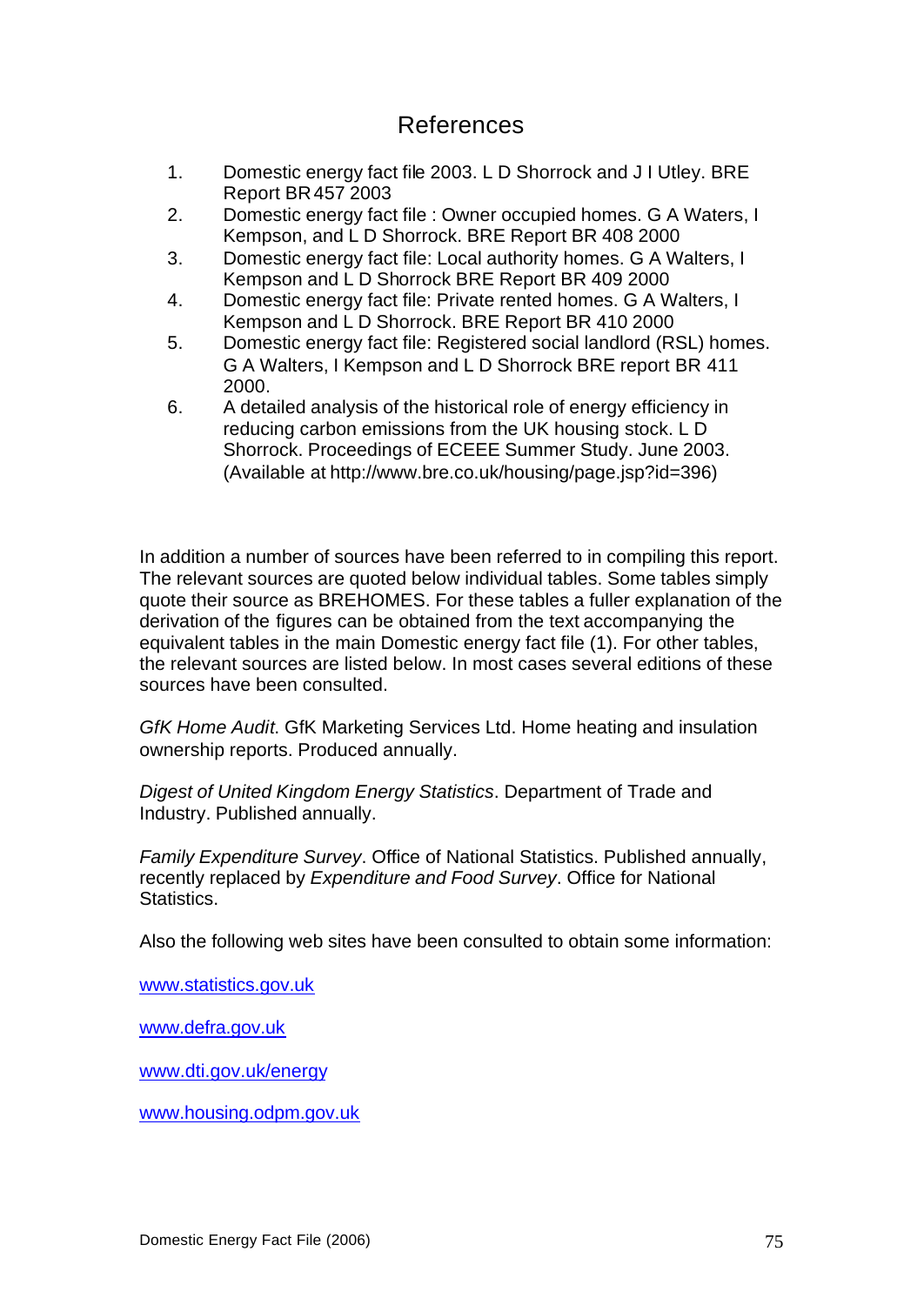# **Appendix 1 - Tables**

|      | <b>Contemporary prices</b> |                    | 2003 prices |          |         |
|------|----------------------------|--------------------|-------------|----------|---------|
|      |                            | Fuel               |             | Fuel     | $%$ on  |
|      | All                        | light &            | All         | light &  | Fuel    |
| Year | goods                      | power              | goods       | power    | light & |
|      | (£/week)                   | $(E/ \text{week})$ | (£/week)    | (£/week) | power   |
| 1981 | 125.41                     | 7.46               | 304.02      | 18.08    | 5.9%    |
| 1982 | 133.92                     | 8.35               | 299.06      | 18.65    | 6.2%    |
| 1983 | 142.59                     | 9.22               | 304.55      | 19.69    | 6.5%    |
| 1984 | 151.92                     | 9.42               | 308.83      | 19.15    | 6.2%    |
| 1985 | 162.50                     | 9.95               | 311.48      | 19.07    | 6.1%    |
| 1986 | 178.10                     | 10.43              | 330.22      | 19.34    | 5.9%    |
| 1987 | 188.62                     | 10.55              | 335.65      | 18.77    | 5.6%    |
| 1988 | 204.41                     | 10.48              | 346.74      | 17.78    | 5.1%    |
| 1989 | 224.32                     | 10.58              | 353.09      | 16.65    | 4.7%    |
| 1990 | 247.16                     | 11.11              | 355.42      | 15.98    | 4.5%    |
| 1991 | 259.04                     | 12.25              | 351.85      | 16.64    | 4.7%    |
| 1992 | 271.83                     | 13.02              | 355.89      | 17.05    | 4.8%    |
| 1993 | 276.68                     | 13.24              | 356.58      | 17.06    | 4.8%    |
| 1994 | 283.58                     | 12.95              | 356.85      | 16.30    | 4.6%    |
| 1995 | 289.86                     | 12.92              | 352.52      | 15.71    | 4.5%    |
| 1996 | 309.07                     | 13.35              | 367.02      | 15.85    | 4.3%    |
| 1997 | 328.78                     | 12.66              | 378.53      | 14.58    | 3.9%    |
| 1998 | 346.58                     | 11.78              | 385.79      | 13.11    | 3.4%    |
| 1999 | 353.47                     | 11.39              | 387.52      | 12.49    | 3.2%    |
| 2000 | 379.61                     | 11.92              | 404.20      | 12.69    | 3.1%    |
| 2001 | 397.20                     | 11.70              | 415.61      | 12.24    | 2.9%    |
| 2002 | 406.20                     | 11.70              | 418.03      | 12.04    | 2.9%    |
| 2003 | 441.25                     | 12.20              | 441.25      | 12.20    | 2.8%    |

Table 1 Weekly expenditure for all tenures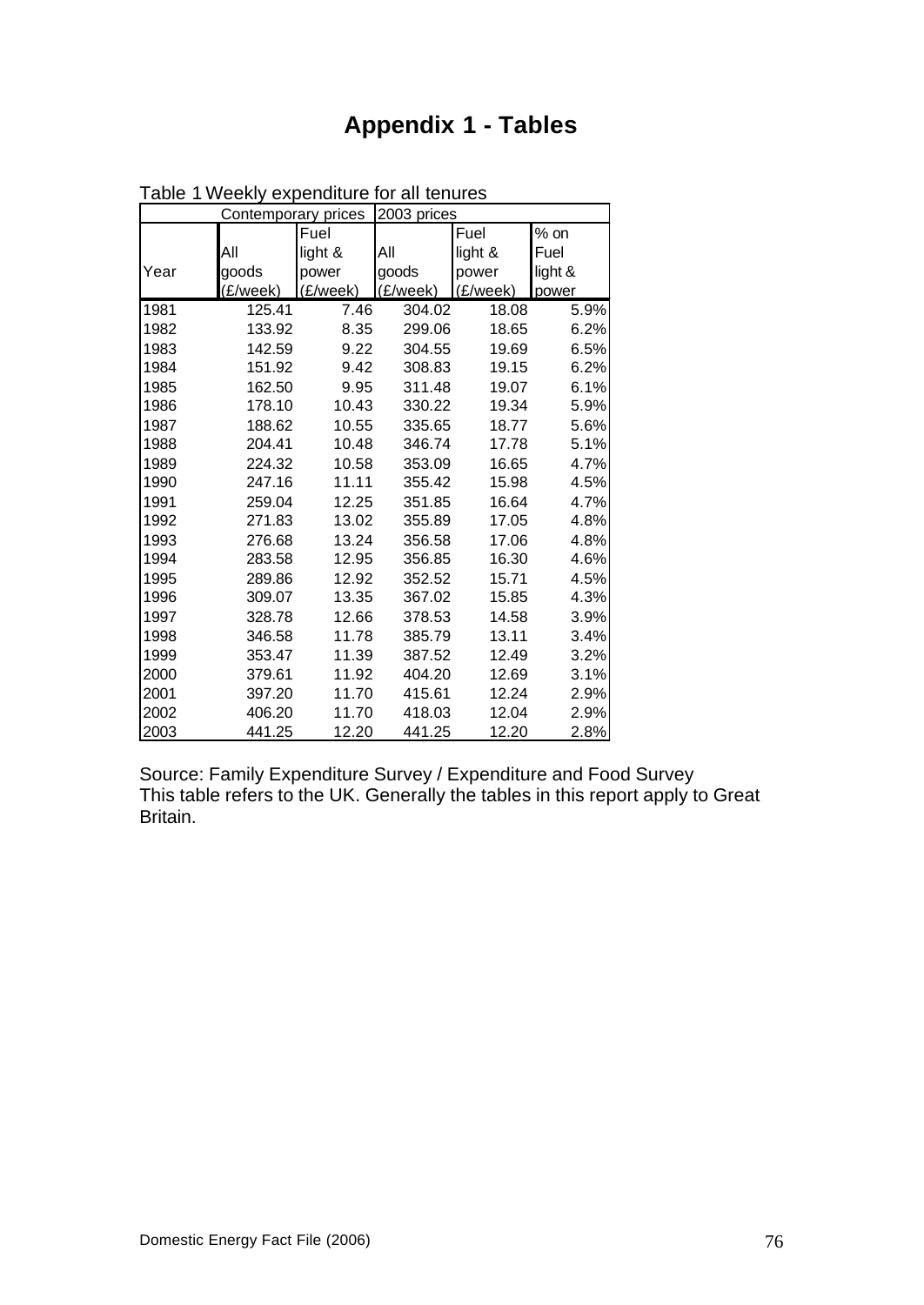|      |           | Contemporary prices | 2003 prices |             |           |  |
|------|-----------|---------------------|-------------|-------------|-----------|--|
|      |           |                     |             |             |           |  |
|      |           | Fuel, light         |             | Fuel, light | % on fuel |  |
|      | All goods | and power           | All goods   | and power   | light &   |  |
| Year | (£/week)  | (£/week)            | (£/week)    | (£/week)    | power     |  |
|      |           |                     |             |             |           |  |
| 1981 | 145.94    | 7.95                | 353.79      | 19.26       | 5.4%      |  |
| 1982 | 158.90    | 9.18                | 354.85      | 20.49       | 5.8%      |  |
| 1983 | 169.04    | 10.11               | 361.04      | 21.59       | 6.0%      |  |
| 1984 | 183.52    | 10.09               | 373.07      | 20.51       | 5.5%      |  |
| 1985 | 195.39    | 10.68               | 374.53      | 20.47       | 5.5%      |  |
| 1986 | 217.60    | 11.26               | 403.45      | 20.88       | 5.2%      |  |
| 1987 | 228.36    | 11.20               | 406.37      | 19.93       | 4.9%      |  |
| 1988 | 243.57    | 11.13               | 413.16      | 18.88       | 4.6%      |  |
| 1989 | 264.92    | 11.29               | 417.00      | 17.78       | 4.3%      |  |
| 1990 | 289.70    | 11.70               | 416.59      | 16.82       | 4.0%      |  |
| 1991 | 307.81    | 13.01               | 418.10      | 17.68       | 4.2%      |  |
| 1992 | 323.60    | 13.72               | 423.67      | 17.97       | 4.2%      |  |
| 1993 | 324.42    | 13.94               | 418.11      | 17.97       | 4.3%      |  |
| 1994 | 333.33    | 13.90               | 419.45      | 17.49       | 4.2%      |  |
| 1995 | 341.31    | 13.93               | 415.09      | 16.94       | 4.1%      |  |
| 1996 | 364.88    | 14.43               | 433.30      | 17.14       | 4.0%      |  |
| 1997 | 390.50    | 13.76               | 449.59      | 15.84       | 3.5%      |  |
| 1998 | 408.95    | 12.77               | 455.22      | 14.21       | 3.1%      |  |
| 1999 | 415.29    | 12.29               | 455.30      | 13.47       | 3.0%      |  |
| 2000 | 438.83    | 12.91               | 467.25      | 13.75       | 2.9%      |  |
| 2001 | 485.01    | 13.10               | 507.48      | 13.71       | 2.7%      |  |
| 2002 | 492.08    | 13.08               | 506.41      | 13.46       | 2.7%      |  |
| 2003 | 509.53    | 13.45               | 509.53      | 13.45       | 2.6%      |  |

Table 2 Weekly expenditure for owner occupied households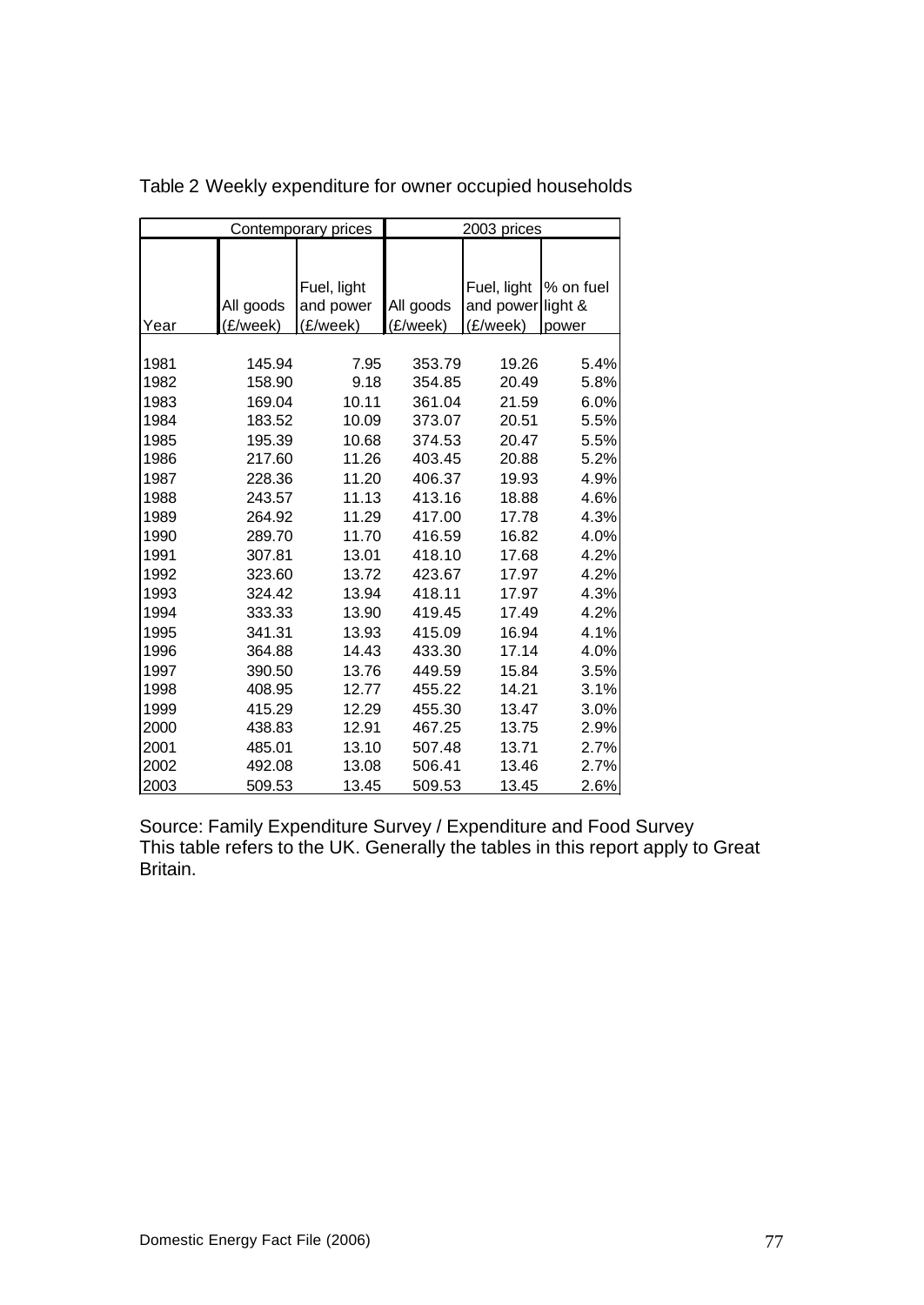|      |           | Contemporary prices      | 2003 prices |                          |                      |  |
|------|-----------|--------------------------|-------------|--------------------------|----------------------|--|
|      | All goods | Fuel, light<br>and power | All goods   | Fuel, light<br>and power | % on fuel<br>light & |  |
| Year | (£/week)  | (£/week)                 | (£/week)    | (£/week)                 | power                |  |
| 1981 | 100.18    | 6.96                     | 242.86      | 16.88                    | 6.9%                 |  |
| 1982 | 101.21    | 7.62                     | 226.02      | 17.01                    | 7.5%                 |  |
| 1983 | 102.96    | 8.22                     | 219.90      | 17.57                    | 8.0%                 |  |
| 1984 | 100.61    | 8.64                     | 204.53      | 17.56                    | 8.6%                 |  |
| 1985 | 107.16    | 9.09                     | 205.41      | 17.43                    | 8.5%                 |  |
| 1986 | 106.11    | 9.39                     | 196.74      | 17.41                    | 8.8%                 |  |
| 1987 | 112.63    | 9.70                     | 200.43      | 17.26                    | 8.6%                 |  |
| 1988 | 119.10    | 9.39                     | 202.03      | 15.93                    | 7.9%                 |  |
| 1989 | 132.28    | 10.08                    | 208.22      | 15.87                    | 7.6%                 |  |
| 1990 | 148.03    | 10.32                    | 212.87      | 14.84                    | 7.0%                 |  |
| 1991 | 140.38    | 11.10                    | 190.68      | 15.08                    | 7.9%                 |  |
| 1992 | 151.53    | 12.01                    | 198.39      | 15.72                    | 7.9%                 |  |
| 1993 | 156.51    | 12.26                    | 201.71      | 15.80                    | 7.8%                 |  |
| 1994 | 155.90    | 11.52                    | 196.18      | 14.50                    | 7.4%                 |  |
| 1995 | 159.65    | 11.14                    | 194.16      | 13.55                    | 7.0%                 |  |
| 1996 | 171.81    | 11.65                    | 204.02      | 13.83                    | 6.8%                 |  |
| 1997 | 172.88    | 11.25                    | 199.04      | 12.95                    | 6.5%                 |  |
| 1998 | 179.27    | 10.06                    | 199.55      | 11.20                    | 5.6%                 |  |
| 1999 | 190.64    | 9.93                     | 209.00      | 10.89                    | 5.2%                 |  |
| 2000 | 201.66    | 9.47                     | 214.72      | 10.08                    | 4.7%                 |  |
| 2001 | 211.52    | 9.01                     | 221.33      | 9.42                     | 4.3%                 |  |
| 2002 | 214.51    | 9.08                     | 220.76      | 9.34                     | 4.2%                 |  |
| 2003 | 217.65    | 9.47                     | 217.65      | 9.47                     | 4.4%                 |  |

Table 3 Weekly expenditure for local authority households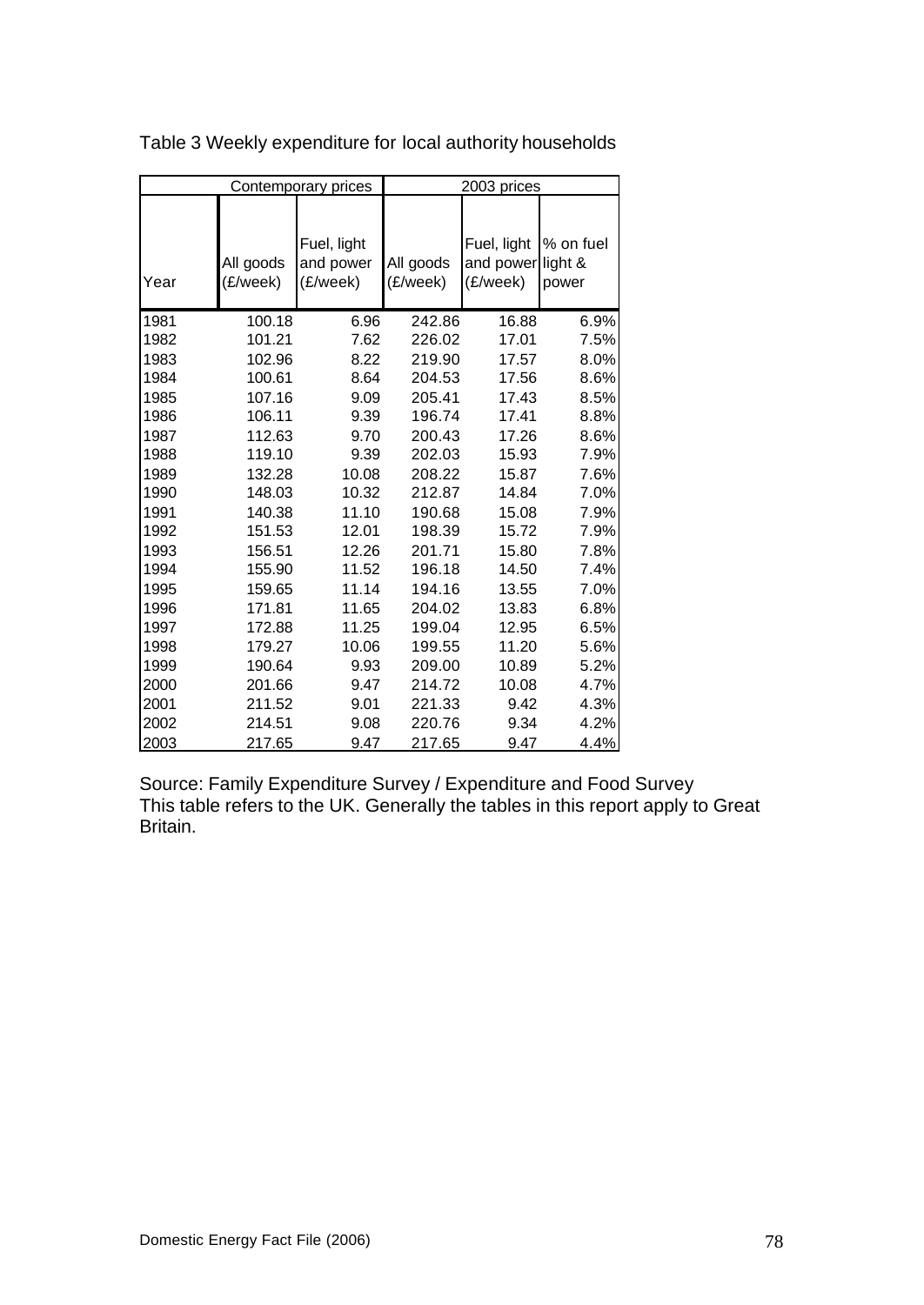| Contemporary prices |                       |                                      | 2003 prices           |                                      |                               |  |
|---------------------|-----------------------|--------------------------------------|-----------------------|--------------------------------------|-------------------------------|--|
| Year                | All goods<br>(£/week) | Fuel, light<br>and power<br>(£/week) | All goods<br>(£/week) | Fuel, light<br>and power<br>(£/week) | % on fuel<br>light &<br>power |  |
| 1981                | 106.55                | 6.63                                 | 258.30                | 16.07                                | 6.2%                          |  |
| 1982                | 103.54                | 6.30                                 | 231.22                | 14.07                                | 6.1%                          |  |
| 1983                | 108.60                | 6.95                                 | 231.95                | 14.83                                | 6.4%                          |  |
| 1984                | 116.34                | 7.66                                 | 236.50                | 15.57                                | 6.6%                          |  |
| 1985                | 121.72                | 7.93                                 | 233.32                | 15.20                                | 6.5%                          |  |
| 1986                | 147.32                | 8.56                                 | 273.15                | 15.87                                | 5.8%                          |  |
| 1987                | 155.82                | 8.91                                 | 277.28                | 15.86                                | 5.7%                          |  |
| 1988                | 172.40                | 8.83                                 | 292.44                | 14.97                                | 5.1%                          |  |
| 1989                | 204.31                | 8.85                                 | 321.60                | 13.93                                | 4.3%                          |  |
| 1990                | 218.18                | 9.29                                 | 313.75                | 13.36                                | 4.3%                          |  |
| 1991                | 215.90                | 9.79                                 | 293.26                | 13.30                                | 4.5%                          |  |
| 1992                | 222.20                | 10.78                                | 290.91                | 14.12                                | 4.9%                          |  |
| 1993                | 259.16                | 10.83                                | 334.00                | 13.95                                | 4.2%                          |  |
| 1994                | 293.63                | 10.31                                | 369.50                | 12.97                                | 3.5%                          |  |
| 1995                | 268.83                | 10.85                                | 326.95                | 13.19                                | 4.0%                          |  |
| 1996                | 291.05                | 10.79                                | 345.63                | 12.82                                | 3.7%                          |  |
| 1997                | 298.19                | 9.38                                 | 343.31                | 10.80                                | 3.1%                          |  |
| 1998                | 293.51                | 9.47                                 | 326.72                | 10.54                                | 3.2%                          |  |
| 1999                | 318.76                | 9.14                                 | 349.47                | 10.02                                | 2.9%                          |  |
| 2000                | 347.24                | 9.77                                 | 369.73                | 10.40                                | 2.8%                          |  |
| 2001                | 384.82                | 9.60                                 | 402.66                | 10.04                                | 2.5%                          |  |
| 2002                | 383.75                | 9.34                                 | 394.93                | 9.61                                 | 2.4%                          |  |
| 2003                | 399.30                | 9.59                                 | 399.30                | 9.59                                 | 2.4%                          |  |

Table 4 Weekly expenditure for private rented households

Source: Family Expenditure Survey / Expenditure and Food Survey This table refers to the UK. Generally the tables in this report apply to Great Britain.

The figures shown for the years 1981 to 1985 are for private rented and RSL sectors combined.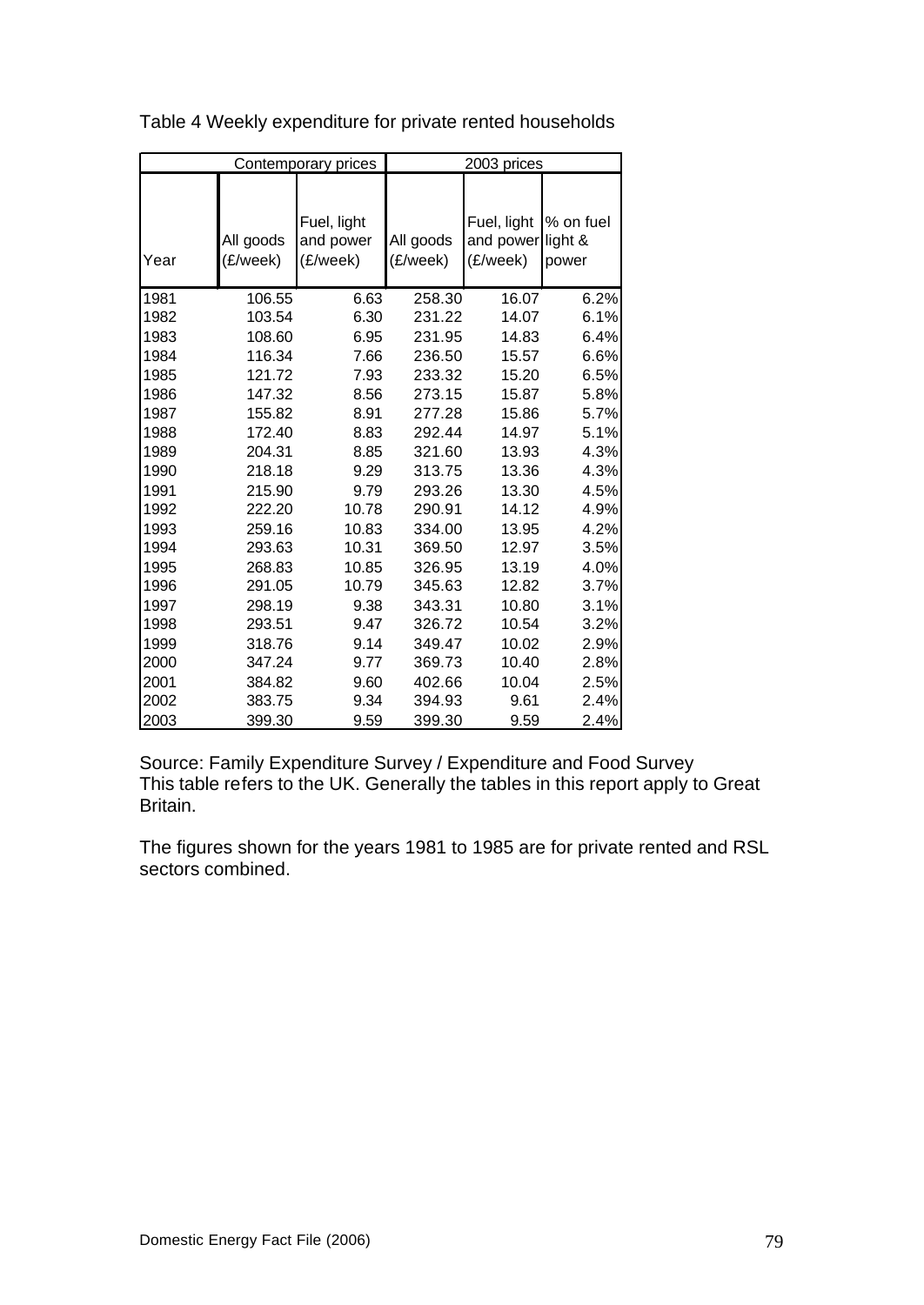| Contemporary prices |                       |                                      | 2003 prices           |                                                |                    |  |
|---------------------|-----------------------|--------------------------------------|-----------------------|------------------------------------------------|--------------------|--|
| Year                | All goods<br>(£/week) | Fuel, light<br>and power<br>(£/week) | All goods<br>(£/week) | Fuel, light<br>and power light and<br>(£/week) | % on fuel<br>power |  |
| 1986                | 96.92                 | 8.37                                 | 179.70                | 15.52                                          | 8.6%               |  |
| 1987                | 115.74                | 8.75                                 | 205.96                | 15.57                                          | 7.6%               |  |
| 1988                | 118.37                | 9.26                                 | 200.79                | 15.71                                          | 7.8%               |  |
| 1989                | 124.62                | 8.84                                 | 196.16                | 13.92                                          | 7.1%               |  |
| 1990                | 133.75                | 9.20                                 | 192.33                | 13.22                                          | 6.9%               |  |
| 1991                | 139.04                | 10.57                                | 188.86                | 14.35                                          | 7.6%               |  |
| 1992                | 165.13                | 11.32                                | 216.20                | 14.82                                          | 6.9%               |  |
| 1993                | 166.48                | 11.68                                | 214.56                | 15.05                                          | 7.0%               |  |
| 1994                | 150.13                | 9.73                                 | 188.92                | 12.24                                          | 6.5%               |  |
| 1995                | 165.81                | 10.10                                | 201.65                | 12.28                                          | 6.1%               |  |
| 1996                | 176.30                | 10.64                                | 209.36                | 12.64                                          | 6.0%               |  |
| 1997                | 190.64                | 9.77                                 | 219.49                | 11.25                                          | 5.1%               |  |
| 1998                | 185.46                | 9.06                                 | 206.44                | 10.09                                          | 4.9%               |  |
| 1999                | 193.12                | 9.08                                 | 211.73                | 9.95                                           | 4.7%               |  |
| 2000                | 230.36                | 9.96                                 | 245.28                | 10.61                                          | 4.3%               |  |
| 2001                | 245.55                | 8.96                                 | 256.93                | 9.38                                           | 3.6%               |  |
| 2002                | 218.89                | 8.35                                 | 225.27                | 8.60                                           | 3.8%               |  |
| 2003                | 234.71                | 8.29                                 | 234.71                | 8.29                                           | 3.5%               |  |

Table 5 Weekly expenditure for RSL households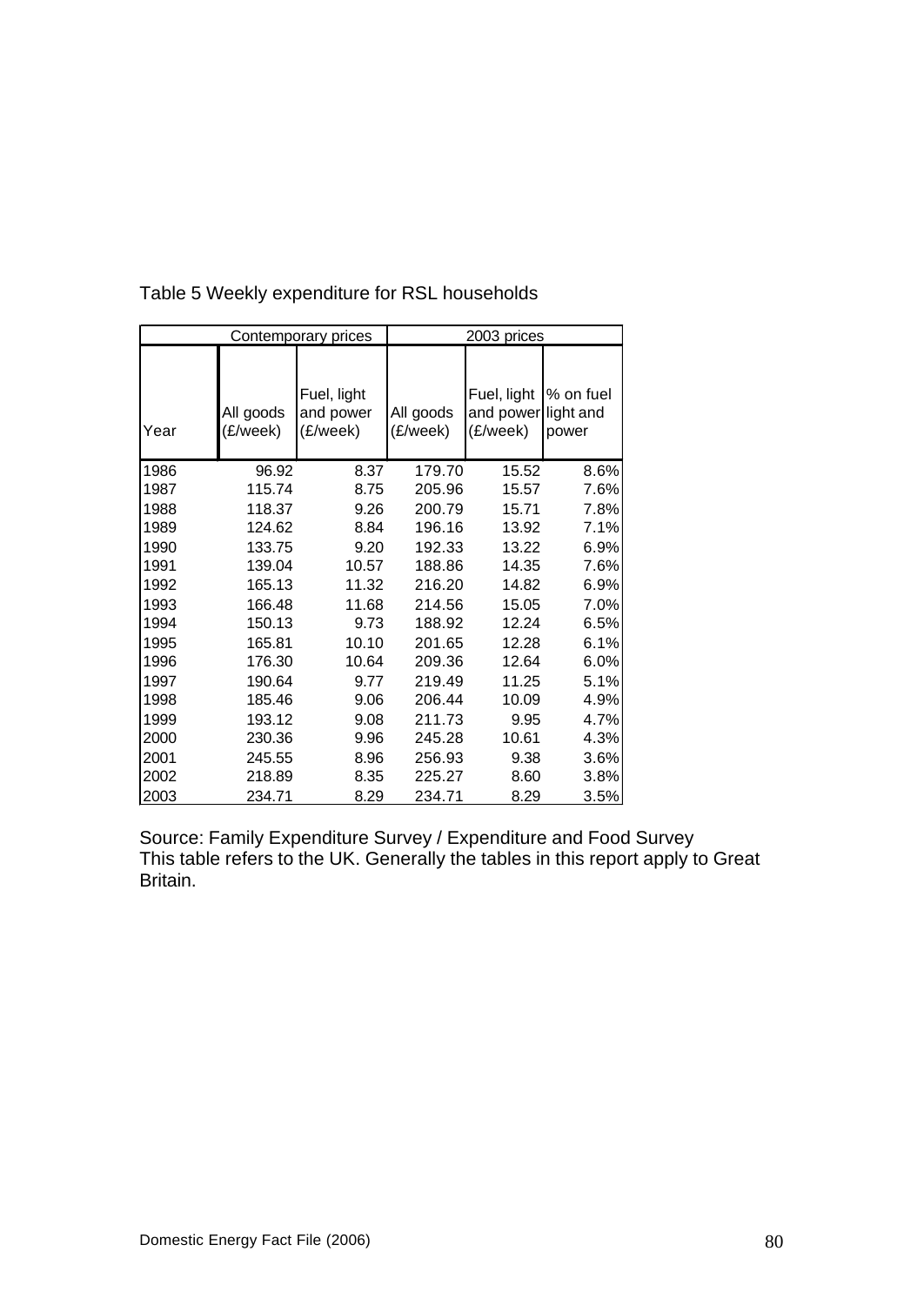|      | owner    | local     | private |            |
|------|----------|-----------|---------|------------|
| Year | occupied | authority | rented  | <b>RSL</b> |
| 1981 | 5.4%     | 6.9%      | 6.2%    |            |
| 1982 | 5.8%     | 7.5%      | 6.1%    |            |
| 1983 | 6.0%     | 8.0%      | 6.4%    |            |
| 1984 | 5.5%     | 8.6%      | 6.6%    |            |
| 1985 | 5.5%     | 8.5%      | 6.5%    |            |
| 1986 | 5.2%     | 8.8%      | 5.8%    | 8.6%       |
| 1987 | 4.9%     | 8.6%      | 5.7%    | 7.6%       |
| 1988 | 4.6%     | 7.9%      | 5.1%    | 7.8%       |
| 1989 | 4.3%     | 7.6%      | 4.3%    | 7.1%       |
| 1990 | 4.0%     | 7.0%      | 4.3%    | 6.9%       |
| 1991 | 4.2%     | 7.9%      | 4.5%    | 7.6%       |
| 1992 | 4.2%     | 7.9%      | 4.9%    | 6.9%       |
| 1993 | 4.3%     | 7.8%      | 4.2%    | 7.0%       |
| 1994 | 4.2%     | 7.4%      | 3.5%    | 6.5%       |
| 1995 | 4.1%     | 7.0%      | 4.0%    | 6.1%       |
| 1996 | 4.0%     | 6.8%      | 3.7%    | 6.0%       |
| 1997 | 3.5%     | 6.5%      | 3.1%    | 5.1%       |
| 1998 | 3.1%     | 5.6%      | 3.2%    | 4.9%       |
| 1999 | 3.0%     | 5.2%      | 2.9%    | 4.7%       |
| 2000 | 2.9%     | 4.7%      | 2.8%    | 4.3%       |
| 2001 | 2.7%     | 4.3%      | 2.5%    | 3.6%       |
| 2002 | 2.7%     | 4.2%      | 2.4%    | 3.8%       |
| 2003 | 2.6%     | 4.4%      | 2.4%    | 3.5%       |

Table 6 Percentage of expenditure spent on fuel, light and power.

Source: Family Expenditure Survey / Expenditure and Food Survey This table refers to the UK. Generally the tables in this report apply to Great Britain.

The figures shown for the years 1981 to 1985 are for private rented and RSL sectors combined.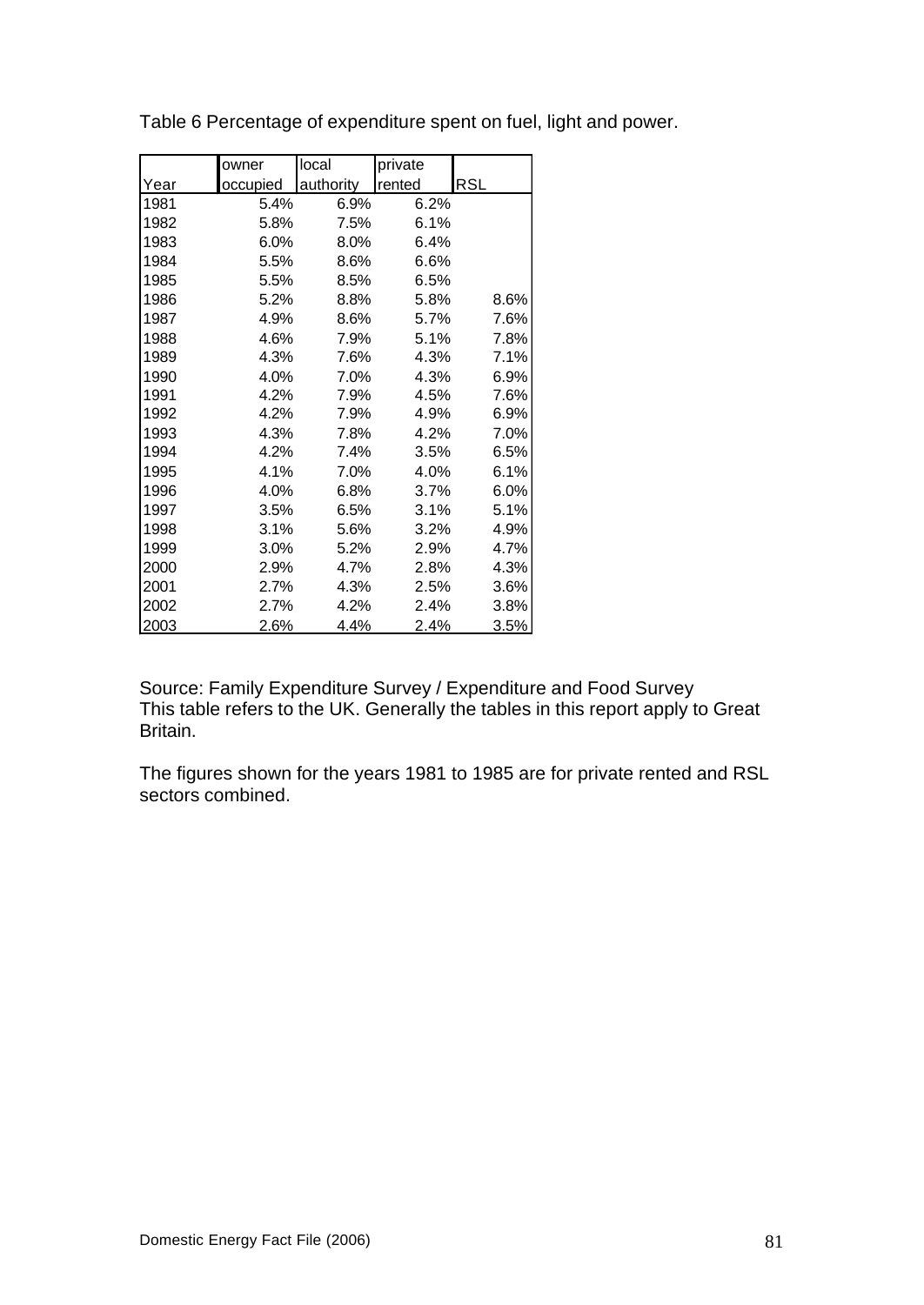|      | <b>Owner occupied</b> |      | Table T Hamber of HouseHolds and Hicari HouseHold Size<br>Local authority |      | <b>Private rented</b> |               | <b>RSL</b>                                          |      | <b>All tenures</b> |               |
|------|-----------------------|------|---------------------------------------------------------------------------|------|-----------------------|---------------|-----------------------------------------------------|------|--------------------|---------------|
|      |                       | mean |                                                                           | mean |                       | <b>I</b> mean |                                                     | mean |                    | <b>I</b> mean |
|      |                       |      | households household households                                           |      | household households  |               | household households household households household |      |                    |               |
| Year | (1000s)               | size | (000s)                                                                    | size | (000s)                | size          | (000s)                                              | size | (000s)             | size          |
| 1972 | 8742                  |      | 6423                                                                      |      | 3261                  |               |                                                     |      | 18426              |               |
| 1973 | 8948                  | 2.93 | 6429                                                                      | 2.92 | 3227                  | 2.20          |                                                     |      | 18603              | 2.83          |
| 1974 | 9094                  |      | 6223                                                                      |      | 3466                  |               |                                                     |      | 18783              |               |
| 1975 | 9685                  | 2.89 | 6430                                                                      | 2.86 | 2872                  | 2.24          |                                                     |      | 18988              | 2.78          |
| 1976 | 10138                 |      | 6552                                                                      |      | 2525                  |               |                                                     |      | 19215              |               |
| 1977 | 10529                 | 2.81 | 6685                                                                      | 2.78 | 2236                  | 2.23          |                                                     |      | 19450              | 2.71          |
| 1978 | 10550                 | 2.82 | 6703                                                                      | 2.75 | 2397                  | 2.23          |                                                     |      | 19650              |               |
| 1979 | 10672                 | 2.77 | 6718                                                                      | 2.62 | 2437                  | 2.21          |                                                     |      | 19827              | 2.67          |
| 1980 | 11023                 | 2.80 | 6402                                                                      | 2.72 | 2585                  | 2.11          |                                                     |      | 20010              |               |
| 1981 | 10778                 | 2.81 | 6777                                                                      | 2.73 | 2153                  | 2.13          | 469                                                 | 1.97 | 20177              | 2.70          |
| 1982 | 10857                 |      | 6828                                                                      |      | 2159                  |               | 483                                                 |      | 20327              |               |
| 1983 | 12175                 | 2.79 | 6030                                                                      | 2.56 | 1816                  | 2.15          | 504                                                 | 1.84 | 20525              | 2.64          |
| 1984 | 12319                 | 2.77 | 6102                                                                      | 2.43 | 1823                  | 2.16          | 525                                                 | 1.98 | 20769              | 2.59          |
| 1985 | 12884                 | 2.71 | 5903                                                                      | 2.41 | 1682                  | 2.17          | 548                                                 | 2.12 | 21017              | 2.56          |
| 1986 | 13029                 | 2.69 | 5972                                                                      | 2.39 | 1687                  | 2.12          | 565                                                 | 2.11 | 21254              | 2.55          |
| 1987 | 13778                 | 2.70 | 5751                                                                      | 2.34 | 1290                  | 2.23          | 666                                                 | 2.04 | 21485              | 2.55          |
| 1988 | 14132                 | 2.62 | 5645                                                                      | 2.27 | 1238                  | 2.19          | 694                                                 | 1.99 | 21710              | 2.48          |
| 1989 | 14607                 | 2.66 | 5369                                                                      | 2.28 | 1250                  | 2.10          | 701                                                 | 1.95 | 21927              | 2.51          |
| 1990 | 14813                 | 2.59 | 5289                                                                      | 2.28 | 1284                  | 2.14          | 753                                                 | 1.97 | 22140              | 2.46          |
| 1991 | 15048                 | 2.59 | 5173                                                                      | 2.33 | 1433                  | 2.17          | 739                                                 | 1.99 | 22392              | 2.48          |
| 1992 | 15207                 | 2.57 | 5084                                                                      | 2.24 | 1558                  | 2.22          | 746                                                 | 2.04 | 22595              | 2.45          |
| 1993 | 15405                 | 2.53 | 4930                                                                      | 2.35 | 1597                  | 2.18          | 890                                                 | 1.98 | 22822              | 2.44          |
| 1994 | 15599                 | 2.52 | 4845                                                                      | 2.35 | 1593                  | 2.12          | 1039                                                | 2.09 | 23076              | 2.44          |
| 1995 | 15714                 | 2.50 | 4897                                                                      | 2.24 | 1655                  | 2.18          | 1050                                                | 2.03 | 23315              | 2.40          |
| 1996 | 15859                 | 2.54 | 4790                                                                      | 2.26 | 1715                  | 2.14          | 1128                                                | 2.19 | 23492              |               |
| 1997 | 16017                 |      | 4833                                                                      |      | 1729                  |               | 1115                                                |      | 23694              |               |
| 1998 | 16201                 |      | 4827                                                                      |      | 1743                  |               | 1124                                                |      | 23896              | 2.32          |
| 1999 | 16353                 |      | 4630                                                                      |      | 1955                  |               | 1182                                                |      | 24120              |               |
| 2000 | 16672                 |      | 4387                                                                      |      | 1974                  |               | 1343                                                |      | 24375              | 2.30          |
| 2001 | 16626                 |      | 4061                                                                      |      | 2055                  |               | 1428                                                |      | 24170              | 2.33          |
| 2002 | 16760                 |      | 4093                                                                      |      | 2072                  |               | 1439                                                |      | 24365              |               |
| 2003 | 16945                 |      | 3542                                                                      |      | 1574                  |               | 2533                                                |      | 24595              |               |
| 2004 | 17103                 |      | 3575                                                                      |      | 1590                  |               | 2557                                                |      | 24825              |               |

Source: Housing and Construction Statistics / General Household Survey / www.housing.odpm.gov.uk

Household size for 1973, 1975 and 1979 has been extrapolated or interpolated.

The figures shown for the years 1972 to 1980 are for private rented and RSL sectors combined.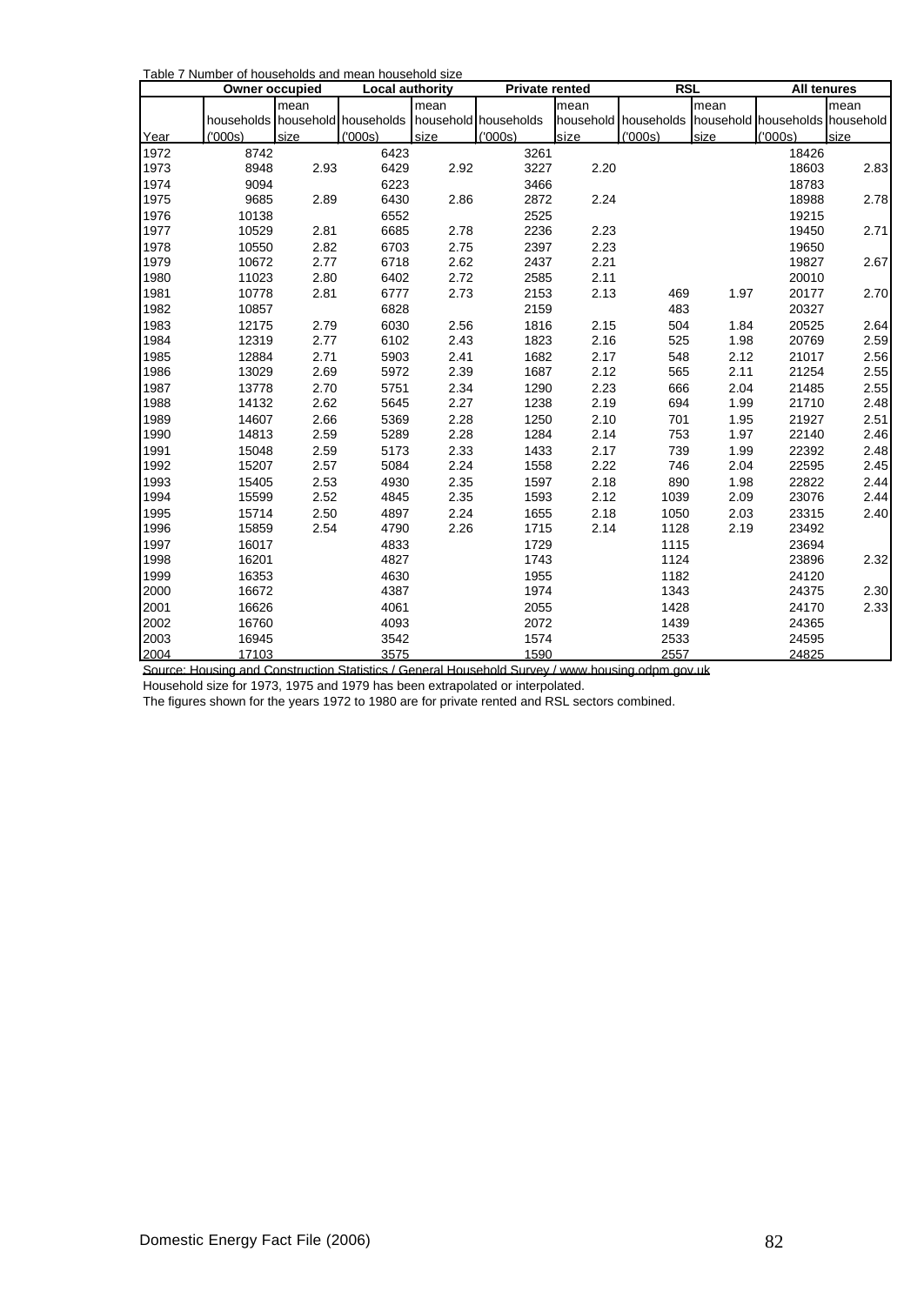| Year | pre 1918 | 1918-38 | 1939-59 | 1960-71 | 1972- | total |
|------|----------|---------|---------|---------|-------|-------|
| 1970 | 4474     | 4779    | 4625    | 4109    | 0     | 17987 |
| 1971 | 4474     | 4779    | 4625    | 4343    | 0     | 18221 |
| 1972 | 4544     | 4725    | 5094    | 3809    | 254   | 18426 |
| 1973 | 4404     | 4800    | 4965    | 3880    | 554   | 18603 |
| 1974 | 4271     | 4623    | 4645    | 4261    | 983   | 18783 |
| 1975 | 4403     | 4707    | 4452    | 4070    | 1357  | 18988 |
| 1976 | 4187     | 4773    | 4563    | 4031    | 1660  | 19215 |
| 1977 | 4040     | 4722    | 4522    | 4156    | 2009  | 19450 |
| 1978 | 4639     | 4170    | 4815    | 3906    | 2120  | 19650 |
| 1979 | 4863     | 4350    | 4143    | 4025    | 2446  | 19827 |
| 1980 | 5111     | 4432    | 4140    | 3978    | 2349  | 20010 |
| 1981 | 5041     | 4359    | 3994    | 4025    | 2758  | 20177 |
| 1982 | 5061     | 4356    | 3984    | 3885    | 3041  | 20327 |
| 1983 | 4964     | 4332    | 4003    | 3956    | 3270  | 20525 |
| 1984 | 4882     | 4364    | 4028    | 3948    | 3546  | 20769 |
| 1985 | 4851     | 4363    | 4033    | 3980    | 3791  | 21017 |
| 1986 | 4718     | 4422    | 4082    | 4064    | 3968  | 21254 |
| 1987 | 4622     | 4470    | 4120    | 3997    | 4276  | 21485 |
| 1988 | 4452     | 4493    | 4170    | 4038    | 4557  | 21710 |
| 1989 | 4493     | 4514    | 4211    | 3964    | 4744  | 21927 |
| 1990 | 4536     | 4473    | 4260    | 3968    | 4904  | 22140 |
| 1991 | 4568     | 4501    | 4255    | 3947    | 5121  | 22392 |
| 1992 | 4542     | 4497    | 4271    | 3966    | 5320  | 22595 |
| 1993 | 4585     | 4543    | 4315    | 3920    | 5459  | 22822 |
| 1994 | 4592     | 4546    | 4315    | 3930    | 5693  | 23076 |
| 1995 | 4639     | 4595    | 4363    | 3934    | 5783  | 23315 |
| 1996 | 4649     | 4627    | 4396    | 3913    | 5908  | 23492 |
| 1997 | 4642     | 4620    | 4384    | 3911    | 6138  | 23694 |
| 1998 | 4659     | 4636    | 4397    | 3908    | 6297  | 23896 |
| 1999 | 4678     | 4631    | 4415    | 3926    | 6470  | 24120 |
| 2000 | 4727     | 4682    | 4437    | 3951    | 6578  | 24375 |
| 2001 | 4663     | 4592    | 4402    | 3898    | 6614  | 24170 |
| 2002 | 4701     | 4630    | 4437    | 3930    | 6667  | 24365 |
| 2003 | 4721     | 4674    | 4453    | 3929    | 6818  | 24595 |
| 2004 | 4592     | 4524    | 4333    | 4093    | 7282  | 24825 |

Table 8 Housing stock distribution by age ('000s of homes)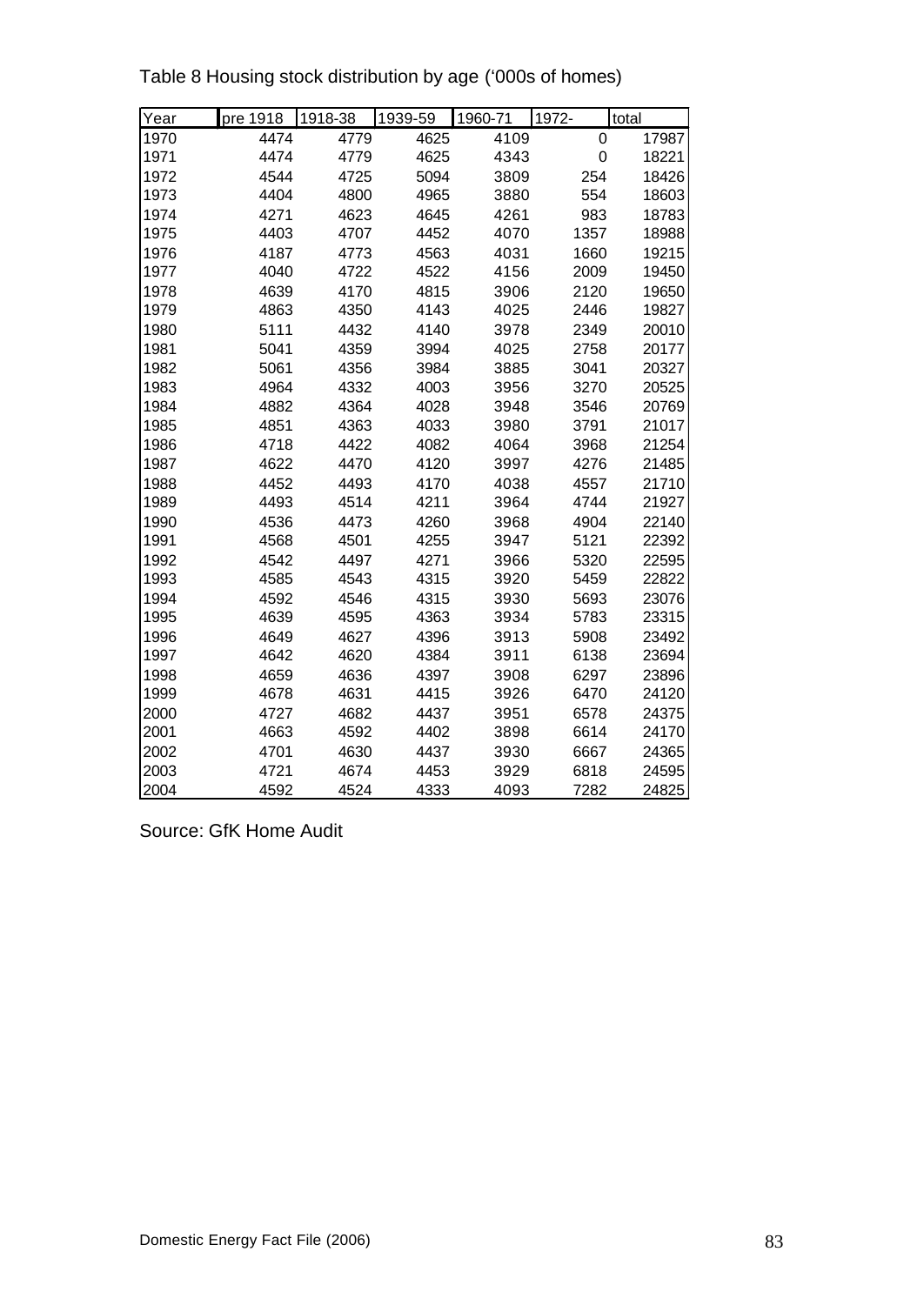Table 9 Housing stock distribution by age – owner occupied ('000s of homes)

| Year | pre 1918 | 1918-38 | 1939-59 | 1960-71 | 1972- | total |
|------|----------|---------|---------|---------|-------|-------|
| 1978 | 3013     | 2385    | 1797    | 2334    | 1021  | 10550 |
| 1979 | 3120     | 2494    | 1600    | 2300    | 1157  | 10672 |
| 1980 | 3367     | 2546    | 1629    | 2292    | 1189  | 11023 |
| 1981 | 3206     | 2457    | 1371    | 2343    | 1402  | 10778 |
| 1982 | 3244     | 2395    | 1548    | 2340    | 1329  | 10857 |
| 1983 | 3465     | 2684    | 1727    | 2587    | 1711  | 12175 |
| 1984 | 3548     | 2666    | 1680    | 2531    | 1893  | 12319 |
| 1985 | 3565     | 2773    | 1894    | 2623    | 2029  | 12884 |
| 1986 | 3477     | 2882    | 1950    | 2731    | 1989  | 13029 |
| 1987 | 3580     | 2933    | 1910    | 2575    | 2780  | 13778 |
| 1988 | 3484     | 3012    | 2078    | 2611    | 2947  | 14132 |
| 1989 | 3421     | 3087    | 2254    | 2655    | 3189  | 14607 |
| 1990 | 3484     | 2965    | 2236    | 2718    | 3410  | 14813 |
| 1991 | 3521     | 3066    | 2297    | 2670    | 3494  | 15048 |
| 1992 | 3436     | 3122    | 2346    | 2586    | 3718  | 15207 |
| 1993 | 3471     | 3253    | 2535    | 2470    | 3676  | 15405 |
| 1994 | 3637     | 3265    | 2467    | 2562    | 3670  | 15599 |
| 1995 | 3492     | 3232    | 2590    | 2615    | 3785  | 15714 |
| 1996 | 3579     | 3259    | 2511    | 2576    | 3932  | 15859 |
| 1997 | 3524     | 3107    | 2477    | 2642    | 4267  | 16017 |
| 1998 | 3586     | 3208    | 2430    | 2563    | 4415  | 16201 |
| 1999 | 3398     | 3256    | 2433    | 2648    | 4617  | 16353 |
| 2000 | 3574     | 3370    | 2640    | 2567    | 4520  | 16672 |
| 2001 | 3444     | 3319    | 2609    | 2569    | 4687  | 16626 |
| 2002 | 3472     | 3345    | 2629    | 2589    | 4724  | 16760 |
| 2003 | 3536     | 3494    | 2697    | 2656    | 4563  | 16945 |
| 2004 | 3450     | 3396    | 2653    | 2792    | 4813  | 17103 |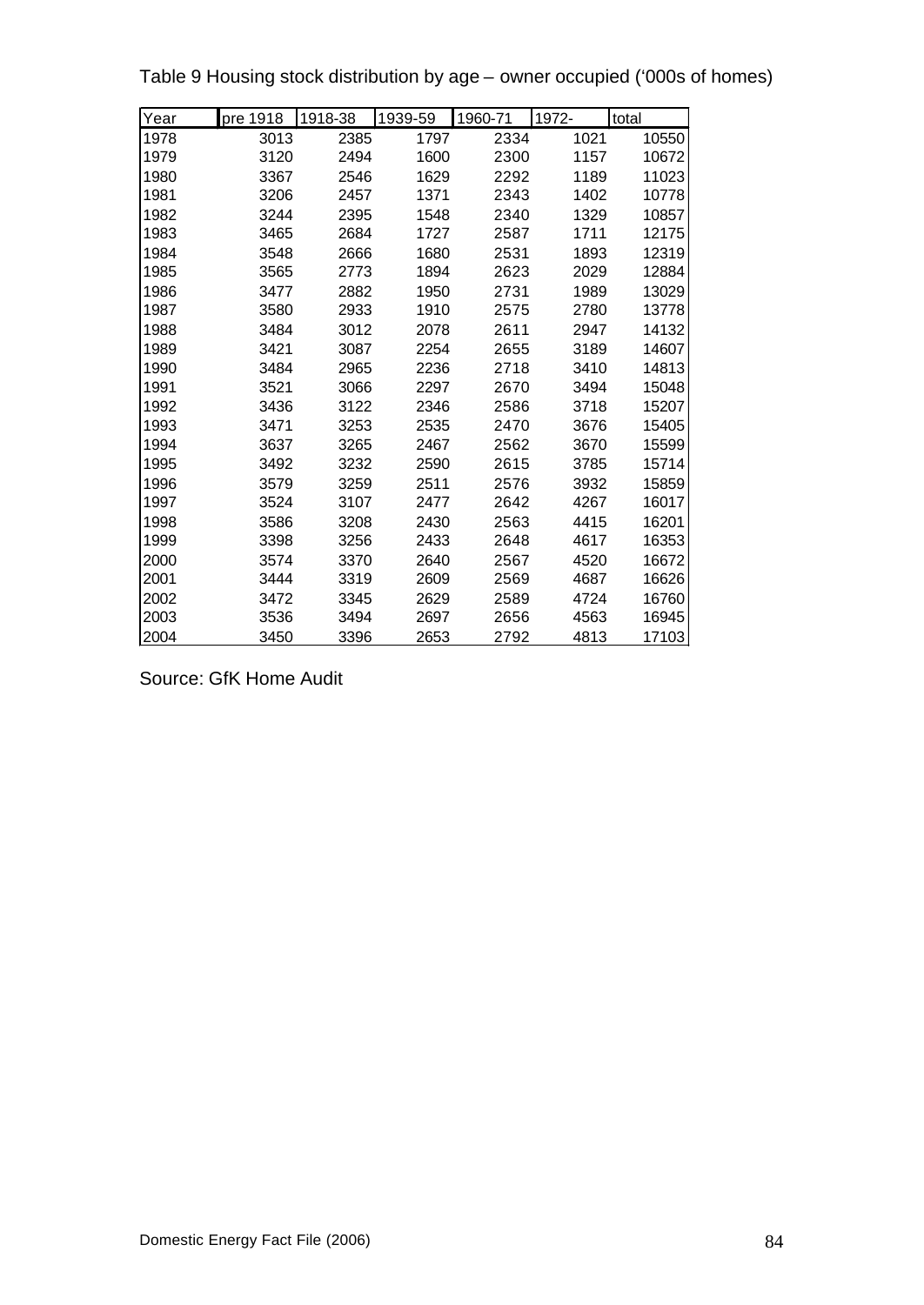| Year | pre 1918 |      |      | 1918-1938 1939-1959 1960-1971 1972- |      | total |
|------|----------|------|------|-------------------------------------|------|-------|
| 1978 | 301      | 1333 | 2751 | 1568                                | 751  | 6703  |
| 1979 | 263      | 1371 | 2320 | 1803                                | 961  | 6718  |
| 1980 | 290      | 1406 | 2244 | 1522                                | 941  | 6402  |
| 1981 | 362      | 1409 | 2404 | 1574                                | 1029 | 6777  |
| 1982 | 411      | 1522 | 2157 | 1557                                | 1181 | 6828  |
| 1983 | 250      | 1256 | 2063 | 1422                                | 1039 | 6030  |
| 1984 | 185      | 1229 | 2135 | 1490                                | 1063 | 6102  |
| 1985 | 228      | 1158 | 1954 | 1417                                | 1146 | 5903  |
| 1986 | 200      | 1243 | 2070 | 1427                                | 1032 | 5972  |
| 1987 | 185      | 1225 | 1989 | 1229                                | 1122 | 5751  |
| 1988 | 144      | 1129 | 1875 | 1261                                | 1237 | 5645  |
| 1989 | 166      | 1098 | 1758 | 1129                                | 1218 | 5369  |
| 1990 | 223      | 1222 | 1792 | 1089                                | 962  | 5289  |
| 1991 | 146      | 1093 | 1737 | 1084                                | 1112 | 5173  |
| 1992 | 183      | 981  | 1692 | 1130                                | 1100 | 5084  |
| 1993 | 250      | 904  | 1475 | 1198                                | 1104 | 4930  |
| 1994 | 170      | 818  | 1499 | 1093                                | 1264 | 4845  |
| 1995 | 178      | 948  | 1492 | 1079                                | 1200 | 4897  |
| 1996 | 180      | 915  | 1616 | 997                                 | 1082 | 4790  |
| 1997 | 183      | 1035 | 1580 | 1028                                | 1006 | 4833  |
| 1998 | 183      | 929  | 1661 | 1061                                | 993  | 4827  |
| 1999 | 195      | 799  | 1643 | 1023                                | 969  | 4630  |
| 2000 | 125      | 781  | 1417 | 1026                                | 1037 | 4387  |
| 2001 | 119      | 766  | 1412 | 964                                 | 800  | 4061  |
| 2002 | 119      | 773  | 1424 | 972                                 | 806  | 4093  |
| 2003 | 105      | 684  | 1269 | 825                                 | 661  | 3543  |
| 2004 | 102      | 655  | 1228 | 858                                 | 734  | 3576  |

Table 10 Housing stock distribution by age – local authority ('000s of homes)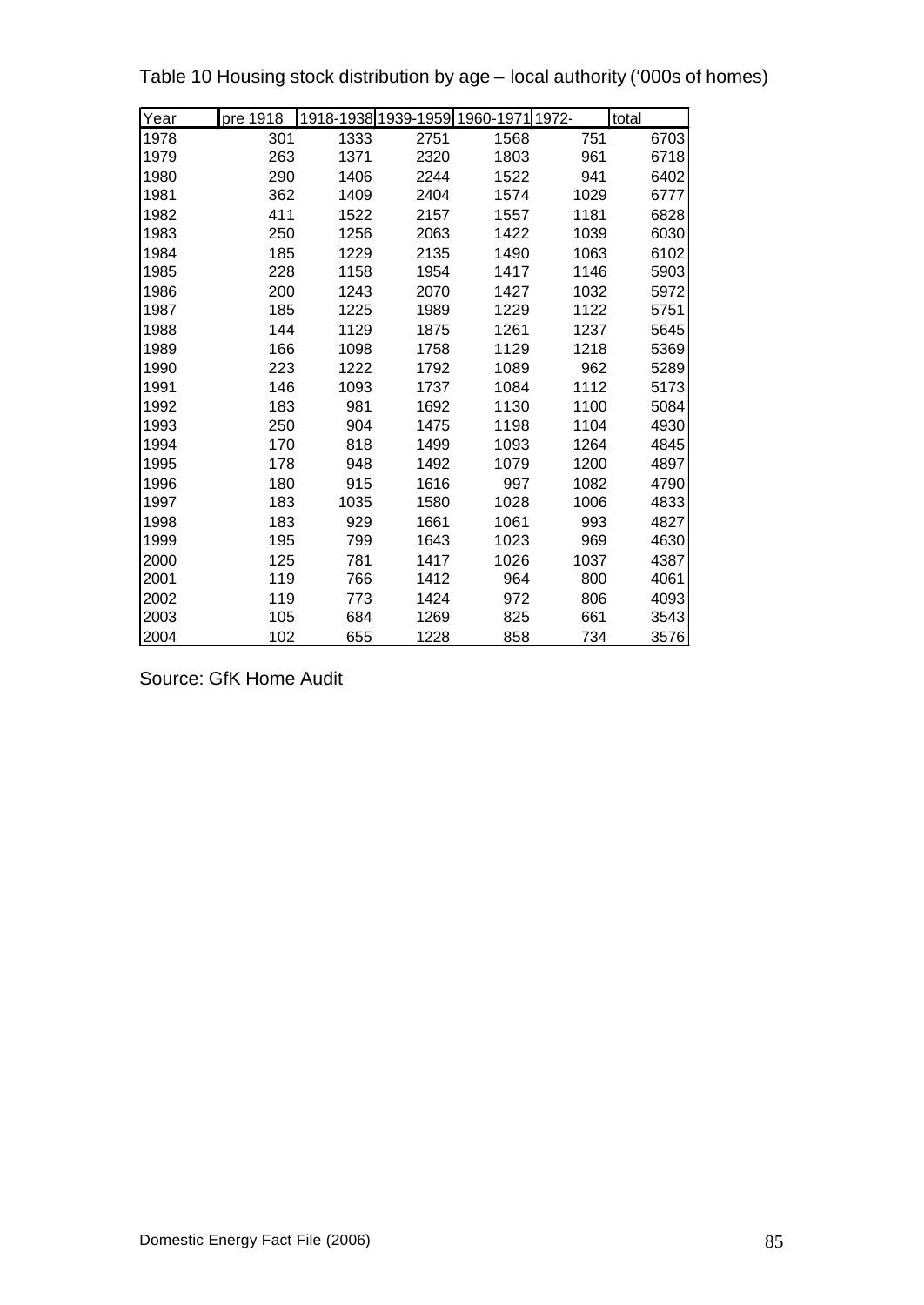| Year | pre 1918 | 1918-38 | 1939-59 | 1960-71 | 1972- | total |
|------|----------|---------|---------|---------|-------|-------|
| 1978 | 1310     | 455     | 294     | 257     | 82    | 2398  |
| 1979 | 1396     | 511     | 254     | 172     | 104   | 2437  |
| 1980 | 1454     | 480     | 268     | 192     | 191   | 2585  |
| 1981 | 1474     | 493     | 219     | 222     | 215   | 2623  |
| 1982 | 1404     | 439     | 278     | 227     | 294   | 2642  |
| 1983 | 1248     | 392     | 212     | 177     | 291   | 2320  |
| 1984 | 1150     | 469     | 213     | 193     | 323   | 2348  |
| 1985 | 1058     | 431     | 185     | 216     | 339   | 2229  |
| 1986 | 1129     | 376     | 128     | 207     | 413   | 2253  |
| 1987 | 704      | 251     | 99      | 108     | 128   | 1290  |
| 1988 | 661      | 241     | 121     | 79      | 136   | 1238  |
| 1989 | 702      | 229     | 90      | 71      | 157   | 1250  |
| 1990 | 625      | 181     | 173     | 80      | 224   | 1284  |
| 1991 | 739      | 262     | 120     | 128     | 183   | 1432  |
| 1992 | 729      | 315     | 126     | 142     | 247   | 1559  |
| 1993 | 711      | 297     | 125     | 131     | 332   | 1597  |
| 1994 | 615      | 370     | 217     | 162     | 230   | 1595  |
| 1995 | 833      | 344     | 128     | 109     | 242   | 1656  |
| 1996 | 728      | 347     | 150     | 162     | 328   | 1715  |
| 1997 | 778      | 373     | 165     | 128     | 284   | 1728  |
| 1998 | 702      | 377     | 220     | 170     | 275   | 1743  |
| 1999 | 905      | 401     | 191     | 146     | 312   | 1955  |
| 2000 | 863      | 427     | 245     | 148     | 293   | 1975  |
| 2001 | 923      | 403     | 187     | 167     | 375   | 2054  |
| 2002 | 930      | 406     | 189     | 169     | 379   | 2072  |
| 2003 | 727      | 307     | 145     | 113     | 281   | 1574  |
| 2004 | 719      | 300     | 145     | 124     | 301   | 1590  |

Table 11 Housing stock distribution by age – private rented ('000s of homes)

The figures shown for the years 1978 to 1986 are for private rented and RSL sectors combined.

| i abie | <b>IZ HOUSING SLOCK GISHIDULION DY AGE-</b> |         |         | ∟ס⊼     |       | <b>UUUS UI HUIHES</b> |
|--------|---------------------------------------------|---------|---------|---------|-------|-----------------------|
| Year   | pre 1918                                    | 1918-38 | 1939-59 | 1960-71 | 1972- | total                 |
| 1987   | 152                                         | 62      | 122     | 85      | 246   | 666                   |
| 1988   | 162                                         | 112     | 95      | 88      | 237   | 694                   |
| 1989   | 203                                         | 99      | 111     | 109     | 181   | 701                   |
| 1990   | 202                                         | 104     | 59      | 81      | 307   | 753                   |
| 1991   | 162                                         | 79      | 101     | 65      | 333   | 739                   |
| 1992   | 194                                         | 82      | 107     | 108     | 255   | 746                   |
| 1993   | 153                                         | 91      | 179     | 120     | 347   | 890                   |
| 1994   | 168                                         | 93      | 134     | 114     | 530   | 1039                  |
| 1995   | 137                                         | 72      | 153     | 132     | 556   | 1050                  |
| 1996   | 162                                         | 104     | 118     | 179     | 564   | 1128                  |
| 1997   | 155                                         | 103     | 162     | 112     | 581   | 1115                  |
| 1998   | 187                                         | 121     | 86      | 114     | 616   | 1124                  |
| 1999   | 180                                         | 175     | 148     | 109     | 570   | 1182                  |
| 2000   | 165                                         | 104     | 136     | 210     | 728   | 1343                  |
| 2001   | 178                                         | 105     | 195     | 198     | 754   | 1428                  |
| 2002   | 179                                         | 105     | 196     | 200     | 759   | 1439                  |
| 2003   | 353                                         | 189     | 341     | 335     | 1315  | 2534                  |
| 2004   | 321                                         | 173     | 308     | 320     | 1435  | 2558                  |

Table 12 Housing stock distribution by age – RSL ('000s of homes)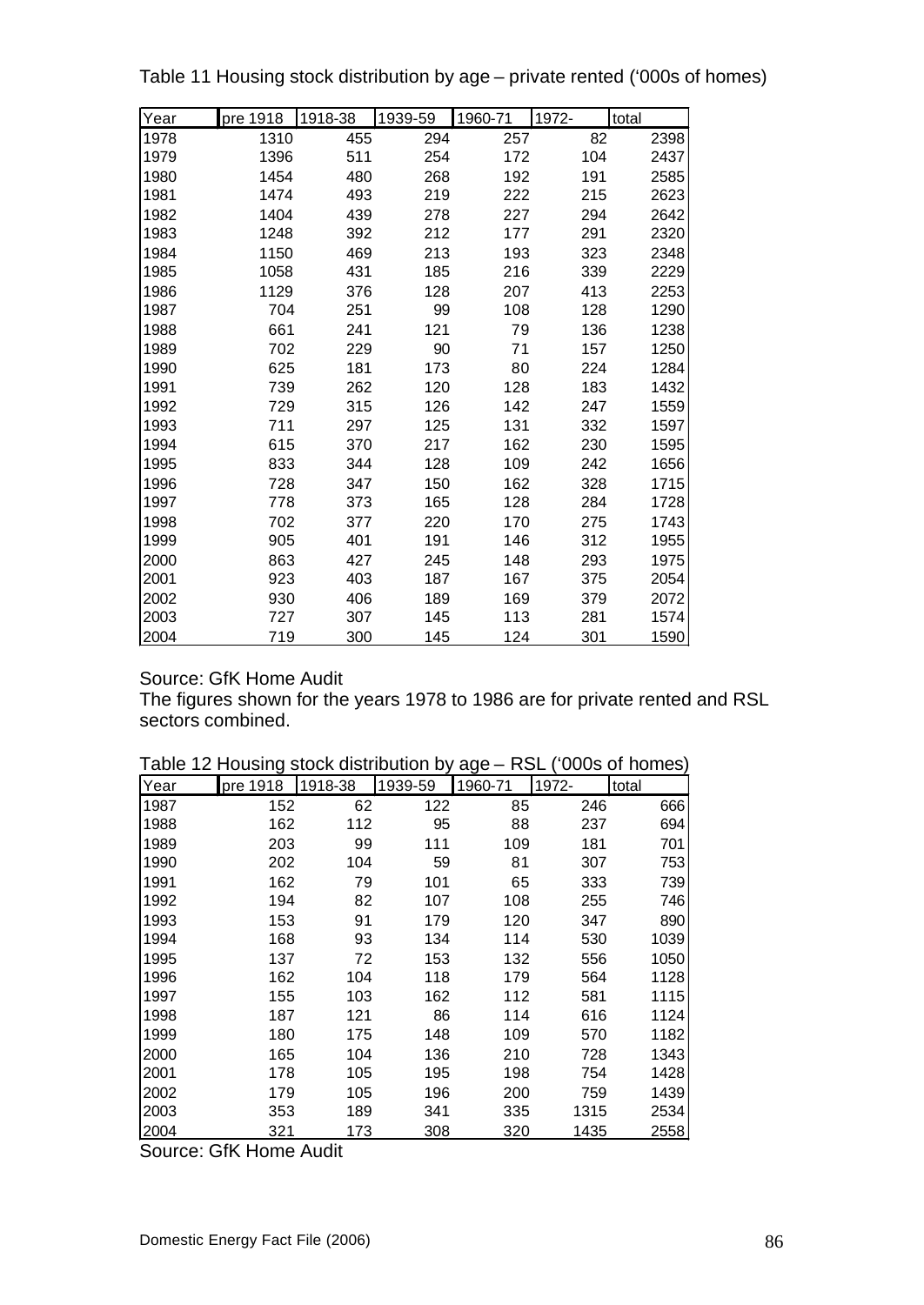|      | semi     |          |      |          |          |       |       |
|------|----------|----------|------|----------|----------|-------|-------|
| Year | detached | terraced | flat | detached | bungalow | other | total |
| 1970 | 5794     | 5566     | 3003 | 1915     | 1392     | 317   | 17987 |
| 1971 | 5869     | 5638     | 3043 | 1940     | 1410     | 321   | 18221 |
| 1972 | 5992     | 5667     | 3100 | 1905     | 1439     | 322   | 18426 |
| 1973 | 6254     | 5583     | 3036 | 1945     | 1443     | 342   | 18603 |
| 1974 | 6224     | 5442     | 3209 | 2039     | 1525     | 344   | 18783 |
| 1975 | 6341     | 5701     | 3298 | 1986     | 1422     | 239   | 18988 |
| 1976 | 6707     | 5680     | 3301 | 1834     | 1505     | 187   | 19215 |
| 1977 | 6359     | 5879     | 3226 | 2231     | 1564     | 191   | 19450 |
| 1978 | 6293     | 5752     | 3277 | 2377     | 1643     | 309   | 19650 |
| 1979 | 6332     | 6023     | 3027 | 2581     | 1663     | 201   | 19827 |
| 1980 | 6347     | 6293     | 3104 | 2491     | 1569     | 207   | 20010 |
| 1981 | 6362     | 6139     | 3092 | 2687     | 1697     | 201   | 20177 |
| 1982 | 6412     | 6185     | 3115 | 2705     | 1708     | 203   | 20327 |
| 1983 | 6441     | 6239     | 3160 | 2755     | 1785     | 144   | 20525 |
| 1984 | 6519     | 6315     | 3200 | 2783     | 1806     | 147   | 20769 |
| 1985 | 6583     | 6334     | 3275 | 2871     | 1829     | 126   | 21017 |
| 1986 | 6674     | 6419     | 3295 | 2891     | 1849     | 126   | 21254 |
| 1987 | 6618     | 6361     | 3432 | 3030     | 1936     | 108   | 21485 |
| 1988 | 6621     | 6340     | 3537 | 3128     | 1952     | 130   | 21710 |
| 1989 | 6687     | 6159     | 3768 | 3293     | 1932     | 88    | 21927 |
| 1990 | 6796     | 6218     | 3766 | 3365     | 1929     | 67    | 22140 |
| 1991 | 6785     | 6338     | 3919 | 3314     | 1970     | 67    | 22392 |
| 1992 | 6779     | 6418     | 4044 | 3276     | 2011     | 68    | 22595 |
| 1993 | 6757     | 6390     | 4176 | 3376     | 2054     | 68    | 22822 |
| 1994 | 6784     | 6368     | 4290 | 3487     | 2078     | 69    | 23076 |
| 1995 | 6807     | 6458     | 4359 | 3546     | 2075     | 69    | 23315 |
| 1996 | 6860     | 6459     | 4416 | 3619     | 2068     | 71    | 23492 |
| 1997 | 6917     | 6494     | 4454 | 3696     | 2061     | 72    | 23694 |
| 1998 | 6976     | 6547     | 4492 | 3731     | 2079     | 72    | 23896 |
| 1999 | 7019     | 6584     | 4535 | 3811     | 2098     | 73    | 24120 |
| 2000 | 7067     | 6606     | 4581 | 3950     | 2097     | 74    | 24375 |
| 2001 | 6865     | 6696     | 4591 | 3915     | 2030     | 73    | 24170 |
| 2002 | 6920     | 6750     | 4629 | 3946     | 2047     | 73    | 24365 |
| 2003 | 6986     | 6813     | 4672 | 3984     | 2066     | 74    | 24595 |
| 2004 | 7052     | 6876     | 4716 | 4021     | 2086     | 74    | 24825 |

Table 13 Housing stock distribution by type ('000s of homes)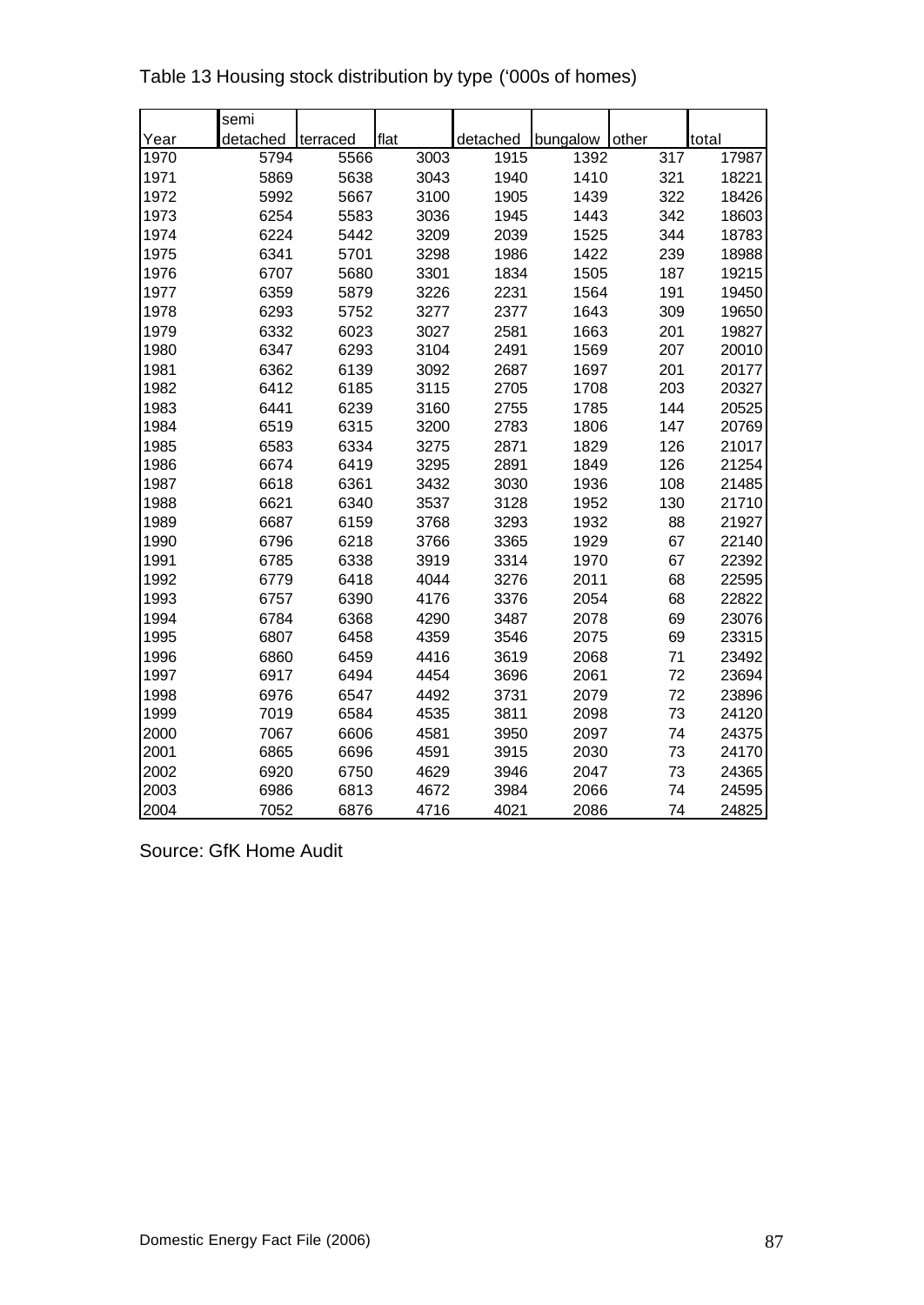|              | semi             |                  |             |                  |                  |             |                |
|--------------|------------------|------------------|-------------|------------------|------------------|-------------|----------------|
| Year<br>1976 | detached<br>4009 | terraced<br>2772 | flat<br>455 | detached<br>1681 | bungalow<br>1170 | other<br>52 | total<br>10138 |
| 1977         | 3811             | 2867             | 459         | 2071             | 1265             | 56          | 10529          |
| 1978         | 3580             | 2789             | 561         | 2190             | 1308             | 122         | 10550          |
| 1979         | 3840             | 2847             | 447         | 2303             | 1143             | 93          | 10672          |
| 1980         | 3669             | 3404             | 509         | 2241             | 1116             | 85          | 11023          |
| 1981         | 3732             | 2960             | 487         | 2325             | 1212             | 62          | 10778          |
| 1982         | 3759             | 3019             | 442         | 2394             | 1189             | 55          | 10857          |
| 1983         | 4254             | 3474             | 511         | 2540             | 1340             | 56          | 12175          |
| 1984         | 4344             | 3537             | 587         | 2486             | 1318             | 47          | 12319          |
| 1985         | 4463             | 3786             | 651         | 2629             | 1310             | 45          | 12884          |
| 1986         | 4610             | 3707             | 652         | 2636             | 1362             | 61          | 13029          |
| 1987         | 4762             | 3948             | 769         | 2781             | 1472             | 45          | 13778          |
| 1988         | 4832             | 4020             | 810         | 2903             | 1467             | 100         | 14132          |
| 1989         | 4988             | 4081             | 883         | 3063             | 1543             | 48          | 14607          |
| 1990         | 4970             | 3974             | 988         | 3213             | 1642             | 26          | 14813          |
| 1991         | 5077             | 4192             | 1098        | 3119             | 1525             | 36          | 15048          |
| 1992         | 5060             | 4172             | 1153        | 3077             | 1721             | 23          | 15207          |
| 1993         | 5144             | 4169             | 1278        | 3168             | 1617             | 28          | 15405          |
| 1994         | 5244             | 4242             | 1197        | 3267             | 1603             | 48          | 15599          |
| 1995         | 5281             | 4188             | 1127        | 3396             | 1674             | 47          | 15714          |
| 1996         | 5206             | 4221             | 1300        | 3443             | 1657             | 32          | 15859          |
| 1997         | 5102             | 4231             | 1412        | 3578             | 1641             | 53          | 16017          |
| 1998         | 5254             | 4298             | 1303        | 3584             | 1715             | 47          | 16201          |
| 1999         | 5411             | 4203             | 1405        | 3665             | 1637             | 33          | 16353          |
| 2000         | 5367             | 4242             | 1560        | 3816             | 1623             | 63          | 16672          |
| 2001         | 5402             | 4459             | 1395        | 3753             | 1572             | 46          | 16626          |
| 2002         | 5445             | 4495             | 1406        | 3783             | 1584             | 46          | 16760          |
| 2003         | 5510             | 4579             | 1359        | 3839             | 1606             | 51          | 16945          |
| 2004         | 5573             | 4602             | 1384        | 3864             | 1626             | 54          | 17103          |

#### Table 14 Housing stock distribution by type – owner occupied ('000s of homes)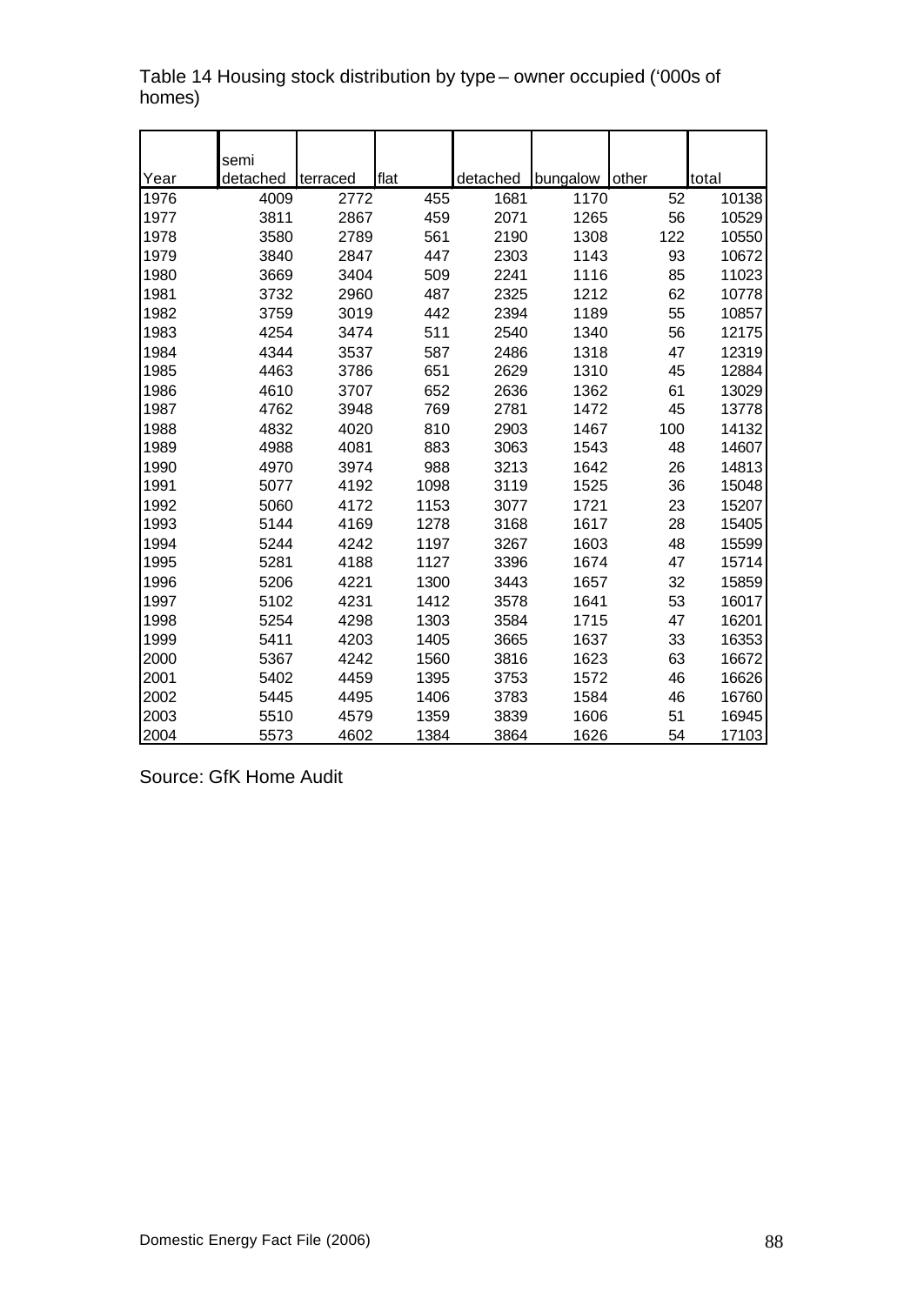|      | semi     |          |      |          |          |                |       |
|------|----------|----------|------|----------|----------|----------------|-------|
| Year | detached | terraced | flat | detached | bungalow | other          | total |
| 1976 | 2156     | 1872     | 2190 | 24       | 259      | 51             | 6552  |
| 1977 | 2170     | 2026     | 2127 | 24       | 282      | 56             | 6685  |
| 1978 | 2303     | 2093     | 1932 | 59       | 257      | 59             | 6703  |
| 1979 | 2228     | 2065     | 1949 | 42       | 399      | 35             | 6718  |
| 1980 | 2164     | 1856     | 1877 | 59       | 397      | 49             | 6402  |
| 1981 | 2165     | 2116     | 1951 | 79       | 402      | 64             | 6777  |
| 1982 | 2136     | 2124     | 1943 | 94       | 445      | 87             | 6828  |
| 1983 | 1717     | 1820     | 2048 | 32       | 383      | 30             | 6030  |
| 1984 | 1750     | 1880     | 1936 | 64       | 420      | 52             | 6102  |
| 1985 | 1708     | 1738     | 1892 | 63       | 451      | 51             | 5903  |
| 1986 | 1652     | 1977     | 1847 | 27       | 432      | 37             | 5972  |
| 1987 | 1571     | 1775     | 1960 | 44       | 366      | 34             | 5751  |
| 1988 | 1460     | 1683     | 2043 | 33       | 417      | 10             | 5645  |
| 1989 | 1369     | 1392     | 2190 | 67       | 340      | 13             | 5369  |
| 1990 | 1475     | 1621     | 1928 | 19       | 235      | 12             | 5289  |
| 1991 | 1352     | 1375     | 2017 | 15       | 398      | 13             | 5173  |
| 1992 | 1372     | 1408     | 2044 | 54       | 201      | $\overline{7}$ | 5084  |
| 1993 | 1240     | 1438     | 1864 | 14       | 344      | 30             | 4930  |
| 1994 | 1141     | 1281     | 2058 | 24       | 336      | 5              | 4845  |
| 1995 | 1133     | 1384     | 2077 | 19       | 274      | 9              | 4897  |
| 1996 | 1141     | 1317     | 2001 | 21       | 290      | 21             | 4790  |
| 1997 | 1296     | 1332     | 1866 | 24       | 309      | 5              | 4833  |
| 1998 | 1210     | 1326     | 1968 | 35       | 280      | $\overline{7}$ | 4827  |
| 1999 | 1007     | 1340     | 1902 | 11       | 357      | 13             | 4630  |
| 2000 | 951      | 1254     | 1845 | 12       | 324      | 1              | 4387  |
| 2001 | 895      | 1043     | 1785 | 10       | 317      | 11             | 4061  |
| 2002 | 902      | 1051     | 1800 | 10       | 320      | 11             | 4093  |
| 2003 | 773      | 893      | 1582 | 8        | 277      | 10             | 3543  |
| 2004 | 761      | 892      | 1635 | 8        | 273      | 9              | 3576  |

Table 15 Housing stock distribution by type – local authority ('000s of homes)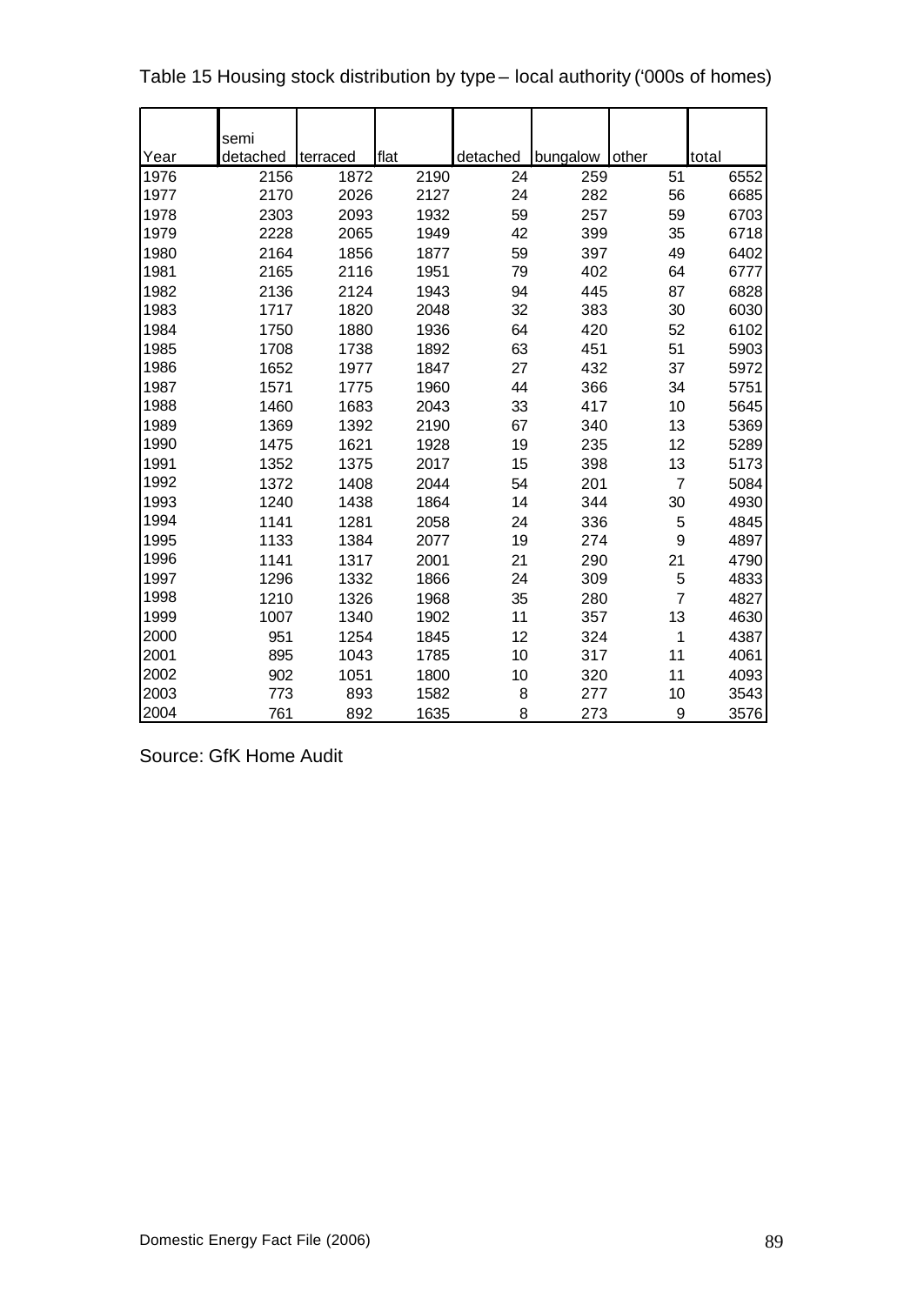|      | semi     |          |      |          |          |       |       |
|------|----------|----------|------|----------|----------|-------|-------|
| Year | detached | terraced | flat | detached | bungalow | other | total |
| 1976 | 543      | 1037     | 656  | 129      | 51       | 110   | 2525  |
| 1977 | 414      | 970      | 638  | 119      | 30       | 65    | 2236  |
| 1978 | 450      | 868      | 740  | 136      | 95       | 108   | 2397  |
| 1979 | 488      | 1005     | 605  | 200      | 88       | 53    | 2437  |
| 1980 | 514      | 1033     | 719  | 190      | 56       | 73    | 2585  |
| 1981 | 466      | 1062     | 654  | 282      | 83       | 76    | 2622  |
| 1982 | 517      | 1043     | 730  | 216      | 74       | 62    | 2642  |
| 1983 | 471      | 945      | 602  | 184      | 61       | 58    | 2320  |
| 1984 | 428      | 896      | 679  | 231      | 68       | 45    | 2348  |
| 1985 | 411      | 809      | 733  | 180      | 67       | 30    | 2230  |
| 1986 | 412      | 733      | 794  | 227      | 57       | 29    | 2252  |
| 1987 | 199      | 481      | 389  | 152      | 48       | 21    | 1290  |
| 1988 | 231      | 438      | 400  | 119      | 31       | 17    | 1238  |
| 1989 | 210      | 428      | 453  | 111      | 27       | 20    | 1250  |
| 1990 | 250      | 381      | 522  | 73       | 40       | 19    | 1284  |
| 1991 | 249      | 565      | 460  | 117      | 32       | 10    | 1433  |
| 1992 | 246      | 620      | 524  | 94       | 42       | 31    | 1558  |
| 1993 | 235      | 567      | 609  | 123      | 55       | 9     | 1597  |
| 1994 | 222      | 585      | 568  | 142      | 61       | 14    | 1593  |
| 1995 | 219      | 622      | 688  | 76       | 46       | 4     | 1655  |
| 1996 | 314      | 633      | 598  | 105      | 50       | 15    | 1715  |
| 1997 | 297      | 625      | 683  | 71       | 47       | 6     | 1729  |
| 1998 | 314      | 600      | 717  | 71       | 32       | 10    | 1743  |
| 1999 | 308      | 690      | 793  | 84       | 58       | 23    | 1955  |
| 2000 | 389      | 747      | 676  | 97       | 59       | 5     | 1974  |
| 2001 | 259      | 777      | 846  | 105      | 56       | 11    | 2055  |
| 2002 | 262      | 784      | 853  | 106      | 57       | 11    | 2072  |
| 2003 | 190      | 606      | 647  | 77       | 44       | 9     | 1574  |
| 2004 | 196      | 601      | 664  | 75       | 45       | 8     | 1590  |

| Table 16 Housing stock distribution by type – private rented ('000s of homes) |  |  |
|-------------------------------------------------------------------------------|--|--|
|-------------------------------------------------------------------------------|--|--|

The figures shown for the years 1976 to 1986 are for private rented and RSL sectors combined.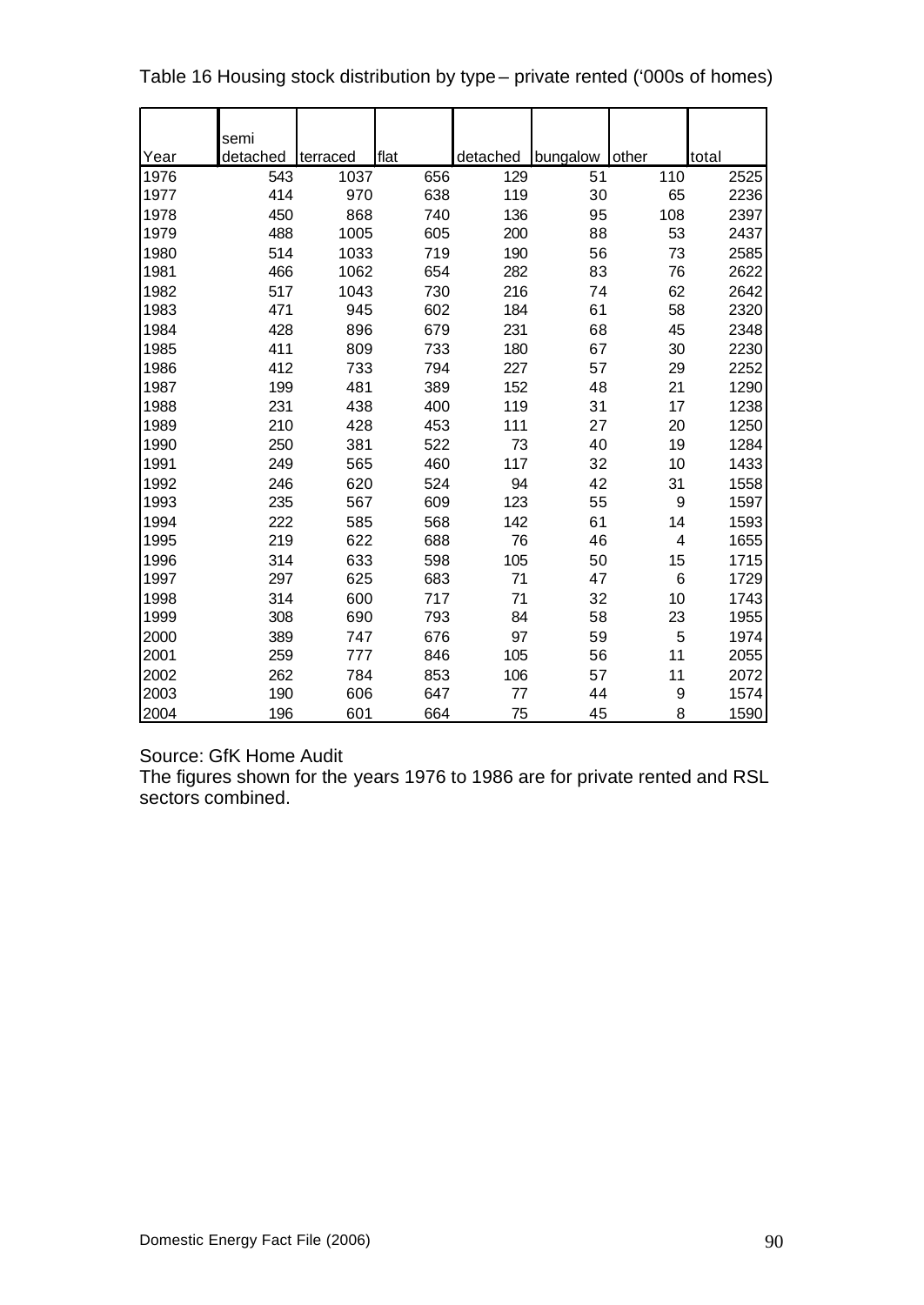| Year | semi<br>detached | terraced | flat | detached | bungalow | <b>lother</b>  | total |
|------|------------------|----------|------|----------|----------|----------------|-------|
| 1987 | 86               | 157      | 315  | 54       | 48       | 7              | 666   |
| 1988 | 100              | 198      | 283  | 72       | 37       | 4              | 694   |
| 1989 | 121              | 258      | 242  | 52       | 21       | 6              | 701   |
| 1990 | 101              | 243      | 328  | 59       | 13       | 9              | 753   |
| 1991 | 107              | 205      | 343  | 62       | 16       | 7              | 739   |
| 1992 | 103              | 219      | 323  | 49       | 46       | 6              | 746   |
| 1993 | 138              | 216      | 426  | 70       | 39       | $\overline{2}$ | 890   |
| 1994 | 178              | 260      | 467  | 54       | 78       | 3              | 1039  |
| 1995 | 175              | 263      | 465  | 55       | 83       | 10             | 1050  |
| 1996 | 200              | 289      | 517  | 50       | 71       | 3              | 1128  |
| 1997 | 220              | 306      | 494  | 23       | 63       | 7              | 1115  |
| 1998 | 198              | 321      | 505  | 40       | 53       | 8              | 1124  |
| 1999 | 293              | 351      | 436  | 52       | 47       | 4              | 1182  |
| 2000 | 360              | 364      | 499  | 25       | 90       | 4              | 1343  |
| 2001 | 309              | 418      | 566  | 46       | 84       | 4              | 1428  |
| 2002 | 311              | 420      | 571  | 46       | 86       | 4              | 1439  |
| 2003 | 512              | 734      | 1085 | 60       | 138      | 3              | 2533  |
| 2004 | 523              | 781      | 1035 | 74       | 141      | 3              | 2557  |

Table 17 Housing stock distribution by type – RSL ('000s of homes)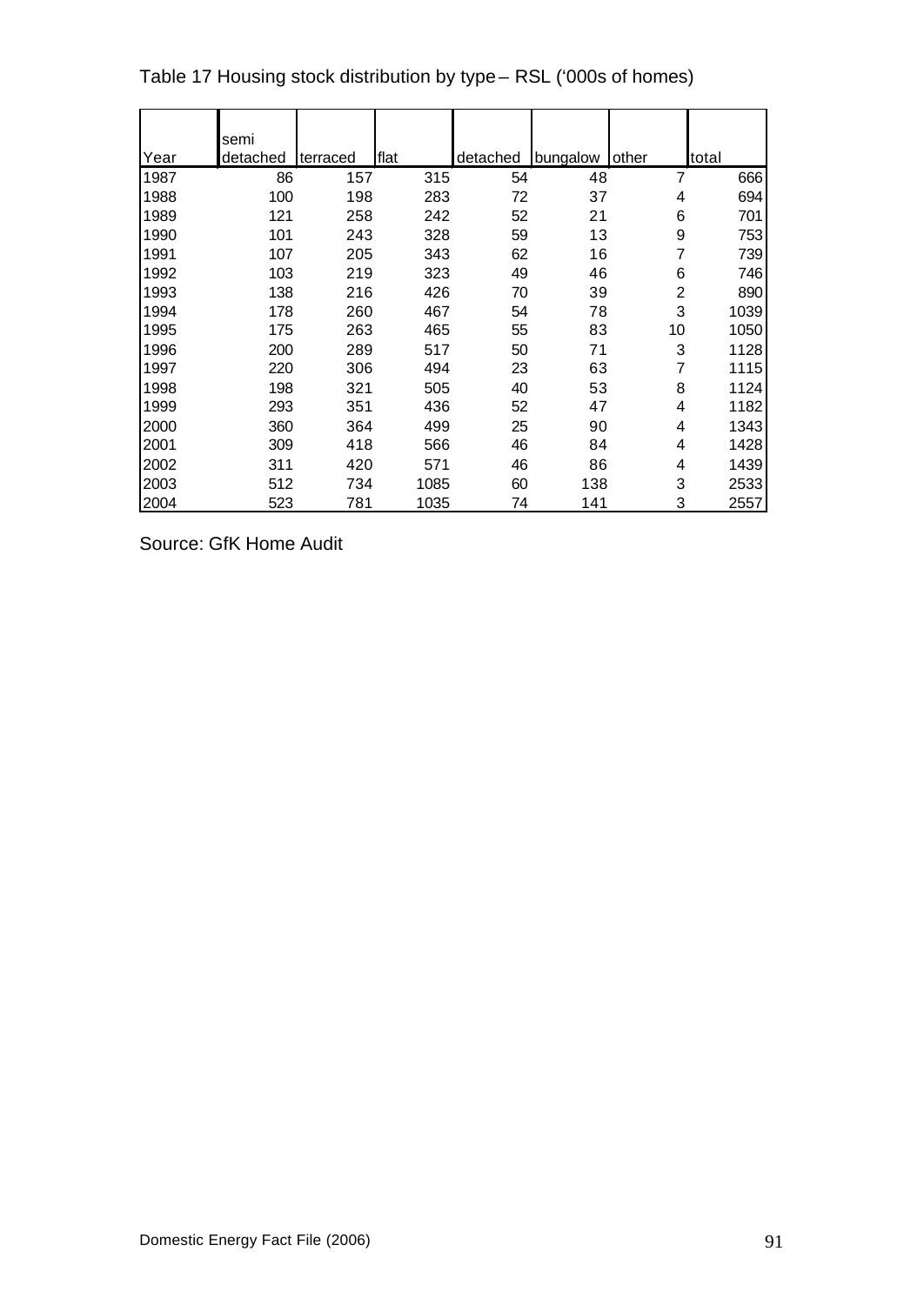Table 18 Regional distribution of the housing stock ('000s of homes)

|      |                  |      |      |                               | Yorks/ | East     | West     |                  |      |          |                 |
|------|------------------|------|------|-------------------------------|--------|----------|----------|------------------|------|----------|-----------------|
| Year | South West Wales |      |      | South East East Anglia Humber |        | Midlands | Midlands | North West North |      | Scotland | <b>Total GB</b> |
| 1970 | 1390             | 876  | 5889 | 504                           | 1708   | 1057     | 1654     | 2213             | 1053 | 1643     | 17987           |
| 1971 | 1408             | 887  | 5966 | 511                           | 1730   | 1071     | 1675     | 2242             | 1067 | 1665     | 18221           |
| 1972 | 1424             | 897  | 6033 | 516                           | 1750   | 1083     | 1694     | 2267             | 1079 | 1683     | 18426           |
| 1973 | 1437             | 906  | 6091 | 521                           | 1766   | 1093     | 1710     | 2289             | 1089 | 1699     | 18603           |
| 1974 | 1451             | 915  | 6150 | 527                           | 1784   | 1104     | 1727     | 2311             | 1100 | 1716     | 18783           |
| 1975 | 1540             | 918  | 6286 | 576                           | 1776   | 1168     | 1661     | 2318             | 991  | 1753     | 18988           |
| 1976 | 1396             | 988  | 6230 | 634                           | 1758   | 1223     | 1795     | 2359             | 1112 | 1719     | 19215           |
| 1977 | 1537             | 962  | 6177 | 648                           | 1761   | 1348     | 1824     | 2321             | 1096 | 1777     | 19450           |
| 1978 | 1513             | 993  | 6141 | 716                           | 1773   | 1546     | 1727     | 2303             | 1120 | 1817     | 19650           |
| 1979 | 1679             | 1041 | 6040 | 753                           | 1750   | 1346     | 1919     | 2339             | 1174 | 1786     | 19827           |
| 1980 | 1633             | 1010 | 6236 | 688                           | 1841   | 1411     | 1887     | 2353             | 1154 | 1797     | 20010           |
| 1981 | 1648             | 1001 | 6426 | 710                           | 1816   | 1403     | 1869     | 2371             | 1115 | 1818     | 20177           |
| 1982 | 1661             | 1008 | 6474 | 716                           | 1828   | 1414     | 1884     | 2389             | 1123 | 1831     | 20327           |
| 1983 | 1660             | 1037 | 6481 | 712                           | 1851   | 1433     | 1895     | 2412             | 1176 | 1868     | 20525           |
| 1984 | 1680             | 1049 | 6559 | 720                           | 1873   | 1450     | 1917     | 2440             | 1190 | 1890     | 20769           |
| 1985 | 1726             | 1051 | 6729 | 742                           | 1877   | 1469     | 1952     | 2409             | 1162 | 1900     | 21017           |
| 1986 | 1746             | 1063 | 6805 | 751                           | 1897   | 1486     | 1974     | 2436             | 1175 | 1921     | 21254           |
| 1987 | 1772             | 1083 | 6740 | 774                           | 1942   | 1519     | 1992     | 2496             | 1220 | 1946     | 21485           |
| 1988 | 1808             | 1053 | 6867 | 793                           | 1975   | 1546     | 2013     | 2472             | 1220 | 1963     | 21710           |
| 1989 | 1845             | 1054 | 6940 | 805                           | 1991   | 1561     | 2030     | 2483             | 1223 | 1995     | 21927           |
| 1990 | 1880             | 1069 | 7014 | 817                           | 2006   | 1576     | 2044     | 2491             | 1229 | 2015     | 22140           |
| 1991 | 1905             | 1080 | 7125 | 840                           | 2015   | 1610     | 2060     | 2501             | 1222 | 2033     | 22392           |
| 1992 | 1928             | 1089 | 7197 | 849                           | 2020   | 1631     | 2076     | 2524             | 1229 | 2052     | 22595           |
| 1993 | 1938             | 1159 | 7207 | 847                           | 2015   | 1625     | 2081     | 2572             | 1271 | 2107     | 22822           |
| 1994 | 1975             | 1171 | 7317 | 869                           | 2014   | 1646     | 2109     | 2509             | 1304 | 2162     | 23076           |
| 1995 | 1987             | 1175 | 7375 | 875                           | 2056   | 1672     | 2121     | 2613             | 1289 | 2152     | 23315           |
| 1996 | 2001             | 1180 | 7435 | 876                           | 2089   | 1682     | 2137     | 2634             | 1299 | 2159     | 23492           |
| 1997 | 2035             | 1187 | 7528 | 895                           | 2097   | 1703     | 2144     | 2635             | 1301 | 2168     | 23693           |
| 1998 | 2045             | 1195 | 7608 | 896                           | 2115   | 1716     | 2170     | 2664             | 1312 | 2175     | 23895           |
| 1999 | 2075             | 1206 | 7694 | 916                           | 2122   | 1737     | 2171     | 2678             | 1327 | 2195     | 24121           |
| 2000 | 2121             | 1195 | 7824 | 951                           | 2145   | 1755     | 2170     | 2681             | 1317 | 2218     | 24376           |
| 2001 | 2103             | 1184 | 7759 | 942                           | 2127   | 1740     | 2151     | 2659             | 1305 | 2200     | 24169           |
| 2002 | 2120             | 1194 | 7821 | 950                           | 2144   | 1754     | 2169     | 2681             | 1316 | 2217     | 24366           |
| 2003 | 2140             | 1205 | 7896 | 959                           | 2164   | 1771     | 2189     | 2705             | 1328 | 2238     | 24596           |
| 2004 | 2140             | 1259 | 8033 | 945                           | 2150   | 1820     | 2289     | 2711             | 1296 | 2182     | 24825           |

Table 19 Regional distribution of the housing stock – owner occupied ('000s of homes)

|      | South |       | South | East   | Yorks/ | East     | West     | North |       |          |                 |
|------|-------|-------|-------|--------|--------|----------|----------|-------|-------|----------|-----------------|
| Year | West  | Wales | East  | Anglia | Humber | Midlands | Midlands | West  | North | Scotland | <b>Total GB</b> |
| 1977 | 999   | 601   | 3564  | 439    | 812    | 735      | 994      | 1240  | 526   | 620      | 10529           |
| 1978 | 883   | 613   | 3435  | 395    | 949    | 898      | 893      | 1285  | 525   | 676      | 10550           |
| 1979 | 986   | 612   | 3575  | 430    | 960    | 751      | 833      | 1296  | 523   | 706      | 10672           |
| 1980 | 977   | 622   | 3866  | 398    | 964    | 812      | 926      | 1335  | 480   | 643      | 11023           |
| 1981 | 1014  | 542   | 3688  | 437    | 984    | 760      | 876      | 1318  | 458   | 702      | 10778           |
| 1982 | 918   | 551   | 3844  | 395    | 946    | 801      | 857      | 1352  | 463   | 730      | 10857           |
| 1983 | 1078  | 673   | 4149  | 441    | 1104   | 899      | 1005     | 1428  | 578   | 823      | 12175           |
| 1984 | 1029  | 699   | 4324  | 475    | 1079   | 866      | 1074     | 1451  | 549   | 772      | 12319           |
| 1985 | 1202  | 706   | 4111  | 451    | 1310   | 936      | 1231     | 1574  | 612   | 749      | 12884           |
| 1986 | 1190  | 676   | 4156  | 432    | 1235   | 1012     | 1190     | 1558  | 735   | 846      | 13029           |
| 1987 | 1386  | 778   | 4219  | 511    | 1390   | 978      | 1237     | 1712  | 628   | 940      | 13778           |
| 1988 | 1344  | 723   | 4417  | 531    | 1354   | 1079     | 1266     | 1728  | 734   | 957      | 14132           |
| 1989 | 1386  | 772   | 4625  | 610    | 1400   | 1163     | 1299     | 1706  | 688   | 956      | 14607           |
| 1990 | 1346  | 743   | 4965  | 559    | 1432   | 1170     | 1282     | 1577  | 785   | 952      | 14813           |
| 1991 | 1530  | 730   | 4725  | 596    | 1309   | 1177     | 1344     | 1800  | 776   | 1063     | 15048           |
| 1992 | 1475  | 713   | 4920  | 613    | 1304   | 1162     | 1423     | 1755  | 822   | 1018     | 15207           |
| 1993 | 1422  | 913   | 5030  | 536    | 1413   | 1053     | 1339     | 1697  | 808   | 1192     | 15405           |
| 1994 | 1439  | 772   | 4811  | 596    | 1391   | 1167     | 1473     | 1821  | 901   | 1229     | 15599           |
| 1995 | 1475  | 851   | 4861  | 606    | 1320   | 1262     | 1633     | 1768  | 825   | 1112     | 15714           |
| 1996 | 1468  | 804   | 4888  | 628    | 1432   | 1298     | 1449     | 1858  | 774   | 1261     | 15859           |
| 1997 | 1544  | 811   | 4890  | 734    | 1471   | 1189     | 1464     | 1668  | 794   | 1451     | 16017           |
| 1998 | 1455  | 869   | 5169  | 659    | 1391   | 1262     | 1478     | 1695  | 840   | 1385     | 16201           |
| 1999 | 1613  | 863   | 5254  | 663    | 1422   | 1154     | 1472     | 1875  | 757   | 1280     | 16353           |
| 2000 | 1626  | 891   | 5341  | 732    | 1394   | 1200     | 1483     | 1733  | 872   | 1399     | 16672           |
| 2001 | 1496  | 790   | 5417  | 718    | 1526   | 1291     | 1401     | 1846  | 841   | 1301     | 16626           |
| 2002 | 1477  | 786   | 5392  | 729    | 1559   | 1269     | 1415     | 1917  | 883   | 1332     | 16760           |
| 2003 | 1493  | 795   | 5452  | 737    | 1576   | 1283     | 1431     | 1938  | 893   | 1347     | 16945           |
| 2004 | 1431  | 829   | 5560  | 726    | 1589   | 1338     | 1518     | 1948  | 867   | 1298     | 17103           |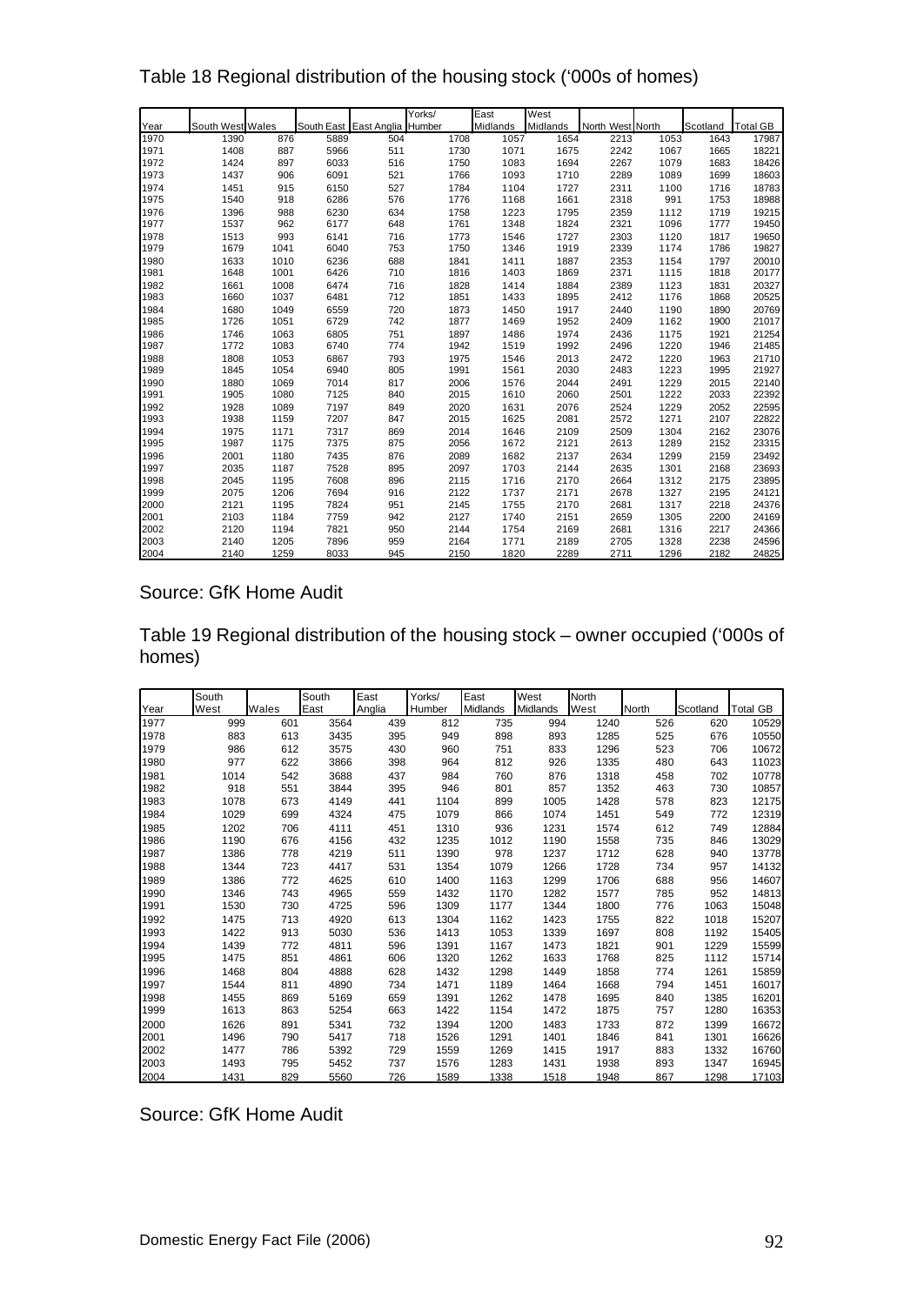|      | South |       | South | East   | Yorks/ | East     | West            | North |       |          |                 |
|------|-------|-------|-------|--------|--------|----------|-----------------|-------|-------|----------|-----------------|
| Year | West  | Wales | East  | Anglia | Humber | Midlands | <b>Midlands</b> | West  | North | Scotland | <b>Total GB</b> |
| 1977 | 350   | 314   | 1785  | 134    | 628    | 438      | 697             | 883   | 468   | 986      | 6685            |
| 1978 | 454   | 306   | 1841  | 215    | 545    | 428      | 697             | 812   | 477   | 929      | 6703            |
| 1979 | 454   | 310   | 1649  | 253    | 588    | 397      | 934             | 805   | 467   | 861      | 6718            |
| 1980 | 452   | 292   | 1449  | 210    | 607    | 416      | 802             | 749   | 499   | 926      | 6402            |
| 1981 | 468   | 303   | 1788  | 187    | 631    | 404      | 818             | 781   | 489   | 909      | 6777            |
| 1982 | 546   | 337   | 1556  | 230    | 661    | 448      | 864             | 776   | 469   | 942      | 6828            |
| 1983 | 413   | 252   | 1510  | 189    | 545    | 412      | 722             | 703   | 433   | 851      | 6030            |
| 1984 | 423   | 280   | 1431  | 168    | 575    | 486      | 707             | 637   | 430   | 966      | 6102            |
| 1985 | 345   | 279   | 1857  | 155    | 418    | 413      | 529             | 551   | 403   | 952      | 5903            |
| 1986 | 395   | 323   | 1833  | 161    | 488    | 383      | 629             | 569   | 309   | 884      | 5972            |
| 1987 | 273   | 239   | 1815  | 146    | 418    | 424      | 595             | 542   | 440   | 858      | 5751            |
| 1988 | 305   | 288   | 1640  | 175    | 493    | 351      | 619             | 623   | 353   | 798      | 5645            |
| 1989 | 304   | 218   | 1538  | 88     | 487    | 309      | 612             | 602   | 386   | 826      | 5369            |
| 1990 | 312   | 255   | 1369  | 186    | 454    | 286      | 633             | 574   | 315   | 906      | 5289            |
| 1991 | 237   | 295   | 1675  | 120    | 562    | 259      | 549             | 365   | 319   | 793      | 5173            |
| 1992 | 278   | 277   | 1312  | 128    | 568    | 360      | 516             | 514   | 312   | 819      | 5084            |
| 1993 | 289   | 148   | 1278  | 163    | 410    | 478      | 531             | 525   | 372   | 736      | 4930            |
| 1994 | 330   | 273   | 1566  | 155    | 405    | 377      | 381             | 406   | 321   | 629      | 4845            |
| 1995 | 285   | 215   | 1674  | 76     | 534    | 228      | 329             | 508   | 280   | 769      | 4897            |
| 1996 | 278   | 255   | 1414  | 155    | 464    | 274      | 481             | 500   | 373   | 594      | 4790            |
| 1997 | 206   | 245   | 1375  | 98     | 476    | 355      | 458             | 798   | 419   | 404      | 4833            |
| 1998 | 342   | 184   | 1318  | 114    | 531    | 362      | 444             | 574   | 345   | 613      | 4827            |
| 1999 | 189   | 239   | 1259  | 146    | 454    | 384      | 410             | 506   | 412   | 632      | 4630            |
| 2000 | 217   | 148   | 1310  | 99     | 529    | 418      | 363             | 554   | 317   | 432      | 4387            |
| 2001 | 202   | 169   | 1174  | 116    | 382    | 258      | 463             | 431   | 363   | 503      | 4061            |
| 2002 | 204   | 170   | 1183  | 117    | 385    | 261      | 466             | 434   | 365   | 508      | 4093            |
| 2003 | 188   | 147   | 999   | 107    | 343    | 229      | 399             | 367   | 339   | 426      | 3543            |
| 2004 | 163   | 152   | 1076  | 104    | 334    | 223      | 416             | 376   | 340   | 393      | 3576            |

Table 20 Regional distribution of the housing stock – local authority ('000s of homes)

#### Source: GfK Home Audit

Table 21 Regional distribution of the housing stock – private rented ('000s of homes)

|      | South |       | South | East   | Yorks/ | East     | West     | North |       |          |                 |
|------|-------|-------|-------|--------|--------|----------|----------|-------|-------|----------|-----------------|
| Year | West  | Wales | East  | Anglia | Humber | Midlands | Midlands | West  | North | Scotland | <b>Total GB</b> |
| 1977 | 181   | 53    | 821   | 77     | 282    | 178      | 145      | 229   | 92    | 174      | 2236            |
| 1978 | 164   | 80    | 850   | 108    | 258    | 219      | 156      | 227   | 128   | 208      | 2397            |
| 1979 | 248   | 134   | 805   | 67     | 216    | 193      | 177      | 258   | 171   | 168      | 2437            |
| 1980 | 204   | 97    | 920   | 80     | 269    | 184      | 159      | 270   | 175   | 228      | 2585            |
| 1981 | 168   | 156   | 951   | 88     | 202    | 237      | 175      | 272   | 169   | 207      | 2622            |
| 1982 | 157   | 122   | 1073  | 91     | 221    | 163      | 161      | 261   | 192   | 197      | 2642            |
| 1983 | 170   | 112   | 824   | 83     | 203    | 122      | 168      | 280   | 165   | 194      | 2320            |
| 1984 | 228   | 69    | 805   | 77     | 218    | 98       | 135      | 353   | 211   | 152      | 2348            |
| 1985 | 179   | 65    | 761   | 136    | 147    | 120      | 193      | 283   | 147   | 198      | 2230            |
| 1986 | 161   | 64    | 815   | 158    | 178    | 91       | 156      | 308   | 130   | 192      | 2252            |
| 1987 | 86    | 54    | 472   | 72     | 116    | 93       | 93       | 153   | 47    | 105      | 1290            |
| 1988 | 105   | 29    | 479   | 74     | 77     | 91       | 119      | 92    | 74    | 99       | 1238            |
| 1989 | 141   | 52    | 503   | 66     | 81     | 61       | 77       | 120   | 67    | 82       | 1250            |
| 1990 | 137   | 37    | 480   | 50     | 92     | 79       | 82       | 165   | 56    | 106      | 1284            |
| 1991 | 113   | 45    | 485   | 82     | 124    | 110      | 100      | 202   | 55    | 116      | 1433            |
| 1992 | 110   | 80    | 635   | 79     | 98     | 94       | 112      | 182   | 36    | 132      | 1558            |
| 1993 | 139   | 56    | 605   | 74     | 104    | 81       | 154      | 213   | 64    | 108      | 1597            |
| 1994 | 155   | 87    | 573   | 91     | 106    | 81       | 155      | 138   | 36    | 173      | 1593            |
| 1995 | 173   | 65    | 595   | 73     | 134    | 114      | 114      | 166   | 82    | 137      | 1655            |
| 1996 | 177   | 95    | 657   | 46     | 110    | 83       | 124      | 200   | 73    | 152      | 1715            |
| 1997 | 177   | 73    | 775   | 47     | 123    | 108      | 108      | 117   | 59    | 140      | 1729            |
| 1998 | 166   | 86    | 660   | 69     | 130    | 82       | 159      | 235   | 67    | 88       | 1743            |
| 1999 | 184   | 53    | 701   | 68     | 206    | 126      | 209      | 184   | 80    | 146      | 1955            |
| 2000 | 134   | 104   | 623   | 65     | 159    | 93       | 216      | 300   | 80    | 201      | 1974            |
| 2001 | 255   | 143   | 610   | 60     | 149    | 81       | 133      | 283   | 84    | 255      | 2055            |
| 2002 | 258   | 145   | 615   | 61     | 151    | 82       | 134      | 285   | 86    | 258      | 2072            |
| 2003 | 195   | 116   | 477   | 49     | 115    | 62       | 102      | 204   | 63    | 189      | 1574            |
| 2004 | 184   | 121   | 493   | 48     | 112    | 66       | 103      | 212   | 62    | 189      | 1590            |

#### Source: GfK Home Audit

The figures shown for the years 1977 to 1986 are for private rented and RSL sectors combined.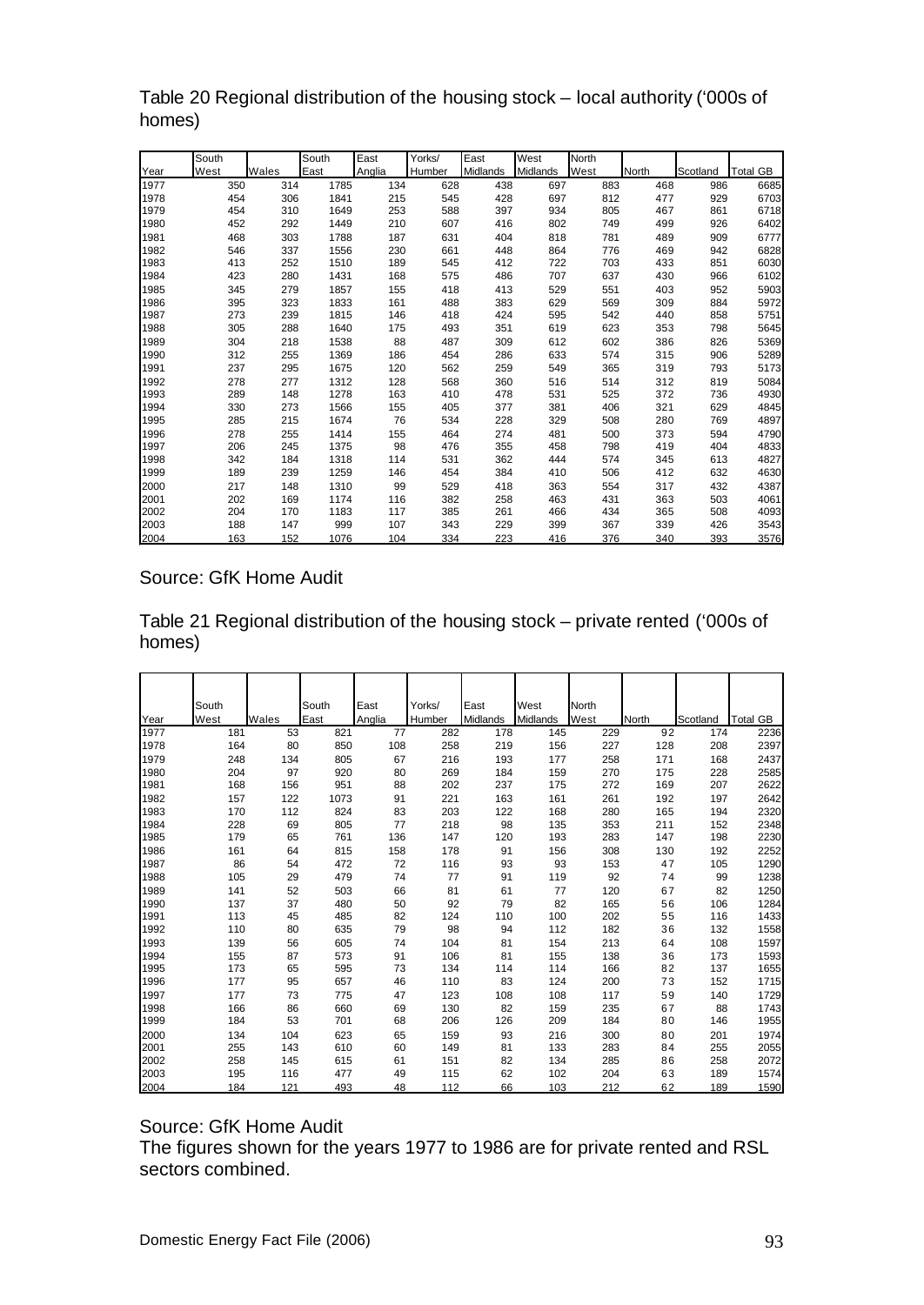Table 22 Regional distribution of the housing stock – RSL ('000s of homes)

|      | South |       | South | East   | Yorks/ | East     | West     | North |       |          |             |
|------|-------|-------|-------|--------|--------|----------|----------|-------|-------|----------|-------------|
| Year | West  | Wales | East  | Anglia | Humber | Midlands | Midlands | West  | North | Scotland | GB<br>Total |
| 1987 | 27    | 11    | 233   | 44     | 19     | 25       | 68       | 91    | 104   | 43       | 666         |
| 1988 | 55    | 12    | 331   | 11     | 53     | 26       | 7        | 29    | 59    | 109      | 694         |
| 1989 | 14    | 12    | 275   | 40     | 21     | 28       | 43       | 54    | 83    | 131      | 701         |
| 1990 | 85    | 34    | 200   | 22     | 28     | 43       | 45       | 175   | 73    | 50       | 753         |
| 1991 | 25    | 9     | 240   | 42     | 21     | 66       | 68       | 135   | 73    | 61       | 739         |
| 1992 | 64    | 19    | 329   | 29     | 49     | 14       | 25       | 73    | 60    | 82       | 746         |
| 1993 | 88    | 42    | 294   | 73     | 90     | 14       | 56       | 137   | 27    | 70       | 890         |
| 1994 | 50    | 39    | 367   | 28     | 111    | 21       | 100      | 146   | 46    | 130      | 1039        |
| 1995 | 53    | 42    | 244   | 118    | 69     | 68       | 45       | 171   | 104   | 134      | 1050        |
| 1996 | 79    | 24    | 476   | 46     | 83     | 26       | 84       | 78    | 79    | 152      | 1128        |
| 1997 | 108   | 56    | 488   | 16     | 27     | 52       | 115      | 50    | 29    | 172      | 1115        |
| 1998 | 83    | 56    | 461   | 55     | 63     | 11       | 89       | 160   | 60    | 89       | 1124        |
| 1999 | 88    | 51    | 482   | 41     | 41     | 73       | 81       | 111   | 80    | 138      | 1182        |
| 2000 | 143   | 51    | 550   | 55     | 63     | 44       | 107      | 95    | 48    | 187      | 1343        |
| 2001 | 149   | 82    | 557   | 49     | 70     | 109      | 155      | 100   | 17    | 141      | 1428        |
| 2002 | 151   | 82    | 562   | 49     | 70     | 110      | 157      | 100   | 17    | 142      | 1439        |
| 2003 | 264   | 147   | 967   | 66     | 130    | 196      | 258      | 195   | 35    | 275      | 2533        |
| 2004 | 363   | 158   | 904   | 68     | 116    | 193      | 252      | 175   | 27    | 302      | 2557        |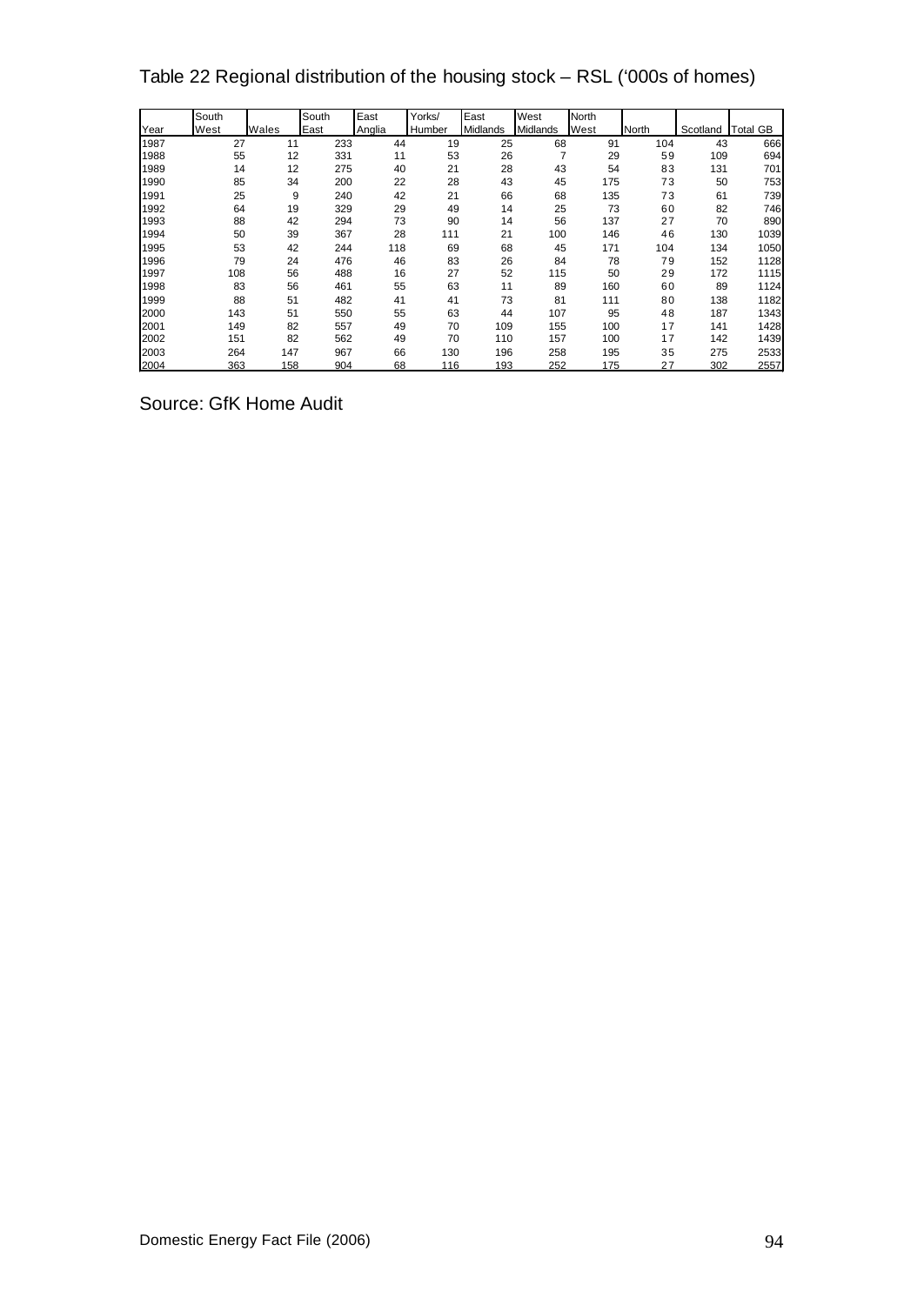| Year | 1"  | 1"   | 2"   | 3"   | 4"   | $4"+$ | 5" | 5"+  |      | $6 +$ | Not    | Total | Potential | Total  |
|------|-----|------|------|------|------|-------|----|------|------|-------|--------|-------|-----------|--------|
|      |     |      |      |      |      |       |    |      |      |       | stated | with  |           | houses |
| 1974 |     |      |      |      |      |       |    |      |      |       | 5945   | 5945  | 14005     | 18783  |
| 1975 |     |      |      |      |      |       |    |      |      |       | 6384   | 6384  | 14158     | 18988  |
| 1976 | 424 | 877  | 2447 | 1909 |      | 422   |    |      |      |       | 1166   | 7246  | 14327     | 19215  |
| 1977 | 495 | 1396 | 2668 | 2253 |      | 624   |    |      |      |       | 790    | 8226  | 14627     | 19450  |
| 1978 | 398 | 1203 | 2682 | 2814 |      | 993   |    |      |      |       | 874    | 8965  | 14626     | 19650  |
| 1979 | 348 | 900  | 2711 | 3411 |      | 1475  |    |      |      |       | 1346   | 10192 | 15265     | 19827  |
| 1980 | 321 | 789  | 3291 | 3943 |      | 1944  |    |      |      |       | 902    | 11189 | 15748     | 20010  |
| 1981 | 308 | 1106 | 3282 | 3996 |      | 2627  |    |      |      |       | 1074   | 12392 | 15860     | 20177  |
| 1982 | 297 | 811  | 3387 | 3921 |      | 3321  |    |      |      |       | 1219   | 12957 | 16189     | 20327  |
| 1983 | 274 | 691  | 2964 | 3772 |      | 4774  |    |      |      |       | 1347   | 13821 | 16469     | 20525  |
| 1984 | 235 | 638  | 2826 | 4034 |      | 5869  |    |      |      |       | 1254   | 14857 | 16884     | 20769  |
| 1985 | 143 | 921  | 2427 | 3187 |      | 6244  |    |      |      |       | 2019   | 14941 | 17133     | 21017  |
| 1986 | 180 | 820  | 2379 | 3588 |      | 6853  |    |      |      |       | 1723   | 15543 | 17503     | 21254  |
| 1987 | 271 | 824  | 2101 | 3502 | 5035 |       |    |      | 2408 |       | 1588   | 15728 | 17530     | 21485  |
| 1988 | 137 | 588  | 2050 | 3544 | 5085 |       |    |      | 2769 |       | 1762   | 15934 | 17821     | 21710  |
| 1989 | 142 | 575  | 2016 | 3684 | 4960 |       |    |      | 2659 |       | 1908   | 15943 | 17614     | 21927  |
| 1990 | 168 | 583  | 2281 | 3764 | 4935 |       |    |      | 2865 |       | 1807   | 16403 | 18054     | 22140  |
| 1991 | 122 | 634  | 2055 | 3823 | 4251 |       |    |      | 3064 |       | 2183   | 16133 | 17986     | 22392  |
| 1992 | 256 | 422  | 1908 | 3456 | 4890 |       |    |      | 2890 |       | 2515   | 16335 | 18018     | 22595  |
| 1993 | 178 | 356  | 2200 | 3607 | 4618 |       |    |      | 2955 |       | 2742   | 16657 | 18426     | 22822  |
| 1994 | 98  | 382  | 1729 | 3039 | 4657 |       |    | 1455 |      | 2585  | 2550   | 16494 | 18147     | 23076  |
| 1995 | 150 | 330  | 1724 | 3078 | 4235 |       |    | 1490 |      | 2945  | 2814   | 16765 | 18334     | 23315  |
| 1996 | 132 | 401  | 1717 | 2794 | 4466 |       |    | 1398 |      | 3310  | 2911   | 17129 | 18613     | 23492  |
| 1997 | 50  | 302  | 1588 | 3426 | 4661 |       |    | 1548 |      | 3643  | 2281   | 17497 | 18866     | 23694  |
| 1998 | 112 | 352  | 1759 | 3078 | 4739 |       |    | 1901 |      | 3318  | 2378   | 17638 | 18864     | 23896  |
| 1999 | 66  | 332  | 1409 | 3631 | 4442 |       |    | 1641 |      | 3495  | 2415   | 17430 | 18832     | 24120  |
| 2000 | 59  | 249  | 1715 | 3674 | 4854 |       |    | 1426 |      | 3187  | 2396   | 17561 | 19229     | 24375  |
| 2001 | 31  | 153  | 1201 | 3236 | 4928 |       |    | 2149 |      | 3451  | 2431   | 17581 | 18798     | 24170  |
| 2002 | 32  | 154  | 1192 | 3210 | 4894 |       |    | 2135 |      | 3467  | 2447   | 17530 | 18949     | 24365  |
| 2003 | 33  | 161  | 1181 | 3138 | 4867 |       |    | 2166 |      | 3470  | 2558   | 17572 | 19206     | 24595  |
| 2004 | 33  | 162  | 1209 | 3319 | 5050 |       |    | 2209 |      | 3770  | 2563   | 18315 | 19383     | 24825  |

Table 23 Ownership and depth of loft insulation ('000s of homes)

Table 24 Ownership and depth of loft insulation – owner occupied dwellings ('000s of homes)

| Year | 1"  |      | 2"   | 3"   |      | $4"+$ | 5"   | 5"+  | 6"+  | Not<br>stated | Total<br>with | Potential | Total<br>houses |
|------|-----|------|------|------|------|-------|------|------|------|---------------|---------------|-----------|-----------------|
| 1974 |     |      |      |      |      |       |      |      |      | 4207          | 4207          | 7894      | 9094            |
| 1975 |     |      |      |      |      |       |      |      |      | 4876          | 4876          | 8407      | 9685            |
| 1976 | 280 | 649  | 1880 | 1595 |      | 373   |      |      |      | 793           | 5570          | 8800      | 10138           |
| 1977 | 345 | 1086 | 2220 | 1987 |      | 589   |      |      |      | 564           | 6790          | 9158      | 10529           |
| 1978 | 245 | 844  | 1926 | 2157 |      | 810   |      |      |      | 553           | 6535          | 9119      | 10550           |
| 1979 | 237 | 590  | 1802 | 2459 |      | 1203  |      |      |      | 707           | 6999          | 9375      | 10672           |
| 1980 | 213 | 505  | 2130 | 2737 |      | 1508  |      |      |      | 458           | 7550          | 9909      | 11023           |
| 1981 | 192 | 667  | 1928 | 2744 |      | 1968  |      |      |      | 562           | 8060          | 9707      | 10778           |
| 1982 | 194 | 552  | 2021 | 2486 |      | 2394  |      |      |      | 580           | 8227          | 9793      | 10857           |
| 1983 | 197 | 432  | 2001 | 2533 |      | 3559  |      |      |      | 761           | 9483          | 10982     | 12175           |
| 1984 | 171 | 463  | 1794 | 2591 |      | 4301  |      |      |      | 725           | 10044         | 11217     | 12319           |
| 1985 | 101 | 659  | 1594 | 2168 |      | 4811  |      |      |      | 1176          | 10509         | 11735     | 12884           |
| 1986 | 133 | 540  | 1541 | 2325 |      | 5343  |      |      |      | 1050          | 10932         | 11900     | 13029           |
| 1987 | 185 | 545  | 1363 | 2443 | 3359 |       |      | 2515 |      | 977           | 11388         | 12460     | 13778           |
| 1988 | 98  | 381  | 1376 | 2636 | 3419 |       |      | 2886 |      | 1090          | 11888         | 12987     | 14132           |
| 1989 | 103 | 389  | 1395 | 2676 | 4036 |       |      | 2264 |      | 1271          | 12134         | 13159     | 14607           |
| 1990 | 133 | 396  | 1535 | 2710 | 3979 |       |      | 2421 |      | 1200          | 12375         | 13354     | 14813           |
| 1991 | 80  | 426  | 1477 | 2798 | 3463 |       |      | 2552 |      | 1563          | 12359         | 13427     | 15048           |
| 1992 | 193 | 314  | 1338 | 2565 | 3859 |       |      | 2427 |      | 1718          | 12414         | 13457     | 15207           |
| 1993 | 118 | 288  | 1559 | 2728 | 3739 |       |      | 2437 |      | 1825          | 12694         | 13700     | 15405           |
| 1994 | 68  | 280  | 1269 | 2298 | 3693 |       | 1136 |      | 2129 | 1834          | 12707         | 13788     | 15599           |
| 1995 | 118 | 256  | 1327 | 2330 | 3324 |       | 1154 |      | 2365 | 2047          | 12921         | 13930     | 15714           |
| 1996 | 107 | 285  | 1262 | 2147 | 3547 |       | 1065 |      | 2637 | 2056          | 13106         | 14043     | 15859           |
| 1997 | 46  | 197  | 1158 | 2465 | 3634 |       | 1232 |      | 2896 | 1557          | 13186         | 14064     | 16017           |
| 1998 | 69  | 255  | 1347 | 2296 | 3669 |       | 1534 |      | 2600 | 1669          | 13439         | 14260     | 16201           |
| 1999 | 57  | 233  | 1010 | 2754 | 3585 |       | 1240 |      | 2792 | 1746          | 13417         | 14310     | 16353           |
| 2000 | 49  | 205  | 1279 | 2797 | 3772 |       | 1143 |      | 2559 | 1749          | 13553         | 14585     | 16672           |
| 2001 | 28  | 103  | 896  | 2382 | 3945 |       | 1755 |      | 2804 | 1748          | 13662         | 14404     | 16626           |
| 2002 | 28  | 107  | 903  | 2400 | 3982 |       | 1772 |      | 2861 | 1764          | 13818         | 14520     | 16760           |
| 2003 | 28  | 112  | 929  | 2387 | 4004 |       | 1804 |      | 2862 | 1896          | 14022         | 14733     | 16945           |
| 2004 | 29  | 111  | 937  | 2459 | 4061 |       | 1796 |      | 3017 | 1789          | 14197         | 14874     | 17103           |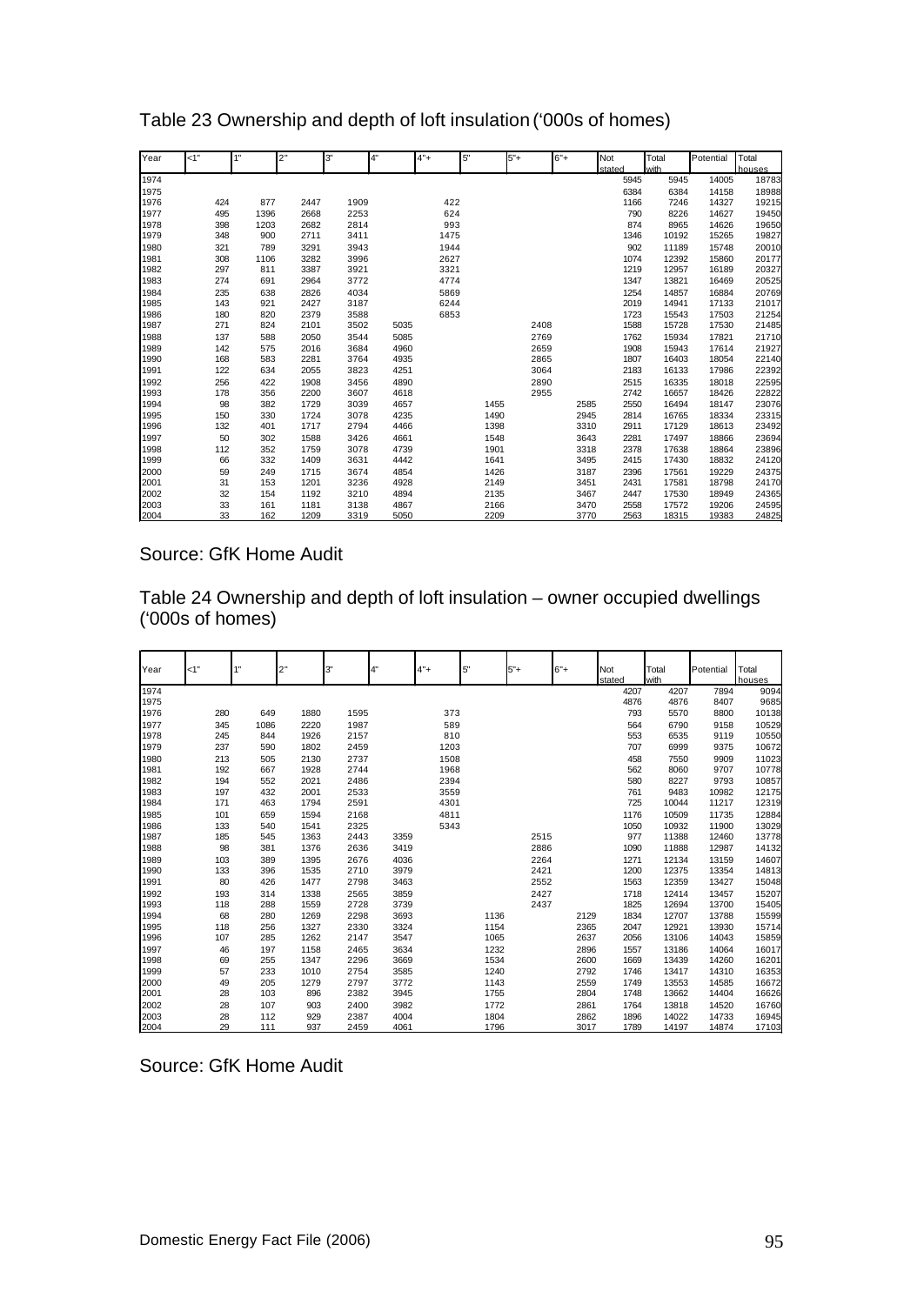Table 25 Ownership and depth of loft insulation – local authority dwellings ('000s of homes)

| Year<br>1974 | <1" | 1"  | l2"  | 3"   | 4"  | $4"+$ | 5"  | $5+$ | l6"+ |     | Not stated Total with |      | Potential | <b>Total houses</b> |
|--------------|-----|-----|------|------|-----|-------|-----|------|------|-----|-----------------------|------|-----------|---------------------|
|              |     |     |      |      |     |       |     |      |      |     | 1074                  | 1074 | 4008      | 6223                |
| 1975         |     |     |      |      |     |       |     |      |      |     | 1263                  | 1263 | 4141      | 6430                |
| 1976         | 114 | 195 | 485  | 235  |     | 34    |     |      |      |     | 295                   | 1359 | 4220      | 6552                |
| 1977         | 155 | 347 | 553  | 384  |     | 65    |     |      |      |     | 235                   | 1739 | 4319      | 6685                |
| 1978         | 149 | 299 | 632  | 585  |     | 146   |     |      |      |     | 257                   | 2067 | 4430      | 6703                |
| 1979         | 95  | 270 | 832  | 815  |     | 249   |     |      |      |     | 489                   | 2749 | 4649      | 6718                |
| 1980         | 87  | 242 | 961  | 1032 |     | 362   |     |      |      |     | 379                   | 3063 | 4626      | 6402                |
| 1981         | 92  | 365 | 1133 | 1012 |     | 558   |     |      |      |     | 442                   | 3601 | 4872      | 6777                |
| 1982         | 91  | 221 | 1160 | 1242 |     | 746   |     |      |      |     | 539                   | 4000 | 4966      | 6828                |
| 1983         | 56  | 209 | 762  | 1056 |     | 952   |     |      |      |     | 452                   | 3487 | 4106      | 6030                |
| 1984         | 50  | 142 | 850  | 1185 |     | 1186  |     |      |      |     | 432                   | 3846 | 4278      | 6102                |
| 1985         | 32  | 207 | 721  | 851  |     | 1140  |     |      |      |     | 587                   | 3538 | 4104      | 5903                |
| 1986         | 39  | 233 | 705  | 1058 |     | 1165  |     |      |      |     | 491                   | 3691 | 4187      | 5972                |
| 1987         | 68  | 219 | 589  | 913  | 639 |       |     |      | 605  |     | 474                   | 3508 | 3891      | 5751                |
| 1988         | 34  | 160 | 573  | 716  | 633 |       |     |      | 678  |     | 536                   | 3330 | 3784      | 5645                |
| 1989         | 21  | 149 | 502  | 782  | 711 |       |     |      | 310  |     | 475                   | 2950 | 3294      | 5369                |
| 1990         | 29  | 158 | 613  | 870  | 768 |       |     |      | 348  |     | 467                   | 3254 | 3609      | 5289                |
| 1991         | 33  | 169 | 464  | 780  | 599 |       |     |      | 377  |     | 466                   | 2888 | 3338      | 5173                |
| 1992         | 48  | 84  | 485  | 637  | 798 |       |     |      | 356  |     | 542                   | 2951 | 3293      | 5084                |
| 1993         | 42  | 47  | 486  | 641  | 645 |       |     |      | 352  |     | 623                   | 2837 | 3237      | 4930                |
| 1994         | 24  | 53  | 301  | 523  | 648 |       | 204 |      |      | 307 | 518                   | 2579 | 2861      | 4845                |
| 1995         | 31  | 51  | 267  | 536  | 637 |       | 226 |      |      | 366 | 492                   | 2606 | 2891      | 4897                |
| 1996         | 15  | 82  | 312  | 422  | 627 |       | 229 |      |      | 463 | 550                   | 2701 | 2937      | 4790                |
| 1997         | 3   | 71  | 319  | 665  | 655 |       | 191 |      |      | 486 | 522                   | 2912 | 3161      | 4833                |
| 1998         | 32  | 82  | 287  | 540  | 710 |       | 224 |      |      | 462 | 412                   | 2749 | 2933      | 4827                |
| 1999         | 5   | 68  | 234  | 537  | 541 |       | 274 |      |      | 432 | 386                   | 2478 | 2728      | 4630                |
| 2000         | 9   | 34  | 275  | 507  | 565 |       | 159 |      |      | 366 | 336                   | 2253 | 2567      | 4387                |
| 2001         | 3   | 34  | 174  | 491  | 561 |       | 201 |      |      | 377 | 382                   | 2225 | 2389      | 4061                |
| 2002         | 3   | 34  | 175  | 494  | 476 |       | 254 |      |      | 424 | 394                   | 2254 | 2408      | 4093                |
| 2003         | 3   | 29  | 139  | 425  | 378 |       | 263 |      |      | 346 | 361                   | 1945 | 2078      | 3543                |
| 2004         | d.  | 28  | 138  | 431  | 485 |       | 172 |      |      | 333 | 340                   | 1930 | 2060      | 3576                |

## Source: GfK Home Audit

Table 26 Ownership and depth of loft insulation – private rented dwellings ('000s of homes)

| Year | <1"                     | 1"             | 2"  | 3"  | 4"  | $4"+$ | 5"  | l5"+ | $6 +$ |     | Not    | Total | Potential | Total  |
|------|-------------------------|----------------|-----|-----|-----|-------|-----|------|-------|-----|--------|-------|-----------|--------|
|      |                         |                |     |     |     |       |     |      |       |     | stated | with  |           | houses |
| 1974 |                         |                |     |     |     |       |     |      |       |     | 439    | 439   | 1795      | 3466   |
| 1975 |                         |                |     |     |     |       |     |      |       |     | 357    | 357   | 1488      | 2872   |
| 1976 | 30                      | 33             | 82  | 79  |     | 15    |     |      |       |     | 78     | 317   | 1308      | 2525   |
| 1977 | 24                      | 49             | 93  | 64  |     | 20    |     |      |       |     | 39     | 289   | 1099      | 2236   |
| 1978 | 9                       | 52             | 130 | 96  |     | 36    |     |      |       |     | 65     | 387   | 1129      | 2397   |
| 1979 | 16                      | 54             | 100 | 163 |     | 31    |     |      |       |     | 137    | 501   | 1307      | 2437   |
| 1980 | 22                      | 43             | 194 | 164 |     | 67    |     |      |       |     | 66     | 555   | 1429      | 2585   |
| 1981 | 24                      | 73             | 219 | 230 |     | 92    |     |      |       |     | 70     | 707   | 1569      | 2622   |
| 1982 | 11                      | 37             | 203 | 186 |     | 167   |     |      |       |     | 103    | 708   | 1422      | 2642   |
| 1983 | 20                      | 50             | 196 | 175 |     | 246   |     |      |       |     | 138    | 825   | 1373      | 2320   |
| 1984 | 12                      | 28             | 173 | 242 |     | 323   |     |      |       |     | 99     | 877   | 1317      | 2348   |
| 1985 | 10                      | 56             | 112 | 167 |     | 289   |     |      |       |     | 267    | 891   | 1295      | 2230   |
| 1986 | $\overline{7}$          | 45             | 132 | 203 |     | 337   |     |      |       |     | 184    | 908   | 1410      | 2252   |
| 1987 | 19                      | 40             | 83  | 99  | 114 |       |     |      | 79    |     | 82     | 515   | 797       | 1290   |
| 1988 | 3                       | 42             | 81  | 113 | 95  |       |     |      | 78    |     | 77     | 490   | 780       | 1238   |
| 1989 | 12                      | 18             | 57  | 137 | 141 |       |     |      | 46    |     | 75     | 486   | 739       | 1250   |
| 1990 | 5                       | 16             | 63  | 112 | 118 |       |     |      | 47    |     | 57     | 418   | 648       | 1284   |
| 1991 | 6                       | 38             | 94  | 153 | 126 |       |     |      | 50    |     | 96     | 563   | 833       | 1433   |
| 1992 | 10                      | 15             | 52  | 164 | 140 |       |     |      | 49    |     | 189    | 619   | 870       | 1558   |
| 1993 | 14                      | 17             | 107 | 136 | 132 |       |     |      | 41    |     | 166    | 612   | 933       | 1597   |
| 1994 | 5                       | 19             | 118 | 100 | 194 |       |     | 35   |       | 65  | 104    | 641   | 872       | 1593   |
| 1995 | $\overline{\mathbf{c}}$ | 11             | 78  | 112 | 171 |       |     | 53   |       | 89  | 135    | 652   | 861       | 1655   |
| 1996 | $\overline{7}$          | 23             | 103 | 151 | 133 |       |     | 62   |       | 75  | 178    | 732   | 1010      | 1715   |
| 1997 | 1                       | 25             | 66  | 186 | 214 |       |     | 64   |       | 121 | 128    | 804   | 994       | 1729   |
| 1998 | 3                       | 3              | 75  | 148 | 157 |       | 103 |      |       | 137 | 182    | 810   | 978       | 1743   |
| 1999 | 0                       | 18             | 113 | 187 | 185 |       | 81  |      |       | 135 | 136    | 855   | 1043      | 1955   |
| 2000 | 1                       | $\overline{7}$ | 87  | 237 | 240 |       | 67  |      |       | 115 | 171    | 925   | 1188      | 1974   |
| 2001 | 0                       | $\overline{2}$ | 70  | 184 | 225 |       |     | 90   |       | 77  | 182    | 830   | 1085      | 2055   |
| 2002 | 0                       | $\overline{2}$ | 73  | 185 | 226 |       |     | 90   |       | 77  | 188    | 841   | 1094      | 2072   |
| 2003 | 0                       | $\overline{2}$ | 51  | 137 | 182 |       |     | 58   |       | 62  | 153    | 646   | 828       | 1574   |
| 2004 | $\Omega$                | $\overline{2}$ | 53  | 136 | 180 |       |     | 67   |       | 75  | 141    | 655   | 829       | 1590   |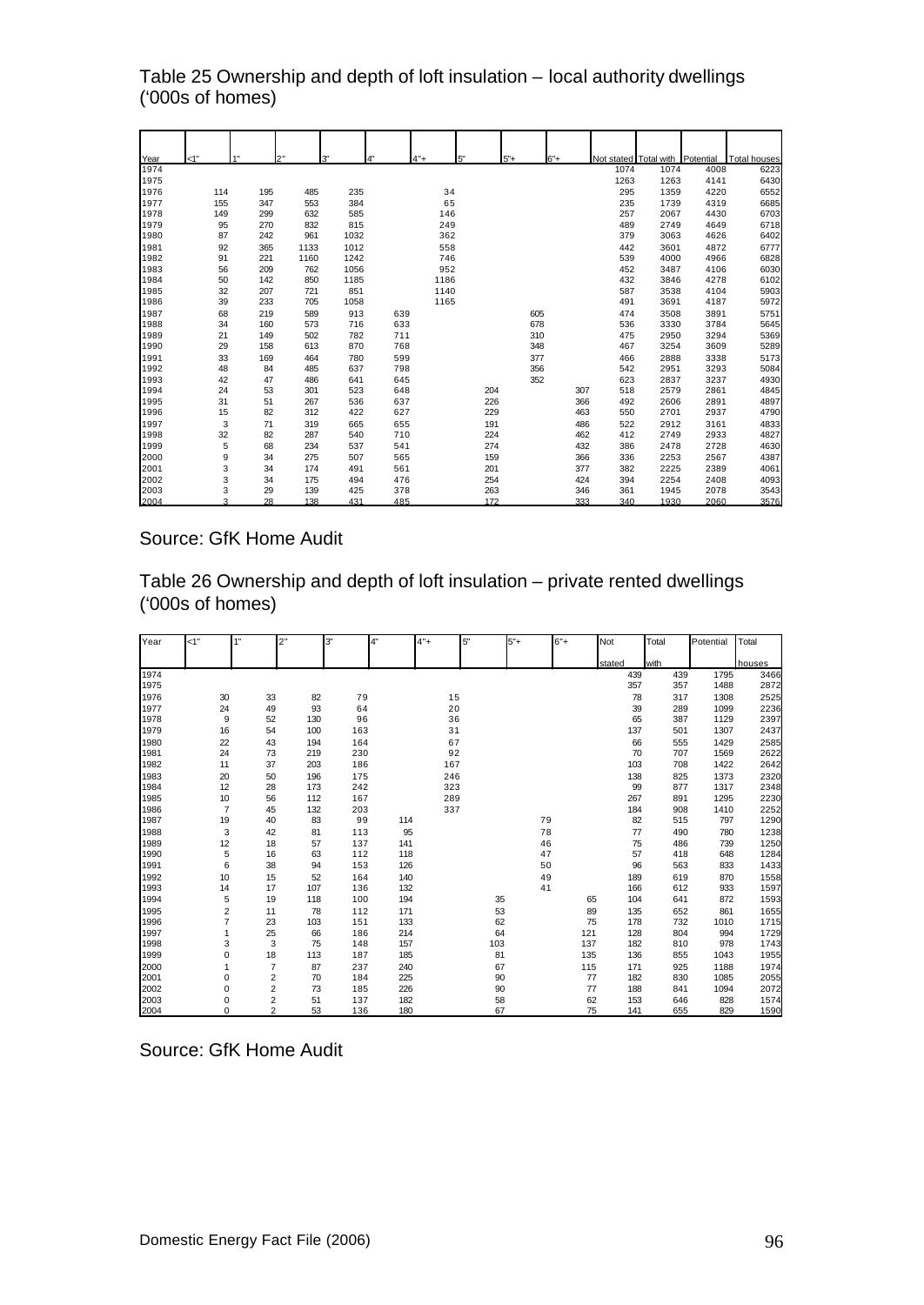| Year | <1" |                          | 1" | 2" | 3"  | 4"  | $4"+$<br>:5" |     | l5"+ | $6 +$ | Not    | Total | Potential | Total  |
|------|-----|--------------------------|----|----|-----|-----|--------------|-----|------|-------|--------|-------|-----------|--------|
|      |     |                          |    |    |     |     |              |     |      |       | stated | with  |           | houses |
| 1987 |     |                          | 20 | 65 | 43  | 42  |              |     | 72   |       | 57     | 299   | 377       | 666    |
| 1988 |     | 4                        | 10 | 35 | 103 | 47  |              |     | 65   |       | 72     | 336   | 400       | 694    |
| 1989 |     | 5                        | 21 | 64 | 89  | 64  |              |     | 31   |       | 90     | 364   | 422       | 701    |
| 1990 |     |                          | 13 | 72 | 72  | 65  |              |     | 45   |       | 85     | 353   | 445       | 753    |
| 1991 |     | 3                        | 3  | 22 | 91  | 50  |              |     | 73   |       | 62     | 305   | 387       | 739    |
| 1992 |     | 5                        | 8  | 32 | 90  | 91  |              |     | 55   |       | 68     | 349   | 398       | 746    |
| 1993 |     | 5                        | 3  | 48 | 100 | 97  |              |     | 119  |       | 130    | 503   | 556       | 890    |
| 1994 |     | $\overline{\phantom{0}}$ | 30 | 42 | 118 | 118 |              | 78  |      | 79    | 92     | 557   | 624       | 1039   |
| 1995 |     | $\overline{\phantom{0}}$ | 12 | 52 | 100 | 102 |              | 57  |      | 126   | 138    | 588   | 653       | 1050   |
| 1996 |     | 3                        | 11 | 43 | 74  | 149 |              | 40  |      | 126   | 132    | 578   | 625       | 1128   |
| 1997 |     |                          | 9  | 46 | 114 | 151 |              | 57  |      | 133   | 78     | 588   | 647       | 1115   |
| 1998 |     |                          | 12 | 49 | 95  | 194 |              | 38  |      | 112   | 122    | 629   | 693       | 1124   |
| 1999 |     | 4                        | 11 | 54 | 152 | 121 |              | 45  |      | 130   | 151    | 667   | 753       | 1182   |
| 2000 |     |                          | 2  | 74 | 132 | 270 |              | 55  |      | 138   | 144    | 815   | 889       | 1343   |
| 2001 |     |                          | 13 | 61 | 180 | 189 |              | 99  |      | 183   | 124    | 849   | 920       | 1428   |
| 2002 |     |                          | 12 | 60 | 179 | 188 |              | 98  |      | 183   | 143    | 865   | 927       | 1439   |
| 2003 |     |                          | 22 | 94 | 276 | 329 |              | 176 |      | 313   | 223    | 1434  | 1566      | 2533   |
| 2004 |     |                          | 22 | 82 | 294 | 318 |              | 170 |      | 338   | 298    | 1523  | 1619      | 2557   |

## Table 27 Ownership and depth of loft insulation – RSL dwellings ('000s of homes)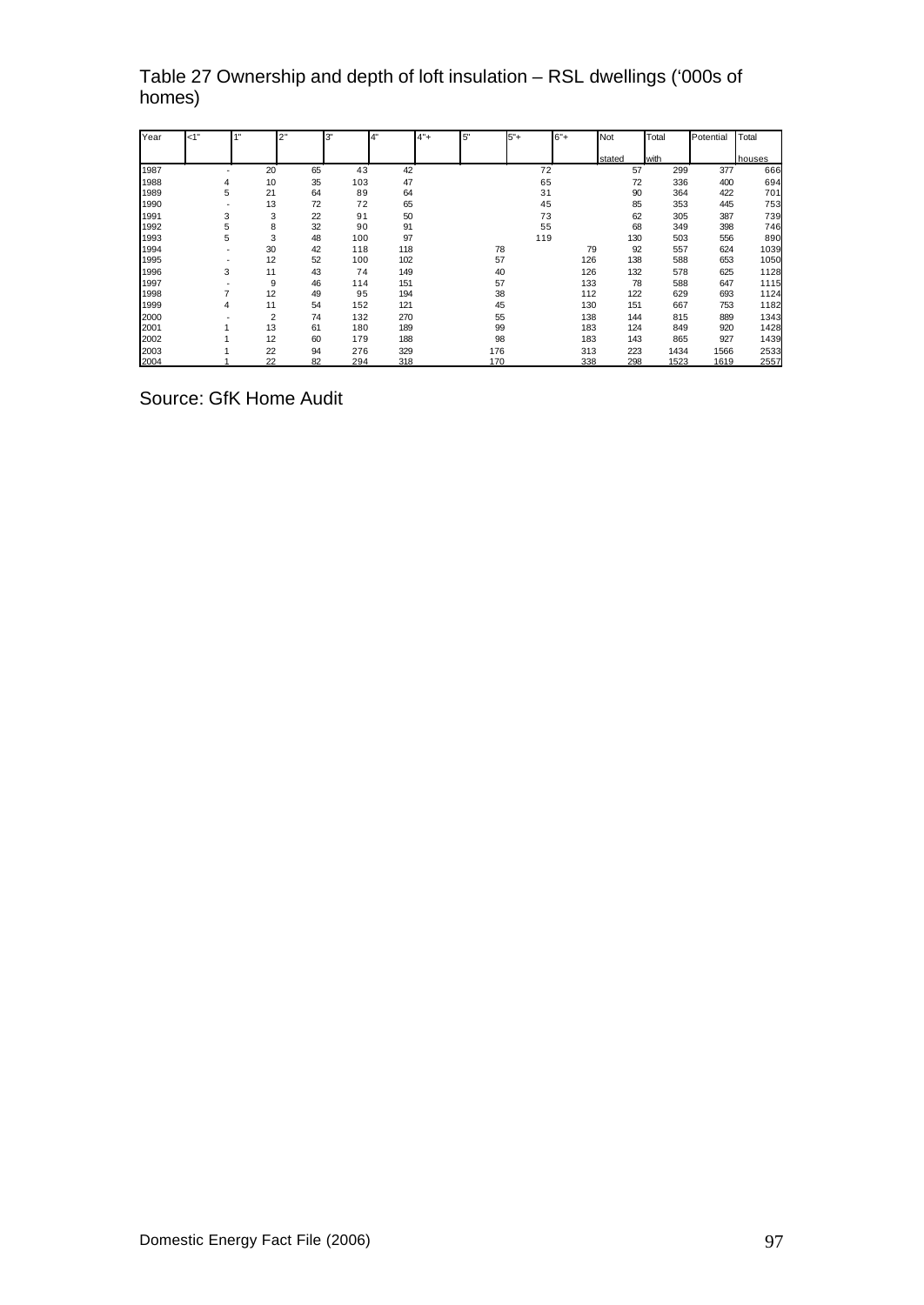|      |             | not known |           |            |
|------|-------------|-----------|-----------|------------|
|      | with cavity | if cavity |           | total      |
| Year | insulation  | insulated | potential | households |
| 1974 | 295         |           | 12411     | 18783      |
| 1975 | 375         |           | 12570     | 18988      |
| 1976 | 485         |           | 12744     | 19215      |
| 1977 | 626         |           | 12938     | 19450      |
| 1978 | 674         |           | 13225     | 19650      |
| 1979 | 1029        |           | 13434     | 19827      |
| 1980 | 1115        |           | 13616     | 20010      |
| 1981 | 1275        | 2365      | 13787     | 20177      |
| 1982 | 1464        | 2550      | 13946     | 20327      |
| 1983 | 1773        | 2532      | 14134     | 20525      |
| 1984 | 2156        | 2569      | 14326     | 20769      |
| 1985 | 2230        | 2464      | 14515     | 21017      |
| 1986 | 2501        | 2623      | 14695     | 21254      |
| 1987 | 2672        | 2935      | 14951     | 21485      |
| 1988 | 2895        | 3070      | 15144     | 21710      |
| 1989 | 3150        | 3086      | 15514     | 21927      |
| 1990 | 3369        | 3448      | 15461     | 22140      |
| 1991 | 3475        | 3746      | 15874     | 22392      |
| 1992 | 3756        | 4198      | 16289     | 22595      |
| 1993 | 3653        | 3775      | 15767     | 22822      |
| 1994 | 3678        | 4673      | 15986     | 23076      |
| 1995 | 3970        | 4932      | 16086     | 23315      |
| 1996 | 4019        | 5544      | 16750     | 23492      |
| 1997 | 4193        | 5262      | 16832     | 23694      |
| 1998 | 4428        | 5054      | 16524     | 23896      |
| 1999 | 4869        | 1830      | 16922     | 24120      |
| 2000 | 5695        | 1863      | 16833     | 24375      |
| 2001 | 5588        | 2108      | 17296     | 24170      |
| 2002 | 5859        | 1761      | 17436     | 24365      |
| 2003 | 6095        | 1767      | 17641     | 24595      |
| 2004 | 6655        | 1712      | 18073     | 24825      |

Table 28 Ownership of cavity wall insulation ('000s of homes)

 $\overline{\phantom{a}}$ 

 $\blacksquare$ 

 $\overline{\phantom{a}}$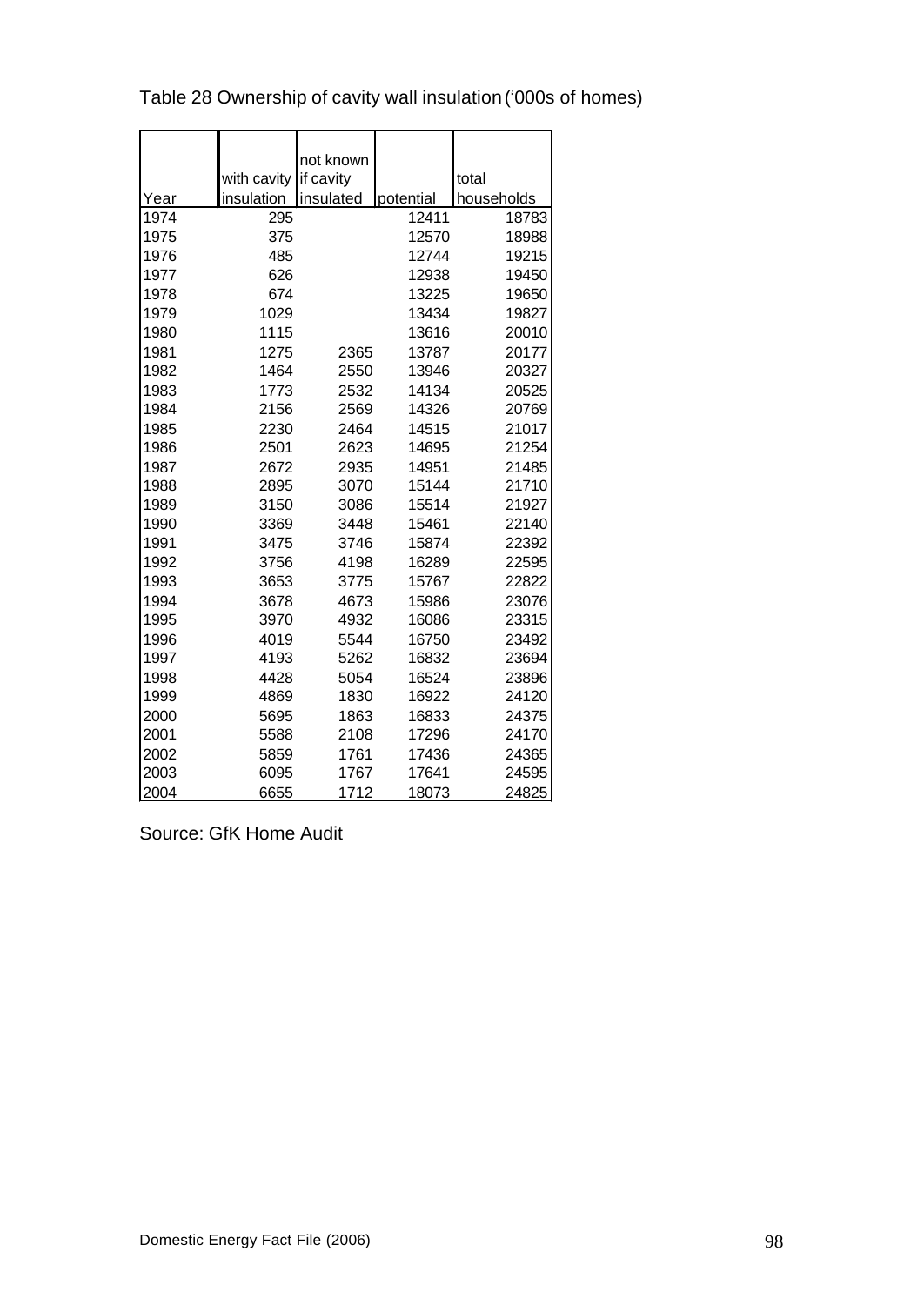Table 29 Ownership of cavity wall insulation – owner occupied dwellings ('000s of homes)

|      |                       | not known |           |            |
|------|-----------------------|-----------|-----------|------------|
|      | with cavity if cavity |           |           | total      |
| Year | insulation            | insulated | potential | households |
|      |                       |           |           |            |
| 1974 | 204                   |           | 6009      | 9094       |
| 1975 | 241                   |           | 6412      | 9685       |
| 1976 | 328                   |           | 6724      | 10138      |
| 1977 | 450                   |           | 7004      | 10529      |
| 1978 | 488                   |           | 7101      | 10550      |
| 1979 | 692                   |           | 7231      | 10672      |
| 1980 | 762                   |           | 7501      | 11023      |
| 1981 | 980                   | 604       | 7365      | 10778      |
| 1982 | 981                   | 662       | 7449      | 10857      |
| 1983 | 1332                  | 843       | 8384      | 12175      |
| 1984 | 1464                  | 743       | 8497      | 12319      |
| 1985 | 1756                  | 740       | 8899      | 12884      |
| 1986 | 1850                  | 954       | 9009      | 13029      |
| 1987 | 1913                  | 1208      | 9405      | 13778      |
| 1988 | 2165                  | 1268      | 9551      | 14132      |
| 1989 | 2304                  | 1417      | 9991      | 14607      |
| 1990 | 2489                  | 1645      | 10115     | 14813      |
| 1991 | 2664                  | 1851      | 10543     | 15048      |
| 1992 | 2843                  | 2272      | 10943     | 15207      |
| 1993 | 2687                  | 1860      | 10414     | 15405      |
| 1994 | 2808                  | 2269      | 10515     | 15599      |
| 1995 | 2952                  | 2623      | 10828     | 15714      |
| 1996 | 3081                  | 2904      | 11179     | 15859      |
| 1997 | 3112                  | 2783      | 11263     | 16017      |
| 1998 | 3260                  | 3025      | 11128     | 16201      |
| 1999 | 3553                  | 1166      | 11559     | 16353      |
| 2000 | 4099                  | 1177      | 11308     | 16672      |
| 2001 | 4140                  | 1383      | 11871     | 16626      |
| 2002 | 4359                  | 1210      | 11967     | 16760      |
| 2003 | 4364                  | 1216      | 12028     | 16945      |
| 2004 | 4679                  | 1183      | 12312     | 17103      |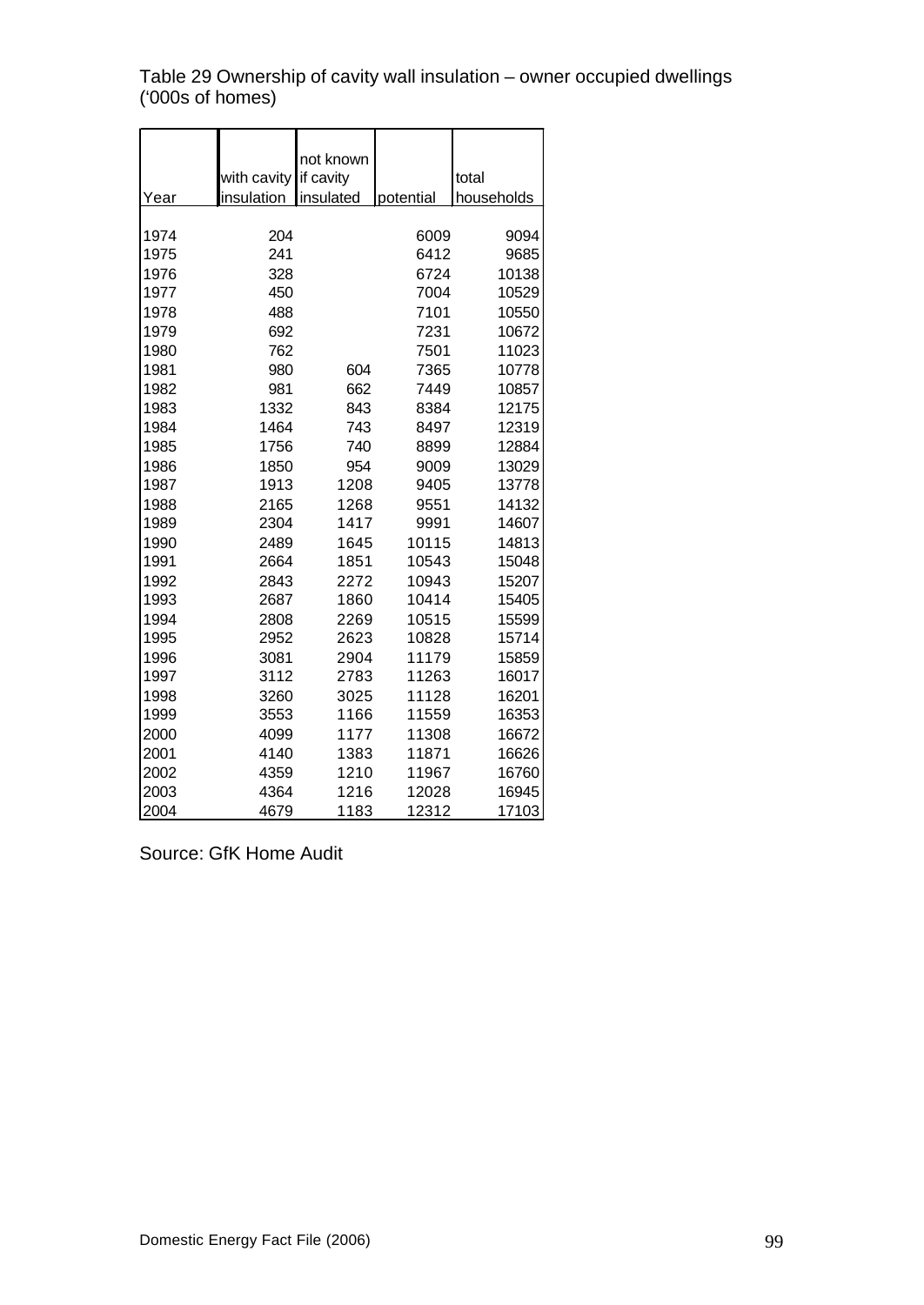Table 30 Ownership of cavity wall insulation – local authority dwellings ('000s of homes)

|      |             | not known |           |            |
|------|-------------|-----------|-----------|------------|
|      | with cavity | if cavity |           | total      |
| Year | insulation  | insulated | potential | households |
| 1974 | 77          |           | 4112      | 6223       |
| 1975 | 123         |           | 4257      | 6430       |
| 1976 | 145         |           | 4346      | 6552       |
| 1977 | 167         |           | 4447      | 6685       |
| 1978 | 162         |           | 4512      | 6703       |
| 1979 | 292         |           | 4552      | 6718       |
| 1980 | 318         |           | 4356      | 6402       |
| 1981 | 256         | 1474      | 4631      | 6777       |
| 1982 | 419         | 1552      | 4685      | 6828       |
| 1983 | 397         | 1310      | 4152      | 6030       |
| 1984 | 583         | 1477      | 4209      | 6102       |
| 1985 | 620         | 1165      | 4077      | 5903       |
| 1986 | 568         | 1275      | 4129      | 5972       |
| 1987 | 660         | 1340      | 4553      | 5751       |
| 1988 | 625         | 1406      | 4627      | 5645       |
| 1989 | 739         | 1284      | 4474      | 5369       |
| 1990 | 777         | 1323      | 4227      | 5289       |
| 1991 | 609         | 1388      | 4160      | 5173       |
| 1992 | 786         | 1374      | 4133      | 5084       |
| 1993 | 749         | 1309      | 3999      | 4930       |
| 1994 | 687         | 1569      | 3917      | 4845       |
| 1995 | 756         | 1573      | 3815      | 4897       |
| 1996 | 672         | 1640      | 3833      | 4790       |
| 1997 | 816         | 1624      | 3859      | 4833       |
| 1998 | 872         | 1209      | 3637      | 4827       |
| 1999 | 988         | 412       | 3608      | 4630       |
| 2000 | 868         | 431       | 3561      | 4387       |
| 2001 | 806         | 410       | 3288      | 4061       |
| 2002 | 836         | 313       | 3316      | 4093       |
| 2003 | 722         | 265       | 2857      | 3542       |
| 2004 | 797         | 254       | 2909      | 3575       |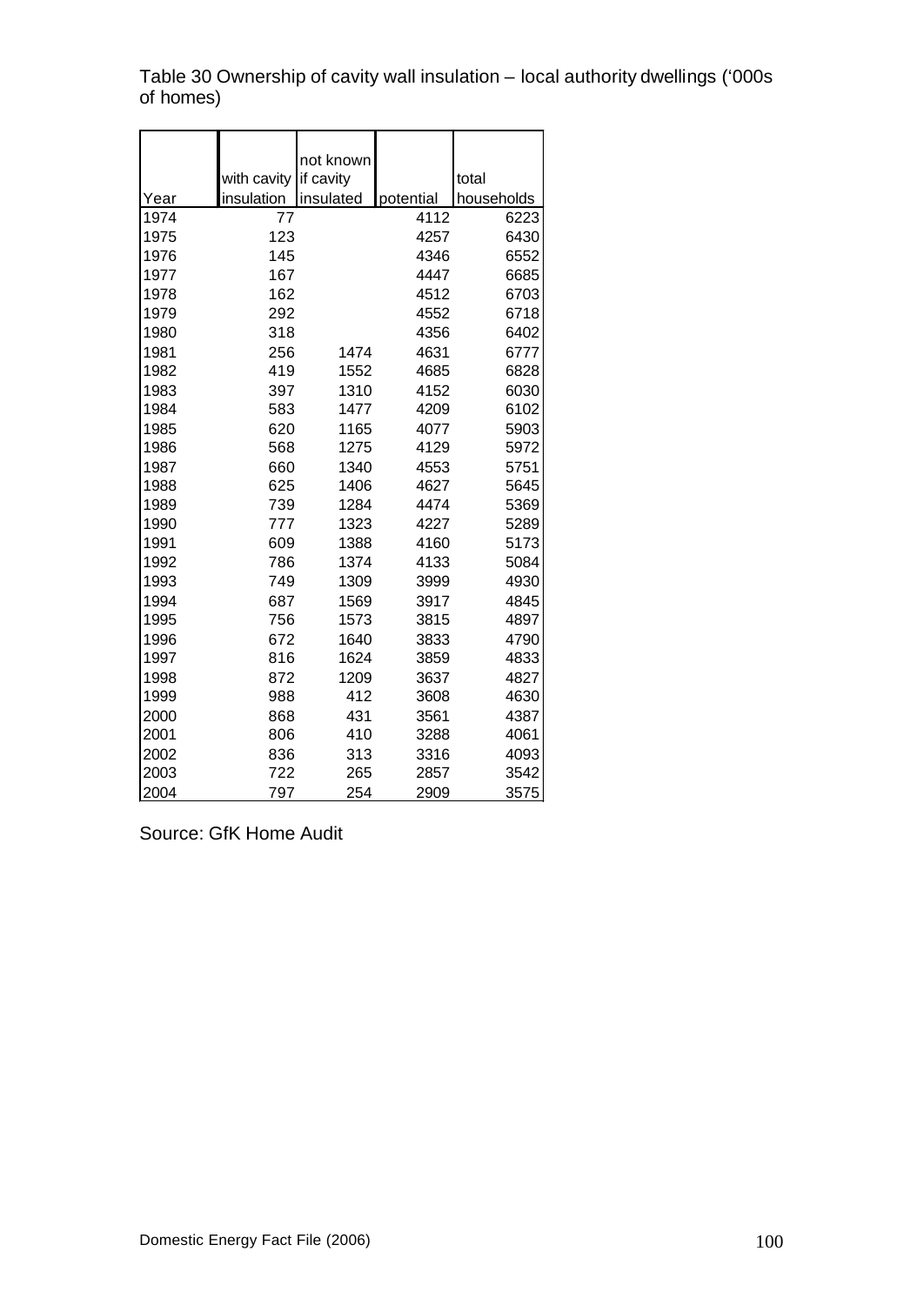Table 31 Ownership of cavity wall insulation – private rented dwellings ('000s of homes)

|      | with cavity | not known<br>if cavity |           | total      |
|------|-------------|------------------------|-----------|------------|
| Year | insulation  | insulated              | potential | households |
| 1974 | 15          |                        | 2290      | 3466       |
| 1975 | 11          |                        | 1902      | 2872       |
| 1976 | 11          |                        | 1674      | 2525       |
| 1977 | 9           |                        | 1487      | 2236       |
| 1978 | 25          |                        | 1613      | 2397       |
| 1979 | 45          |                        | 1651      | 2437       |
| 1980 | 34          |                        | 1759      | 2585       |
| 1981 | 39          | 287                    | 1791      | 2622       |
| 1982 | 64          | 337                    | 1813      | 2642       |
| 1983 | 44          | 379                    | 1598      | 2320       |
| 1984 | 109         | 349                    | 1620      | 2348       |
| 1985 | 87          | 325                    | 1540      | 2230       |
| 1986 | 82          | 395                    | 1557      | 2252       |
| 1987 | 44          | 236                    | 513       | 1290       |
| 1988 | 39          | 217                    | 514       | 1238       |
| 1989 | 61          | 210                    | 546       | 1250       |
| 1990 | 32          | 283                    | 601       | 1284       |
| 1991 | 39          | 281                    | 628       | 1433       |
| 1992 | 58          | 361                    | 697       | 1558       |
| 1993 | 42          | 348                    | 687       | 1597       |
| 1994 | 75          | 439                    | 758       | 1593       |
| 1995 | 89          | 374                    | 673       | 1655       |
| 1996 | 79          | 567                    | 855       | 1715       |
| 1997 | 69          | 448                    | 823       | 1729       |
| 1998 | 71          | 498                    | 898       | 1743       |
| 1999 | 84          | 113                    | 874       | 1955       |
| 2000 | 170         | 141                    | 868       | 1974       |
| 2001 | 176         | 144                    | 988       | 2055       |
| 2002 | 180         | 112                    | 997       | 2072       |
| 2003 | 133         | 80                     | 742       | 1574       |
| 2004 | 148         | 82                     | 769       | 1590       |

#### Source: GfK Home Audit

The figures shown for the years 1974 to 1986 are for private rented and RSL sectors combined.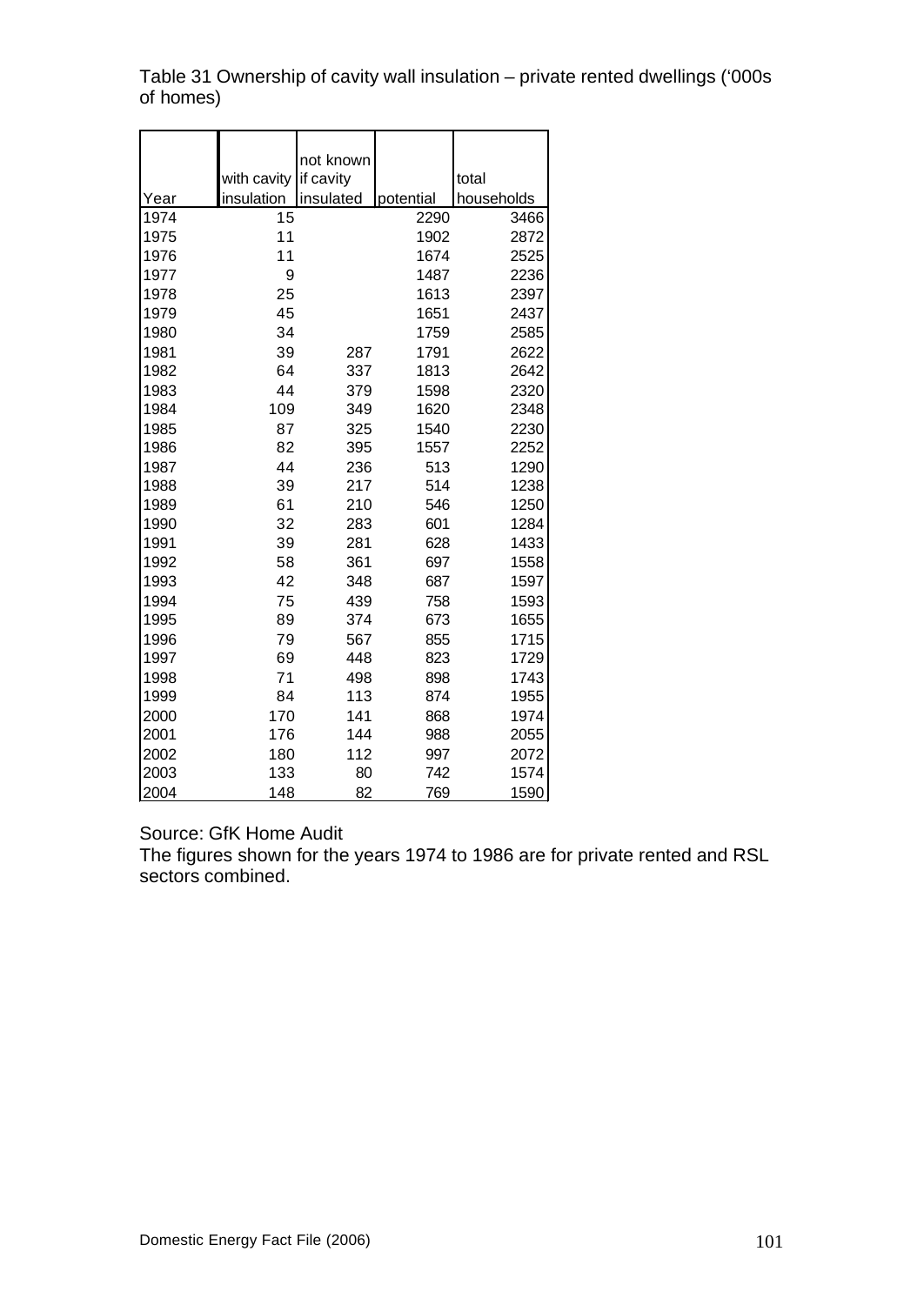Table 32 Ownership of cavity wall insulation – RSL dwellings ('000s of homes)

|      |                       | not known |           |            |
|------|-----------------------|-----------|-----------|------------|
|      | with cavity if cavity |           |           | total      |
| Year | insulation            | insulated | potential | households |
| 1987 | 55                    | 152       | 481       | 666        |
| 1988 | 65                    | 179       | 451       | 694        |
| 1989 | 45                    | 176       | 503       | 701        |
| 1990 | 72                    | 197       | 519       | 753        |
| 1991 | 162                   | 225       | 543       | 739        |
| 1992 | 69                    | 191       | 515       | 746        |
| 1993 | 175                   | 258       | 669       | 890        |
| 1994 | 108                   | 397       | 797       | 1039       |
| 1995 | 171                   | 362       | 771       | 1050       |
| 1996 | 188                   | 433       | 883       | 1128       |
| 1997 | 195                   | 406       | 887       | 1115       |
| 1998 | 225                   | 324       | 860       | 1124       |
| 1999 | 244                   | 141       | 881       | 1182       |
| 2000 | 558                   | 116       | 1096      | 1343       |
| 2001 | 467                   | 169       | 1148      | 1428       |
| 2002 | 484                   | 126       | 1158      | 1439       |
| 2003 | 875                   | 207       | 2012      | 2533       |
| 2004 | 1030                  | 194       | 2084      | 2557       |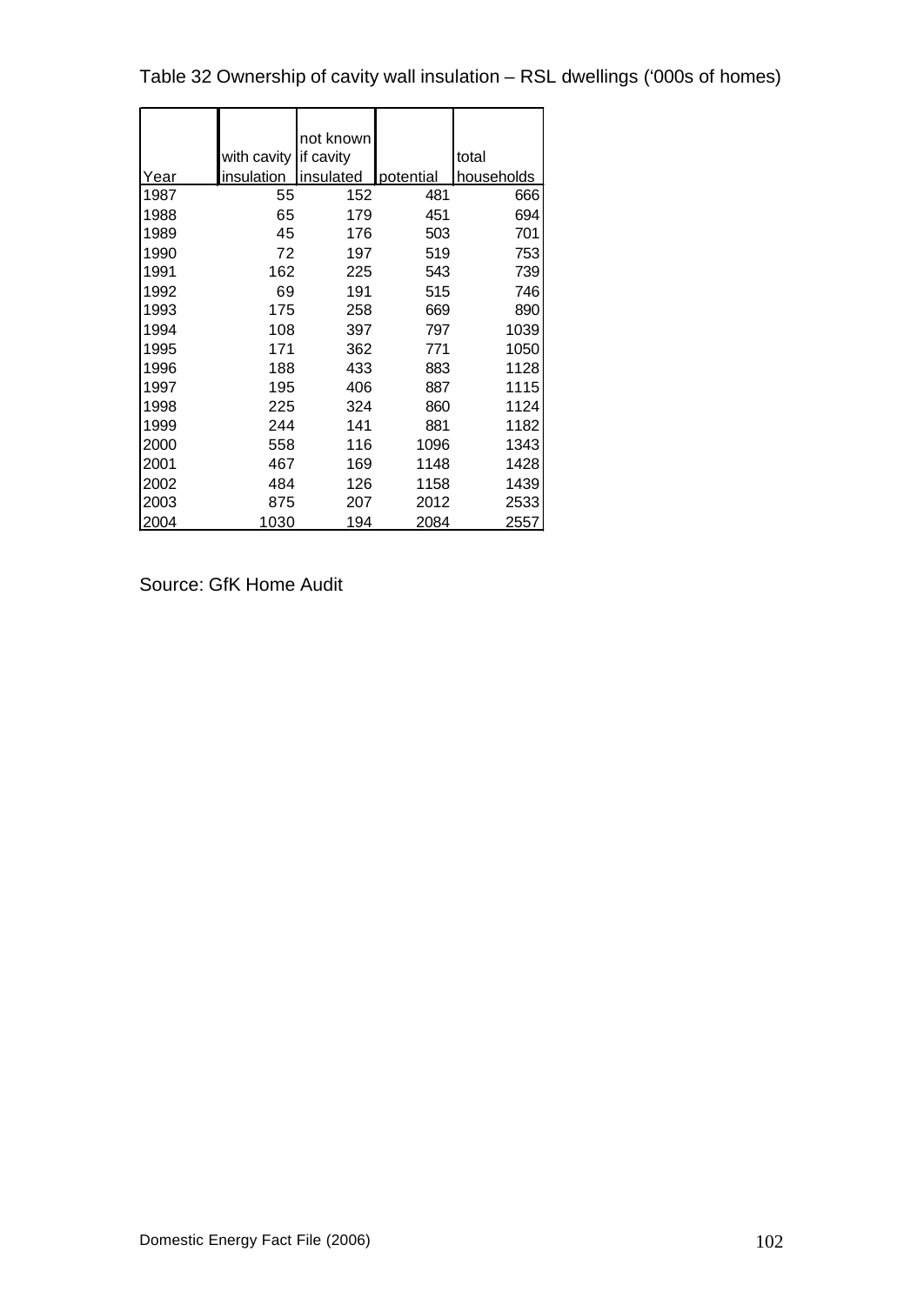|      | Less than | 20% to | 40% to | 60% to | 80% or  |                    | Total with |           |
|------|-----------|--------|--------|--------|---------|--------------------|------------|-----------|
|      | 20% of    | 39% of | 59% of | 79% of | more of |                    | double     |           |
| Year | rooms     | rooms  | rooms  | rooms  | rooms   | Not stated glazing |            | Potential |
| 1974 |           |        |        |        |         | 1473               | 1473       | 18783     |
| 1975 |           |        |        |        |         | 1763               | 1763       | 18988     |
| 1976 |           |        |        |        |         | 1856               | 1856       | 19215     |
| 1977 |           |        |        |        |         | 2414               | 2414       | 19450     |
| 1978 |           |        |        |        |         | 2980               | 2980       | 19650     |
| 1979 |           |        |        |        |         | 3339               | 3339       | 19827     |
| 1980 |           |        |        |        |         | 3926               | 3926       | 20010     |
| 1981 |           |        |        |        |         | 4222               | 4222       | 20177     |
| 1982 |           |        |        |        |         | 4695               | 4695       | 20327     |
| 1983 | 1126      | 1102   | 835    | 632    | 1884    | 97                 | 5675       | 20525     |
| 1984 | 830       | 1042   | 952    | 848    | 1958    | 129                | 5758       | 20769     |
| 1985 | 804       | 1185   | 1032   | 970    | 1921    | 692                | 6604       | 21017     |
| 1986 | 819       | 1235   | 1169   | 1239   | 2360    | 378                | 7201       | 21254     |
| 1987 | 1499      | 1380   | 1258   | 1387   | 2986    | 90                 | 8600       | 21485     |
| 1988 | 1252      | 1408   | 1195   | 1427   | 3436    | 700                | 9419       | 21710     |
| 1989 | 1198      | 1298   | 1311   | 1589   | 3844    | 769                | 10008      | 21927     |
| 1990 | 1096      | 1424   | 1270   | 1758   | 4470    | 671                | 10689      | 22140     |
| 1991 | 1138      | 1441   | 1291   | 2014   | 4924    | 661                | 11470      | 22392     |
| 1992 | 1076      | 1239   | 1375   | 2051   | 5361    | 671                | 11773      | 22595     |
| 1993 | 951       | 1357   | 1380   | 2397   | 5965    | 616                | 12666      | 22822     |
| 1994 | 1000      | 1075   | 1345   | 2271   | 7408    | 630                | 13729      | 23076     |
| 1995 | 877       | 1019   | 1283   | 2317   | 8165    | 630                | 14291      | 23315     |
| 1996 | 699       | 912    | 1208   | 2446   | 8848    | 591                | 14705      | 23492     |
| 1997 | 604       | 972    | 1260   | 2660   | 8576    | 1979               | 16051      | 23694     |
| 1998 | 573       | 804    | 1048   | 2728   | 9548    | 1558               | 16260      | 23896     |
| 1999 | 629       | 918    | 1025   | 2514   | 10257   | 1454               | 16798      | 24120     |
| 2000 | 495       | 598    | 976    | 2715   | 9705    | 3116               | 17606      | 24375     |
| 2001 | 414       | 576    | 940    | 2531   | 10060   | 3586               | 18107      | 24170     |
| 2002 | 416       | 581    | 948    | 2551   | 10145   | 4322               | 18962      | 24365     |
| 2003 | 430       | 581    | 946    | 2611   | 10436   | 4856               | 19862      | 24595     |
| 2004 | 423       | 574    | 931    | 2683   | 10631   | 5336               | 20578      | 24825     |

Table 33 Ownership of double glazing ('000s of homes)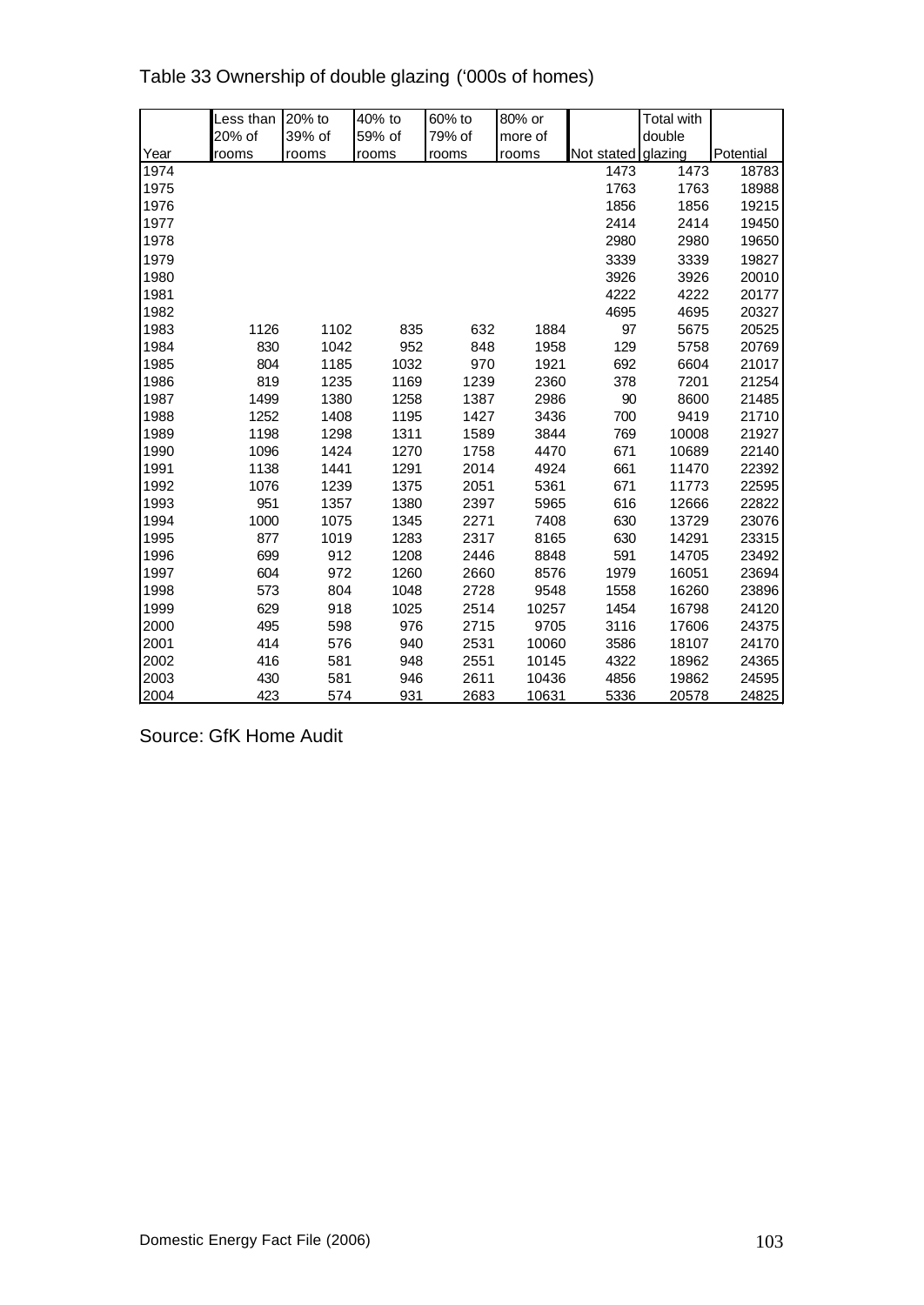|      | Less than | 20% to | 40% to | 60% to | 80% or  |                    | Total with |           |
|------|-----------|--------|--------|--------|---------|--------------------|------------|-----------|
|      | 20% of    | 39% of | 59% of | 79% of | more of |                    | double     |           |
| Year | rooms     | rooms  | rooms  | rooms  | rooms   | Not stated glazing |            | Potential |
| 1974 |           |        |        |        |         | 1243               | 1243       | 9094      |
| 1975 |           |        |        |        |         | 1507               | 1507       | 9685      |
| 1976 |           |        |        |        |         | 1606               | 1606       | 10138     |
| 1977 |           |        |        |        |         | 2126               | 2126       | 10529     |
| 1978 |           |        |        |        |         | 2658               | 2658       | 10550     |
| 1979 |           |        |        |        |         | 2897               | 2897       | 10672     |
| 1980 |           |        |        |        |         | 3499               | 3499       | 11023     |
| 1981 |           |        |        |        |         | 3716               | 3716       | 10778     |
| 1982 |           |        |        |        |         | 4154               | 4154       | 10857     |
| 1983 | 1025      | 974    | 724    | 577    | 1721    | 69                 | 5090       | 12175     |
| 1984 | 719       | 923    | 836    | 762    | 1864    | 103                | 5206       | 12319     |
| 1985 | 691       | 1040   | 928    | 894    | 1771    | 577                | 5902       | 12884     |
| 1986 | 667       | 1122   | 1012   | 1156   | 2157    | 344                | 6457       | 13029     |
| 1987 | 1347      | 1202   | 1097   | 1251   | 2723    | 88                 | 7708       | 13778     |
| 1988 | 1077      | 1193   | 1015   | 1232   | 3095    | 614                | 8224       | 14132     |
| 1989 | 1047      | 1175   | 1141   | 1380   | 3468    | 671                | 8882       | 14607     |
| 1990 | 978       | 1235   | 1065   | 1524   | 3837    | 566                | 9203       | 14813     |
| 1991 | 983       | 1211   | 1055   | 1680   | 4200    | 565                | 9695       | 15048     |
| 1992 | 901       | 1044   | 1168   | 1753   | 4524    | 570                | 9960       | 15207     |
| 1993 | 826       | 1081   | 1118   | 2025   | 5009    | 517                | 10577      | 15405     |
| 1994 | 775       | 870    | 1084   | 1812   | 5975    | 515                | 11031      | 15599     |
| 1995 | 683       | 759    | 1087   | 1828   | 6550    | 573                | 11482      | 15714     |
| 1996 | 559       | 731    | 946    | 1938   | 7166    | 500                | 11838      | 15859     |
| 1997 | 468       | 731    | 961    | 1940   | 6821    | 1650               | 12571      | 16017     |
| 1998 | 438       | 625    | 871    | 2085   | 7375    | 1283               | 12678      | 16201     |
| 1999 | 438       | 645    | 774    | 1896   | 8026    | 1210               | 12989      | 16353     |
| 2000 | 345       | 473    | 733    | 2012   | 7615    | 2309               | 13487      | 16672     |
| 2001 | 297       | 426    | 693    | 1870   | 7674    | 2834               | 13794      | 16626     |
| 2002 | 299       | 430    | 698    | 1885   | 7738    | 3240               | 14290      | 16760     |
| 2003 | 313       | 443    | 702    | 1895   | 7867    | 3568               | 14788      | 16945     |
| 2004 | 310       | 440    | 689    | 1935   | 7963    | 3875               | 15212      | 17103     |

Table 34 Ownership of double glazing – owner occupied dwellings ('000s of homes)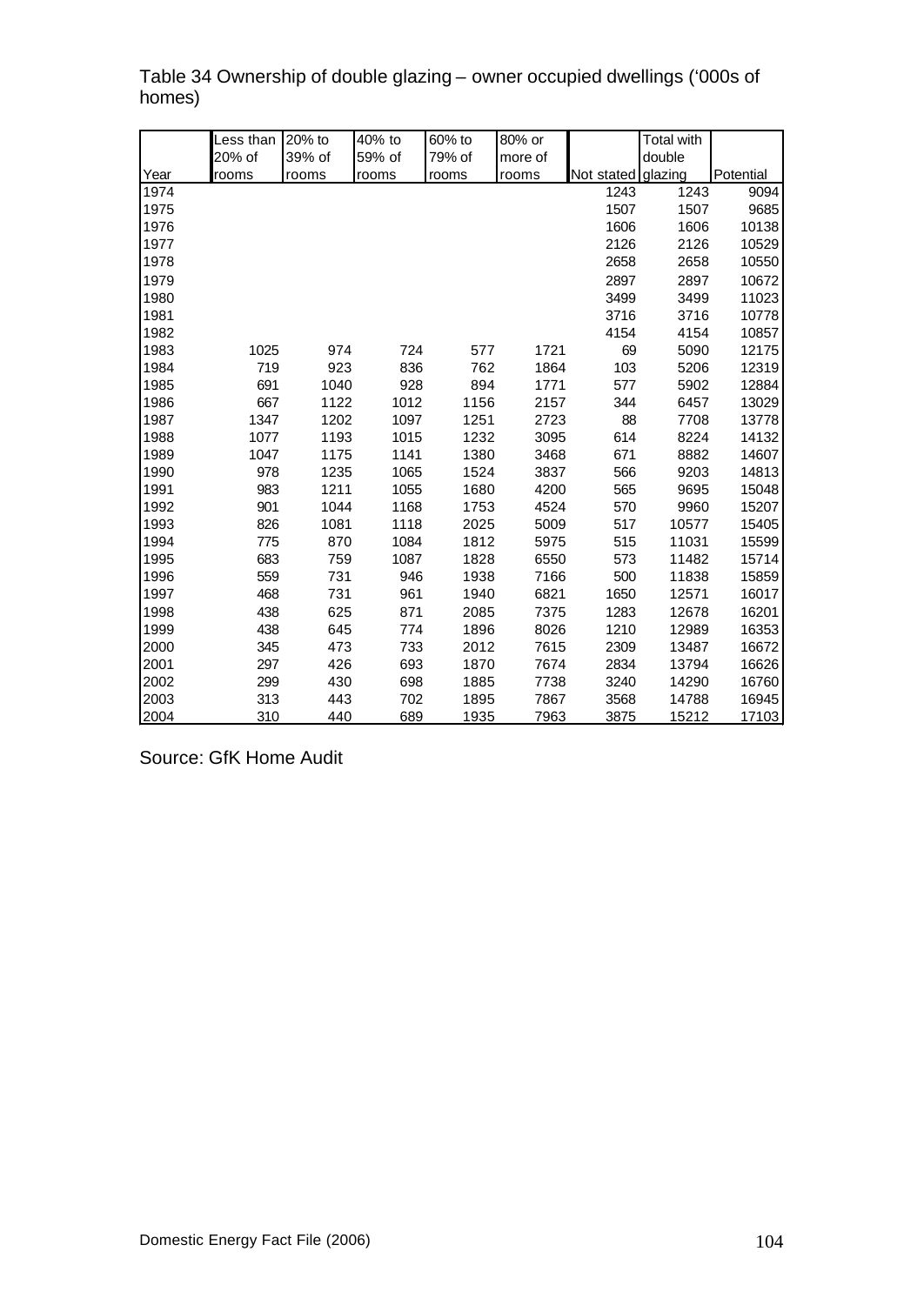|      | Less than | 20% to | 40% to | 60% to | 80% or  |                    | <b>Total with</b> |           |
|------|-----------|--------|--------|--------|---------|--------------------|-------------------|-----------|
|      | 20% of    | 39% of | 59% of | 79% of | more of |                    | double            |           |
| Year | rooms     | rooms  | rooms  | rooms  | rooms   | Not stated glazing |                   | Potential |
| 1974 |           |        |        |        |         | 166                | 166               | 6223      |
| 1975 |           |        |        |        |         | 194                | 194               | 6430      |
| 1976 |           |        |        |        |         | 199                | 199               | 6552      |
| 1977 |           |        |        |        |         | 237                | 237               | 6685      |
| 1978 |           |        |        |        |         | 247                | 247               | 6703      |
| 1979 |           |        |        |        |         | 365                | 365               | 6718      |
| 1980 |           |        |        |        |         | 311                | 311               | 6402      |
| 1981 |           |        |        |        |         | 371                | 371               | 6777      |
| 1982 |           |        |        |        |         | 313                | 313               | 6828      |
| 1983 | 57        | 79     | 70     | 35     | 94      | 16                 | 350               | 6030      |
| 1984 | 61        | 76     | 50     | 41     | 59      | 13                 | 302               | 6102      |
| 1985 | 81        | 88     | 74     | 54     | 120     | 69                 | 486               | 5903      |
| 1986 | 100       | 77     | 88     | 77     | 86      | 20                 | 449               | 5972      |
| 1987 | 92        | 112    | 79     | 94     | 164     | 5                  | 548               | 5751      |
| 1988 | 89        | 108    | 122    | 129    | 214     | 65                 | 728               | 5645      |
| 1989 | 95        | 64     | 117    | 143    | 295     | 45                 | 760               | 5369      |
| 1990 | 59        | 109    | 137    | 195    | 521     | 73                 | 1093              | 5289      |
| 1991 | 103       | 172    | 142    | 260    | 591     | 58                 | 1323              | 5173      |
| 1992 | 126       | 117    | 132    | 239    | 539     | 65                 | 1218              | 5084      |
| 1993 | 77        | 167    | 147    | 255    | 611     | 63                 | 1321              | 4930      |
| 1994 | 153       | 119    | 172    | 260    | 975     | 47                 | 1726              | 4845      |
| 1995 | 135       | 141    | 119    | 271    | 1069    | 23                 | 1757              | 4897      |
| 1996 | 73        | 109    | 129    | 308    | 1103    | 53                 | 1774              | 4790      |
| 1997 | 73        | 155    | 170    | 476    | 1150    | 208                | 2233              | 4833      |
| 1998 | 88        | 74     | 103    | 407    | 1490    | 154                | 2315              | 4827      |
| 1999 | 127       | 133    | 150    | 383    | 1355    | 167                | 2314              | 4630      |
| 2000 | 97        | 70     | 157    | 431    | 1107    | 446                | 2308              | 4387      |
| 2001 | 82        | 75     | 119    | 348    | 1321    | 373                | 2318              | 4061      |
| 2002 | 83        | 76     | 119    | 350    | 1335    | 539                | 2502              | 4093      |
| 2003 | 71        | 64     | 102    | 298    | 1141    | 606                | 2282              | 3542      |
| 2004 | 69        | 64     | 103    | 299    | 1189    | 684                | 2409              | 3575      |

Table 35 Ownership of double glazing – local authority dwellings ('000s of homes)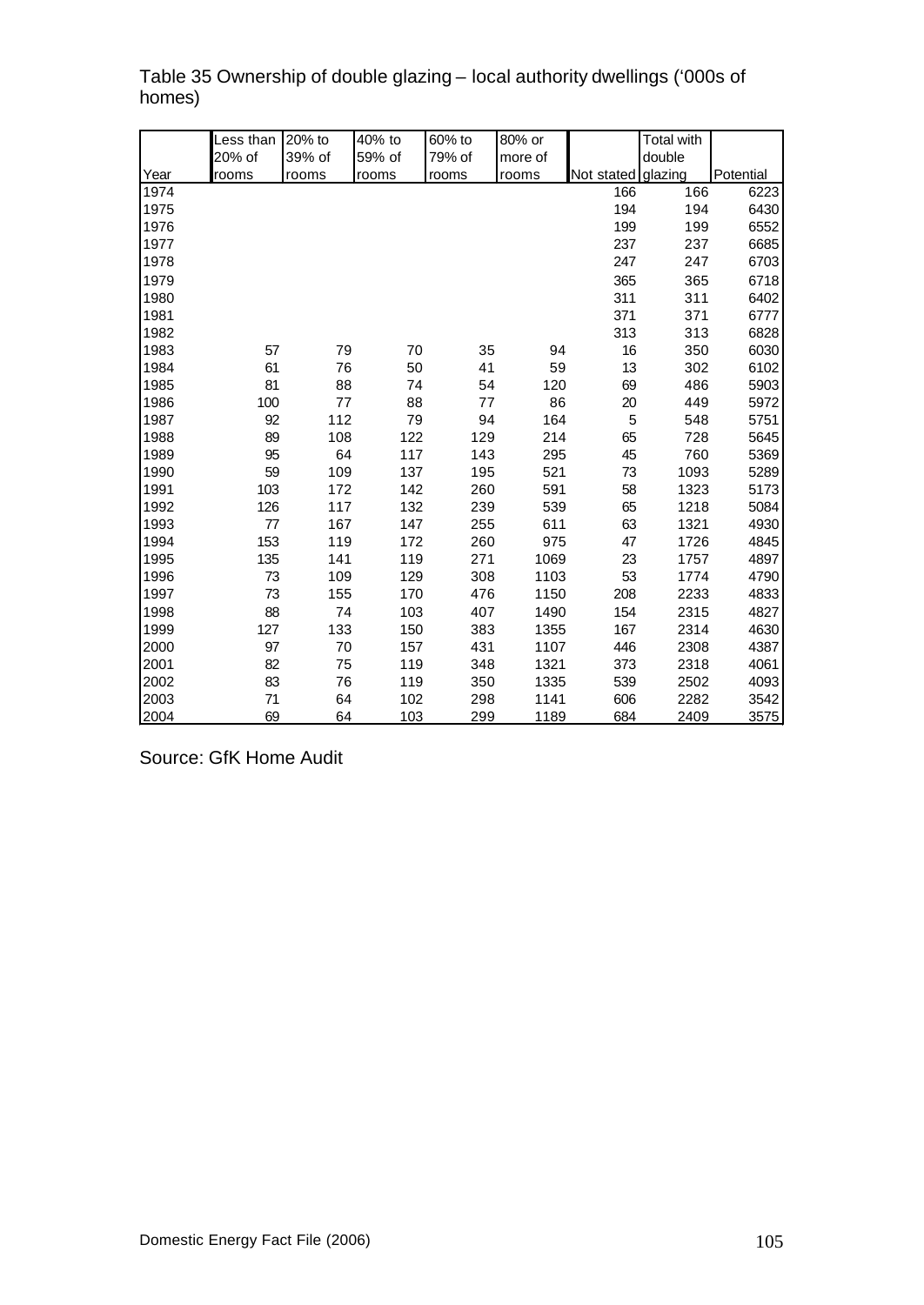|      | Less than | 20% to | 40% to | 60% to | 80% or  |                  | <b>Total with</b> |           |
|------|-----------|--------|--------|--------|---------|------------------|-------------------|-----------|
|      | 20% of    | 39% of | 59% of | 79% of | more of |                  | double            |           |
| Year | rooms     | rooms  | rooms  | rooms  | rooms   | Not stated       | glazing           | Potential |
| 1974 |           |        |        |        |         | 63               | 63                | 3466      |
| 1975 |           |        |        |        |         | 62               | 62                | 2872      |
| 1976 |           |        |        |        |         | 51               | 51                | 2525      |
| 1977 |           |        |        |        |         | 50               | 50                | 2236      |
| 1978 |           |        |        |        |         | 75               | 75                | 2397      |
| 1979 |           |        |        |        |         | 76               | 76                | 2437      |
| 1980 |           |        |        |        |         | 116              | 116               | 2585      |
| 1981 |           |        |        |        |         | 134              | 134               | 2622      |
| 1982 |           |        |        |        |         | 227              | 227               | 2642      |
| 1983 | 44        | 49     | 41     | 20     | 69      | 13               | 235               | 2320      |
| 1984 | 49        | 43     | 64     | 45     | 34      | 12               | 248               | 2348      |
| 1985 | 31        | 56     | 30     | 22     | 29      | 48               | 217               | 2230      |
| 1986 | 52        | 36     | 69     | 6      | 118     | 13               | 294               | 2252      |
| 1987 | 45        | 27     | 40     | 19     | 70      | 0                | 200               | 1290      |
| 1988 | 44        | 56     | 21     | 18     | 40      | $\boldsymbol{9}$ | 188               | 1238      |
| 1989 | 31        | 42     | 29     | 31     | 40      | 44               | 216               | 1250      |
| 1990 | 33        | 40     | 24     | 32     | 74      | 21               | 221               | 1284      |
| 1991 | 39        | 42     | 68     | 55     | 86      | 24               | 315               | 1433      |
| 1992 | 36        | 53     | 63     | 43     | 126     | 26               | 347               | 1558      |
| 1993 | 32        | 64     | 77     | 46     | 212     | 23               | 455               | 1597      |
| 1994 | 47        | 52     | 64     | 93     | 190     | 31               | 476               | 1593      |
| 1995 | 29        | 79     | 47     | 101    | 222     | 17               | 494               | 1655      |
| 1996 | 45        | 52     | 108    | 107    | 257     | 27               | 597               | 1715      |
| 1997 | 34        | 58     | 87     | 98     | 240     | 75               | 592               | 1729      |
| 1998 | 32        | 83     | 58     | 159    | 273     | 51               | 656               | 1743      |
| 1999 | 44        | 116    | 59     | 115    | 396     | 37               | 766               | 1955      |
| 2000 | 26        | 42     | 60     | 151    | 416     | 157              | 851               | 1974      |
| 2001 | 20        | 50     | 76     | 134    | 458     | 216              | 953               | 2055      |
| 2002 | 21        | 50     | 77     | 135    | 461     | 334              | 1076              | 2072      |
| 2003 | 18        | 36     | 57     | 104    | 340     | 281              | 835               | 1574      |
| 2004 | 18        | 36     | 60     | 117    | 344     | 321              | 895               | 1590      |

Table 36 Ownership of double glazing – private rented dwellings ('000s of homes)

Source: GfK Home Audit

The figures shown for the years 1974 to 1986 are for private rented and RSL sectors combined.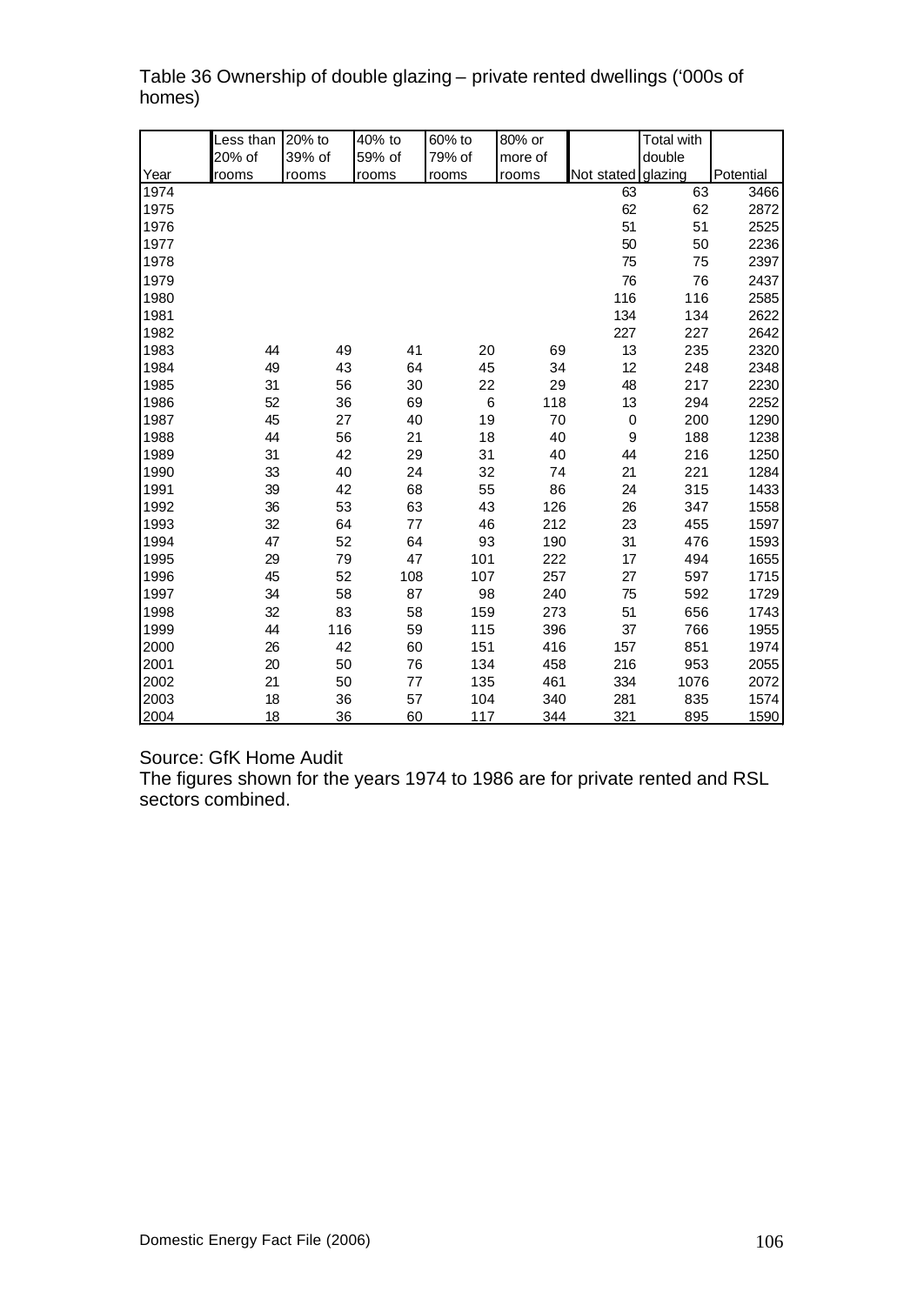|      | ess than. | 20% to | 40% to | 60% to | 80% or  |                | <b>Total with</b> |           |
|------|-----------|--------|--------|--------|---------|----------------|-------------------|-----------|
|      | 20% of    | 39% of | 59% of | 79% of | more of |                | double            |           |
| Year | rooms     | rooms  | rooms  | rooms  | rooms   | Not stated     | glazing           | Potential |
| 1987 | 14        | 39     | 41     | 25     | 25      | 0              | 143               | 666       |
| 1988 | 22        | 20     | 8      | 23     | 36      | $\overline{2}$ | 112               | 694       |
| 1989 | 26        | 15     | 27     | 35     | 41      | 9              | 152               | 701       |
| 1990 | 25        | 42     | 45     | 9      | 42      | 14             | 177               | 753       |
| 1991 | 13        | 17     | 27     | 17     | 46      | 15             | 137               | 739       |
| 1992 | 13        | 25     | 11     | 14     | 172     | 11             | 247               | 746       |
| 1993 | 16        | 44     | 38     | 71     | 134     | 11             | 314               | 890       |
| 1994 | 23        | 34     | 23     | 106    | 268     | 39             | 495               | 1039      |
| 1995 | 31        | 40     | 29     | 117    | 325     | 16             | 557               | 1050      |
| 1996 | 22        | 20     | 25     | 94     | 322     | 12             | 496               | 1128      |
| 1997 | 29        | 28     | 41     | 145    | 365     | 45             | 653               | 1115      |
| 1998 | 15        | 24     | 17     | 77     | 411     | 69             | 611               | 1124      |
| 1999 | 21        | 26     | 43     | 121    | 482     | 39             | 731               | 1182      |
| 2000 | 27        | 14     | 26     | 122    | 566     | 205            | 960               | 1343      |
| 2001 | 15        | 25     | 53     | 180    | 606     | 163            | 1041              | 1428      |
| 2002 | 15        | 25     | 53     | 181    | 611     | 209            | 1094              | 1439      |
| 2003 | 28        | 38     | 86     | 315    | 1089    | 401            | 1957              | 2533      |
| 2004 | 26        | 35     | 79     | 332    | 1135    | 455            | 2061              | 2557      |

Table 37 Ownership of double glazing – RSL dwellings ('000s of homes)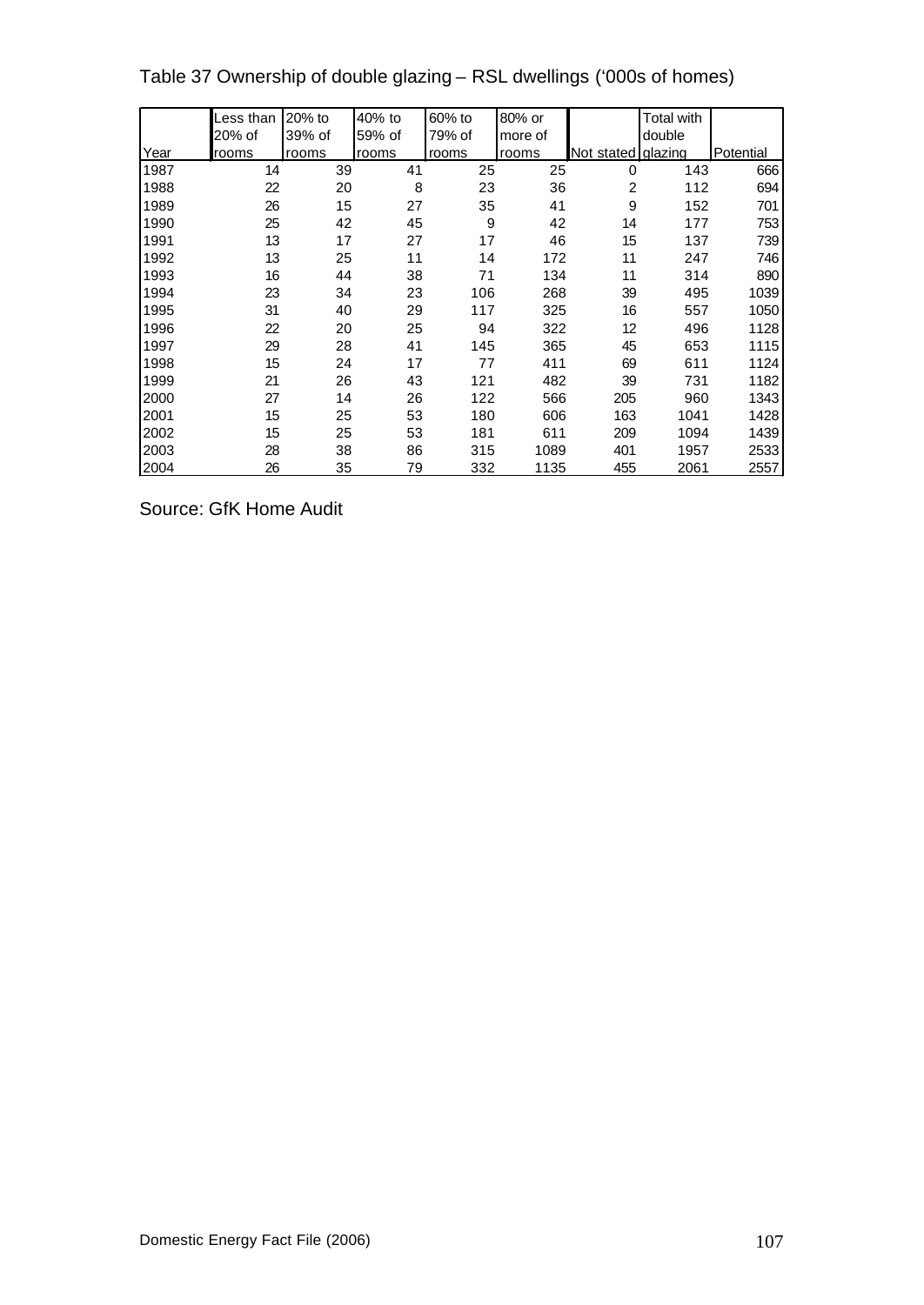|      |           |          |        |        |        |               | <b>Total with</b> |           |
|------|-----------|----------|--------|--------|--------|---------------|-------------------|-----------|
|      | Less than | $20%$ to | 40% to | 60% to | 80% or |               | draught           |           |
| Year | 20%       | 39%      | 59%    | 79%    | more   | lNot stated l | proofing          | Potential |
| 1983 | 2546      | 2767     | 1358   | 854    | 2316   | 296           | 10138             | 20525     |
| 1984 | 2227      | 2852     | 1496   | 1119   | 2471   | 134           | 10298             | 20769     |
| 1985 | 2348      | 3198     | 1735   | 1318   | 2725   | 692           | 12016             | 21017     |
| 1986 | 2513      | 3266     | 1798   | 1631   | 3149   | 378           | 12734             | 21254     |
| 1987 | 2876      | 3319     | 2026   | 1829   | 4050   | 90            | 14190             | 21485     |
| 1988 | 2470      | 3249     | 1911   | 1802   | 4367   | 700           | 14500             | 21710     |
| 1989 | 2362      | 3044     | 1911   | 1948   | 4745   | 769           | 14779             | 21927     |
| 1990 | 2218      | 2948     | 1971   | 2052   | 5352   | 671           | 15212             | 22140     |
| 1991 | 2215      | 2997     | 1867   | 2357   | 5781   | 678           | 15895             | 22392     |
| 1992 | 1973      | 2767     | 1901   | 2391   | 6194   | 688           | 15914             | 22595     |
| 1993 | 1838      | 2811     | 1891   | 2711   | 6763   | 636           | 16650             | 22822     |
| 1994 | 1701      | 2232     | 1774   | 2620   | 8348   | 655           | 17329             | 23076     |
| 1995 | 1449      | 2051     | 1826   | 2679   | 9145   | 650           | 17800             | 23315     |
| 1996 | 1224      | 1896     | 1692   | 2796   | 9814   | 600           | 18023             | 23492     |
| 1997 | 1154      | 1806     | 1697   | 2986   | 9413   | 1995          | 19050             | 23694     |
| 1998 | 1094      | 1558     | 1449   | 3042   | 10380  | 1573          | 19096             | 23896     |
| 1999 | 1028      | 1603     | 1421   | 2807   | 10840  | 1493          | 19192             | 24120     |
| 2000 | 957       | 1371     | 1343   | 2885   | 10352  | 3133          | 20040             | 24375     |
| 2001 | 685       | 1087     | 1154   | 2697   | 10483  | 3638          | 19745             | 24170     |
| 2002 | 540       | 1065     | 1199   | 2844   | 10542  | 4335          | 20527             | 24365     |
| 2003 | 500       | 995      | 1216   | 2925   | 10878  | 4867          | 21381             | 24595     |
| 2004 | 538       | 897      | 1067   | 2801   | 10817  | 5338          | 21458             | 24825     |

Table 38 Ownership of draught proofing ('000s of homes)

Table 39 Ownership of draught proofing – owner occupied dwellings ('000s of homes)

|      | Less than | 20% to | 40% to | 60% to | 80% or |            | Total with                 |       |
|------|-----------|--------|--------|--------|--------|------------|----------------------------|-------|
| Year | 20%       | 39%    | 59%    | 79%    | more   | Not stated | draught proofing Potential |       |
| 1983 | 1850      | 1884   | 1018   | 713    | 1942   | 184        | 7591                       | 12175 |
| 1984 | 1506      | 1965   | 1142   | 903    | 2114   | 103        | 7733                       | 12319 |
| 1985 | 1604      | 2149   | 1322   | 1070   | 2155   | 577        | 8877                       | 12884 |
| 1986 | 1663      | 2145   | 1314   | 1334   | 2513   | 344        | 9313                       | 13029 |
| 1987 | 2086      | 2238   | 1567   | 1484   | 3225   | 88         | 10688                      | 13778 |
| 1988 | 1792      | 2187   | 1415   | 1407   | 3565   | 614        | 10980                      | 14132 |
| 1989 | 1696      | 2042   | 1436   | 1569   | 3863   | 671        | 11278                      | 14607 |
| 1990 | 1682      | 2042   | 1479   | 1655   | 4237   | 566        | 11661                      | 14813 |
| 1991 | 1597      | 2000   | 1327   | 1833   | 4595   | 578        | 11931                      | 15048 |
| 1992 | 1406      | 1793   | 1427   | 1894   | 4888   | 588        | 11997                      | 15207 |
| 1993 | 1350      | 1863   | 1384   | 2172   | 5346   | 537        | 12653                      | 15405 |
| 1994 | 1203      | 1490   | 1315   | 1935   | 6390   | 537        | 12870                      | 15599 |
| 1995 | 954       | 1290   | 1346   | 1965   | 6913   | 585        | 13054                      | 15714 |
| 1996 | 848       | 1253   | 1158   | 2073   | 7538   | 506        | 13376                      | 15859 |
| 1997 | 737       | 1104   | 1159   | 2065   | 7167   | 1660       | 13892                      | 16017 |
| 1998 | 684       | 952    | 1030   | 2215   | 7681   | 1297       | 13859                      | 16201 |
| 1999 | 654       | 997    | 926    | 1979   | 8243   | 1232       | 14031                      | 16353 |
| 2000 | 582       | 845    | 895    | 2093   | 7895   | 2322       | 14632                      | 16672 |
| 2001 | 428       | 659    | 791    | 1962   | 7868   | 2860       | 14569                      | 16626 |
| 2002 | 353       | 643    | 812    | 2058   | 7912   | 3250       | 15028                      | 16760 |
| 2003 | 340       | 625    | 836    | 2079   | 8033   | 3576       | 15488                      | 16945 |
| 2004 | 367       | 596    | 760    | 1998   | 8060   | 3877       | 15656                      | 17103 |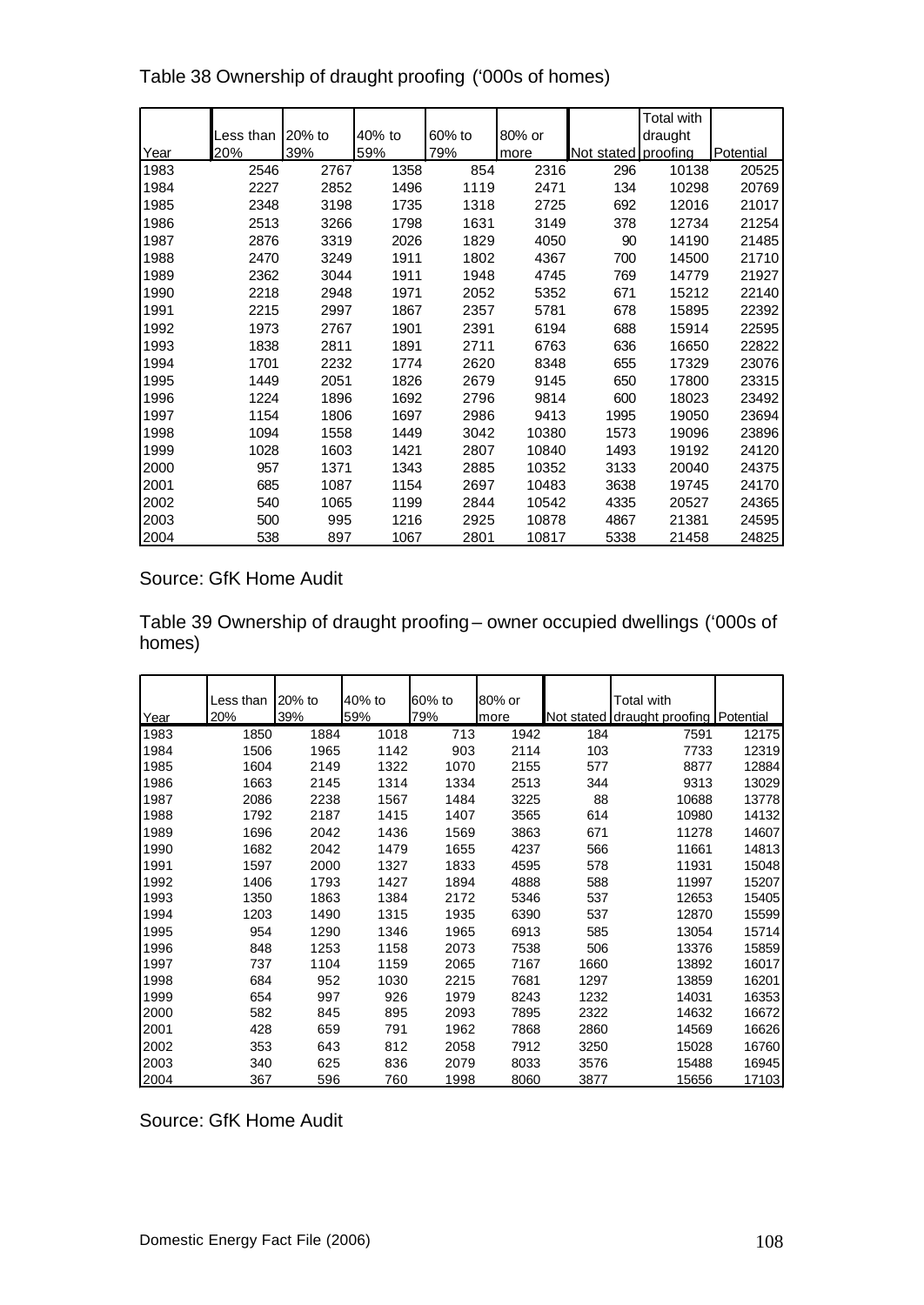|      | Less than | 20% to | 40% to | 60% to | 80% or |            | Total with                 |      |
|------|-----------|--------|--------|--------|--------|------------|----------------------------|------|
| Year | 20%       | 39%    | 59%    | 79%    | more   | Not stated | draught proofing Potential |      |
| 1983 | 535       | 706    | 248    | 111    | 274    | 82         | 1957                       | 6030 |
| 1984 | 476       | 688    | 240    | 153    | 245    | 18         | 1821                       | 6102 |
| 1985 | 561       | 765    | 311    | 185    | 442    | 69         | 2333                       | 5903 |
| 1986 | 640       | 841    | 347    | 246    | 453    | 20         | 2547                       | 5972 |
| 1987 | 559       | 855    | 313    | 269    | 599    | 5          | 2600                       | 5751 |
| 1988 | 490       | 799    | 403    | 288    | 626    | 65         | 2671                       | 5645 |
| 1989 | 412       | 750    | 326    | 286    | 676    | 45         | 2494                       | 5369 |
| 1990 | 357       | 628    | 368    | 325    | 926    | 73         | 2676                       | 5289 |
| 1991 | 386       | 797    | 381    | 430    | 935    | 58         | 2987                       | 5173 |
| 1992 | 401       | 689    | 336    | 406    | 934    | 65         | 2831                       | 5084 |
| 1993 | 311       | 656    | 318    | 382    | 983    | 63         | 2713                       | 4930 |
| 1994 | 328       | 490    | 289    | 438    | 1398   | 47         | 2989                       | 4845 |
| 1995 | 376       | 497    | 341    | 435    | 1550   | 27         | 3225                       | 4897 |
| 1996 | 225       | 422    | 313    | 465    | 1550   | 53         | 3028                       | 4790 |
| 1997 | 249       | 472    | 331    | 621    | 1539   | 214        | 3427                       | 4833 |
| 1998 | 279       | 393    | 265    | 550    | 1879   | 154        | 3520                       | 4827 |
| 1999 | 235       | 352    | 303    | 536    | 1612   | 174        | 3213                       | 4630 |
| 2000 | 251       | 362    | 313    | 481    | 1380   | 448        | 3233                       | 4387 |
| 2001 | 172       | 253    | 176    | 402    | 1490   | 383        | 2876                       | 4061 |
| 2002 | 144       | 244    | 184    | 435    | 1487   | 543        | 3038                       | 4093 |
| 2003 | 99        | 194    | 166    | 376    | 1301   | 609        | 2745                       | 3542 |
| 2004 | 104       | 162    | 136    | 313    | 1199   | 684        | 2598                       | 3575 |
|      |           |        |        |        |        |            |                            |      |

Table 40 Ownership of draught proofing – local authority dwellings ('000s of homes)

Table 41 Ownership of draught proofing – private rented dwellings ('000s of homes)

|      | Less than | 20% to | 40% to | 60% to | 80% or |           | Total with                            |      |
|------|-----------|--------|--------|--------|--------|-----------|---------------------------------------|------|
| Year | 20%       | 39%    | 59%    | 79%    | more   |           | Not stated draught proofing Potential |      |
| 1983 | 202       | 225    | 107    | 35     | 111    | 39        | 717                                   | 1816 |
| 1984 | 245       | 198    | 114    | 62     | 113    | 12        | 744                                   | 1823 |
| 1985 | 182       | 284    | 102    | 62     | 130    | 48        | 807                                   | 1682 |
| 1986 | 210       | 281    | 136    | 52     | 182    | 13        | 874                                   | 1687 |
| 1987 | 130       | 134    | 78     | 47     | 132    | $\pmb{0}$ | 522                                   | 1290 |
| 1988 | 135       | 177    | 62     | 34     | 85     | 9         | 503                                   | 1238 |
| 1989 | 95        | 136    | 86     | 57     | 83     | 44        | 502                                   | 1250 |
| 1990 | 95        | 167    | 56     | 51     | 103    | 21        | 493                                   | 1284 |
| 1991 | 109       | 151    | 130    | 73     | 126    | 24        | 613                                   | 1433 |
| 1992 | 116       | 206    | 100    | 56     | 169    | 26        | 673                                   | 1558 |
| 1993 | 122       | 194    | 131    | 69     | 236    | 23        | 777                                   | 1597 |
| 1994 | 112       | 162    | 122    | 126    | 226    | 33        | 782                                   | 1593 |
| 1995 | 63        | 164    | 88     | 141    | 295    | 22        | 774                                   | 1655 |
| 1996 | 77        | 144    | 164    | 138    | 312    | 29        | 865                                   | 1715 |
| 1997 | 93        | 159    | 134    | 129    | 294    | 75        | 885                                   | 1729 |
| 1998 | 88        | 136    | 105    | 189    | 343    | 51        | 911                                   | 1743 |
| 1999 | 88        | 193    | 130    | 141    | 442    | 42        | 1035                                  | 1955 |
| 2000 | 82        | 116    | 97     | 181    | 483    | 159       | 1117                                  | 1974 |
| 2001 | 57        | 111    | 108    | 142    | 503    | 233       | 1154                                  | 2055 |
| 2002 | 57        | 111    | 114    | 151    | 510    | 334       | 1157                                  | 2072 |
| 2003 | 30        | 75     | 79     | 117    | 397    | 281       | 979                                   | 1574 |
| 2004 | 37        | 92     | 80     | 154    | 391    | 321       | 1075                                  | 1590 |

Source: GfK Home Audit

The figures shown for the years 1983 to 1986 are for private rented and RSL sectors combined.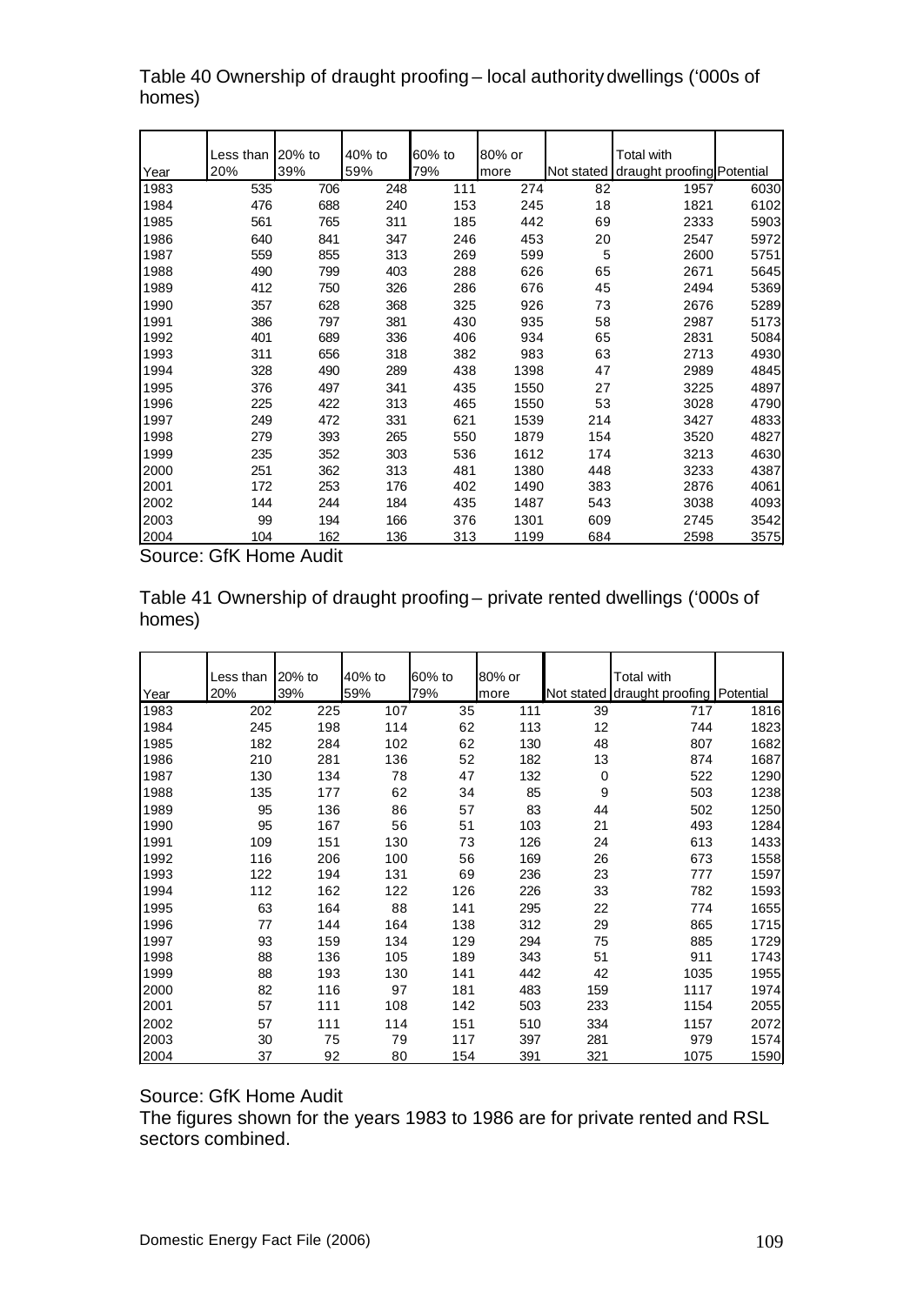Table 42 Ownership of draught proofing – RSL dwellings ('000s of homes)

|      | Less than | 20% to | 40% to | 60% to | 80% or |     | Total with                  |           |
|------|-----------|--------|--------|--------|--------|-----|-----------------------------|-----------|
| Year | 20%       | 39%    | 59%    | 79%    | more   |     | Not stated draught proofing | Potential |
| 1987 | 61        | 90     | 62     | 43     | 81     | 0   | 337                         | 666       |
| 1988 | 67        | 107    | 26     | 56     | 74     | 2   | 332                         | 694       |
| 1989 | 96        | 105    | 58     | 49     | 124    | 9   | 442                         | 701       |
| 1990 | 58        | 105    | 77     | 27     | 70     | 14  | 351                         | 753       |
| 1991 | 43        | 73     | 45     | 20     | 106    | 20  | 306                         | 739       |
| 1992 | 48        | 78     | 41     | 34     | 202    | 11  | 414                         | 746       |
| 1993 | 54        | 98     | 57     | 86     | 195    | 11  | 500                         | 890       |
| 1994 | 56        | 91     | 46     | 119    | 334    | 41  | 687                         | 1039      |
| 1995 | 56        | 100    | 49     | 137    | 386    | 16  | 744                         | 1050      |
| 1996 | 76        | 75     | 57     | 122    | 414    | 14  | 757                         | 1128      |
| 1997 | 74        | 72     | 71     | 168    | 411    | 45  | 841                         | 1115      |
| 1998 | 44        | 79     | 50     | 87     | 478    | 70  | 806                         | 1124      |
| 1999 | 51        | 61     | 62     | 152    | 544    | 44  | 913                         | 1182      |
| 2000 | 42        | 47     | 39     | 130    | 595    | 205 | 1058                        | 1343      |
| 2001 | 27        | 62     | 79     | 191    | 626    | 163 | 1147                        | 1428      |
| 2002 | 16        | 57     | 87     | 201    | 632    | 209 | 1201                        | 1439      |
| 2003 | 31        | 102    | 135    | 354    | 1146   | 401 | 2169                        | 2534      |
| 2004 | 32        | 47     | 92     | 336    | 1165   | 456 | 2128                        | 2558      |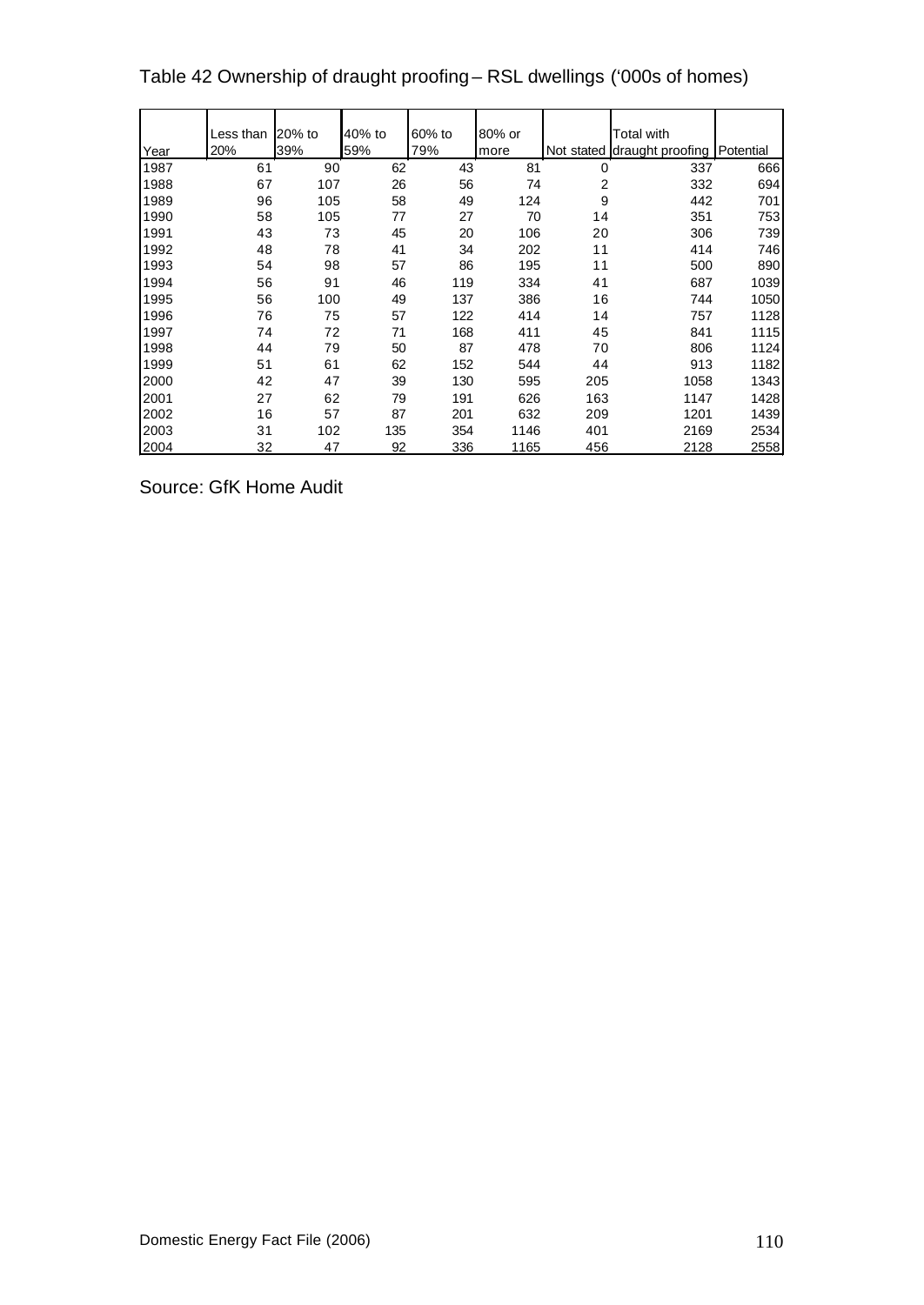|      |            |      |       |                    |      |            |            |           | total      |
|------|------------|------|-------|--------------------|------|------------|------------|-----------|------------|
| Year | 1" or less | 2"   | 3"    | $3"$ or more $>3"$ |      | not stated | total with | potential | households |
| 1976 | 2988       | 4870 |       | 2918               |      | 1552       | 12328      | 16588     | 19215      |
| 1977 | 3751       | 4660 |       | 2625               |      | 2240       | 13277      | 16804     | 19450      |
| 1978 | 3211       | 5025 | 2505  |                    | 750  | 2124       | 13615      | 16783     | 19650      |
| 1979 | 3982       | 5892 | 2754  |                    | 809  | 1126       | 14563      | 17305     | 19827      |
| 1980 | 3182       | 6554 | 3742  |                    | 919  | 718        | 15116      | 17579     | 20010      |
| 1981 | 3484       | 6165 | 3741  |                    | 1176 | 677        | 15243      | 17471     | 20177      |
| 1982 | 3785       | 6428 | 3593  |                    | 1154 | 742        | 15701      | 17639     | 20327      |
| 1983 | 3594       | 6745 | 3706  |                    | 1460 | 843        | 16348      | 18116     | 20525      |
| 1984 | 3494       | 6625 | 3816  |                    | 1716 | 1227       | 16878      | 18489     | 20769      |
| 1985 | 2870       | 6877 | 4742  |                    | 1791 | 1457       | 17737      | 19139     | 21017      |
| 1986 | 3158       | 7025 | 4203  |                    | 1822 | 1756       | 17964      | 19307     | 21254      |
| 1987 | 2197       | 5539 | 7804  |                    | 1811 | 1026       | 18377      | 19581     | 21485      |
| 1988 | 1900       | 5777 | 8075  |                    | 1814 | 963        | 18528      | 19803     | 21710      |
| 1989 | 1687       | 5044 | 9182  |                    | 1473 | 1308       | 18694      | 19893     | 21927      |
| 1990 | 1749       | 4925 | 9440  |                    | 1731 | 1022       | 18867      | 20059     | 22140      |
| 1991 | 1535       | 4842 | 9899  |                    | 1731 | 1111       | 19117      | 20194     | 22392      |
| 1992 | 1555       | 4322 | 9924  |                    | 1854 | 1122       | 18778      | 19956     | 22595      |
| 1993 | 1225       | 4330 | 10321 |                    | 1536 | 1370       | 18783      | 20068     | 22822      |
| 1994 | 988        | 3843 | 10977 |                    | 1786 | 1377       | 18971      | 20113     | 23076      |
| 1995 | 1214       | 3606 | 11487 |                    | 1455 | 1160       | 18921      | 20035     | 23315      |
| 1996 | 1186       | 3310 | 11266 |                    | 1865 | 1117       | 18743      | 19797     | 23492      |
| 1997 | 1203       | 3535 | 11876 |                    | 1862 | 881        | 19357      | 20246     | 23694      |
| 1998 | 1031       | 3206 | 12281 |                    | 1262 | 954        | 18732      | 19821     | 23896      |
| 1999 | 987        | 2737 | 12375 |                    | 1056 | 1025       | 18179      | 19234     | 24120      |
| 2000 | 823        | 2918 | 12284 |                    | 1157 | 1085       | 18267      | 19446     | 24375      |
| 2001 | 761        | 2081 | 12216 |                    | 1286 | 1279       | 17623      | 18595     | 24170      |
| 2002 | 767        | 2098 | 12314 |                    | 1297 | 1303       | 17779      | 18783     | 24365      |
| 2003 | 724        | 2111 | 12389 |                    | 1215 | 1314       | 17753      | 18769     | 24595      |
| 2004 | 707        | 2103 | 12472 |                    | 1230 | 1321       | 17833      | 18860     | 24825      |

Table 43 Ownership and depth of hot water tank insulation ('000s of homes)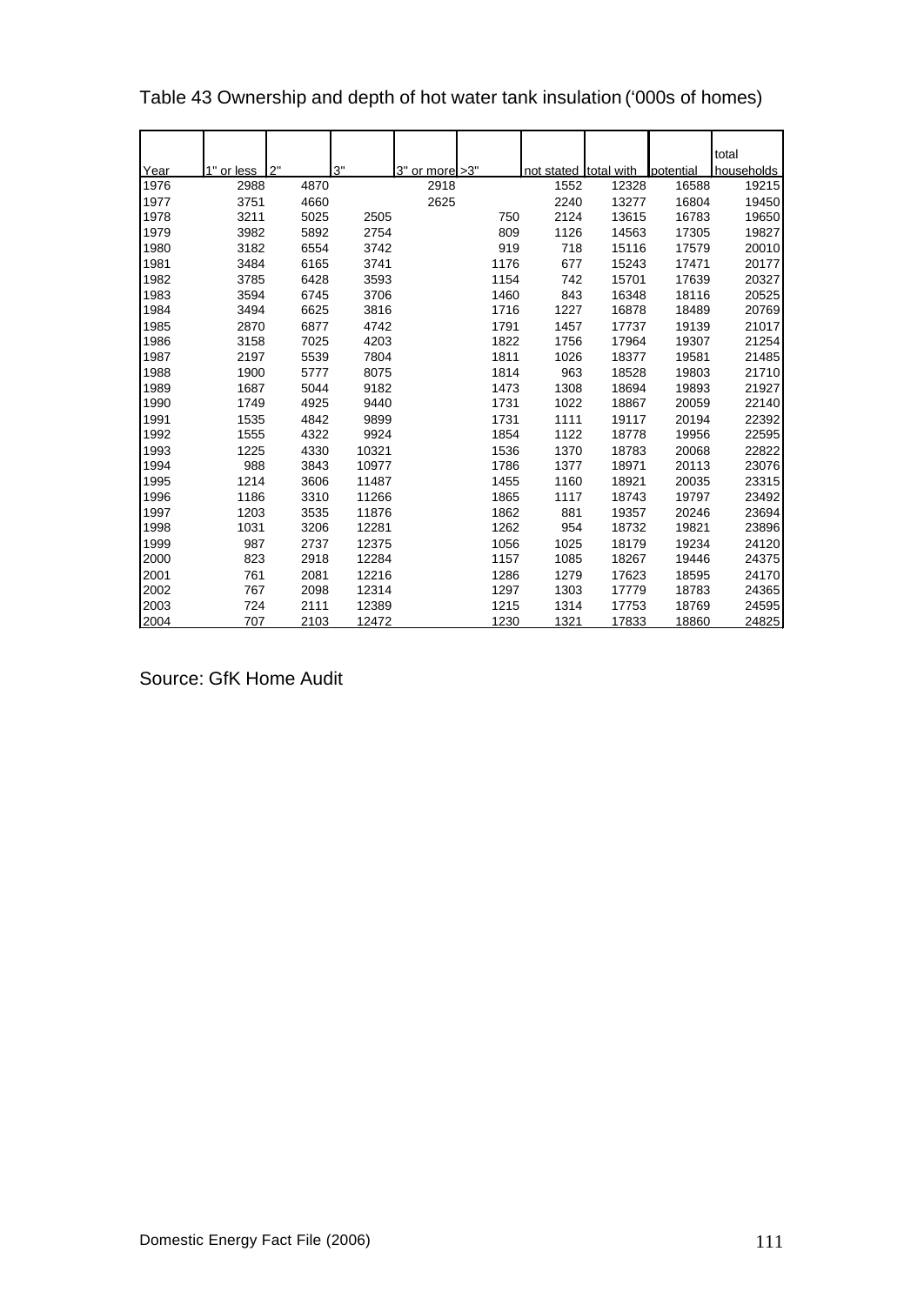|      |            |      |      |            |      |                       |       |           | total      |
|------|------------|------|------|------------|------|-----------------------|-------|-----------|------------|
| Year | 1" or less | つ"   | 3"   | 3" or more | >3"  | not stated total with |       | potential | households |
| 1976 | 1811       | 2943 |      | 1929       |      | 890                   | 7573  | 9121      | 10138      |
| 1977 | 2263       | 2897 |      | 1766       |      | 1277                  | 8203  | 9516      | 10529      |
| 1978 | 1891       | 3052 | 1673 |            | 507  | 1173                  | 8298  | 9449      | 10550      |
| 1979 | 2197       | 3512 | 1817 |            | 593  | 574                   | 8693  | 9639      | 10672      |
| 1980 | 1783       | 3865 | 2361 |            | 627  | 362                   | 8997  | 9898      | 11023      |
| 1981 | 1894       | 3568 | 2336 |            | 794  | 279                   | 8872  | 9564      | 10778      |
| 1982 | 2090       | 3676 | 2258 |            | 784  | 331                   | 9139  | 9801      | 10857      |
| 1983 | 2218       | 4126 | 2500 |            | 1057 | 438                   | 10338 | 11002     | 12175      |
| 1984 | 2092       | 4108 | 2496 |            | 1216 | 671                   | 10583 | 11135     | 12319      |
| 1985 | 1720       | 4255 | 3139 |            | 1355 | 820                   | 11289 | 11837     | 12884      |
| 1986 | 1990       | 4421 | 2711 |            | 1363 | 935                   | 11420 | 11933     | 13029      |
| 1987 | 1372       | 3636 | 5245 |            | 1350 | 519                   | 12122 | 12615     | 13778      |
| 1988 | 1204       | 3884 | 5408 |            | 1299 | 535                   | 12329 | 12875     | 14132      |
| 1989 | 1087       | 3358 | 6436 |            | 1143 | 707                   | 12732 | 13292     | 14607      |
| 1990 | 1170       | 3308 | 6415 |            | 1392 | 603                   | 12887 | 13394     | 14813      |
| 1991 | 1022       | 3282 | 6718 |            | 1301 | 741                   | 13063 | 13514     | 15048      |
| 1992 | 1105       | 2969 | 6818 |            | 1397 | 699                   | 12987 | 13563     | 15207      |
| 1993 | 796        | 2979 | 7163 |            | 1132 | 885                   | 12954 | 13528     | 15405      |
| 1994 | 697        | 2560 | 7503 |            | 1461 | 879                   | 13100 | 13624     | 15599      |
| 1995 | 840        | 2674 | 7687 |            | 1097 | 754                   | 13054 | 13603     | 15714      |
| 1996 | 840        | 2377 | 7675 |            | 1342 | 752                   | 12985 | 13468     | 15859      |
| 1997 | 825        | 2358 | 8079 |            | 1425 | 585                   | 13271 | 13669     | 16017      |
| 1998 | 708        | 2312 | 8459 |            | 906  | 615                   | 12999 | 13548     | 16201      |
| 1999 | 684        | 1909 | 8776 |            | 789  | 602                   | 12759 | 13202     | 16353      |
| 2000 | 580        | 1954 | 8579 |            | 870  | 744                   | 12729 | 13296     | 16672      |
| 2001 | 548        | 1468 | 8476 |            | 968  | 794                   | 12254 | 12741     | 16626      |
| 2002 | 552        | 1480 | 8545 |            | 976  | 809                   | 12362 | 12862     | 16760      |
| 2003 | 526        | 1505 | 8539 |            | 934  | 827                   | 12331 | 12871     | 16945      |
| 2004 | 515        | 1512 | 8612 |            | 938  | 817                   | 12395 | 12954     | 17103      |

Table 44 Ownership and depth of hot water tank insulation – owner occupied dwellings ('000s of homes)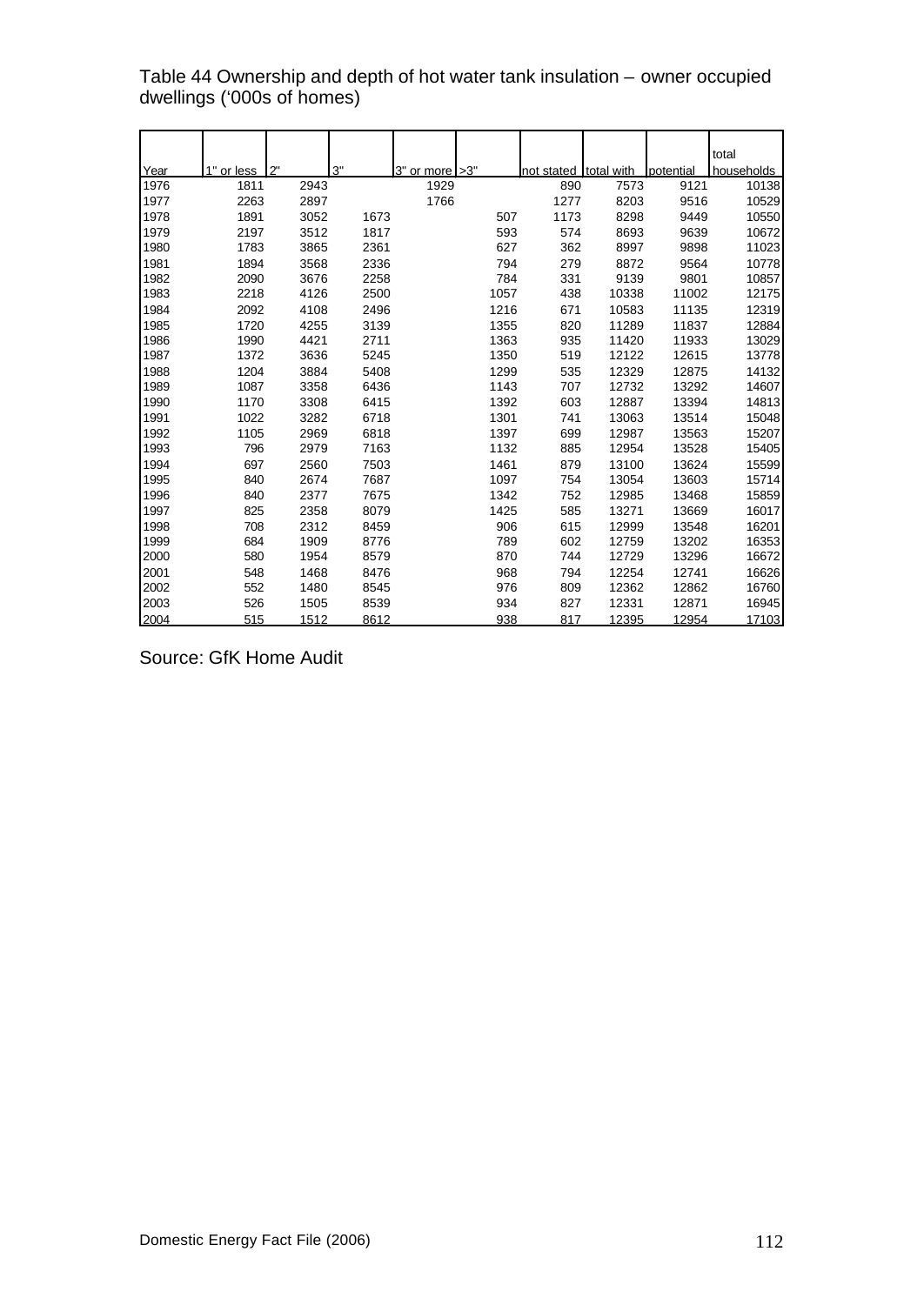|      |            |      |      |            |     |     |            |            |           | total      |
|------|------------|------|------|------------|-----|-----|------------|------------|-----------|------------|
| Year | 1" or less | 2"   | 3"   | 3" or more | >3" |     | not stated | total with | potential | households |
| 1976 | 929        | 1491 |      | 730        |     |     | 527        | 3678       | 5797      | 6552       |
| 1977 | 1199       | 1479 |      | 715        |     |     | 758        | 4151       | 5848      | 6685       |
| 1978 | 1028       | 1587 | 696  |            |     | 206 | 762        | 4278       | 5798      | 6703       |
| 1979 | 1371       | 1921 | 729  |            |     | 206 | 439        | 4665       | 6032      | 6718       |
| 1980 | 1079       | 2087 | 1042 |            |     | 215 | 283        | 4706       | 5873      | 6402       |
| 1981 | 1249       | 1995 | 1034 |            |     | 300 | 321        | 4899       | 5998      | 6777       |
| 1982 | 1254       | 2200 | 1032 |            |     | 267 | 328        | 5081       | 6052      | 6828       |
| 1983 | 1036       | 1982 | 900  |            |     | 319 | 322        | 4559       | 5331      | 6030       |
| 1984 | 986        | 1928 | 1032 |            |     | 372 | 431        | 4749       | 5521      | 6102       |
| 1985 | 870        | 1969 | 1291 |            |     | 331 | 465        | 4926       | 5472      | 5903       |
| 1986 | 861        | 2008 | 1126 |            |     | 329 | 589        | 4912       | 5513      | 5972       |
| 1987 | 650        | 1462 | 2047 |            |     | 337 | 358        | 4854       | 5351      | 5576       |
| 1988 | 544        | 1483 | 2080 |            |     | 384 | 297        | 4788       | 5331      | 5441       |
| 1989 | 435        | 1268 | 2097 |            |     | 282 | 466        | 4548       | 4980      | 5245       |
| 1990 | 437        | 1185 | 2262 |            |     | 254 | 296        | 4434       | 4939      | 5160       |
| 1991 | 368        | 1101 | 2380 |            |     | 272 | 270        | 4391       | 4828      | 5036       |
| 1992 | 299        | 949  | 2288 |            |     | 327 | 317        | 4179       | 4584      | 4956       |
| 1993 | 300        | 909  | 2154 |            |     | 319 | 327        | 4009       | 4530      | 4837       |
| 1994 | 157        | 833  | 2341 |            |     | 211 | 366        | 3908       | 4292      | 4749       |
| 1995 | 251        | 678  | 2505 |            |     | 245 | 291        | 3970       | 4261      | 4797       |
| 1996 | 233        | 542  | 2373 |            |     | 382 | 266        | 3796       | 4153      | 4747       |
| 1997 | 263        | 775  | 2497 |            |     | 320 | 197        | 4052       | 4368      | 4826       |
| 1998 | 243        | 576  | 2453 |            |     | 229 | 259        | 3760       | 4090      | 4848       |
| 1999 | 184        | 540  | 2168 |            |     | 163 | 246        | 3302       | 3655      | 4644       |
| 2000 | 151        | 652  | 2051 |            |     | 187 | 198        | 3240       | 3591      | 4391       |
| 2001 | 130        | 349  | 2084 |            |     | 185 | 304        | 3051       | 3326      | 4133       |
| 2002 | 130        | 351  | 2101 |            |     | 186 | 312        | 3080       | 3354      | 4158       |
| 2003 | 109        | 290  | 1797 |            |     | 163 | 279        | 2638       | 2863      | 3589       |
| 2004 | 109        | 291  | 1834 |            |     | 154 | 281        | 2667       | 2897      | 3619       |

Table 45 Ownership and depth of hot water tank insulation – local authority ('000s of homes)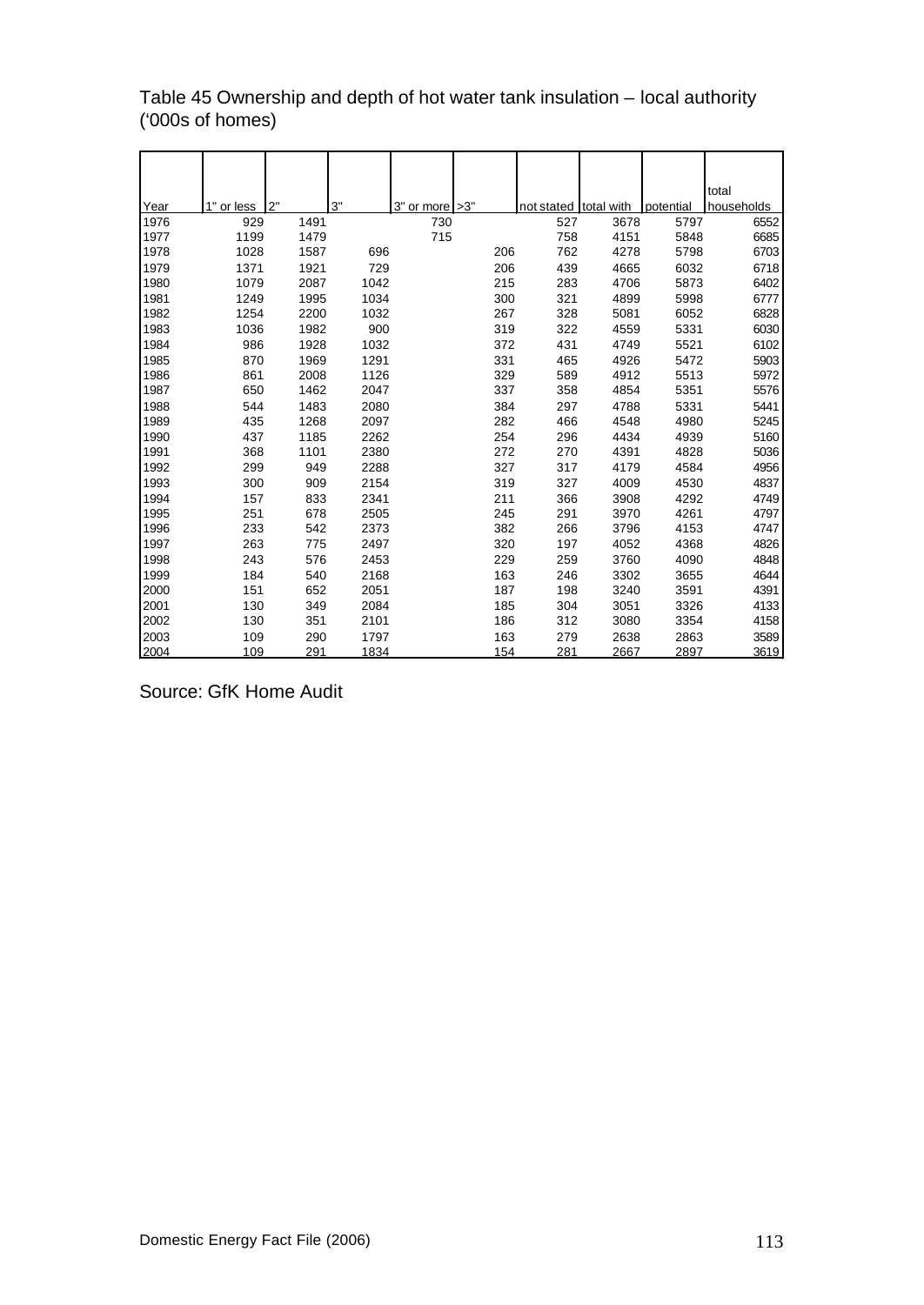Table 46 Ownership and depth of hot water tank insulation – private rented dwellings ('000s of homes)

| Year         | 1" or less | 2"  | 3"   | 3" or more > 3" |     | not stated total with |      | potential | total        |
|--------------|------------|-----|------|-----------------|-----|-----------------------|------|-----------|--------------|
|              | 247        | 436 |      |                 |     | 134                   | 1077 | 1671      | households   |
| 1976<br>1977 | 264        | 306 |      | 260<br>157      |     | 207                   | 945  | 1445      | 2525<br>2236 |
| 1978         | 274        | 420 | 149  |                 | 47  | 182                   | 1073 | 1557      | 2397         |
| 1979         | 418        | 484 | 228  |                 | 13  | 96                    | 1239 | 1671      | 2437         |
| 1980         | 321        | 602 | 340  |                 | 78  | 74                    | 1415 | 1808      | 2585         |
| 1981         | 334        | 603 | 372  |                 | 82  | 76                    | 1467 | 1911      | 2622         |
| 1982         | 440        | 551 | 301  |                 | 104 | 83                    | 1478 | 1788      | 2642         |
| 1983         | 339        | 636 | 307  |                 | 85  | 83                    | 1450 | 1782      | 2320         |
| 1984         | 415        | 590 | 288  |                 | 127 | 126                   | 1545 | 1833      | 2348         |
| 1985         | 280        | 653 | 312  |                 | 106 | 173                   | 1523 | 1830      | 2230         |
| 1986         | 308        | 598 | 365  |                 | 131 | 232                   | 1635 | 1859      | 2252         |
| 1987         | 110        | 322 | 319  |                 | 46  | 88                    | 884  | 1032      | 1290         |
| 1988         | 100        | 279 | 319  |                 | 75  | 50                    | 822  | 966       | 1238         |
| 1989         | 101        | 271 | 399  |                 | 45  | 54                    | 871  | 1007      | 1250         |
| 1990         | 106        | 279 | 460  |                 | 53  | 48                    | 946  | 1083      | 1284         |
| 1991         | 106        | 304 | 505  |                 | 61  | 61                    | 1037 | 1165      | 1433         |
| 1992         | 96         | 266 | 513  |                 | 88  | 79                    | 1034 | 1187      | 1558         |
| 1993         | 100        | 306 | 564  |                 | 52  | 102                   | 1123 | 1263      | 1597         |
| 1994         | 74         | 291 | 626  |                 | 62  | 70                    | 1124 | 1293      | 1593         |
| 1995         | 81         | 174 | 689  |                 | 63  | 71                    | 1079 | 1245      | 1655         |
| 1996         | 79         | 266 | 592  |                 | 111 | 62                    | 1110 | 1247      | 1715         |
| 1997         | 74         | 255 | 707  |                 | 76  | 59                    | 1172 | 1300      | 1729         |
| 1998         | 64         | 209 | 809  |                 | 71  | 41                    | 1194 | 1354      | 1743         |
| 1999         | 77         | 188 | 843  |                 | 82  | 125                   | 1314 | 1453      | 1955         |
| 2000         | 56         | 220 | 809  |                 | 65  | 89                    | 1240 | 1440      | 1974         |
| 2001         | 76         | 209 | 1188 |                 | 158 | 192                   | 1825 | 2053      | 2055         |
| 2002         | 53         | 147 | 832  |                 | 111 | 135                   | 1278 | 1443      | 2072         |
| 2003         | 36         | 106 | 608  |                 | 83  | 115                   | 947  | 1081      | 1574         |
| 2004         | 36         | 106 | 616  |                 | 84  | 118                   | 959  | 1091      | 1590         |

Source: GfK Home Audit

The figures shown for the years 1976 to 1986 are for private rented and RSL sectors combined.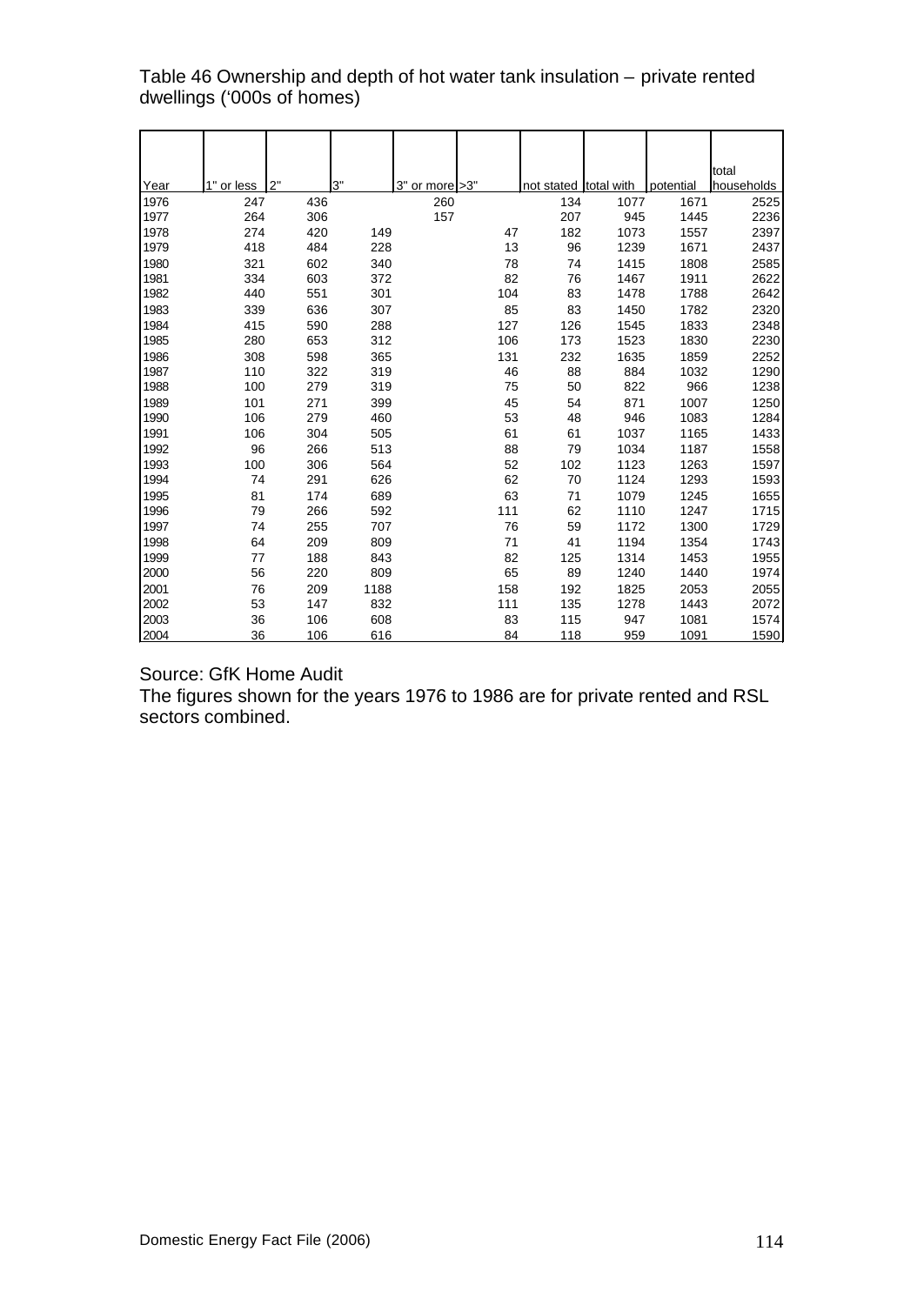|      |            |     |      |     |            |            |           | total      |
|------|------------|-----|------|-----|------------|------------|-----------|------------|
| Year | 1" or less | 2"  | 3"   | >3" | not stated | total with | potential | households |
| 1987 | 66         | 120 | 194  | 77  | 62         | 519        | 583       | 666        |
| 1988 | 53         | 132 | 269  | 55  | 81         | 589        | 632       | 694        |
| 1989 | 62         | 146 | 250  | 3   | 81         | 543        | 613       | 701        |
| 1990 | 37         | 153 | 302  | 31  | 74         | 598        | 644       | 753        |
| 1991 | 39         | 155 | 296  | 97  | 40         | 626        | 687       | 739        |
| 1992 | 55         | 149 | 305  | 42  | 28         | 579        | 622       | 746        |
| 1993 | 30         | 135 | 441  | 34  | 56         | 696        | 749       | 890        |
| 1994 | 59         | 159 | 506  | 52  | 62         | 839        | 906       | 1039       |
| 1995 | 41         | 81  | 606  | 49  | 43         | 819        | 925       | 1050       |
| 1996 | 34         | 125 | 625  | 29  | 38         | 852        | 928       | 1128       |
| 1997 | 40         | 146 | 596  | 41  | 40         | 862        | 910       | 1115       |
| 1998 | 17         | 109 | 560  | 56  | 39         | 779        | 828       | 1124       |
| 1999 | 42         | 100 | 588  | 23  | 52         | 804        | 923       | 1182       |
| 2000 | 36         | 92  | 844  | 35  | 53         | 1060       | 1120      | 1343       |
| 2001 | 30         | 119 | 830  | 24  | 47         | 1051       | 1102      | 1428       |
| 2002 | 32         | 120 | 837  | 24  | 48         | 1059       | 1124      | 1439       |
| 2003 | 53         | 210 | 1447 | 35  | 92         | 1837       | 1954      | 2533       |
| 2004 | 49         | 196 | 1409 | 54  | 106        | 1814       | 1919      | 2557       |

Table 47 Ownership and depth of hot water tank insulation – RSL dwellings ('000s of homes)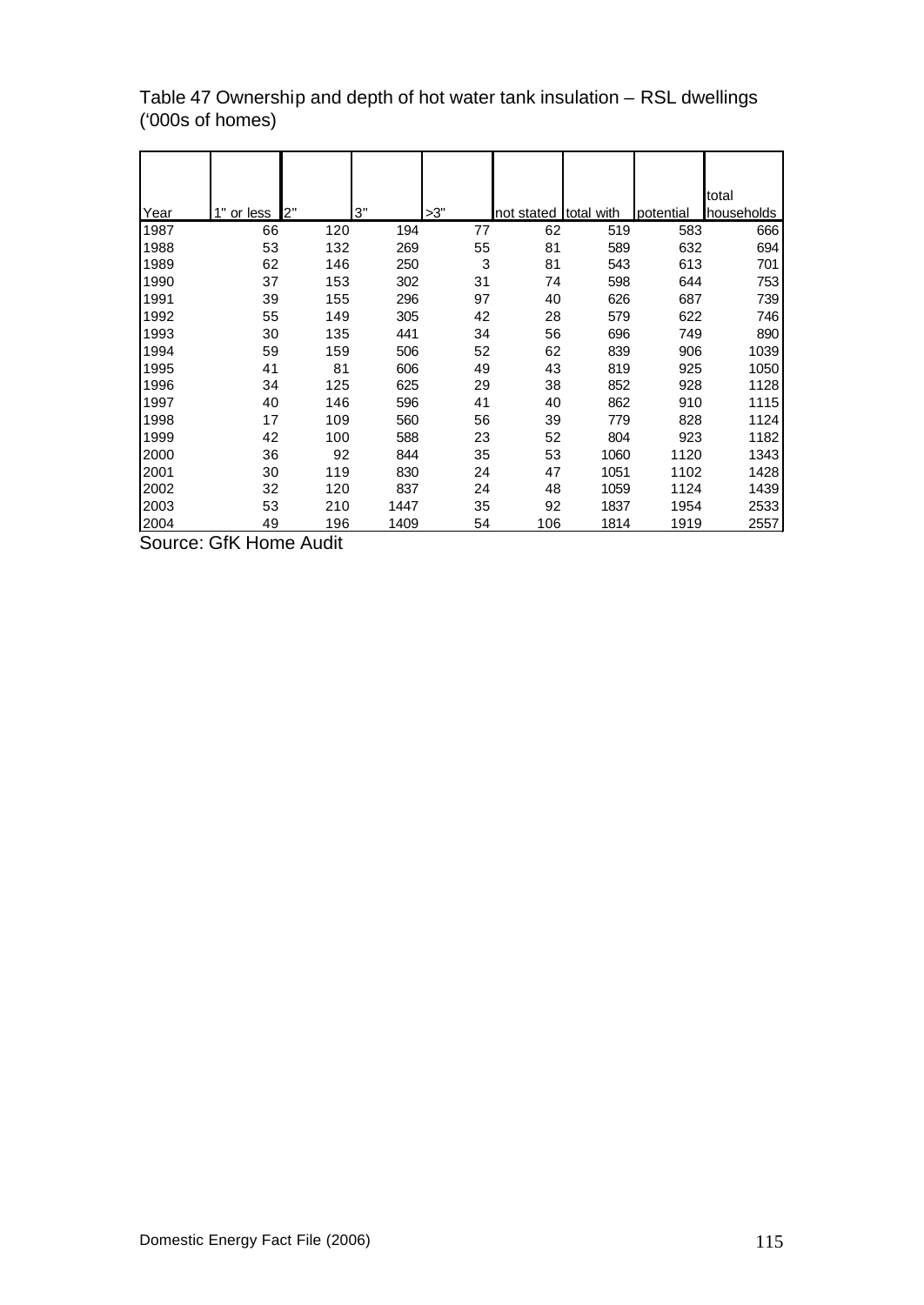Table 48 Households with full and no insulation measures ('000s of homes)

|      | total      | total      |            |
|------|------------|------------|------------|
|      | households | households |            |
|      | with no    | with full  | total      |
| Year | insulation | insulation | households |
| 1987 | 3971       | 724        | 21485      |
| 1988 | 4061       | 970        | 21710      |
| 1989 | 3864       | 1018       | 21927      |
| 1990 | 3701       | 1053       | 22140      |
| 1991 | 3638       | 1177       | 22392      |
| 1992 | 3596       | 1372       | 22595      |
| 1993 | 3383       | 1430       | 22822      |
| 1994 | 3535       | 2032       | 23076      |
| 1995 | 3469       | 2341       | 23315      |
| 1996 | 3114       | 2388       | 23492      |
| 1997 | 2751       | 2370       | 23694      |
| 1998 | 2764       | 2915       | 23896      |
| 1999 | 3034       | 3220       | 24120      |
| 2000 | 2660       | 3174       | 24375      |
| 2001 | 2512       | 3398       | 24170      |
| 2002 | 2360       | 3915       | 24365      |
| 2003 | 2150       | 3669       | 24595      |
| 2004 | 1953       | 3895       | 24825      |

Source: GfK Home Audit

Table 49 Households with full and no insulation – owner occupied dwellings ('000s of homes)

|      | total      | total      |            |
|------|------------|------------|------------|
|      | households | households |            |
|      | with no    | with full  | total      |
| Year | insulation | insulation | households |
| 1987 | 1278       | 703        | 13778      |
| 1988 | 1359       | 937        | 14132      |
| 1989 | 1267       | 910        | 14607      |
| 1990 | 1284       | 942        | 14813      |
| 1991 | 1298       | 1045       | 15048      |
| 1992 | 1220       | 1183       | 15207      |
| 1993 | 1155       | 1263       | 15405      |
| 1994 | 1211       | 1664       | 15599      |
| 1995 | 1125       | 1893       | 15714      |
| 1996 | 938        | 1968       | 15859      |
| 1997 | 912        | 1924       | 16017      |
| 1998 | 902        | 2300       | 16201      |
| 1999 | 1061       | 2469       | 16353      |
| 2000 | 923        | 2477       | 16672      |
| 2001 | 891        | 2734       | 16626      |
| 2002 | 938        | 3005       | 16760      |
| 2003 | 869        | 2847       | 16945      |
| 2004 | 767        | 2948       | 17103      |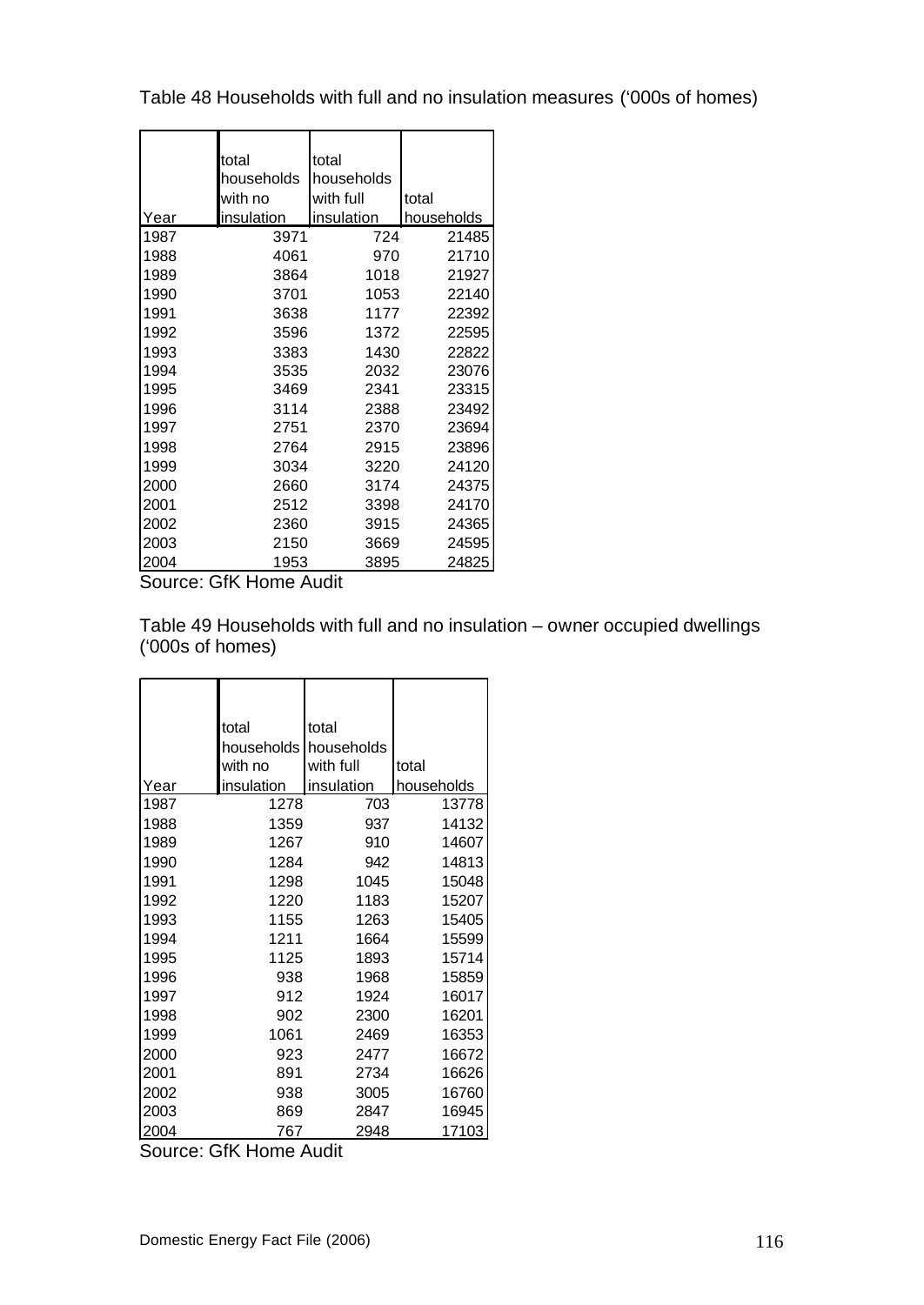Table 50 Households with full and no insulation measures – local authority dwellings ('000s of homes)

|      | total<br>households | total<br>households |            |
|------|---------------------|---------------------|------------|
|      | with no             | with full           | total      |
| Year | insulation          | insulation          | households |
| 1987 | 1787                | 35                  | 5751       |
| 1988 | 1814                | 57                  | 5645       |
| 1989 | 1742                | 82                  | 5369       |
| 1990 | 1410                | 92                  | 5289       |
| 1991 | 1399                | 116                 | 5173       |
| 1992 | 1443                | 137                 | 5084       |
| 1993 | 1320                | 125                 | 4930       |
| 1994 | 1388                | 258                 | 4845       |
| 1995 | 1425                | 285                 | 4897       |
| 1996 | 1167                | 300                 | 4790       |
| 1997 | 932                 | 312                 | 4833       |
| 1998 | 981                 | 471                 | 4827       |
| 1999 | 1030                | 479                 | 4630       |
| 2000 | 905                 | 288                 | 4387       |
| 2001 | 746                 | 324                 | 4061       |
| 2002 | 716                 | 474                 | 4093       |
| 2003 | 571                 | 289                 | 3542       |
| 2004 | 539                 | 351                 | 3575       |

Source: GfK Home Audit

Table 51 Households with full and no insulation measures – private rented dwellings ('000s of homes)

|      | total      | total      |            |
|------|------------|------------|------------|
|      | households | households |            |
|      | with no    | with full  | total      |
| Year | insulation | insulation | households |
| 1987 | 620        | 13         | 1290       |
| 1988 | 613        | 11         | 1238       |
| 1989 | 601        | 16         | 1250       |
| 1990 | 703        | 12         | 1284       |
| 1991 | 677        | 8          | 1433       |
| 1992 | 722        | 32         | 1558       |
| 1993 | 689        | 18         | 1597       |
| 1994 | 669        | 56         | 1593       |
| 1995 | 708        | 79         | 1655       |
| 1996 | 668        | 51         | 1715       |
| 1997 | 649        | 39         | 1729       |
| 1998 | 597        | 51         | 1743       |
| 1999 | 702        | 134        | 1955       |
| 2000 | 654        | 161        | 1974       |
| 2001 | 693        | 116        | 2055       |
| 2002 | 642        | 156        | 2072       |
| 2003 | 490        | 92         | 1574       |
| 2004 | 452        | 93         | 1590       |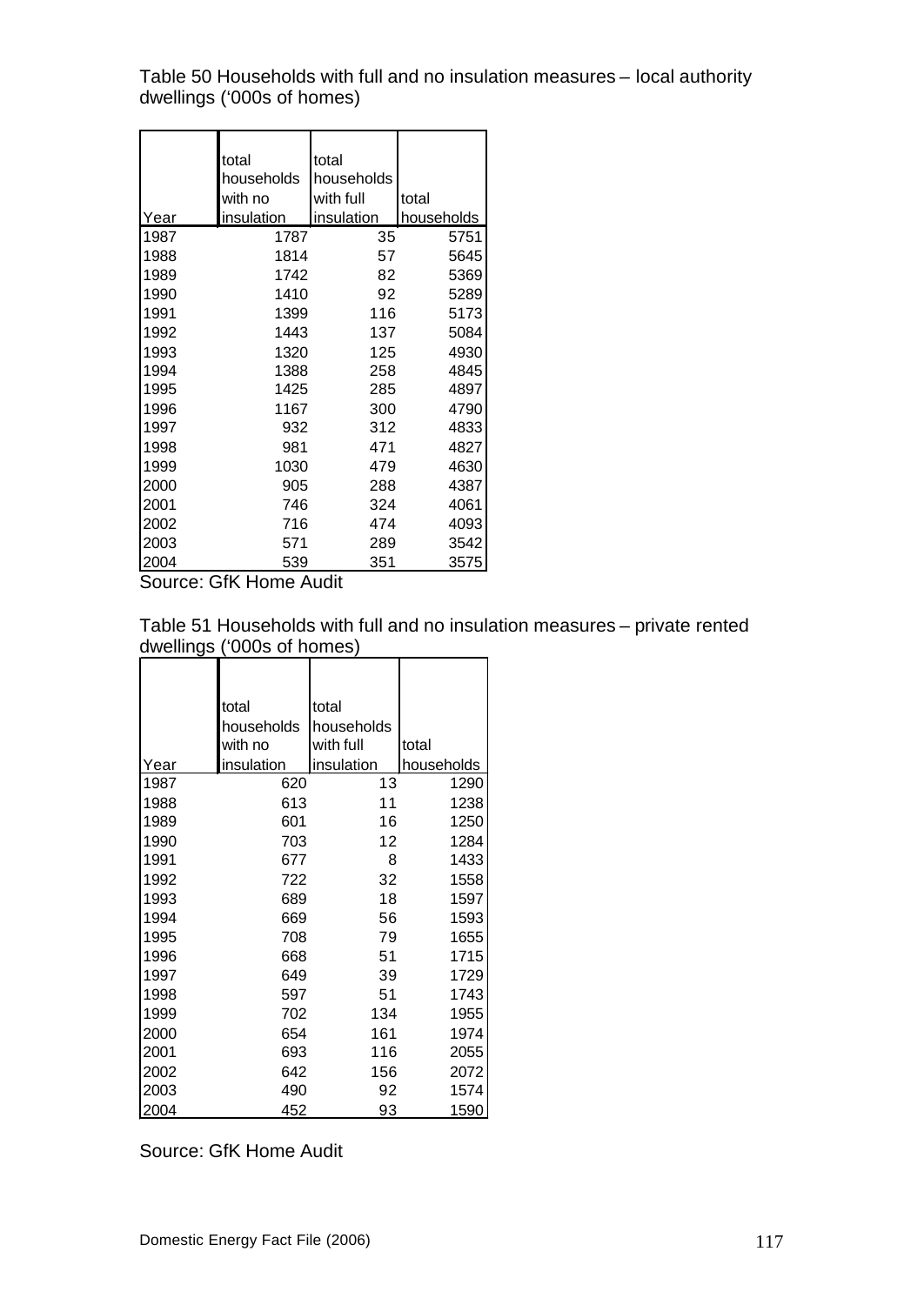Table 52 Households with full and no insulation measures – RSL dwellings ('000s of homes)

|      | total<br>households | total<br>households |            |
|------|---------------------|---------------------|------------|
|      | with no             | with full           | total      |
| Year | insulation          | insulation          | households |
| 1987 | 285                 | 9                   | 666        |
| 1988 | 274                 | 3                   | 694        |
| 1989 | 253                 | $\overline{7}$      | 701        |
| 1990 | 305                 | 5                   | 753        |
| 1991 | 262                 | 9                   | 739        |
| 1992 | 210                 | 21                  | 746        |
| 1993 | 218                 | 24                  | 890        |
| 1994 | 267                 | 54                  | 1039       |
| 1995 | 210                 | 86                  | 1050       |
| 1996 | 341                 | 69                  | 1128       |
| 1997 | 258                 | 95                  | 1115       |
| 1998 | 285                 | 125                 | 1124       |
| 1999 | 240                 | 136                 | 1182       |
| 2000 | 177                 | 247                 | 1343       |
| 2001 | 183                 | 222                 | 1428       |
| 2002 | 175                 | 245                 | 1439       |
| 2003 | 328                 | 451                 | 2533       |
| 2004 | 282                 | 506                 | 2557       |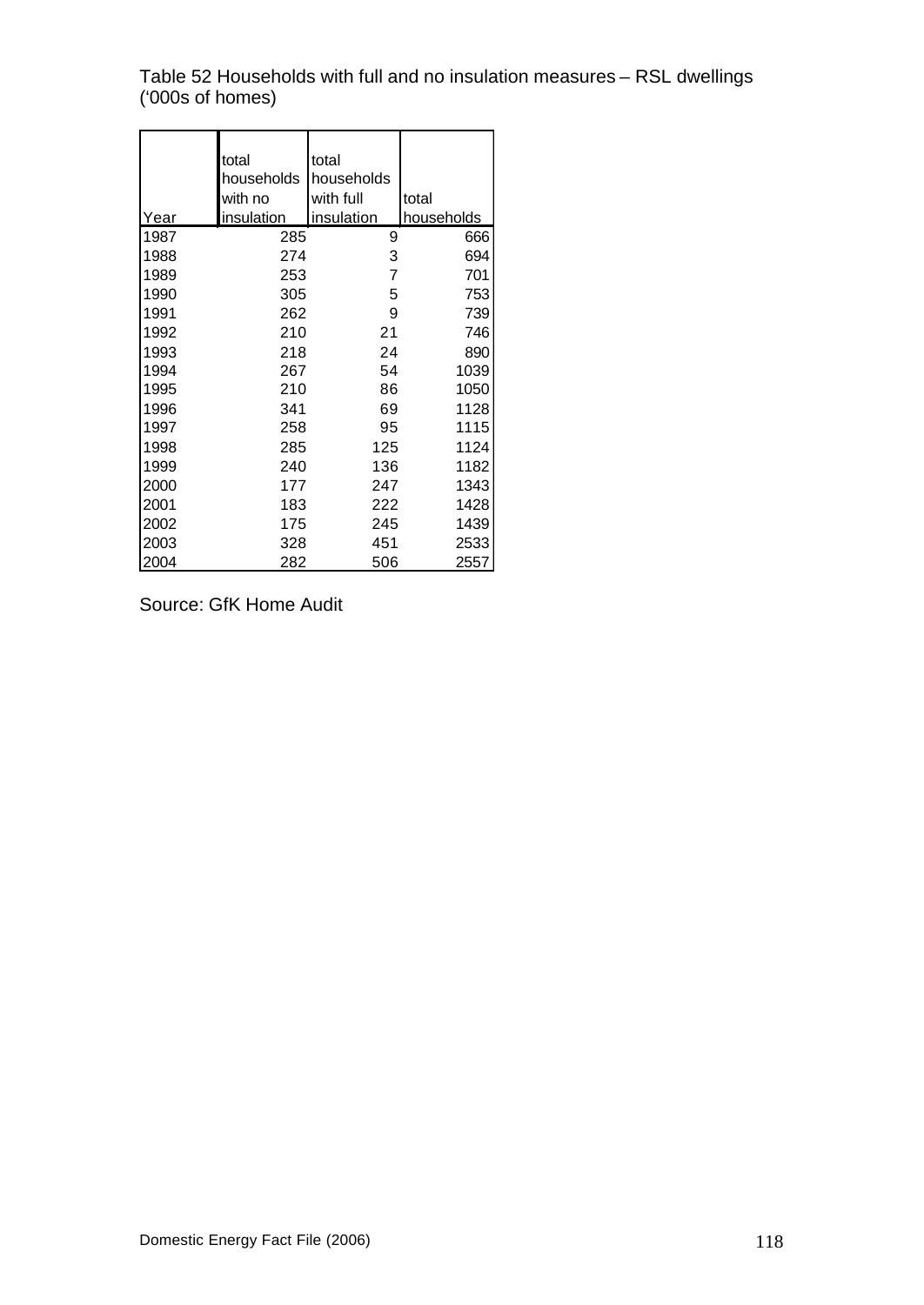## Table 53 Domestic energy consumption by sector and external temperatures.

|      |                  |              | owner occupied dwellings local authority dwellings |                       |        | private rented dwellings | RSL dwellings |              | all tenures |              |             |
|------|------------------|--------------|----------------------------------------------------|-----------------------|--------|--------------------------|---------------|--------------|-------------|--------------|-------------|
|      |                  | average      |                                                    | average               |        | average                  |               | average      |             | average      |             |
|      |                  | consumption  |                                                    | consumption delivered |        | consumption              | delivered     | consumption  |             | consumption  | average     |
|      | delivered        | per dwelling | delivered                                          | per dwelling          | energy | per dwelling             | energy        | per dwelling | delivered   | per dwelling | external    |
| Year | enerav (PJ) (GJ) |              | enerav (PJ)                                        | (GJ)                  | (P, J) | (GJ)                     | (PJ)          | (GJ)         | enerav (PJ) | (GJ)         | temperature |
| 1970 | 791.6            | 93.6         | 495.6                                              | 79.9                  | 214.5  | 64.4                     |               |              | 1501.5      | 83.5         | 5.8         |
| 1971 | 780.7            | 90.9         | 472.1                                              | 74.8                  | 199.2  | 60.1                     |               |              | 1452.0      | 79.7         | 6.7         |
| 1972 | 813.2            | 93.0         | 473.0                                              | 73.6                  | 195.1  | 59.8                     |               |              | 1481.3      | 80.4         | 6.4         |
| 1973 | 846.4            | 94.6         | 485.5                                              | 75.5                  | 198.8  | 61.6                     |               |              | 1530.6      | 82.3         | 6.1         |
| 1974 | 862.9            | 94.9         | 485.9                                              | 78.1                  | 194.7  | 56.2                     |               |              | 1543.4      | 82.2         | 6.7         |
| 1975 | 855.2            | 88.3         | 465.8                                              | 72.4                  | 181.8  | 63.3                     |               |              | 1502.7      | 79.1         | 6.4         |
| 1976 | 854.4            | 84.3         | 457.5                                              | 69.8                  | 176.3  | 69.8                     |               |              | 1488.2      | 77.5         | 5.8         |
| 1977 | 886.3            | 84.2         | 471.6                                              | 70.5                  | 180.7  | 80.8                     |               |              | 1538.5      | 79.1         | 6.6         |
| 1978 | 916.7            | 86.9         | 476.6                                              | 71.1                  | 178.7  | 74.5                     |               |              | 1572.0      | 80.0         | 6.4         |
| 1979 | 990.2            | 92.8         | 508.1                                              | 75.6                  | 187.6  | 77.0                     |               |              | 1685.9      | 85.0         | 5.1         |
| 1980 | 960.4            | 87.1         | 484.5                                              | 75.7                  | 174.3  | 67.4                     |               |              | 1619.3      | 80.9         | 5.8         |
| 1981 | 963.5            | 89.4         | 480.5                                              | 70.9                  | 170.3  | 79.1                     |               |              | 1614.2      | 80.0         | 5.1         |
| 1982 | 972.4            | 89.6         | 472.0                                              | 69.1                  | 147.2  | 68.2                     |               |              | 1591.6      | 78.3         | 5.8         |
| 1983 | 1065.0           | 87.5         | 393.2                                              | 65.2                  | 125.5  | 69.1                     |               |              | 1583.6      | 77.2         | 6.2         |
| 1984 | 1014.9           | 82.4         | 395.4                                              | 64.8                  | 130.4  | 71.5                     |               |              | 1540.6      | 74.2         | 5.8         |
| 1985 | 1149.1           | 89.2         | 421.9                                              | 71.5                  | 125.2  | 74.5                     |               |              | 1696.3      | 80.7         | 4.8         |
| 1986 | 1200.4           | 92.1         | 427.7                                              | 71.6                  | 105.2  | 62.4                     | 34.0          | 60.2         | 1767.3      | 83.2         | 5.2         |
| 1987 | 1222.0           | 88.7         | 415.2                                              | 72.2                  | 80.0   | 62.0                     | 41.6          | 62.4         | 1758.8      | 81.9         | 4.9         |
| 1988 | 1213.0           | 85.8         | 376.8                                              | 66.7                  | 78.9   | 63.8                     | 44.2          | 63.6         | 1712.9      | 78.9         | 6.2         |
| 1989 | 1159.4           | 79.4         | 357.4                                              | 66.6                  | 72.1   | 57.7                     | 40.2          | 57.3         | 1629.1      | 74.3         | 6.9         |
| 1990 | 1195.7           | 80.7         | 347.6                                              | 65.7                  | 71.4   | 55.6                     | 43.4          | 57.6         | 1658.1      | 74.9         | 7.6         |
| 1991 | 1323.9           | 88.0         | 359.1                                              | 69.4                  | 87.5   | 61.1                     | 48.8          | 66.1         | 1819.4      | 81.3         | 6.0         |
| 1992 | 1292.0           | 85.0         | 353.7                                              | 69.6                  | 97.1   | 62.3                     | 48.7          | 65.3         | 1791.6      | 79.3         | 6.1         |
| 1993 | 1367.6           | 88.8         | 341.9                                              | 69.4                  | 89.1   | 55.8                     | 49.1          | 55.1         | 1847.7      | 81.0         | 6.1         |
| 1994 | 1319.4           | 84.6         | 322.7                                              | 66.6                  | 89.3   | 56.1                     | 53.2          | 51.2         | 1784.6      | 77.3         | 7.2         |
| 1995 | 1294.5           | 82.4         | 295.8                                              | 60.4                  | 94.0   | 56.8                     | 54.1          | 51.5         | 1738.4      | 74.6         | 6.9         |
| 1996 | 1462.1           | 92.2         | 327.2                                              | 68.3                  | 102.7  | 59.9                     | 67.2          | 59.5         | 1959.2      | 83.4         | 5.7         |
| 1997 | 1368.8           | 85.5         | 307.0                                              | 63.5                  | 88.3   | 51.1                     | 57.1          | 51.2         | 1821.2      | 76.9         | 7.3         |
| 1998 | 1418.6           | 87.6         | 301.8                                              | 62.5                  | 94.7   | 54.3                     | 60.4          | 53.8         | 1875.5      | 78.5         | 7.5         |
| 1999 | 1382.7           | 84.6         | 311.3                                              | 67.2                  | 112.8  | 57.7                     | 66.3          | 56.0         | 1873.0      | 77.7         | 7.2         |
| 2000 | 1446.7           | 86.8         | 266.7                                              | 60.8                  | 117.1  | 59.3                     | 76.1          | 56.7         | 1906.7      | 78.2         | 7.1         |
| 2001 | 1525.4           | 91.7         | 236.7                                              | 58.3                  | 128.5  | 62.5                     | 81.2          | 56.9         | 1971.8      | 81.6         | 6.6         |
| 2002 | 1506.9           | 89.9         | 240.4                                              | 58.7                  | 120.9  | 58.4                     | 75.9          | 52.7         | 1944.1      | 79.8         | 7.7         |
| 2003 | 1517.9           | 89.6         | 212.3                                              | 59.9                  | 90.9   | 57.8                     | 126.5         | 50.0         | 1947.6      | 79.2         | 6.7         |
| 2004 | 1543.1           | 90.2         | 217.3                                              | 60.8                  | 92.4   | 58.1                     | 129.0         | 50.4         | 1981.8      | 79.8         | 6.9         |

Source: Family Expenditure Survey / Expenditure and Food Survey Digest of UK Energy Statistics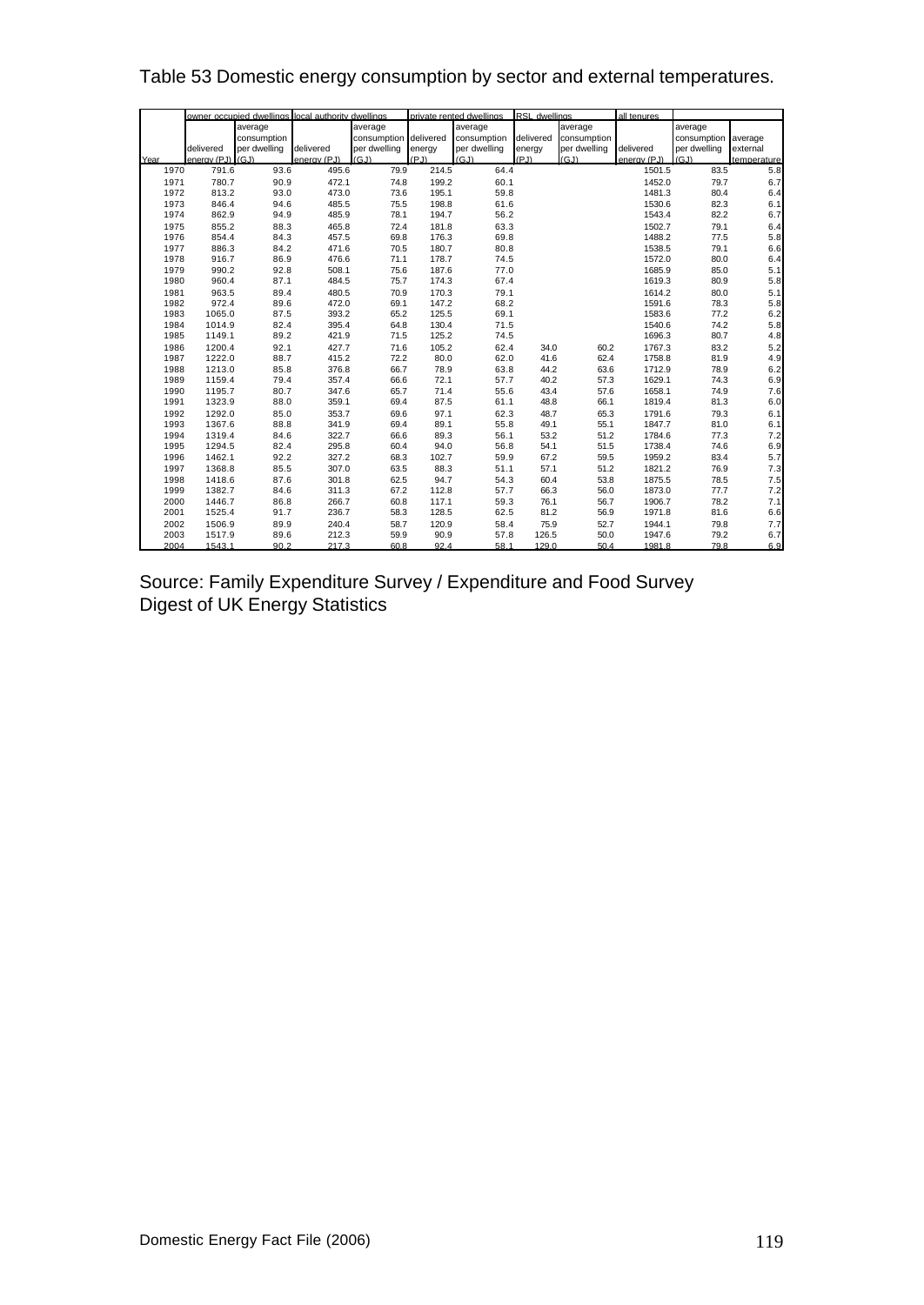|      |                    |            | Average dwelling heat loss (W/°C) |           |                |
|------|--------------------|------------|-----------------------------------|-----------|----------------|
|      |                    |            | Owner                             | Local     | <b>Private</b> |
| Year | <b>All tenures</b> | <b>RSL</b> | occupied                          | authority | rented*        |
| 1970 | 376.0              |            |                                   |           |                |
| 1971 | 374.0              |            |                                   |           |                |
| 1972 | 371.0              |            |                                   |           |                |
| 1973 | 367.0              |            |                                   |           |                |
| 1974 | 362.0              |            |                                   |           |                |
| 1975 | 357.0              |            |                                   |           |                |
| 1976 | 351.9              |            | 378.9                             | 305.7     | 363.3          |
| 1977 | 345.5              |            | 373.1                             | 297.3     | 359.6          |
| 1978 | 339.4              |            | 367.5                             | 289.3     | 356.1          |
| 1979 | 334.4              |            | 362.8                             | 282.5     | 353.2          |
| 1980 | 328.7              |            | 356.2                             | 273.1     | 349.0          |
| 1981 | 321.2              | 306.6      | 350.6                             | 265.0     | 354.0          |
| 1982 | 314.7              | 303.8      | 344.7                             | 256.5     | 350.3          |
| 1983 | 310.2              | 295.7      | 336.7                             | 248.3     | 342.6          |
| 1984 | 306.1              | 289.1      | 332.7                             | 244.1     | 338.7          |
| 1985 | 304.0              | 280.5      | 328.1                             | 246.0     | 330.9          |
| 1986 | 300.4              | 282.2      | 323.1                             | 242.4     | 336.4          |
| 1987 | 296.9              | 275.8      | 319.1                             | 238.2     | 332.8          |
| 1988 | 294.7              | 276.0      | 315.5                             | 235.8     | 336.1          |
| 1989 | 292.9              | 265.0      | 314.1                             | 231.9     | 322.7          |
| 1990 | 290.3              | 259.8      | 310.3                             | 231.4     | 320.6          |
| 1991 | 287.8              | 251.8      | 306.5                             | 230.8     | 315.9          |
| 1992 | 281.3              | 241.8      | 300.6                             | 224.9     | 295.9          |
| 1993 | 279.8              | 217.9      | 300.7                             | 220.8     | 294.9          |
| 1994 | 278.5              | 215.0      | 301.8                             | 213.7     | 288.5          |
| 1995 | 275.0              | 207.1      | 299.5                             | 212.2     | 271.3          |
| 1996 | 272.9              | 202.4      | 295.8                             | 212.2     | 277.7          |
| 1997 | 270.4              | 197.4      | 293.4                             | 210.9     | 270.7          |
| 1998 | 269.7              | 196.0      | 293.0                             | 209.5     | 268.0          |
| 1999 | 270.1              | 189.9      | 293.1                             | 208.7     | 272.2          |
| 2000 | 268.8              | 182.1      | 291.3                             | 208.3     | 271.7          |
| 2001 | 267.5              | 174.3      | 289.6                             | 207.9     | 271.2          |
| 2002 | 265.8              | 173.4      | 287.7                             | 206.7     | 269.6          |
| 2003 | 262.4              | 170.0      | 287.5                             | 205.4     | 268.9          |
| 2004 | 259.0              | 165.8      | 284.2                             | 202.6     | 264.8          |

Table 54 Heat loss of the average dwelling

\* Prior to 1981 includes RSL

Total heat loss for 2000 is interpolated between 1999 and 2001 Figures for 1977-1981 inclusive are interpolated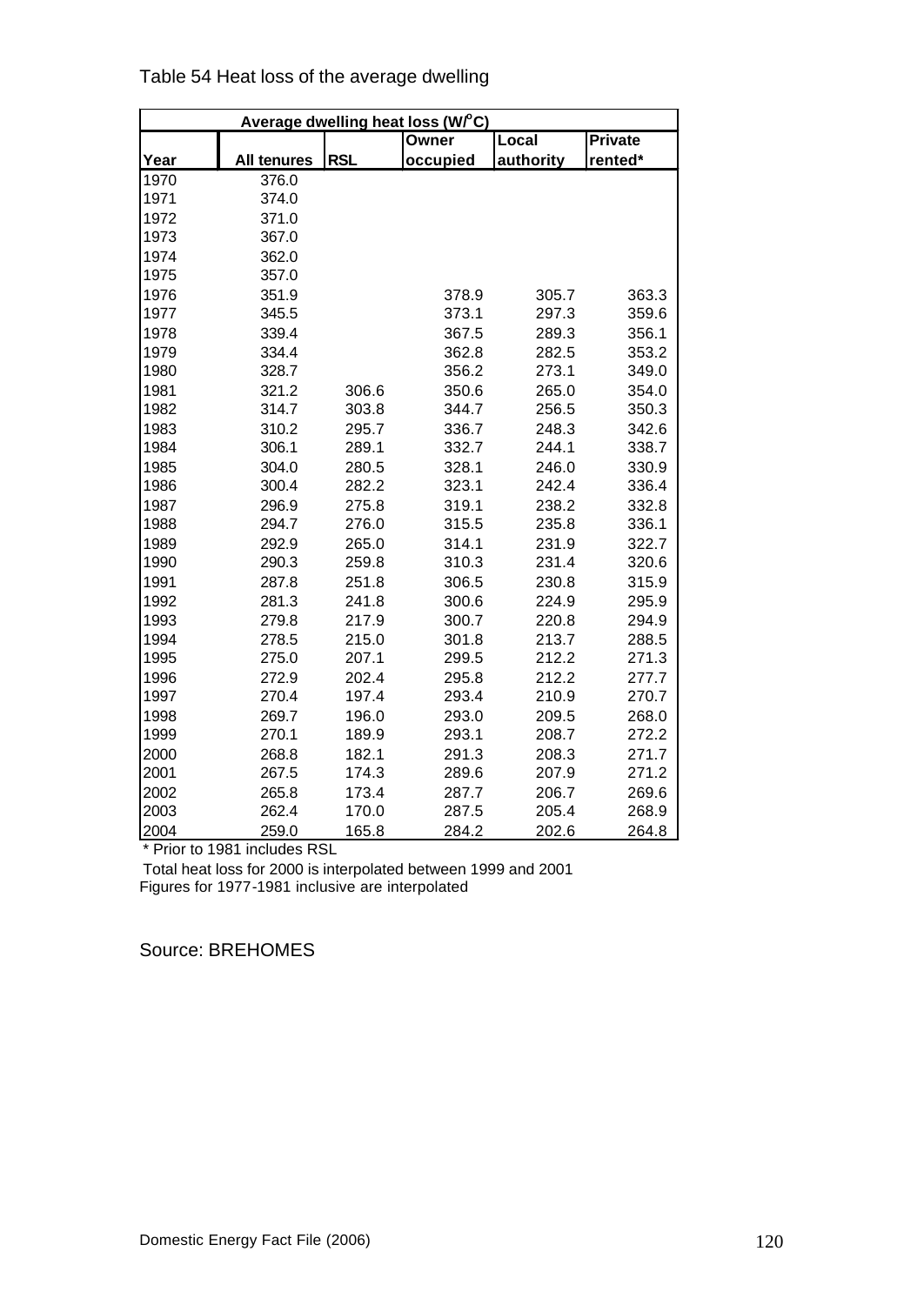| Table 55 Central heating ownership ('000s of homes) |  |
|-----------------------------------------------------|--|
|-----------------------------------------------------|--|

|      |       | all tenures |               |       | owner occupied |         |       | local authority |         |       | private rented |         |       | <b>RSL</b> |         |
|------|-------|-------------|---------------|-------|----------------|---------|-------|-----------------|---------|-------|----------------|---------|-------|------------|---------|
|      |       |             | non           |       |                | Inon    |       |                 | non     |       |                | non     |       |            | non     |
|      |       | central     | central       |       | central        | central |       | central         | central |       | central        | central |       | central    | central |
| Year | total | heating     | heating total |       | heating        | heating | total | heating         | heating | total | heating        | heating | total | heating    | heating |
| 1977 | 19450 | 10454       | 8996          | 10529 | 6817           | 3712    | 6685  | 3101            | 3584    | 2236  | 530            | 1706    |       |            |         |
| 1978 | 19650 | 10633       | 9017          | 10550 | 6904           | 3646    | 6703  | 3051            | 3652    | 2397  | 670            | 1727    |       |            |         |
| 1979 | 19827 | 11192       | 8635          | 10672 | 7131           | 3541    | 6718  | 3401            | 3317    | 2437  | 660            | 1777    |       |            |         |
| 1980 | 20010 | 11517       | 8493          | 11023 | 7492           | 3531    | 6402  | 3294            | 3108    | 2585  | 731            | 1855    |       |            |         |
| 1981 | 20177 | 11851       | 8326          | 10778 | 7696           | 3082    | 6777  | 3333            | 3444    | 2622  | 822            | 1799    |       |            |         |
| 1982 | 20327 | 12374       | 7953          | 10857 | 7897           | 2960    | 6828  | 3540            | 3288    | 2642  | 937            | 1705    |       |            |         |
| 1983 | 20525 | 13443       | 7082          | 12175 | 9306           | 2869    | 6030  | 3230            | 2800    | 2320  | 905            | 1415    |       |            |         |
| 1984 | 20769 | 14029       | 6740          | 12319 | 9590           | 2729    | 6102  | 3512            | 2590    | 2348  | 926            | 1422    |       |            |         |
| 1985 | 21017 | 14778       | 6239          | 12884 | 9821           | 3063    | 5903  | 3879            | 2024    | 2230  | 1077           | 1153    |       |            |         |
| 1986 | 21254 | 15337       | 5917          | 13029 | 10429          | 2600    | 5972  | 3707            | 2265    | 1687  | 777            | 911     | 565   | 429        | 136     |
| 1987 | 21485 | 15981       | 5504          | 13778 | 11074          | 2704    | 5751  | 3778            | 1973    | 1290  | 627            | 664     | 666   | 506        | 160     |
| 1988 | 21710 | 16396       | 5314          | 14132 | 11566          | 2566    | 5645  | 3733            | 1912    | 1238  | 574            | 664     | 694   | 525        | 169     |
| 1989 | 21927 | 17089       | 4838          | 14607 | 12204          | 2403    | 5369  | 3737            | 1632    | 1250  | 625            | 624     | 701   | 540        | 161     |
| 1990 | 22140 | 17573       | 4567          | 14813 | 12517          | 2296    | 5289  | 3803            | 1486    | 1284  | 707            | 577     | 753   | 596        | 158     |
| 1991 | 22392 | 18309       | 4083          | 15048 | 12897          | 2151    | 5173  | 3976            | 1197    | 1433  | 814            | 619     | 739   | 623        | 116     |
| 1992 | 22595 | 18727       | 3868          | 15207 | 13131          | 2075    | 5084  | 3940            | 1144    | 1558  | 1035           | 523     | 746   | 621        | 125     |
| 1993 | 22822 | 19229       | 3593          | 15405 | 13505          | 1900    | 4930  | 3882            | 1048    | 1597  | 1074           | 523     | 890   | 775        | 115     |
| 1994 | 23076 | 19782       | 3294          | 15599 | 13795          | 1805    | 4845  | 4067            | 777     | 1593  | 1052           | 542     | 1039  | 868        | 170     |
| 1995 | 23315 | 20274       | 3041          | 15714 | 13967          | 1748    | 4897  | 4136            | 760     | 1655  | 1220           | 435     | 1050  | 953        | 97      |
| 1996 | 23492 | 20438       | 3054          | 15859 | 14228          | 1631    | 4790  | 4030            | 760     | 1715  | 1163           | 552     | 1128  | 1018       | 110     |
| 1997 | 23694 | 20791       | 2903          | 16017 | 14465          | 1552    | 4833  | 4053            | 780     | 1729  | 1243           | 487     | 1115  | 1029       | 85      |
| 1998 | 23896 | 21294       | 2602          | 16201 | 14766          | 1436    | 4827  | 4251            | 576     | 1743  | 1254           | 490     | 1124  | 1024       | 101     |
| 1999 | 24120 | 21517       | 2603          | 16353 | 14985          | 1368    | 4630  | 4074            | 555     | 1955  | 1382           | 573     | 1182  | 1077       | 106     |
| 2000 | 24375 | 21718       | 2657          | 16672 | 15109          | 1563    | 4387  | 3834            | 552     | 1974  | 1513           | 461     | 1343  | 1262       | 81      |
| 2001 | 24170 | 21803       | 2367          | 16626 | 15348          | 1278    | 4061  | 3566            | 495     | 2055  | 1515           | 540     | 1428  | 1374       | 54      |
| 2002 | 24365 | 21979       | 2386          | 16760 | 15621          | 1140    | 4093  | 3594            | 499     | 2072  | 1528           | 545     | 1439  | 1385       | 54      |
| 2003 | 24595 | 22474       | 2121          | 16945 | 15829          | 1116    | 3542  | 3114            | 428     | 1574  | 1190           | 385     | 2533  | 2430       | 103     |
| 2004 | 24825 | 22729       | 2096          | 17103 | 15911          | 1192    | 3575  | 3162            | 413     | 1590  | 1193           | 396     | 2557  | 2462       | 95      |

The figures for the years 1977 to 1985 are for private rented and RSL sectors combined.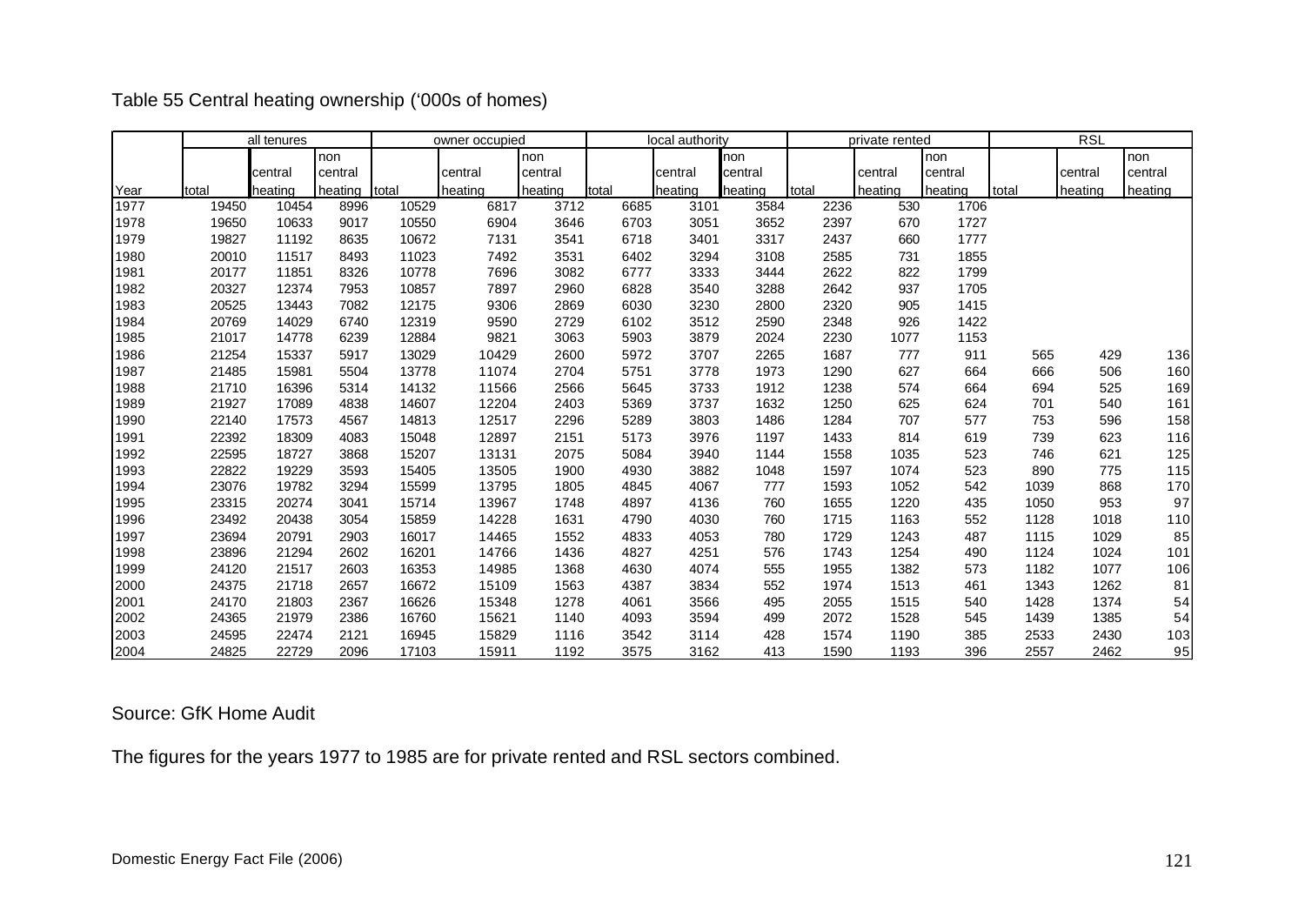|      |            |          |          |                  |       |      |       |                   | total     |
|------|------------|----------|----------|------------------|-------|------|-------|-------------------|-----------|
|      |            |          |          |                  |       |      |       |                   | centrally |
|      |            | electric | other    |                  |       |      |       |                   | heated    |
| Year | solid fuel | storage  | electric | all electric gas |       | oil  | other | oil & other homes |           |
| 1970 | 1615       | 1094     | 436      | 1529             | 1856  | 460  | 167   | 627               | 5628      |
| 1971 | 1543       | 1280     | 510      | 1789             | 2201  | 555  | 184   | 739               | 6271      |
| 1972 | 1483       | 1417     | 564      | 1981             | 2563  | 649  | 189   | 839               | 6867      |
| 1973 | 1434       | 1577     | 640      | 2217             | 3109  | 685  | 225   | 909               | 7669      |
| 1974 | 1461       | 1733     | 703      | 2436             | 3747  | 688  | 295   | 984               | 8628      |
| 1975 | 1394       | 1869     | 803      | 2672             | 4213  | 676  | 360   | 1035              | 9315      |
| 1976 | 1407       | 1739     | 747      | 2486             | 5003  | 647  | 345   | 992               | 9888      |
| 1977 | 1398       | 1626     | 698      | 2324             | 5704  | 671  | 357   | 1028              | 10454     |
| 1978 | 1073       | 1665     | 715      | 2380             | 6160  | 666  | 354   | 1020              | 10633     |
| 1979 | 1052       | 1457     | 626      | 2083             | 7113  | 615  | 328   | 943               | 11192     |
| 1980 | 1134       | 1395     | 599      | 1994             | 7655  | 478  | 255   | 733               | 11517     |
| 1981 | 1209       | 1219     | 580      | 1799             | 8102  | 488  | 252   | 740               | 11851     |
| 1982 | 1303       | 1065     | 570      | 1635             | 8677  | 505  | 253   | 758               | 12374     |
| 1983 | 1457       | 947      | 584      | 1531             | 9644  | 545  | 265   | 810               | 13443     |
| 1984 | 1273       | 1319     | 708      | 2027             | 9977  | 552  | 199   | 751               | 14029     |
| 1985 | 1521       | 1313     | 632      | 1945             | 10422 | 528  | 363   | 891               | 14778     |
| 1986 | 1523       | 1154     | 466      | 1620             | 11414 | 490  | 291   | 780               | 15337     |
| 1987 | 1499       | 1267     | 404      | 1671             | 11871 | 565  | 375   | 940               | 15981     |
| 1988 | 1515       | 1384     | 474      | 1858             | 12050 | 600  | 372   | 972               | 16396     |
| 1989 | 1284       | 1513     | 545      | 2058             | 12821 | 535  | 392   | 927               | 17089     |
| 1990 | 1277       | 1641     | 454      | 2095             | 13223 | 557  | 421   | 978               | 17573     |
| 1991 | 1262       | 1802     | 413      | 2215             | 13790 | 620  | 421   | 1041              | 18309     |
| 1992 | 1047       | 1881     | 420      | 2301             | 14419 | 569  | 391   | 960               | 18727     |
| 1993 | 982        | 1991     | 376      | 2367             | 14850 | 659  | 371   | 1030              | 19229     |
| 1994 | 890        | 1910     | 468      | 2378             | 15490 | 626  | 397   | 1024              | 19782     |
| 1995 | 786        | 1994     | 395      | 2389             | 15870 | 721  | 507   | 1228              | 20274     |
| 1996 | 840        | 2113     | 390      | 2503             | 15608 | 915  | 572   | 1487              | 20438     |
| 1997 | 896        | 2249     | 400      | 2650             | 15803 | 932  | 510   | 1442              | 20791     |
| 1998 | 740        | 2105     | 256      | 2361             | 16932 | 780  | 481   | 1261              | 21294     |
| 1999 | 721        | 2172     | 465      | 2637             | 16862 | 842  | 456   | 1298              | 21517     |
| 2000 | 668        | 2140     | 436      | 2576             | 17198 | 841  | 435   | 1276              | 21718     |
| 2001 | 659        | 1927     | 423      | 2350             | 17396 | 936  | 461   | 1397              | 21803     |
| 2002 | 700        | 1616     | 852      | 2468             | 17398 | 1055 | 359   | 1413              | 21979     |
| 2003 | 547        | 1249     | 804      | 2054             | 18696 | 916  | 262   | 1178              | 22474     |
| 2004 | 365        | 1295     | 611      | 1906             | 19049 | 1135 | 274   | 1409              | 22729     |

Table 56 Main form of heating in centrally heated dwellings for all tenures ('000s of homes)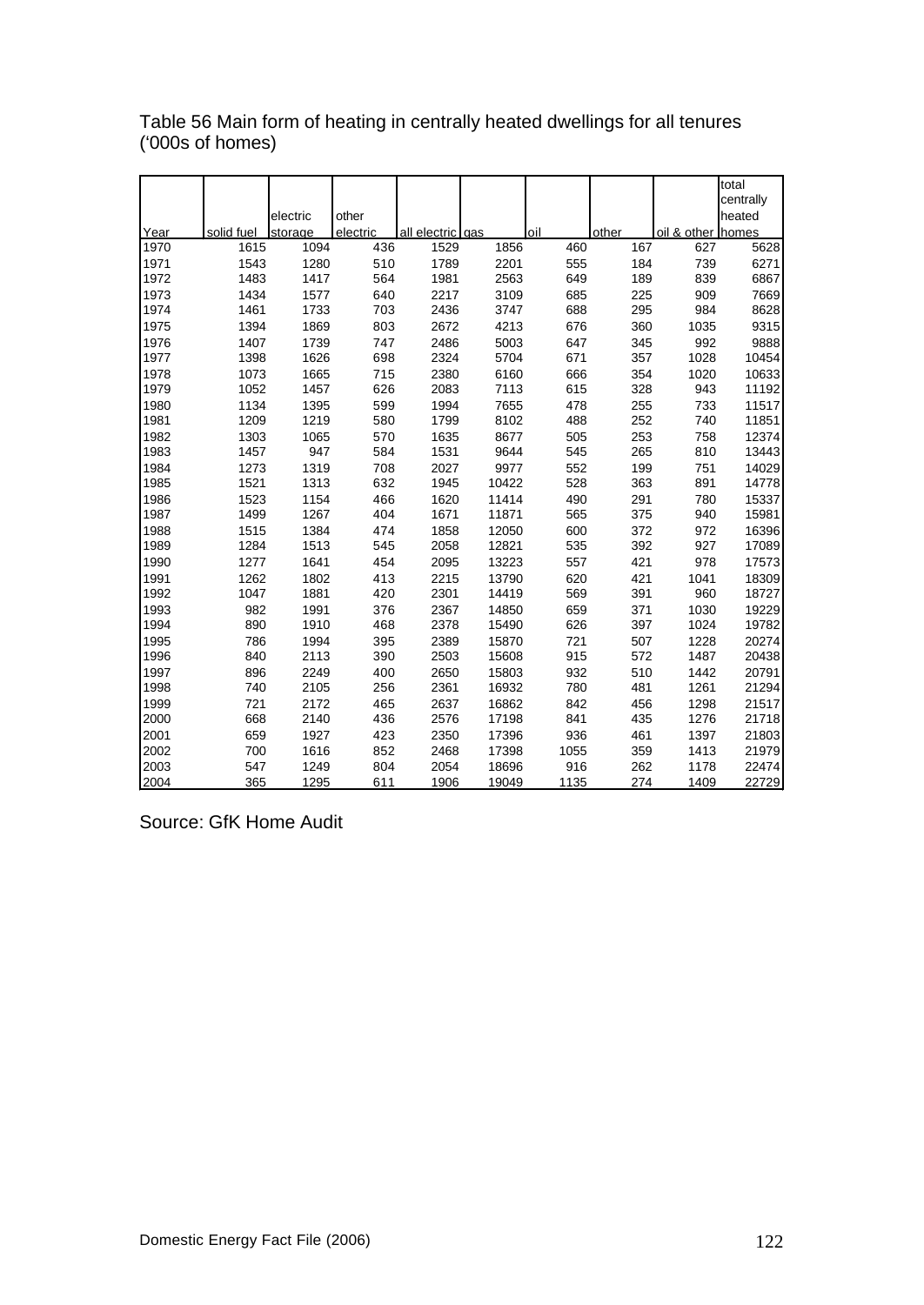|      |            |          |          |                   |       |     |       |                   | total     |
|------|------------|----------|----------|-------------------|-------|-----|-------|-------------------|-----------|
|      |            |          |          |                   |       |     |       |                   | centrally |
|      |            | electric | other    |                   |       |     |       |                   | heated    |
| Year | solid fuel | storage  | electric | all electric lgas |       | oil | other | oil & other homes |           |
| 1977 | 736        |          |          | 1241              | 4133  |     |       | 707               | 6817      |
| 1978 | 610        |          |          | 1142              | 4476  |     |       | 676               | 6904      |
| 1979 | 557        |          |          | 955               | 5018  |     |       | 601               | 7131      |
| 1980 | 614        |          |          | 874               | 5509  |     |       | 495               | 7492      |
| 1981 | 603        | 711      | 190      | 901               | 5778  | 403 | 11    | 414               | 7696      |
| 1982 | 627        | 713      | 182      | 895               | 5998  | 368 | 9     | 377               | 7897      |
| 1983 | 753        | 806      | 293      | 1099              | 6950  | 466 | 39    | 505               | 9306      |
| 1984 | 727        | 802      | 291      | 1093              | 7253  | 488 | 29    | 517               | 9590      |
| 1985 | 897        | 789      | 234      | 1023              | 7420  | 463 | 17    | 480               | 9821      |
| 1986 | 867        | 687      | 153      | 840               | 8254  | 417 | 52    | 469               | 10429     |
| 1987 | 832        | 618      | 265      | 883               | 8801  | 477 | 81    | 558               | 11074     |
| 1988 | 931        | 690      | 342      | 1032              | 8927  | 512 | 164   | 676               | 11566     |
| 1989 | 813        | 758      | 357      | 1115              | 9614  | 497 | 166   | 662               | 12204     |
| 1990 | 767        | 834      | 385      | 1219              | 9837  | 520 | 174   | 694               | 12517     |
| 1991 | 740        | 884      | 453      | 1336              | 10087 | 543 | 190   | 733               | 12897     |
| 1992 | 599        | 932      | 417      | 1349              | 10560 | 488 | 136   | 624               | 13131     |
| 1993 | 573        | 885      | 401      | 1286              | 10881 | 604 | 160   | 763               | 13505     |
| 1994 | 467        | 884      | 410      | 1295              | 11317 | 558 | 158   | 717               | 13795     |
| 1995 | 477        | 849      | 428      | 1278              | 11436 | 624 | 150   | 775               | 13967     |
| 1996 | 490        | 979      | 395      | 1374              | 11332 | 840 | 194   | 1034              | 14228     |
| 1997 | 495        | 1042     | 407      | 1448              | 11422 | 862 | 238   | 1100              | 14465     |
| 1998 | 412        | 914      | 355      | 1269              | 12200 | 704 | 181   | 885               | 14766     |
| 1999 | 401        | 1009     | 371      | 1380              | 12278 | 771 | 155   | 926               | 14985     |
| 2000 | 359        | 996      | 398      | 1394              | 12462 | 749 | 143   | 892               | 15109     |
| 2001 | 363        | 849      | 345      | 1194              | 12759 | 844 | 187   | 1031              | 15348     |
| 2002 | 385        | 879      | 490      | 1370              | 12809 | 888 | 168   | 1056              | 15621     |
| 2003 | 298        | 735      | 436      | 1171              | 13451 | 778 | 131   | 909               | 15829     |
| 2004 | 196        | 706      | 275      | 981               | 13688 | 902 | 143   | 1045              | 15911     |

Table 57 Main form of heating in centrally heated home – owner occupied dwellings ('000s of homes)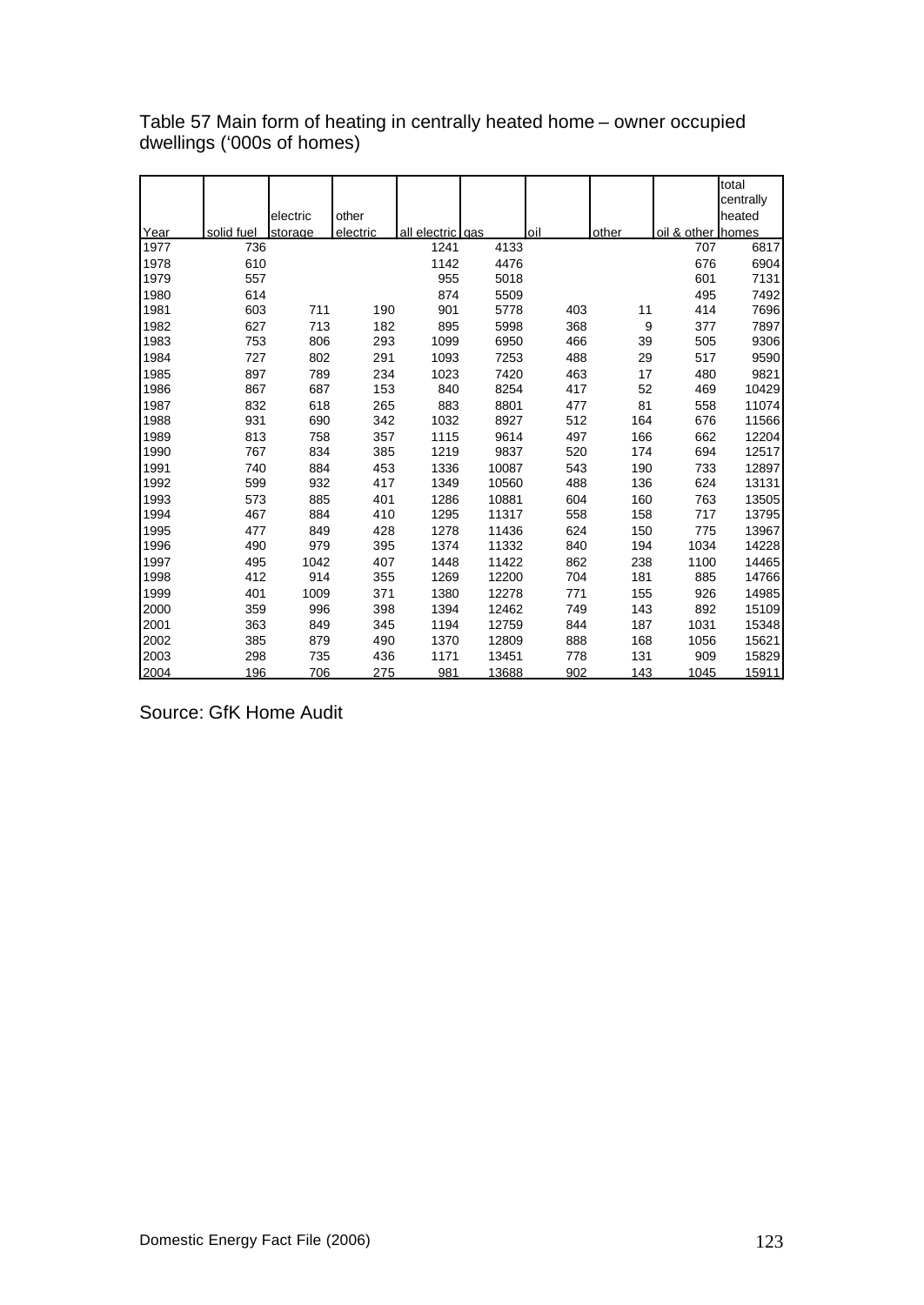|      |            |          |          |                   |      |                |       |             | total     |
|------|------------|----------|----------|-------------------|------|----------------|-------|-------------|-----------|
|      |            |          |          |                   |      |                |       |             | centrally |
|      |            | electric | other    |                   |      |                |       |             | heated    |
| Year | solid fuel | storage  | electric | all electric lgas |      | loil           | other | oil & other | homes     |
| 1977 | 576        |          |          | 902               | 1342 |                |       | 280         | 3101      |
| 1978 | 386        |          |          | 971               | 1443 |                |       | 251         | 3051      |
| 1979 | 393        |          |          | 886               | 1838 |                |       | 284         | 3401      |
| 1980 | 462        |          |          | 903               | 1733 |                |       | 196         | 3294      |
| 1981 | 422        | 291      | 551      | 842               | 1815 | 38             | 216   | 254         | 3333      |
| 1982 | 466        | 286      | 491      | 777               | 2074 | 15             | 207   | 222         | 3540      |
| 1983 | 395        | 289      | 464      | 753               | 1878 | 26             | 178   | 204         | 3230      |
| 1984 | 441        | 326      | 407      | 733               | 2067 | 23             | 248   | 271         | 3512      |
| 1985 | 496        | 342      | 358      | 700               | 2368 | 25             | 290   | 315         | 3879      |
| 1986 | 541        | 292      | 264      | 556               | 2402 | 20             | 188   | 208         | 3707      |
| 1987 | 491        | 229      | 290      | 519               | 2523 | 18             | 228   | 245         | 3778      |
| 1988 | 469        | 272      | 317      | 589               | 2468 | 39             | 169   | 208         | 3733      |
| 1989 | 382        | 291      | 366      | 657               | 2492 | 12             | 195   | 206         | 3737      |
| 1990 | 438        | 304      | 290      | 594               | 2563 | 16             | 191   | 207         | 3803      |
| 1991 | 437        | 322      | 275      | 598               | 2765 | 24             | 153   | 177         | 3976      |
| 1992 | 349        | 338      | 272      | 610               | 2784 | 19             | 178   | 197         | 3940      |
| 1993 | 342        | 382      | 277      | 659               | 2722 | 11             | 149   | 160         | 3882      |
| 1994 | 338        | 365      | 273      | 638               | 2909 | 13             | 169   | 182         | 4067      |
| 1995 | 244        | 376      | 266      | 643               | 2956 | 28             | 264   | 292         | 4136      |
| 1996 | 281        | 406      | 221      | 627               | 2868 | 18             | 236   | 254         | 4030      |
| 1997 | 321        | 461      | 211      | 671               | 2883 | 19             | 159   | 178         | 4053      |
| 1998 | 245        | 449      | 152      | 601               | 3164 | 20             | 220   | 240         | 4251      |
| 1999 | 236        | 426      | 263      | 688               | 2924 | $\overline{7}$ | 220   | 227         | 4074      |
| 2000 | 217        | 380      | 208      | 588               | 2805 | 36             | 189   | 225         | 3834      |
| 2001 | 205        | 367      | 139      | 506               | 2666 | 29             | 160   | 189         | 3566      |
| 2002 | 217        | 327      | 179      | 506               | 2719 | 50             | 101   | 151         | 3594      |
| 2003 | 108        | 186      | 152      | 338               | 2575 | 31             | 62    | 93          | 3114      |
| 2004 | 106        | 203      | 97       | 301               | 2638 | 49             | 68    | 117         | 3162      |

Table 58 Main form of heating in centrally heated homes – local authority dwellings ('000s of homes)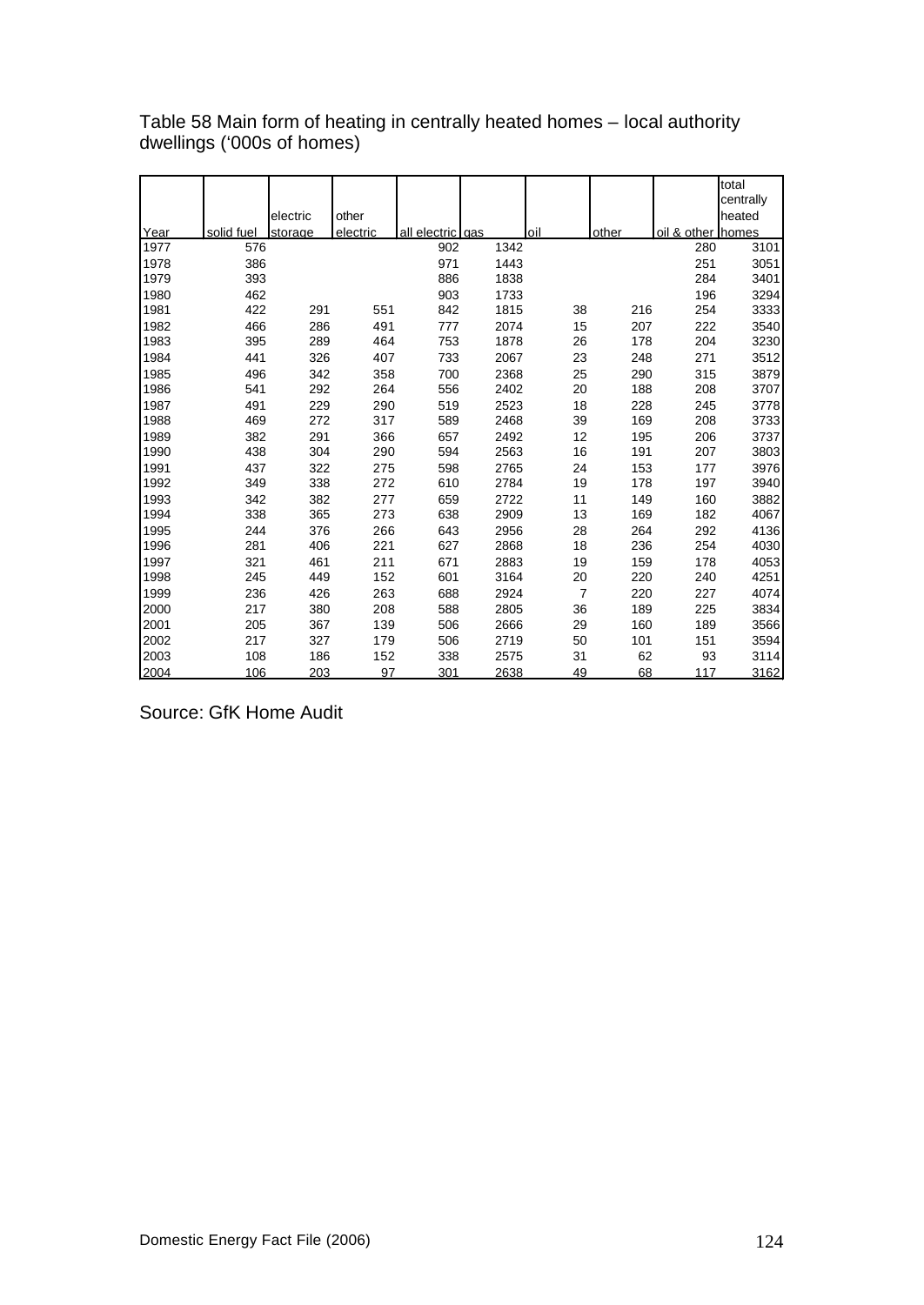|      |            |          |          |                   |      |     |       |                   | total     |
|------|------------|----------|----------|-------------------|------|-----|-------|-------------------|-----------|
|      |            |          |          |                   |      |     |       |                   | centrally |
|      |            | electric | other    |                   |      |     |       |                   | heated    |
| Year | solid fuel | storage  | electric | all electric lgas |      | oil | other | oil & other homes |           |
| 1977 | 74         |          |          | 178               | 239  |     |       | 39                | 530       |
| 1978 | 74         |          |          | 236               | 281  |     |       | 79                | 670       |
| 1979 | 106        |          |          | 238               | 266  |     |       | 50                | 660       |
| 1980 | 73         |          |          | 252               | 357  |     |       | 49                | 731       |
| 1981 | 98         | 196      | 54       | 250               | 398  | 26  | 50    | 76                | 822       |
| 1982 | 110        | 135      | 74       | 209               | 523  | 36  | 59    | 95                | 937       |
| 1983 | 112        | 127      | 56       | 183               | 534  | 36  | 40    | 76                | 905       |
| 1984 | 96         | 176      | 67       | 243               | 535  | 31  | 21    | 52                | 926       |
| 1985 | 132        | 169      | 64       | 233               | 612  | 33  | 67    | 100               | 1077      |
| 1986 | 89         | 143      | 34       | 177               | 451  | 31  | 28    | 59                | 777       |
| 1987 | 75         | 88       | 35       | 122               | 373  | 26  | 31    | 57                | 627       |
| 1988 | 69         | 78       | 50       | 128               | 334  | 19  | 22    | 41                | 574       |
| 1989 | 45         | 97       | 56       | 153               | 392  | 16  | 18    | 35                | 625       |
| 1990 | 57         | 105      | 55       | 160               | 455  | 16  | 19    | 35                | 707       |
| 1991 | 67         | 96       | 59       | 155               | 546  | 32  | 13    | 46                | 814       |
| 1992 | 58         | 127      | 74       | 201               | 692  | 48  | 37    | 84                | 1035      |
| 1993 | 64         | 143      | 69       | 213               | 748  | 30  | 21    | 51                | 1074      |
| 1994 | 60         | 155      | 74       | 229               | 700  | 38  | 25    | 63                | 1052      |
| 1995 | 49         | 222      | 68       | 290               | 800  | 41  | 41    | 81                | 1220      |
| 1996 | 50         | 192      | 52       | 243               | 788  | 33  | 48    | 81                | 1163      |
| 1997 | 53         | 184      | 77       | 261               | 839  | 27  | 63    | 90                | 1243      |
| 1998 | 50         | 210      | 58       | 267               | 849  | 35  | 52    | 87                | 1254      |
| 1999 | 48         | 225      | 106      | 331               | 921  | 50  | 32    | 82                | 1382      |
| 2000 | 57         | 238      | 85       | 322               | 1072 | 32  | 29    | 62                | 1513      |
| 2001 | 53         | 234      | 79       | 314               | 1012 | 48  | 87    | 135               | 1515      |
| 2002 | 70         | 235      | 81       | 316               | 993  | 99  | 49    | 148               | 1528      |
| 2003 | 74         | 95       | 112      | 207               | 808  | 84  | 15    | 100               | 1190      |
| 2004 | 34         | 107      | 113      | 220               | 795  | 122 | 21    | 144               | 1193      |

Table 59 Main form of heating in centrally heated homes – private rented ('000s of homes)

Source: GfK Home Audit

The figures for the years 1977 to 1985 are for private rented and RSL sectors combined.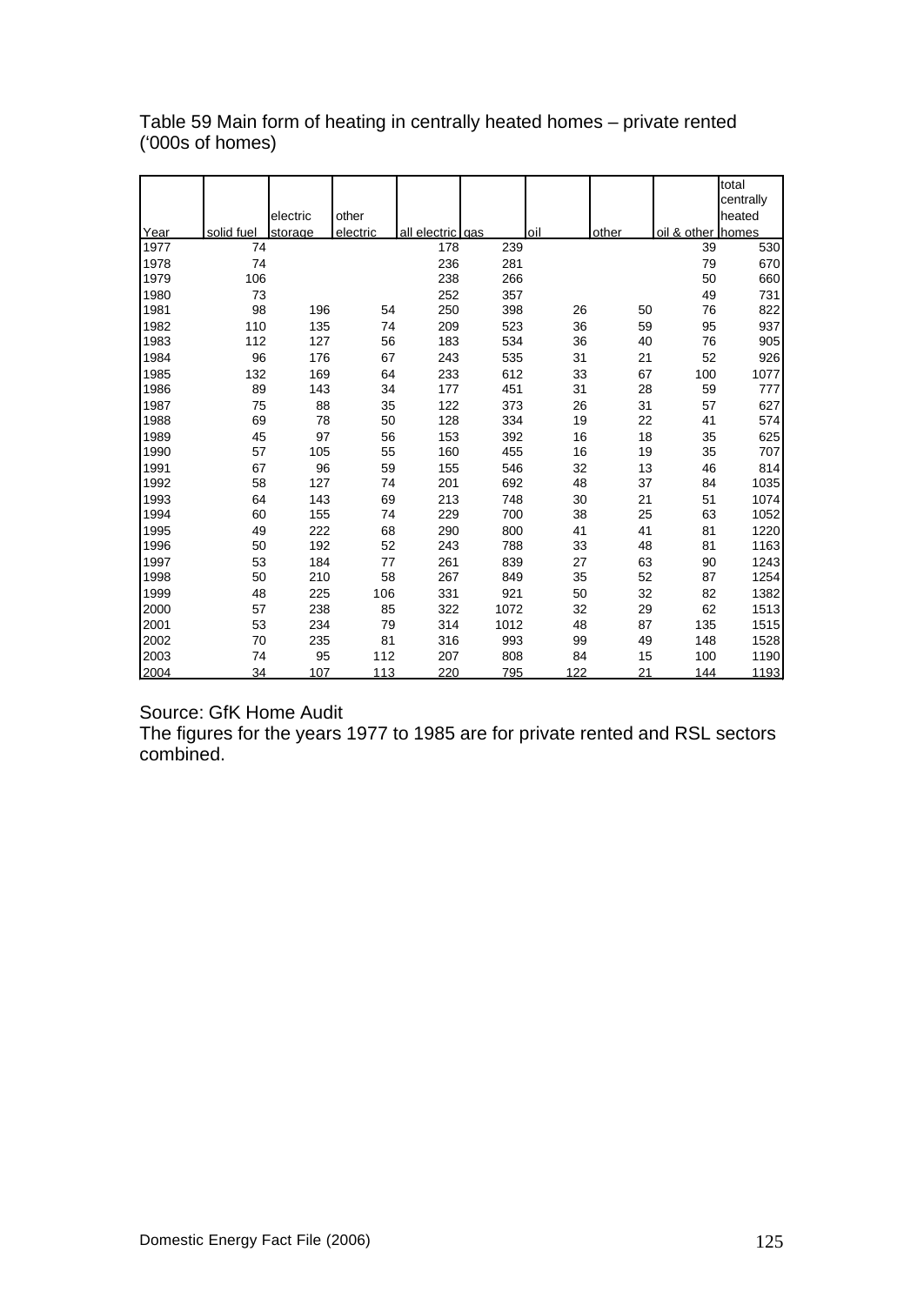|      |            |          |          |                  |      |     |       |                   | total     |
|------|------------|----------|----------|------------------|------|-----|-------|-------------------|-----------|
|      |            |          |          |                  |      |     |       |                   | centrally |
|      |            | electric | other    |                  |      |     |       |                   | heated    |
| Year | solid fuel | storage  | electric | all electric gas |      | oil | other | oil & other homes |           |
| 1986 | 45         | 63       | 29       | 92               | 237  | 17  | 35    | 52                | 429       |
| 1987 | 58         | 61       | 38       | 99               | 296  | 20  | 33    | 53                | 506       |
| 1988 | 56         | 90       | 34       | 124              | 297  | 24  | 23    | 47                | 525       |
| 1989 | 44         | 97       | 33       | 130              | 342  | 12  | 12    | 24                | 540       |
| 1990 | 20         | 83       | 42       | 124              | 405  | 5   | 41    | 46                | 596       |
| 1991 | 25         | 68       | 61       | 129              | 385  | 14  | 71    | 85                | 623       |
| 1992 | 48         | 82       | 67       | 150              | 370  | 11  | 43    | 54                | 621       |
| 1993 | 13         | 125      | 90       | 215              | 492  | 11  | 43    | 54                | 775       |
| 1994 | 32         | 130      | 83       | 213              | 563  | 12  | 48    | 60                | 868       |
| 1995 | 23         | 158      | 42       | 200              | 646  | 20  | 63    | 84                | 953       |
| 1996 | 21         | 182      | 79       | 261              | 619  | 21  | 96    | 117               | 1018      |
| 1997 | 30         | 179      | 94       | 273              | 655  | 20  | 51    | 71                | 1029      |
| 1998 | 40         | 155      | 56       | 211              | 726  | 14  | 33    | 48                | 1024      |
| 1999 | 35         | 150      | 67       | 217              | 764  | 16  | 45    | 61                | 1077      |
| 2000 | 35         | 195      | 78       | 272              | 855  | 22  | 77    | 99                | 1262      |
| 2001 | 37         | 251      | 76       | 326              | 976  | 15  | 19    | 35                | 1374      |
| 2002 | 26         | 172      | 105      | 277              | 1024 | 22  | 37    | 60                | 1385      |
| 2003 | 62         | 238      | 96       | 334              | 1957 | 23  | 56    | 79                | 2430      |
| 2004 | 30         | 291      | 128      | 419              | 1925 | 42  | 46    | 88                | 2462      |
|      |            |          |          |                  |      |     |       |                   |           |

Table 60 Main form of heating in centrally heated homes – RSL dwellings ('000s of homes)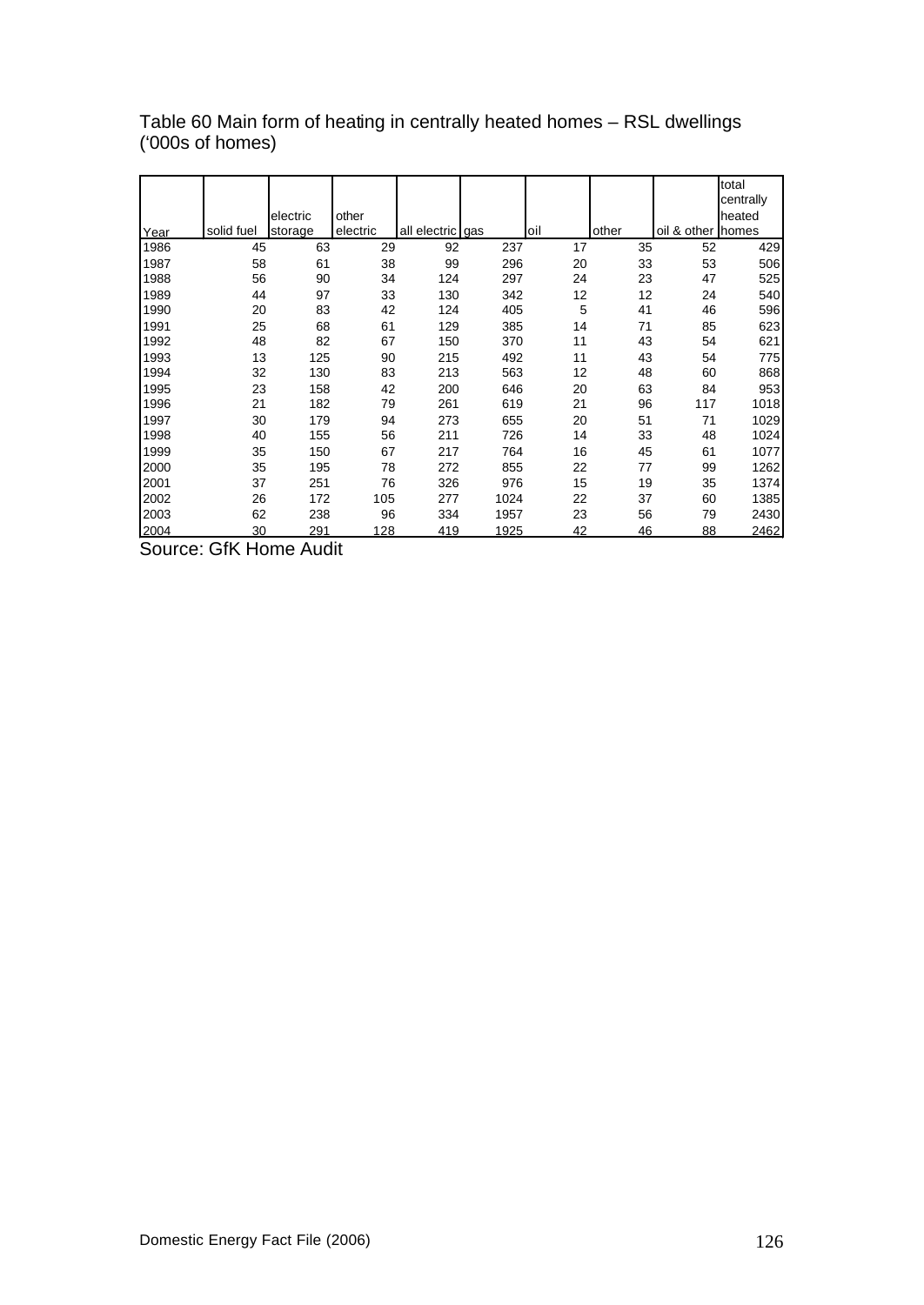|      |            |          |      |                         |       |                   | total non- |
|------|------------|----------|------|-------------------------|-------|-------------------|------------|
|      |            |          |      |                         |       |                   | centrally  |
|      |            |          |      |                         |       |                   | heated     |
| Year | solid fuel | electric | gas  | oil                     | other | oil & other homes |            |
| 1970 | 3840       | 2351     | 5447 | 469                     | 251   | 720               | 12359      |
| 1971 | 3714       | 2274     | 5266 | 454                     | 242   | 696               | 11950      |
| 1972 | 3593       | 2199     | 5094 | 439                     | 235   | 673               | 11559      |
| 1973 | 3398       | 2080     | 4819 | 415                     | 222   | 637               | 10934      |
| 1974 | 3155       | 1931     | 4477 | 386                     | 206   | 591               | 10155      |
| 1975 | 3006       | 1840     | 4262 | 368                     | 197   | 564               | 9673       |
| 1976 | 2963       | 1621     | 4191 | 360                     | 192   | 552               | 9327       |
| 1977 | 2615       | 1466     | 4386 | 345                     | 184   | 529               | 8996       |
| 1978 | 2661       | 1478     | 4349 | 344                     | 184   | 528               | 9017       |
| 1979 | 2439       | 1372     | 4333 | 304                     | 188   | 492               | 8635       |
| 1980 | 2415       | 1182     | 4393 | 301                     | 203   | 504               | 8493       |
| 1981 | 2234       | 1173     | 4447 | 212                     | 260   | 472               | 8326       |
| 1982 | 1997       | 1133     | 4381 | 178                     | 264   | 442               | 7953       |
| 1983 | 1670       | 1033     | 4074 | 92                      | 213   | 305               | 7082       |
| 1984 | 1554       | 938      | 4033 | 56                      | 159   | 215               | 6740       |
| 1985 | 1390       | 813      | 3876 | 32                      | 127   | 159               | 6239       |
| 1986 | 1247       | 700      | 3781 | 22                      | 166   | 188               | 5917       |
| 1987 | 1030       | 710      | 3605 | 25                      | 133   | 158               | 5504       |
| 1988 | 943        | 748      | 3450 | 23                      | 150   | 172               | 5314       |
| 1989 | 917        | 630      | 3136 | 16                      | 138   | 154               | 4838       |
| 1990 | 835        | 628      | 2978 | $\overline{7}$          | 121   | 127               | 4567       |
| 1991 | 728        | 503      | 2718 | 15                      | 119   | 134               | 4083       |
| 1992 | 641        | 529      | 2572 | 10                      | 115   | 125               | 3868       |
| 1993 | 563        | 486      | 2434 | 6                       | 104   | 110               | 3593       |
| 1994 | 552        | 486      | 2169 | 3                       | 84    | 88                | 3294       |
| 1995 | 461        | 471      | 2019 | $\overline{7}$          | 83    | 90                | 3041       |
| 1996 | 519        | 463      | 1986 | $\overline{\mathbf{4}}$ | 81    | 85                | 3054       |
| 1997 | 475        | 563      | 1797 | 3                       | 65    | 69                | 2903       |
| 1998 | 435        | 433      | 1662 | $\overline{\mathbf{c}}$ | 69    | 71                | 2602       |
| 1999 | 293        | 449      | 1791 | 5                       | 66    | 71                | 2603       |
| 2000 | 275        | 550      | 1782 | $\overline{\mathbf{c}}$ | 48    | 51                | 2657       |
| 2001 | 302        | 740      | 1262 | 0                       | 63    | 63                | 2367       |
| 2002 | 318        | 908      | 1115 | 0                       | 45    | 45                | 2386       |
| 2003 | 297        | 768      | 1001 | 0                       | 55    | 55                | 2121       |
| 2004 | 465        | 519      | 1065 | 0                       | 48    | 48                | 2096       |

Table 61 Main form of heating in non-centrally heated dwellings – all tenures ('000s of homes)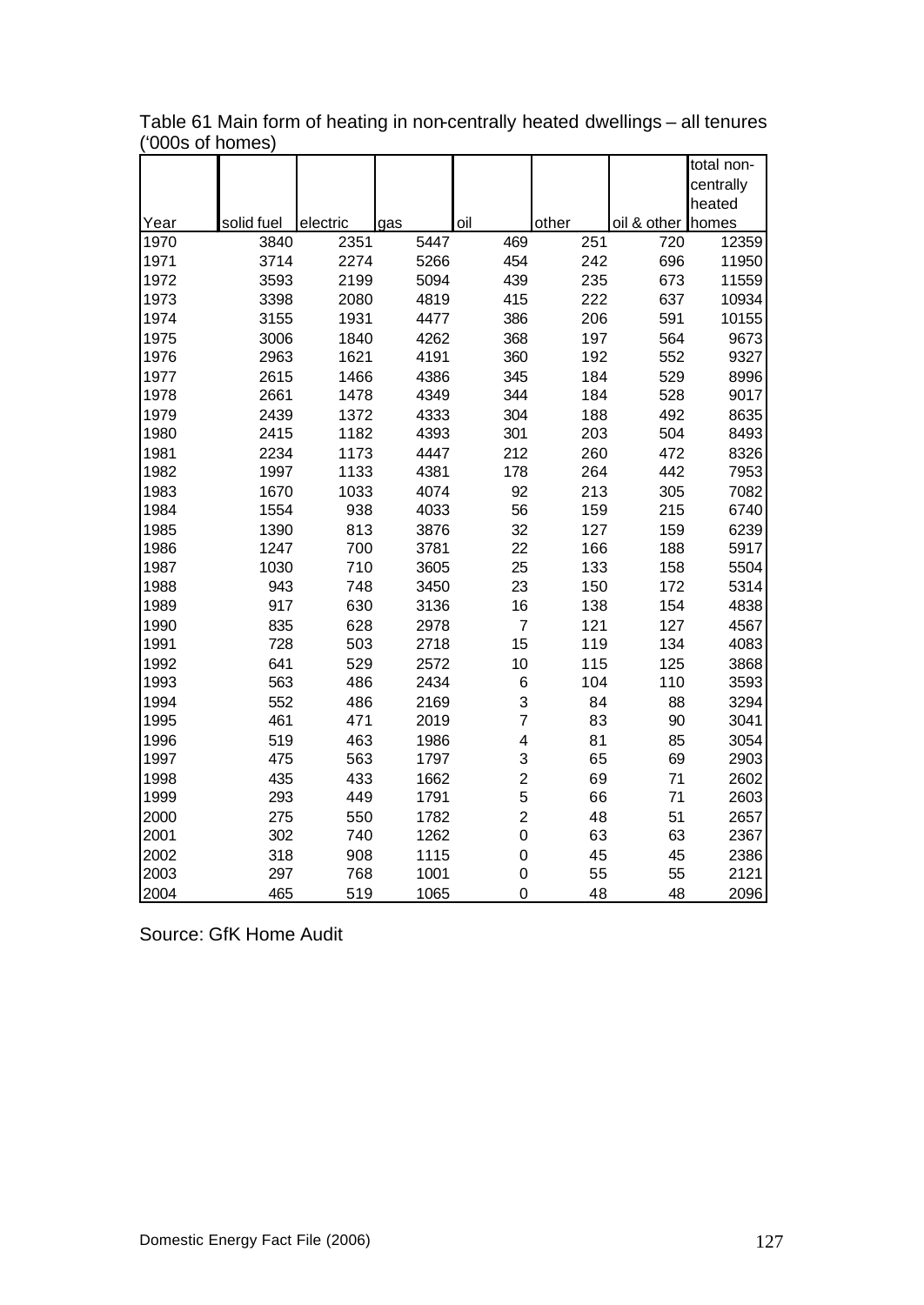|      |            |          |      |                         |       |             | total non- |
|------|------------|----------|------|-------------------------|-------|-------------|------------|
|      |            |          |      |                         |       |             | centrally  |
|      |            |          |      |                         |       |             | heated     |
| Year | solid fuel | electric | gas  | oil                     | other | oil & other | homes      |
| 1977 | 979        | 597      | 2108 |                         |       | 29          | 3712       |
| 1978 | 968        | 571      | 2079 |                         |       | 29          | 3646       |
| 1979 | 865        | 563      | 2079 |                         |       | 34          | 3541       |
| 1980 | 765        | 667      | 1904 |                         |       | 195         | 3531       |
| 1981 | 523        | 556      | 1826 |                         |       | 176         | 3082       |
| 1982 | 493        | 510      | 1795 |                         |       | 162         | 2960       |
| 1983 | 594        | 375      | 1775 |                         |       | 125         | 2869       |
| 1984 | 559        | 369      | 1723 |                         |       | 78          | 2729       |
| 1985 | 549        | 464      | 1983 |                         |       | 67          | 3063       |
| 1986 | 515        | 241      | 1787 |                         |       | 57          | 2600       |
| 1987 | 447        | 252      | 1940 | 8                       | 57    | 65          | 2704       |
| 1988 | 426        | 247      | 1845 | 5                       | 42    | 48          | 2566       |
| 1989 | 448        | 234      | 1668 | 4                       | 49    | 53          | 2403       |
| 1990 | 386        | 248      | 1615 | 3                       | 44    | 48          | 2296       |
| 1991 | 368        | 221      | 1517 | $\overline{7}$          | 38    | 45          | 2151       |
| 1992 | 324        | 226      | 1490 | 3                       | 32    | 35          | 2075       |
| 1993 | 297        | 217      | 1348 | $\mathbf 0$             | 37    | 37          | 1900       |
| 1994 | 274        | 231      | 1267 | 1                       | 32    | 33          | 1805       |
| 1995 | 249        | 232      | 1244 | $\overline{c}$          | 22    | 23          | 1748       |
| 1996 | 282        | 208      | 1113 | 1                       | 28    | 28          | 1631       |
| 1997 | 236        | 253      | 1029 | $\overline{c}$          | 32    | 34          | 1552       |
| 1998 | 241        | 202      | 954  | $\overline{\mathbf{c}}$ | 37    | 39          | 1436       |
| 1999 | 147        | 198      | 984  | $\overline{c}$          | 36    | 38          | 1368       |
| 2000 | 167        | 301      | 1073 | $\mathbf 0$             | 23    | 23          | 1563       |
| 2001 | 160        | 330      | 758  | $\mathbf 0$             | 30    | 30          | 1278       |
| 2002 | 138        | 380      | 605  | $\mathbf 0$             | 17    | 17          | 1140       |
| 2003 | 144        | 355      | 589  | 0                       | 28    | 28          | 1116       |
| 2004 | 237        | 278      | 668  | $\mathbf 0$             | 10    | 10          | 1192       |

Table 62 Main form of heating in non-centrally heated dwellings – owner occupied dwellings ('000s of homes)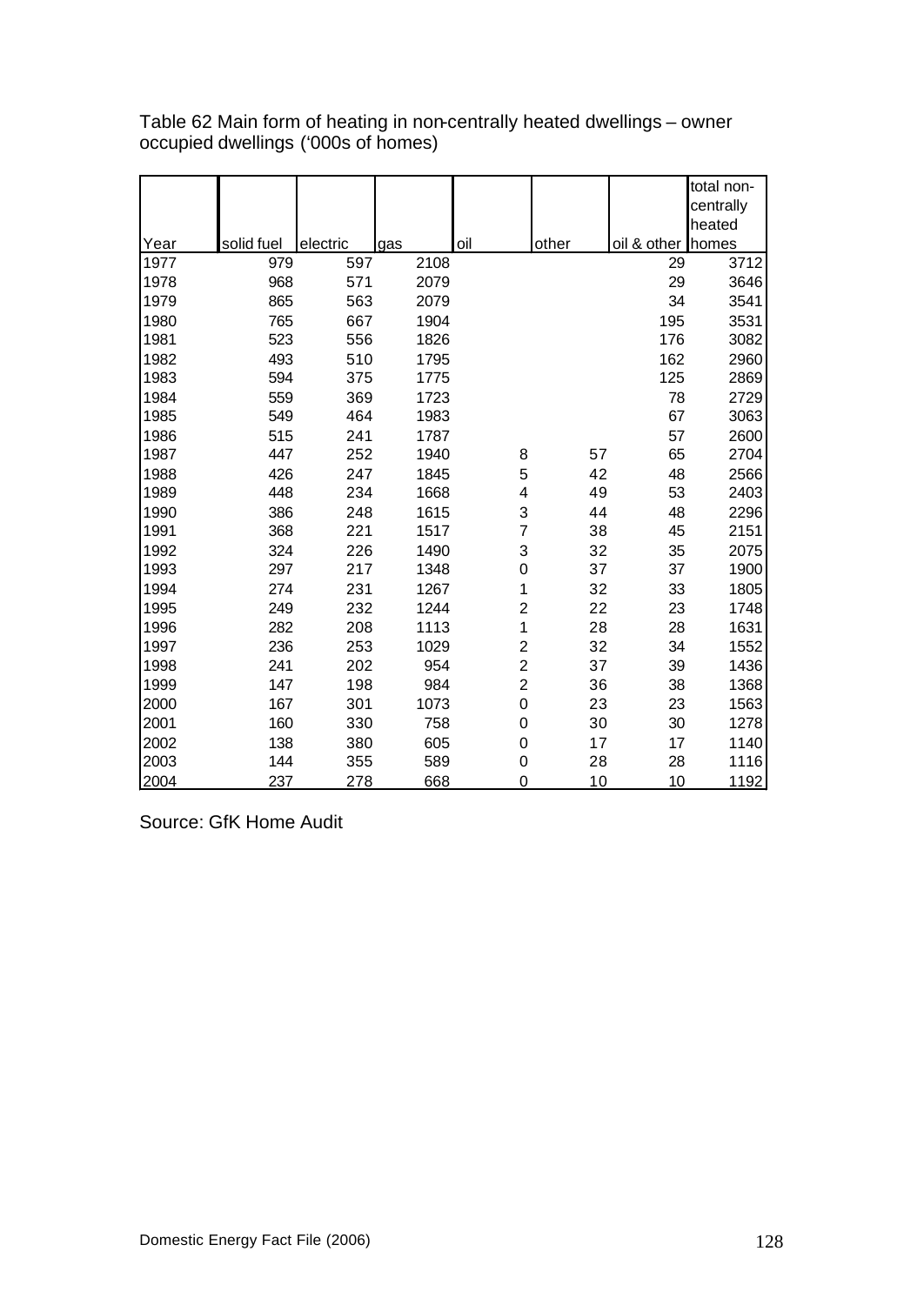|      |            |          |      |                         |                |                | total non- |
|------|------------|----------|------|-------------------------|----------------|----------------|------------|
|      |            |          |      |                         |                |                | centrally  |
|      |            |          |      |                         |                |                | heated     |
| Year | solid fuel | electric | gas  | oil                     | other          | oil & other    | homes      |
| 1977 | 1080       | 485      | 1981 |                         |                | 38             | 3584       |
| 1978 | 1202       | 486      | 1927 |                         |                | 37             | 3652       |
| 1979 | 1081       | 421      | 1773 |                         |                | 41             | 3317       |
| 1980 | 1030       | 442      | 1428 |                         |                | 209            | 3108       |
| 1981 | 1127       | 500      | 1553 |                         |                | 264            | 3444       |
| 1982 | 1006       | 515      | 1508 |                         |                | 260            | 3288       |
| 1983 | 710        | 456      | 1523 | 34                      | 77             | 111            | 2800       |
| 1984 | 684        | 452      | 1382 | 21                      | 51             | 72             | 2590       |
| 1985 | 547        | 307      | 1116 | 9                       | 45             | 54             | 2024       |
| 1986 | 519        | 282      | 1388 | 8                       | 68             | 76             | 2265       |
| 1987 | 368        | 294      | 1257 | 11                      | 43             | 54             | 1973       |
| 1988 | 351        | 348      | 1126 | 13                      | 73             | 86             | 1912       |
| 1989 | 301        | 253      | 1013 | 10                      | 54             | 64             | 1632       |
| 1990 | 321        | 219      | 907  | $\overline{2}$          | 37             | 39             | 1486       |
| 1991 | 236        | 144      | 759  | 6                       | 52             | 58             | 1197       |
| 1992 | 200        | 154      | 736  | 5                       | 48             | 53             | 1144       |
| 1993 | 153        | 147      | 718  | 4                       | 26             | 30             | 1048       |
| 1994 | 159        | 121      | 474  | 1                       | 22             | 24             | 777        |
| 1995 | 112        | 113      | 505  | $\overline{\mathbf{c}}$ | 29             | 31             | 760        |
| 1996 | 118        | 113      | 499  | $\overline{c}$          | 29             | 31             | 760        |
| 1997 | 113        | 146      | 509  | $\mathbf 0$             | 11             | 11             | 780        |
| 1998 | 98         | 88       | 377  | $\mathbf 0$             | 14             | 14             | 576        |
| 1999 | 65         | 72       | 414  | $\mathbf 0$             | 4              | 4              | 555        |
| 2000 | 48         | 94       | 403  | $\boldsymbol{0}$        | 8              | 8              | 552        |
| 2001 | 78         | 167      | 242  | $\mathbf 0$             | 8              | 8              | 495        |
| 2002 | 61         | 205      | 229  | $\mathbf 0$             | 3              | 3              | 499        |
| 2003 | 52         | 213      | 163  | $\mathbf 0$             | $\mathbf 0$    | $\mathbf 0$    | 428        |
| 2004 | 107        | 123      | 183  | $\mathbf 0$             | $\overline{0}$ | $\overline{0}$ | 413        |

Table 63 Main form of heating in non-centrally heated dwellings – local authority dwellings ('000s of homes)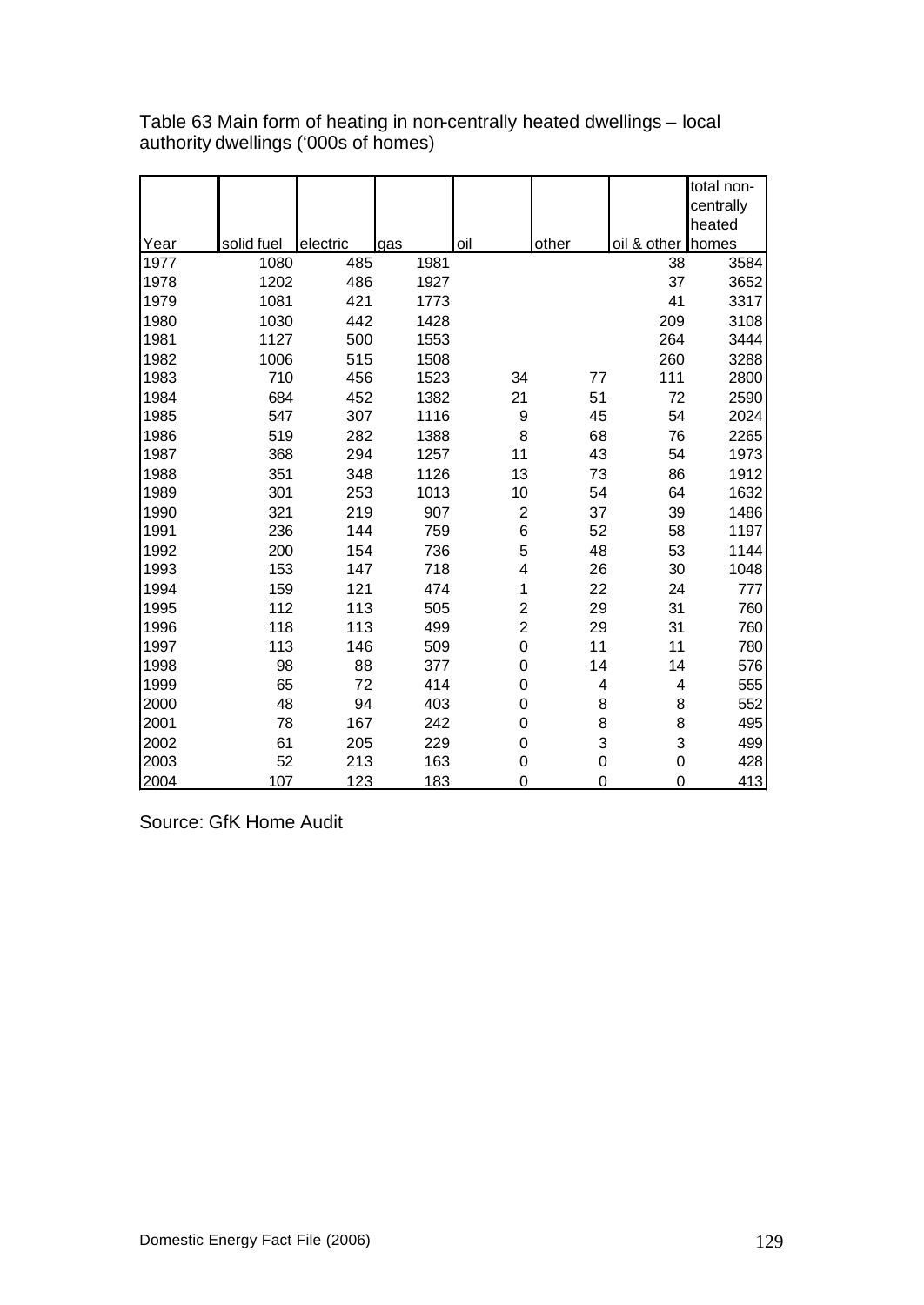|      |            |          |     |                         |       |             | total non- |
|------|------------|----------|-----|-------------------------|-------|-------------|------------|
|      |            |          |     |                         |       |             | centrally  |
|      |            |          |     |                         |       |             | heated     |
| Year | solid fuel | electric | gas | oil                     | other | oil & other | homes      |
| 1977 | 512        | 374      | 791 |                         |       | 28          | 1706       |
| 1978 | 462        | 380      | 854 |                         |       | 31          | 1727       |
| 1979 | 425        | 373      | 949 |                         |       | 30          | 1777       |
| 1980 | 465        | 382      | 901 |                         |       | 106         | 1855       |
| 1981 | 425        | 407      | 928 |                         |       | 40          | 1799       |
| 1982 | 431        | 338      | 896 |                         |       | 39          | 1705       |
| 1983 | 335        | 281      | 706 | 28                      | 64    | 92          | 1415       |
| 1984 | 306        | 249      | 793 | 15                      | 61    | 76          | 1422       |
| 1985 | 280        | 173      | 653 | 12                      | 35    | 47          | 1153       |
| 1986 | 184        | 160      | 510 | 5                       | 51    | 56          | 911        |
| 1987 | 151        | 108      | 374 | $\overline{7}$          | 25    | 31          | 664        |
| 1988 | 130        | 142      | 352 | 6                       | 33    | 39          | 664        |
| 1989 | 130        | 134      | 324 | 4                       | 33    | 36          | 624        |
| 1990 | 94         | 135      | 313 | $\mathbf 0$             | 35    | 35          | 577        |
| 1991 | 101        | 122      | 368 | 3                       | 25    | 28          | 619        |
| 1992 | 94         | 118      | 282 | $\overline{\mathbf{c}}$ | 28    | 30          | 523        |
| 1993 | 94         | 94       | 299 | $\overline{c}$          | 35    | 36          | 523        |
| 1994 | 84         | 109      | 321 | $\overline{c}$          | 26    | 28          | 542        |
| 1995 | 71         | 106      | 230 | 3                       | 24    | 27          | 435        |
| 1996 | 106        | 133      | 292 | $\overline{\mathbf{c}}$ | 19    | 21          | 552        |
| 1997 | 110        | 145      | 211 | $\mathbf 0$             | 21    | 21          | 487        |
| 1998 | 71         | 126      | 276 | $\mathbf 0$             | 17    | 17          | 490        |
| 1999 | 74         | 141      | 326 | 3                       | 29    | 32          | 573        |
| 2000 | 55         | 131      | 260 | $\overline{c}$          | 12    | 14          | 461        |
| 2001 | 59         | 222      | 233 | $\mathbf 0$             | 27    | 27          | 540        |
| 2002 | 83         | 226      | 212 | $\mathbf 0$             | 23    | 23          | 545        |
| 2003 | 83         | 102      | 171 | 0                       | 28    | 28          | 385        |
| 2004 | 68         | 132      | 190 | $\mathbf 0$             | 6     | 6           | 396        |

Table 64 Main form of heating in non-centrally heated dwellings – private rented dwellings ('000s of homes)

## Source: GfK Home Audit

The figures for the years 1977 to 1985 are for private rented and RSL sectors combined.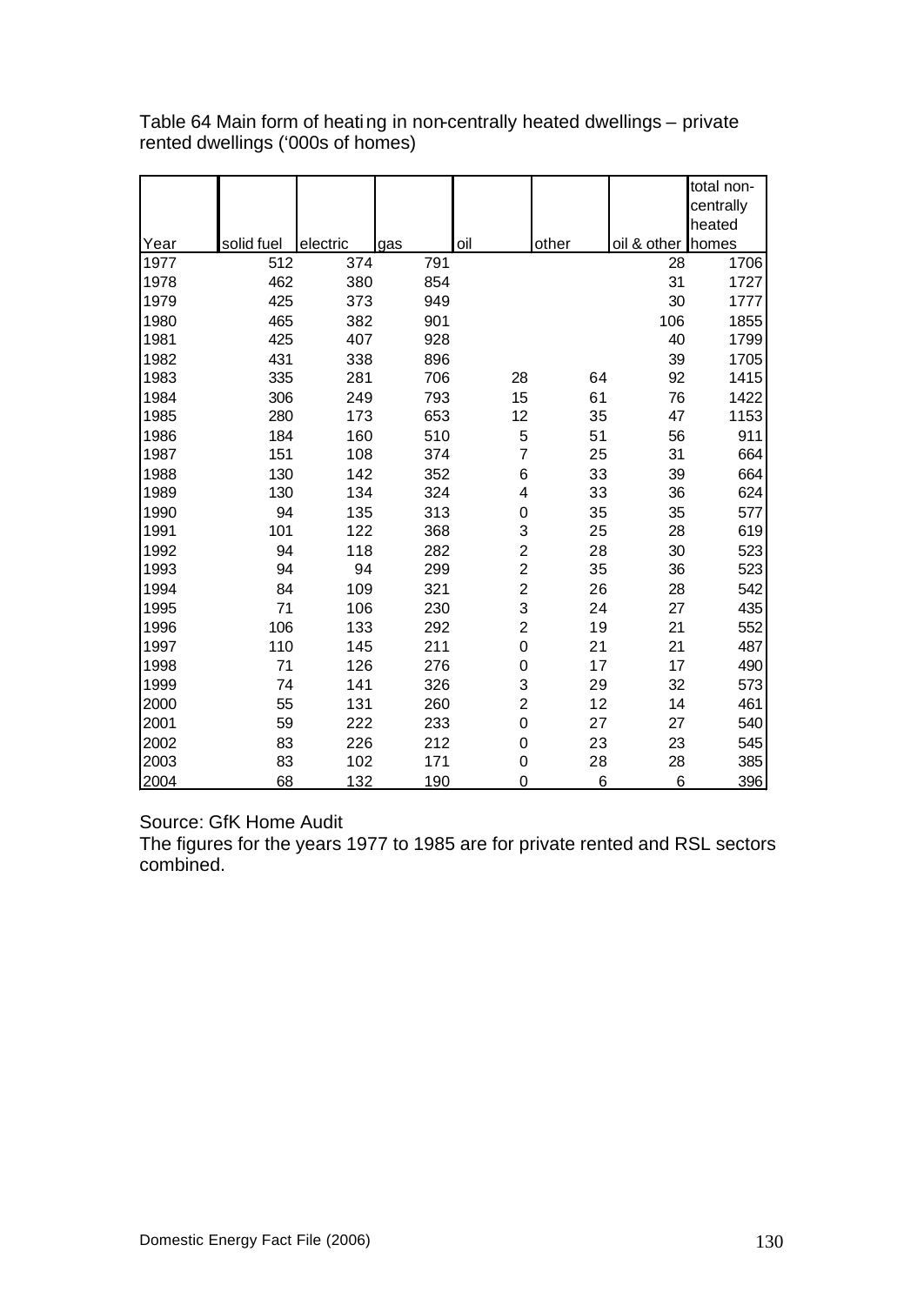|      |                |          |     |     |                |                   | total non-<br>centrally |
|------|----------------|----------|-----|-----|----------------|-------------------|-------------------------|
|      |                |          |     |     |                |                   | heated                  |
| Year | solid fuel     | electric | gas | oil | other          | oil & other homes |                         |
| 1986 | 32             | 24       | 75  |     | 3              | 4                 | 136                     |
| 1987 | 38             | 39       | 80  | 0   | 3              | 3                 | 160                     |
| 1988 | 39             | 27       | 98  | 0   | 6              | 6                 | 169                     |
| 1989 | 35             | 21       | 102 | 0   | 3              | 3                 | 161                     |
| 1990 | 32             | 22       | 99  |     | 3              | 4                 | 158                     |
| 1991 | 23             | 20       | 69  | 0   | 4              | 4                 | 116                     |
| 1992 | 22             | 23       | 74  | 0   | 5              | 5                 | 125                     |
| 1993 | 18             | 24       | 69  | 0   | 5              | 5                 | 115                     |
| 1994 | 28             | 31       | 108 | 0   | 4              | 4                 | 170                     |
| 1995 | 25             | 12       | 57  | 0   | 3              | 3                 | 97                      |
| 1996 | 16             | 18       | 70  | 0   | 6              | 6                 | 110                     |
| 1997 | 20             | 26       | 35  |     | 3              | 4                 | 85                      |
| 1998 | 24             | 21       | 54  | 0   | $\overline{2}$ | 2                 | 101                     |
| 1999 | 10             | 47       | 49  | 0   | 0              | 0                 | 106                     |
| 2000 | $\overline{7}$ | 22       | 47  |     | 4              | 5                 | 81                      |
| 2001 | 5              | 25       | 22  | 0   | $\overline{2}$ | $\overline{c}$    | 54                      |
| 2002 | 13             | 33       | 6   | 0   | $\overline{2}$ | $\overline{2}$    | 54                      |
| 2003 | 13             | 53       | 37  | 0   |                | 1                 | 103                     |
| 2004 | 40             | 15       | 39  | 0   | 0              | 0                 | 95                      |

Table 65 Main form of heating in non-centrally heated dwellings – RSL dwellings ('000s of homes)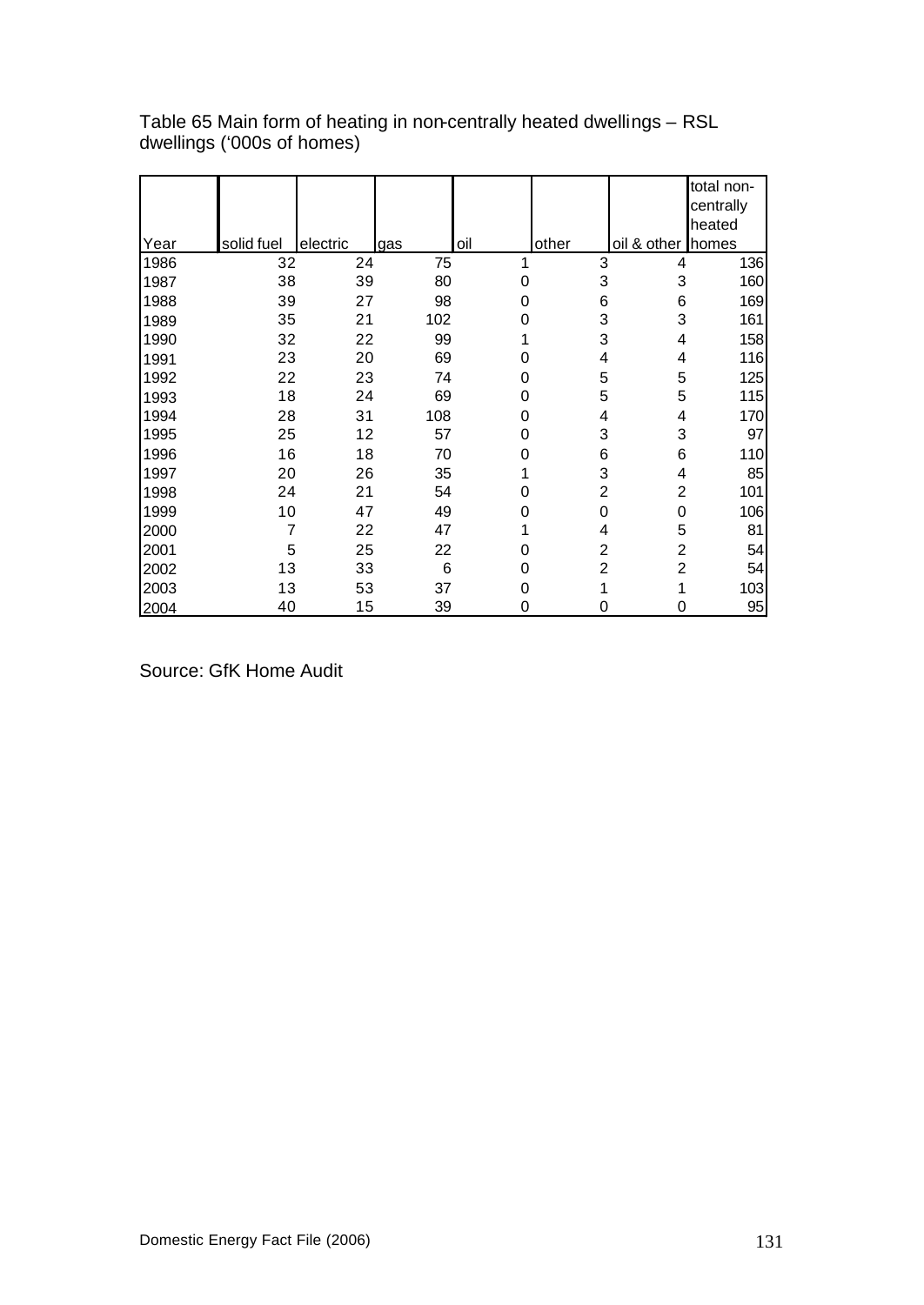|      |            | all tenures |         |            | owner occupied |         |            | local authority |         |            | private rented |         |            | <b>RSL</b> |         |
|------|------------|-------------|---------|------------|----------------|---------|------------|-----------------|---------|------------|----------------|---------|------------|------------|---------|
|      |            | average     |         |            | average        |         |            | average         |         |            | average        |         |            | average    |         |
|      | average    | efficiency  |         | average    | efficiency     |         | average    | efficiency      |         | average    | efficiency     |         | average    | efficiency |         |
|      | efficiency | non-        |         | efficiency | non-           |         | efficiency | non-            |         | efficiency | non-           |         | efficiency | non-       |         |
|      | central    | central     |         | central    | central        |         | central    | central         |         | central    | central        |         | central    | central    |         |
|      | heated     | heated      | overall | heated     | heated         | overall | heated     | heated          | overall | heated     | heated         | overall | heated     | heated     | overall |
| Year | homes      | homes       | average | homes      | homes          | average | homes      | homes           | average | homes      | homes          | average | homes      | homes      | average |
| 1970 | 59.0%      | 45.8%       | 49.2%   |            |                |         |            |                 |         |            |                |         |            |            |         |
| 1971 | 59.9%      | 45.8%       | 49.8%   |            |                |         |            |                 |         |            |                |         |            |            |         |
| 1972 | 60.4%      | 46.3%       | 50.7%   |            |                |         |            |                 |         |            |                |         |            |            |         |
| 1973 | 60.8%      | 46.3%       | 51.3%   |            |                |         |            |                 |         |            |                |         |            |            |         |
| 1974 | 60.9%      | 46.3%       | 52.0%   |            |                |         |            |                 |         |            |                |         |            |            |         |
| 1975 | 61.4%      | 46.7%       | 53.0%   |            |                |         |            |                 |         |            |                |         |            |            |         |
| 1976 | 60.7%      | 46.2%       | 52.7%   |            |                |         |            |                 |         |            |                |         |            |            |         |
| 1977 | 60.3%      | 46.5%       | 53.0%   | 59.1%      | 47.9%          | 54.6%   | 62.5%      | 46.9%           | 53.0%   | 64.0%      | 49.2%          | 52.1%   |            |            |         |
| 1978 | 60.8%      | 46.9%       | 53.5%   | 59.1%      | 48.4%          | 54.9%   | 63.8%      | 47.0%           | 53.4%   | 65.2%      | 50.3%          | 53.7%   |            |            |         |
| 1979 | 60.2%      | 48.1%       | 54.2%   | 58.7%      | 48.8%          | 55.0%   | 62.5%      | 47.0%           | 53.7%   | 65.8%      | 50.4%          | 53.8%   |            |            |         |
| 1980 | 60.2%      | 48.5%       | 54.6%   | 58.6%      | 51.7%          | 56.2%   | 63.3%      | 48.8%           | 55.3%   | 65.7%      | 51.6%          | 55.0%   |            |            |         |
| 1981 | 60.2%      | 48.7%       | 54.8%   | 59.2%      | 52.3%          | 57.1%   | 63.2%      | 49.2%           | 55.2%   | 64.9%      | 51.6%          | 55.2%   |            |            |         |
| 1982 | 60.1%      | 50.0%       | 55.7%   | 59.6%      | 52.8%          | 57.6%   | 62.6%      | 50.4%           | 56.1%   | 62.8%      | 51.2%          | 54.8%   |            |            |         |
| 1983 | 60.2%      | 50.8%       | 56.6%   | 60.3%      | 50.7%          | 57.7%   | 63.6%      | 50.6%           | 56.8%   | 62.7%      | 52.5%          | 56.0%   |            |            |         |
| 1984 | 61.6%      | 51.1%       | 57.7%   | 60.8%      | 51.2%          | 58.4%   | 63.4%      | 51.1%           | 57.5%   | 65.0%      | 52.5%          | 56.8%   |            |            |         |
| 1985 | 61.7%      | 50.8%       | 58.0%   | 61.0%      | 52.0%          | 58.6%   | 63.1%      | 50.4%           | 58.1%   | 64.2%      | 51.1%          | 56.7%   |            |            |         |
| 1986 | 61.7%      | 50.7%       | 58.2%   | 61.0%      | 50.1%          | 58.5%   | 62.8%      | 50.6%           | 57.6%   | 65.2%      | 53.1%          | 58.1%   | 65.4%      | 52.1%      | 61.6%   |
| 1987 | 62.3%      | 51.4%       | 59.1%   | 61.6%      | 50.8%          | 59.2%   | 63.1%      | 51.9%           | 58.8%   | 64.8%      | 51.9%          | 57.5%   | 64.9%      | 53.4%      | 61.7%   |
| 1988 | 63.2%      | 51.9%       | 60.0%   | 62.6%      | 50.7%          | 60.0%   | 64.3%      | 53.2%           | 60.1%   | 66.4%      | 54.1%          | 59.2%   | 66.8%      | 51.4%      | 62.3%   |
| 1989 | 64.1%      | 51.4%       | 60.8%   | 63.3%      | 50.5%          | 60.8%   | 65.5%      | 52.3%           | 60.8%   | 67.5%      | 53.9%          | 59.9%   | 67.4%      | 50.7%      | 62.6%   |
| 1990 | 64.6%      | 51.7%       | 61.5%   | 64.1%      | 51.0%          | 61.7%   | 65.6%      | 51.3%           | 60.8%   | 67.5%      | 55.5%          | 61.5%   | 67.2%      | 51.3%      | 63.1%   |
| 1991 | 65.2%      | 51.5%       | 62.2%   | 64.8%      | 50.9%          | 62.3%   | 65.8%      | 51.4%           | 61.8%   | 67.0%      | 54.0%          | 60.7%   | 67.9%      | 52.3%      | 64.9%   |
| 1992 | 65.8%      | 52.1%       | 63.0%   | 65.3%      | 51.2%          | 62.9%   | 66.6%      | 52.1%           | 62.7%   | 67.9%      | 54.8%          | 62.8%   | 69.1%      | 53.4%      | 65.8%   |
| 1993 | 66.4%      | 52.1%       | 63.7%   | 65.8%      | 51.4%          | 63.6%   | 67.5%      | 52.4%           | 63.6%   | 68.3%      | 53.7%          | 62.7%   | 70.8%      | 54.4%      | 68.2%   |
| 1994 | 67.0%      | 52.2%       | 64.4%   | 66.3%      | 51.8%          | 64.3%   | 67.8%      | 51.7%           | 64.6%   | 69.6%      | 54.4%          | 63.6%   | 70.4%      | 53.0%      | 66.8%   |
| 1995 | 67.6%      | 52.7%       | 65.2%   | 66.9%      | 52.0%          | 64.8%   | 68.6%      | 52.9%           | 65.6%   | 70.8%      | 55.8%          | 66.1%   | 70.2%      | 50.2%      | 67.7%   |
| 1996 | 68.5%      | 52.3%       | 65.8%   | 67.8%      | 51.4%          | 65.7%   | 69.2%      | 52.8%           | 65.9%   | 70.8%      | 54.5%          | 64.5%   | 72.4%      | 53.8%      | 70.0%   |
| 1997 | 69.3%      | 53.4%       | 66.8%   | 68.7%      | 52.8%          | 66.7%   | 69.9%      | 53.4%           | 66.6%   | 71.4%      | 55.5%          | 66.1%   | 72.9%      | 55.9%      | 71.3%   |
| 1998 | 69.5%      | 52.7%       | 67.2%   | 68.9%      | 52.0%          | 67.0%   | 70.2%      | 52.2%           | 67.4%   | 72.2%      | 55.9%          | 66.7%   | 71.7%      | 52.1%      | 69.4%   |
| 1999 | 70.6%      | 54.0%       | 68.3%   | 69.9%      | 53.3%          | 68.1%   | 71.6%      | 52.3%           | 68.5%   | 73.5%      | 56.5%          | 67.5%   | 72.4%      | 62.5%      | 71.4%   |
| 2000 | 71.2%      | 54.9%       | 69.0%   | 70.7%      | 54.4%          | 68.7%   | 72.0%      | 54.1%           | 69.1%   | 73.4%      | 57.2%          | 68.8%   | 73.8%      | 58.6%      | 72.7%   |
| 2001 | 71.7%      | 57.8%       | 70.1%   | 71.1%      | 56.1%          | 69.6%   | 72.3%      | 57.6%           | 70.1%   | 74.3%      | 62.4%          | 70.8%   | 74.5%      | 64.6%      | 74.1%   |
| 2002 | 72.8%      | 59.7%       | 71.3%   | 72.3%      | 58.3%          | 71.2%   | 73.1%      | 59.7%           | 71.1%   | 75.2%      | 61.1%          | 70.9%   | 74.7%      | 65.9%      | 74.3%   |
| 2003 | 73.1%      | 59.1%       | 71.7%   | 72.8%      | 57.9%          | 71.6%   | 73.2%      | 59.1%           | 71.2%   | 75.0%      | 55.5%          | 69.1%   | 73.9%      | 64.5%      | 73.5%   |
| 2004 | 74.0%      | 53.7%       | 71.7%   | 73.6%      | 53.4%          | 71.7%   | 73.9%      | 53.7%           | 70.8%   | 76.6%      | 57.2%          | 70.6%   | 75.7%      | 47.5%      | 74.1%   |

Table 66 Weighted average space heating efficiencies for centrally and non-centrally heated dwellings

Source: BREHOMES

The figures for the years 1977 to 1985 are for private rented and RSL sectors combined.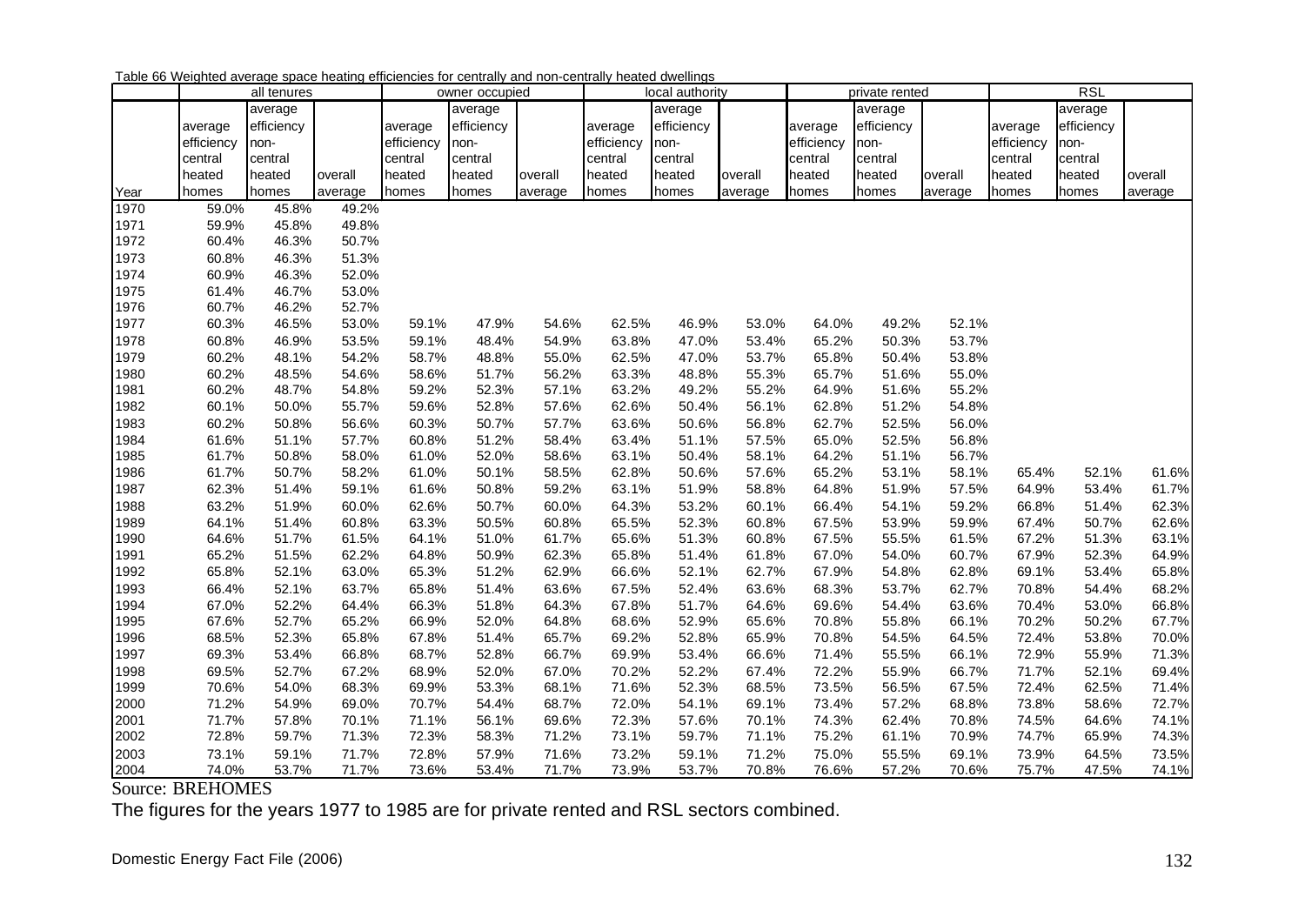|              | all tenures             |                         | owner occupied          |                                              | local authority |                         | private rented *        |                                              | <b>RSL</b> |                                          |             |
|--------------|-------------------------|-------------------------|-------------------------|----------------------------------------------|-----------------|-------------------------|-------------------------|----------------------------------------------|------------|------------------------------------------|-------------|
|              | % of                    |                         | $%$ of                  |                                              | $%$ of          |                         | % of                    |                                              | % of       |                                          |             |
|              | dwellings               | average                 | dwellings               |                                              | dwellings       | average                 | dwellings               |                                              | dwellings  |                                          |             |
|              | with central<br>heating | internal<br>temperature | with central<br>heating | average internal with central<br>temperature | heating         | internal<br>temperature | with central<br>heating | average internal with central<br>temperature | heating    | average internal external<br>temperature | temperature |
| Year<br>1970 | 31.3%                   | 12.1                    |                         |                                              |                 |                         |                         |                                              |            |                                          | 5.8         |
| 1971         | 34.4%                   | 12.9                    |                         |                                              |                 |                         |                         |                                              |            |                                          | 6.7         |
| 1972         | 37.3%                   | 12.7                    |                         |                                              |                 |                         |                         |                                              |            |                                          | 6.4         |
| 1973         | 41.2%                   | 12.7                    |                         |                                              |                 |                         |                         |                                              |            |                                          | 6.1         |
| 1974         | 45.9%                   | 13.4                    |                         |                                              |                 |                         |                         |                                              |            |                                          | 6.7         |
| 1975         | 49.1%                   | 13.0                    |                         |                                              |                 |                         |                         |                                              |            |                                          | 6.4         |
| 1976         | 51.5%                   | 12.4                    |                         |                                              |                 |                         |                         |                                              |            |                                          | 5.8         |
| 1977         | 53.7%                   | 13.5                    | 64.7%                   | 13.8                                         | 46.4%           | 13.3                    | 23.7%                   | 12.7                                         |            |                                          | 6.6         |
| 1978         | 54.1%                   | 13.6                    | 65.4%                   | 13.9                                         | 45.5%           | 13.4                    | 28.0%                   | 12.9                                         |            |                                          | 6.4         |
| 1979         | 56.4%                   | 12.8                    | 66.8%                   | 13.1                                         | 50.6%           | 12.7                    | 27.1%                   | 12.1                                         |            |                                          | 5.1         |
| 1980         | 57.6%                   | 13.4                    | 68.0%                   | 13.6                                         | 51.5%           | 13.2                    | 28.3%                   | 12.7                                         |            |                                          | 5.8         |
| 1981         | 58.7%                   | 12.8                    | 71.4%                   | 13.2                                         | 49.2%           | 12.6                    | 31.4%                   | 12.2                                         |            |                                          | 5.1         |
| 1982         | 60.9%                   | 13.6                    | 72.7%                   | 13.9                                         | 51.8%           | 13.4                    | 35.5%                   | 12.9                                         |            |                                          | 5.8         |
| 1983         | 65.5%                   | 14.1                    | 76.4%                   | 14.4                                         | 53.6%           | 13.8                    | 39.0%                   | 13.4                                         |            |                                          | 6.2         |
| 1984         | 67.5%                   | 13.6                    | 77.8%                   | 13.8                                         | 57.6%           | 13.3                    | 39.4%                   | 12.9                                         |            |                                          | 5.8         |
| 1985         | 70.3%                   | 13.3                    | 76.2%                   | 13.4                                         | 65.7%           | 13.2                    | 48.3%                   | 12.7                                         |            |                                          | 4.8         |
| 1986         | 72.2%                   | 14.1                    | 80.1%                   | 14.3                                         | 62.1%           | 13.8                    | 46.0%                   | 13.4                                         | 75.4%      | 14.1                                     | 5.2         |
| 1987         | 74.4%                   | 13.8                    | 80.4%                   | 14.0                                         | 65.7%           | 13.6                    | 48.6%                   | 13.2                                         | 76.0%      | 13.8                                     | 4.9         |
| 1988         | 75.5%                   | 14.9                    | 81.8%                   | 15.1                                         | 66.2%           | 14.7                    | 46.3%                   | 14.2                                         | 75.5%      | 14.9                                     | 6.2         |
| 1989         | 77.9%                   | 15.2                    | 83.5%                   | 15.4                                         | 69.6%           | 15.0                    | 50.0%                   | 14.5                                         | 77.0%      | 15.2                                     | 6.9         |
| 1990         | 79.4%                   | 16.2                    | 84.5%                   | 16.3                                         | 71.9%           | 16.0                    | 55.1%                   | 15.5                                         | 79.0%      | 16.1                                     | 7.6         |
| 1991         | 81.8%                   | 15.4                    | 85.7%                   | 15.5                                         | 76.9%           | 15.3                    | 56.8%                   | 14.8                                         | 84.3%      | 15.5                                     | 6.0         |
| 1992         | 82.9%                   | 15.5                    | 86.4%                   | 15.6                                         | 77.5%           | 15.4                    | 66.4%                   | 15.1                                         | 83.3%      | 15.6                                     | 6.1         |
| 1993         | 84.3%                   | 15.8                    | 87.7%                   | 15.9                                         | 78.7%           | 15.7                    | 67.3%                   | 15.4                                         | 87.1%      | 15.9                                     | 6.1         |
| 1994         | 85.7%                   | 16.5                    | 88.4%                   | 16.6                                         | 84.0%           | 16.5                    | 66.0%                   | 16.1                                         | 83.6%      | 16.5                                     | 7.2         |
| 1995         | 87.0%                   | 16.1                    | 88.9%                   | 16.2                                         | 84.4%           | 16.1                    | 73.7%                   | 15.8                                         | 90.8%      | 16.2                                     | 6.9         |
| 1996         | 87.0%                   | 16.1                    | 89.7%                   | 16.2                                         | 84.1%           | 16.1                    | 67.8%                   | 15.6                                         | 90.2%      | 16.2                                     | 5.7         |
| 1997         | 87.7%                   | 17.1                    | 90.3%                   | 17.2                                         | 83.9%           | 17.0                    | 71.9%                   | 16.7                                         | 92.4%      | 17.2                                     | 7.3         |
| 1998         | 89.1%                   | 17.6                    | 91.1%                   | 17.7                                         | 88.1%           | 17.6                    | 71.9%                   | 17.2                                         | 91.1%      | 17.7                                     | 7.5         |
| 1999         | 89.2%                   | 17.3                    | 91.6%                   | 17.3                                         | 88.0%           | 17.2                    | 70.7%                   | 16.8                                         | 91.1%      | 17.3                                     | 7.2         |
| 2000         | 89.1%                   | 17.5                    | 90.6%                   | 17.5                                         | 87.4%           | 17.4                    | 76.7%                   | 17.2                                         | 94.0%      | 17.6                                     | 7.1         |
| 2001         | 90.2%                   | 17.5                    | 92.3%                   | 17.5                                         | 87.8%           | 17.4                    | 73.7%                   | 17.1                                         | 96.2%      | 17.6                                     | 6.6         |
| 2002         | 90.2%                   | 18.5                    | 93.2%                   | 18.5                                         | 85.3%           | 18.4                    | 73.7%                   | 18.1                                         | 91.3%      | 18.5                                     | 7.7         |
| 2003         | 91.4%                   | 17.6                    | 93.4%                   | 17.6                                         | 88.0%           | 17.5                    | 75.5%                   | 17.2                                         | 91.0%      | 17.6                                     | 6.7         |
| 2004         | 91.6%                   | 18.0                    | 93.0%                   | 18.1                                         | 88.4%           | 18.0                    | 75.1%                   | 17.6                                         | 96.3%      | 18.0                                     | 6.9         |

Table 67 Standards of comfort: mean internal and average winter external temperatures

Source: BREHOMES

\*The figures for the years 1977 to 1985 are for private rented and RSL sectors combined.

Domestic Energy Fact File (2006) 133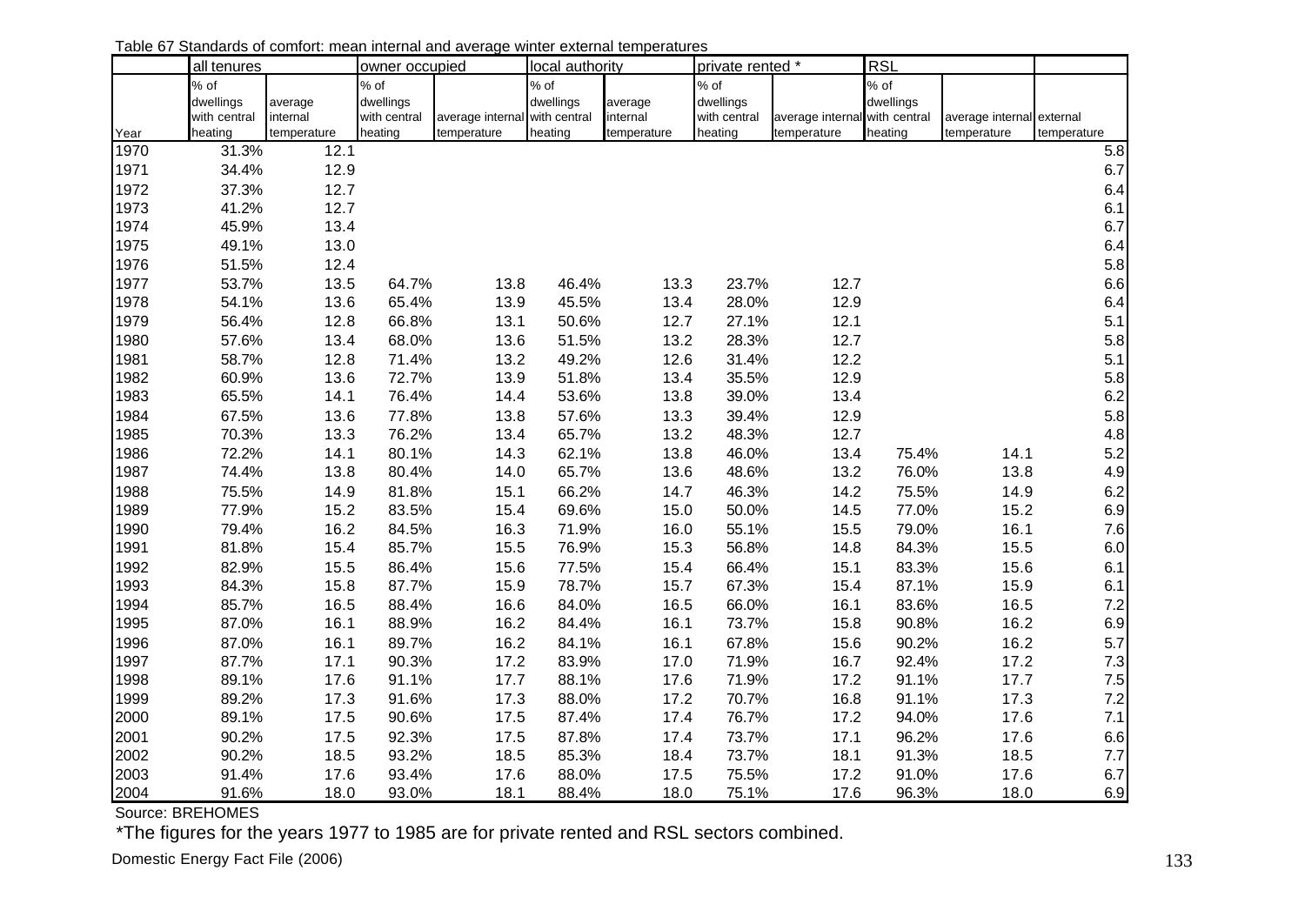|      |        |       |         |            |            | all energy | space<br>heating    |
|------|--------|-------|---------|------------|------------|------------|---------------------|
|      |        |       |         |            |            | per        | per                 |
|      | Space  | Water | Cooking | Lts & appl |            |            | household household |
| Year | (PJ)   | (PJ)  | (PJ)    | (PJ)       | Total (PJ) | (GJ)       | (GJ)                |
| 1970 | 901.4  | 402.2 | 89.5    | 108.4      | 1501.5     | 83.5       | 50.1                |
| 1971 | 846.9  | 401.4 | 89.0    | 114.7      | 1452.0     | 79.7       | 46.5                |
| 1972 | 861.0  | 410.4 | 88.4    | 121.6      | 1481.3     | 80.4       | 46.7                |
| 1973 | 896.3  | 417.3 | 87.8    | 129.3      | 1530.6     | 82.3       | 48.2                |
| 1974 | 904.9  | 414.8 | 87.0    | 136.8      | 1543.4     | 82.2       | 48.2                |
| 1975 | 862.6  | 410.7 | 86.2    | 143.2      | 1502.7     | 79.1       | 45.4                |
| 1976 | 839.3  | 414.6 | 85.3    | 149.0      | 1488.2     | 77.5       | 43.7                |
| 1977 | 891.6  | 408.7 | 84.4    | 153.9      | 1538.5     | 79.1       | 45.8                |
| 1978 | 922.6  | 407.4 | 83.3    | 158.6      | 1572.0     | 80.0       | 47.0                |
| 1979 | 1026.0 | 414.5 | 82.2    | 163.2      | 1685.9     | 85.0       | 51.7                |
| 1980 | 966.0  | 404.4 | 80.9    | 167.9      | 1619.3     | 80.9       | 48.3                |
| 1981 | 961.5  | 400.3 | 79.6    | 172.8      | 1614.2     | 80.0       | 47.7                |
| 1982 | 941.5  | 394.7 | 78.1    | 177.3      | 1591.6     | 78.3       | 46.3                |
| 1983 | 932.0  | 392.5 | 76.4    | 182.7      | 1583.6     | 77.2       | 45.4                |
| 1984 | 886.5  | 390.6 | 74.5    | 189.1      | 1540.6     | 74.2       | 42.7                |
| 1985 | 1036.2 | 391.7 | 72.6    | 195.9      | 1696.3     | 80.7       | 49.3                |
| 1986 | 1087.8 | 406.1 | 70.5    | 202.9      | 1767.3     | 83.2       | 51.2                |
| 1987 | 1080.9 | 400.1 | 68.4    | 209.4      | 1758.8     | 81.9       | 50.3                |
| 1988 | 1027.2 | 405.4 | 66.2    | 214.1      | 1712.9     | 78.9       | 47.3                |
| 1989 | 935.7  | 410.6 | 64.2    | 218.7      | 1629.1     | 74.3       | 42.7                |
| 1990 | 963.8  | 409.8 | 62.3    | 222.2      | 1658.1     | 74.9       | 43.5                |
| 1991 | 1115.6 | 417.9 | 60.7    | 225.2      | 1819.4     | 81.3       | 49.8                |
| 1992 | 1082.5 | 421.7 | 59.3    | 228.1      | 1791.6     | 79.3       | 47.9                |
| 1993 | 1126.4 | 432.4 | 58.1    | 230.7      | 1847.7     | 81.0       | 49.4                |
| 1994 | 1062.6 | 431.6 | 57.2    | 233.3      | 1784.6     | 77.3       | 46.0                |
| 1995 | 1012.9 | 433.6 | 56.4    | 235.5      | 1738.4     | 74.6       | 43.4                |
| 1996 | 1229.8 | 436.0 | 55.8    | 237.7      | 1959.2     | 83.4       | 52.3                |
| 1997 | 1085.0 | 440.9 | 55.3    | 240.0      | 1821.2     | 76.9       | 45.8                |
| 1998 | 1141.2 | 436.9 | 54.8    | 242.5      | 1875.5     | 78.5       | 47.8                |
| 1999 | 1134.4 | 439.4 | 54.4    | 244.8      | 1873.0     | 77.7       | 47.0                |
| 2000 | 1162.9 | 442.5 | 54.1    | 247.3      | 1906.7     | 78.2       | 47.7                |
| 2001 | 1214.6 | 453.9 | 53.7    | 249.6      | 1971.8     | 81.6       | 50.3                |
| 2002 | 1184.3 | 453.7 | 53.7    | 252.5      | 1944.1     | 79.8       | 48.6                |
| 2003 | 1178.0 | 459.8 | 53.7    | 256.2      | 1947.6     | 79.2       | 47.9                |
| 2004 | 1201.4 | 466.1 | 53.7    | 260.6      | 1981.8     | 79.8       | 48.4                |

Table 68 Domestic energy consumption by end use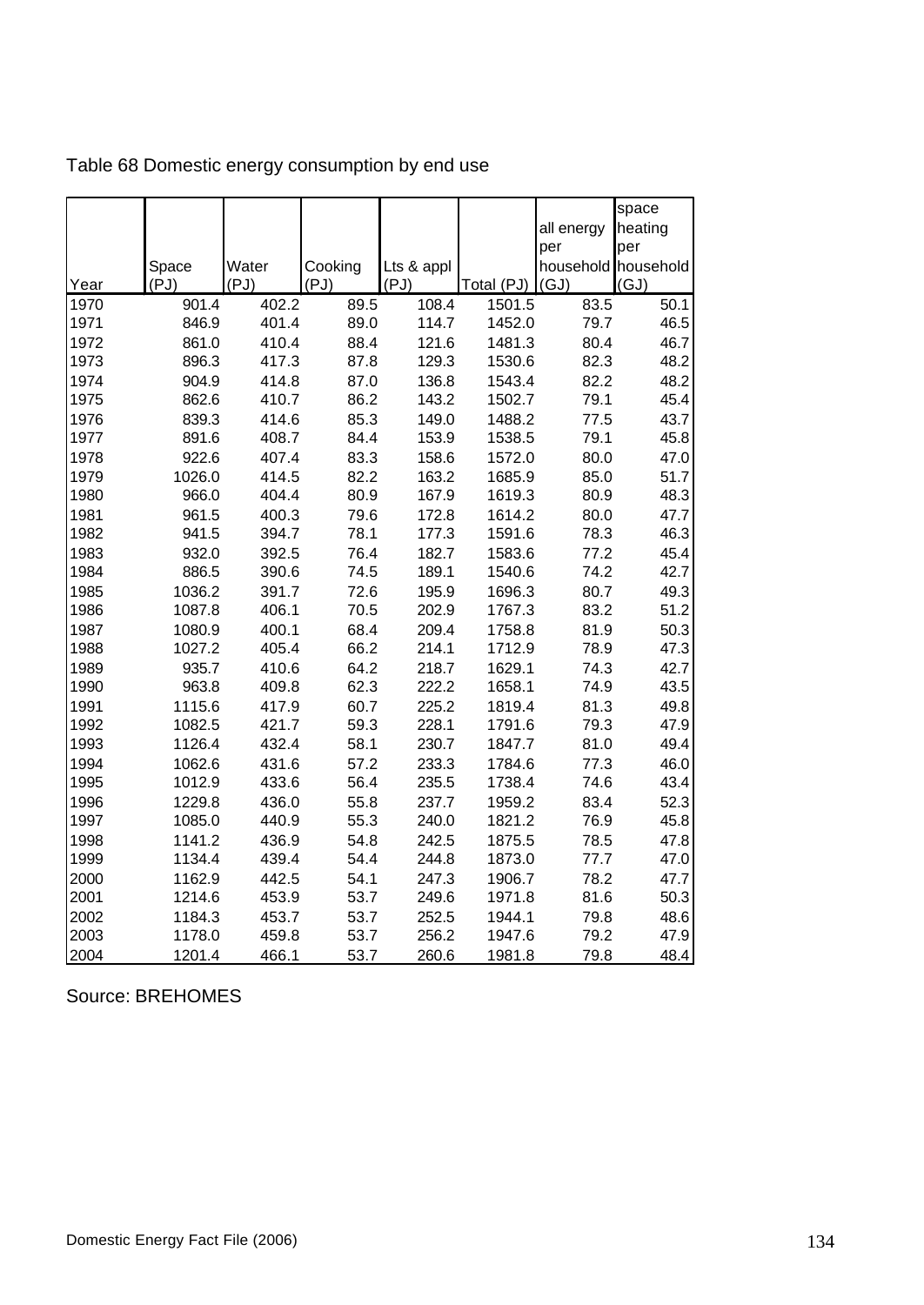|      |       |       |         |            |            |                     | space   |
|------|-------|-------|---------|------------|------------|---------------------|---------|
|      |       |       |         |            |            | all energy          | heating |
|      |       |       |         |            |            | per                 | per     |
|      | Space | Water | Cooking | Lts & appl |            | household household |         |
| Year | (PJ)  | (PJ)  | (PJ)    | (PJ)       | Total (PJ) | (GJ)                | (GJ)    |
| 1970 | 475.2 | 212.0 | 47.2    | 57.2       | 791.6      | 93.6                | 56.2    |
| 1971 | 455.4 | 215.8 | 47.9    | 61.7       | 780.7      | 90.9                | 53.0    |
| 1972 | 472.7 | 225.3 | 48.5    | 66.7       | 813.2      | 93.0                | 54.1    |
| 1973 | 495.6 | 230.8 | 48.5    | 71.5       | 846.4      | 94.6                | 55.4    |
| 1974 | 505.9 | 231.9 | 48.6    | 76.5       | 862.9      | 94.9                | 55.6    |
| 1975 | 490.9 | 233.7 | 49.0    | 81.5       | 855.2      | 88.3                | 50.7    |
| 1976 | 481.9 | 238.0 | 49.0    | 85.5       | 854.4      | 84.3                | 47.5    |
| 1977 | 513.6 | 235.4 | 48.6    | 88.7       | 886.3      | 84.2                | 48.8    |
| 1978 | 538.0 | 237.6 | 48.6    | 92.5       | 916.7      | 86.9                | 51.0    |
| 1979 | 602.6 | 243.5 | 48.3    | 95.8       | 990.2      | 92.8                | 56.5    |
| 1980 | 572.9 | 239.9 | 48.0    | 99.6       | 960.4      | 87.1                | 52.0    |
| 1981 | 573.9 | 238.9 | 47.5    | 103.1      | 963.5      | 89.4                | 53.2    |
| 1982 | 575.2 | 241.1 | 47.7    | 108.3      | 972.4      | 89.6                | 53.0    |
| 1983 | 626.8 | 263.9 | 51.4    | 122.9      | 1065.0     | 87.5                | 51.5    |
| 1984 | 584.0 | 257.3 | 49.1    | 124.5      | 1014.9     | 82.4                | 47.4    |
| 1985 | 701.9 | 265.4 | 49.2    | 132.7      | 1149.1     | 89.2                | 54.5    |
| 1986 | 738.9 | 275.9 | 47.9    | 137.8      | 1200.4     | 92.1                | 56.7    |
| 1987 | 751.0 | 278.0 | 47.5    | 145.5      | 1222.0     | 88.7                | 54.5    |
| 1988 | 727.4 | 287.1 | 46.9    | 151.6      | 1213.0     | 85.8                | 51.5    |
| 1989 | 665.9 | 292.2 | 45.7    | 155.6      | 1159.4     | 79.4                | 45.6    |
| 1990 | 695.0 | 295.5 | 44.9    | 160.3      | 1195.7     | 80.7                | 46.9    |
| 1991 | 811.7 | 304.1 | 44.1    | 163.9      | 1323.9     | 88.0                | 53.9    |
| 1992 | 780.6 | 304.1 | 42.8    | 164.5      | 1292.0     | 85.0                | 51.3    |
| 1993 | 833.8 | 320.1 | 43.0    | 170.8      | 1367.6     | 88.8                | 54.1    |
| 1994 | 785.5 | 319.1 | 42.3    | 172.5      | 1319.4     | 84.6                | 50.4    |
| 1995 | 754.2 | 322.9 | 42.0    | 175.4      | 1294.5     | 82.4                | 48.0    |
| 1996 | 917.8 | 325.4 | 41.6    | 177.4      | 1462.1     | 92.2                | 57.9    |
| 1997 | 815.5 | 331.4 | 41.5    | 180.4      | 1368.8     | 85.5                | 50.9    |
| 1998 | 863.2 | 330.5 | 41.5    | 183.4      | 1418.6     | 87.6                | 53.3    |
| 1999 | 837.4 | 324.4 | 40.2    | 180.7      | 1382.7     | 84.6                | 51.2    |
| 2000 | 882.3 | 335.7 | 41.0    | 187.6      | 1446.7     | 86.8                | 52.9    |
| 2001 | 939.7 | 351.1 | 41.5    | 193.1      | 1525.4     | 91.7                | 56.5    |
| 2002 | 917.9 | 351.6 | 41.6    | 195.7      | 1506.9     | 89.9                | 54.8    |
| 2003 | 918.0 | 358.3 | 41.9    | 199.7      | 1517.9     | 89.6                | 54.2    |
| 2004 | 935.5 | 363.0 | 41.8    | 202.9      | 1543.1     | 90.2                | 54.7    |

Table 69 Domestic energy consumption by end use – owner occupied dwellings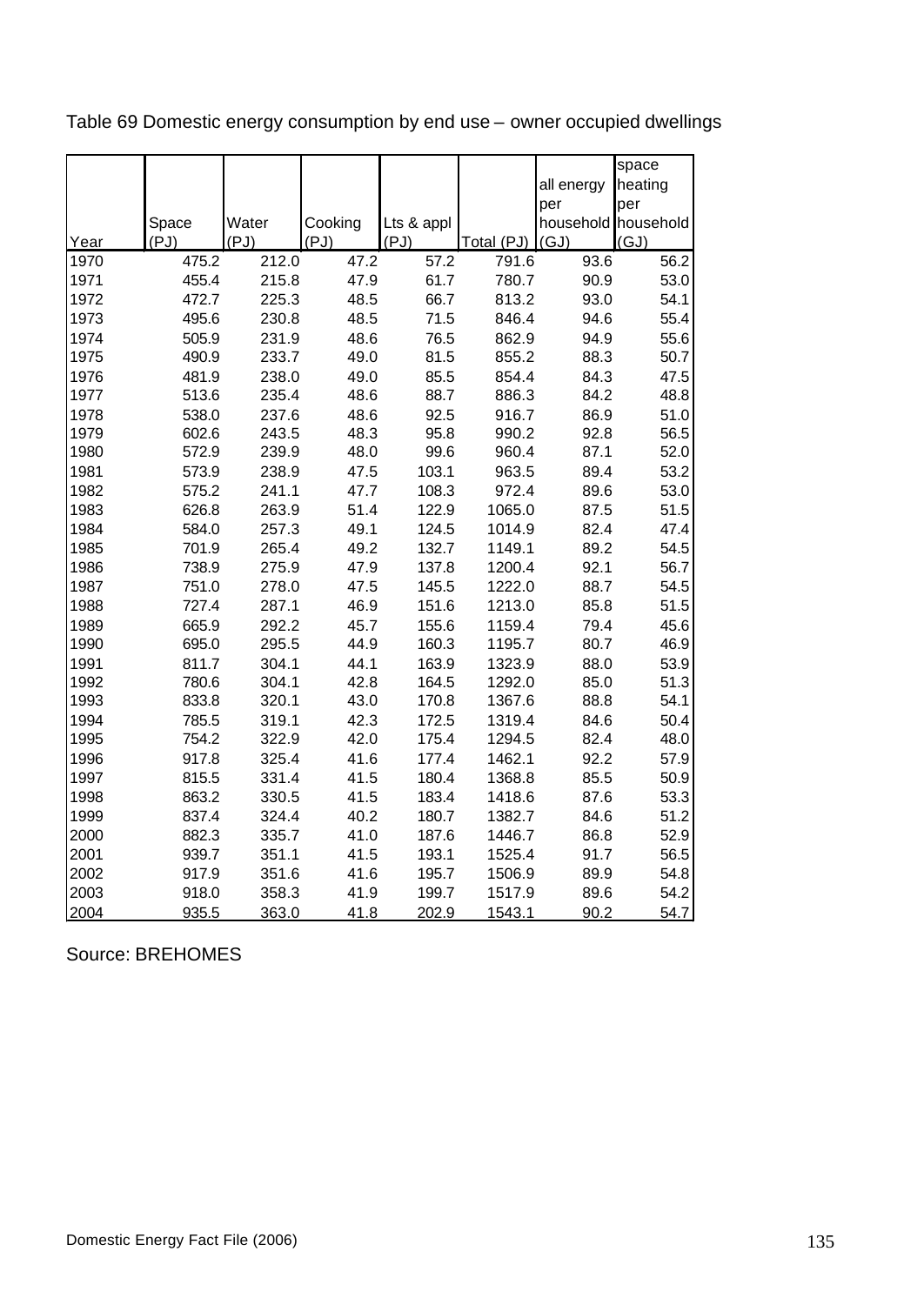|      |       |       |         |            |            |            | space               |
|------|-------|-------|---------|------------|------------|------------|---------------------|
|      |       |       |         |            |            | all energy | heating             |
|      |       |       |         |            |            | per        | per                 |
|      | Space | Water | Cooking | Lts & appl |            |            | household household |
| Year | (PJ)  | (PJ)  | (PJ)    | (PJ)       | Total (PJ) | (GJ)       | (GJ)                |
| 1970 | 297.5 | 132.7 | 29.5    | 35.8       | 495.6      | 79.9       | 47.9                |
| 1971 | 275.4 | 130.5 | 28.9    | 37.3       | 472.1      | 74.8       | 43.6                |
| 1972 | 274.9 | 131.0 | 28.2    | 38.8       | 473.0      | 73.6       | 42.8                |
| 1973 | 284.3 | 132.4 | 27.8    | 41.0       | 485.5      | 75.5       | 44.2                |
| 1974 | 284.9 | 130.6 | 27.4    | 43.1       | 485.9      | 78.1       | 45.8                |
| 1975 | 267.4 | 127.3 | 26.7    | 44.4       | 465.8      | 72.4       | 41.6                |
| 1976 | 258.0 | 127.5 | 26.2    | 45.8       | 457.5      | 69.8       | 39.4                |
| 1977 | 273.3 | 125.3 | 25.9    | 47.2       | 471.6      | 70.5       | 40.9                |
| 1978 | 279.7 | 123.5 | 25.3    | 48.1       | 476.6      | 71.1       | 41.7                |
| 1979 | 309.2 | 124.9 | 24.8    | 49.2       | 508.1      | 75.6       | 46.0                |
| 1980 | 289.0 | 121.0 | 24.2    | 50.2       | 484.5      | 75.7       | 45.1                |
| 1981 | 286.2 | 119.1 | 23.7    | 51.4       | 480.5      | 70.9       | 42.2                |
| 1982 | 279.2 | 117.0 | 23.2    | 52.6       | 472.0      | 69.1       | 40.9                |
| 1983 | 231.4 | 97.4  | 19.0    | 45.4       | 393.2      | 65.2       | 38.4                |
| 1984 | 227.5 | 100.2 | 19.1    | 48.5       | 395.4      | 64.8       | 37.3                |
| 1985 | 257.7 | 97.4  | 18.0    | 48.7       | 421.9      | 71.5       | 43.7                |
| 1986 | 263.2 | 98.3  | 17.1    | 49.1       | 427.7      | 71.6       | 44.1                |
| 1987 | 255.2 | 94.4  | 16.1    | 49.4       | 415.2      | 72.2       | 44.4                |
| 1988 | 226.0 | 89.2  | 14.6    | 47.1       | 376.8      | 66.7       | 40.0                |
| 1989 | 205.3 | 90.1  | 14.1    | 48.0       | 357.4      | 66.6       | 38.2                |
| 1990 | 202.1 | 85.9  | 13.1    | 46.6       | 347.6      | 65.7       | 38.2                |
| 1991 | 220.2 | 82.5  | 12.0    | 44.5       | 359.1      | 69.4       | 42.6                |
| 1992 | 213.7 | 83.3  | 11.7    | 45.0       | 353.7      | 69.6       | 42.0                |
| 1993 | 208.5 | 80.0  | 10.8    | 42.7       | 341.9      | 69.4       | 42.3                |
| 1994 | 192.1 | 78.0  | 10.3    | 42.2       | 322.7      | 66.6       | 39.7                |
| 1995 | 172.3 | 73.8  | 9.6     | 40.1       | 295.8      | 60.4       | 35.2                |
| 1996 | 205.4 | 72.8  | 9.3     | 39.7       | 327.2      | 68.3       | 42.9                |
| 1997 | 182.9 | 74.3  | 9.3     | 40.5       | 307.0      | 63.5       | 37.8                |
| 1998 | 183.6 | 70.3  | 8.8     | 39.0       | 301.8      | 62.5       | 38.0                |
| 1999 | 188.5 | 73.0  | 9.0     | 40.7       | 311.3      | 67.2       | 40.7                |
| 2000 | 162.7 | 61.9  | 7.6     | 34.6       | 266.7      | 60.8       | 37.1                |
| 2001 | 145.8 | 54.5  | 6.4     | 30.0       | 236.7      | 58.3       | 35.9                |
| 2002 | 146.4 | 56.1  | 6.6     | 31.2       | 240.4      | 58.7       | 35.8                |
| 2003 | 128.4 | 50.1  | 5.9     | 27.9       | 212.3      | 59.9       | 36.3                |
| 2004 | 131.7 | 51.1  | 5.9     | 28.6       | 217.3      | 60.8       | 36.8                |

Table 70 Domestic energy consumption by end use – local authority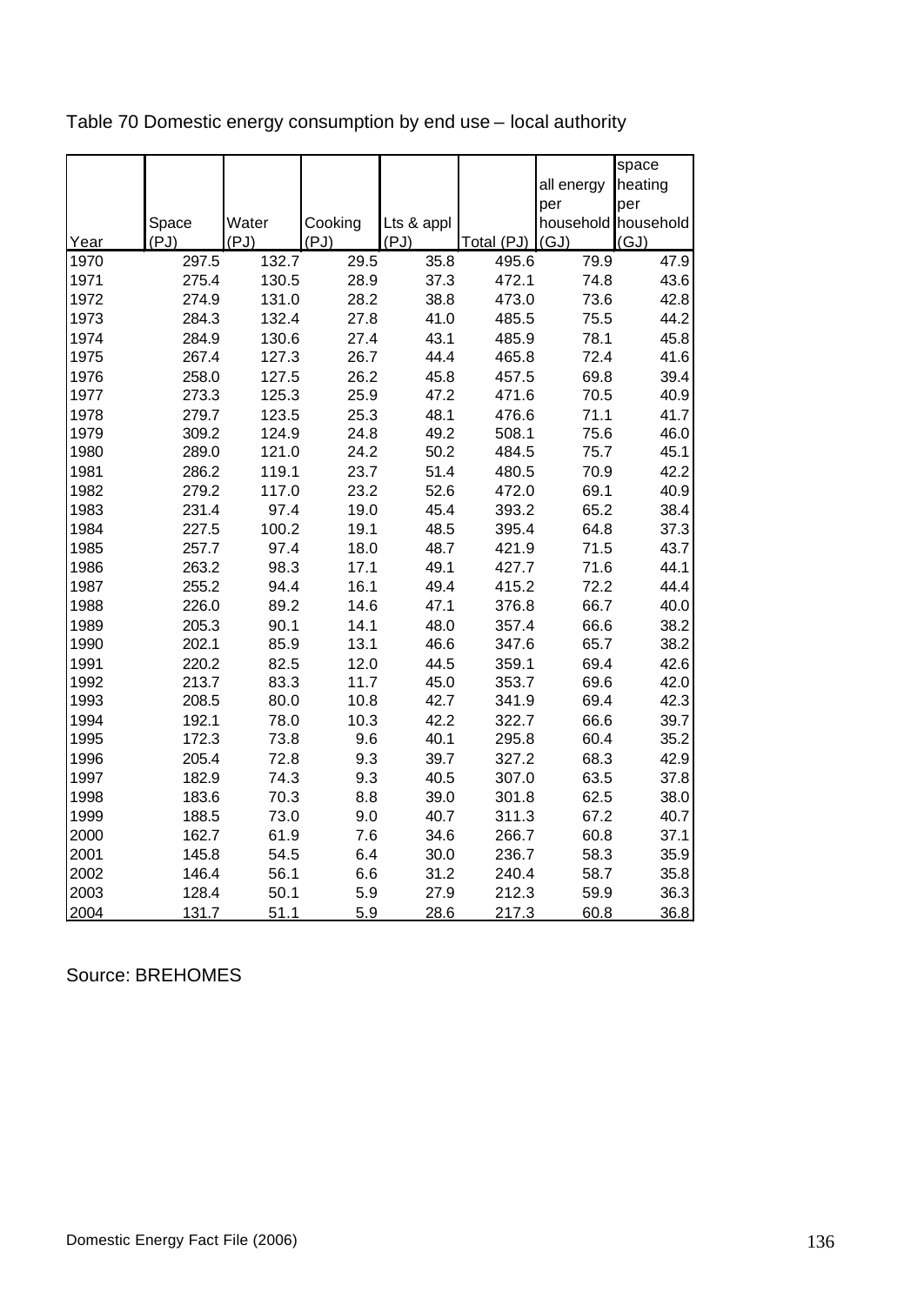|      |       |       |         |            |            | all energy | space<br>heating    |
|------|-------|-------|---------|------------|------------|------------|---------------------|
|      |       |       |         |            |            | per        | per                 |
|      | Space | Water | Cooking | Lts & appl |            |            | household household |
| Year | (PJ)  | (PJ)  | (PJ)    | (PJ)       | Total (PJ) | (GJ)       | (GJ)                |
| 1970 | 128.7 | 57.4  | 12.8    | 15.5       | 214.5      | 64.4       | 38.7                |
| 1971 | 116.2 | 55.1  | 12.2    | 15.7       | 199.2      | 60.1       | 35.1                |
| 1972 | 113.4 | 54.1  | 11.6    | 16.0       | 195.1      | 59.8       | 34.8                |
| 1973 | 116.4 | 54.2  | 11.4    | 16.8       | 198.8      | 61.6       | 36.1                |
| 1974 | 114.1 | 52.3  | 11.0    | 17.3       | 194.7      | 56.2       | 32.9                |
| 1975 | 104.3 | 49.7  | 10.4    | 17.3       | 181.8      | 63.3       | 36.3                |
| 1976 | 99.4  | 49.1  | 10.1    | 17.6       | 176.3      | 69.8       | 39.4                |
| 1977 | 104.7 | 48.0  | 9.9     | 18.1       | 180.7      | 80.8       | 46.8                |
| 1978 | 104.9 | 46.3  | 9.5     | 18.0       | 178.7      | 74.5       | 43.8                |
| 1979 | 114.1 | 46.1  | 9.1     | 18.2       | 187.6      | 77.0       | 46.8                |
| 1980 | 104.0 | 43.5  | 8.7     | 18.1       | 174.3      | 67.4       | 40.2                |
| 1981 | 101.4 | 42.2  | 8.4     | 18.2       | 170.3      | 79.1       | 47.1                |
| 1982 | 87.0  | 36.5  | 7.2     | 16.4       | 147.2      | 68.2       | 40.3                |
| 1983 | 73.8  | 31.1  | 6.1     | 14.5       | 125.5      | 69.1       | 40.7                |
| 1984 | 75.0  | 33.1  | 6.3     | 16.0       | 130.4      | 71.5       | 41.2                |
| 1985 | 76.5  | 28.9  | 5.4     | 14.5       | 125.2      | 74.5       | 45.5                |
| 1986 | 64.8  | 24.2  | 4.2     | 12.1       | 105.2      | 62.4       | 38.4                |
| 1987 | 49.2  | 18.2  | 3.1     | 9.5        | 80.0       | 62.0       | 38.1                |
| 1988 | 47.3  | 18.7  | 3.1     | 9.9        | 78.9       | 63.8       | 38.2                |
| 1989 | 41.4  | 18.2  | 2.8     | 9.7        | 72.1       | 57.7       | 33.1                |
| 1990 | 41.5  | 17.6  | 2.7     | 9.6        | 71.4       | 55.6       | 32.3                |
| 1991 | 53.7  | 20.1  | 2.9     | 10.8       | 87.5       | 61.1       | 37.5                |
| 1992 | 58.7  | 22.9  | 3.2     | 12.4       | 97.1       | 62.3       | 37.7                |
| 1993 | 54.3  | 20.9  | 2.8     | 11.1       | 89.1       | 55.8       | 34.0                |
| 1994 | 53.2  | 21.6  | 2.9     | 11.7       | 89.3       | 56.1       | 33.4                |
| 1995 | 54.8  | 23.4  | 3.0     | 12.7       | 94.0       | 56.8       | 33.1                |
| 1996 | 64.5  | 22.9  | 2.9     | 12.5       | 102.7      | 59.9       | 37.6                |
| 1997 | 52.6  | 21.4  | 2.7     | 11.6       | 88.3       | 51.1       | 30.4                |
| 1998 | 57.6  | 22.1  | 2.8     | 12.2       | 94.7       | 54.3       | 33.0                |
| 1999 | 68.3  | 26.5  | 3.3     | 14.7       | 112.8      | 57.7       | 34.9                |
| 2000 | 71.4  | 27.2  | 3.3     | 15.2       | 117.1      | 59.3       | 36.2                |
| 2001 | 79.1  | 29.6  | 3.5     | 16.3       | 128.5      | 62.5       | 38.5                |
| 2002 | 73.7  | 28.2  | 3.3     | 15.7       | 120.9      | 58.4       | 35.6                |
| 2003 | 55.0  | 21.5  | 2.5     | 12.0       | 90.9       | 57.8       | 34.9                |
| 2004 | 56.0  | 21.7  | 2.5     | 12.1       | 92.4       | 58.1       | 35.2                |

Table 71 Domestic energy consumption by end use – private rented

Source: BREHOMES

The figures for the years 1970 to 1985 are for private rented and RSL sectors combined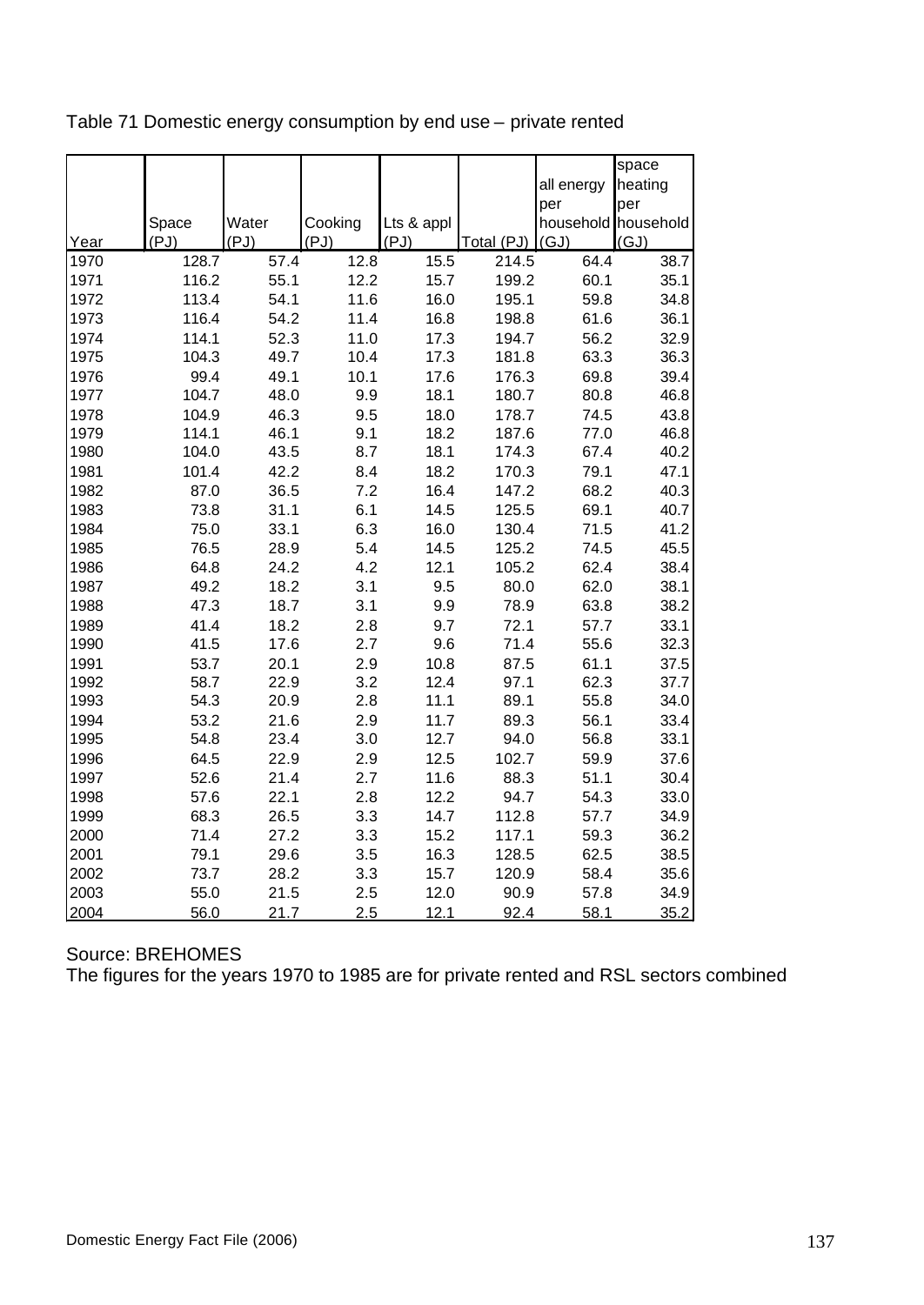|      |               |               |                 |                       |            | all energy  | space<br>heating                   |
|------|---------------|---------------|-----------------|-----------------------|------------|-------------|------------------------------------|
| Year | Space<br>(PJ) | Water<br>(PJ) | Cooking<br>(PJ) | Lts & appl<br>$(P_1)$ | Total (PJ) | per<br>(GJ) | per<br>household household<br>(GJ) |
|      |               |               |                 |                       |            |             |                                    |
| 1986 | 20.9          | 7.8           | 1.4             | 3.9                   | 34.0       | 60.2        | 37.0                               |
| 1987 | 25.6          | 9.5           | 1.6             | 5.0                   | 41.6       | 62.4        | 38.4                               |
| 1988 | 26.5          | 10.5          | 1.7             | 5.5                   | 44.2       | 63.6        | 38.2                               |
| 1989 | 23.1          | 10.1          | 1.6             | 5.4                   | 40.2       | 57.3        | 32.9                               |
| 1990 | 25.2          | 10.7          | 1.6             | 5.8                   | 43.4       | 57.6        | 33.5                               |
| 1991 | 29.9          | 11.2          | 1.6             | 6.0                   | 48.8       | 66.1        | 40.5                               |
| 1992 | 29.4          | 11.5          | 1.6             | 6.2                   | 48.7       | 65.3        | 39.5                               |
| 1993 | 29.9          | 11.5          | 1.5             | 6.1                   | 49.1       | 55.1        | 33.6                               |
| 1994 | 31.7          | 12.9          | 1.7             | 7.0                   | 53.2       | 51.2        | 30.5                               |
| 1995 | 31.5          | 13.5          | 1.8             | 7.3                   | 54.1       | 51.5        | 30.0                               |
| 1996 | 42.2          | 14.9          | 1.9             | 8.1                   | 67.2       | 59.5        | 37.4                               |
| 1997 | 34.0          | 13.8          | 1.7             | 7.5                   | 57.1       | 51.2        | 30.5                               |
| 1998 | 36.8          | 14.1          | 1.8             | 7.8                   | 60.4       | 53.8        | 32.7                               |
| 1999 | 40.1          | 15.5          | 1.9             | 8.7                   | 66.3       | 56.0        | 33.9                               |
| 2000 | 46.4          | 17.7          | 2.2             | 9.9                   | 76.1       | 56.7        | 34.6                               |
| 2001 | 50.0          | 18.7          | 2.2             | 10.3                  | 81.2       | 56.9        | 35.0                               |
| 2002 | 46.2          | 17.7          | 2.1             | 9.9                   | 75.9       | 52.7        | 32.1                               |
| 2003 | 76.5          | 29.9          | 3.5             | 16.6                  | 126.5      | 50.0        | 30.2                               |
| 2004 | 78.2          | 30.3          | 3.5             | 17.0                  | 129.0      | 50.4        | 30.6                               |

Table 72 Domestic energy consumption by end use – RSL dwellings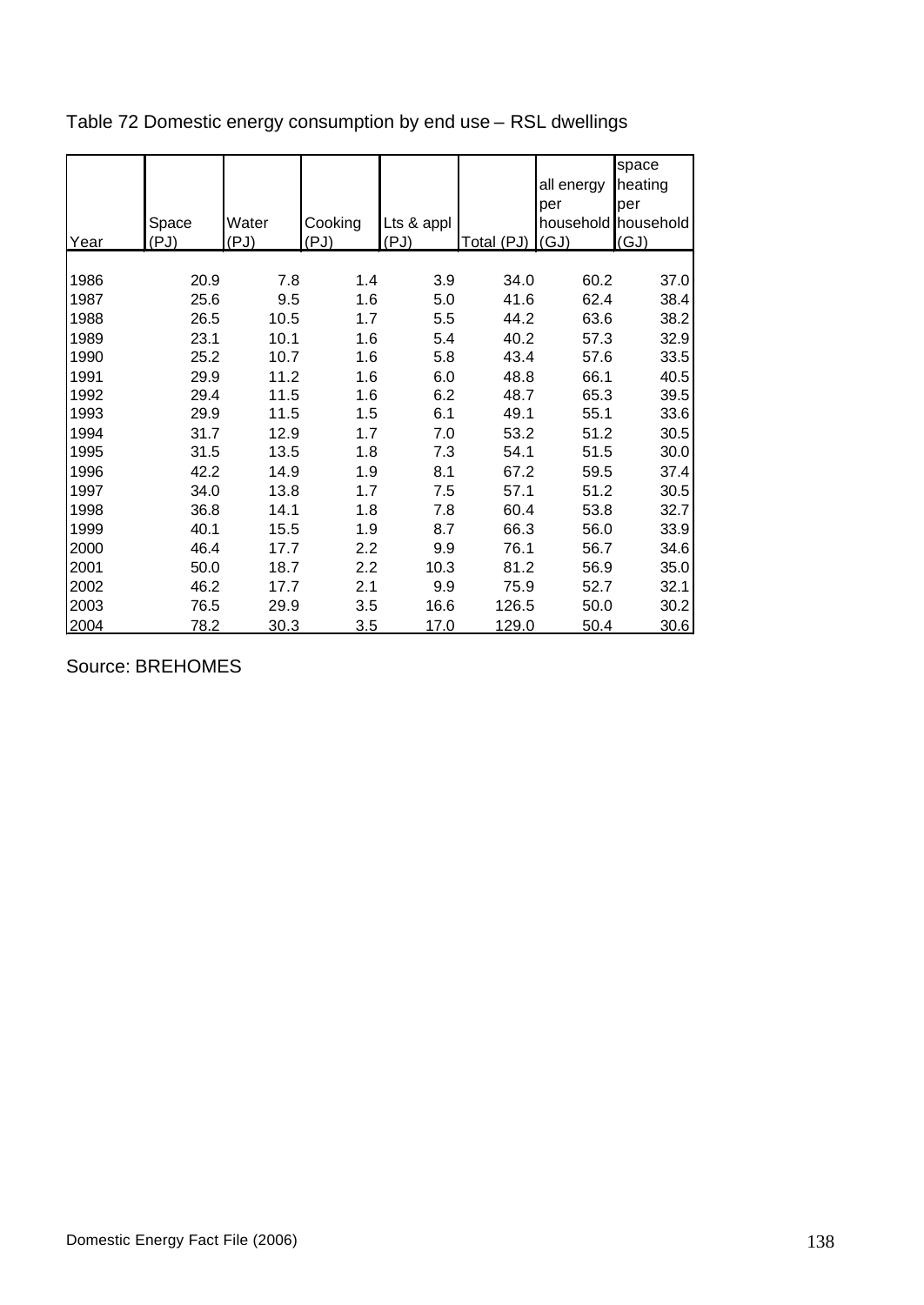| Table 73 Energy use of the housing stock by fuel – all tenures |  |
|----------------------------------------------------------------|--|
|----------------------------------------------------------------|--|

|              |                     |             |               |              |                       | average      |
|--------------|---------------------|-------------|---------------|--------------|-----------------------|--------------|
|              |                     |             |               |              |                       | per          |
|              | solid fuels<br>(PJ) | gas<br>(PJ) | electric      |              | all fuels<br>(PJ)(PJ) | household    |
| Year<br>1970 | 720.9               | 371.6       | (PJ)<br>271.5 | oil<br>137.5 | 1501.6                | (GJ)<br>83.5 |
| 1971         | 618.6               | 412.4       | 285.2         | 135.9        | 1452.0                | 79.7         |
| 1972         | 545.0               | 473.3       | 306.8         | 156.2        | 1481.3                | 80.4         |
| 1973         | 531.4               | 505.7       | 322.7         | 170.9        | 1530.6                | 82.3         |
| 1974         | 499.5               | 565.4       | 327.0         | 151.5        | 1543.4                | 82.2         |
| 1975         | 422.9               | 619.1       | 314.5         | 146.3        | 1502.7                | 79.1         |
| 1976         | 391.2               | 651.0       | 299.9         | 146.0        | 1488.2                | 77.5         |
| 1977         | 396.0               | 693.2       | 302.3         | 147.1        | 1538.5                | 79.1         |
| 1978         | 361.3               | 764.1       | 302.0         | 144.7        | 1572.0                | 80.0         |
| 1979         | 363.6               | 865.7       | 315.5         | 141.0        | 1685.9                | 85.0         |
| 1980         | 315.1               | 888.5       | 302.9         | 112.8        | 1619.3                | 80.9         |
| 1981         | 292.8               | 922.9       | 297.5         | 101.1        | 1614.2                | 80.0         |
| 1982         | 287.8               | 918.4       | 291.4         | 93.9         | 1591.6                | 78.3         |
| 1983         | 267.7               | 934.6       | 292.0         | 89.3         | 1583.6                | 77.2         |
| 1984         | 210.5               | 941.2       | 295.2         | 93.7         | 1540.6                | 74.2         |
| 1985         | 270.0               | 1020.6      | 310.1         | 95.6         | 1696.3                | 80.7         |
| 1986         | 265.9               | 1079.5      | 322.9         | 99.0         | 1767.3                | 83.2         |
| 1987         | 229.7               | 1107.2      | 327.9         | 94.0         | 1758.8                | 81.9         |
| 1988         | 215.8               | 1081.6      | 324.5         | 91.0         | 1712.9                | 78.9         |
| 1989         | 172.1               | 1046.2      | 324.4         | 86.4         | 1629.1                | 74.3         |
| 1990         | 152.1               | 1081.7      | 329.6         | 94.7         | 1658.1                | 74.9         |
| 1991         | 165.1               | 1202.5      | 344.6         | 107.2        | 1819.4                | 81.3         |
| 1992         | 144.7               | 1188.6      | 349.3         | 108.9        | 1791.6                | 79.3         |
| 1993         | 157.2               | 1224.9      | 352.6         | 113.0        | 1847.7                | 81.0         |
| 1994         | 129.9               | 1187.2      | 355.8         | 111.7        | 1784.6                | 77.3         |
| 1995         | 95.4                | 1173.9      | 358.4         | 110.6        | 1738.4                | 74.6         |
| 1996         | 100.4               | 1353.1      | 376.8         | 128.9        | 1959.2                | 83.4         |
| 1997         | 88.1                | 1244.0      | 365.9         | 123.2        | 1821.2                | 76.9         |
| 1998         | 83.4                | 1281.3      | 383.1         | 127.8        | 1875.5                | 78.5         |
| 1999         | 84.9                | 1289.1      | 386.0         | 113.1        | 1873.0                | 77.7         |
| 2000         | 69.1                | 1331.6      | 391.2         | 114.8        | 1906.7                | 78.2         |
| 2001         | 77.5                | 1365.9      | 403.4         | 125.0        | 1971.8                | 81.6         |
| 2002         | 65.1                | 1354.7      | 400.6         | 123.7        | 1944.1                | 79.8         |
| 2003         | 42.6                | 1387.7      | 407.0         | 110.3        | 1947.6                | 79.2         |
| 2004         | 50.9                | 1425.1      | 406.2         | 99.6         | 1981.8                | 79.8         |

Source: Digest of UK Energy Statistics Family Expenditure Survey / Expenditure and Food Survey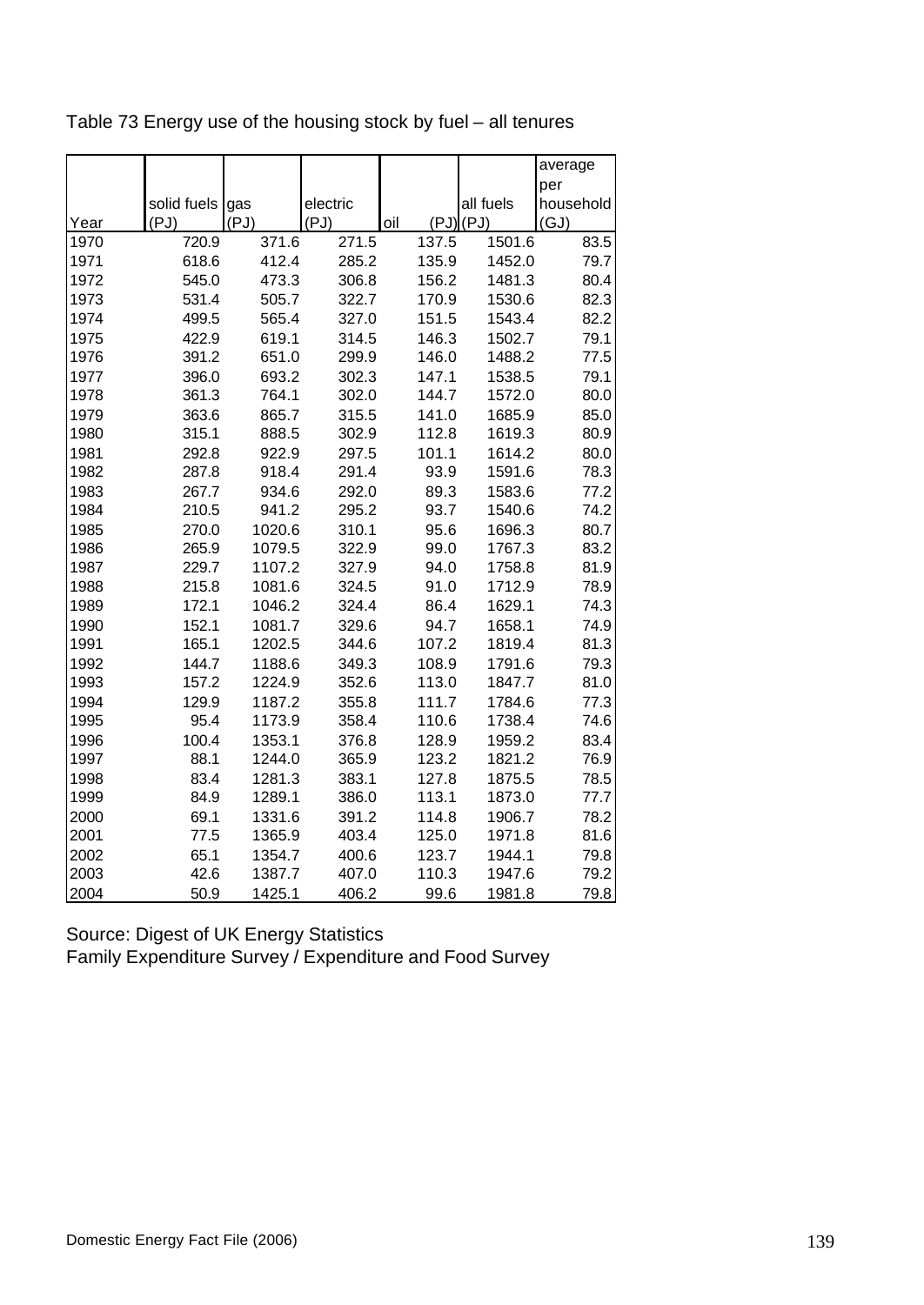|              |             |               |               |              |               | average      |
|--------------|-------------|---------------|---------------|--------------|---------------|--------------|
|              |             |               |               |              |               | per          |
|              | solid fuels | gas           | electric      | oil          | all fuels     | household    |
| Year<br>1970 | (PJ)        | (PJ)<br>246.4 | (PJ)<br>149.5 | (PJ)<br>82.8 | (PJ)<br>791.6 | (GJ)<br>93.6 |
| 1971         | 312.9       |               | 157.0         | 81.8         | 780.7         | 90.9         |
| 1972         | 268.5       | 273.4         |               |              |               |              |
|              | 236.5       | 313.8         | 168.9         | 94.0         | 813.2         | 93.0         |
| 1973         | 230.6       | 335.2         | 177.7         | 102.8        | 846.4         | 94.6         |
| 1974         | 216.8       | 374.8         | 180.1         | 91.1         | 862.9         | 94.9         |
| 1975         | 183.6       | 410.3         | 173.2         | 88.1         | 855.2         | 88.3         |
| 1976         | 169.8       | 431.6         | 165.2         | 87.8         | 854.4         | 84.3         |
| 1977         | 171.9       | 459.4         | 166.5         | 88.5         | 886.3         | 84.2         |
| 1978         | 156.8       | 506.5         | 166.3         | 87.1         | 916.7         | 86.9         |
| 1979         | 157.8       | 573.8         | 173.8         | 84.8         | 990.2         | 92.8         |
| 1980         | 136.8       | 588.9         | 166.8         | 67.9         | 960.4         | 87.1         |
| 1981         | 127.1       | 611.8         | 163.9         | 60.8         | 963.5         | 89.4         |
| 1982         | 129.8       | 617.6         | 164.5         | 60.5         | 972.4         | 89.6         |
| 1983         | 155.0       | 671.3         | 179.0         | 59.6         | 1065.0        | 87.5         |
| 1984         | 104.5       | 670.9         | 180.5         | 59.0         | 1014.9        | 82.4         |
| 1985         | 160.9       | 729.4         | 193.6         | 65.2         | 1149.1        | 89.2         |
| 1986         | 151.4       | 780.3         | 201.3         | 67.4         | 1200.4        | 92.1         |
| 1987         | 136.9       | 812.4         | 212.3         | 60.5         | 1222.0        | 88.7         |
| 1988         | 124.6       | 812.9         | 214.1         | 61.3         | 1213.0        | 85.8         |
| 1989         | 99.4        | 783.8         | 220.3         | 55.9         | 1159.4        | 79.4         |
| 1990         | 90.5        | 816.3         | 222.5         | 66.3         | 1195.7        | 80.7         |
| 1991         | 105.5       | 910.3         | 237.4         | 70.6         | 1323.9        | 88.0         |
| 1992         | 83.0        | 899.0         | 240.4         | 69.6         | 1292.0        | 85.0         |
| 1993         | 91.7        | 925.7         | 242.6         | 107.7        | 1367.6        | 88.8         |
| 1994         | 69.8        | 893.1         | 251.0         | 105.5        | 1319.4        | 84.6         |
| 1995         | 54.3        | 883.8         | 252.8         | 103.7        | 1294.5        | 82.4         |
| 1996         | 61.1        | 1010.5        | 264.7         | 125.7        | 1462.1        | 92.2         |
| 1997         | 55.4        | 942.7         | 256.0         | 114.6        | 1368.8        | 85.5         |
| 1998         | 53.2        | 974.3         | 270.4         | 120.7        | 1418.6        | 87.6         |
| 1999         | 44.5        | 957.2         | 275.4         | 105.6        | 1382.7        | 84.6         |
| 2000         | 36.5        | 1020.9        | 279.5         | 109.8        | 1446.7        | 86.8         |
| 2001         | 52.6        | 1064.2        | 296.8         | 111.9        | 1525.4        | 91.7         |
| 2002         | 42.8        | 1055.2        | 296.9         | 112.1        | 1506.9        | 89.9         |
| 2003         | 33.1        | 1082.2        | 302.0         | 100.5        | 1517.9        | 89.6         |
| 2004         | 39.5        | 1111.5        | 301.4         | 90.7         | 1543.1        | 90.2         |

Table 74 Energy use of the housing stock by fuel – owner occupied dwellings

Source: Digest of UK Energy Statistics Family Expenditure Survey / Expenditure and Food Survey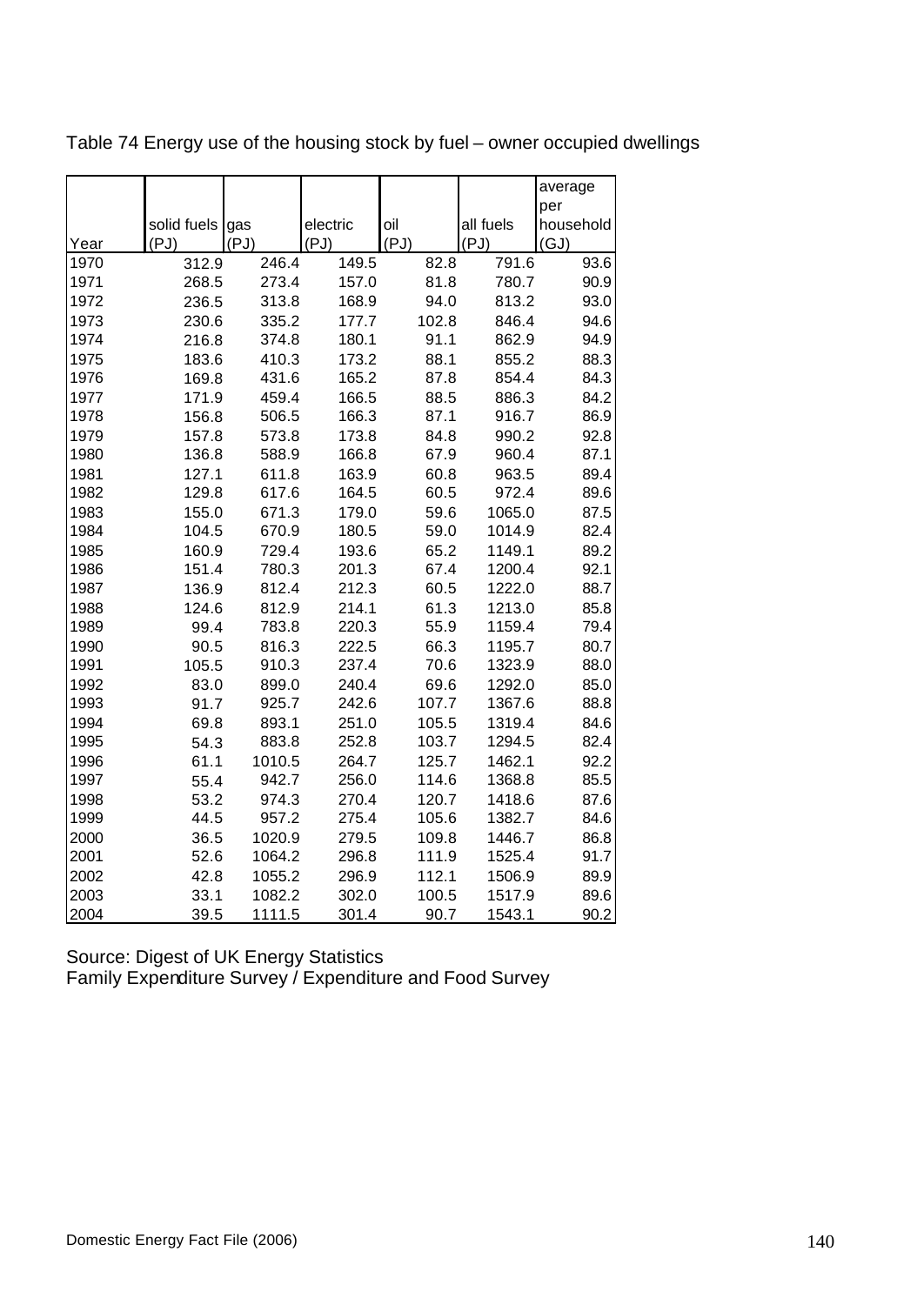|      |             |       |          |             |           | average   |
|------|-------------|-------|----------|-------------|-----------|-----------|
|      |             |       |          |             |           | per       |
|      | solid fuels | gas   | electric |             | all fuels | household |
| Year | (PJ)        | (PJ)  | (PJ)     | (PJ)<br>oil | (PJ)      | (GJ)      |
| 1970 | 271.2       | 98.7  | 90.6     | 35.0        | 495.5     | 79.8      |
| 1971 | 232.7       | 109.6 | 95.2     | 34.6        | 472.1     | 74.8      |
| 1972 | 205.0       | 125.8 | 102.4    | 39.8        | 473.0     | 73.6      |
| 1973 | 200.0       | 134.4 | 107.7    | 43.5        | 485.5     | 75.5      |
| 1974 | 187.9       | 150.3 | 109.1    | 38.6        | 485.9     | 78.1      |
| 1975 | 159.1       | 164.6 | 105.0    | 37.2        | 465.8     | 72.4      |
| 1976 | 147.2       | 173.0 | 100.1    | 37.2        | 457.5     | 69.8      |
| 1977 | 149.0       | 184.3 | 100.9    | 37.5        | 471.6     | 70.5      |
| 1978 | 135.9       | 203.1 | 100.7    | 36.8        | 476.6     | 71.1      |
| 1979 | 136.8       | 230.1 | 105.3    | 35.9        | 508.1     | 75.6      |
| 1980 | 118.5       | 236.2 | 101.1    | 28.7        | 484.5     | 75.7      |
| 1981 | 110.2       | 245.3 | 99.3     | 25.8        | 480.5     | 70.9      |
| 1982 | 114.3       | 237.3 | 95.9     | 24.5        | 472.0     | 69.1      |
| 1983 | 81.5        | 205.8 | 85.0     | 20.9        | 393.2     | 65.2      |
| 1984 | 72.1        | 214.9 | 86.2     | 22.2        | 395.4     | 64.8      |
| 1985 | 83.6        | 234.1 | 85.6     | 18.6        | 421.9     | 71.5      |
| 1986 | 90.1        | 230.6 | 90.3     | 16.6        | 427.7     | 71.6      |
| 1987 | 75.0        | 234.3 | 87.1     | 18.8        | 415.2     | 72.2      |
| 1988 | 72.0        | 203.7 | 84.6     | 16.5        | 376.8     | 66.7      |
| 1989 | 59.1        | 200.5 | 79.2     | 18.7        | 357.4     | 66.6      |
| 1990 | 52.4        | 201.1 | 79.5     | 14.7        | 347.6     | 65.7      |
| 1991 | 43.2        | 219.3 | 78.5     | 18.1        | 359.1     | 69.4      |
| 1992 | 44.1        | 212.8 | 78.3     | 18.5        | 353.7     | 69.6      |
| 1993 | 55.0        | 210.4 | 76.5     | 0.0         | 341.9     | 69.4      |
| 1994 | 46.1        | 206.9 | 69.3     | 0.3         | 322.7     | 66.6      |
| 1995 | 27.2        | 200.2 | 68.3     | 0.0         | 295.8     | 60.4      |
| 1996 | 27.9        | 227.1 | 71.9     | 0.3         | 327.2     | 68.3      |
| 1997 | 26.2        | 208.3 | 71.4     | 1.2         | 307.0     | 63.5      |
| 1998 | 22.9        | 204.8 | 71.5     | 2.6         | 301.8     | 62.5      |
| 1999 | 29.7        | 214.0 | 65.5     | 2.0         | 311.3     | 67.2      |
| 2000 | 25.9        | 180.5 | 59.6     | 0.7         | 266.7     | 60.8      |
| 2001 | 15.4        | 163.0 | 55.7     | 2.6         | 236.7     | 58.3      |
| 2002 | 16.6        | 165.9 | 54.2     | 3.7         | 240.4     | 58.7      |
| 2003 | 5.8         | 155.9 | 48.1     | 2.5         | 212.3     | 59.9      |
| 2004 | 7.0         | 160.2 | 48.0     | 2.2         | 217.3     | 60.8      |

Table 75 Energy use of the housing stock by fuel – local authority dwellings

Source: Digest of UK Energy Statistics Family Expenditure Survey / Expenditure and Food Survey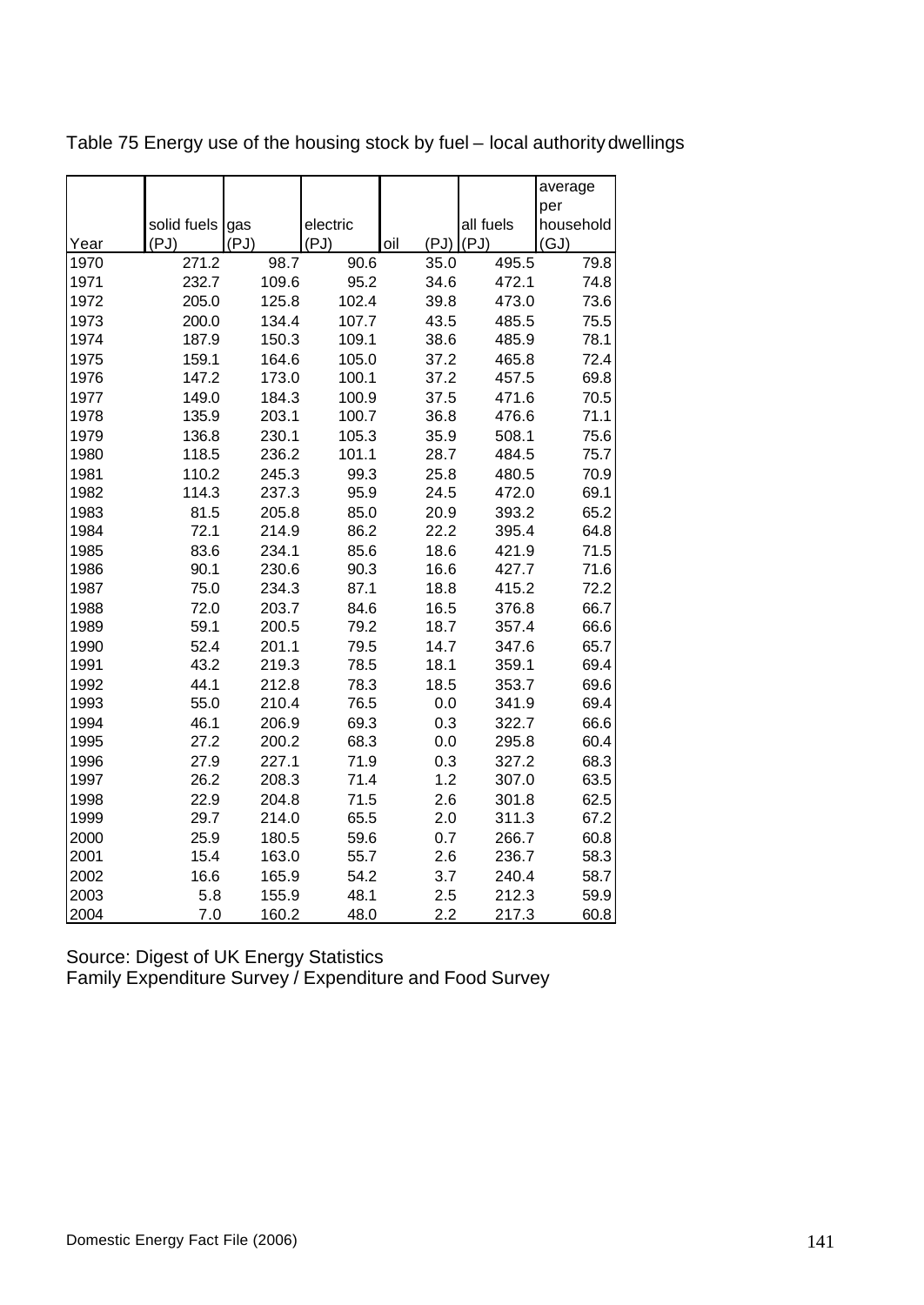|      |             |      |          |      |           | average   |
|------|-------------|------|----------|------|-----------|-----------|
|      |             |      |          |      |           | per       |
|      | solid fuels | gas  | electric | oil  | all fuels | household |
| Year | (PJ)        | (PJ) | (PJ)     | (PJ) | (PJ)      | (GJ)      |
| 1970 | 136.8       | 26.5 | 31.4     | 19.7 | 214.5     | 64.4      |
| 1971 | 117.4       | 29.4 | 32.9     | 19.5 | 199.2     | 60.1      |
| 1972 | 103.5       | 33.7 | 35.5     | 22.4 | 195.1     | 59.8      |
| 1973 | 100.8       | 36.1 | 37.3     | 24.6 | 198.8     | 61.6      |
| 1974 | 94.8        | 40.4 | 37.8     | 21.7 | 194.7     | 56.2      |
| 1975 | 80.2        | 44.2 | 36.3     | 21.1 | 181.8     | 63.3      |
| 1976 | 74.2        | 46.4 | 34.6     | 21.0 | 176.3     | 69.8      |
| 1977 | 75.1        | 49.5 | 34.9     | 21.1 | 180.7     | 80.8      |
| 1978 | 68.6        | 54.5 | 34.9     | 20.8 | 178.7     | 74.5      |
| 1979 | 69.0        | 61.8 | 36.5     | 20.3 | 187.6     | 77.0      |
| 1980 | 59.8        | 63.4 | 35.0     | 16.2 | 174.3     | 67.4      |
| 1981 | 55.6        | 65.8 | 34.4     | 14.5 | 170.3     | 64.9      |
| 1982 | 43.8        | 63.5 | 30.9     | 8.9  | 147.2     | 55.7      |
| 1983 | 31.2        | 57.5 | 27.9     | 8.8  | 125.5     | 54.1      |
| 1984 | 33.9        | 55.4 | 28.4     | 12.6 | 130.4     | 55.5      |
| 1985 | 25.5        | 57.1 | 30.9     | 11.8 | 125.2     | 56.2      |
| 1986 | 22.4        | 50.4 | 24.2     | 8.3  | 105.2     | 62.4      |
| 1987 | 15.4        | 37.1 | 19.4     | 8.1  | 80.0      | 62.0      |
| 1988 | 15.3        | 41.4 | 16.4     | 5.9  | 78.9      | 63.8      |
| 1989 | 12.6        | 38.0 | 16.3     | 5.2  | 72.1      | 57.7      |
| 1990 | 8.1         | 38.9 | 18.3     | 6.1  | 71.4      | 55.6      |
| 1991 | 13.1        | 47.1 | 18.7     | 8.7  | 87.5      | 61.1      |
| 1992 | 15.7        | 49.2 | 20.7     | 11.5 | 97.1      | 62.3      |
| 1993 | 6.4         | 55.2 | 22.1     | 5.4  | 89.1      | 55.8      |
| 1994 | 11.9        | 50.1 | 21.4     | 5.9  | 89.3      | 56.1      |
| 1995 | 12.1        | 52.3 | 22.6     | 6.9  | 94.0      | 56.8      |
| 1996 | 6.2         | 70.0 | 23.6     | 2.8  | 102.7     | 59.9      |
| 1997 | 5.2         | 53.7 | 22.5     | 6.9  | 88.3      | 51.1      |
| 1998 | 6.3         | 59.0 | 25.1     | 4.2  | 94.7      | 54.3      |
| 1999 | 9.5         | 70.2 | 28.0     | 5.2  | 112.8     | 57.7      |
| 2000 | 4.8         | 79.4 | 29.2     | 3.7  | 117.1     | 59.3      |
| 2001 | 7.3         | 80.9 | 29.8     | 10.4 | 128.5     | 62.5      |
| 2002 | 5.1         | 78.2 | 30.2     | 7.4  | 120.9     | 58.4      |
| 2003 | 3.0         | 58.3 | 23.0     | 6.6  | 90.9      | 57.8      |
| 2004 | 3.6         | 59.9 | 23.0     | 6.0  | 92.4      | 58.1      |

Table 76 Energy use of the housing stock by fuel – private rented dwellings

Source: Digest of UK Energy Statistics

Family Expenditure Survey / Expenditure and Food Survey

The figures for the years 1970 to 1985 are for private rented and RSL sectors combined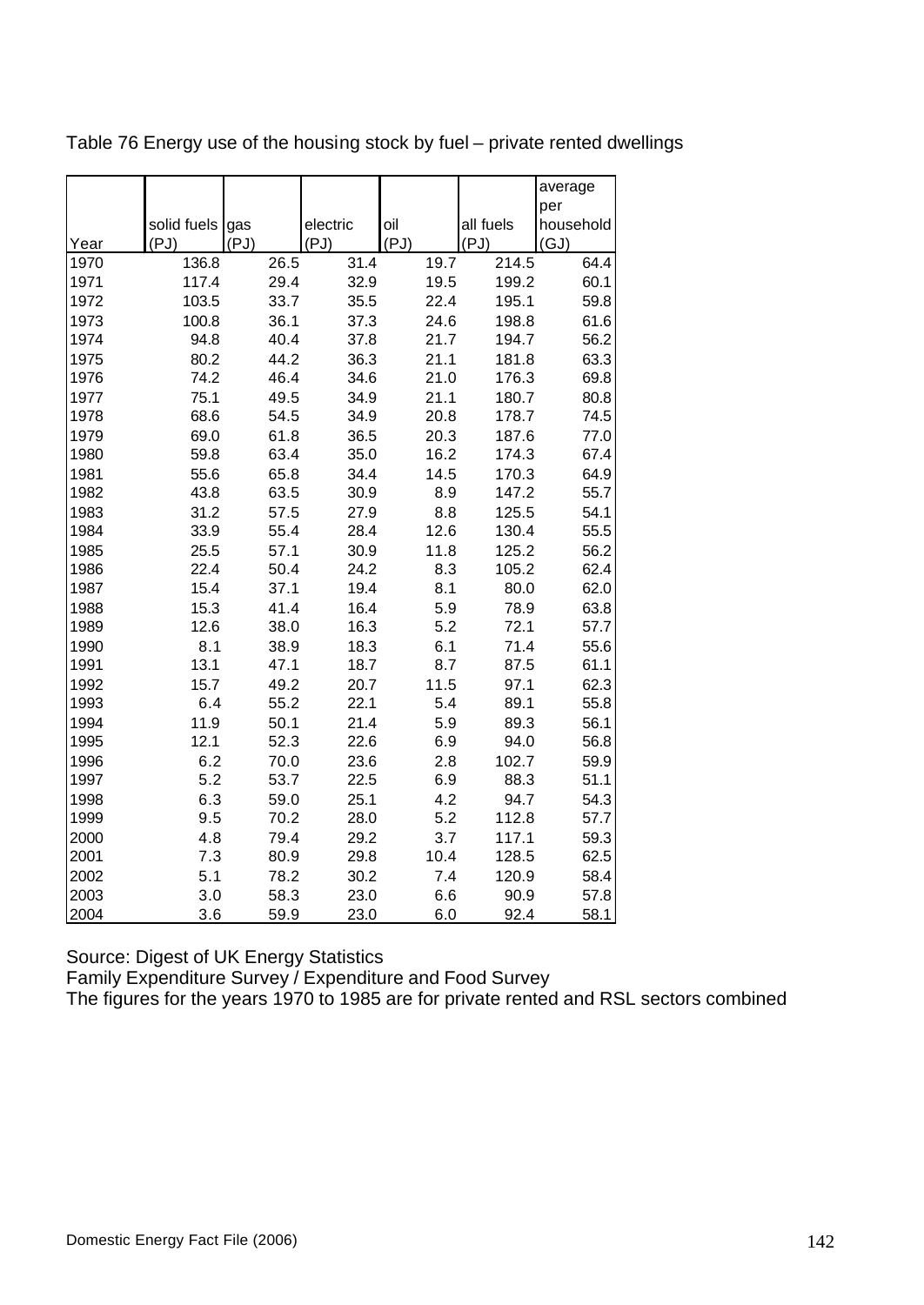|      |             |      |          |             |           | average   |
|------|-------------|------|----------|-------------|-----------|-----------|
|      |             |      |          |             |           | per       |
|      | solid fuels | gas  | electric |             | all fuels | household |
| Year | (PJ)        | (PJ) | (PJ)     | oil<br>(PJ) | (PJ)      | (GJ)      |
| 1986 | 2.0         | 18.2 | 7.1      | 6.7         | 34.0      | 60.2      |
| 1987 | 2.4         | 23.5 | 9.1      | 6.6         | 41.6      | 62.4      |
| 1988 | 3.9         | 23.6 | 9.5      | 7.2         | 44.2      | 63.6      |
| 1989 | 1.0         | 24.0 | 8.6      | 6.6         | 40.2      | 57.3      |
| 1990 | 1.1         | 25.4 | 9.3      | 7.5         | 43.4      | 57.6      |
| 1991 | 3.3         | 25.8 | 9.9      | 9.8         | 48.8      | 66.1      |
| 1992 | 1.9         | 27.6 | 9.9      | 9.3         | 48.7      | 65.3      |
| 1993 | 4.1         | 33.6 | 11.4     | 0.0         | 49.1      | 55.1      |
| 1994 | 2.1         | 37.0 | 14.1     | 0.0         | 53.2      | 51.2      |
| 1995 | 1.8         | 37.6 | 14.7     | 0.0         | 54.1      | 51.5      |
| 1996 | 5.1         | 45.4 | 16.6     | 0.0         | 67.2      | 59.5      |
| 1997 | 1.3         | 39.2 | 16.0     | 0.5         | 57.1      | 51.2      |
| 1998 | 0.9         | 43.1 | 16.1     | 0.3         | 60.4      | 53.8      |
| 1999 | 1.1         | 47.7 | 17.2     | 0.3         | 66.3      | 56.0      |
| 2000 | 1.8         | 50.8 | 22.9     | 0.6         | 76.1      | 56.7      |
| 2001 | 2.1         | 57.8 | 21.1     | 0.2         | 81.2      | 56.9      |
| 2002 | 0.6         | 55.5 | 19.3     | 0.6         | 75.9      | 52.7      |
| 2003 | 0.7         | 91.2 | 33.9     | 0.7         | 126.5     | 50.0      |
| 2004 | 0.9         | 93.7 | 33.8     | 0.7         | 129.0     | 50.4      |

Table 77 Energy use of the housing stock by fuel - RSL dwellings

Source: Digest of UK Energy Statistics

Family Expenditure Survey / Expenditure and Food Survey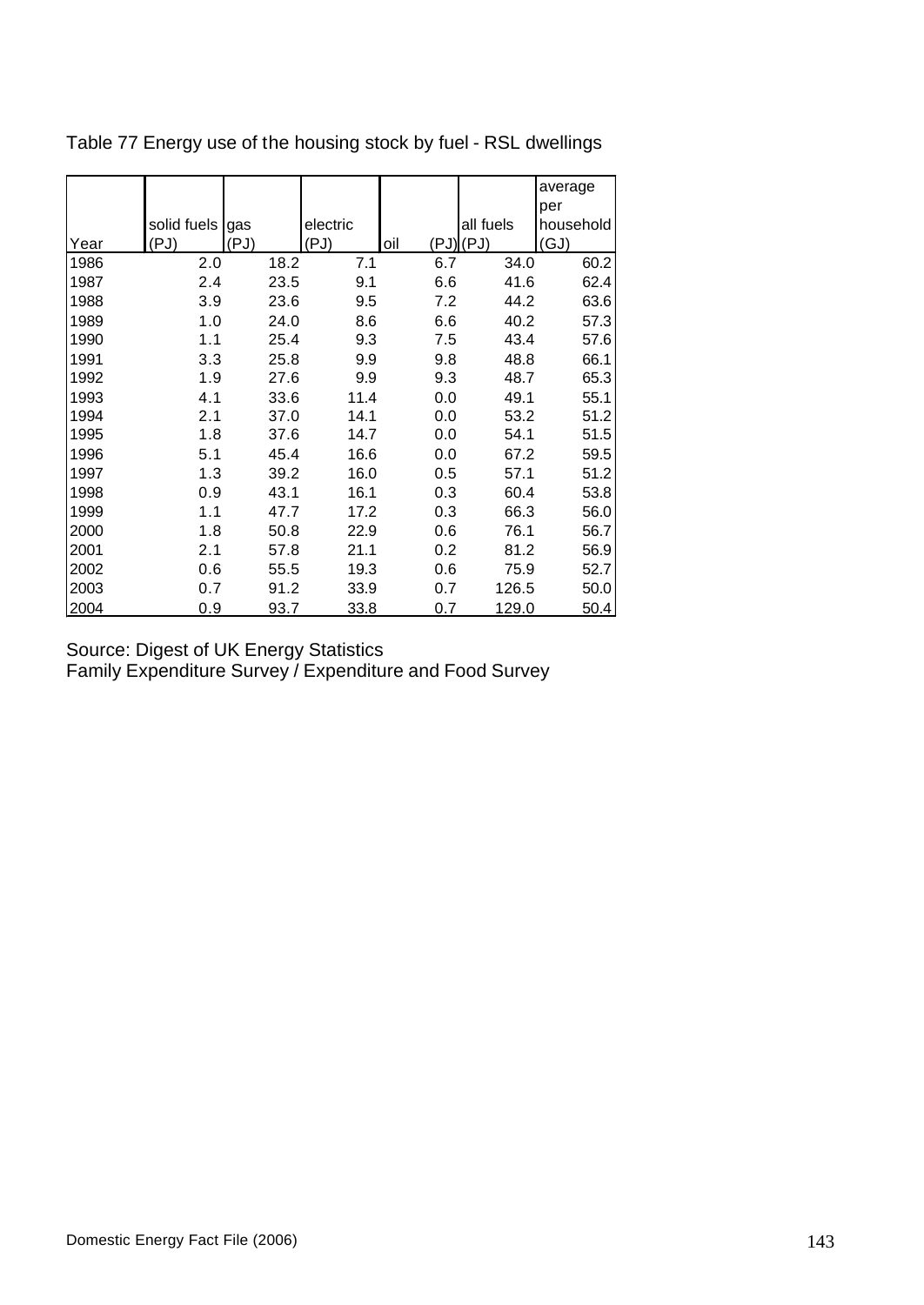|      |             |         |              |         |       | per       |
|------|-------------|---------|--------------|---------|-------|-----------|
|      |             |         |              |         |       | household |
|      | solid fuels |         |              |         |       | (tonnes   |
| Year | <b>MtC</b>  | gas MtC | electric MtC | oil MtC | total | carbon)   |
| 1970 | 18.2        | 8.9     | 22.0         | 2.8     | 51.9  | 2.9       |
| 1971 | 15.7        | 7.8     | 22.4         | 2.8     | 48.7  | 2.7       |
| 1972 | 13.9        | 8.2     | 23.7         | 3.2     | 49.0  | 2.7       |
| 1973 | 13.6        | 8.2     | 24.7         | 3.5     | 50.0  | 2.7       |
| 1974 | 12.8        | 8.7     | 24.0         | 3.1     | 48.6  | 2.6       |
| 1975 | 10.8        | 9.3     | 23.2         | 3.0     | 46.3  | 2.4       |
| 1976 | 10.0        | 9.6     | 21.5         | 3.0     | 44.1  | 2.3       |
| 1977 | 10.1        | 10.2    | 21.7         | 3.0     | 45.0  | 2.3       |
| 1978 | 9.2         | 11.2    | 20.9         | 2.9     | 44.3  | 2.3       |
| 1979 | 9.2         | 12.7    | 22.6         | 2.9     | 47.4  | 2.4       |
| 1980 | 8.1         | 13.1    | 21.6         | 2.3     | 45.0  | 2.3       |
| 1981 | 7.4         | 13.6    | 21.0         | 2.1     | 44.1  | 2.2       |
| 1982 | 7.3         | 13.5    | 19.6         | 1.9     | 42.3  | 2.1       |
| 1983 | 6.8         | 13.7    | 19.2         | 1.8     | 41.6  | 2.0       |
| 1984 | 5.3         | 13.8    | 18.5         | 1.9     | 39.5  | 1.9       |
| 1985 | 6.8         | 15.0    | 19.6         | 1.9     | 43.3  | 2.1       |
| 1986 | 6.7         | 15.9    | 20.1         | 2.0     | 44.7  | 2.1       |
| 1987 | 5.8         | 16.3    | 20.2         | 1.9     | 44.3  | 2.1       |
| 1988 | 5.5         | 15.9    | 19.1         | 1.8     | 42.3  | 1.9       |
| 1989 | 4.4         | 15.4    | 18.5         | 1.8     | 40.0  | 1.8       |
| 1990 | 3.9         | 15.9    | 19.2         | 1.9     | 41.0  | 1.9       |
| 1991 | 4.2         | 17.7    | 18.7         | 2.2     | 42.8  | 1.9       |
| 1992 | 3.7         | 17.5    | 18.1         | 2.2     | 41.5  | 1.8       |
| 1993 | 3.6         | 18.0    | 16.2         | 2.3     | 40.1  | 1.8       |
| 1994 | 3.1         | 17.5    | 15.9         | 2.3     | 38.7  | 1.7       |
| 1995 | 2.2         | 17.3    | 15.6         | 2.2     | 37.2  | 1.6       |
| 1996 | 2.3         | 19.9    | 14.6         | 2.6     | 39.3  | 1.7       |
| 1997 | 2.0         | 18.3    | 12.9         | 2.5     | 35.6  | 1.5       |
| 1998 | 1.8         | 18.7    | 13.7         | 2.6     | 36.9  | 1.5       |
| 1999 | 1.8         | 18.8    | 13.5         | 2.3     | 36.4  | 1.5       |
| 2000 | 1.5         | 19.4    | 13.7         | 2.3     | 36.9  | 1.5       |
| 2001 | 1.6         | 20.0    | 15.8         | 2.5     | 39.9  | 1.7       |
| 2002 | 1.6         | 19.9    | 14.9         | 2.5     | 38.9  | 1.6       |
| 2003 | 1.0         | 20.4    | 15.2         | 2.2     | 38.9  | 1.6       |
| 2004 | 1.2         | 21.0    | 15.3         | 2.0     | 39.5  | 1.6       |

Table 78 Carbon emission due to domestic energy consumption – all tenures

Source: BRE estimates of emission factors applied to Table 73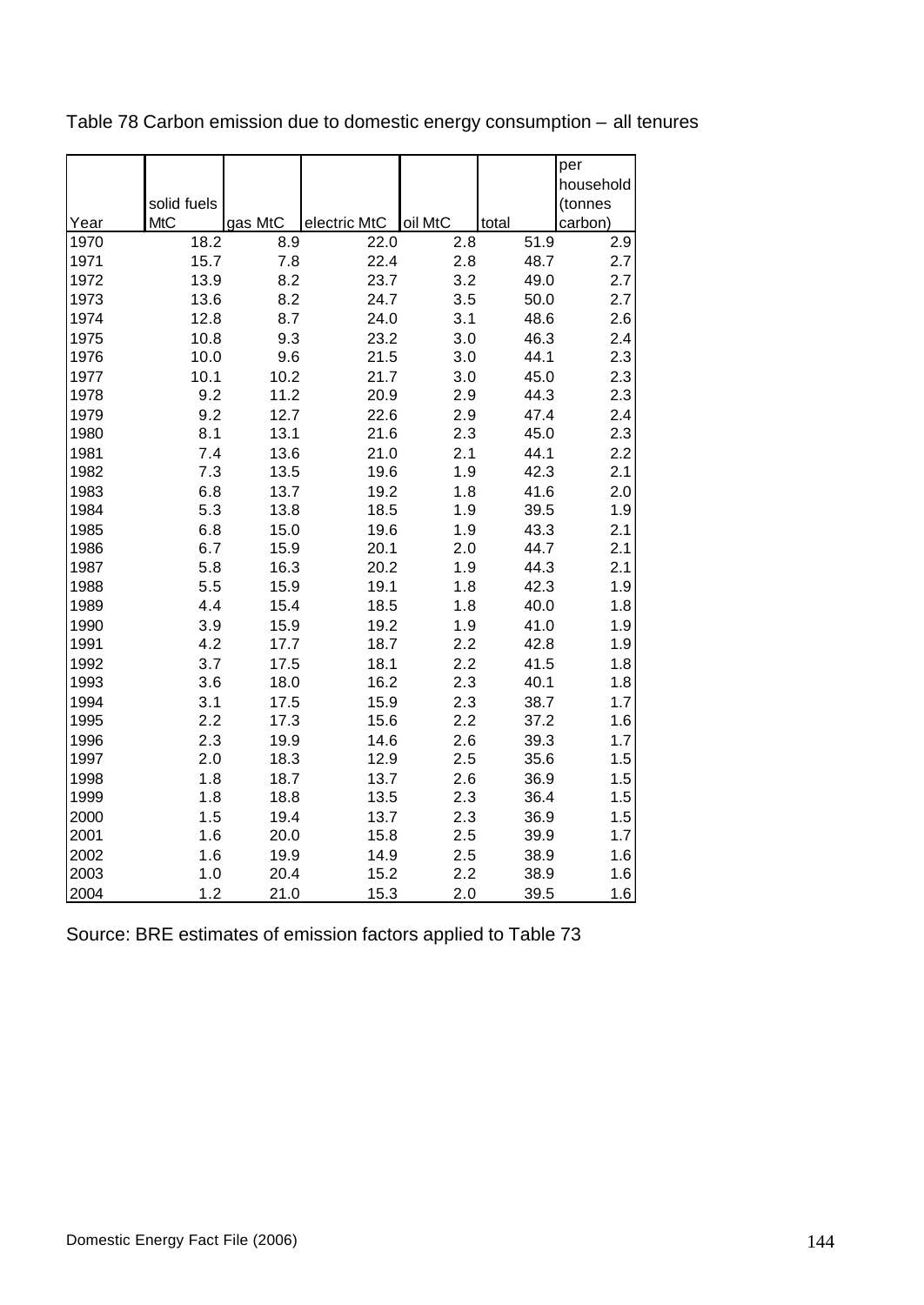|      | solid fuels |         |              |         |       | per<br>household<br>(tonnes |
|------|-------------|---------|--------------|---------|-------|-----------------------------|
| Year | <b>MtC</b>  | gas MtC | electric MtC | oil MtC | total | carbon)                     |
| 1970 | 7.9         | 5.9     | 12.1         | 1.7     | 27.6  | 3.3                         |
| 1971 | 6.8         | 5.2     | 12.3         | 1.7     | 26.0  | 3.0                         |
| 1972 | 6.1         | 5.4     | 13.1         | 1.9     | 26.5  | 3.0                         |
| 1973 | 5.9         | 5.4     | 13.6         | 2.1     | 27.0  | 3.0                         |
| 1974 | 5.5         | 5.8     | 13.2         | 1.8     | 26.4  | 2.9                         |
| 1975 | 4.7         | 6.2     | 12.8         | 1.8     | 25.4  | 2.6                         |
| 1976 | 4.3         | 6.3     | 11.9         | 1.8     | 24.3  | 2.4                         |
| 1977 | 4.4         | 6.8     | 11.9         | 1.8     | 24.9  | 2.4                         |
| 1978 | 4.0         | 7.4     | 11.5         | 1.8     | 24.7  | 2.3                         |
| 1979 | 4.0         | 8.4     | 12.5         | 1.7     | 26.6  | 2.5                         |
| 1980 | 3.5         | 8.7     | 11.9         | 1.4     | 25.4  | 2.3                         |
| 1981 | 3.2         | 9.0     | 11.6         | 1.2     | 25.0  | 2.3                         |
| 1982 | 3.3         | 9.1     | 11.1         | 1.2     | 24.7  | 2.3                         |
| 1983 | 3.9         | 9.9     | 11.8         | 1.2     | 26.8  | 2.2                         |
| 1984 | 2.6         | 9.9     | 11.3         | 1.2     | 25.0  | 2.0                         |
| 1985 | 4.0         | 10.7    | 12.2         | 1.3     | 28.3  | 2.2                         |
| 1986 | 3.8         | 11.5    | 12.5         | 1.4     | 29.2  | 2.2                         |
| 1987 | 3.5         | 11.9    | 13.1         | 1.2     | 29.8  | 2.2                         |
| 1988 | 3.2         | 12.0    | 12.6         | 1.2     | 28.9  | 2.0                         |
| 1989 | 2.5         | 11.5    | 12.6         | 1.1     | 27.8  | 1.9                         |
| 1990 | 2.3         | 12.0    | 13.0         | 1.3     | 28.7  | 1.9                         |
| 1991 | 2.7         | 13.4    | 12.9         | 1.4     | 30.4  | 2.0                         |
| 1992 | 2.1         | 13.2    | 12.5         | 1.4     | 29.2  | 1.9                         |
| 1993 | 2.1         | 13.6    | 11.2         | 2.2     | 29.1  | 1.9                         |
| 1994 | 1.6         | 13.1    | 11.2         | 2.1     | 28.2  | 1.8                         |
| 1995 | 1.2         | 13.0    | 11.0         | 2.1     | 27.3  | 1.7                         |
| 1996 | 1.4         | 14.9    | 10.2         | 2.5     | 29.0  | 1.8                         |
| 1997 | 1.2         | 13.9    | 9.0          | 2.3     | 26.4  | 1.7                         |
| 1998 | 1.2         | 14.2    | 9.7          | 2.5     | 27.6  | 1.7                         |
| 1999 | 1.0         | 13.9    | 9.6          | 2.1     | 26.7  | 1.6                         |
| 2000 | 0.8         | 14.9    | 9.8          | 2.2     | 27.6  | 1.7                         |
| 2001 | 1.1         | 15.6    | 11.6         | 2.2     | 30.5  | 1.8                         |
| 2002 | 1.0         | 15.5    | 11.0         | 2.2     | 29.8  | 1.8                         |
| 2003 | 0.8         | 15.9    | 11.3         | 2.0     | 30.0  | 1.8                         |
| 2004 | 0.9         | 16.4    | 11.3         | 1.8     | 30.5  | 1.8                         |

Table 79 Carbon emission due to domestic energy consumption – owner occupied dwellings

Source: BRE estimates of emission factors applied to Table 74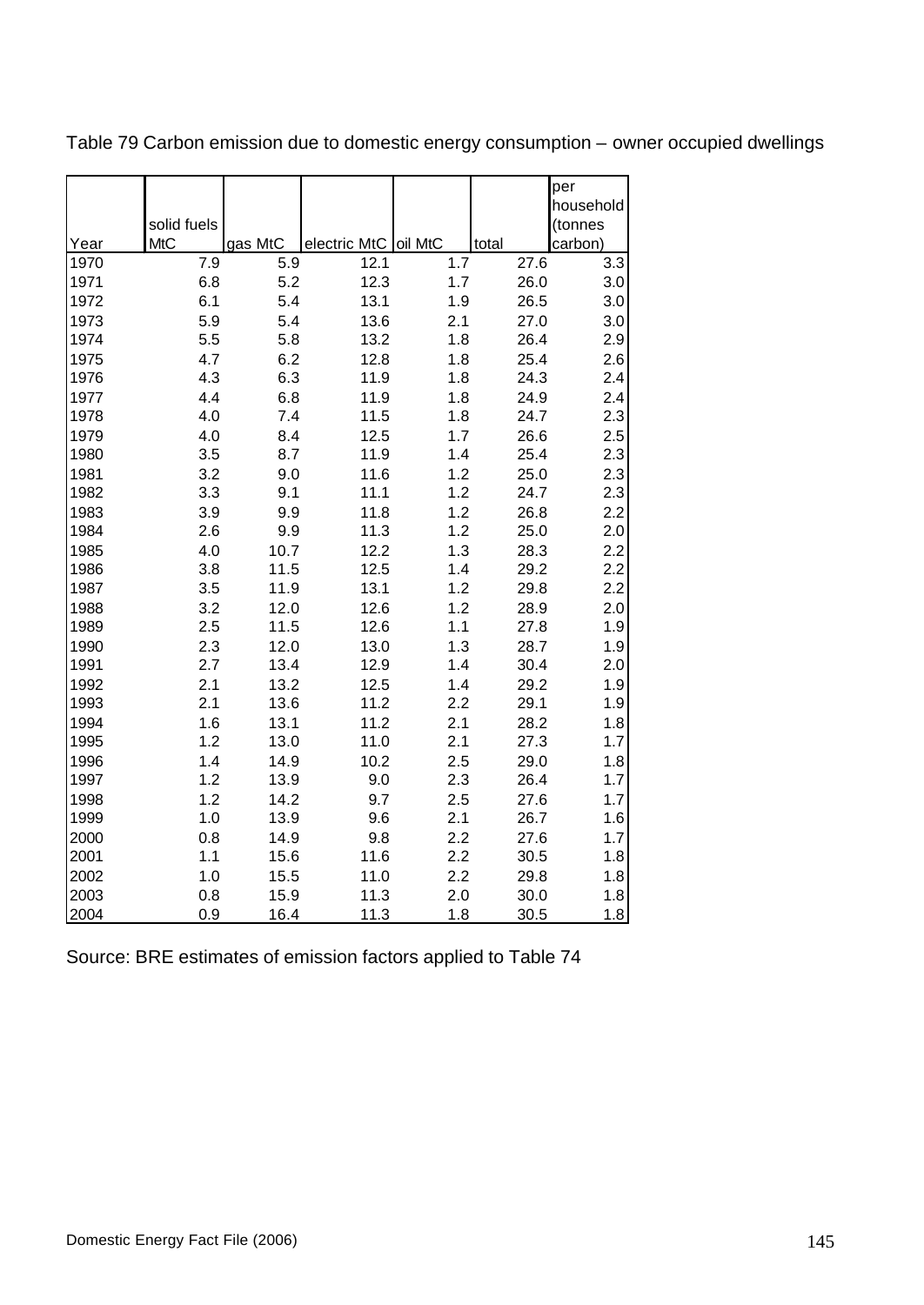|      |             |         |              |         |       | per<br>household |
|------|-------------|---------|--------------|---------|-------|------------------|
|      | solid fuels |         |              |         |       | (tonnes          |
| Year | <b>MtC</b>  | gas MtC | electric MtC | oil MtC | total | carbon)          |
| 1970 | 6.8         | 2.4     | 7.4          | 0.7     | 17.3  | 2.8              |
| 1971 | 5.9         | 2.1     | 7.5          | 0.7     | 16.2  | 2.6              |
| 1972 | 5.2         | 2.2     | 7.9          | 0.8     | 16.1  | 2.5              |
| 1973 | 5.1         | 2.2     | 8.3          | 0.9     | 16.4  | 2.6              |
| 1974 | 4.8         | 2.3     | 8.0          | 0.8     | 15.9  | 2.6              |
| 1975 | 4.1         | 2.5     | 7.7          | 0.8     | 15.0  | 2.3              |
| 1976 | 3.8         | 2.5     | 7.2          | 0.8     | 14.2  | 2.2              |
| 1977 | 3.8         | 2.7     | 7.2          | 0.8     | 14.5  | 2.2              |
| 1978 | 3.5         | 3.0     | 7.0          | 0.7     | 14.2  | 2.1              |
| 1979 | 3.5         | 3.4     | 7.5          | 0.7     | 15.1  | 2.3              |
| 1980 | 3.0         | 3.5     | 7.2          | 0.6     | 14.3  | 2.2              |
| 1981 | 2.8         | 3.6     | 7.0          | 0.5     | 13.9  | 2.1              |
| 1982 | 2.9         | 3.5     | 6.5          | 0.5     | 13.3  | 2.0              |
| 1983 | 2.1         | 3.0     | 5.6          | 0.4     | 11.1  | 1.8              |
| 1984 | 1.8         | 3.2     | 5.4          | 0.4     | 10.8  | 1.8              |
| 1985 | 2.1         | 3.4     | 5.4          | 0.4     | 11.3  | 1.9              |
| 1986 | 2.3         | 3.4     | 5.6          | 0.3     | 11.6  | 1.9              |
| 1987 | 1.9         | 3.4     | 5.4          | 0.4     | 11.1  | 1.9              |
| 1988 | 1.8         | 3.0     | 5.0          | 0.3     | 10.1  | 1.8              |
| 1989 | 1.5         | 2.9     | 4.5          | 0.4     | 9.3   | 1.7              |
| 1990 | 1.3         | 3.0     | 4.6          | 0.3     | 9.2   | 1.7              |
| 1991 | 1.1         | 3.2     | 4.3          | 0.4     | 9.0   | 1.7              |
| 1992 | 1.1         | 3.1     | 4.1          | 0.4     | 8.7   | 1.7              |
| 1993 | 1.3         | 3.1     | 3.5          | 0.0     | 7.9   | 1.6              |
| 1994 | 1.1         | 3.0     | 3.1          | 0.0     | 7.2   | 1.5              |
| 1995 | 0.6         | 2.9     | 3.0          | 0.0     | 6.5   | 1.3              |
| 1996 | 0.6         | 3.3     | 2.8          | 0.0     | 6.8   | 1.4              |
| 1997 | 0.6         | 3.1     | 2.5          | $0.0\,$ | 6.2   | 1.3              |
| 1998 | 0.5         | 3.0     | 2.6          | 0.1     | 6.1   | 1.3              |
| 1999 | 0.6         | 3.1     | 2.3          | 0.0     | 6.1   | 1.3              |
| 2000 | 0.6         | 2.6     | 2.1          | 0.0     | 5.3   | 1.2              |
| 2001 | 0.3         | 2.4     | 2.2          | 0.1     | 4.9   | 1.2              |
| 2002 | 0.4         | 2.4     | 2.0          | 0.1     | 4.9   | 1.2              |
| 2003 | 0.1         | 2.3     | 1.8          | 0.0     | 4.3   | 1.2              |
| 2004 | 0.2         | 2.4     | 1.8          | 0.0     | 4.4   | 1.2              |

Table 80 Carbon emission due to domestic energy consumption – local authority dwellings

Source: BRE estimates of emission factors applied to Table 75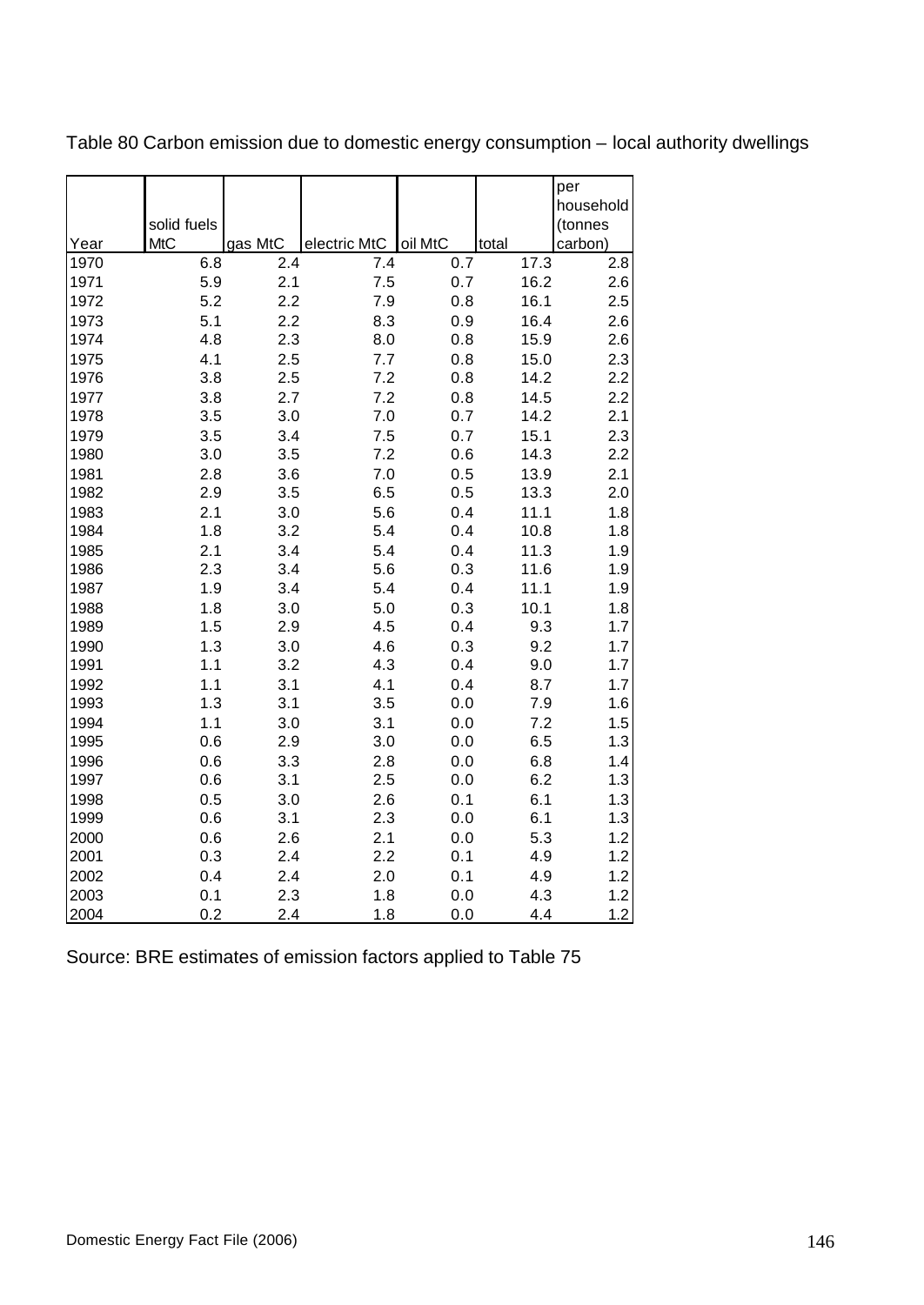|      |             |         |              |         |       | per<br>household |
|------|-------------|---------|--------------|---------|-------|------------------|
|      | solid fuels |         |              |         |       | (tonnes          |
| Year | <b>MtC</b>  | gas MtC | electric MtC | oil MtC | total | carbon)          |
| 1970 | 3.5         | 0.6     | 2.5          | 0.4     | 7.0   | 2.1              |
| 1971 | 3.0         | 0.6     | 2.6          | 0.4     | 6.5   | 2.0              |
| 1972 | 2.6         | 0.6     | 2.7          | 0.5     | 6.4   | 2.0              |
| 1973 | 2.6         | 0.6     | 2.9          | 0.5     | 6.5   | 2.0              |
| 1974 | 2.4         | 0.6     | 2.8          | 0.4     | 6.3   | 1.8              |
| 1975 | 2.1         | 0.7     | 2.7          | 0.4     | 5.8   | 2.0              |
| 1976 | 1.9         | 0.7     | 2.5          | 0.4     | 5.5   | 2.2              |
| 1977 | 1.9         | 0.7     | 2.5          | 0.4     | 5.6   | 2.5              |
| 1978 | 1.7         | 0.8     | 2.4          | 0.4     | 5.4   | 2.2              |
| 1979 | 1.8         | 0.9     | 2.6          | 0.4     | 5.7   | 2.3              |
| 1980 | 1.5         | 0.9     | 2.5          | 0.3     | 5.3   | 2.0              |
| 1981 | 1.4         | 1.0     | 2.4          | 0.3     | 5.1   | 1.9              |
| 1982 | 1.1         | 0.9     | 2.1          | 0.2     | 4.3   | 1.6              |
| 1983 | 0.8         | 0.8     | 1.8          | 0.2     | 3.7   | 1.6              |
| 1984 | 0.9         | 0.8     | 1.8          | 0.3     | 3.7   | 1.6              |
| 1985 | 0.6         | 0.8     | 2.0          | 0.2     | 3.7   | 1.6              |
| 1986 | 0.6         | 0.7     | 1.5          | 0.2     | 3.0   | 1.8              |
| 1987 | 0.4         | 0.5     | 1.2          | 0.2     | 2.3   | 1.8              |
| 1988 | 0.4         | 0.6     | 1.0          | 0.1     | 2.1   | 1.7              |
| 1989 | 0.3         | 0.6     | 0.9          | 0.1     | 1.9   | 1.5              |
| 1990 | 0.2         | 0.6     | 1.1          | 0.1     | 2.0   | 1.5              |
| 1991 | 0.3         | 0.7     | 1.0          | 0.2     | 2.2   | 1.5              |
| 1992 | 0.4         | 0.7     | 1.1          | 0.2     | 2.4   | 1.6              |
| 1993 | 0.1         | 0.8     | 1.0          | 0.1     | 2.1   | 1.3              |
| 1994 | 0.3         | 0.7     | 1.0          | 0.1     | 2.1   | 1.3              |
| 1995 | 0.3         | 0.8     | 1.0          | 0.1     | 2.2   | 1.3              |
| 1996 | 0.1         | 1.0     | 0.9          | 0.1     | 2.1   | 1.2              |
| 1997 | 0.1         | 0.8     | 0.8          | 0.1     | 1.8   | 1.1              |
| 1998 | 0.1         | 0.9     | 0.9          | 0.1     | 2.0   | 1.1              |
| 1999 | 0.2         | 1.0     | 1.0          | 0.1     | 2.3   | 1.2              |
| 2000 | 0.1         | 1.2     | 1.0          | 0.1     | 2.4   | 1.2              |
| 2001 | 0.2         | 1.2     | 1.2          | 0.2     | 2.7   | 1.3              |
| 2002 | 0.1         | 1.2     | 1.1          | 0.1     | 2.5   | 1.2              |
| 2003 | 0.1         | 0.9     | 0.9          | 0.1     | 1.9   | 1.2              |
| 2004 | 0.1         | 0.9     | 0.9          | 0.1     | 2.0   | 1.2              |

Table 81 Carbon emission due to domestic energy consumption – private rented dwellings

Source: BRE estimates of emission factors applied to Table 76 The figures for the years 1970 to 1985 are for private rented and RSL sectors combined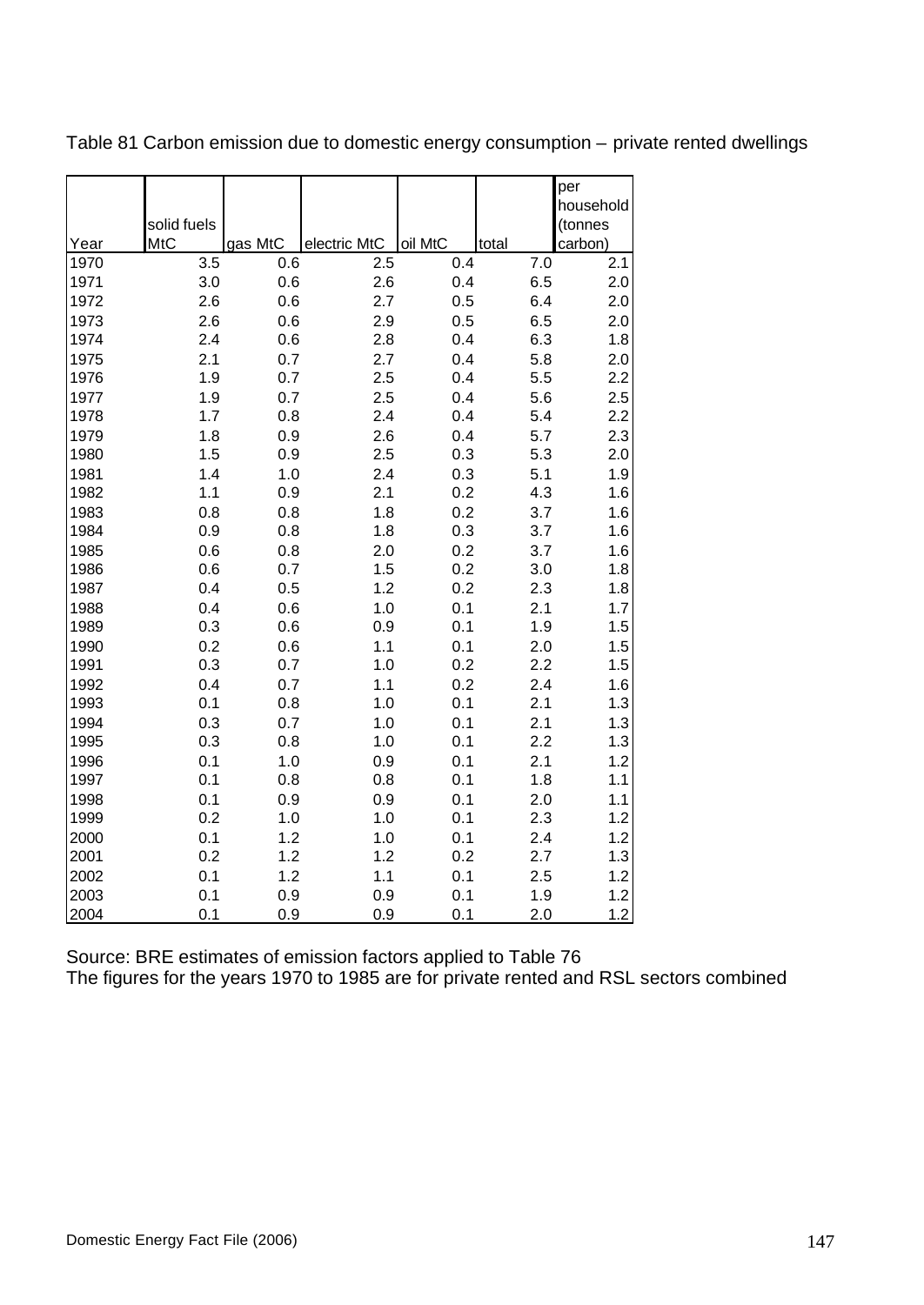|      |             |         |              |         |       | per       |
|------|-------------|---------|--------------|---------|-------|-----------|
|      |             |         |              |         |       | household |
|      | solid fuels |         |              |         |       | (tonnes   |
| Year | <b>MtC</b>  | gas MtC | electric MtC | oil MtC | total | carbon)   |
| 1986 | 0.1         | 0.3     | 0.4          | 0.1     | 0.9   | 1.6       |
| 1987 | 0.1         | 0.3     | 0.6          | 0.1     | 1.1   | 1.7       |
| 1988 | 0.1         | 0.3     | 0.6          | 0.1     | 1.1   | 1.7       |
| 1989 | 0.0         | 0.4     | 0.5          | 0.1     | 1.0   | 1.4       |
| 1990 | 0.0         | 0.4     | 0.5          | 0.2     | 1.1   | 1.5       |
| 1991 | 0.1         | 0.4     | 0.5          | 0.2     | 1.2   | 1.6       |
| 1992 | 0.0         | 0.4     | 0.5          | 0.2     | 1.2   | 1.6       |
| 1993 | 0.1         | 0.5     | 0.5          | 0.0     | 1.1   | 1.2       |
| 1994 | 0.1         | 0.5     | 0.6          | 0.0     | 1.2   | 1.2       |
| 1995 | 0.0         | 0.6     | 0.6          | 0.0     | 1.2   | 1.2       |
| 1996 | 0.1         | 0.7     | 0.6          | 0.0     | 1.4   | 1.3       |
| 1997 | 0.0         | 0.6     | 0.6          | 0.0     | 1.2   | 1.1       |
| 1998 | 0.0         | 0.6     | 0.6          | 0.0     | 1.2   | 1.1       |
| 1999 | 0.0         | 0.7     | 0.6          | 0.0     | 1.3   | 1.1       |
| 2000 | 0.0         | 0.7     | 0.8          | 0.0     | 1.6   | 1.2       |
| 2001 | 0.0         | 0.8     | 0.8          | 0.0     | 1.7   | 1.2       |
| 2002 | 0.0         | 0.8     | 0.7          | 0.0     | 1.6   | 1.1       |
| 2003 | 0.0         | 1.3     | 1.3          | 0.0     | 2.6   | 1.0       |
| 2004 | 0.0         | 1.4     | 1.3          | 0.0     | 2.7   | 1.1       |

Table 82 Carbon emission due to domestic energy consumption – RSL dwellings

Source: BRE estimates of emission factors applied to Table 77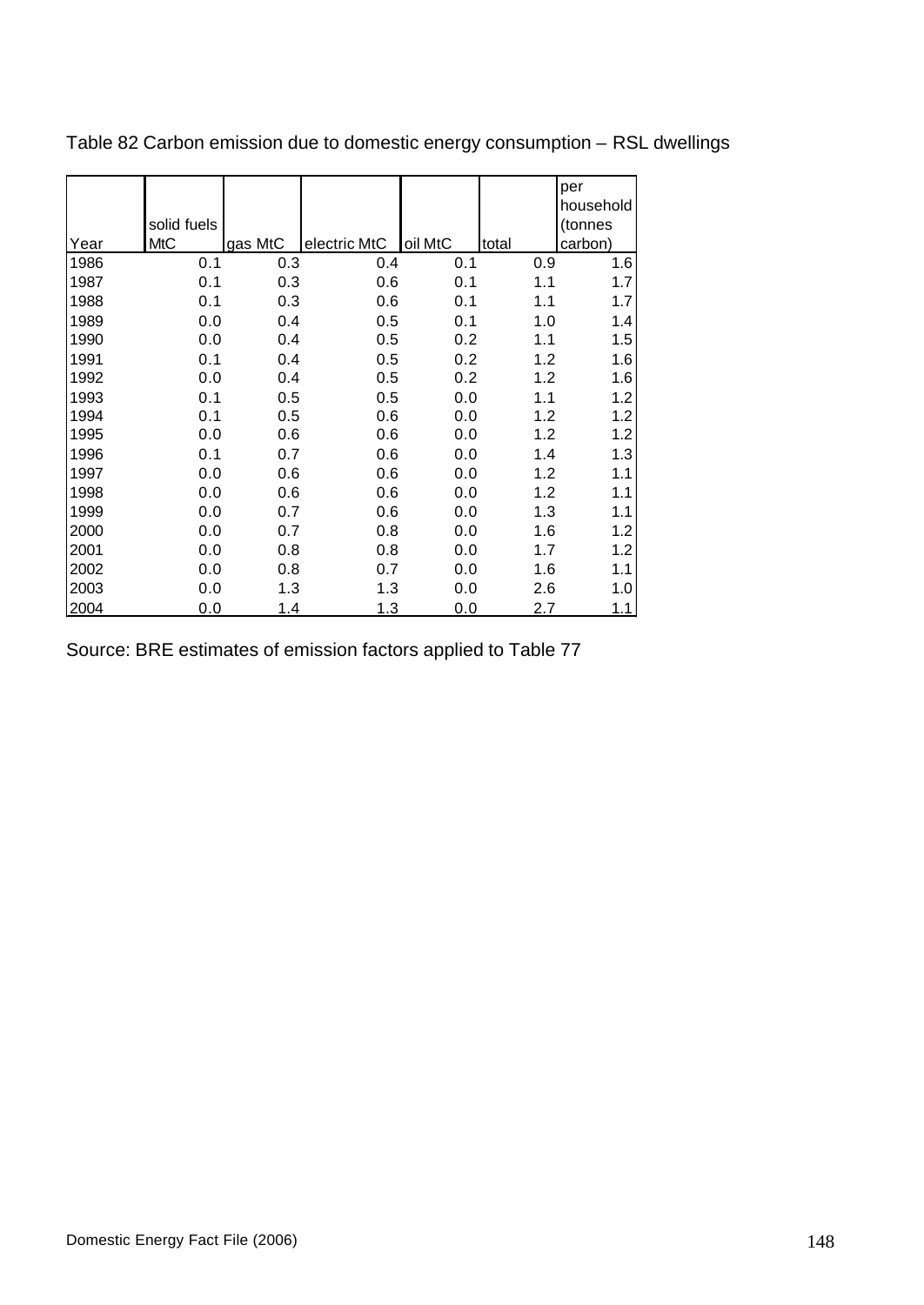## **Appendix 2**

#### **95% confidence intervals for the ownership of energy efficiency measures**

#### **Introduction**

The information presented in this report on the ownership of energy efficiency measures is based on asking the questions of a sample of households (via the GfK Home Audit survey). This means that the resulting figures, although scaled up to represent all households, are subject to sampling errors. These errors can be quantified allowing a confidence interval to be attached to each of the key ownership figures. Such figures are not given in the main body of the report because doing so would complicate the presentation of the information and detract from the main messages. However, this appendix provides the relevant information, presenting confidence intervals for all the main measures, and also discussing related issues.

#### **Calculation of sampling errors**

Sampling theory shows that when using a sample to establish a proportion (such as the proportion of homes that have double glazing) the standard error can be written as:

$$
\sigma_{p} = \sqrt{[(p.q) / N]} = \sqrt{[(p(1-p)) / N]}
$$

where p represents the proportion of households that have the measure,  $q$  (=1-p) represents the proportion of households that do not have the measure, and N represents the sample size appropriate to that particular measure (e.g. for cavity wall insulation it is only those homes within the sample that actually have cavity walls).

The GfK Home Audit survey currently has an overall sample size of 16,000 homes. However, rather than using the above equation directly, GfK apply a "design factor" of 1.4 (i.e. the above equation is multiplied by 1.4 to increase the calculated standard error). Multiplying by 1.4 (i.e.  $\approx$  √2) is equivalent to assuming that the actual sample size is half of the nominal sample size. This assumption may be made because it is inevitable that there will be some non-respondents - but it is extremely unlikely that the response rate on any particular question will fall below 50%. Assuming a design factor of 1.4 thus ensures that the confidence intervals that will be calculated below are conservative (i.e. very slightly greater than they really ought to be).

The value of  $\sigma_{\rm o}$  represents the likely standard deviation of the data (assuming a normal distribution). It is a property of the normal distribution that two standard deviations either side of the mean will capture 95% of all cases. Thus, it is usual to base confidence intervals on two standard deviations (i.e. there is 95% confidence that the true value lies within the quoted confidence interval). So we multiply the calculated value of  $\sigma_{\rm o}$  by two to establish the 95% confidence interval.

The tables below illustrate the calculation for a series of key measures, giving figures for all tenures together and for the individual tenures. There is a worked example following the tables so that the reader may confirm the figures and perhaps undertake similar calculations for another year (the figures given relate to 2004). In this regard, it is worth noting that the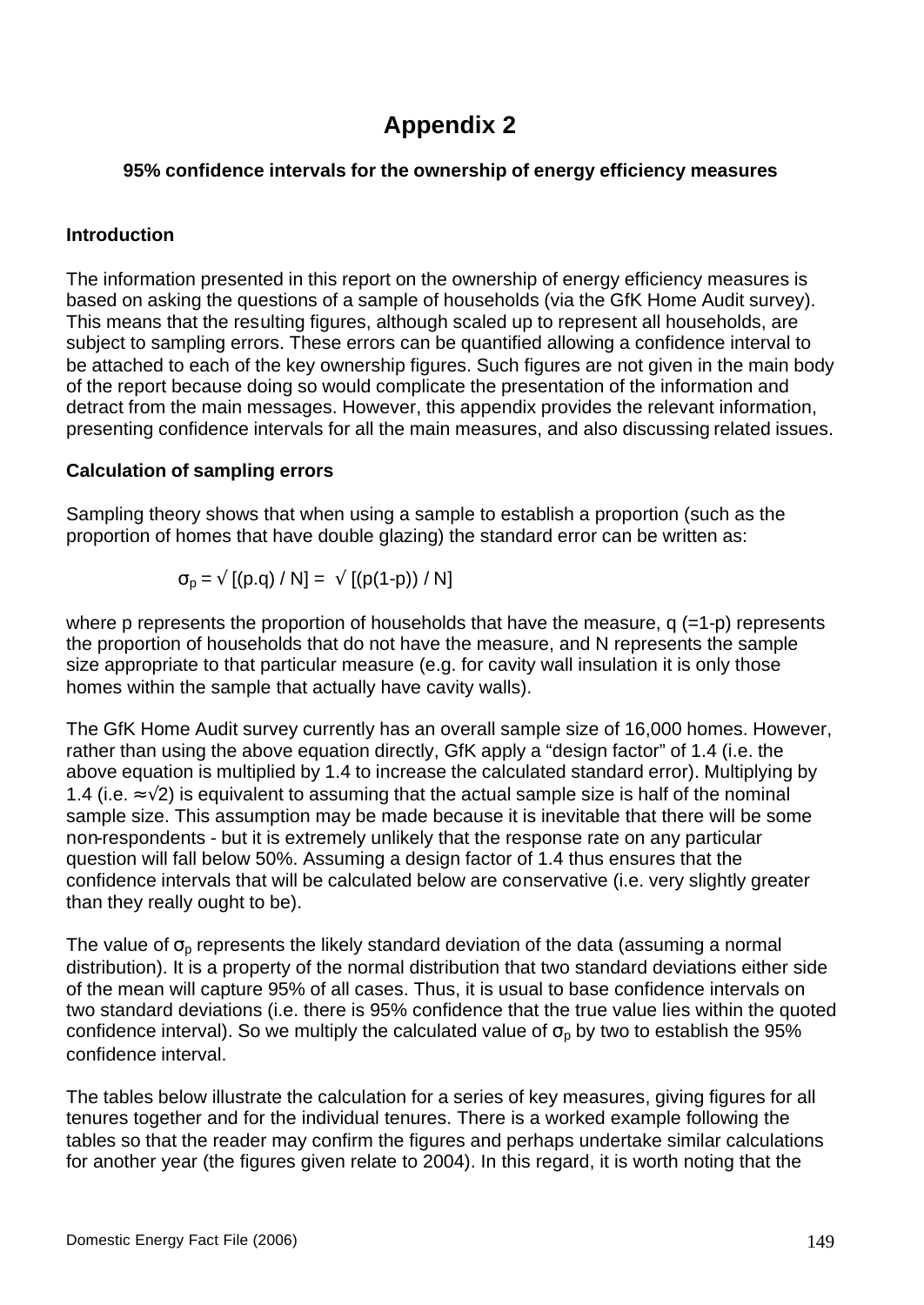sample size up to the mid 1990s was about 20,000 (the exact date at which it reduced is not known). It was then set at 18,000 before being reduced to 16,000 in 2002. The reasons for GfK Marketing Services' decisions to reduce sample size may be at least partly related to the fact that, as ownership levels rise, standard errors will fall - and so it becomes possible to achieve similar standard errors to those obtained previously with a reduced sample size.

**Calculation of 95% confidence intervals for ownership of measures using 2004 data**

| All tenures                      |       |       |       |        |        |                   | 2 std dev as al | <b>Confidence interval</b> |                |
|----------------------------------|-------|-------|-------|--------|--------|-------------------|-----------------|----------------------------|----------------|
|                                  | With  | All   | Р     | Sample |        | Std dev 2 std dev | % of potential  | <b>Maximum</b>             | <b>Minimum</b> |
|                                  |       |       |       |        |        |                   |                 |                            |                |
| Loft insulation ownership        | 18315 | 19383 | 94.5% | 12493  | 55.4   | 110.8             | 0.6%            | 95.1%                      | 93.9%          |
| Cavity wall insulation ownership | 6655  | 18073 | 36.8% | 11648  | 113.1  | 226.2             | 1.3%            | 38.1%                      | 35.6%          |
| Double glazing ownership         | 20578 | 24825 | 82.9% | 16000  | 103.5  | 206.9             | 0.8%            | 83.7% l                    | 82.1%          |
| Draught proofing ownership       | 21458 | 24825 | 86.4% | 16000  | 94.1   | 188.2             | 0.8%            | 87.2%                      | 85.7%          |
| Households with full insulation  | 3895  | 24825 | 15.7% | 16000  | 99.9   | 199.9             | 0.8%            | 16.5%                      | 14.9%          |
| Households with no insulation    | 1953  | 24825 | 7.9%  | 16000  | 74.0 l | 147.9             | 0.6%            | 8.5%                       | 7.3%           |
| Tank insulation ownership        | 17833 | 18860 | 94.6% | 12155  | 54.3   | 108.7             | 0.6%            | 95.1%                      | 94.0%          |
| Central heating ownership        | 22729 | 24825 | 91.6% | 16000  | 76.4   | 152.8             | 0.6%            | 92.2%                      | 90.9%          |

| <b>Owner Occupied homes</b>      |       |       |          |         |      |                   | 2 std dev as a | <b>Confidence interval</b> |                |
|----------------------------------|-------|-------|----------|---------|------|-------------------|----------------|----------------------------|----------------|
|                                  | With  | All   |          | Samplel |      | Std dev 2 std dev | % of potential | <b>Maximum</b>             | <b>Minimum</b> |
| Loft insulation ownership        | 14197 | 14874 | $95.4\%$ | 9586    | 44.3 | 88.7              | 0.6%           | $96.0\%$                   | 94.9%          |
| Cavity wall insulation ownership | 4679  | 12312 | 38.0%    | 7935    | 93.9 | 187.8             | 1.5%           | 39.5%                      | 36.5%          |
| Double glazing ownership         | 15212 | 17103 | 88.9%    | 11023   | 71.5 | 143.0             | 0.8%           | 89.8%                      | 88.1%          |
| Draught proofing ownership       | 15656 | 17103 | 91.5%    | 11023   | 63.5 | 126.9             | 0.7%           | 92.3%                      | 90.8%          |
| Households with full insulation  | 2948  | 17103 | 17.2%    | 11023   | 86.1 | 172.3             | 1.0%           | 18.2%                      | 16.2%          |
| Households with no insulation    | 767   | 17103 | 4.5%     | 11023   | 47.2 | 94.4              | 0.6%           | 5.0%                       | 3.9%           |
| Tank insulation ownership        | 12395 | 12954 | $95.7\%$ | 8349    | 40.3 | 80.7              | 0.6%           | 96.3%                      | 95.1%          |
| Central heating ownership        | 15911 | 17103 | 93.0%    | 11023   | 58.1 | 116.1             | 0.7%           | 93.7%                      | 92.4%          |

| <b>Local Authority homes</b>     |      |            |          |        |                   |                   | 2 std dev as a | Confidence interval |                |
|----------------------------------|------|------------|----------|--------|-------------------|-------------------|----------------|---------------------|----------------|
|                                  | With | <b>All</b> |          | Sample |                   | Std dev 2 std dev | % of potential | Maximum             | <b>Minimum</b> |
| Loft insulation ownership        | 1930 | 2060       | 93.7%    | 1328   | 19.2 <sub>1</sub> | 38.5              | 1.9%           | $95.6\%$            | 91.8%          |
| Cavity wall insulation ownership | 797  | 2909       | 27.4%    | 1875   | 41.9              | 83.9              | 2.9%           | 30.3%               | 24.5%          |
| Double glazing ownership         | 2409 | 3575       | 67.4%    | 2304   | 48.9              | 97.8              | 2.7%           | 70.1% l             | 64.6%          |
| Draught proofing ownership       | 2598 | 3575       | 72.7% l  | 2304   | 46.5              | 92.9              | 2.6%           | 75.3%               | 70.1%          |
| Households with full insulation  | 351  | 3575       | 9.8%     | 2304   | 31.01             | 62.1              | 1.7%           | 11.6% l             | 8.1%           |
| Households with no insulation    | 538  | 3575       | $15.0\%$ | 2304   | 37.3              | 74.6              | 2.1%           | 17.1% l             | 13.0%          |
| Tank insulation ownership        | 2667 | 2897       | 92.1%    | 1867   | 25.4              | 50.8              | 1.8%           | 93.8%               | 90.3%          |
| Central heating ownership        | 3162 | 3575       | 88.4%    | 2304   | 33.3              | 66.7              | 1.9%           | 90.3%               | 86.6%          |

| <b>RSL homes</b>                 |      |      |       |         |                   |                   | 2 std dev as a | <b>Confidence interval</b> |                |
|----------------------------------|------|------|-------|---------|-------------------|-------------------|----------------|----------------------------|----------------|
|                                  | With | All  |       | Samplel |                   | Std dev 2 std dev | % of potential | <b>Maximum</b>             | <b>Minimum</b> |
| Loft insulation ownership        | 1523 | 1619 | 94.1% | 1043    | 16.6              | 33.1              | 2.0%           | 96.1%                      | $92.0\%$       |
| Cavity wall insulation ownership | 1030 | 2084 | 49.4% | 1343    | 39.8              | 79.6              | 3.8%           | 53.2%                      | 45.6%          |
| Double glazing ownership         | 2061 | 2557 | 80.6% | 1648    | 34.9              | 69.7              | 2.7%           | 83.3%                      | 77.9%          |
| Draught proofing ownership       | 2128 | 2557 | 83.2% | 1648    | 33.0 <sub>1</sub> | 65.9              | 2.6%           | 85.8%                      | $80.6\%$       |
| Households with full insulation  | 506  | 2557 | 19.8% | 1648    | 35.1              | 70.3              | 2.7%           | 22.5%                      | 17.0%          |
| Households with no insulation    | 282  | 2557 | 11.0% | 1648    | 27.6              | 55.2              | 2.2%           | $13.2\%$                   | 8.9%           |
| Tank insulation ownership        | 1814 | 1919 | 94.5% | 1237    | 17.4              | 34.7              | 1.8%           | 96.3%                      | 92.7%          |
| Central heating ownership        | 2462 | 2557 | 96.3% | 1648    | 167               | 33.4              | 3%             | $97.6\%$                   | 95.0%          |

| <b>Private Rented homes</b>      |      |      |       |         |      |                   |                | Confidence interval |                |
|----------------------------------|------|------|-------|---------|------|-------------------|----------------|---------------------|----------------|
|                                  | With | All  | D     | Samplel |      | Std dev 2 std dev | % of potential | <b>Maximum</b>      | <b>Minimum</b> |
| Loft insulation ownership        | 655  | 829  | 79.0% | 534     | 20.4 | 40.9              | 4.9%           | 83.9%               | 74.1%          |
| Cavity wall insulation ownership | 148  | 769  | 19.2% | 496     | 19.1 | 38.1              | 5.0%           | 24.2%               | 14.3%          |
| Double glazing ownership         | 895  | 1590 | 56.3% | 1025    | 34.5 | 69.0              | 4.3%           | 60.6%               | 52.0%          |
| Draught proofing ownership       | 1075 | 1590 | 67.6% | 1025    | 32.5 | 65.1              | 4.1%           | 71.7% l             | 63.5%          |
| Households with full insulation  | 93   | 1590 | 5.8%  | 1025    | 16.3 | 32.6              | 2.1%           | 7.9%                | 3.8%           |
| Households with no insulation    | 452  | 1590 | 28.4% | 1025    | 31.4 | 62.7              | 3.9%           | 32.4%               | 24.5%          |
| Tank insulation ownership        | 959  | 1091 | 87.9% | 703     | 18.8 | 37.6              | 3.4%           | 91.3%               | 84.5%          |
| Central heating ownership        | 1193 | 1590 | 75.0% | 1025    | 30.1 | 60.2              | 3.8%           | 78.8%               | 71.2%          |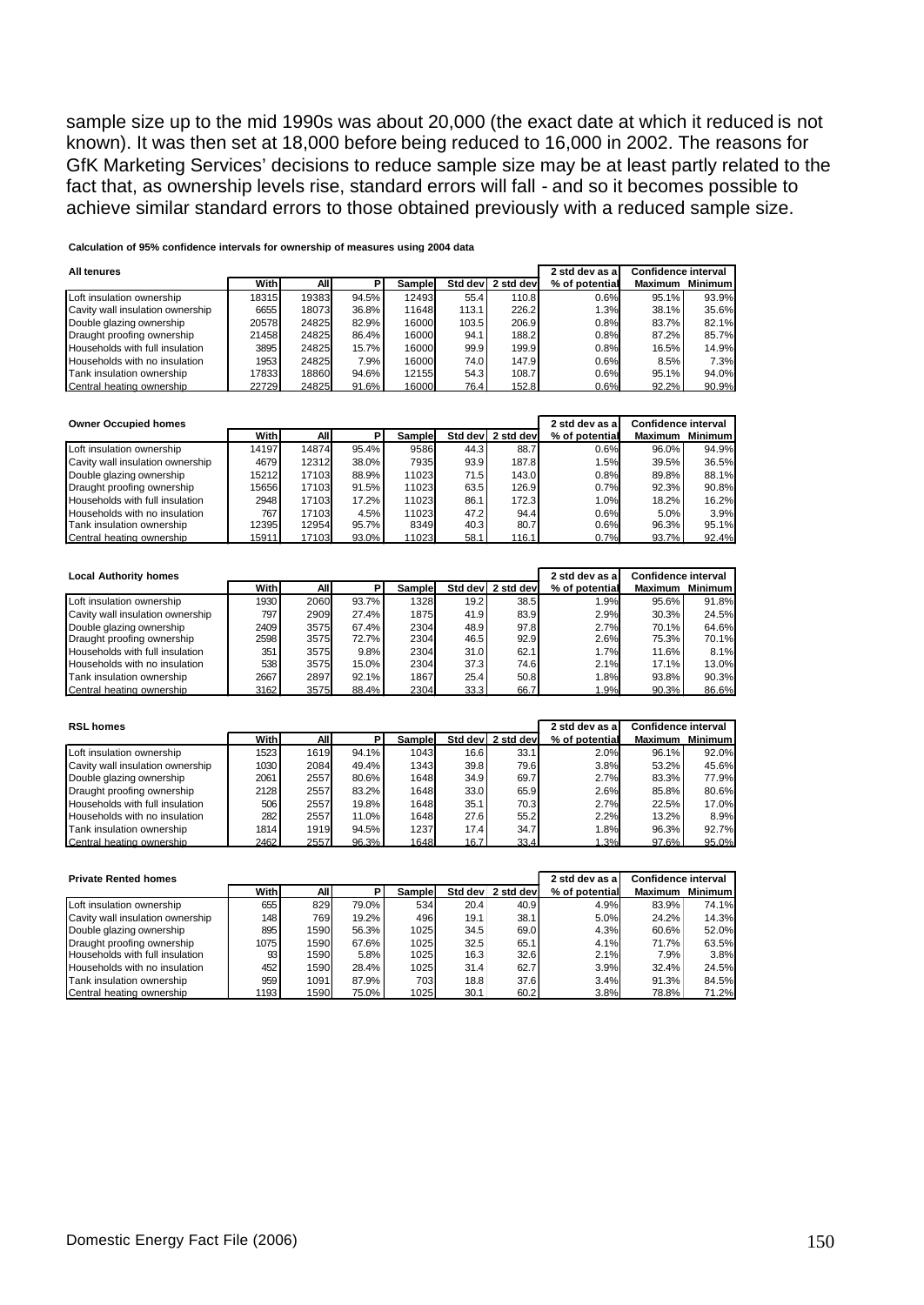#### *Example: cavity wall insulation ownership in all tenures*

The sample size in this case is the number of households with cavity walls. This may be estimated from figures in Table 28, and the overall sample size of 16,000, as follows

 $N = (18,073/24,825) \times 16,000 = 11,648$ 

The proportion of households reporting that they have cavity wall insulation is:

 $p = 6655/18,073 = 0.3682$  (expressed as 36.8% in the table)

So the standard deviation expressed as a proportion is:

 $\sigma_{\rm p}$  = 1.4  $\sqrt{(0.368(1-0.368))/11,648}$  = 0.006256

This must be multiplied by the relevant potential (18,073 thousand) if the result is required expressed in numbers of households within the entire population:

 $\sigma_n$  = 18,073x0.006256 = 113.1 (as shown in the table)

This is then doubled to 226.2 to get the 95% confidence interval. Thus, we are 95% confident that if we had asked all households the question, rather than a sample, we would have obtained an ownership level between 6429 thousand (i.e. 6655-226) and 6881 thousand (i.e. 6655+226).

Expressed as a percentage, 226.2 is 1.3% of 18,073, which can also be obtained directly by multiplying  $\sigma_{\rm o}$  by two (i.e. 0.006256 x 2 = 0.012512, or 1.3% when expressed as a percentage and rounded). So we can say that we are 95% confident that that if we had asked all households the question, rather than a sample, we would have obtained an ownership level between 35.5% (i.e. 36.8% - 1.3%) and 38.1% (i.e. 36.8% + 1.3%).

The tables show the results of similar calculations to the above for all the key measures. Note that "households with full insulation" and "households with no insulation" are derived from the results of other questions rather than being the results of direct questions. Nonetheless, it is possible to apply the same approach to estimate 95% confidence intervals for these.

Note also that the confidence intervals increase in width as the sample sizes reduce. Thus, for private rented homes, for which the sample size is small (e.g. the above tables indicate that there are probably only about 500 private rented households in the sample that have cavity walls), the 95% confidence interval can be as large as  $\pm$  5%.

### **Other considerations for cavity wall insulation**

It has to be noted that the calculations described above allow one to calculate what range the overall ownership level would have been within if the questions had been asked of all households rather than just a sample. But there are questions, particularly for cavity wall insulation, where a significant number of respondents say "don't know". Thus, there is an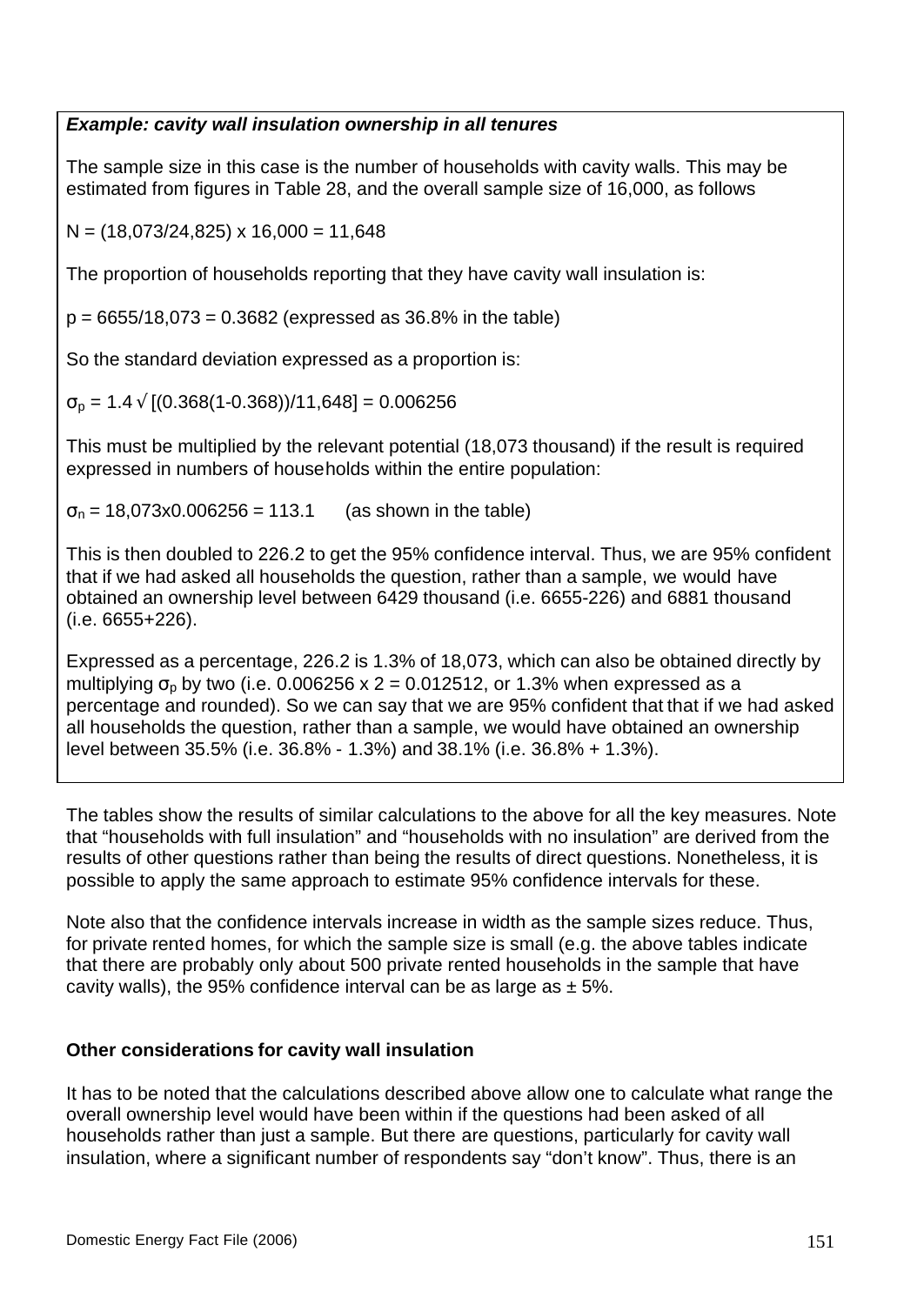additional uncertainty present that could mean that the ownership level for this measure might actually be higher than the confidence intervals suggest.

One way of checking this is to compare the ownership data with parallel data on acquisitions of cavity wall insulation. This is the one measure for which cumulative acquisitions (taking account of acquisitions in new-build dwellings) ought to equate to the ownership level. The same is not true for, say, loft insulation because this is a measure that people can acquire but not change the overall ownership (i.e. many acquisitions are topping up of existing insulation). There are still some complications for cavity wall insulation. The available data on acquisitions does not go far enough back in time to reach a point where nobody was acquiring it – so cumulative acquisitions have to be set equal to ownership in a particular year (1976 being chosen because this is the first year that complete data was available from the survey).

With these caveats in mind, the figure below shows the result of comparing ownership with cumulative acquisitions (assuming that "ownership" refers only to those households that respond positively that they do have cavity wall insulation). Note that the ownership figures used here are those directly from the survey rather than those that are presented elsewhere in this report (which are slightly scaled in order that quoted household totals match figures from official statistics). The reason for doing this is to ensure that the comparison is directly based on raw GfK data in both cases.



This shows that there is a good correspondence between cumulative acquisitions and ownership, although there is a suggestion that there may currently be a slight under-reporting of ownership of around 1.4%, which is just beyond the upper 95% confidence limit for this measure. Thus, the assumption that none of the "don't know" households actually have cavity wall insulation may be very slightly incorrect currently – but, viewed over the entire history of the measure, it appears to have been a very good assumption, particularly up to 1992. Note that at least some of the discrepancy shown in the above figure between 1993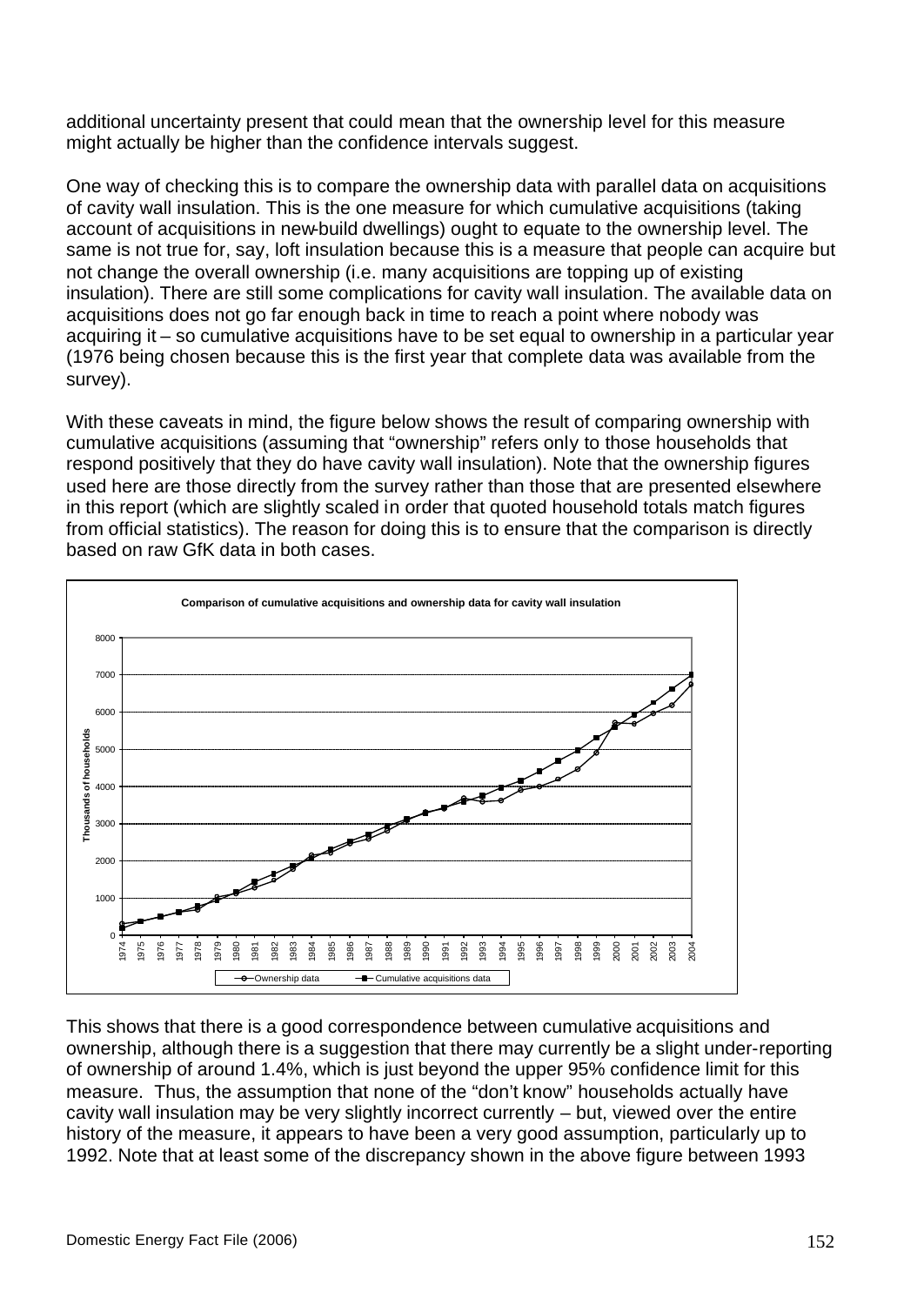and 1999 was due to a problem with the ownership reporting for new homes, which has now been corrected.

Another comparison is possible that also lends weight to the conclusion that the assumption is appropriate (and, hence, that the ownership levels quoted in this report for cavity wall insulation are reliable, within the confidence intervals discussed above). The English House Condition Survey (EHCS) independently collects information on the presence of cavity wall insulation. Trained building surveyors collect this information so it should be reliable. Up to 2001 the EHCS was carried out every five years with a sample size of about 20,000 homes – actually approximately 17,000 homes in 2001 - (i.e. very similar to the GfK survey), with a smaller follow-up survey having been undertaken in 1998 as well. From 2002 the EHCS became a rolling survey, with sample size each year of about 8000 (i.e. about half that of the GfK survey, although note the earlier comments about the "design factor"). The figure below shows GfK ownership data (filtered down to England) compared with the EHCS data.



It is clear from this that there is quite good agreement between the cavity wall insulation ownership levels reported by the EHCS and by the GfK survey. The largest discrepancy occurs in 1996 when the EHCS figure looks anomalously low (it is lower than the EHCS figure from 1991), but otherwise the agreement is good, particularly in 2003 and 2004 where there is an excellent correspondence between the EHCS and GfK data. Note that the 2004 EHCS figure at this stage is just a preliminary estimate, but it is unlikely to differ significantly from the final value.

This further indicates that the cavity wall insulation ownership figures from the GfK survey are reliable (bearing in mind the confidence intervals discussed above) and that the possible effect of "don't know" responses on the figures is likely to be small.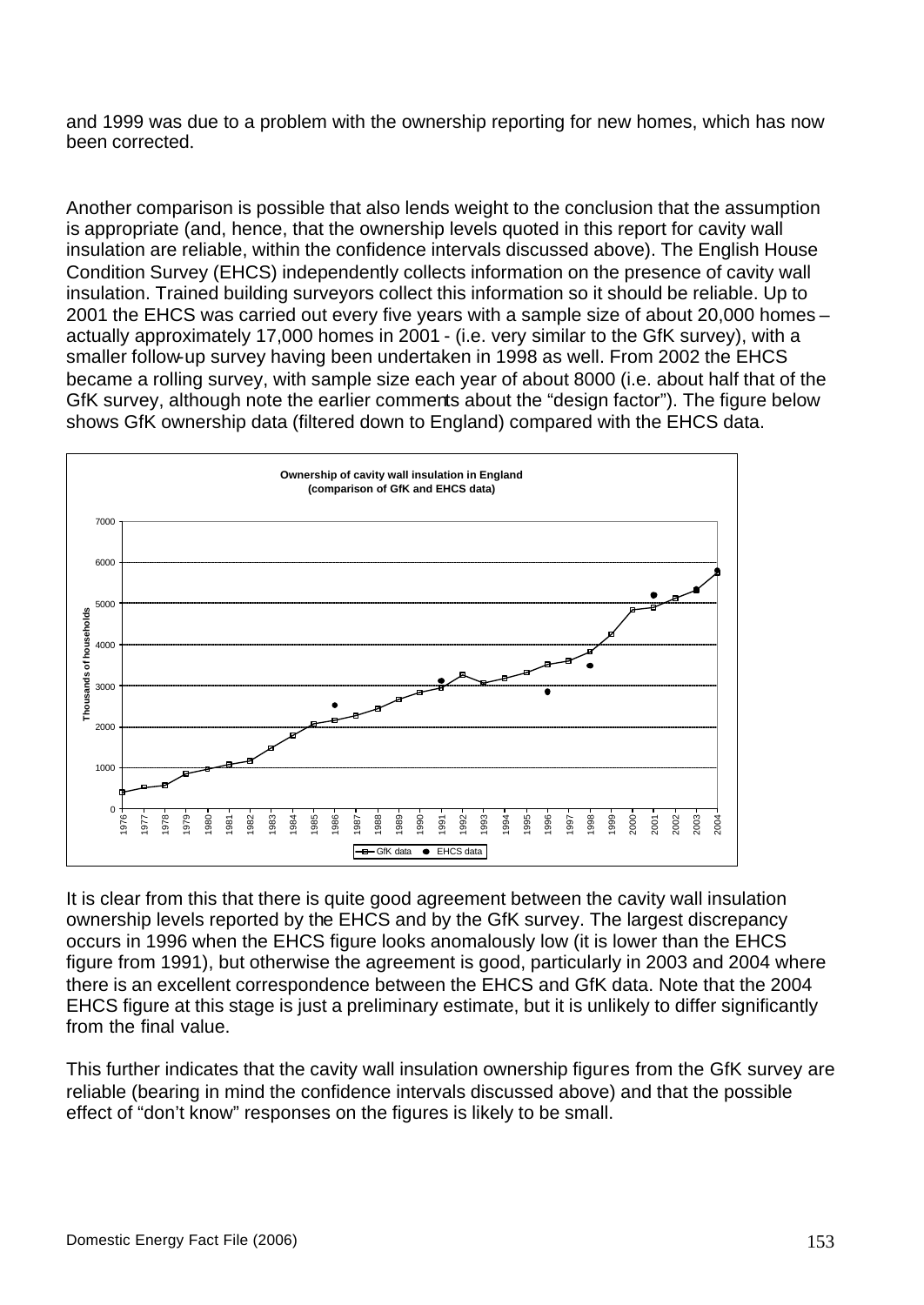# **Appendix 3**

### **An analysis of the historical changes to housing stock carbon emissions**

This appendix presents some key results from an analysis that examined in detail the effects of the various factors responsible for changes to the carbon emissions of the housing stock. Readers that are interested in more details will find these in the paper presenting the full analysis  $^{\rm 1}.$ 

The analysis showed that the reduction in carbon emissions between 1970 and 2001 was explained by (a) increases due to household growth and rising levels of service, outweighed by (b) reductions related to improved thermal insulation, improved heating efficiency, changes in electricity generation, the changing fuel mix and variations in external temperatures.

The balance between the factors noted above also changed through the decades, as described below and as illustrated in figure A on the following page.

In the seventies the most important factor reducing carbon emissions was the structural changes in domestic energy use (as the use of natural gas increased rapidly whilst the use of solid fuel and town gas fell). Insulation improvements were important in this decade with heating system efficiency improvements also helping to secure carbon emission reductions against rapidly increasing levels of service and increasing numbers of households.

In the eighties heating system efficiency improvements, followed closely by insulation improvements (although at a lower level than in the seventies), were the most important factors. Structural changes continued but less rapidly than in the seventies as changes to the Electricity Supply Industry (ESI) became more important. These succeeded in offsetting increases due to household growth and increased levels of service (although these were slowing relative to the seventies). Note that external temperature accounts for a relatively large change in emissions in this decade but this is simply due to the fact that the end year of 1990 happened to be the warmest year on record.

In the nineties changes to the Electricity Supply Industry became the most important factor affecting carbon emissions from the domestic sector (as electricity generation by gas-fired plant rapidly substituted for coal-fired plant). Heating system efficiency improvements continued at a similar level to the previous decade but insulation improvements slowed somewhat. This was undoubtedly due to the fact that the insulation measure that had been so important in earlier decades (loft insulation) was beginning to saturate and this was not fully superseded by the next important insulation measure (cavity wall insulation) until much later in the decade. Overall, a similar reduction to emissions was achieved in the nineties as in the eighties, helped again by the continuing slowing of increases due to household growth and increased levels of service.

l

 $<sup>1</sup>$  A detailed analysis of the historical role of energy efficiency in reducing carbon emissions from the UK housing stock. L D Shorrock.</sup> Proceedings of ECEEE Summer Study. June 2003. Available to download at http://www.bre.co.uk/housing/page.jsp?id=396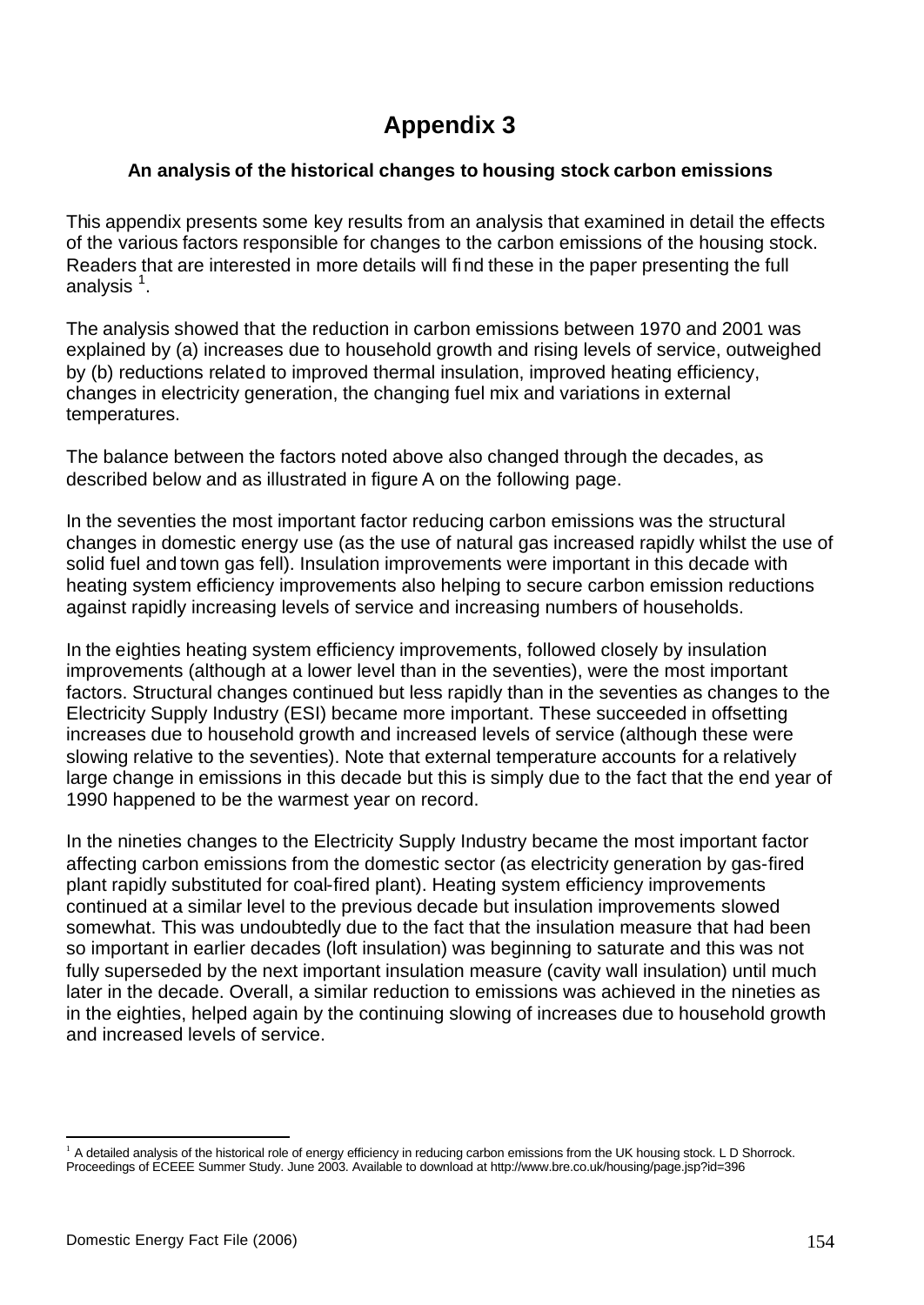

Figure A. The relative importance of individual factors in reducing carbon emissions in the 70s, 80s and 90s.